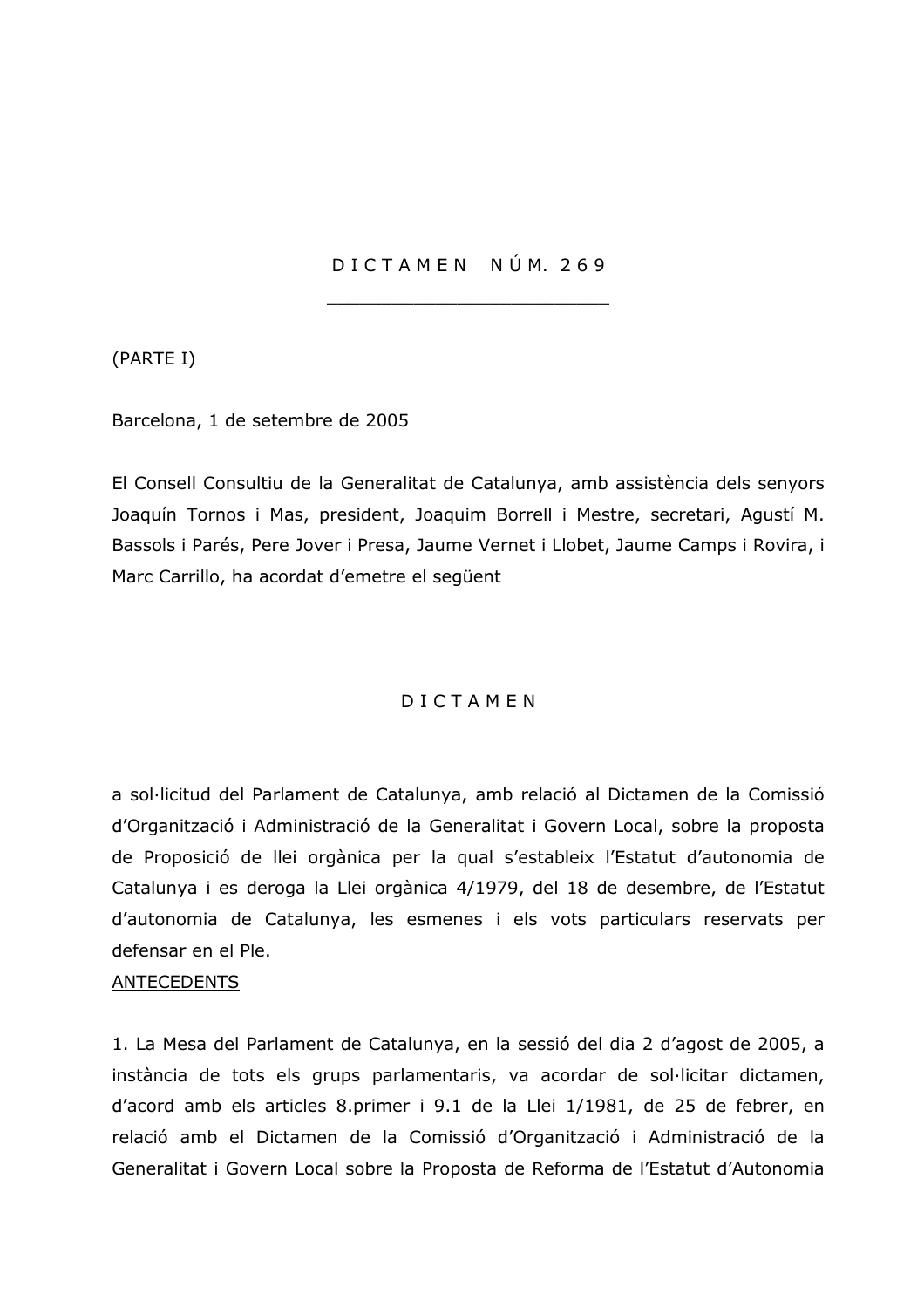de Catalunya i les esmenes i els vots particulars reservats per a defensar en el Ple. L'escrit de sol·licitud va tenir entrada en el registre d'aquest Consell el dia 3 d'agost de 2005 (Reg. E-12759).

2. El Consell Consultiu, en la seva sessió del dia 3 d'agost de 2005, i amb relació al preceptiu tràmit d'admissió de la petició de dictamen va acordar, per majoria, acceptar la sol·licitud presentada.

L'acord es va fonamentar en l'article 1.3 de la Llei 1/1981, de 25 de febrer, de creació del Consell Consultiu de la Generalitat, segons el qual aquest "vetlla en la seva actuació per l'observança i el compliment de la Constitució i l'Estatut de Catalunya", així com en els articles 3, 10 i 16 del Reglament del Consell Consultiu, i en allò que determina l'article 115 del Reglament del Parlament de Catalunya, pel qual les proposicions de reforma estatutària a què es refereixen els articles 56 i 57 de l'Estatut de Catalunya s'han de tramitar d'acord amb les normes establertes en els articles 110 i 111 de l'esmentat Reglament, els quals remeten al procediment legislatiu comú.

Igualment, l'acord va tenir en compte el principi general que obliga a interpretar de forma favorable l'admissió de les peticions de Dictamen formulades per part dels òrgans legitimats, quan existeixen raons jurídiques que puguin justificar-la.

En consequència, d'acord amb els preceptes de l'ordenament jurídic invocats, en l'exercici de la seva funció estatutària, el Consell Consultiu, tot seguint la seva doctrina relativa al control jurídic sobre projectes i proposicions de llei sotmesos a debat i aprovació del Parlament de Catalunya, així com també respecte de lleis i altres disposicions normatives, va acordar emetre dictamen de constitucionalitat.

Van expressar el seu parer contrari a l'emissió del dictamen els consellers Srs. Vernet i Llobet, i Camps i Rovira, els quals van anunciar la possibilitat d'emetre, en el seu moment, un vot particular respecte d'aquesta qüestió.

 $\overline{2}$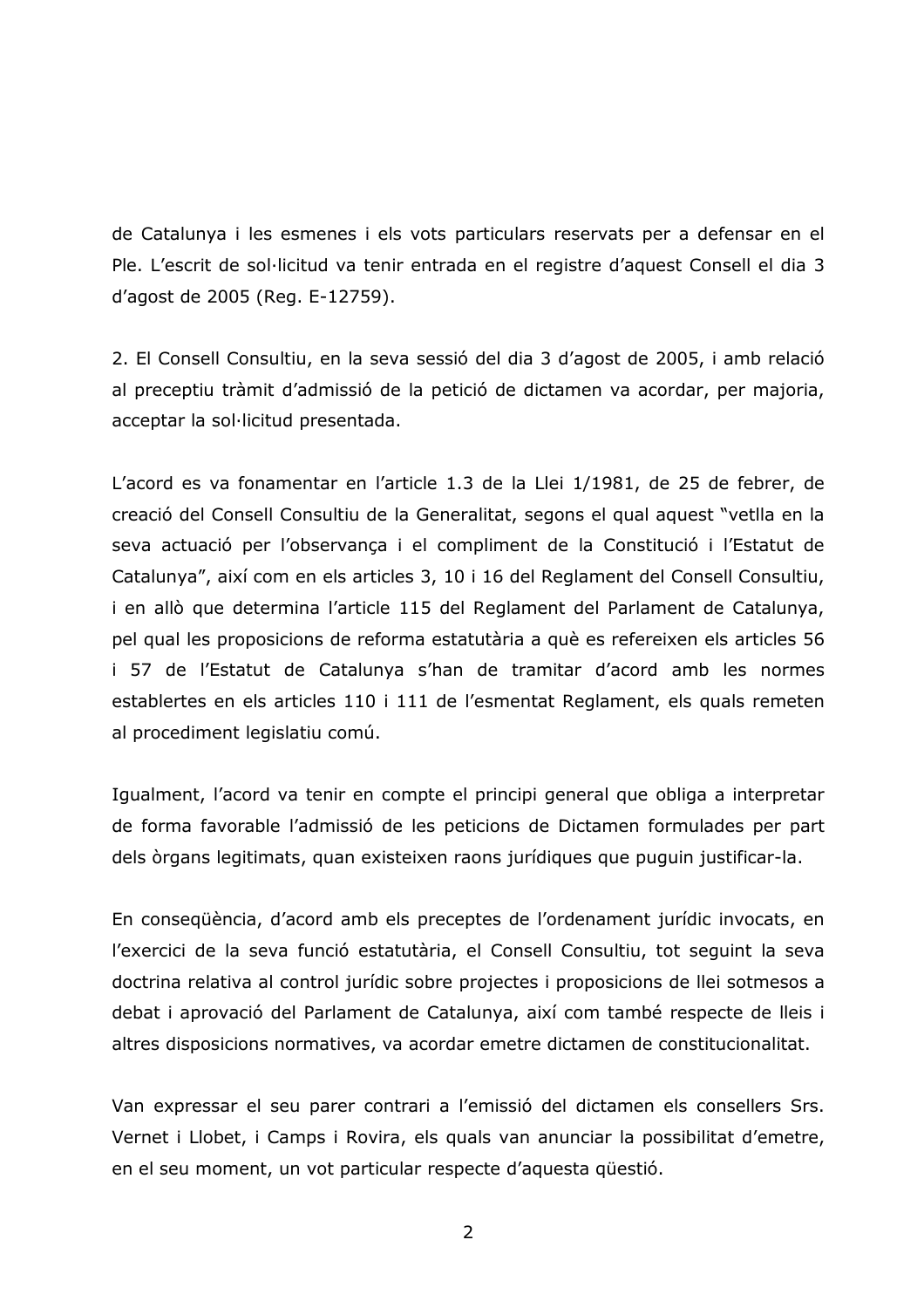El Consell Consultiu va acordar també nomenar ponència conjunta de tots els consellers, d'acord amb l'article 11 de la Llei 1/1981, de 25 de febrer, de creació del Consell Consultiu de la Generalitat.

3. En la mateixa sessió va acordar demanar informació i documentació complementàries als Grups Parlamentaris de Convergència i Unió, Socialistes -Ciutadans pel Canvi, d'Esquerra Republicana de Catalunya, Popular de Catalunya i d'Iniciativa per Catalunya Verds - Esquerra Alternativa, i als consellers Primer i de Relacions Institucionals i Participació, d'acord amb l'article 15 del Reglament del Consell.

4. El mateix dia 3 d'agost de 2005 va tenir entrada en el registre d'aguest Consell (Reg. E-12760) un escrit del Parlament de Catalunya, en el qual es feia constar que en la documentació adjunta a la sol·licitud de dictamen "hi figura també una correcció d'errades que es publicarà al Butlletí Oficial del Parlament de Catalunya núm. 214, de 4 d'agost de 2005, data a partir de la qual inicia el termini d'emissió de dictamen establert a l'article 9 de la Llei 1/1981, de 25 de febrer, del Consell Consultiu de la Generalitat".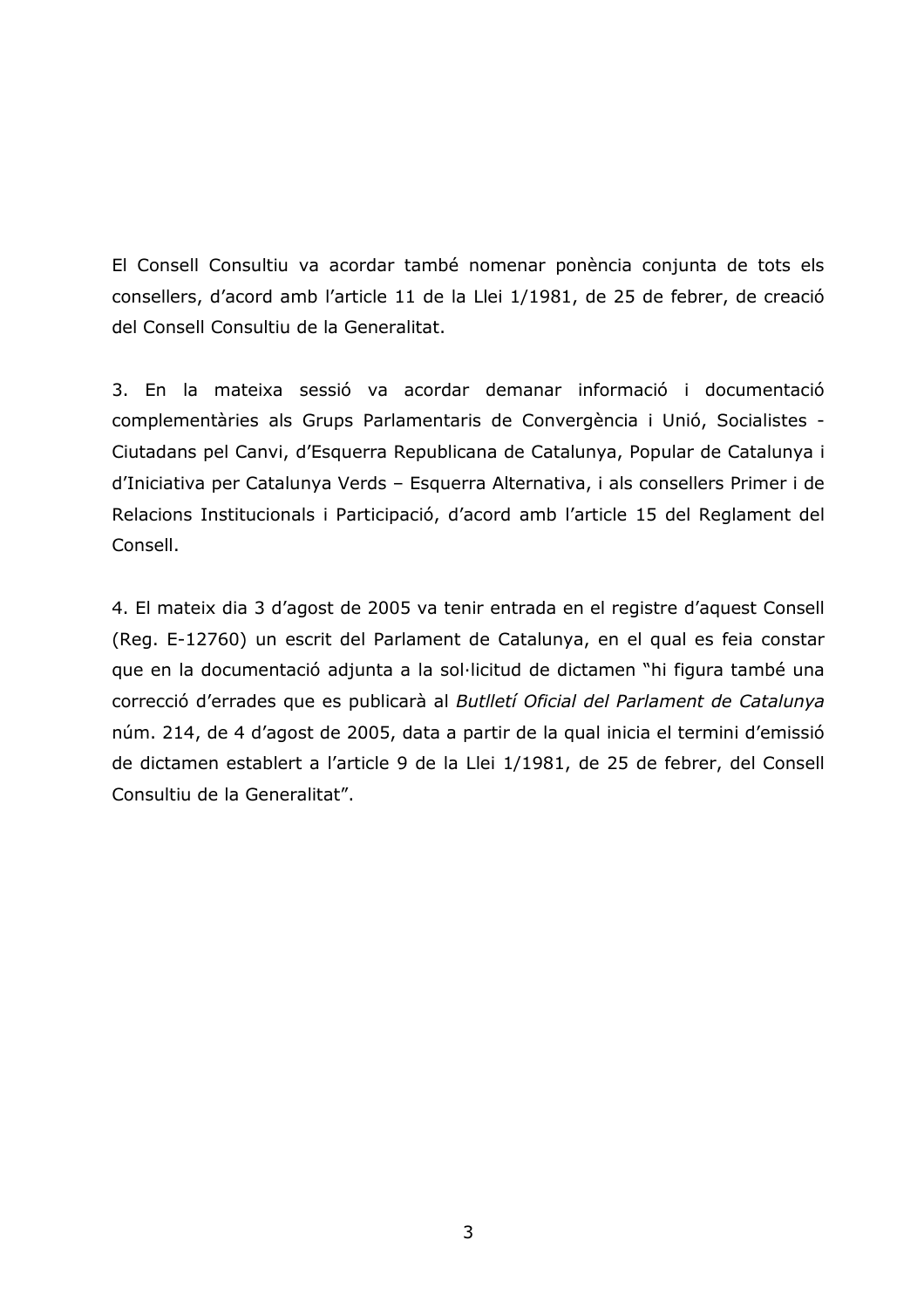## **FONAMENTS**

 $\mathbf{I}$ 

1. D'acord amb la sol·licitud de dictamen formulada per tots els grups parlamentaris del Parlament de Catalunya, amb relació a la proposta de Proposició de llei orgànica per la qual s'estableix l'Estatut d'autonomia de Catalunya i es deroga la Llei orgànica 4/1979, del 18 de desembre, de l'Estatut d'autonomia de Catalunya (en endavant Proposta de Reforma), aquest Consell Consultiu ha examinat tots els articles, les esmenes i els vots particulars formulats a la Proposta de Reforma.

Un cop dut a terme un primer examen de la totalitat dels preceptes, esmenes i vots, es va considerar que només serien objecte de tractament singular, amb pronunciament sobre la seva adequació o no al text de la Constitució, aquells preceptes, esmenes i vots sobre els quals s'hagués apreciat en aquest primer examen algun dubte d'inconstitucionalitat. En consegüència, aquells preceptes, esmenes o vots que no són tractats en aquest dictamen s'entenen plenament adequats a la Constitució. Així mateix aquells altres preceptes, esmenes o vots que sí que són tractats en aquest dictamen, però que no s'esmenten en les conclusions com a inconstitucionals, són també constitucionals.

Pel que fa al contingut del dictamen, cal assenyalar que el Consell, d'acord amb la funció institucional que li correspon, ha dut a terme un judici de constitucionalitat sobre els preceptes, esmenes i vots objecte d'examen, sense entrar a valorar la seva oportunitat, i sense ponderar el grau de major o menor adequació a la Constitució de les diverses solucions que en ocasions ofereixen els preceptes, esmenes i vots a una mateixa questió.

 $\overline{4}$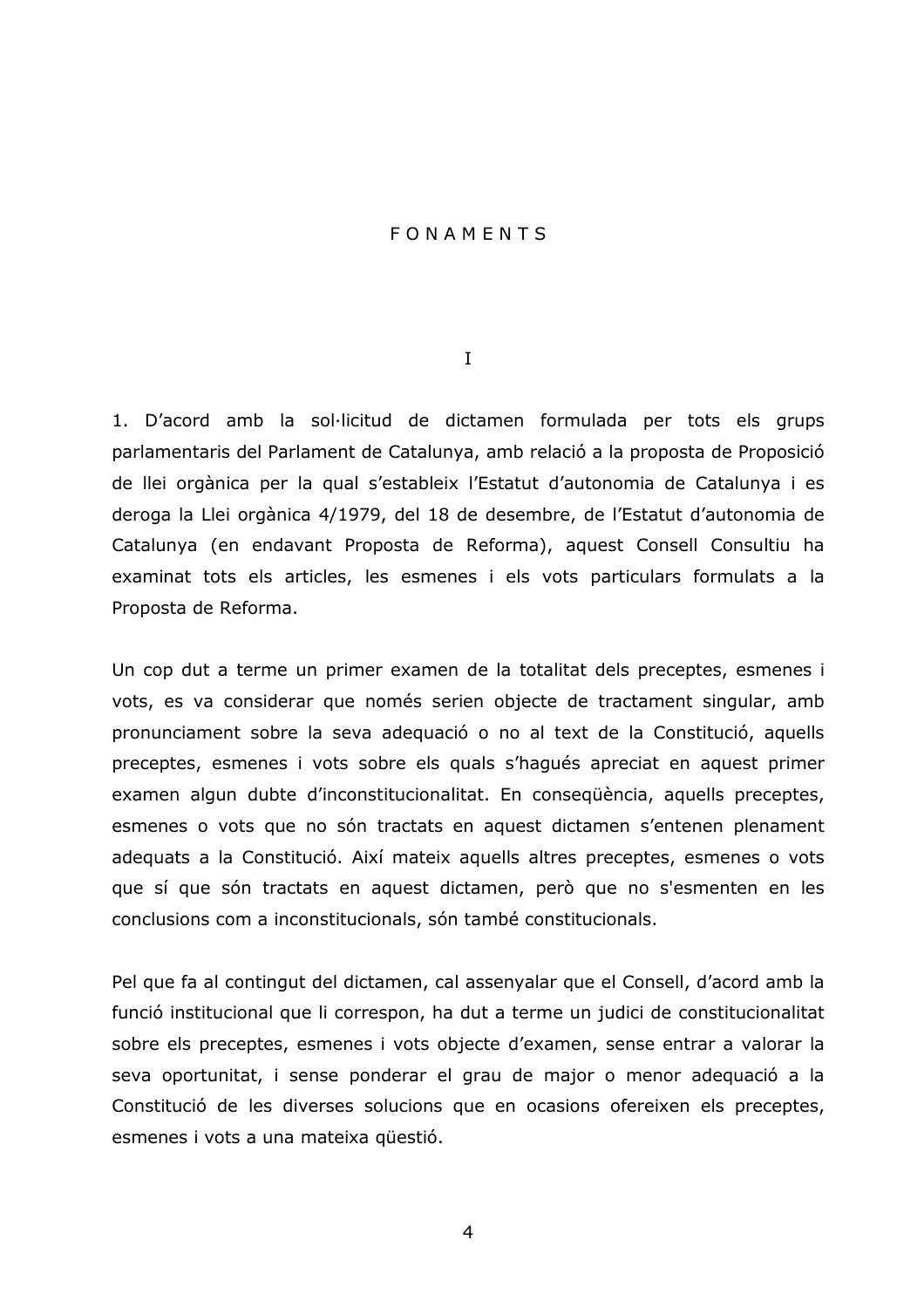De forma excepcional el Consell ha cregut oportú formular recomanacions de redacció alternativa per tal de garantir millor la seguretat jurídica i la constitucionalitat d'un precepte, esmena o vot, i també, de forma excepcional, es proposa alguna correcció de caràcter merament tècnic.

2. Abans d'escometre l'examen dels diferents preceptes de la Proposta de Reforma, en la línia que acabem d'expressar, farem en aquest Fonament unes consideracions generals sobre la funció constitucional que compleixen en el nostre Estat compost els estatuts d'autonomia, amb especial referència a la seva naturalesa i a la seva posició en l'ordenament jurídic. Amb això només pretenem exposar uns criteris que posteriorment puguin ser utilitzats, almenys en alguns casos, per afrontar el judici de constitucionalitat de preceptes concrets, si bé ha de quedar clar que aquest judici sempre requerirà un examen específic.

Que els estatuts d'autonomia ocupen una posició especial en el nostre ordenament constitucional és quelcom que a hores d'ara difícilment es pot negar. Aquests estatuts han complert i continuen complint una funció d'excepcional rellevància, fins al punt que determinats sectors de la doctrina científica no han dubtat a considerar-los com a part integrant de l'anomenada "Constitució territorial" espanyola.

Això és així perquè la nostra Constitució, al contrari del que és habitual en el dret comparat, va remetre a decisions posteriors dels poders constituïts la concreta determinació de l'organització territorial de l'Estat. Aquesta determinació es va realitzar bàsicament durant els anys posteriors a 1978 mitjançant la institucionalització de les diferents comunitats autònomes, institucionalització que resultava en cada cas de l'exercici de la iniciativa autonòmica d'acord amb el principi dispositiu, i que es plasmava jurídicament en l'aprovació dels respectius estatuts d'autonomia. Consequentment, els estatuts completen la Constitució i han pogut ser qualificats com a instruments de naturalesa "paraconstitucional" o, amb major precisió, "subconstitucional", entenent per aquesta expressió no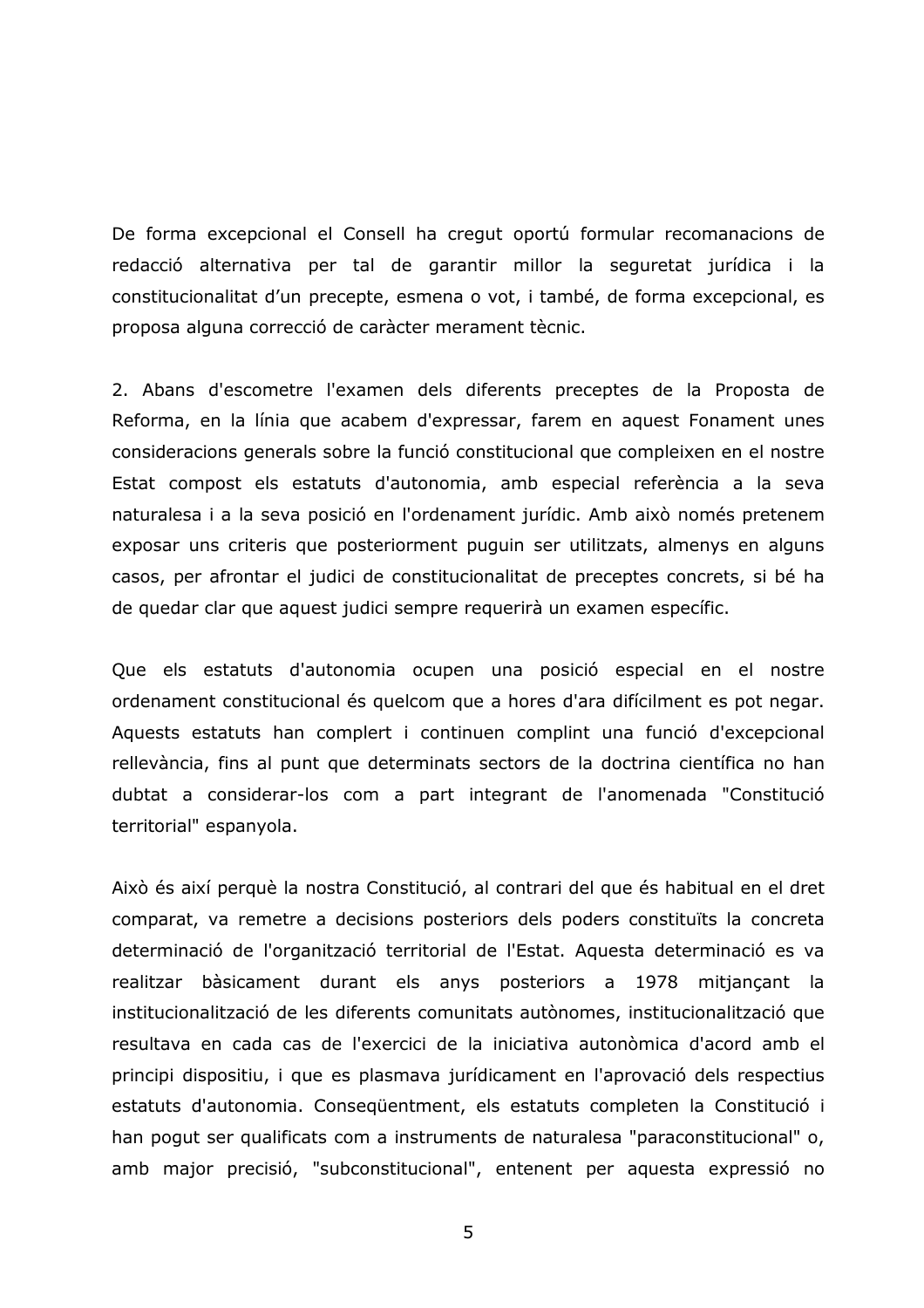solament el seu caràcter subordinat a la Constitució, sinó també la seva funció de complement indispensable de la Constitució per a la determinació de l'estructura territorial de l'Estat.

Això no significa que el poder constituent hagi realitzat una remissió totalment oberta en aquesta matèria. Decisions crucials relatives al que s'ha denominat "el mapa autonòmic" ja havien estat adoptades anteriorment, i la Constitució les va fer seves en la disposició transitòria primera. A més, la "desconstitucionalització" al·ludida només fou parcial, com ho demostra la simple lectura del títol VIII de la norma fonamental, inclòs el cabdal article 149 CE. El mateix es pot dir del valor preferent que s'ha de donar a la disposició transitòria segona, interpretat sistemàticament en el context de l'article 2: el dret a l'autonomia no és el resultat de decisions postconstitucionals sinó que està constitucionalment garantit, i aquesta garantia és especialment forta respecte als "territoris" que ja en el passat havien expressat de forma clara la seva voluntat d'autogovern. És per això que les consideracions que estem fent han d'entendre's referides, bàsicament, als estatuts que, com el de Catalunya, van resultar afectats per aquesta disposició.

3. Tot i ser de gran importància, les circumstàncies que acabem d'exposar no són les úniques que abonen l'afirmació que fèiem a l'inici de l'apartat anterior. Al cap i a la fi totes les constitucions requereixen d'una concretització més o menys intensa, i la nostra no és l'excepció, com ho demostren, entre d'altres, la legislació orgànica que desenvolupa drets fonamentals de configuració legal i el règim electoral general o els reglaments parlamentaris. Totes aquestes lleis integren, al costat dels estatuts d'autonomia, la Constitució material espanyola. El que realment distingeix els estatuts dels altres instruments normatius citats, i els atorga una posició especialment rellevant, és el fet que el poder constituent no va habilitar per a la seva elaboració i aprovació al legislador ordinari, estatal o autonòmic, sinó que va exigir la necessària confluència de dues voluntats: una procedent del territori que accedeix a l'autonomia i l'altra representada per les Corts Generals. Es tracta d'un cas únic en el nostre ordenament i probablement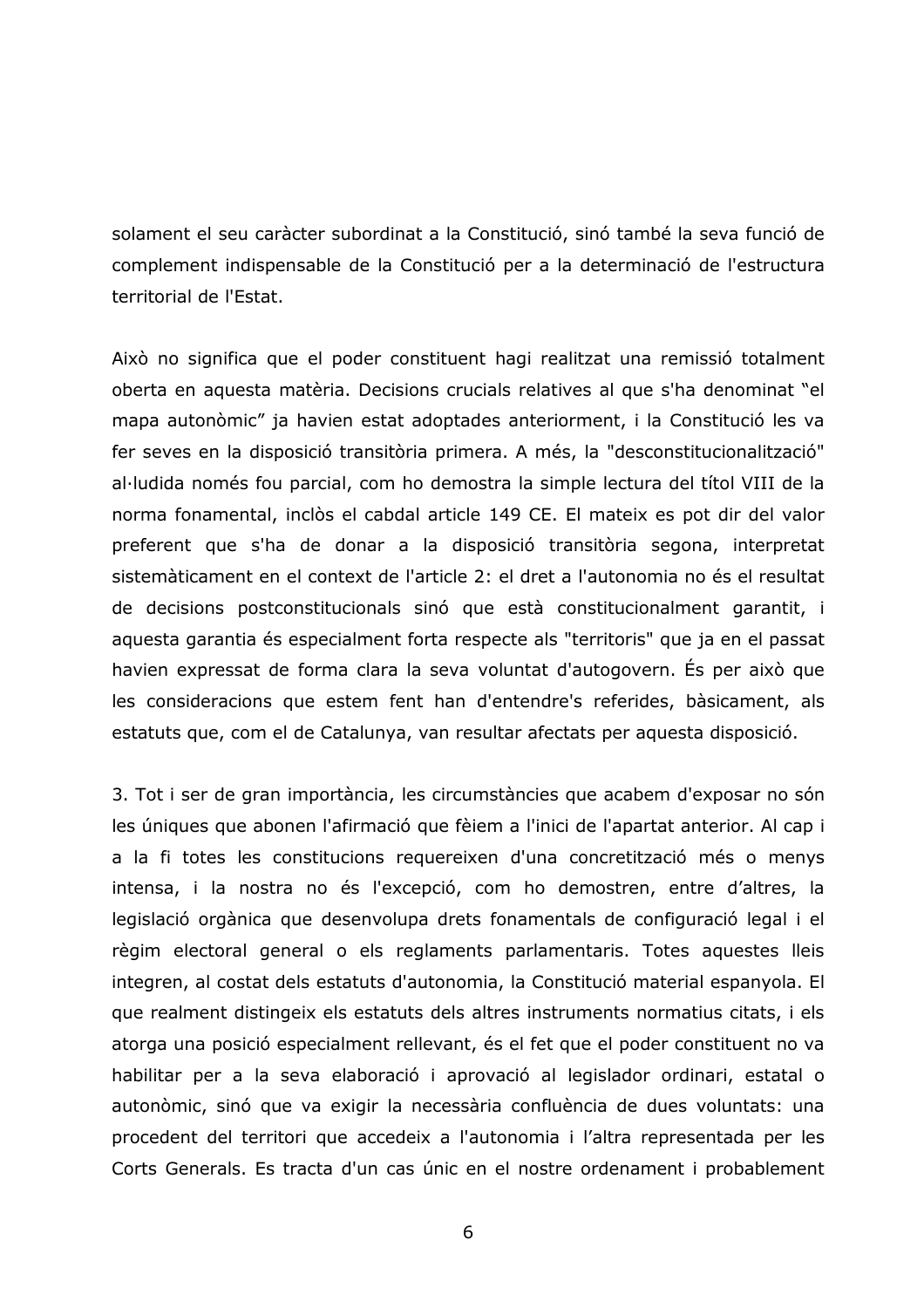també en el Dret comparat, en el qual el constituent reservava aquesta funció a un legislador de característiques pròpies, que podem qualificar com a legislador estatuent. Aquesta "reserva d'estatut" es plasmava en un específic iter procedimental per a la seva elaboració, en el qual la bilateralitat apareixia com una condició determinant.

En el cas de Catalunya, igual com les altres nacionalitats i regions que van exercir el seu dret a l'autonomia mitjançant el procediment establert a l'article 151.2 CE, es reforçava aquest caràcter bilateral mitjançant l'exigència d'un procediment negociat en seu de la Comissió Constitucional del Congrés dels Diputats amb la participació d'una delegació de l'assemblea proponent, de manera que la formulació definitiva de la proposta resultés del "comú acord" d'ambdues parts. És per això que aquests estatuts han poqut ser qualificats com "pactats", per contraposició als que van ser aprovats mitjançant el procediment previst a l'article 143 CE.

Pel que fa a la reforma dels estatuts, en canvi, la Constitució es remet expressament a allò que s'hi disposi, la qual cosa reforça encara més el seu caràcter de normes específiques i diferenciades de la resta de l'ordenament. Ara bé, la mateixa lògica del sistema exigeix que en aquest procediment es respectin les característiques de bilateralitat i negociació esmentades. Consequentment:

A) Les Corts Generals han estat desapoderades per procedir per si mateixes a la reforma dels estatuts.

B) El nostre Estatut regula el procediment de reforma en els seus articles 56 i 57, de forma precisa en tot allò que afecta la fase d'elaboració que correspon al Parlament (art. 56.1), encara que sense poder evitar una certa confusió respecte a la fase substanciada a les Corts Generals. Es tracta, certament, d'una llacuna que haurà de ser integrada de la forma que es consideri oportuna, questió aquesta sobre la qual no ens correspon opinar, encara que convé recordar que la

 $\overline{7}$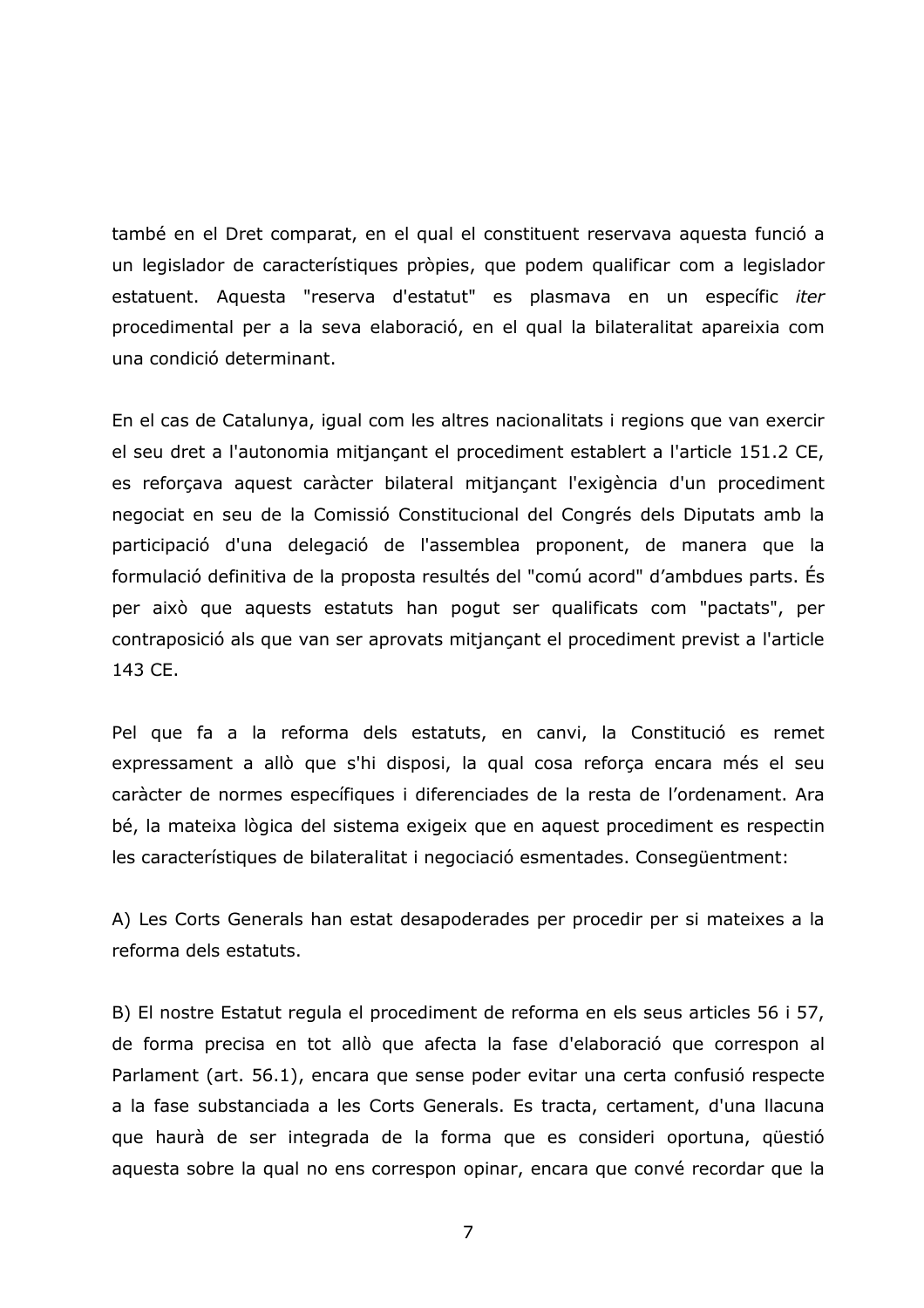Proposta de Reforma sotmesa al nostre dictamen resol aquest problema per al futur (títol VII, art. 217 i 218).

C) La iniciativa legislativa de la reforma correspon exclusivament al Parlament. Consequentment la hipotètica realització d'un tràmit de presa en consideració no significa que el Congrés dels Diputats la faci seva, com succeeix de forma ordinària amb les proposicions de llei. El Parlament conserva la disposició sobre la proposició, i pot retirar-la en qualsevol moment de la tramitació si ho considera oportú.

4. És així com la doctrina científica i jurisprudencial, aquesta última de forma menys rotunda, han pogut reconèixer els criteris definidors d'aquest tipus especial de normes que són els estatuts d'autonomia pactats.

A) En la mesura que constitueixen complement indispensable de la Constitució per a la determinació de la distribució territorial del poder, els estatuts integren l'anomenat bloc de la constitucionalitat. Són, doncs, juntament amb la mateixa Constitució, paràmetre o cànon per enjudiciar la constitucionalitat de la legislació estatal i autonòmica en aquesta matèria.

Qualsevol infracció de la norma estatutària és, doncs, infracció de la Constitució, com ja va reconèixer el Tribunal Constitucional (STC 163/1995, de 8 de novembre, FJ 4), però els mateixos estatuts estan subordinats a la Constitució en tots els seus aspectes, i guarden amb aquesta, igual que qualsevol altre tipus de normes, una relació de subordinació jeràrquica, que s'haurà de protegir, en el seu cas, mitjançant els procediments del recurs i la qüestió d'inconstitucionalitat expressament previstos a l'article 27.2.a LOTC en relació amb els articles 161.1.a i 163 CE.

Això no significa que l'Estatut prevalgui de forma absoluta i incondicionada sobre qualsevol altre instrument normatiu, sinó que "el único parámetro para enjuiciar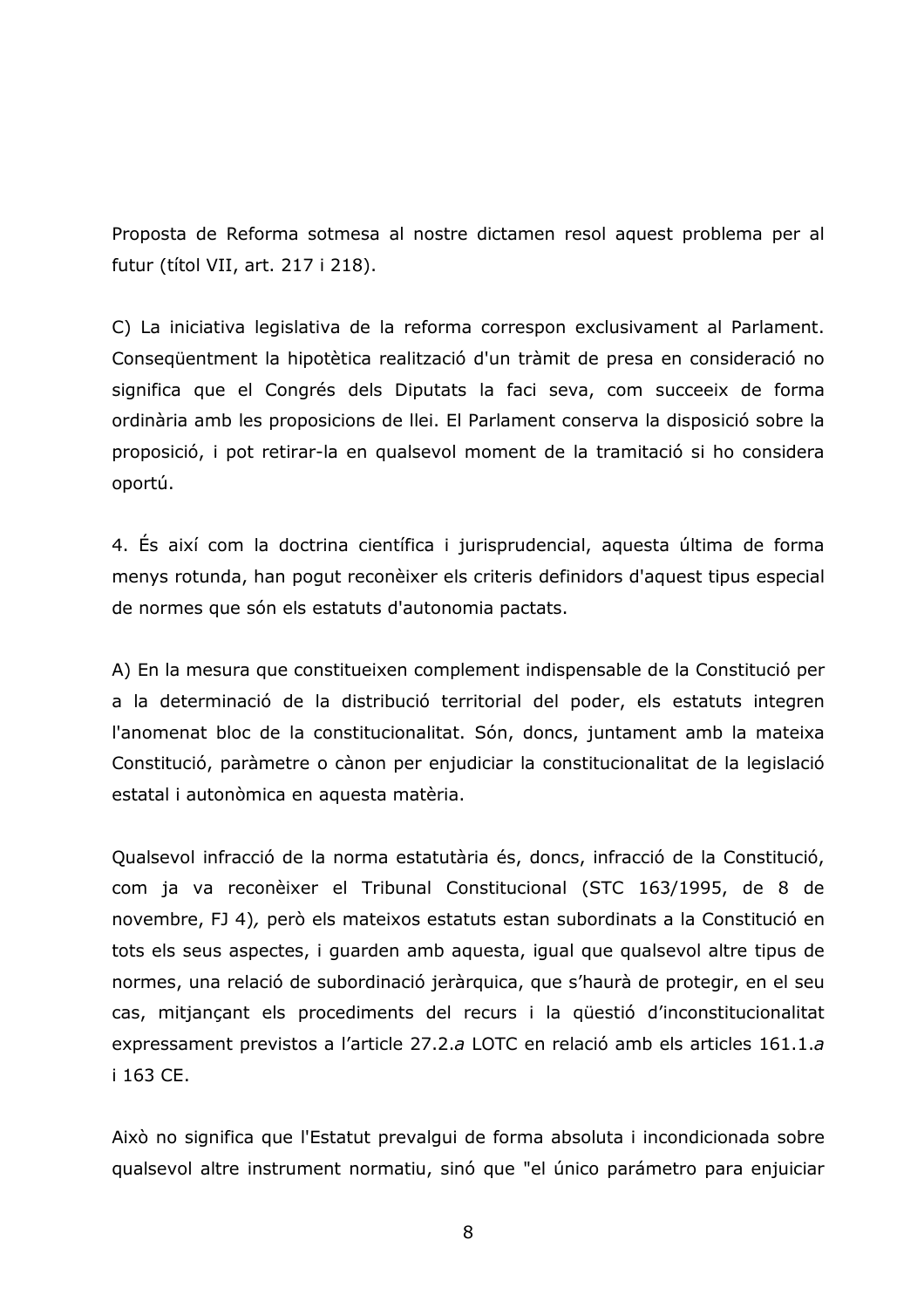la validez constitucional de una disposición incluida en un Estatuto de Autonomía es la propia Constitución; esto es, la constitucionalidad de un precepto estatutario sólo puede enjuiciarse sobre la base de su conformidad con la norma fundamental" (STC 99/1986, d'11 de juliol, FJ 4), la qual cosa inclou els possibles conflictes entre diversos estatuts d'autonomia, com és el cas de la Sentència citada. Consequentment amb tot el que hem dit, els estatuts s'hauran d'interpretar d'acord amb la mateixa Constitució.

B) Són instruments normatius de caràcter paccionat, ja que tant la seva aprovació com la seva reforma exigeixen la concurrència o concordança de les dues voluntats, l'autonòmica i l'estatal o, si es prefereix, la "coparticipació entre l'Estat i la comunitat". La primera voluntat és manifestada per l'assemblea legislativa (en el nostre cas, el Parlament) i, posteriorment, pel cos electoral; la segona voluntat correspon en exclusiva a les Corts Generals.

C) Disposen d'una força especial, força "passiva" o resistència, ja que només poden ser reformats mitjançant el procediment específic que els mateixos estatuts preveuen. El Tribunal Constitucional ja va reconèixer aviat aquesta realitat en la seva Sentència 36/1981, de 12 de novembre, en la qual va afirmar que la regulació que feia la Llei basca 2/1981, de 12 de febrer, "supone la modificación del Estatuto de Autonomía [...] por un cauce distinto del previsto tanto en la Constitución de 1978 - artículo 147, número 3- como en el propio Estatuto de Autonomía [...per la qual cosa...] ha vulnerado tanto la Constitución [...] como el propio Estatuto Vasco" (FJ 4). A més, el nostre Estatut disposa d'una rigidesa excepcional, ja que es requereixen majories molt qualificades per a la seva elaboració en fase autonòmica, a les quals s'ha d'afegir la majoria pròpia de les lleis orgàniques en les Corts Generals i l'aprovació mitjançant referèndum pel poble de Catalunya.

D) Consegüentment, una vegada aprovat i promulgat, l'Estatut és indisponible tant per al legislador estatal com per al legislador autonòmic, de manera que és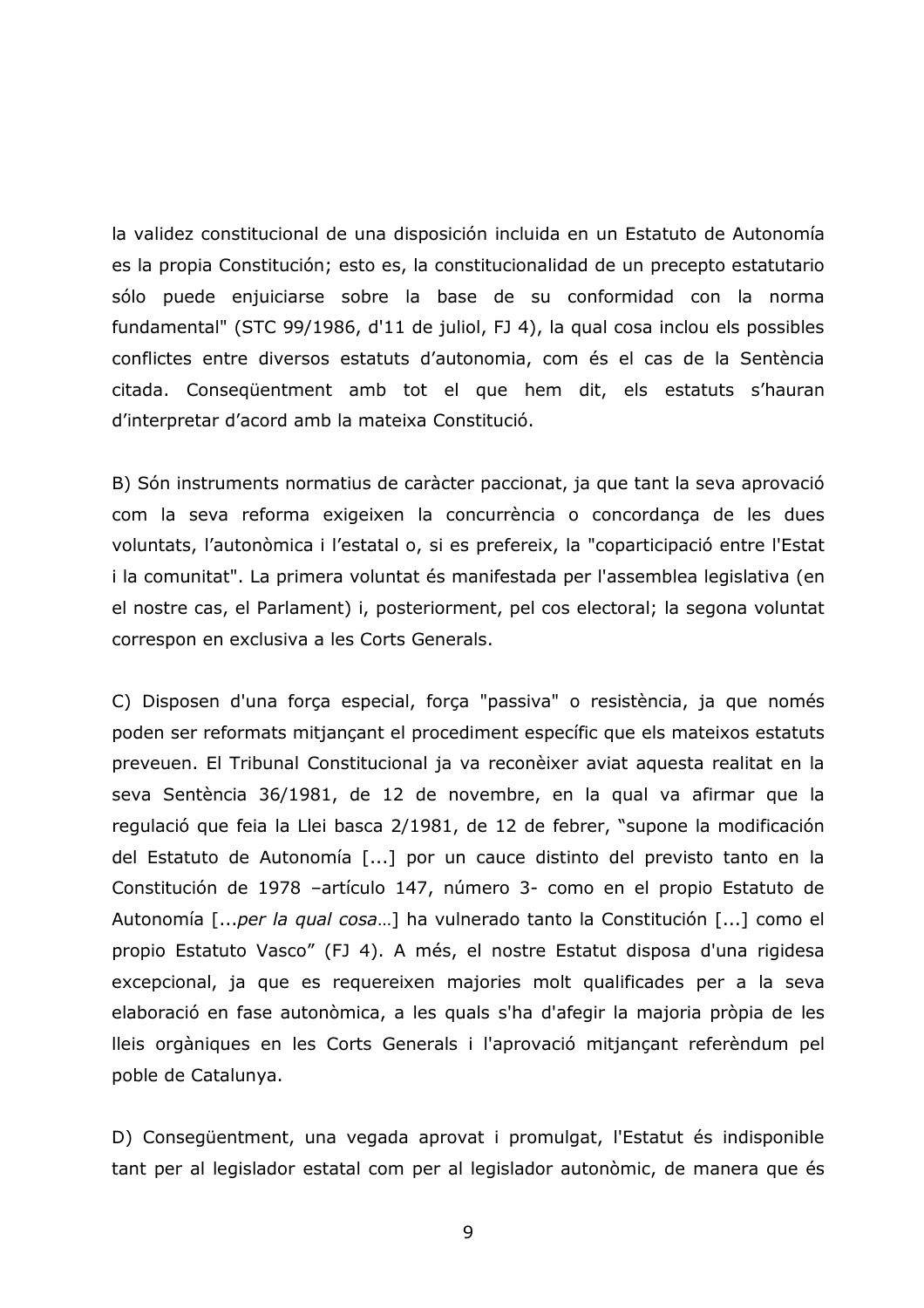immune a qualsevol modificació realitzada per llei orgànica o ordinària, amb el benentès que amb aquesta expressió ens referim a les normes estatutàries pròpiament dites, i no als preceptes que contenen proposicions diferides i condicionades a la intervenció del legislador estatal. Només s'exceptuen d'aquesta resistència els casos expressament previstos per la Constitució (articles 149.1.29, 152.1, paràgraf segon i, en el seu cas, 157.3) o pels estatuts mateixos, que poden, a aquests efectes, operar una "desestatutització" com l'observada en la disposició addicional sisena, apartat segon EAC.

E) Aquesta especial immunitat ha de comportar, òbviament, una contrapartida ineludible: l'Estatut no pot regular qualsevol tipus de matèries, sinó només aquelles que estan directament relacionades amb la seva específica naturalesa i funció constitucional, qüestió aquesta a la qual ens referirem immediatament després. No obstant això, no hi ha distinció de força entre els diferents preceptes estatutaris, per la qual cosa, una vegada promulgat l'Estatut, tot el seu contingut queda afectat per la congelació de rang abans referida, amb les excepcions indicades.

5. El que acabem de dir s'ha d'entendre en relació amb el que es preveu a l'article 147.1 CE, en la mesura que els estatuts d'autonomia s'integren a l'ordenament jurídic de l'Estat, que els reconeix i empara com a tals. Però, a més, els estatuts donen lloc a l'aparició i al desenvolupament d'un ordenament autonòmic propi i diferenciat, que s'articula de forma harmònica amb l'ordenament estatal en un context plural.

A) Els estatuts van actuar, en el seu moment, com a instrument normatiu fundacional i fundant de la respectiva comunitat autònoma. Mitjançant l'estatut, la comunitat exerceix el seu dret a l'autogovern, es constitueix com a tal i decideix els elements que la identifiquen: denominació, territori, llengua i símbols.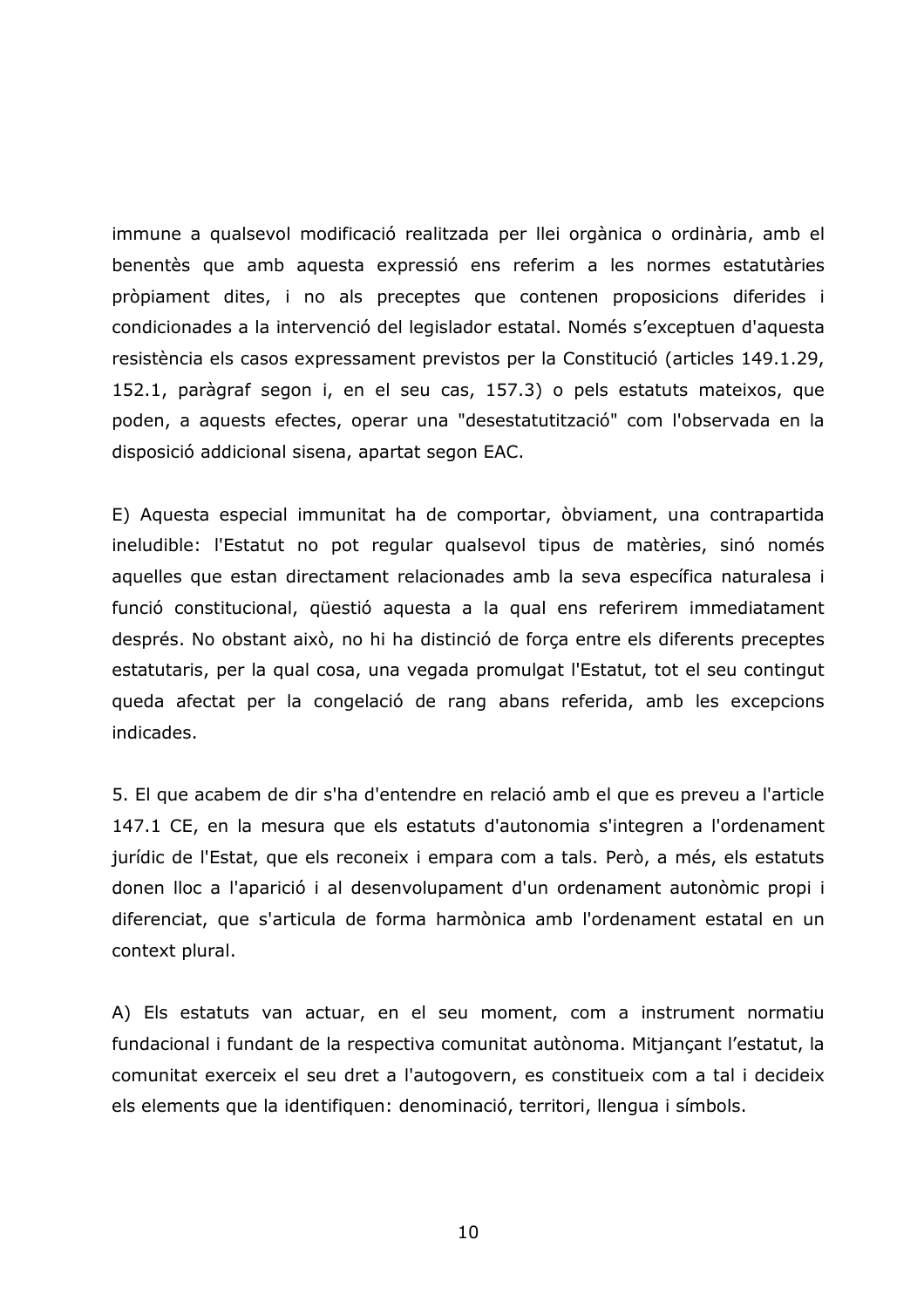B) Com a "norma institucional bàsica de la Comunitat", l'estatut determina les seves institucions i forma de govern, la seva organització i les seves competències, d'acord amb la Constitució. El principi dispositiu actua en aquestes matèries amb tota la seva plenitud.

C) L'Estatut, finalment, és norma de capçalera de l'ordenament autonòmic. És per això que actua com a norma sobre la producció de les normes, i com a tal conté previsions que afecten l'ordenament mateix (tipus de normes i la seva eficàcia territorial i personal, jerarquia, òrgans titulars de les potestats normatives), o que imposen condicionaments per a la creació del dret (procediments, reserves, mandats als poders públics), així com el procediment per a la seva pròpia reforma.

Consequentment, l'Estatut opera, respecte a la resta de l'ordenament autonòmic, com a norma suprema amb eficàcia derogatòria immediata, sempre, naturalment, que així resulti de les característiques de la corresponent norma estatutària.

6. L'específica naturalesa dels estatuts d'autonomia condiciona el seu contingut. Això és així perquè, com dèjem anteriorment, la inclusió d'una determinada disposició al cos estatutari la converteix en indisponible tant per a les Corts Generals com per al parlament autonòmic corresponent, que no hi poden intervenir de forma unilateral. Consegüentment, es produeix una limitació a l'exercici de la potestat legislativa, i aquesta limitació només resulta constitucionalment acceptable quan és necessària per garantir el compliment de la funció que la Constitució ha encomanat als estatuts.

Tots els estatuts d'autonomia que han estat aprovats al llarg dels últims anys han respectat de forma general aquest principi i oferien un notable grau d'autocontenció, limitant-se amb petites excepcions a les güestions expressament previstes per la Constitució. En canvi, la Proposta de Reforma objecte d'aquest dictamen opera de manera diferent, ja que incorpora un text que, tant per la seva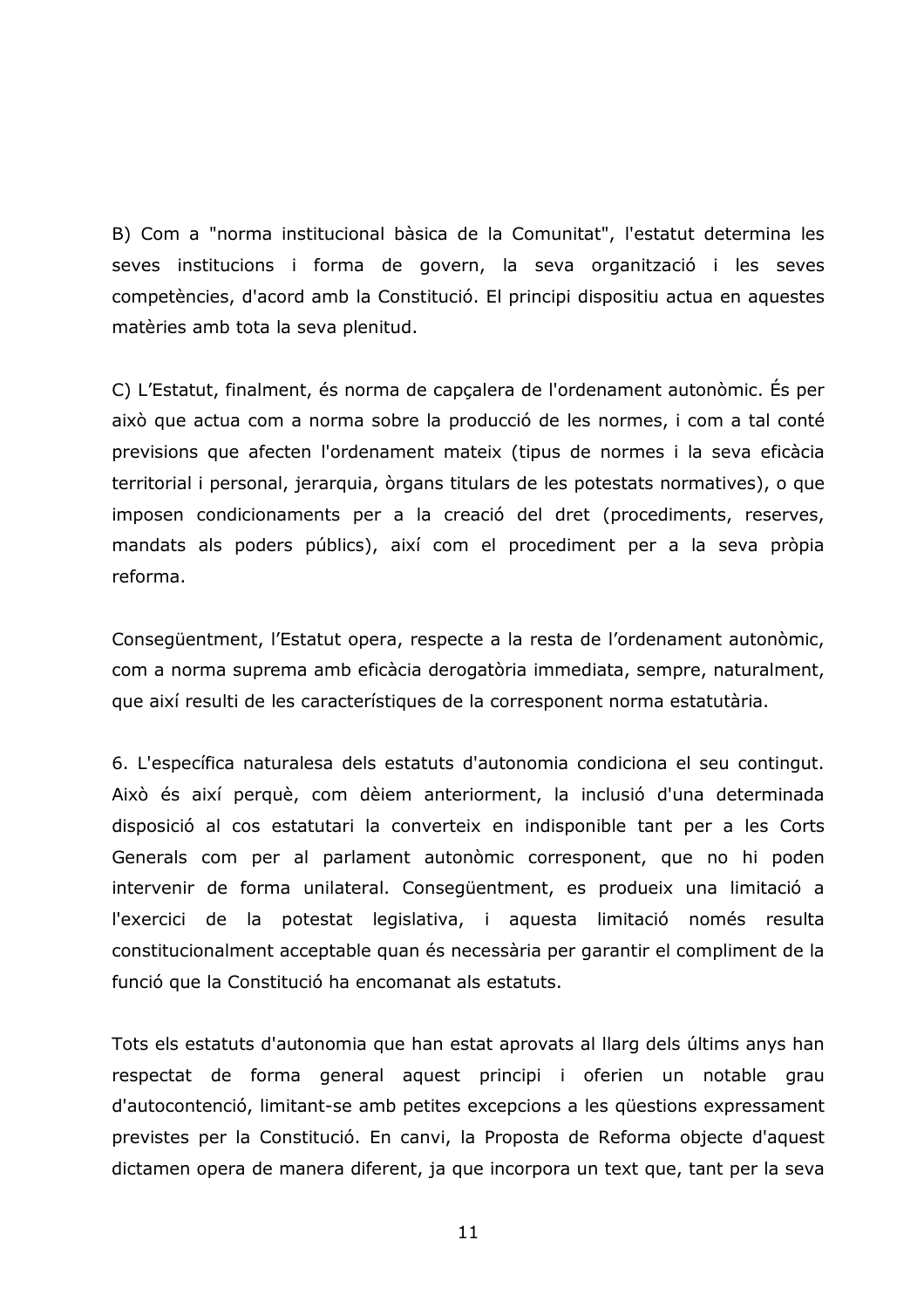extensió, com per les matèries regulades, com per la tècnica legislativa utilitzada, suposa una opció distinta de la que havia estat usual fins al moment. Convé, doncs, que abordem aquesta qüestió.

A) Existeix un contingut necessari i indisponible per a tots els estatuts, determinat per l'article 147.2 CE, al qual cal afegir allò que resulta de l'article 69.5 CE sobre els procediments de designació dels senadors de representació autonòmica. Constitueix el que podríem qualificar com a "nucli dur" de la reserva estatutària, vedat a qualsevol altre tipus de norma que no sigui l'Estatut mateix, si bé és cert que el Tribunal Constitucional ha admès la possibilitat d'una certa remissió al legislador autonòmic fins i tot en els casos en els quals, com succeeix amb la determinació de la seu de les institucions pròpies, la Constitució és taxativa (STC 89/1984, de 28 de setembre, FJ 7).

En la Proposta de Reforma objecte del present dictamen aquestes matèries apareixen regulades en els títols preliminar, II i IV, i la seva extensió deriva en gran part de la seva nova tècnica legislativa d'assumpció de competències, que renuncia a la clàusula del "sense perjudici" i opta per la definició casuística i detallada, dins de cada títol competencial, de submatèries o perfils competencials.

B) Així mateix, la Constitució ha previst un contingut que podríem qualificar com a disponible, caracteritzat per l'expressió "podran". La seva inclusió en la Proposta de Reforma no ha de plantejar, en principi, problemes de gran transcendència, encara que és cert que sovint ens trobem amb una regulació que no s'ajusta estrictament a la matèria prevista pel corresponent precepte constitucional. No obstant això, entenem que la doctrina jurisprudencial sobre les matèries connexes podria ser aplicable en aquests casos, amb el benentès que amb això no estem justificant la intensitat i el contingut d'aquesta regulació, que examinarem en cada cas.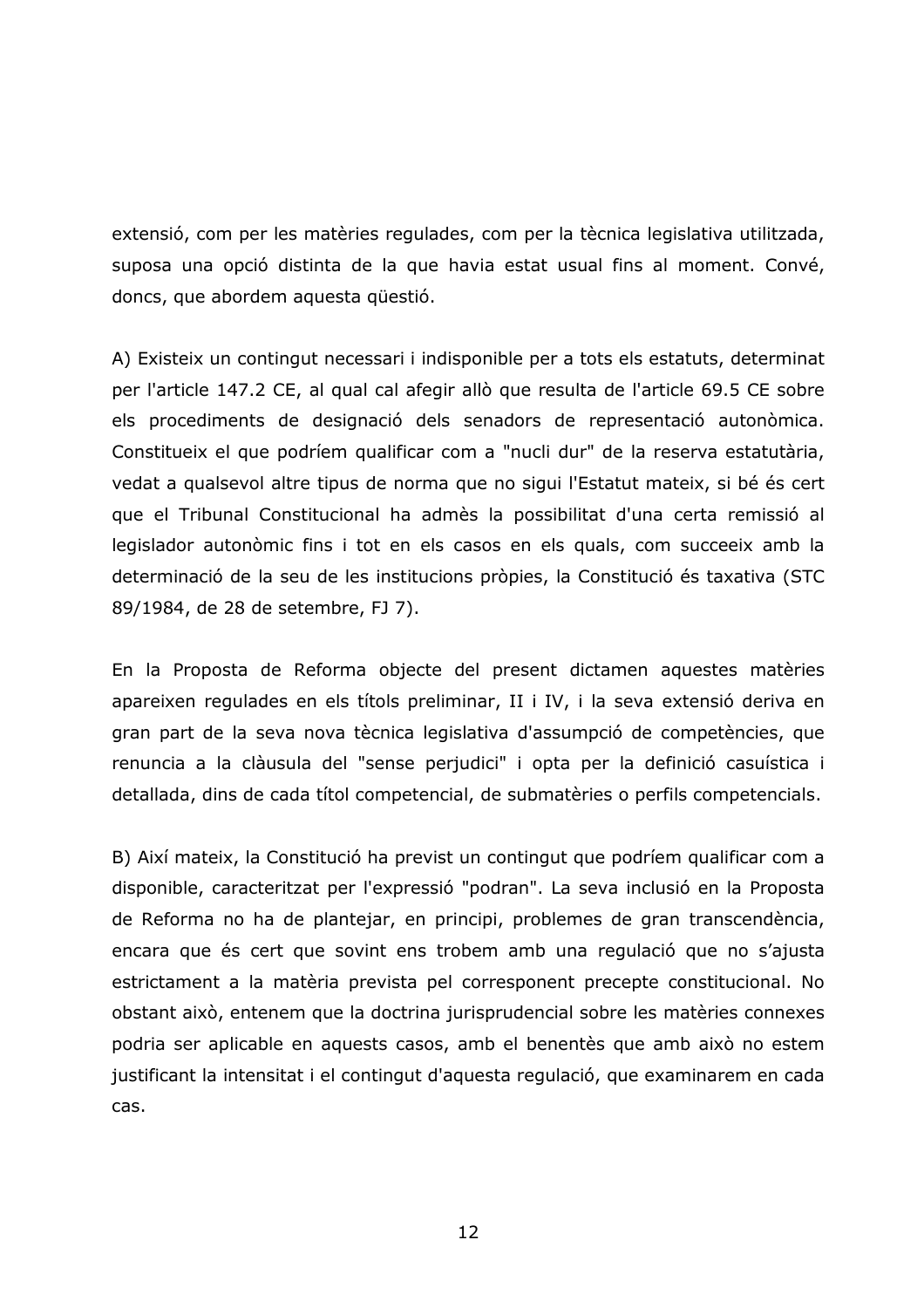a) La determinació del règim de llengua oficial pròpia (art. 3.2 CE). La Proposta de Reforma inclou decisions que fins ara havien estat considerades com a opcions del legislador.

b) El reconeixement d'ensenyes i banderes pròpies (art. 4.2 CE).

c) La competència per establir i exigir tributs propis (art. 133.2 CE) que, al costat de la possibilitat d'actuar com a col·laboradors o delegats de l'Estat per a la recaptació, la gestió i la liguidació dels seus recursos tributaris (art. 156.2 CE), justifica la incorporació d'un títol específic sobre finançament (títol VI de la Proposta de Reforma).

d) La determinació dels casos, requisits i terminis per a la celebració de convenis i acords de cooperació amb altres comunitats autònomes (art. 145 CE).

e) Les formes de participació en l'organització de les demarcacions judicials del seu territori (art. 152.1, segon paràgraf CE). La Proposta de Reforma dedica un títol específic a aquesta qüestió (títol III) que, en la mesura que pugui afectar matèries reservades a la llei orgànica, haurem de tractar posteriorment.

f) Finalment, la creació i el reconeixement de circumscripcions territorials pròpies, constituïdes a partir de l'agrupació de municipis (art. 152.3 CE). També en aquesta matèria la Proposta de Reforma innova de manera substancial, ja que els escassos preceptes existents al vigent Estatut es converteixen en dos capítols del títol II (capítol VI sobre govern local, dividit al seu torn en quatre seccions sobre organització general, municipis, vegueries i comarques; i capítol VII sobre el règim especial de l'Aran).

7. Tota la regulació material que acabem d'identificar, d'una manera o d'una altra, presenta una connexió suficient amb el contingut necessari i disponible de tot estatut d'autonomia, tal com deriva de forma directa o indirecta de les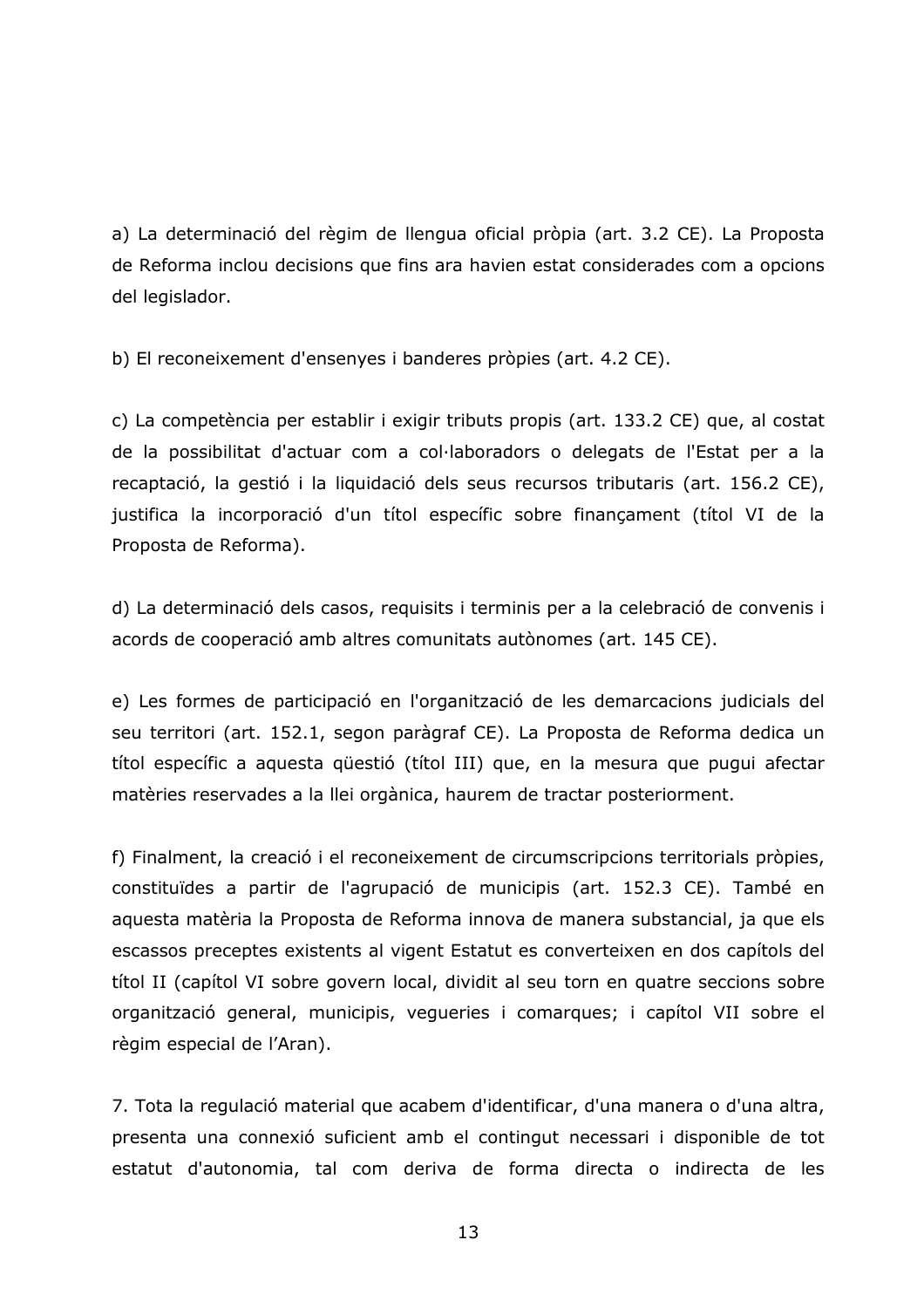prescripcions constitucionals. No obstant això, hi ha altres questions que no presenten una connexió tan evident.

La més important és la relativa a la incorporació d'una extensa declaració de drets i deures, així com de principis rectors, superant la pràctica que havia estat habitual fins ara. Naturalment, aquesta decisió de l'estatuent serà més operativa si afecta drets que no estan expressament reconeguts per la Constitució o, si més no, si amplia el nivell de protecció que la Constitució reconeix. En gran manera això és el que es fa al títol I (art. 15 a 52), mitjançant una operació que per si mateixa no solament és vàlida sinó mereixedora d'elogis, perquè tot el que signifiqui ampliar i aprofundir la protecció dels drets de les persones així ha de ser considerat.

En un altre Fonament examinem aquesta questió amb més deteniment. Això no obstant, volem deixar clar que la legitimitat constitucional d'aquesta operació queda avalada per la indubtable connexió de la matèria regulada amb les competències de la Generalitat. Efectivament, la gran majoria dels drets reconeguts en el títol I estan configurats més com a mandats d'optimització que com a regles d'immediata aplicació, mitjançant la utilització de clàusules molt obertes, acompanyades d'una remissió al legislador amb la usual expressió "en els termes establerts per la llei". Així, doncs, el que fa la Proposta de Reforma, precisament, és imposar regles, condicions i garanties a la Generalitat, i per tant actua com un límit a l'exercici de les seves competències, de manera que s'asseguri de la manera més àmplia possible la dignitat de la persona i el lliure desenvolupament de la seva personalitat.

És cert que aquesta tècnica de remissió al legislador limita el potencial transformador que podria deduir-se d'una declaració de drets que, com la que ens ocupa, es refereix fonamentalment a drets socials i de prestació, però aquesta és una opció política que a nosaltres no ens correspon enjudiciar.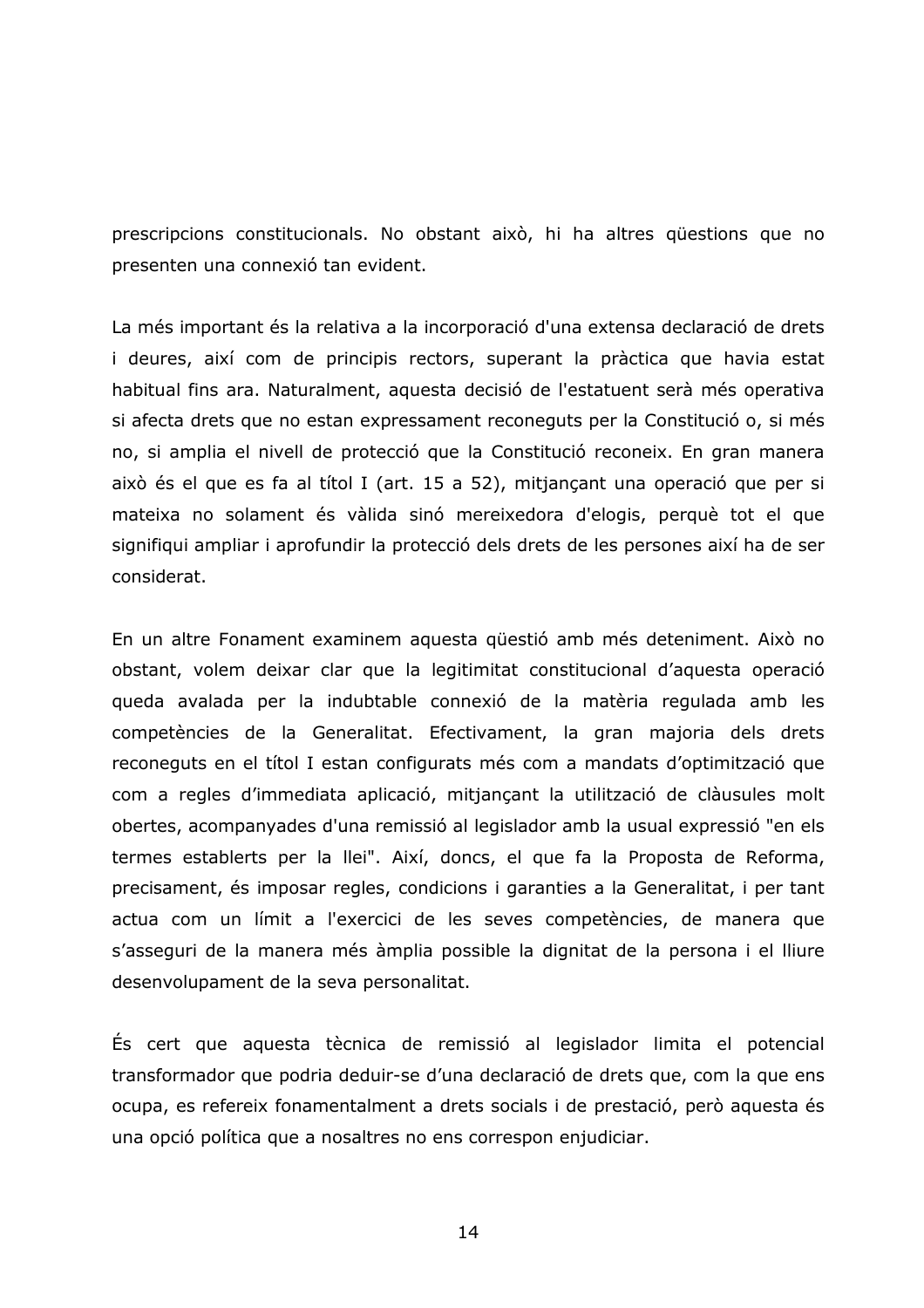El títol I presenta, doncs, una indubtable connexió amb la matèria prevista a l'article 147.2.d CE.

8. En canvi, entenem que l'Estatut d'autonomia no hauria de ser l'instrument constitucionalment adequat per reformar lleis orgàniques. El fet que el mateix Estatut sigui aprovat per mitjà de llei orgànica no significa, en absolut, que pugui ser integrat dins d'aguesta categoria sense més ni més. En realitat, sota aguesta denominació, la Constitució ha inclòs instruments normatius que no són assimilables, ja que disposen d'un contingut reservat, i com a tals la Constitució els ha previst de forma específica.

En qualsevol cas, el que resulta ineludible és que si, com dèiem anteriorment, l'Estatut aprovat i promulgat resulta indisponible per al legislador estatal, tenint en compte el seu caràcter de bilateralitat i norma paccionada, no tindria cap sentit privar l'Estat de la seva potestat per dictar lleis orgàniques que, en canvi, expressen la seva voluntat unilateral no sotmesa a altres límits que els derivats de la mateixa Constitució. Qüestió diferent és la possibilitat que l'Estatut incorpori, mitjançant disposicions addicionals, mandats als poders autonòmics perquè instin la reforma de determinades lleis orgàniques utilitzant els instruments previstos en l'ordenament, o previsions d'eficàcia diferida d'aquelles de les seves disposicions que requereixin la intervenció del legislador orgànic, opció aquesta que podrà ser especialment vàlida en aquells casos, com són els relatius al Poder Judicial i a les Forces i Cossos de Seguretat, en què la mateixa Constitució ha previst la intervenció de l'Estatut mitjançant expressions com "de conformitat amb" o "en el marc de".

El mateix es pot dir de les matèries que, per ser competència exclusiva de l'Estat a l'empara de l'article 149.1 CE, només podrien ser considerades com a competències de la Generalitat mitjançant la corresponent llei orgànica de transferència o delegació prevista a l'article 150.2 CE. Per les mateixes raons que indicàvem anteriorment, l'Estatut no és l'instrument normatiu constitucionalment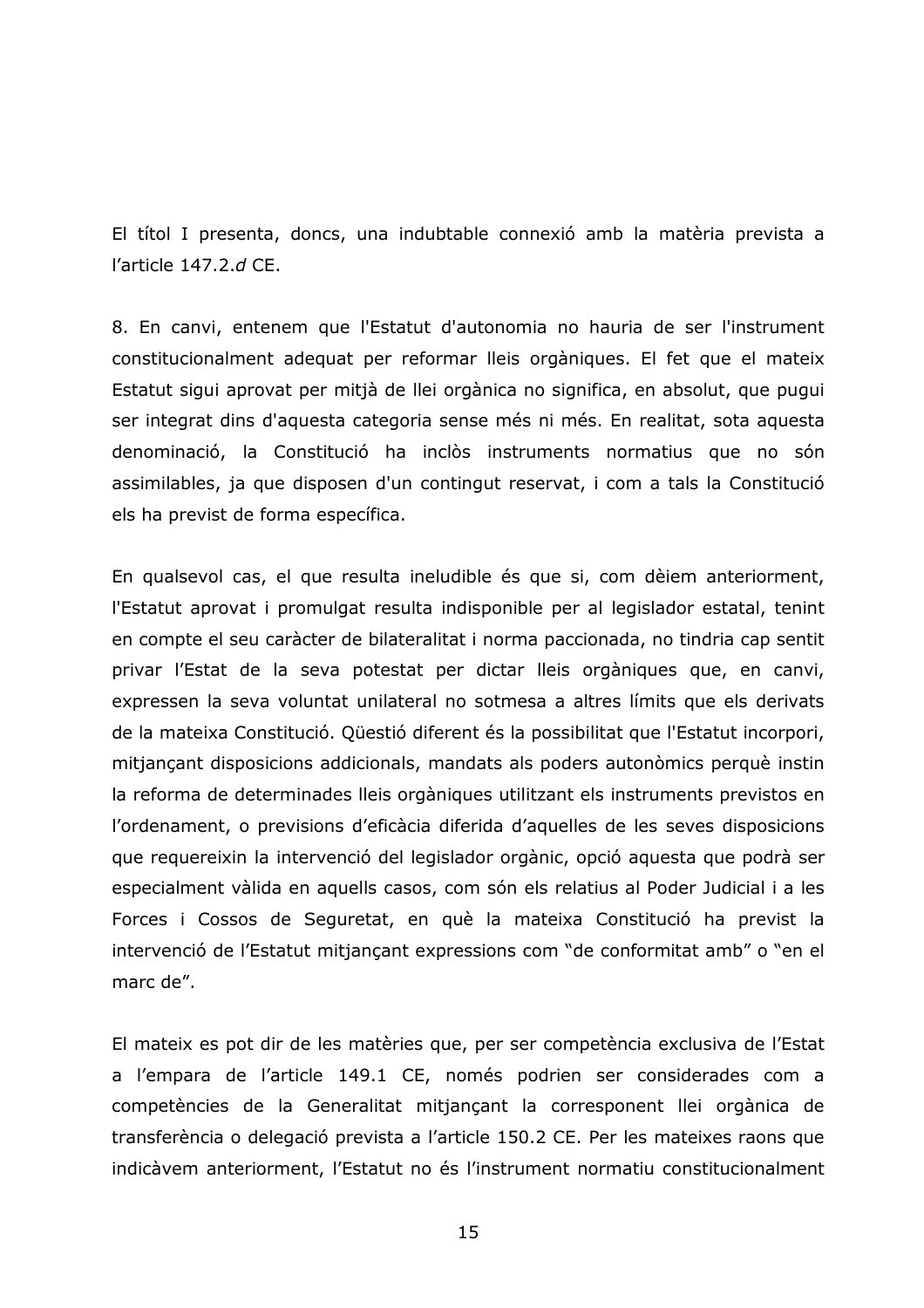adequat per operar com una d'aquestes lleis, i considerem que la tècnica legislativa més adeguada hagués estat la d'acompanyar a la proposta d'Estatut la corresponent proposició de llei orgànica, perquè fos tramitada simultàniament i estigués en condicions de ser promulgada al mateix temps que l'Estatut. Això no obstant, la incorporació de les matèries susceptibles de transferència o delegació en una disposició addicional, com fa la Proposta de Reforma, no planteja problemes de validesa constitucional, sempre que quedi clar que es tracta de competències extraestatutàries i diferides, que només podran ser assumides quan i en la mesura que les Corts Generals aprovin la corresponent llei orgànica.

## $II$

1. El títol preliminar s'inicia amb un article rubricat "La Nació catalana", constituït per dos apartats, el primer dels quals afirma únicament que "Catalunya és una nació". Aquesta no és l'única referència de la Proposta de Reforma on es fa esment al terme "nació" o als seus derivats, però sí que és aquella en la qual apareix d'una forma més directa i clara, per la qual cosa, a continuació, ens referirem a l'article 1.1 de la Proposta de Reforma i posteriorment, un cop ens haquem pronunciat sobre la seva constitucionalitat o no, sequirem per aquells articles que hi estan connectats o que esmenten el caràcter nacional de Catalunya.

L'anàlisi d'aquest precepte ens podria portar a fer un excursus molt llarg sobre la noció d'allò que s'entén per "nacional" i per "nació", cosa que obviarem, atès que són termes d'ús general i no es vol allargar aquest dictamen, que, per raó de la petició, ja serà prou extens. Tanmateix, cal indicar breument que es tracta d'un concepte polisèmic que ha tingut diverses accepcions i que no sempre s'ha identificat amb la idea d'Estat, sinó que també s'ha definit des del vessant cultural, sociològic i també jurídic, sense que se'n dedueixi una única definició, en cadascun d'aquests camps del saber. Per aquesta raó, entenem que hi ha nocions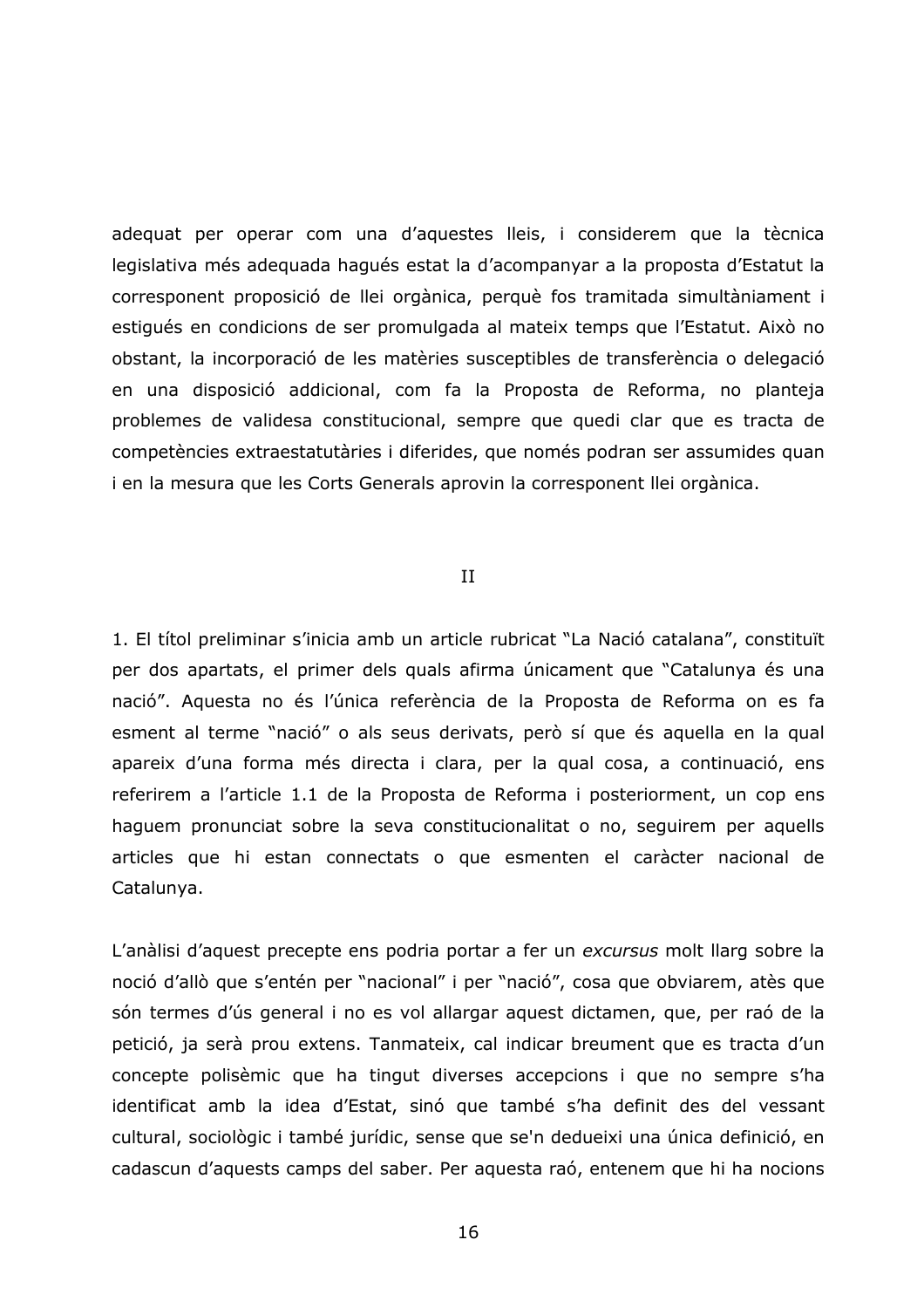de "nació" que no són contradictòries amb l'ús constitucional d'aquest terme emprat a l'article 2 CE, que, entre d'altres coses, diu:

"La Constitució es fonamenta en la indissoluble unitat de la Nació espanyola [...], reconeix i garanteix el dret a l'autonomia de les nacionalitats i de les regions  $[...]$ ".

A més a més, com es veurà, dins de les accepcions del mot "nacionalitat" n'hi ha també que fan equivalent aquesta expressió a la de "nació".

En el debat constituent van ser diversos els oradors que entengueren que nacionalitat era sinònim de nació i alguns, fins i tot, plantejaren la possibilitat que Espanya fos entesa com una "nació de nacions"; mentre que altres parlamentaris consideraven que nacionalitat no era pas un terme adient, des de la perspectiva de la Constitució espanyola, precisament perquè entrava en contradicció amb el terme "nació". En qualsevol cas, d'acord amb una interpretació autèntica de la Constitució, la majoria de parlamentaris que intervingueren en les sessions corresponents del debat constituent entenien que nació i nacionalitat eren el mateix, és a dir, conceptes idèntics i intercanviables. Aquesta sinonímia també ha estat posada en relleu per la doctrina.

Naturalment la interpretació dels antecedents no és l'única possible, però, als nostres efectes, mostra un límit a l'ús de la paraula "nació" dins de l'Estatut de Catalunya, de forma que el sentit que s'empri a l'Estatut ha de ser un altre diferent del que la Constitució predica de la Nació espanyola, perquè, en cas contrari, entrarien en contradicció i no seria aleshores possible parlar d'una "nació de nacions" o d'un "estat-nació plurinacional".

Des d'aquest punt de vista, la diferència essencial entre els dos vocables de "nació" -el que apareix a la Constitució i el que podria recepcionar-se a l'Estatutno és altra que l'atribució del concepte clàssic de sobirania, que incorpora el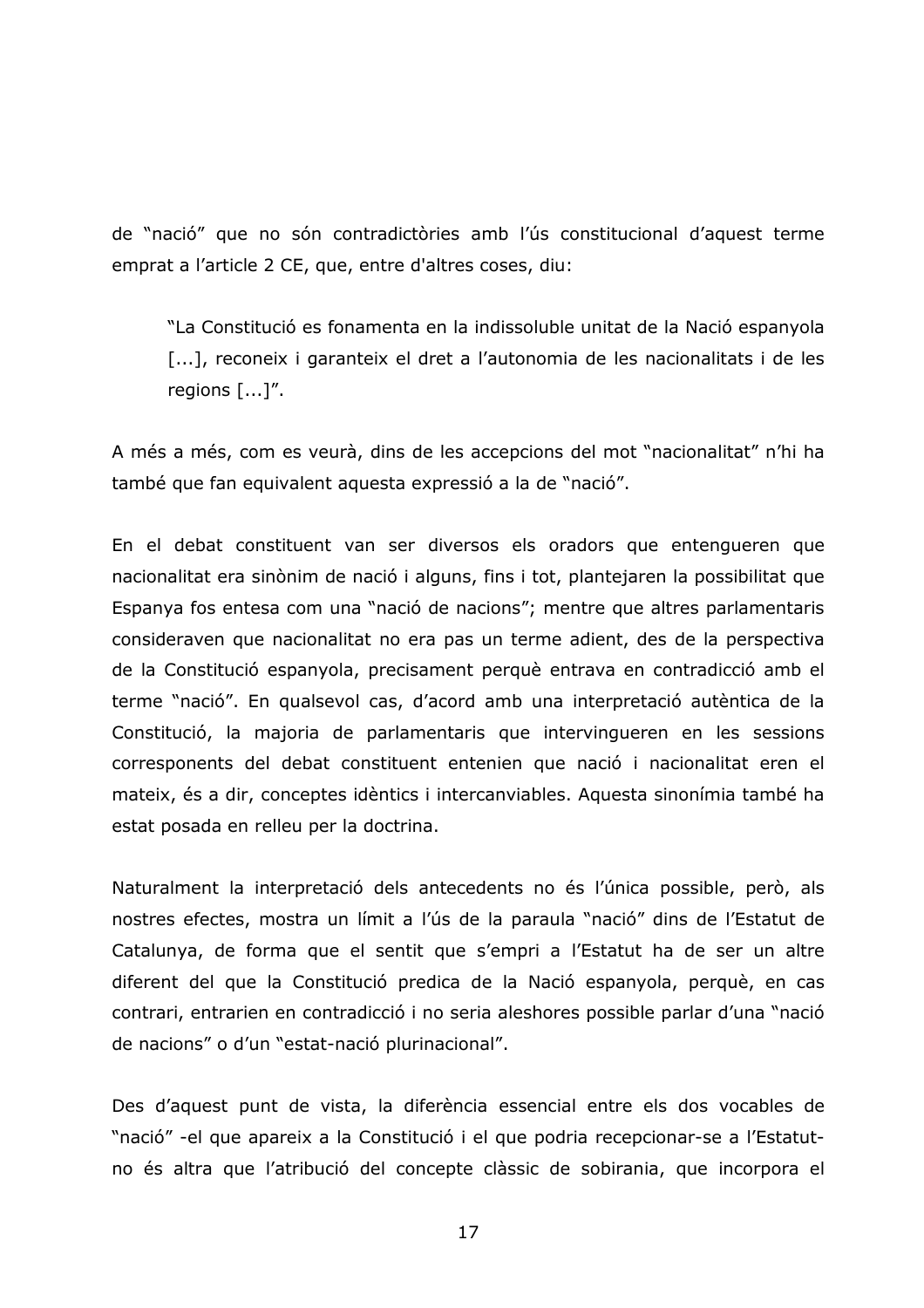terme "nació" a la Constitució. En qualsevol cas, un cop establert el límit constitucional, no és funció del Consell entrar ara a escatir quin és el concepte de nació que pren l'Estatut, ja que totes les nocions que siguin conformes amb el límit enunciat seran compatibles amb la Constitució, que és el context jurídic imprescindible de l'Estatut d'autonomia.

Aquesta argumentació ve reforçada, seguint amb una hermenèutica de caràcter sistemàtic, per la dicció del segon apartat de l'article 1 de la Proposta de Reforma: "Catalunya exerceix el seu autogovern mitjançant institucions pròpies, constituïda com a comunitat autònoma d'acord amb la Constitució i aquest Estatut", cosa que contribueix a fer copsar els poders de la Generalitat com a poders estatals, en tant que la Generalitat és Estat, com ho són també les institucions centrals, d'acord amb una primera jurisprudència constitucional en la qual s'advertia de l'ús amfibològic de la paraula "Estat" i que recull la Proposta de Reforma a l'article 3.1, quan afirma també "la Generalitat és Estat". En aquest sentit, l'expressió "Nació catalana" no és només de contingut cultural sinó també política i jurídica, tot i que sotmesa al límit constitucional predit.

Finalment, també ens podríem plantejar si una definició com la de l'article 1.1 de la Proposta de Reforma és pertinent i adequada en un text jurídic com és l'Estatut d'autonomia. La resposta és positiva perquè a l'Estatut actual ja es defineix Catalunya com a nacionalitat i a la Constitució, que no es dubta de la seva eficàcia jurídica, es defineix Espanya com a nació i es distingeix ensems les nacionalitats de les regions a l'article 2 CE, sense que, fins a l'actualitat, se n'hagin derivat consequències jurídiques. A més, tampoc no està prohibit constitucionalment que es defineixi cada comunitat autònoma. Al contrari, l'article 147.2.a CE demana, pel cap baix, que els corresponents estatuts d'autonomia triïn la denominació de la comunitat que s'ajusti millor a la seva identitat històrica.

En conclusió, resta palesa la constitucionalitat de l'article 1 de la Proposta de Reforma en el seu conjunt i de tots els articles que contenen la noció "nacional"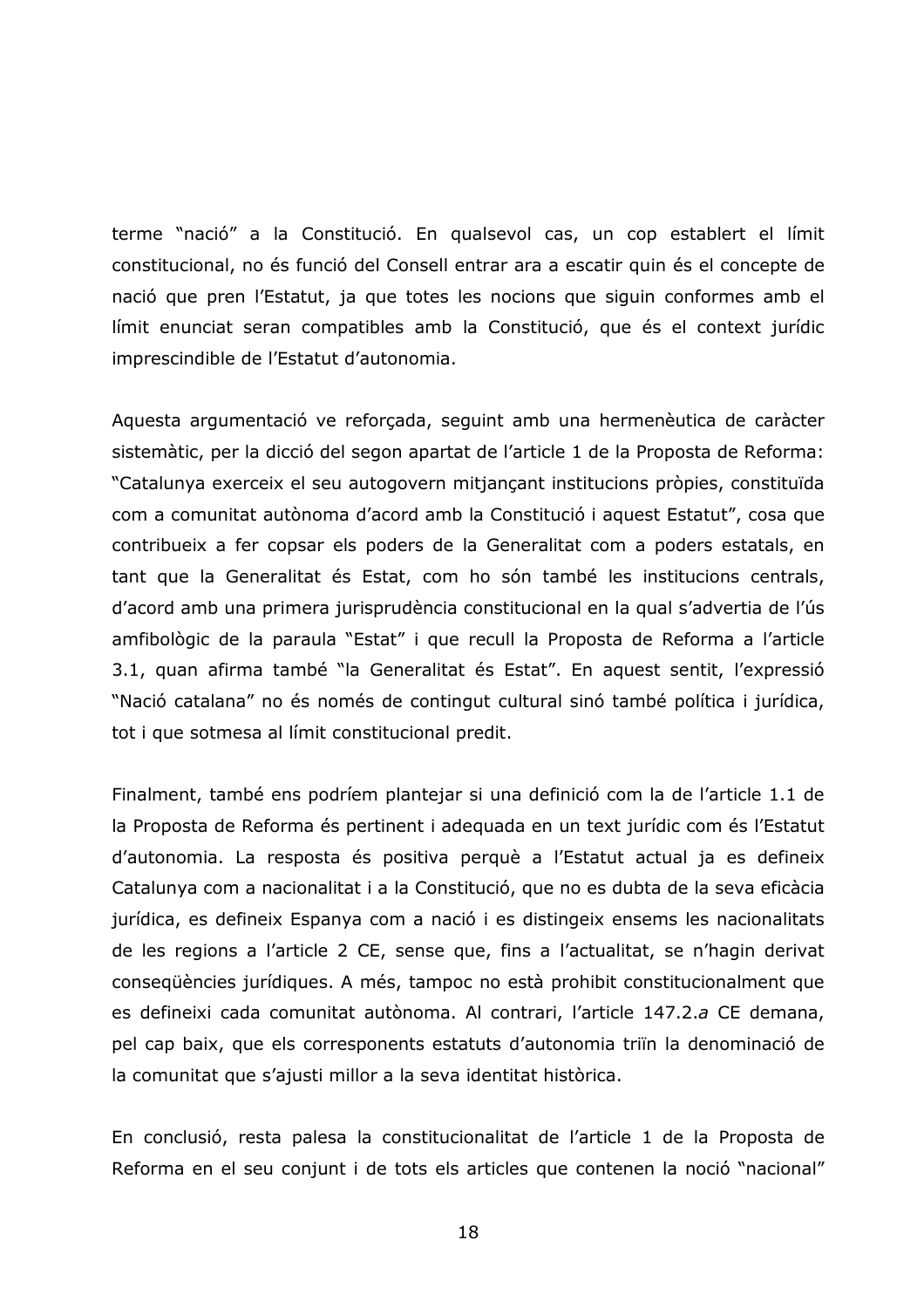referida a Catalunya, com ara l'article 3.1 de la Proposta on es fa referència a un principi de plurinacionalitat que regeix, entre d'altres, les relacions de la Generalitat amb l'Estat central; o també l'article 8 de la Proposta de Reforma, referit als símbols nacionals de Catalunya, on es qualifiquen amb el derivat del terme nació, com ja va fer la llei catalana 1/1980, de 12 de juny, de la diada nacional, sense que fos impugnada davant del Tribunal Constitucional.

2. Solament caldria fer esment, per connexió material, a l'article 2.4 de la Proposta de Reforma, per si es poqués entendre que aquest precepte podria col·lidir amb la noció excloent de sobirania a la qual ens hem referit més amunt.

L'apartat quart de l'article 2 de la Proposta de Reforma, referit a la Generalitat, afirma que els poders d'aquesta "emanen del poble de Catalunya i s'exerceixen d'acord amb el que estableixen aquest Estatut i la Constitució". Aquest darrer incís ja és suficient, a parer nostre, per declarar la constitucionalitat del precepte, però ad addendam podem afegir que altres estatuts d'autonomia vigents empren expressions similars, com ara el de Canàries (art. 1.2), que diu que "del poble" de la comunitat de què es tracti -en aquest cas, "el poble canari" -; "emanen els seus poders", cosa que -amb una dicció diferent- també s'escau interpretar de la literalitat dels Estatuts d'Andalusia (art. 1.3), Aragó (art. 1.2) i Castella i Lleó (art. 10.1); fet que pot omplir de contingut la referència "pobles d'Espanya" del proemi constitucional. A més, el vigent article 1.3 EAC ja deia que "Els poders de la Generalitat emanen [...] del poble", sense indicar explícitament que es tracta del poble català, però que la doctrina que s'ha ocupat de la questió sobreentenia; d'una banda, perquè el preàmbul de l'Estatut fa referències al poble de Catalunya; i de l'altra, perquè es dedueix, sense dificultats, per l'existència d'institucions pròpies que exerceixen l'autonomia política i que representen la voluntat popular, com succeeix a molts d'altres estatuts, on no es fa una menció expressa al poble de la comunitat. En consegüència, això implica l'existència d'un poble diferenciat i corresponent a la comunitat autònoma en questió. Per tant, l'article 2.4 de la Proposta de Reforma és constitucional.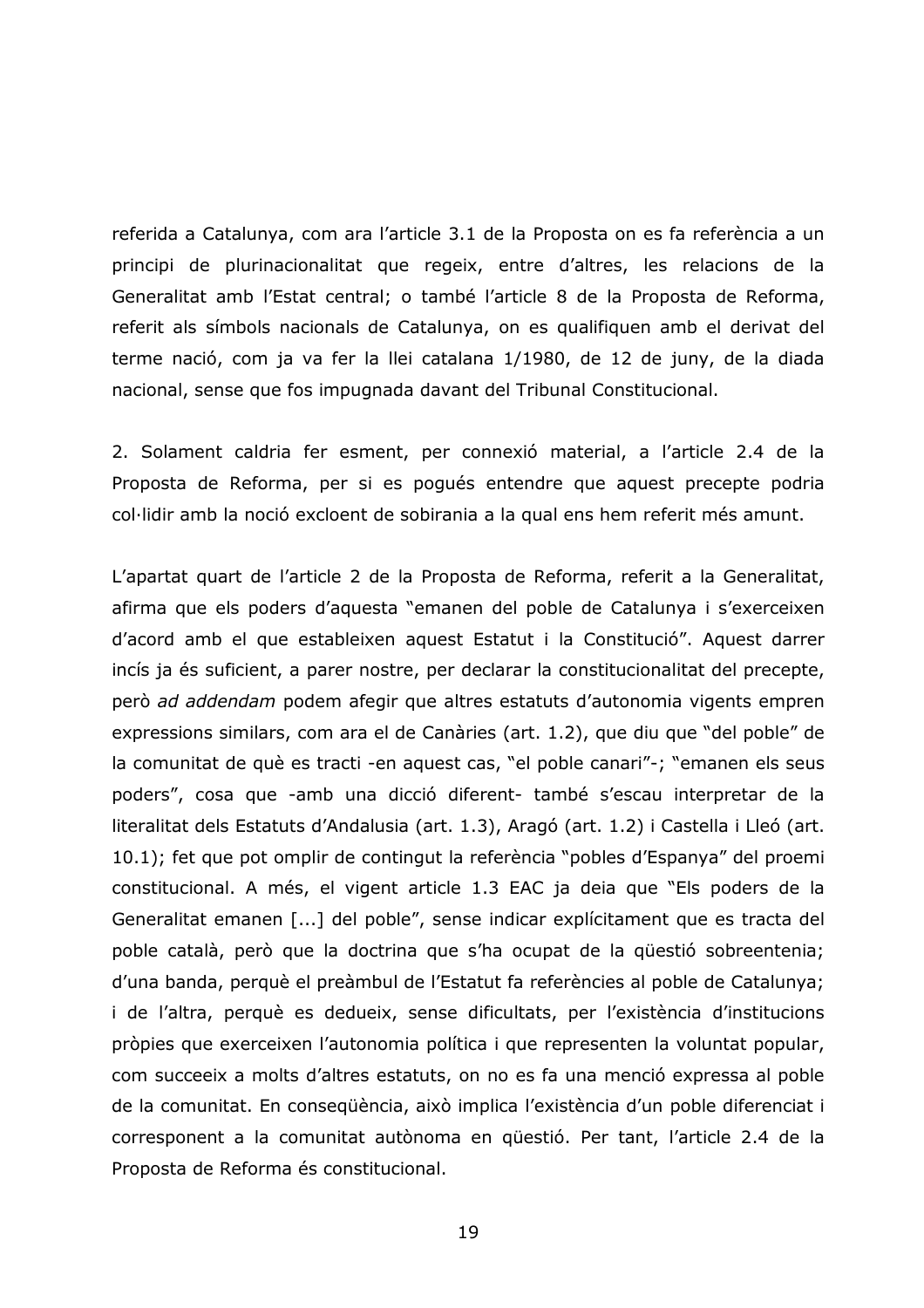3. Del contingut d'aquest titol preliminar s'escau abordar ara, en segon lloc, l'adequació a la Constitució de l'article 5 i de la disposició addicional primera de la Proposta de Reforma. Així mateix, per raó de llur connexió amb els esmentats preceptes, analitzarem també el contingut de les esmenes 13 i 400, així com també els vots particulars 398 i 399. No obstant això, cal fer avinent que, en la mesura que l'abast jurídic d'aquests dos preceptes que són objecte del nostre dictamen de constitucionalitat és heterogeni, per raó de la seva especial rellevància, tractarem en primer lloc la disposició addicional primera.

L'article 5 estableix que:

"L'autogovern de Catalunya es fonamenta en els drets històrics del poble català, que aquest estatut incorpora i actualitza".

Per la seva banda, la disposició addicional primera estableix que:

"1. Es reconeixen i s'actualitzen, per mitjà d'aquest Estatut, tal com estableix l'article 5, els drets històrics de Catalunya, d'acord amb el que estableix la disposició addicional primera de la Constitució.

2. El reconeixement i l'actualització dels drets històrics empara, especialment els àmbits següents:

a) El règim de finançament (títol VI).

b) L'organització de les administracions públiques catalanes; el règim jurídic, el procediment, la contractació, l'expropiació i la responsabilitat en les administracions públiques catalanes, i la funció pública i el personal al servei de les administracions públiques catalanes (articles 112, 113, i 114).

c) L'organització territorial de Catalunya i el règim local (articles 154 i  $155$ ).

d) El dret civil (article 123).

e) El règim lingüístic de Catalunya (article 128).

f) L'educació (article 125).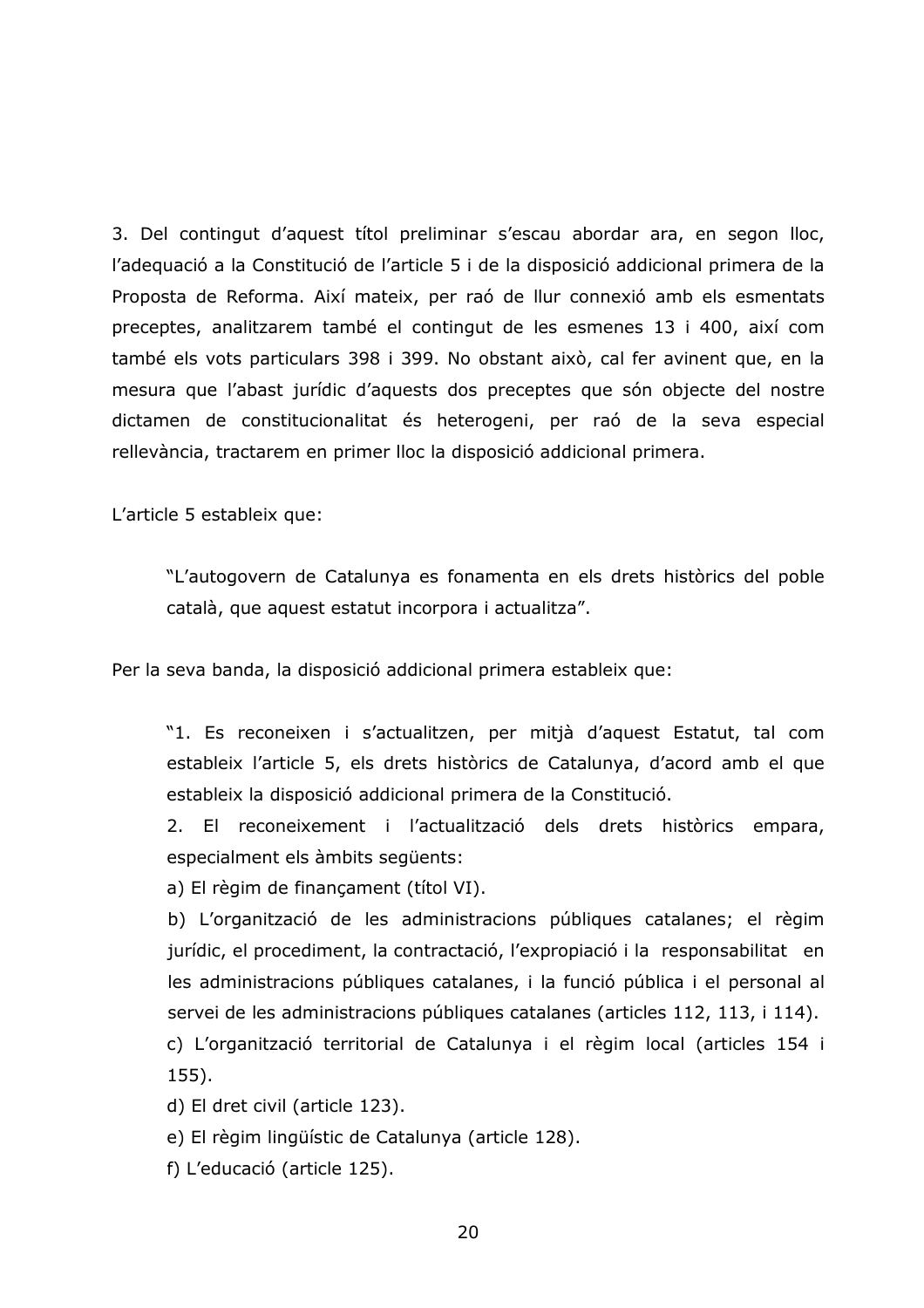g) La cultura (article 145).

h) La seguretat jurídica (article 163).

3. Els drets històrics, en la Constitució, emparen i garanteixen el règim singular de les competències i les atribucions de la Generalitat en els termes que estableix aquest Estatut".

4. Una primera consideració que cal fer relativa al contingut d'aquests dos preceptes és que aquesta previsió normativa sobre el drets històrics contemplada a la Proposta de Reforma, en termes generals, no resulta estranya a l'ordenament constitucional vigent. En aquest sentit, és clar que la Constitució espanyola de 1978, en principi i de forma global, es refereix als drets històrics com a Fonament de l'autogovern quan estableix, a la disposició addicional primera, que: "La Constitució empara i respecta els drets històrics dels territoris forals. L'actualització general del dit règim foral es durà a terme, en el seu cas, dins el marc de la Constitució i dels Estatuts d'Autonomia".

Una segona consideració és la referida a la relació entre Constitució, en la seva condició de norma jurídica de l'Estat i drets històrics dels territoris forals. Aquesta singularitat de l'ordenament constitucional espanyol obliga a determinar el valor que pugui tenir aquesta dualitat en el marc de l'anàlisi jurídica dels dos conceptes. Altrament dit, cal precisar l'abast de la compatibilitat del binomi integrat per la Constitució, que és el resultat de la voluntat del constituent expressada democràticament en un moment determinat i que es projecta vers el futur, i determinats drets històrics dels territoris forals, que provenen del passat, d'un passat que, òbviament, és anterior al moment constituent de 1978.

En tot cas, també és obvi que per a aquest òrgan consultiu la rellevància jurídica d'una norma vigent, com són la Constitució espanyola de 1978 i l'Estatut d'autonomia de Catalunya de 1979, i la que puguin tenir els drets històrics dels territoris forals vigents en el passat, és l'únic paràmetre de referència per a aquest dictamen de constitucionalitat que ens ha estat encomanat. En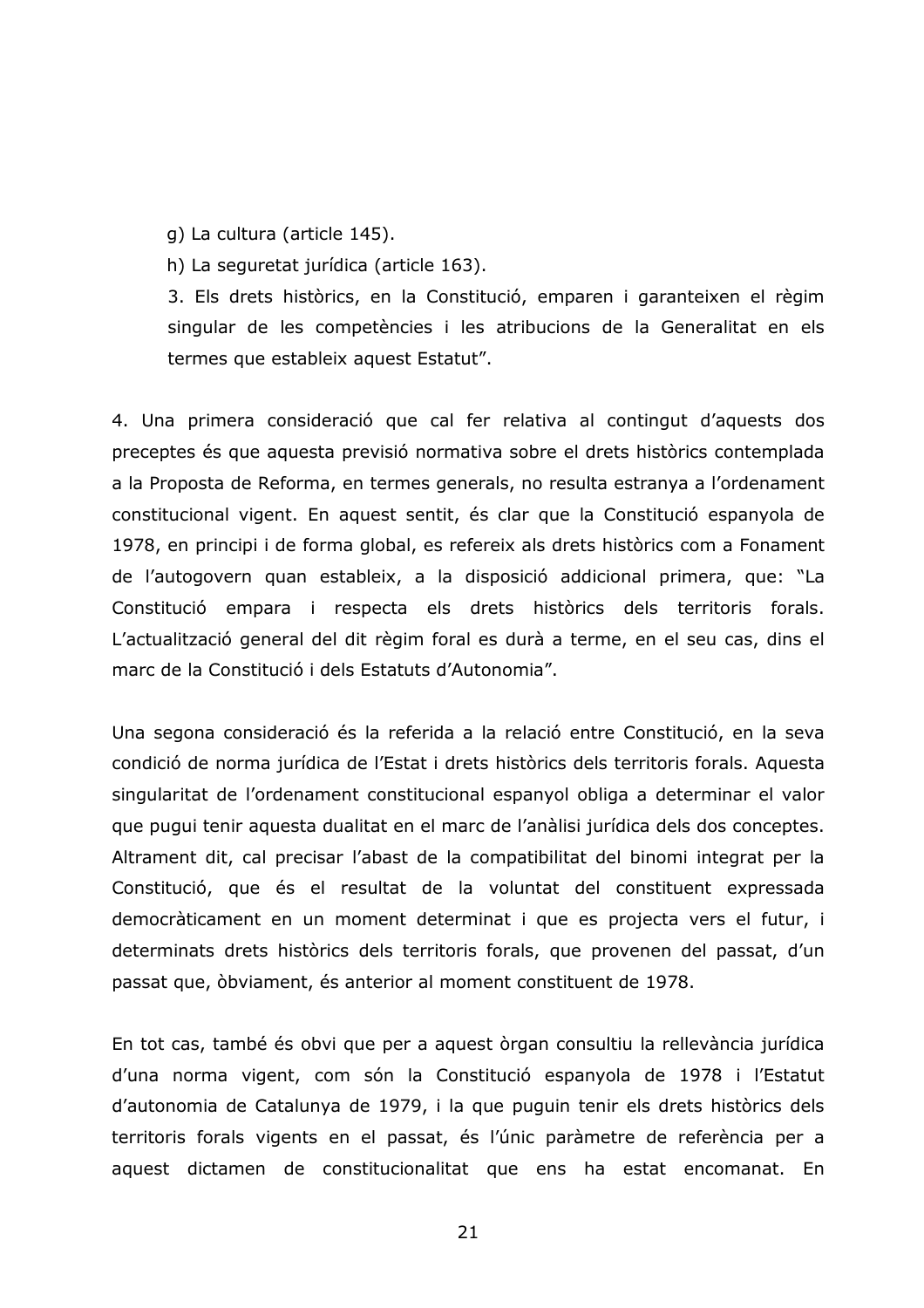consequència, la interrelació jurídica que pugui existir entre el present i el passat i l'anàlisi jurídica dels drets històrics com a títol atributiu de competències, què és l'únic objecte d'aquest dictamen, en cap cas pot qüestionar l'existència mil·lenària d'identitats col·lectives prèvies a la Constitució, històricament contrastades, com és la de Catalunya, definida a l'article 1.1 de la Proposta de Reforma. Es tracta de dos àmbits diferents: el primer pertany al domini del dret i és l'únic sobre el qual es pronuncia el dictamen, mentre que el segon és part integrant de la història.

La Constitució com a norma jurídica superior de l'Estat, en la seva condició de norma jurídica i norma normarum, configuradora del sistema de fonts de l'ordenament jurídic, i l'Estatut en la seva qualitat de norma institucional bàsica, són expressió del racionalisme normatiu que ha definit el constitucionalisme que es consolida a Europa a partir de 1945. Un constitucionalisme fonamentat en els trets bàsics que han caracteritzat el denominat Estat social i democràtic de dret. És a dir, en la llei com a expressió de la voluntat popular democràticament manifestada, en el principi de la divisió de poders, en el principi de constitucionalitat que determina la superioritat jeràrquica de la Constitució, en el principi de legalitat que subordina tots els actes dels poders públics a la llei i en el reconeixement dels drets i llibertats de les persones, dotats de garanties jurisdiccionals davant els tribunals. Aquest racionalisme normatiu s'ha fonamentat, així mateix, en dos pilars bàsics: d'una banda, en el principi democràtic, que comporta la constitucionalització de la sobirania popular a través del sufragi universal, així com també la participació política, essencialment a través de les eleccions i el referèndum, sempre en el marc del pluralisme polític que ha de servir per garantir l'alternança d'opcions polítiques. I, d'una altra, en la complementarietat de dos valors constitucionals: la llibertat i la igualtat. En consequència, l'ordenament jurídic de l'Estat democràtic ha de respondre a aquestes exigències del constitucionalisme racional normatiu.

Quan la norma constitucional incorpora una remissió a determinades realitats col·lectives sedimentades a través de la història que, eventualment, han estat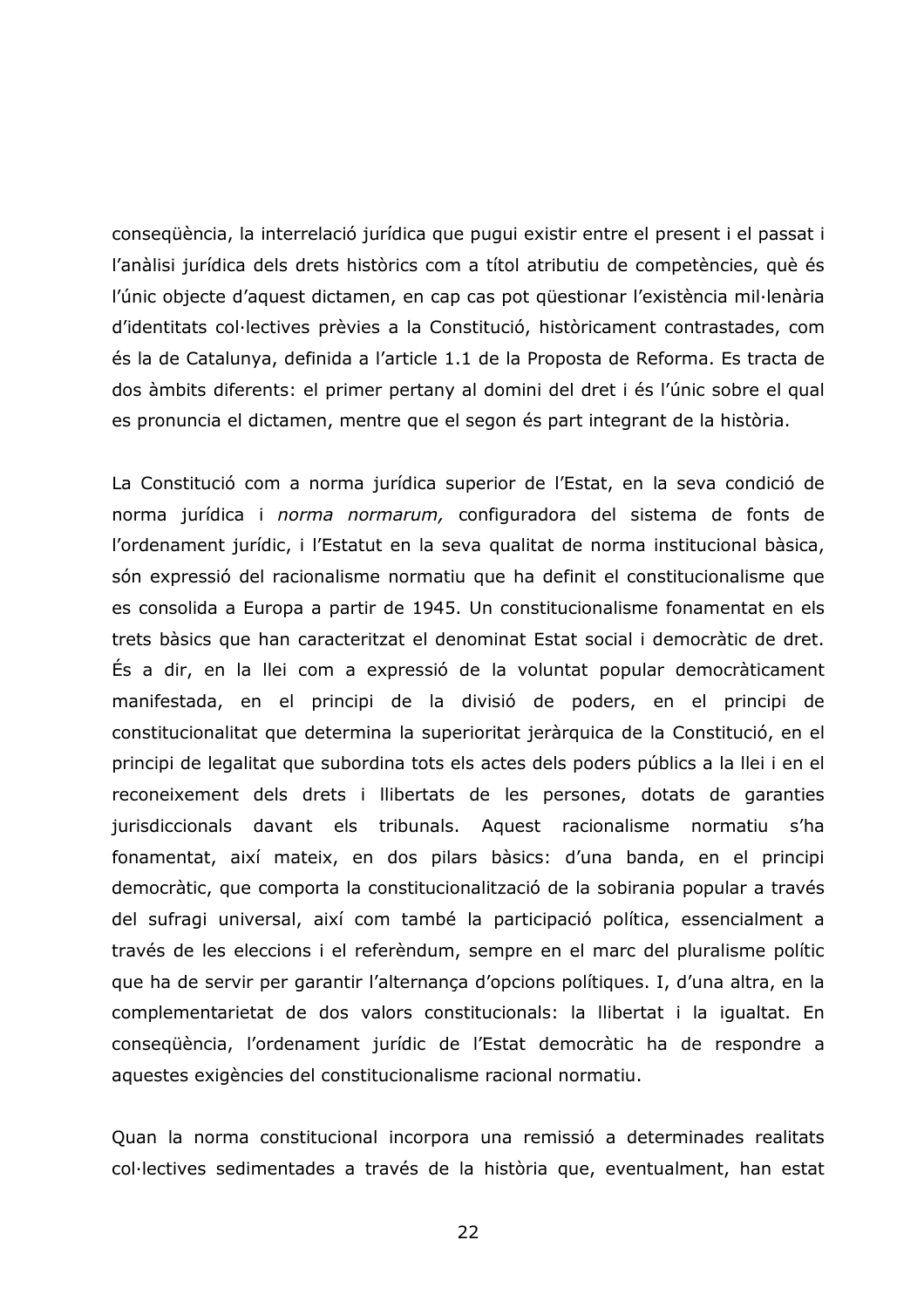expressió de drets o institucions de dret públic o privat vigents en el passat, ho ha de fer d'acord amb els paràmetres de la racionalitat jurídica que la Constitució de l'Estat democràtic estableix. Les invocacions a realitats històriques han de tenir expressió jurídica en normes que prèviament hagin estat expressament legitimades per la voluntat popular, és a dir, avalades pel principi democràtic. Així ha de ser entesa la previsió contemplada a la disposició addicional primera de la Constitució quan, en preceptuar que "empara i respecta els drets històrics dels territoris forals", estableix que "l'actualització general del dit règim foral es durà a terme, en el seu cas, dins el marc de la Constitució i dels Estatuts d'Autonomia".

Són, doncs, la Constitució i, si s'escau, els estatuts d'autonomia, les disposicions que, d'acord amb el seu contingut, predeterminen i condicionen la connexió existent entre els drets històrics i l'ordenament jurídic vigent, entre el passat i el futur normatiu. La Constitució i, en el seu cas, l'estatut d'autonomia de la comunitat autònoma, són els únics instruments normatius que serveixen per a modular el passat normatiu-institucional segons les previsions generals que va establir el procés constituent de 1978, d'acord amb els principis que caracteritzen l'Estat social i democràtic de dret. En aquest sentit, quan la disposició addicional primera de la Constitució estableix que l'actualització general del règim foral es durà a terme en el marc de la mateixa Constitució i dels estatuts d'autonomia, està afirmant que la remissió a la història en cap cas pot violentar aquells principis. La Constitució, i també l'Estatut, són l'instrument jurídic que ha de permetre l'assumpció de drets històrics, sempre que aquests no contradiguin els principis de l'Estat social i democràtic de dret. En consequència, la remissió a clàusules històriques fetes per la norma constitucional i, en el seu cas, per la norma estatutària, no poden crear una doble legitimitat o una legitimitat alternativa al principi democràtic: és a dir, una basada en el principi democràtic i una altra d'arrel historicista. La remissió a la història no pot suposar la institucionalització d'un sistema jurídic i d'un sistema normatiu que resulti contrari a aquell que deriva del sufragi universal i, per tant, del principi de la sobirania popular.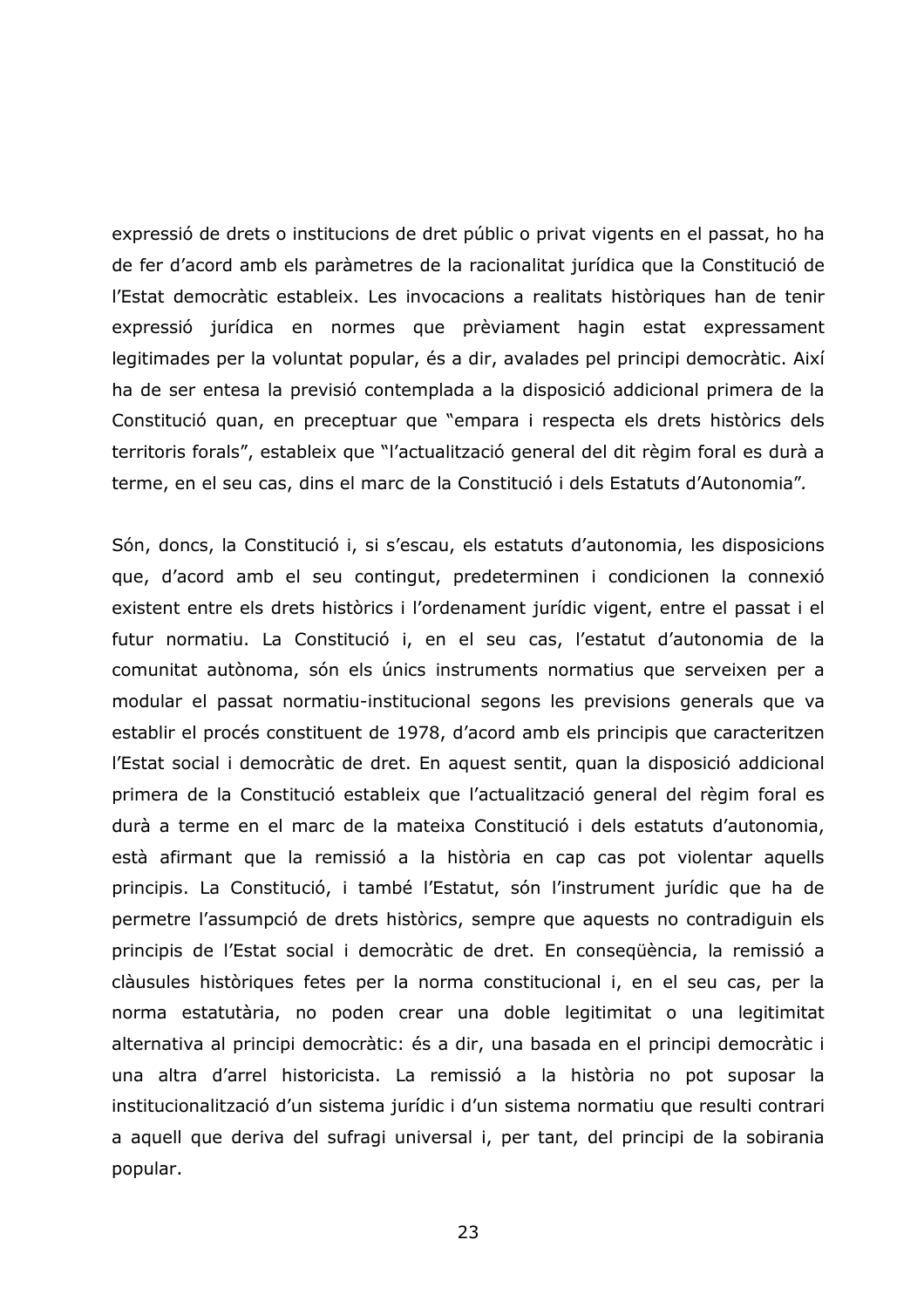La Constitució i l'Estatut d'autonomia, com a subjectes normatius que integren el bloc de la constitucionalitat, poden garantir drets històrics sedimentats al llarg de la història. Però perquè aquesta previsió sigui constitucional és necessari que prèviament els identifiquin; altrament dit, la remissió històrica serà assumible jurídicament sempre que sigui la norma democràtica la que hagi decidit, amb caràcter previ, explicitar materialment la remissió a normes històriques. En aquest sentit, la prèvia concreció duta a terme per un Estatut de comunitat autònoma, d'acord amb el principi general contemplat a la disposició addicional primera de la Constitució, és la garantia de la interconnexió entre el passat i el futur. Sempre que l'Estatut, cal reiterar-ho, introdueixi una certa concreció de la norma històrica a la qual es remet, aquesta concreció esdevé una garantia de previsibilitat jurídica i, per tant, de seguretat jurídica, element essencial del sistema jurídic en un Estat de Dret. Per contra, si aquesta concreció no existís, si la invocació fos genèrica, la remissió a drets històrics romandria varada en una nebulosa indeterminada i abstracta, mancada de seguretat jurídica i, en consegüència, aliena als principis de l'Estat democràtic. Més encara, quan la invocació a drets històrics estigui prevista per dur a terme un nou procés de distribució de competències, és a dir, d'atribució de poder normatiu, caldrà que la connexió entre la norma constitucional que habilita per a fer-ho i la identificació del destinatari o beneficiari d'aquesta atribució, així com també de l'objecte de les competències, sigui previsible i, en tot cas, no ofereixi dubtes.

5. Un cop fixades les condicions jurídiques prèvies que s'escauen tenir en compte per abordar la inserció dels drets històrics a l'article 5 i a la disposició addicional primera de la Proposta de Reforma, és obligat determinar l'abast de la previsió constitucional respecte d'aquesta questió prevista a la ja esmentada disposició addicional primera de la Constitució de 1978. Més concretament, ens correspon ara esbrinar quina fou la voluntat del constituent en aquest aspecte concret relatiu a la configuració general d'Espanya com a Estat políticament descentralitzat. Cal determinar si la dita disposició addicional primera de la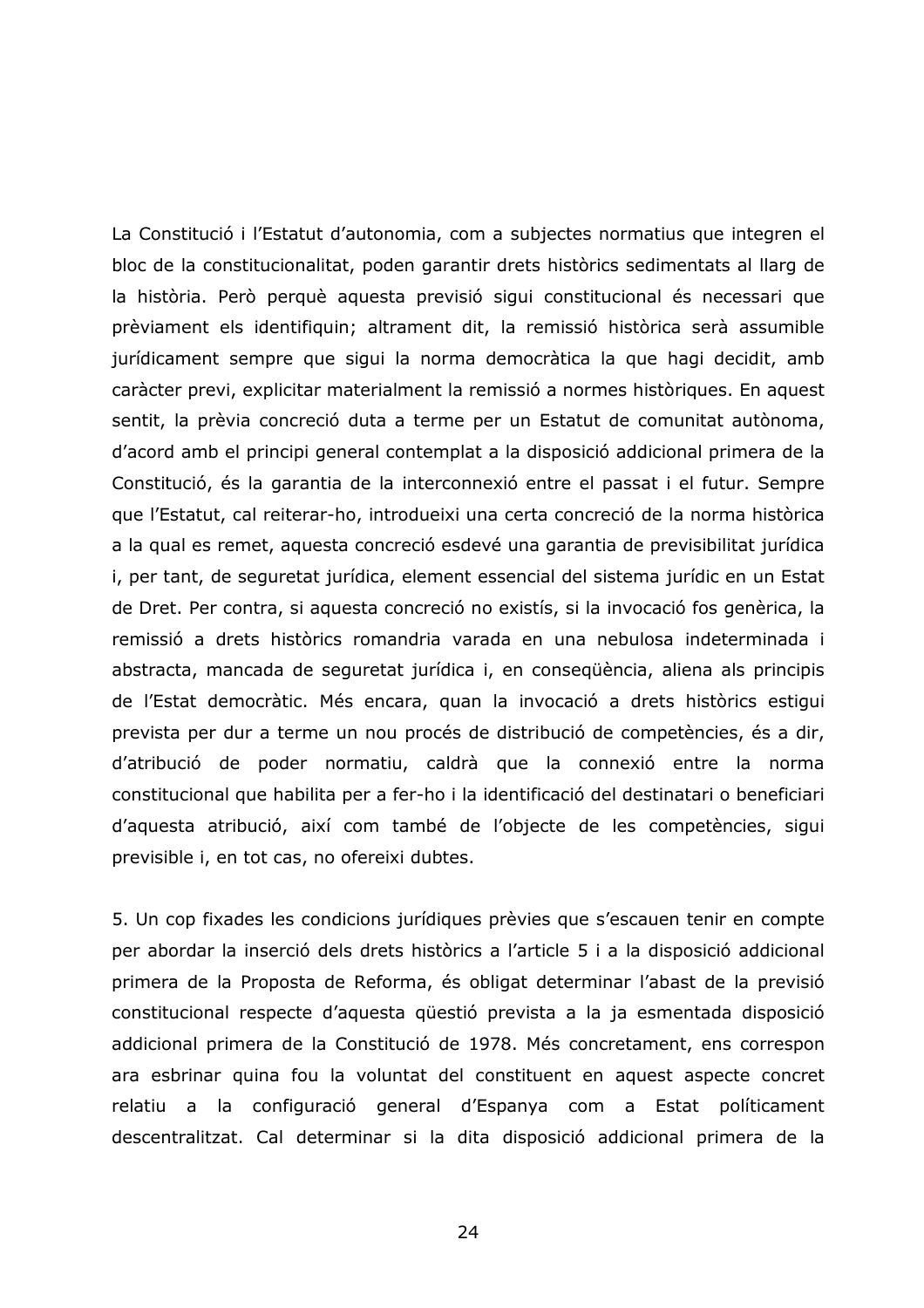Constitució es referia als drets històrics d'uns territoris forals específics o bé no introduïa cap distinció.

El contingut literal del text de la disposició addicional primera de la Constitució, és ben cert que no es refereix als drets històrics d'uns territoris forals determinats, sinó que l'esment a aquests és de caràcter genèric. Tanmateix, sembla necessari posar en relleu que la interpretació més adient de les normes jurídiques exigeix no reduir la seva anàlisi hermenèutica a una única regla interpretativa, perquè el risc d'arribar a un resultat erroni sobre el sentit de la norma pot ser alt, especialment si el criteri interpretatiu emprat es redueix a la verificació del seu sentit literal.

Per bé que els treballs parlamentaris constitueixen un important criteri interpretatiu del sentit de les normes, cal recordar també que no el determinen, com així ho recordava el Tribunal Constitucional (STC 5/1981, de 13 de febrer, FJ 9). No obstant això, la voluntat expressada pels representants populars en el procés constituent no pot ser negligida, especialment en un procés constituent com el que va concloure amb la promulgació de la Constitució. D'aquesta manera, si recorrem als antecedents parlamentaris que permeten analitzar l'origen d'aquest precepte constitucional, es pot constatar que, a diferència del que, eventualment, podria derivar-se d'una interpretació literal, l'abast de la previsió sobre l'empara i respecte als drets històrics contemplada a l'esmentada disposició addicional primera de la Constitució es reduïa als territoris històrics basconavarresos: Àlaba, Biscaia, Guipúscoa i Navarra. El conjunt dels debats parlamentaris i l'anàlisi de l'última fase de la discussió i la controvèrsia parlamentàries a les Corts Generals espanyoles amb els quals s'anava finalitzant el procés constituent de 1978, previ a la convocatòria del referèndum del 6 de desembre de 1978, posa de manifest que la dita disposició addicional primera tenia uns destinataris únics i específics que no eren cap altres que els abans esmentats, amb l'objectiu -semblava ser- de sumar el màxim d'acords possibles per aconseguir el més ampli consens que permetés un gran suport popular al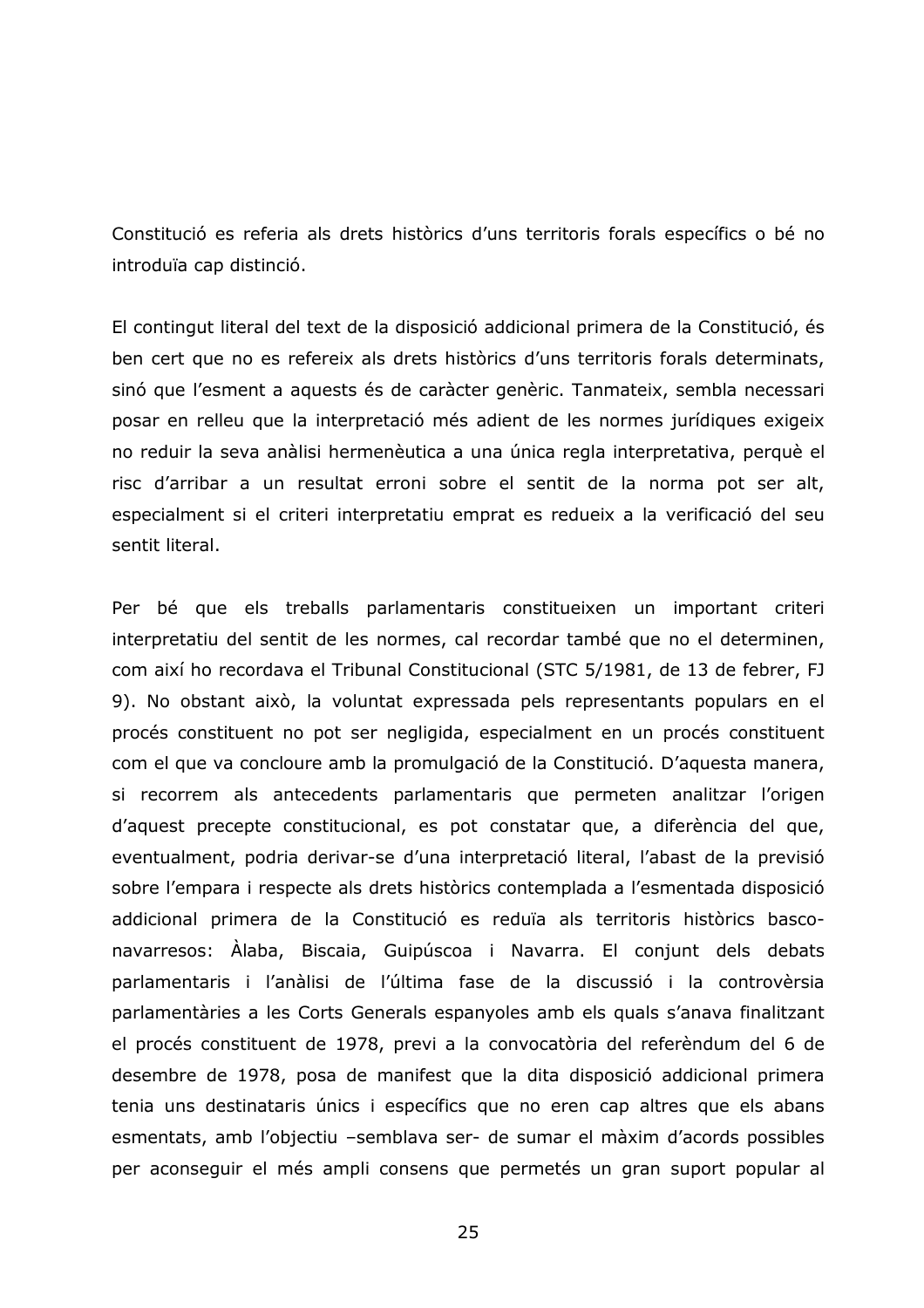llavors Projecte de Constitució, que anava a ser sotmès poc després al referèndum esmentat. En aquest sentit es van pronunciar tots els parlamentaris (a excepció d'un diputat del grup mixt) que van intervenir en el debat, com així també tots els grups parlamentaris.

El constituent espanyol, doncs, amb el reconeixement dels drets històrics i la seva actualització d'acord amb la Constitució i els estatuts d'autonomia s'estava adrecant únicament tant a Navarra com als tres territoris bascos compresos en el territori de l'Estat (és a dir, els equivalents a les tres províncies basques), que foren i són de manera incontestable, com així ho fa palès la seva organització de l'autogovern, el Fonament essencial del que després, amb l'aprovació de l'Estatut d'autonomia, fou la Comunitat Autònoma del País Basc.

No obstant això, convé assenyalar que a la Constitució s'hi contenen altres referents a factors històrics amb transcendència normativa referits a territoris integrants de l'Estat. S'escau, doncs, determinar si aquests fets anteriors a l'entrada en vigor de la Constitució tenen rellevància a l'hora de determinar l'abast subjectiu dels territoris històrics als quals es refereix la disposició addicional primera. I, en aquest sentit, determinar si més enllà dels basconavarresos, per territoris històrics cal entendre d'altres de diferents. Perquè, en efecte, la disposició transitòria segona de la Constitució estableix que:

"Els territoris que en el passat haguessin plebiscitat afirmativament projectes d'Estatut d'Autonomia i en el moment de promulgar aquesta Constitució comptin amb règims provisionals d'autonomia, podran procedir immediatament en la forma prevista per l'apartat 2 de l'article 148, sempre que ho acordin així, per majoria absoluta, els òrgans pre-autonòmics col·legiats superiors, els quals hauran de comunicar-ho al Govern. El Projecte d'Estatut serà elaborat d'acord amb allò que estableix l'article 151, número 2, a convocatòria de l'òrgan col·legiat pre-autonòmic".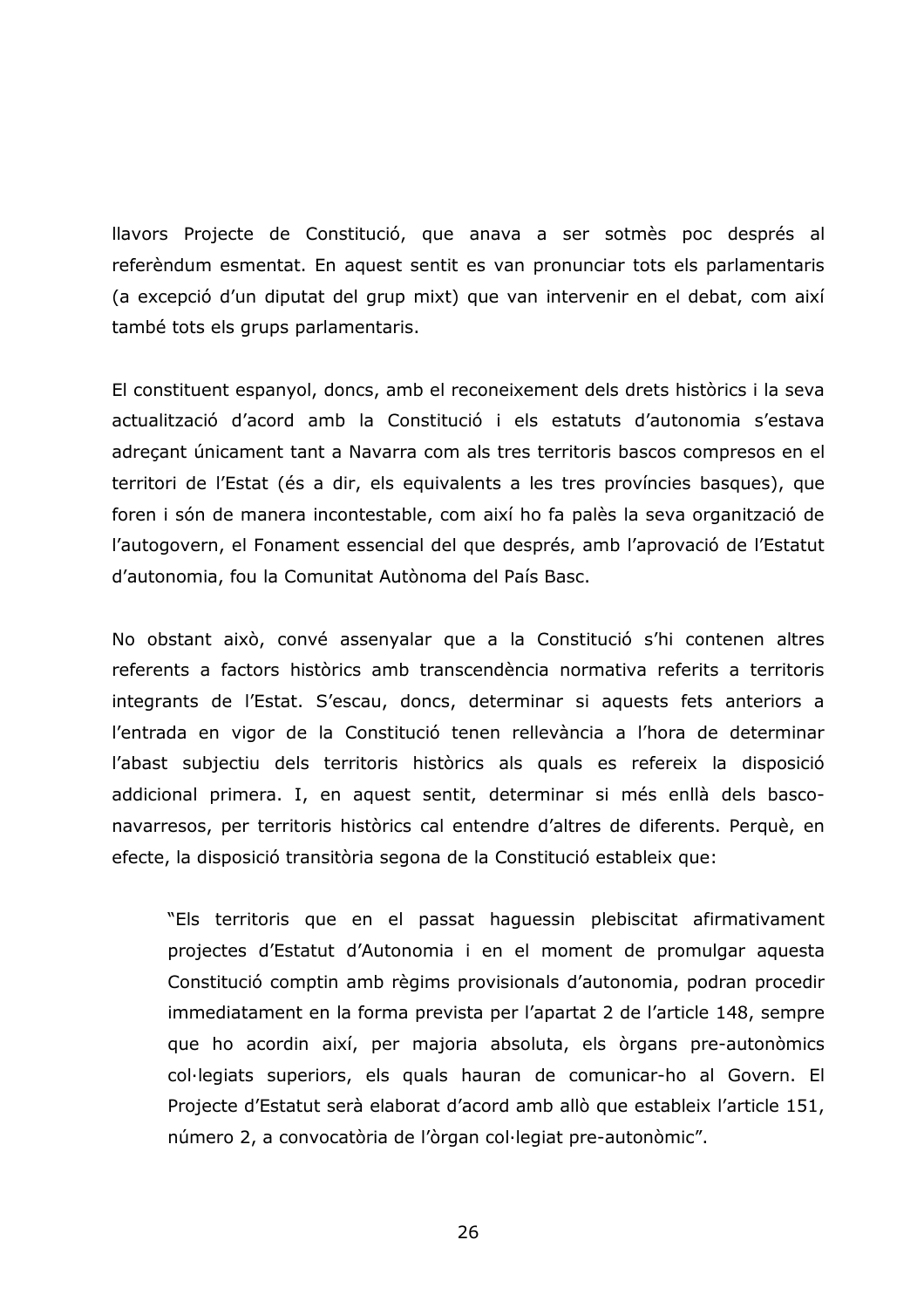Aquests territoris foren Catalunya, el País Basc i Galícia. Tots tres varen plebiscitar el seus respectius Estatuts d'autonomia durant el període de la II República i els Estatuts dels dos primers van arribar a estar vigents. Però la finalitat d'aquesta disposició transitòria no va ser cap altra que, en funció del fet històric de l'existència d'un plebiscit sobre l'autogovern al qual donava dret la Constitució republicana de 9 de desembre de 1931, crear una via especial d'accés a l'autonomia. Concretament, aquests tres territoris -les futures Comunitats Autònomes de Catalunya, País Basc i Galícia- disposaven d'un privilegi de procediment, que els permetia, a partir de l'entrada en vigor de la Constitució de 1978, adoptar una via més ràpida per accedir a l'autonomia, com era la descrita a l'article 151.2 de la Constitució. Una via que els facilitava prescindir de l'anomenat referèndum d'iniciativa autonòmica (art. 151.1 CE) al qual, preceptivament, havien de sotmetre's aquelles altres futures comunitats autònomes que, sense haver plebiscitat un projecte d'Estatut en el passat, tanmateix volguessin disposar des del primer moment, del màxim nivell d'autonomia permès per la Constitució, com fou el cas d'Andalusia, que va accedir-hi a través d'aquest procés més lent i rígid.

Aquesta era, doncs, l'única finalitat de la disposició transitòria segona de la Constitució, un precepte de caràcter exclusivament procedimental que en el seu moment va permetre privilegiar uns territoris que en el passat havien plebiscitat un Estatut d'autonomia. Però no era una disposició que servís per identificar els territoris forals titulars de drets històrics. I una bona prova d'això és que, com era evident, Navarra quedava exclosa dels avantatges processals que la disposició transitòria segona aportava per accedir a l'autogovern. Perquè, tot i disposar d'institucions forals en el passat, atès que no es va plebiscitar un Estatut d'autonomia quedava exempta dels beneficis que la disposició transitòria segona proporcionava.

Més encara, si recorrem ara a una anàlisi sistemàtica del text constitucional, el seu contingut permet constatar un cop més que la voluntat del constituent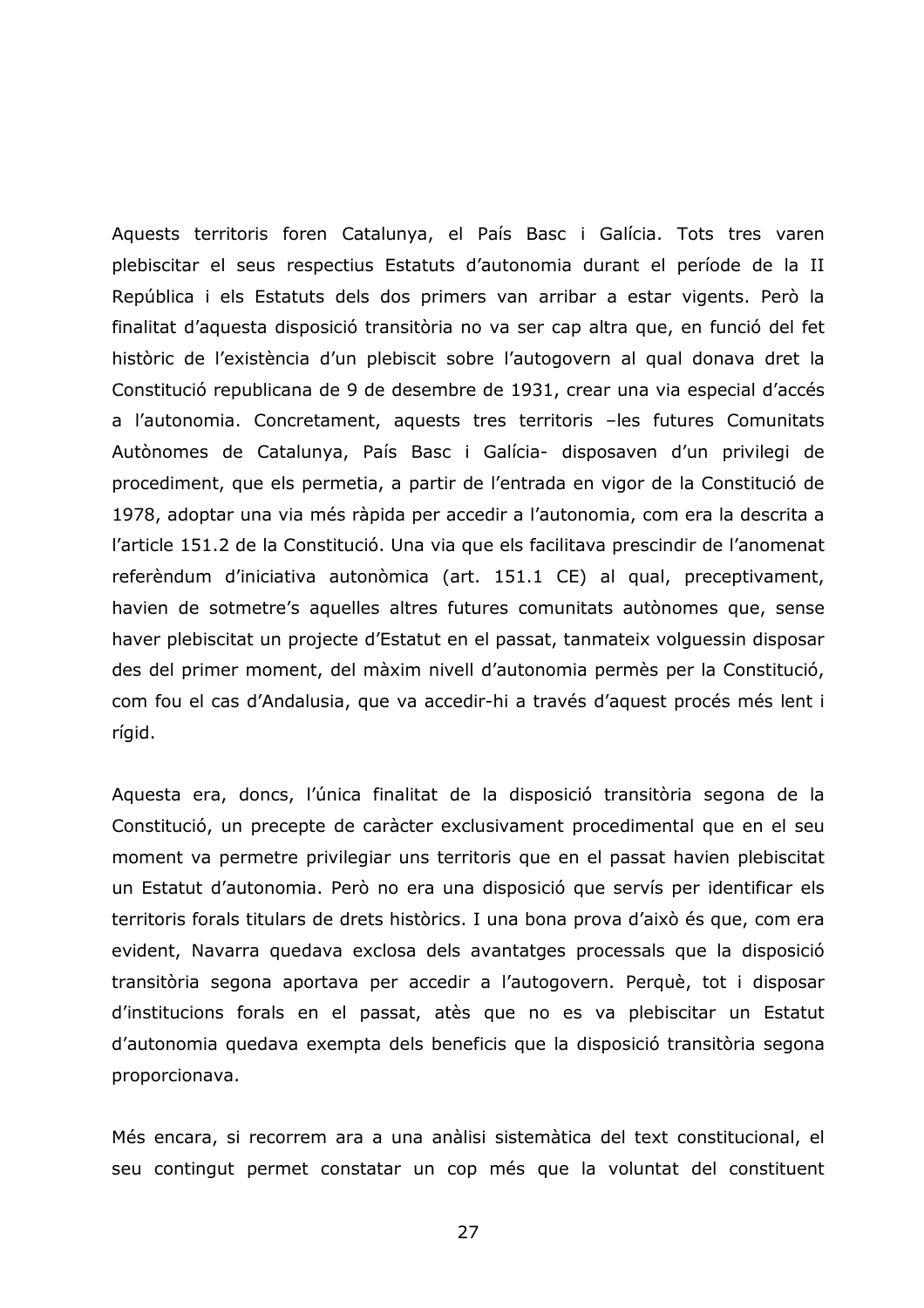restava limitada als territoris basco-navarresos. Així es posa de manifest en la connexió directa establerta entre la disposició addicional primera amb la disposició derogatòria única, apartat segon, de la Constitució, la qual va establir que:

"En allò que poqués conservar alguna vigència, es considera definitivament derogada la llei de 25 d'octubre de 1839 en allò que poqués afectar les províncies d'Àlaba, Guipúscoa i Biscaia.

En els mateixos termes es considera definitivament derogada la llei de 21 de juliol de 1876."

Aquesta relació directa entre els dos preceptes constitucionals, la disposició addicional primera i la disposició derogatòria, apartat segon, redueix l'abast que ja en aquestes circumstàncies es pugui donar al criteri segons el qual la norma constitucional pot cobrar autonomia respecte del legislador que la va generar en un moment històric determinat. Perquè la previsió de l'actualització dels drets històrics dels territoris forals a la disposició addicional primera de la Constitució de 1978 va tenir una especial concreció restablint un règim de foralitat pública a l'any següent, a l'Estatut d'autonomia del País Basc, aprovat mitjançant la Llei orgànica 3/1979, de 19 de desembre i una cosa similar va esdevenir quasi tres anys després en el cas de Navarra, a través de l'aprovació del seu règim d'autogovern mitjançant la Llei orgànica 13/1982, de 12 d'agost, coneguda com la Ley de reintegración y amejoramiento del Régimen Foral de Navarra. En ambdós casos, l'Estatut respectiu recollia de forma específica i detallada la referència als drets dels territoris històrics en un nombre rellevant dels seus preceptes. Així, en el cas de l'Estatut basc, els articles 3 (restabliment i actualització de l'organització de llurs institucions), 10.1 i 34 (demarcacions territorials municipals i règim jurídic de carreteres i camins), 16 (ensenyament), 17.1 (policia autònoma), i altres en el mateix sentit. I en el cas de Navarra els articles 2.1 (referència específica a la Llei de 25 d'octubre de 1839 i a la Llei Paccionada de 16 d'agost de 1841), 3 (integració en el règim foral de totes aquelles facultats i competències compatibles amb la unitat constitucional, ordenació democràtica de les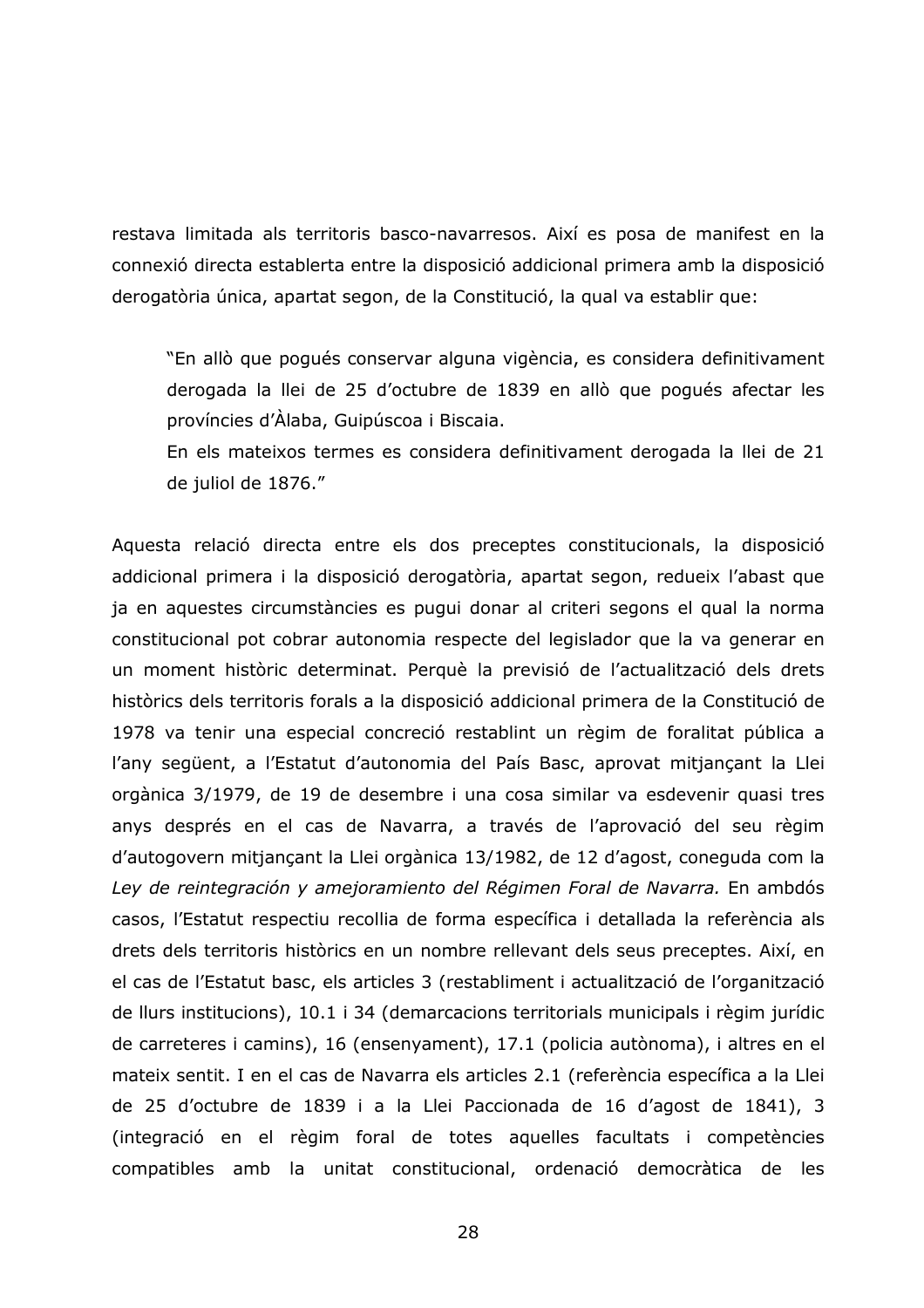institucions representatives forals), 39.1 (atribució de competències que continuava exercint a l'empara de la Llei Paccionada de 16 d'agost de 1841), i altres en el mateix sentit.

És a dir, tant en el cas basc com en el cas navarrès, l'aprovació dels respectius Estatuts d'autonomia fou el moment decisiu, d'acord amb la previsió establerta a la disposició addicional primera de la Constitució, per a dur a terme l'actualització dels drets dels territoris forals. Uns territoris en els quals la foralitat específica que els garanteix la Constitució de 1978 és una foralitat de dret públic. Diferent a la foralitat civil que la mateixa Constitució garanteix en l'àmbit del dret privat, a través de la previsió establerta a l'article 149.1.8, en el qual s'estableix la competència exclusiva de l'Estat sobre: "Legislació civil, sens perjudici de la conservació, modificació i desenvolupament dels drets civils, forals o especials per part de les Comunitats Autònomes allà on n'hi hagi. En qualsevol cas, les regles relatives a l'aplicació i a l'eficàcia de les normes jurídiques, relacions jurídico-civils relatives a les formes de matrimoni, ordenació dels registres i instruments públics, bases de les obligacions contractuals, normes per a resoldre els conflictes de lleis i la determinació de les fonts del Dret, d'acord, en aquest darrer cas, amb les normes del dret foral o especial".

Per tant, fou l'Estatut, naturalment legitimat per la Constitució, com a norma institucional bàsica, el que va concretar quins eren aquests drets dels territoris històrics, tot precisant, amb un divers grau de detall, sobre quines competències es projectaven. I el títol habilitant al qual els estatuts basc i navarrès es van acollir per fer-ho fou la tantes vegades esmentada disposició addicional primera.

Per la seva banda, la jurisprudència del Tribunal Constitucional ha estat explícita a l'hora d'interpretar l'abast de la disposició addicional primera. En primer lloc, i de sempre, la seva jurisprudència ha emfasitzat que no és un títol autònom de competències per als territoris forals (STC 123/1984, de 18 de desembre, FJ 4; 76/1988, de 26 d'abril, FJ 4; 140/1990, de 20 de setembre, FJ 3; 159/1993, de 6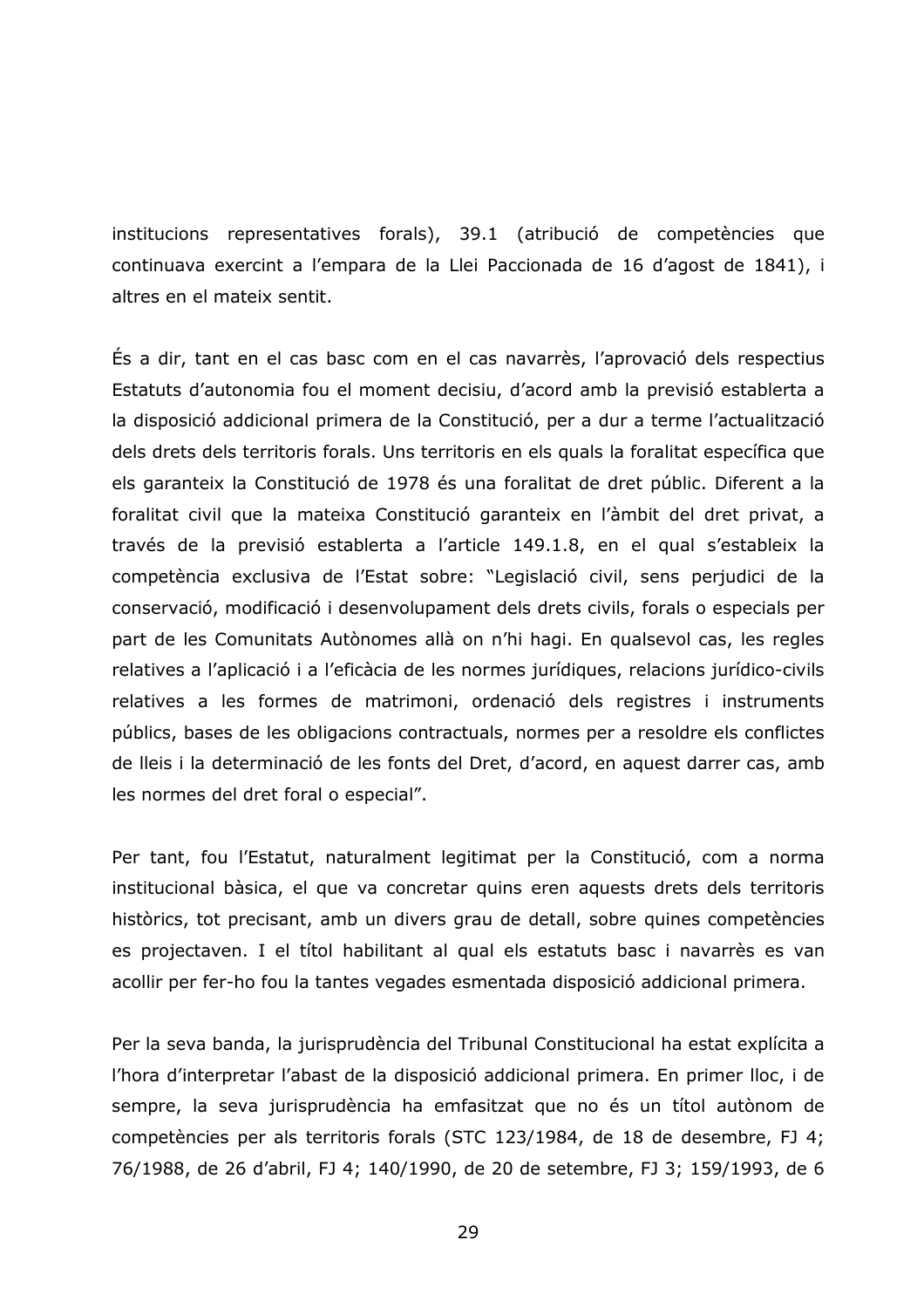de maig, FJ 6, etc.). També ha afegit que "nada impide que la atribución competencial de una determinada competencia como propia de alguna comunidad autónoma encierre también el reconocimiento de uno de los derechos históricos a que hace referencia la disposición adicional primera de la norma fundamental" (STC 94/1985, de 29 de juliol, FJ 6). I en aquest sentit, com ja ha estat consignat anteriorment, l'Estatut és l'element decisiu per a l'actualització dels drets històrics (STC 159/1993, de 6 de maig, FJ 6). Finalment, sobre l'abast subjectiu al qual va adreçada la disposició addicional primera de la Constitució, el Tribunal ha estat especialment explícit, ja que, amb motiu de la Sentència del Tribunal Constitucional 76/1988, de 26 d'abril, en la qual va resoldre el recurs d'inconstitucionalitat plantejat contra alguns preceptes de la Llei 27/1983, del Parlament Basc, de territoris històrics, afirmà el següent:

"Comienza la disposición proclamando que 'La Constitución ampara y respeta los derechos históricos de los territorios forales'. Viene pues a referirse a aquellos territorios integrantes de la monarquía española que, pese a la unificación del derecho público y de las instituciones políticas y administrativas del resto de los reinos y regiones de España, culminada en los decretos de Nueva Planta de 1707, 1711, 1715 y 1716, mantuvieron sus fueros (entendidos en el sentido de peculiar forma de organización de sus poderes públicos como del régimen jurídico propio en otras materias) durante el siglo XVIII y gran parte del XIX, llegando incluso hasta nuestros días manifestaciones de esta peculiaridad foral. Tal fue el caso de cada una de las provincias vascongadas y de Navarra. En lo que atañe a las primeras [...] sus regímenes forales afectados por la Ley confirmatoria de 25 de octubre de 1839, y, posteriormente, por la Ley de 21 de julio de 1876, que vino a suprimir gran parte de las particularidades forales aún existentes, si bien las tres provincias vascongadas mantuvieron, a partir del Real decreto de 28 de febrero de 1878, que aprueba el primer concierto económico, un régimen fiscal propio, interrumpido respecto a Vizcaya y Guipúzcoa, por el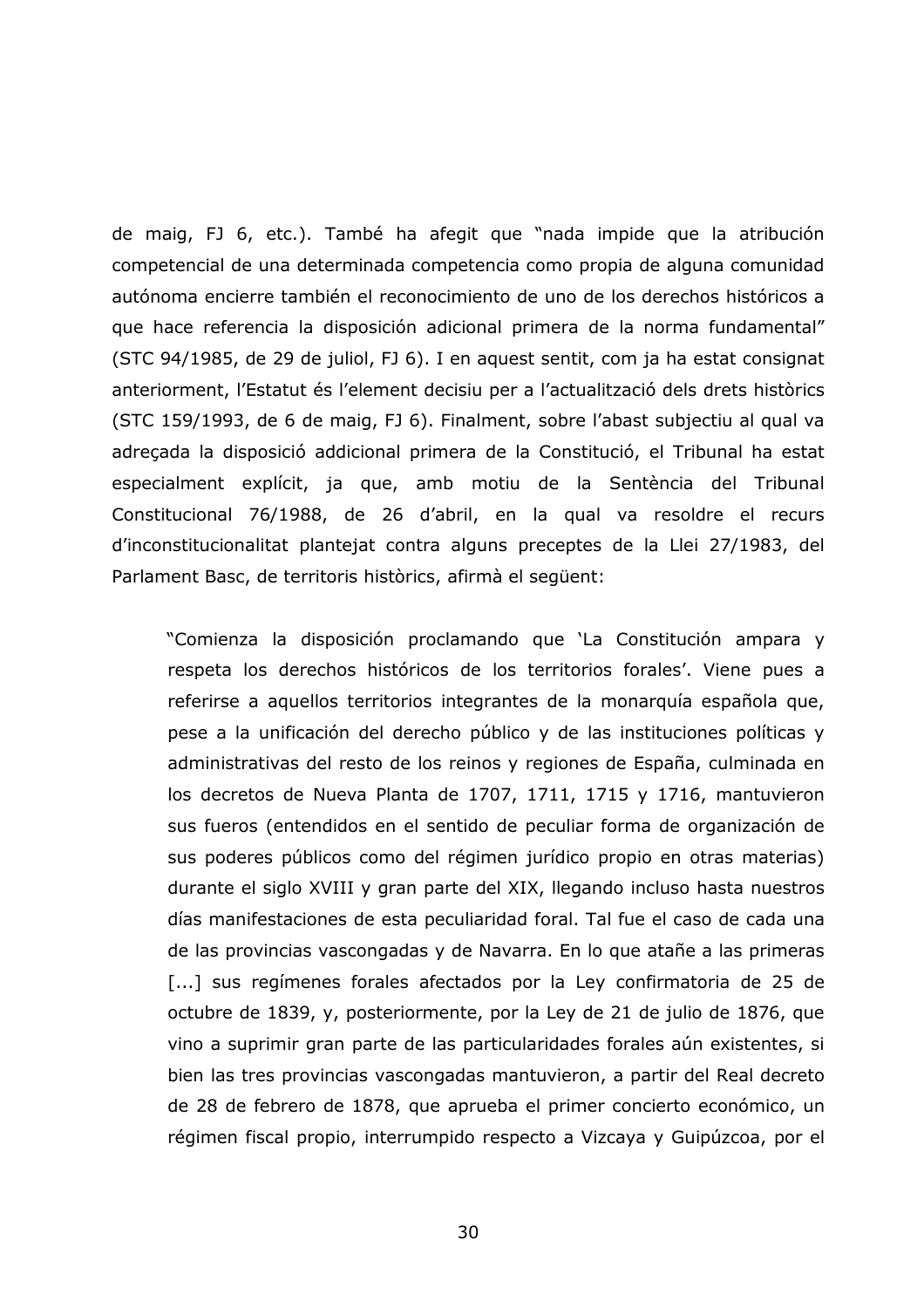Decreto-ley de 23 de junio de 1937, pero que se mantuvo para la provincia de Álava" (FJ 2).

Així mateix, cal tenir en compte també la posició que en idèntica línia va sostenir el Tribunal Constitucional, en la seva Sentència 214/1989, de 21 de desembre (FJ 26), dictada amb motiu d'un recurs d'inconstitucionalitat presentat pel Parlament de Galícia i el Parlament i el Govern de la Generalitat de Catalunya contra la Llei 7/1985, de 2 d'abril, reguladora de les bases del règim local, en la gual recordava a les parts recurrents que:

<<[...] no pueden pretender [...] que los derechos reconocidos a los territorios históricos sean extensibles a las Comunidades de Cataluña y Galicia por el simple hecho de haber asumido idénticas competencias que la Comunidad Autónoma del País Vasco en materia de régimen local, dado el carácter particular o excepcional de los derechos reconocidos a los territorios históricos que tiene por objeto, como ha señalado la STC 76/1988, garantizar "la existencia de un régimen foral, es decir, de un régimen propio de cada territorio histórico de autogobierno territorial, esto es, de su 'foralidad'...", de manera que "la garantía constitucional supone que el contenido de la foralidad debe preservar tanto en sus rasgos organizativos como en su propio ámbito de poder la imagen identificable de ese régimen foral tradicional" (FJ 4º). Se comprende, de este modo, que esa garantía constitucional comporte un tratamiento normativo singular propio de ese régimen local y ello aun frente a los poderes del Estado >>.

Per tant, la interpretació jurisprudencial és clara respecte d'aquesta qüestió en favor dels territoris basco-navarresos com a destinataris del règim de foralitat pública, al qual es refereix la disposició addicional primera de la Constitució.

En consequència, de la interpretació de la Constitució fonamentada en els antecedents parlamentaris del debat constituent i en la interpretació de caràcter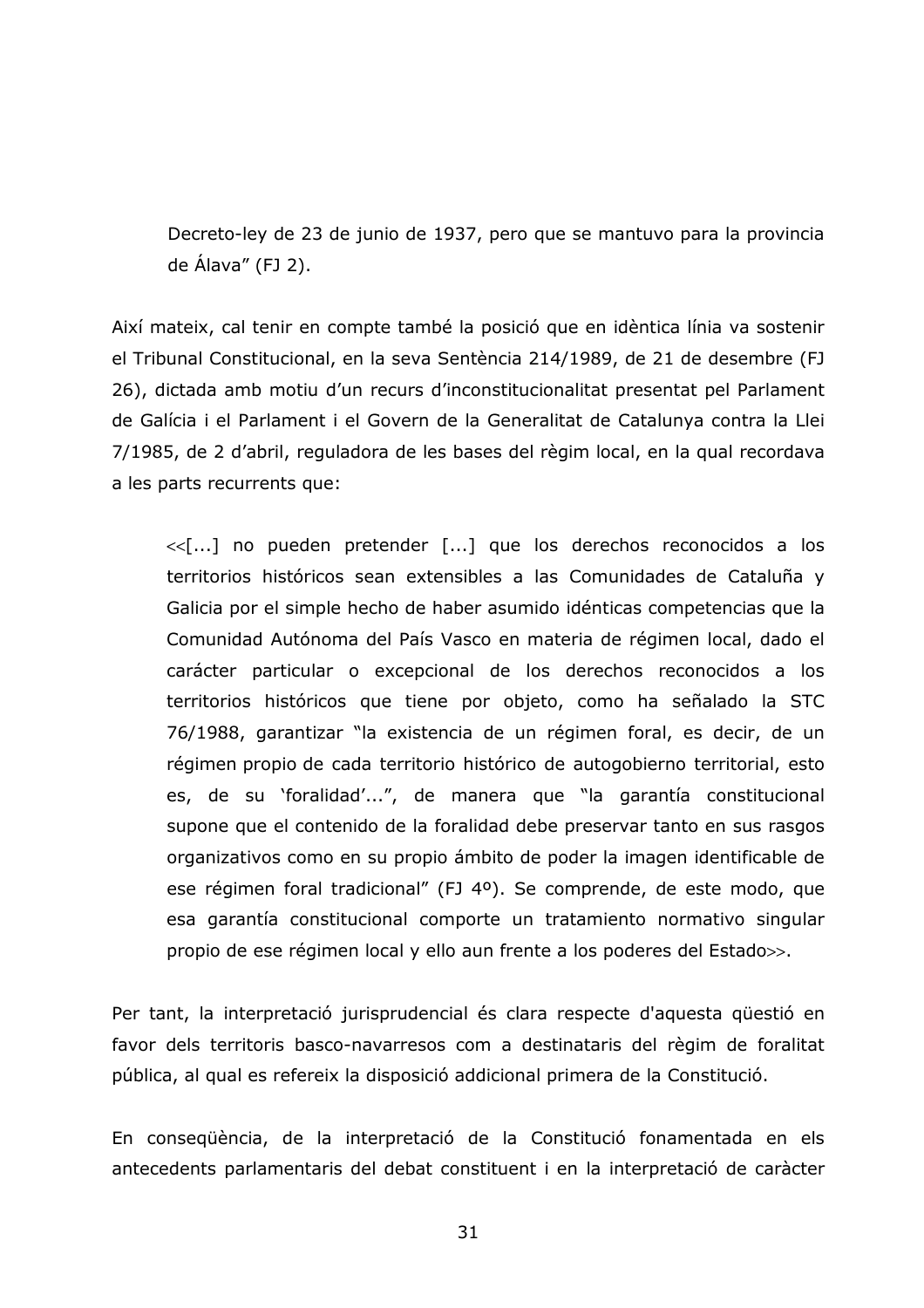sistemàtic dels preceptes relatius als drets històrics dels territoris forals, a més de la posició adoptada per la jurisprudència constitucional respecte d'aquesta qüestió, es deriva que els titulars dels règims forals, l'actualització dels quals és habilitada per la Constitució a través del respectiu Estatut d'autonomia, són els basco-navarresos.

No obstant això, hi ha un altre exemple estatutari que contempla un precepte genèric relatiu als drets històrics. És el cas de l'Estatut de l'Aragó. El fet que en un altre Estatut d'autonomia, com és el de la Comunitat Autònoma d'Aragó aprovat per la Llei orgànica 8/1982, de 10 d'agost (i reformat el 1994 i el 1996), es faci referència a drets històrics, no és causa que pugui permetre l'extensió de l'àmbit d'aplicació de la disposició addicional primera de la Constitució. En la seva disposició addicional tercera (la cinquena en la redacció original) estableix que:

"La aceptación del régimen de autonomía que se establece en el presente Estatuto no implica la renuncia del pueblo aragonés a los derechos que como tal le hubieren podido corresponder en virtud de su historia, los que podrán ser actualizados de acuerdo con lo que establece la Disposición adicional primera de la Constitución".

A banda del sentit donat a la disposició addicional primera de la Constitució en el debat constituent, la raó per la qual aquesta previsió de l'Estatut aragonès no permet l'extensió dels titulars dels drets històrics i de la seva actualització més enllà dels territoris bascos i navarresos, es fonamenta en el fet que, en cap cas, aquest Estatut no estableix en el seu articulat un punt de connexió o referència explícita que serveixi de marc per a l'actualització d'un ordenament jurídic històric, al contrari del que fan -com s'ha assenyalat anteriorment- l'Estatut del País Basc i la Ley de Amejoramiento del Fuero navarrès. Per tant, en aquestes condicions, la disposició addicional primera de la Constitució esdevé un precepte varat, en la mesura que no disposa de la necessària connexió expressa que hauria de contenir l'Estatut de la comunitat autònoma com a norma institucional bàsica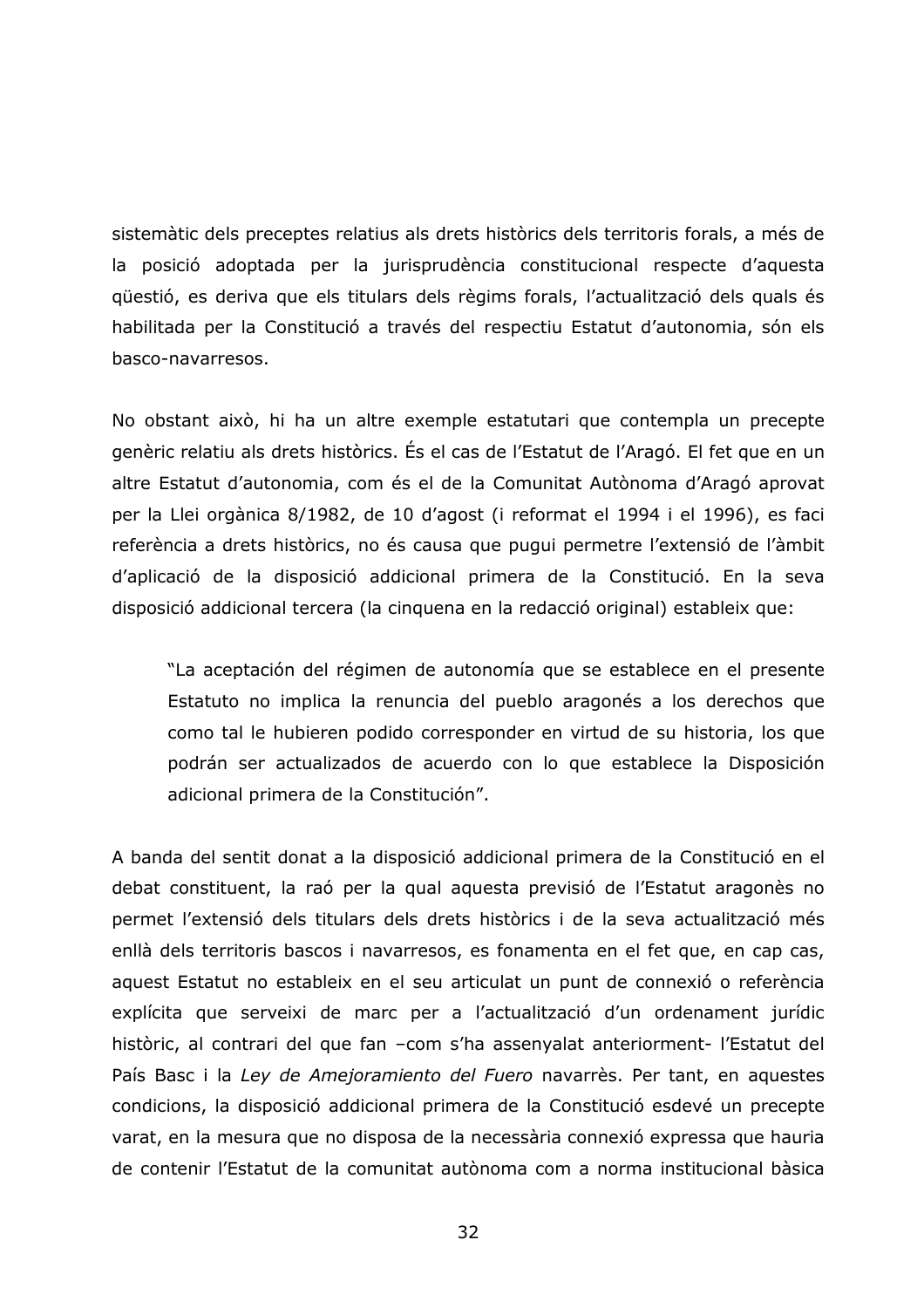que, entre d'altres, té per objecte la determinació de les competències que la comunitat autònoma assumeix. En aquest sentit, i més enllà de la seva dimensió simbòlica i de disposar d'un eventual caràcter interpretatiu, l'esmentada disposició addicional tercera de l'Estatut aragonès resulta ineficaç en termes competencials. Així també es va pronunciar el Tribunal Constitucional en un supòsit en què fou al·legada aquesta disposició, amb relació a un recurs d'inconstitucionalitat sobre una llei aragonesa que modificava parcialment el dret civil propi, tot dient que la disposició addicional no podia ser presa en consideració, atès que: "los derechos históricos de las comunidades y territorios forales no puede considerarse como un título autónomo del que puedan deducirse específicas competencias no incorporadas a los estatutos" (STC 88/1993, de 12 de març, FJ 1). I aquesta és la diferència decisiva entre el cas aragonès i el que presenten els territoris basconavarresos: que l'Estatut d'aquests últims sí que va incorporar en el seu articulat referències expresses a competències amb arrel històrica. I ho van fer, perquè eren els únics territoris als quals el constituent, a través de la disposició addicional primera, habilitava per mantenir una certa continuïtat històrica de les seves institucions forals de dret públic. Una continuïtat basada en la seva adequació als paràmetres de l'Estat social i democràtic de dret, que això era i és el que vol significar la prescripció constitucional "[...] dins el marc de la Constitució i dels Estatuts d'Autonomia".

Per tant, i ja amb relació a la Proposta de Reforma, segons els criteris que hem exposat en aquest Fonament i atenent al fet que: primer, la interpretació de la disposició addicional primera de la Constitució no permet incloure Catalunya com a integrant dels territoris forals que disposen d'un règim foral de dret públic, als quals es refereix aquest precepte constitucional; segon, la dita disposició addicional primera de la Proposta de Reforma es configura com un títol autònom d'atribució de competències, cal concloure que la dita disposició addicional primera de la Proposta de Reforma de l'Estatut d'autonomia de Catalunya, relativa al reconeixement i actualització dels drets històrics, és inconstitucional.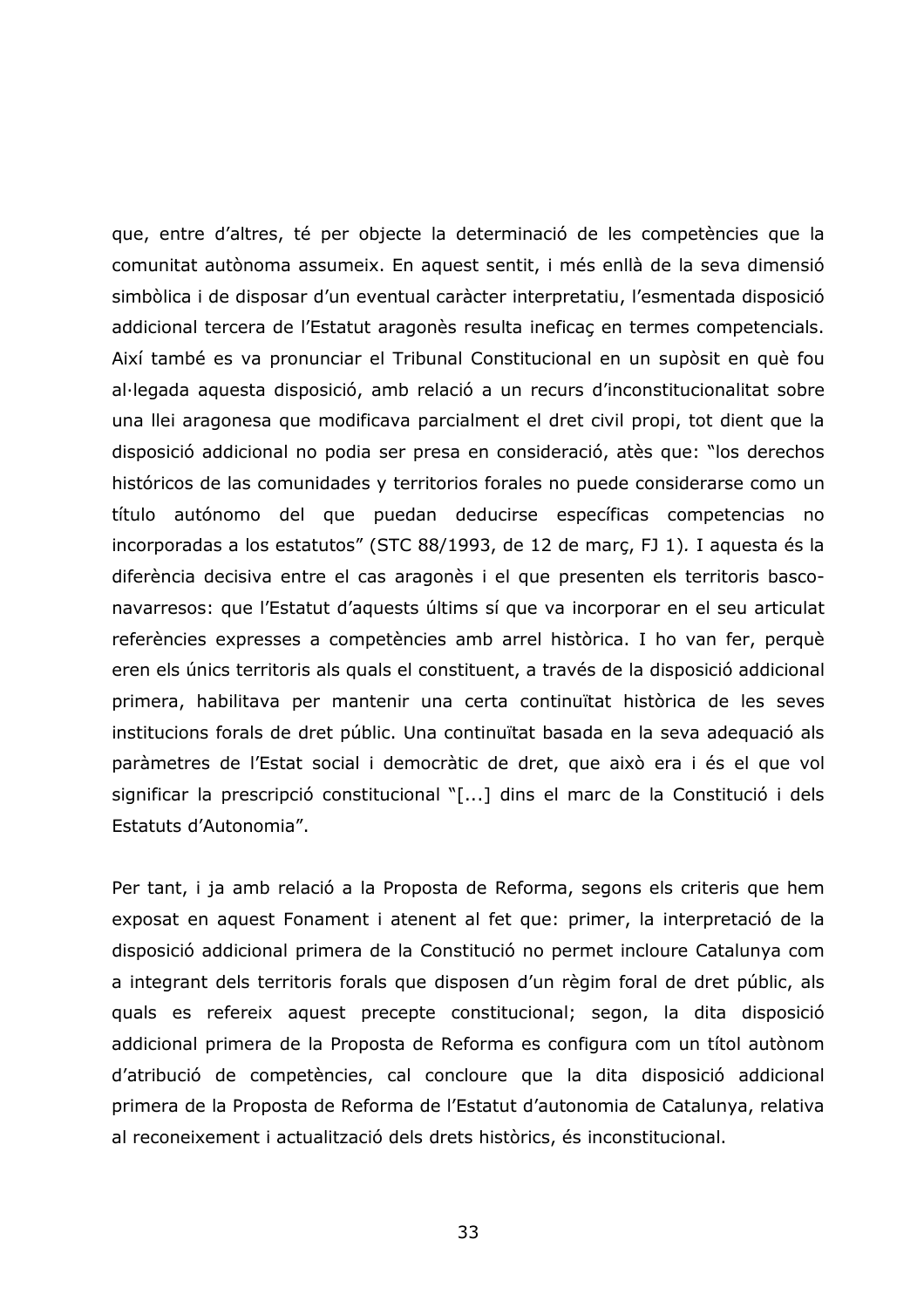En coherència amb la mateixa argumentació, són constitucionals els vots particulars de supressió de la disposició addicional primera de la Proposta de Reforma, números 398 i 399.

Per les mateixes raons l'esmena número 400, que en la seva integritat estableix el següent:

"1. Mitjançant el present Estatut, i tal com s'estableix a l'article 5 es reconeixen i actualitzen els drets històrics de Catalunya, d'acord amb el que preveu la disposició addicional primera de la Constitució.

2. Aquest reconeixement i actualització empara, de manera especial, en Dret Civil i en llengua pròpia".

Les raons de la inconstitucionalitat de la integritat d'aquesta esmena es fonamenten en el fet que, d'acord amb els antecedents legislatius i segons la seva interpretació sistemàtica amb la disposició derogatòria segona de la Constitució, l'àmbit propi de la disposició addicional primera de la Constitució només es projecta sobre la foralitat relativa a les institucions de dret públic de les actuals comunitats autònomes del País Basc i Navarra. La llengua i el Dret civil ja gaudeixen de garantia constitucional en els articles 3 i 149.1.8 CE.

Per tant, l'esmena núm. 400 també és inconstitucional.

Per la seva banda, l'article 5 de la Proposta de Reforma és un precepte que no constitueix un títol autònom d'atribució de competències. Perquè, en efecte, quan estableix que "l'autogovern de Catalunya es fonamenta en els drets històrics del poble català que aquest Estatut incorpora i actualitza", no hi ha cap obstacle constitucional per a ubicar aquesta prescripció general continguda en el títol preliminar de la Proposta de Reforma, en un context de referència interpretativa per als poders públics, sense que, en aquest sentit, es pugui fer cap rebuig d'inconstitucionalitat.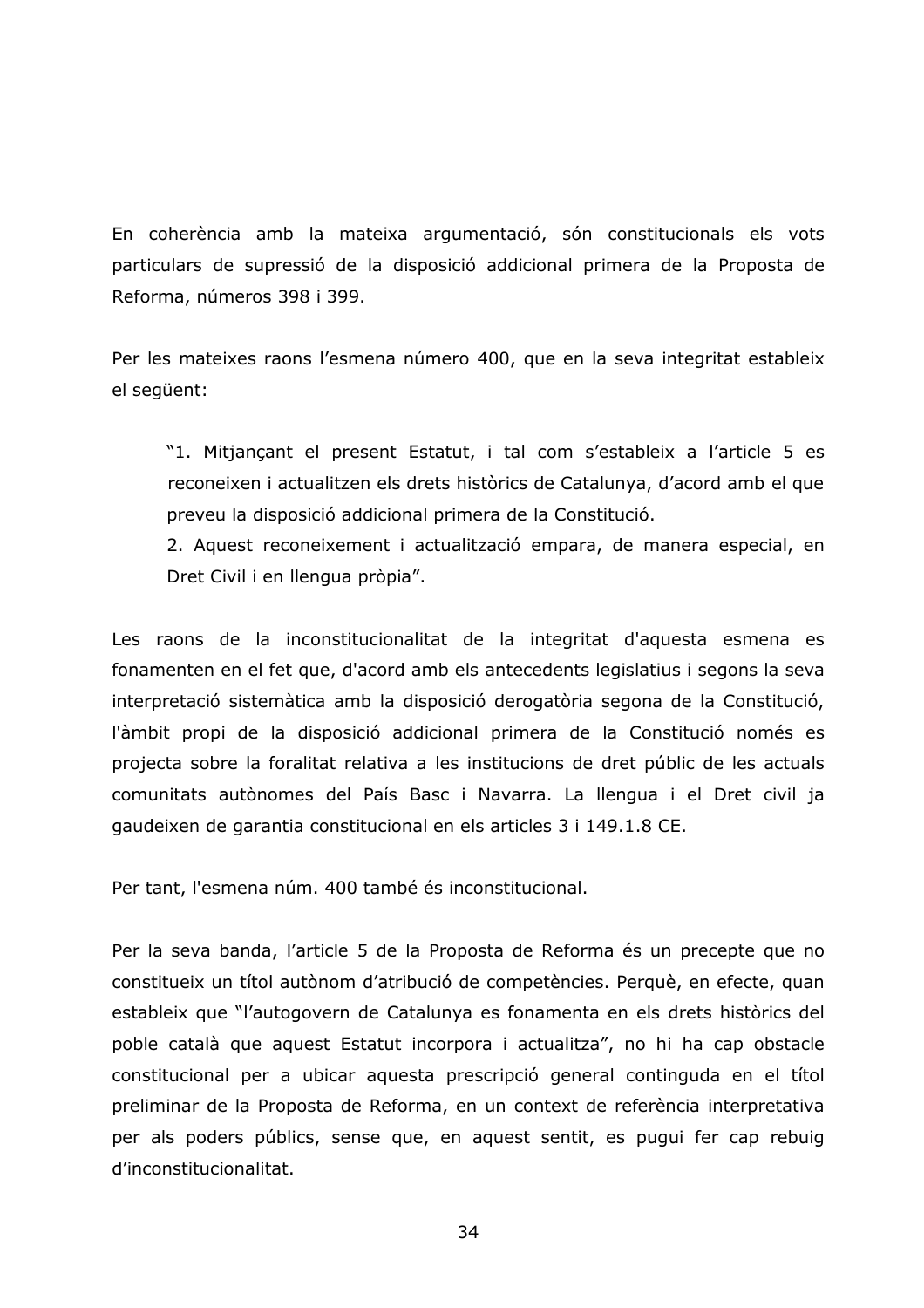1. El títol I de la Proposta de Reforma és el dedicat als drets, deures i principis rectors. L'anàlisi de constitucionalitat del seu contingut versarà sobre els articles sequents: l'article 21.1 i l'esmena número 35 (drets i deures en l'àmbit de l'educació); l'article 28.2 (dret de participació); l'article 32.5 (drets lingüístics davant les administracions públiques i les institucions estatals); l'article 37 (tutela, que serà analitzat en el Fonament V, dedicat al títol III, que regula el Poder Judicial a Catalunya); l'article 42.3 (foment de la participació) i l'article 50.1 (els mitjans de comunicació social). No obstant això, abans d'abordar aquests aspectes específics, a criteri d'aquest òrgan consultiu convé tractar, amb caràcter general, la procedència jurídica del fet que la Proposta de Reforma prevegi en el seu títol I una declaració de drets, deures i principis.

La previsió d'aquesta declaració per part de la Proposta de Reforma no és una excepció en els exemples que aporta sobre això el dret comparat, en el casos d'estats compostos. Així, són diversos els antecedents que es poden invocar d'ens subestatals (estats membres, länder, cantons) integrats en estats políticament descentralitzats, que disposen d'una declaració pròpia de drets, a més de la que reconeix la Constitució de l'Estat del qual formen part. Aquest és el cas, entre d'altres, dels estats membres del Estats Units, dels cantons de Suïssa o d'alguns länder en la República Federal d'Alemanya, per bé que en tots aquests i en d'altres supòsits la singularitat que ofereixen respecte de les previsions contingudes a la Constitució de l'Estat és diversa, com heterogenis resulten també l'abast i la rellevància dels drets reconeguts per les constitucions o les normes d'aquestes entitats subestatals. Ara bé, el que resulta incontestable és que la previsió feta per la Proposta de Reforma d'incloure un títol en el qual es conté una declaració pròpia de drets i llibertats com a forma de limitar el poder públic, sens perjudici d'allò que amb la mateixa finalitat ha previst la Constitució estatal, no resulta estranya al dret comparat.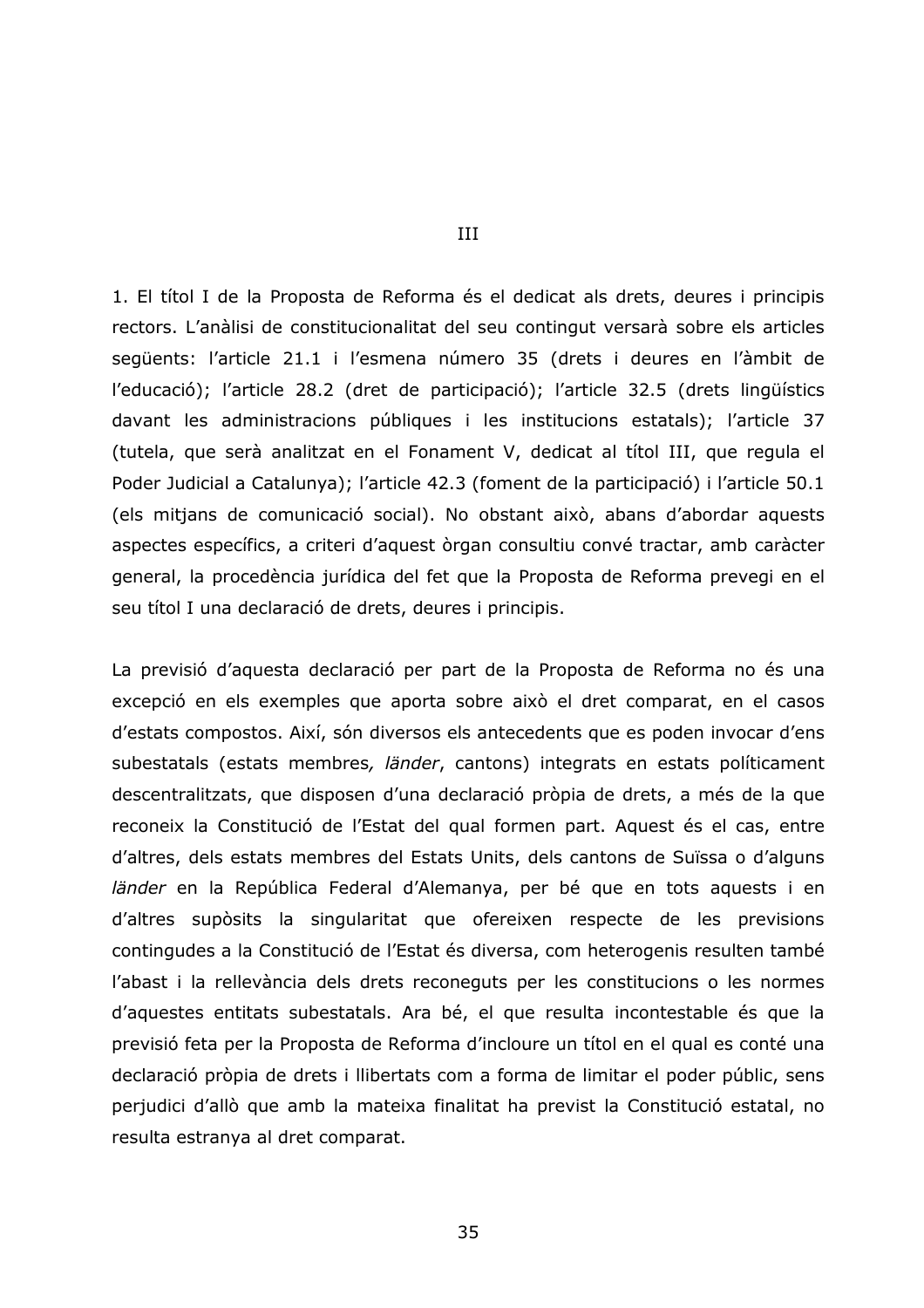En segon lloc, aquesta previsió d'un títol dedicat a determinar els drets, deures i principis que la Proposta de Reforma estableix no contradiu l'ordenament constitucional vigent. En efecte, cal precisar que, d'acord amb el que preveu el títol I de la Constitució, els ciutadans de Catalunya són titulars dels drets i Ilibertats allà reconeguts amb independència del que estableixi l'Estatut d'autonomia.

Cal recordar, en aquest sentit, que els drets i llibertats, conjuntament amb el principi de la divisió de poders, són la senya d'identitat de l'Estat de dret i del constitucionalisme contemporani, com així ho va posar de manifest l'article 16 de la cèlebre Declaració francesa de Drets de l'Home i del Ciutadà de 1789, incorporada a la Constitució de la V República francesa de 1958. Per la seva banda, la Constitució espanyola de 1978, així com la majoria de les que es varen promulgar després de 1945, són hereves d'aquesta tradició constitucional que, alhora, i en la seva condició de norma institucional bàsica, és acollida per l'article 8.1 del vigent Estatut d'autonomia de 1979 quan estableix que "Els ciutadans de Catalunya són titulars dels drets i deures establerts a la Constitució".

La incorporació d'un títol dedicat a drets, deures i principis en la Proposta de Reforma estatutària és una opció legítima des de l'òptica constitucional per dues raons fonamentals. La primera, perquè l'Estatut -cal reiterar-ho- com a norma institucional bàsica de Catalunya (art. 147.1 CE), i també com a norma de l'Estat derivada de la Constitució, concreta el dret a l'autonomia política. Per la seva banda, els òrgans de la Generalitat, com a institució d'autogovern, i la resta de poders públics a Catalunya, exerceixen les funcions que l'Estatut els ha encomanat per a dur a terme les polítiques públiques que creuen pertinents, d'acord amb la legitimitat que els dóna la representació política obtinguda a les eleccions, en el marc de les competències que l'Estatut, com a norma subconstitucional, ha establert. En aquest sentit, és un principi essencial del constitucionalisme democràtic que l'activitat dels poders públics està sotmesa a límits, i les declaracions de drets i llibertats són la manifestació principal d'aquests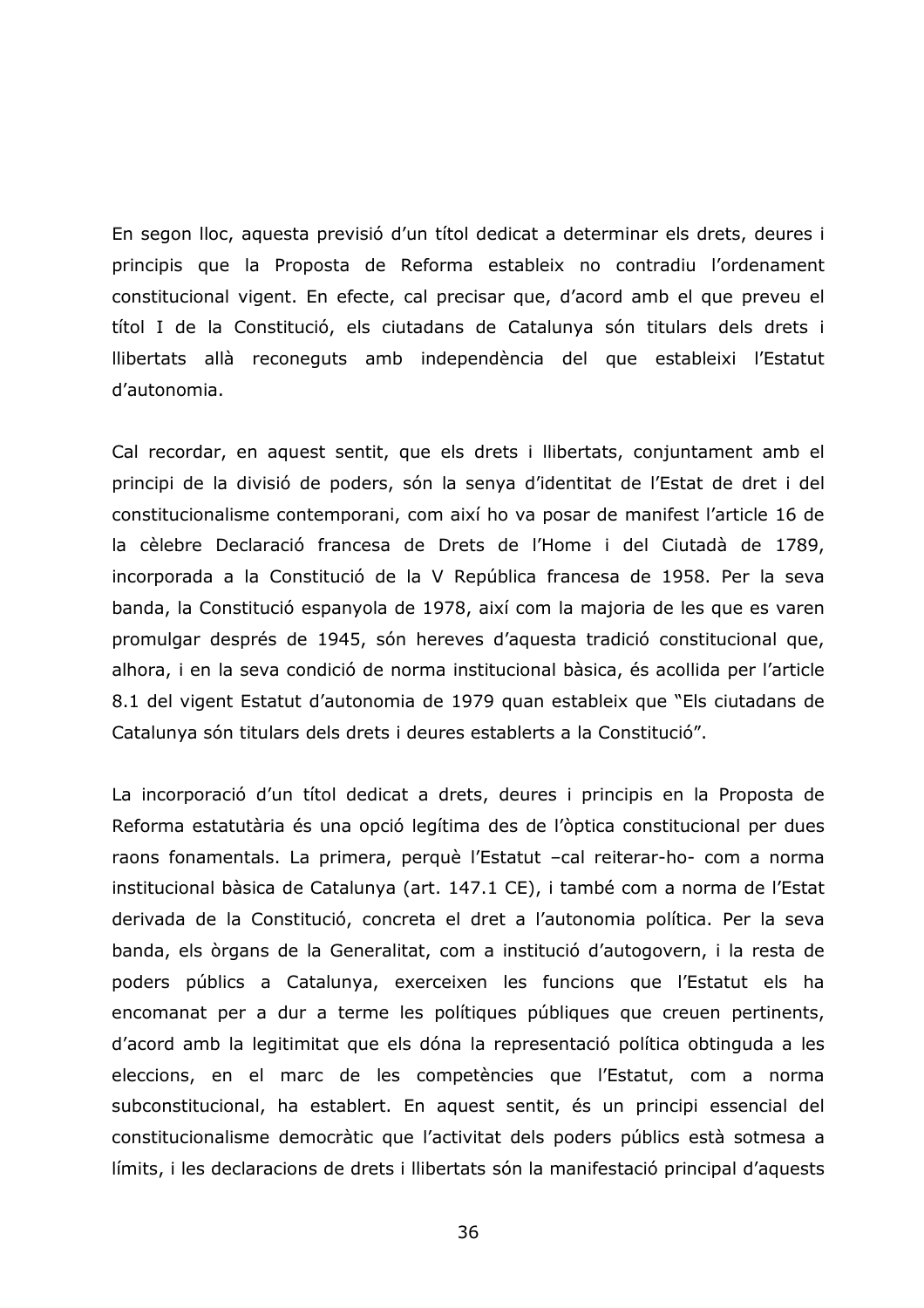límits, tant enfront dels poders públics com també en relació amb les accions dels particulars (art. 9.1 CE). Per tant, el límit a l'acció dels poders públics és una lògica consequència d'abast constitucional que l'Estatut ha d'establir, i la previsió d'un títol que determini drets, deures i principis és una opció que gaudeix de plena cobertura constitucional, com també ho seria una altra opció en sentit oposat.

Una segona raó de la constitucionalitat d'aquesta previsió estatutària resta vinculada a les competències que la Proposta de Reforma estableix. En efecte, en la mesura que el seu títol IV, d'acord amb la Constitució (art. 147.2.d CE), ha establert un criteri de determinació de les competències amb una especial voluntat de concreció material i funcional, és una consegüència lògica que també es concretin tant els drets i deures que aquestes competències generen com també els principis que les informen. Al capdavall, la previsió d'un títol que, a més d'allò que preveu el títol I de la Constitució, consagri de forma específica una sèrie de drets i principis als quals queda sotmesa l'activitat dels poders públics i dels particulars a Catalunya, és un contingut addicional que l'Estatut pot tenir sense contravenir, sense violentar, les previsions constitucionals sobre allò que els estatuts d'autonomia han de preveure (art. 147.2 CE).

Més enllà del caràcter especialment detallat del títol I de la Proposta de Reforma, que aquest òrgan consultiu no entra a valorar, tanmateix, en el nostre anàlisi de constitucionalitat sí que haurem de tenir en compte si la Proposta respecta tres limitacions constitucionals fonamentals. La primera és el respecte a la reserva de llei orgànica en allò que es refereix al desenvolupament directe dels drets fonamentals (art. 81 CE), una reserva que l'Estatut malgrat el seu caràcter orgànic no pot satisfer; la segona és la relativa a la subjecció a les condicions bàsiques que l'Estat hagi establert per tal de garantir a tots els espanyols la iqualtat en l'exercici dels drets i en acompliment dels deures constitucionals (art. 149.1.1 CE); i la tercera és la que es deriva de la pròpia naturalesa jurídica de l'Estatut, en la seva condició de norma institucional bàsica, la qual cosa significa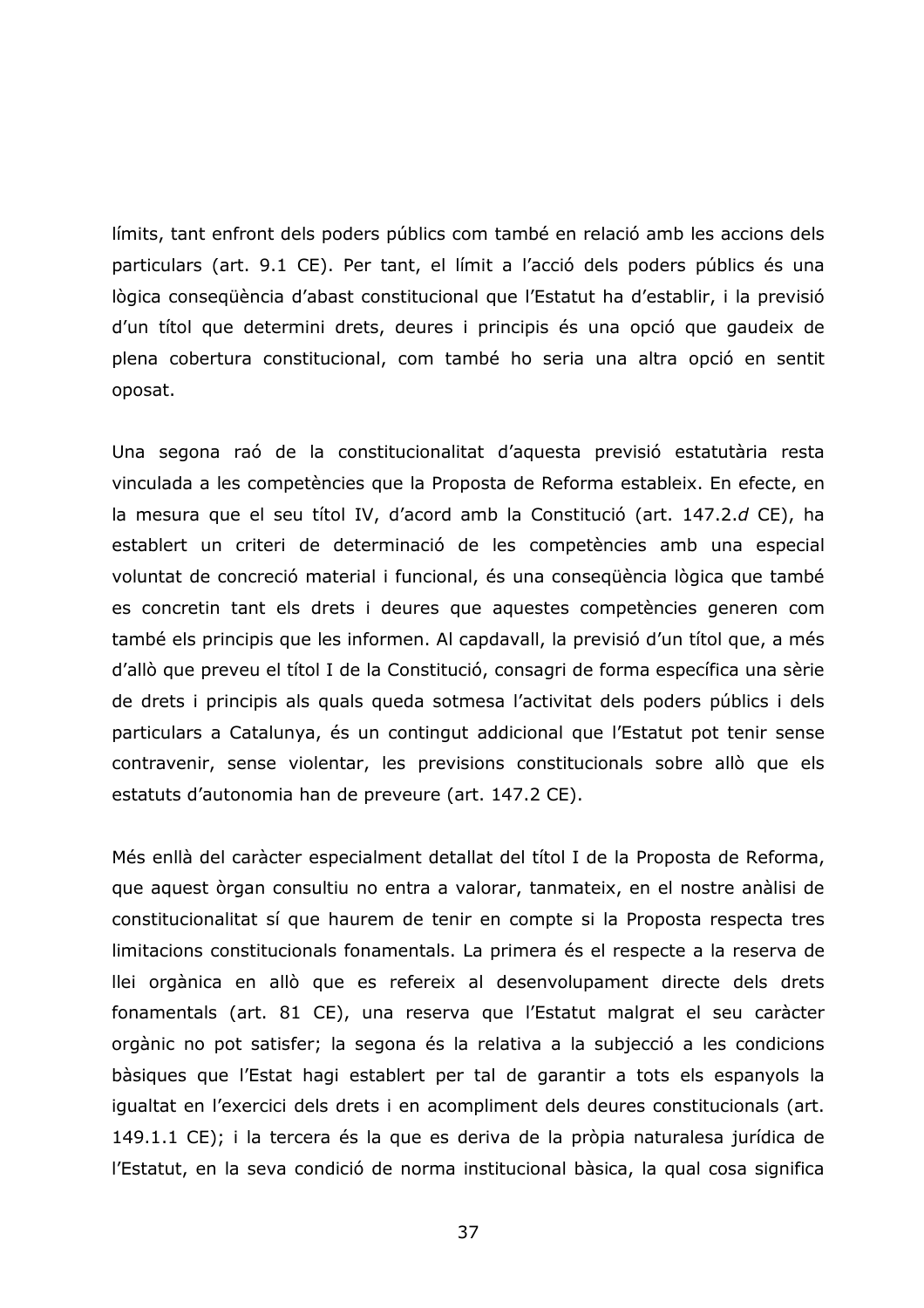que es tracta d'una norma dirigida de forma primordial a orientar i alhora limitar els poders públics de Catalunya i, en el marc de les seves competències, els ens locals del mateix àmbit territorial. Tot i així, i atenent a la seva condició -tambéde norma estatal, no s'ha d'excloure que l'Estatut, en vincular els poders públics de Catalunya, pugui incidir simultàniament sobre l'exercici de competències estatals.

Doncs bé, d'acord amb aquests paràmetres, s'escau ara que abordem el contingut dels articles del títol I de la Proposta de Reforma que hem detallat a l'inici d'aquest Fonament, amb el benentès que tots els altres preceptes que no s'hi esmenten superen aquest test de constitucionalitat.

### 2. Article 21.1 (drets i deures en l'àmbit de l'educació).

Aquest apartat, relatiu al dret fonamental a l'educació i els deures que comporta, estableix el següent: "Totes les persones tenen el dret a l'ensenyament públic i de qualitat i a accedir-hi en condicions d'iqualtat. La Generalitat ha d'establir un model educatiu que garanteixi aquest dret i en el qual l'ensenyament és laic".

Atès el contingut d'allò que per la seva banda estableix l'article 27 CE, és procedent determinar si la qualificació de laic atribuïda al dret a l'ensenyament per l'apartat 1 de l'article 21 s'adiu a la Constitució. Amb aquesta finalitat, cal analitzar el contingut de dos preceptes constitucionals d'especial rellevància per a determinar si la qualitat de laic atribuïda a l'ensenyament disposa de cobertura constitucional. Es tracta, sobretot, de l'article 16.3 CE, que reconeix la llibertat religiosa tot establint que "cap religió tindrà caràcter estatal. Els poders públics tindran en compte les creences religioses de la societat espanyola i mantindran les consegüents relacions de cooperació amb l'Església Catòlica i les altres confessions". I també de l'article 27.3 CE que, en reconèixer el dret a l'ensenyament, preceptua que "els poders públics garanteixen el dret que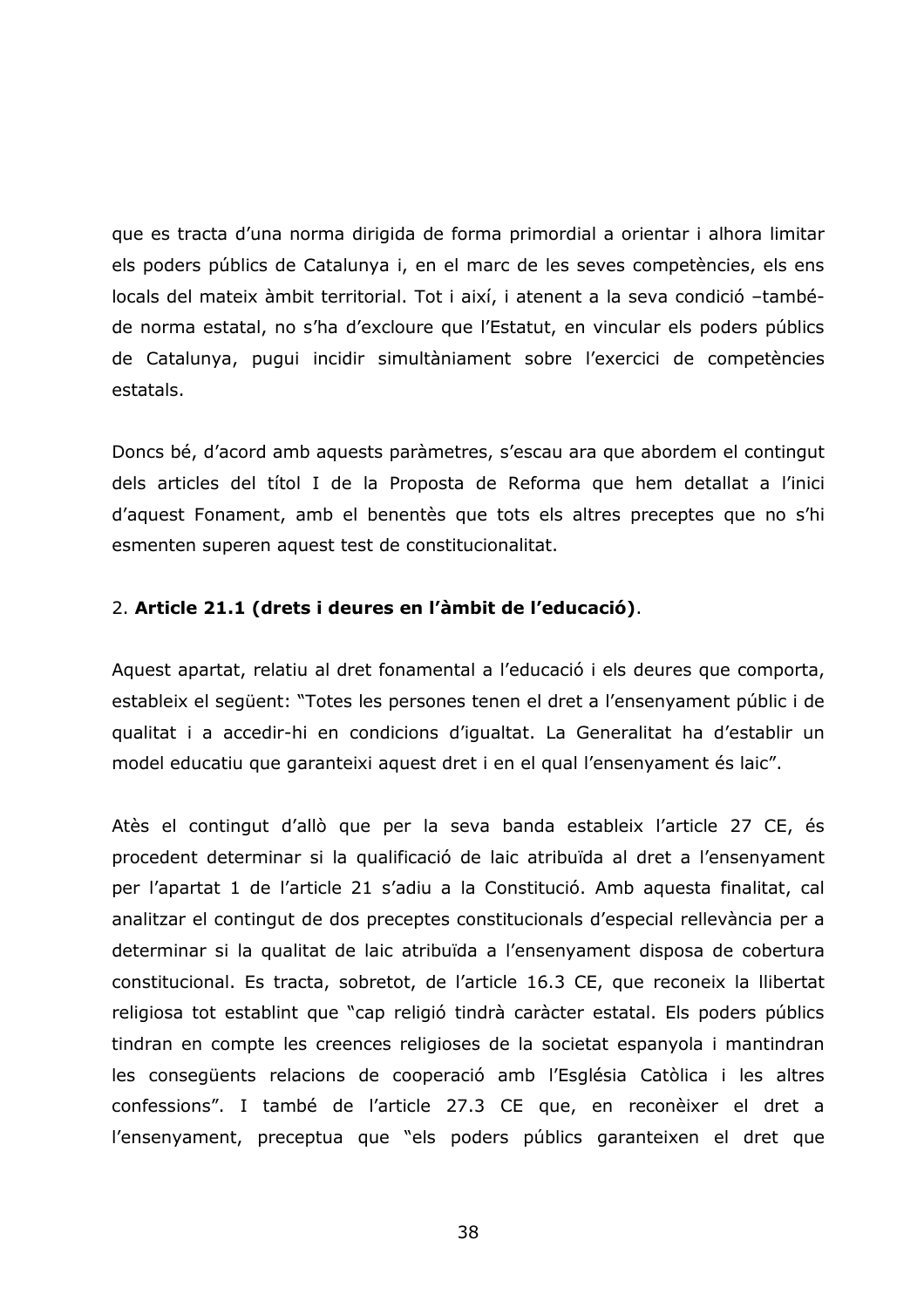assisteix els pares per tal que els fills rebin la formació religiosa i moral que vagi d'acord amb les seves conviccions".

La relació entre aquests preceptes s'inclou en el marc d'un altre mandat constitucional previst al mateix article 27, quan en el seu apartat 2 estableix que "L'educació tindrà com a objecte el ple desenvolupament de la personalitat humana en el respecte als principis democràtics de convivència i als drets i Ilibertats fonamentals". És doncs, en aquest context normatiu bàsic en el que cal analitzar la previsió de l'article 21.1 de la Proposta de Reforma segons la qual, "... l'ensenyament públic és laic".

El laïcisme és aquella característica del pensament polític i social que defensa la independència de l'Estat de tota influència religiosa. El concepte de laic s'atribueix a aquella situació que prescindeix de la formació religiosa i, de forma més específica, comporta l'exclusió de la instrucció religiosa a les escoles. En el context que és propi de l'organització políticoinstitucional dels Estats, la condició de laic és una qualitat que és acollida expressament per algunes constitucions per definir els principis en els quals s'inspira la forma de govern que han decidit adoptar. Probablement, l'exemple més paradigmàtic en aquest sentit, pel seu caràcter explícit, és el que, sens dubte, ofereix el constitucionalisme francès, i més concretament l'article 1 de la vigent Constitució de 1958, quan estableix que "França és una república indivisible, laica, democràtica i social. Assegura la igualtat davant la llei de tots els ciutadans sense distinció d'origen, de raça o de religió i respecta totes les creences". I, certament, no és l'únic cas.

Sense pretensions exhaustives, entre els exemples de previsions constitucionals de separació entre l'Estat i les confessions religioses que es poden invocar, cal fer esment també a la històrica esmena primera a la Constitució dels Estats Units de 1787, ratificada pel Congrés al 1789 i ratificada per les legislatures dels Estats al 1791, en la qual s'estableix que "El Congrés no aprovarà cap llei per la qual adopti una religió com a oficial de l'Estat o es prohibeixi practicar-la lliurement [...]". O a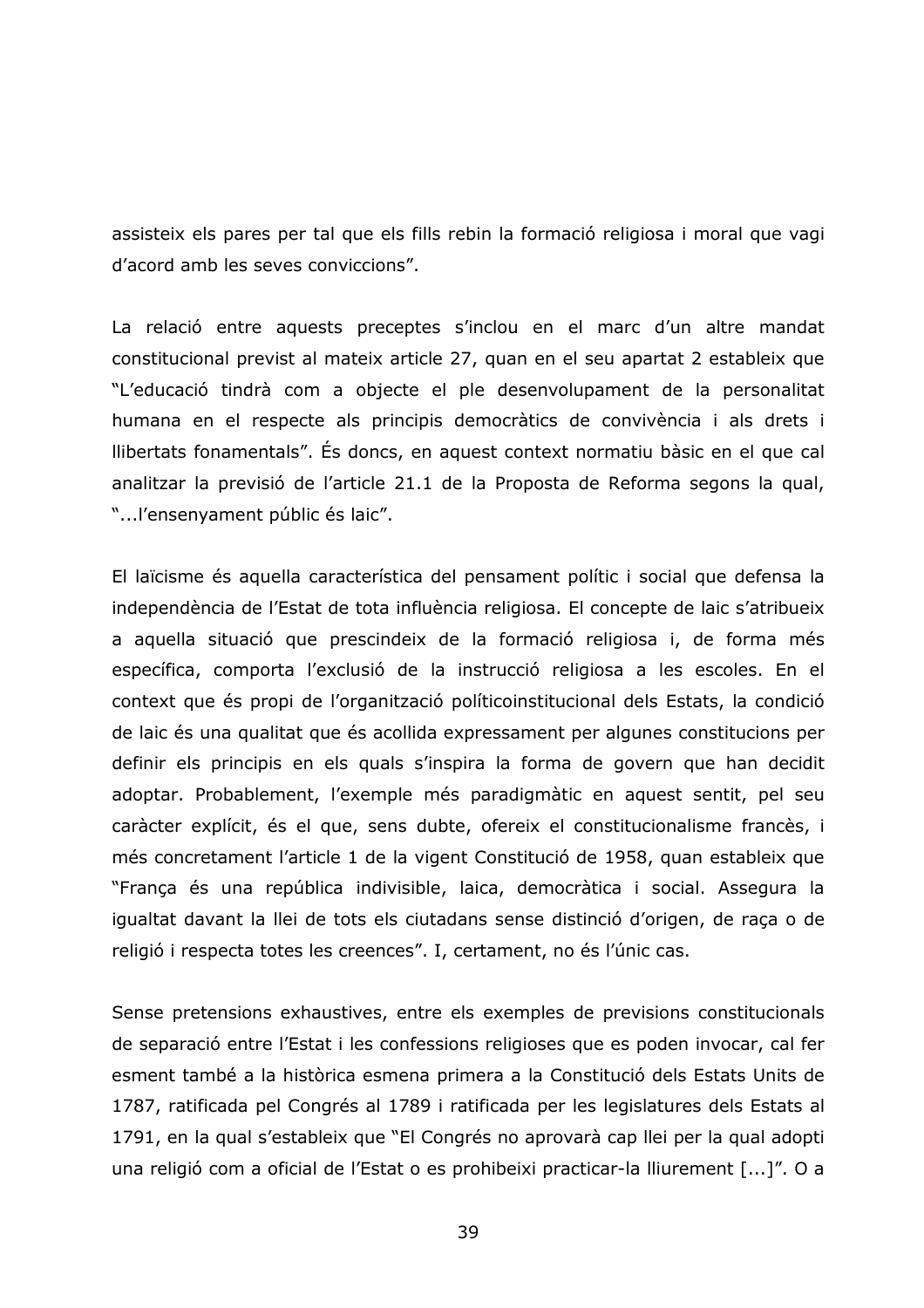l'article 3.1 de la Constitució de Mèxic, que preceptua que "Garantizada por el artículo 24 la libertad de creencias, el criterio que orientará a dicha educación se mantendrá por completo ajeno a cualquier doctrina religiosa y, basado en los resultados del progreso científico, luchará contra la ignorancia y sus efectos, las servidumbres, los fanatismos y los prejuicios [...]".

Totes aquestes i d'altres manifestacions constitucionals del laïcisme es fonamenten en un principi bàsic: la separació entre l'Estat i la religió, que comporta l'impediment que a l'escola pública s'imparteixi formació religiosa. Naturalment, aquest principi és compatible amb el reconeixement constitucional de les llibertats ideològica i religiosa, així com del dret a l'educació. Cal fer avinent, però, que la configuració constitucional del laïcisme no és homogènia, sinó que es poden distingir casos en els quals l'Estat es manifesta indiferent davant el fet religiós i les seves consequències en els diversos àmbits de la vida social, com ara en la regulació del dret a l'ensenyament, i d'altres supòsits en els quals l'Estat mostra tolerància respecte d'aquesta situació.

En tot cas, pel que fa a la previsió establerta a l'article 21.1 de la Proposta de Reforma, la pregunta que cal respondre és si la Constitució de 1978 estableix un principi general de laïcisme que predetermini l'actuació dels poders públics en els diversos àmbits de la vida social, i específicament, en allò que afecta el dret a l'educació.

Amb caràcter general, allò que de forma explícita prescriu l'article 16.3 CE és que cap religió tindrà caràcter estatal, com una lògica consegüència del principi general de separació entre l'Estat i l'església (entesa aquesta expressió de forma comprensiva de totes les manifestacions de culte religiós). És a dir, el que preceptua el text constitucional és el caràcter aconfessional de l'Estat, en el marc d'una forma democràtica de govern que, entre d'altres drets fonamentals, reconeix la llibertat religiosa (art. 16.1 CE) i el dret a l'educació (art. 27 CE). Com recordava la jurisprudència constitucional en una de les seves primeres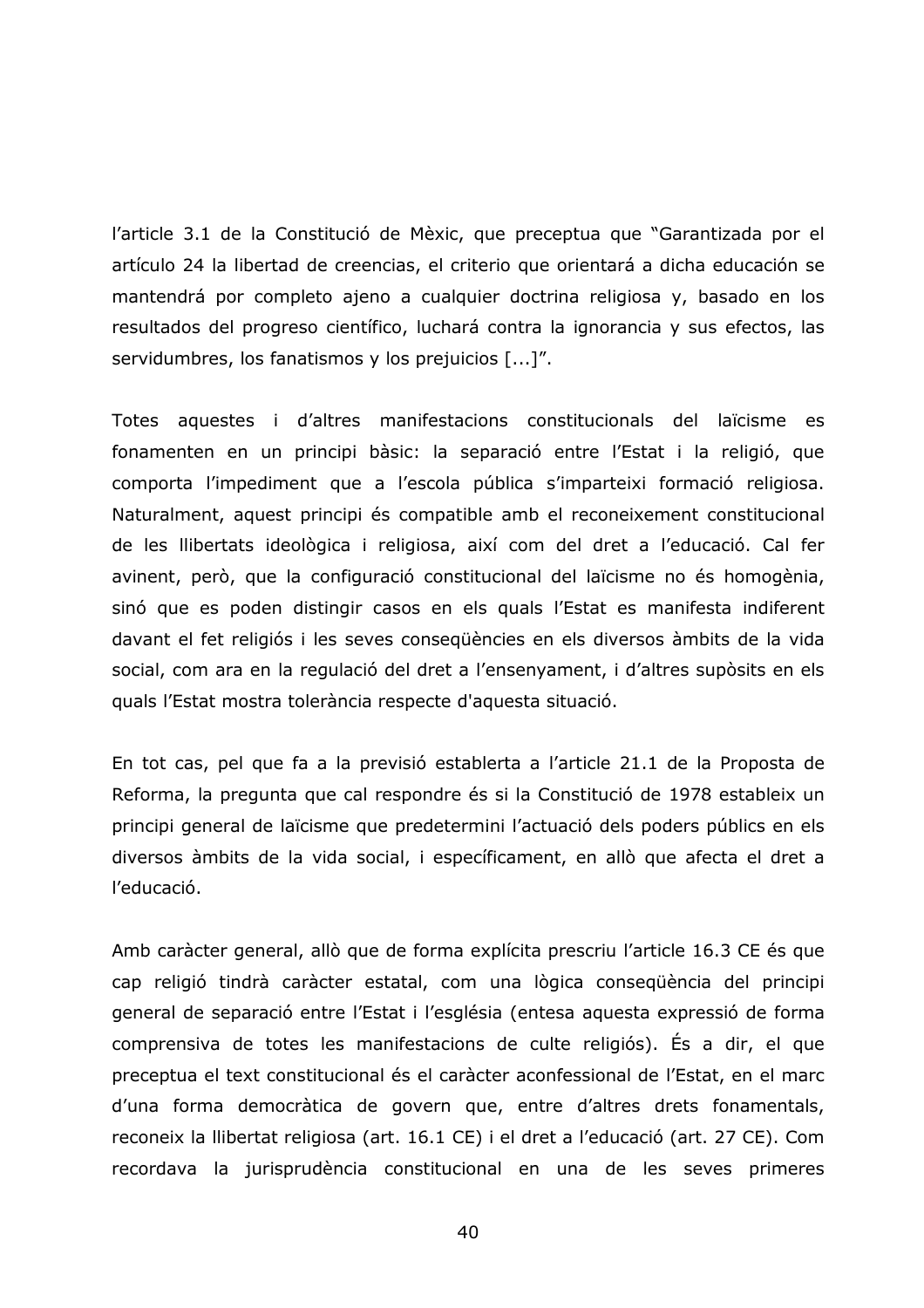resolucions respecte de l'abast a atribuir al principi d'aconfessionalitat de l'Estat, "el artículo 16.3 de la Constitución proclama que 'ninguna confesión tendrá caràcter estatal' e impide por ende, [...] que los valores e intereses religiosos se erijan en parámetros para medir la legitimidad o justicia de las normas. Al mismo tiempo, el citado precepto constitucional veda cualquier tipo de confusión entre funciones religiosas y funciones estatales" (STC 24/1982, de 13 de maig, FJ 5).

Però el principi d'aconfessionalitat i el reconeixement de la llibertat religiosa, tant en el seu vessant positiu de dret a practicar un culte religiós, com negatiu, de dret a no practicar-ne cap, no són una prescripció constitucional sinònima al laïcisme. La Constitució no estableix explícitament un model d'Estat laic sinó que opta, en el marc del seu caràcter aconfessional, per institucionalitzar un compromís de l'Estat amb el fet religiós, en la mesura que prescriu que "els poders públics tindran en compte les creences religioses de la societat espanyola i mantindran les consegüents relacions de cooperació amb l'Església Catòlica i les altres confessions". Per tant, d'acord amb aquest precepte constitucional, l'Estat no és ni indiferent ni, tampoc, únicament tolerant, sinó que mostra una especial vinculació respecte al fet religiós arrelat a la societat, a través de l'instrument de la cooperació, en especial respecte del culte religiós catòlic. Però, certament, ho fa sense excloure altres modalitats de culte.

Com a consequència d'aquesta configuració constitucional del fet religiós, l'article 27 de la Constitució, relatiu al dret a l'educació, prescriu en el seu apartat 3, que "els poders públics garanteixen el dret que assisteix els pares per tal que els fills rebin la formació religiosa i moral que vagi d'acord amb les seves conviccions". És a dir, aquest és un precepte que posa en relleu de forma especial el compromís del poder públic, tot i essent aconfessional, amb el fet religiós en un àmbit sectorial de la vida social com és l'exercici al dret a l'educació. Un compromís dels poders públics que es tradueix en garantir als pares que els seus fills, si així ho desitgen el progenitors, rebin formació religiosa. Aquest és el mandat constitucional indeclinable del qual són destinataris els poders públics (estatals,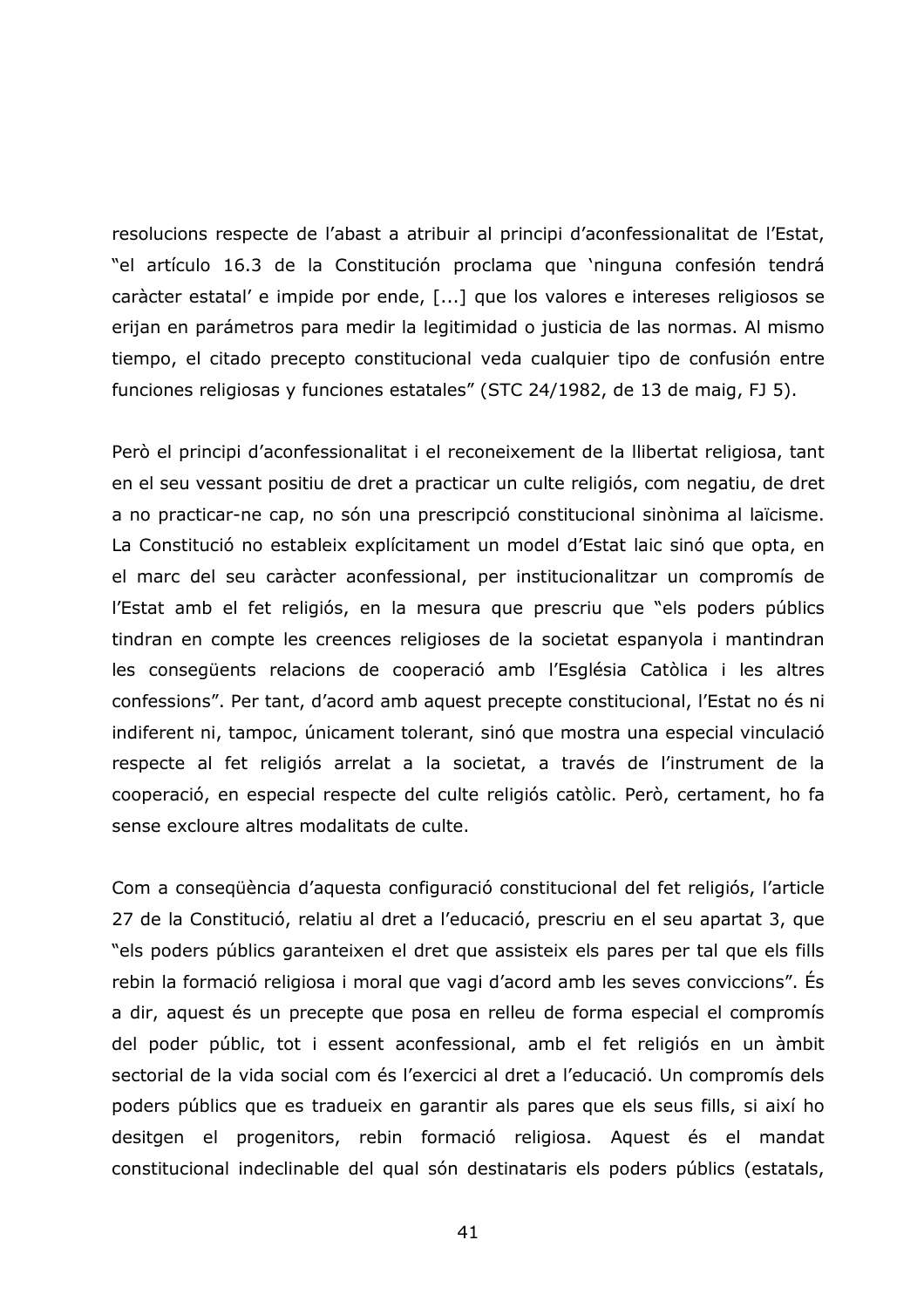autonòmics i locals). És un mandat amb un objecte ingüestionable: la formació religiosa. Però, alhora, és un mandat genèric que els poders públics estan obligats a complir. Altrament dit, l'obligació a la qual els poders públics no es poden sostreure és la que es refereix a garantir que els fills rebin la formació religiosa que els seus pares decideixen, d'acord amb llurs conviccions. Però aquesta obligació no s'estén a la forma a través de la qual els poders públics han de proporcionar la garantia de la dita formació religiosa. La Constitució no és en aquest aspecte taxativa, i no hi ha dubte que deixa als poders públics un marge formal per prendre la decisió. Per tant, en l'àmbit de l'educació, els poders públics disposen d'habilitació constitucional per decidir la manera a través de la qual aquesta formació religiosa ha de ser garantida.

Per tant, la configuració de l'ensenyament laic al qual es refereix l'apartat 1 de l'article 21 de la Proposta de Reforma no impedeix ni és obstacle per a la garantia que han d'oferir els poders públics del dret que assisteix als pares a la formació religiosa que els seus fills han de rebre d'acord amb llurs conviccions. És una evidència constitucional que els poders públics han de preveure i, així mateix, han d'assegurar aquesta formació religiosa en el marc de les diverses activitats que formen part de l'àmbit educatiu. Més concretament, els poders públics a Catalunya tenen l'obligació expressa de garantir aquesta formació i també estan habilitats per arbitrar la forma que creguin més adient per dur-la a la pràctica, en l'àmbit de les diverses activitats educatives que han de regular. En aquest sentit, l'ensenyament públic laic no és incompatible amb la formació religiosa que, si s'escau, han de rebre els alumnes. Altrament dit, dins el marc més ampli de les activitats educatives que en qualsevol cas l'administració pública està obligada a garantir, tant l'ensenyament laic com la formació religiosa dels alumnes són compatibles i aquesta compatibilitat disposa de cobertura constitucional, a través de les diverses formes que els poders públics tenen potestat per organitzar-la, en l'exercici de llurs competències d'ordenació i gestió de l'ensenyament.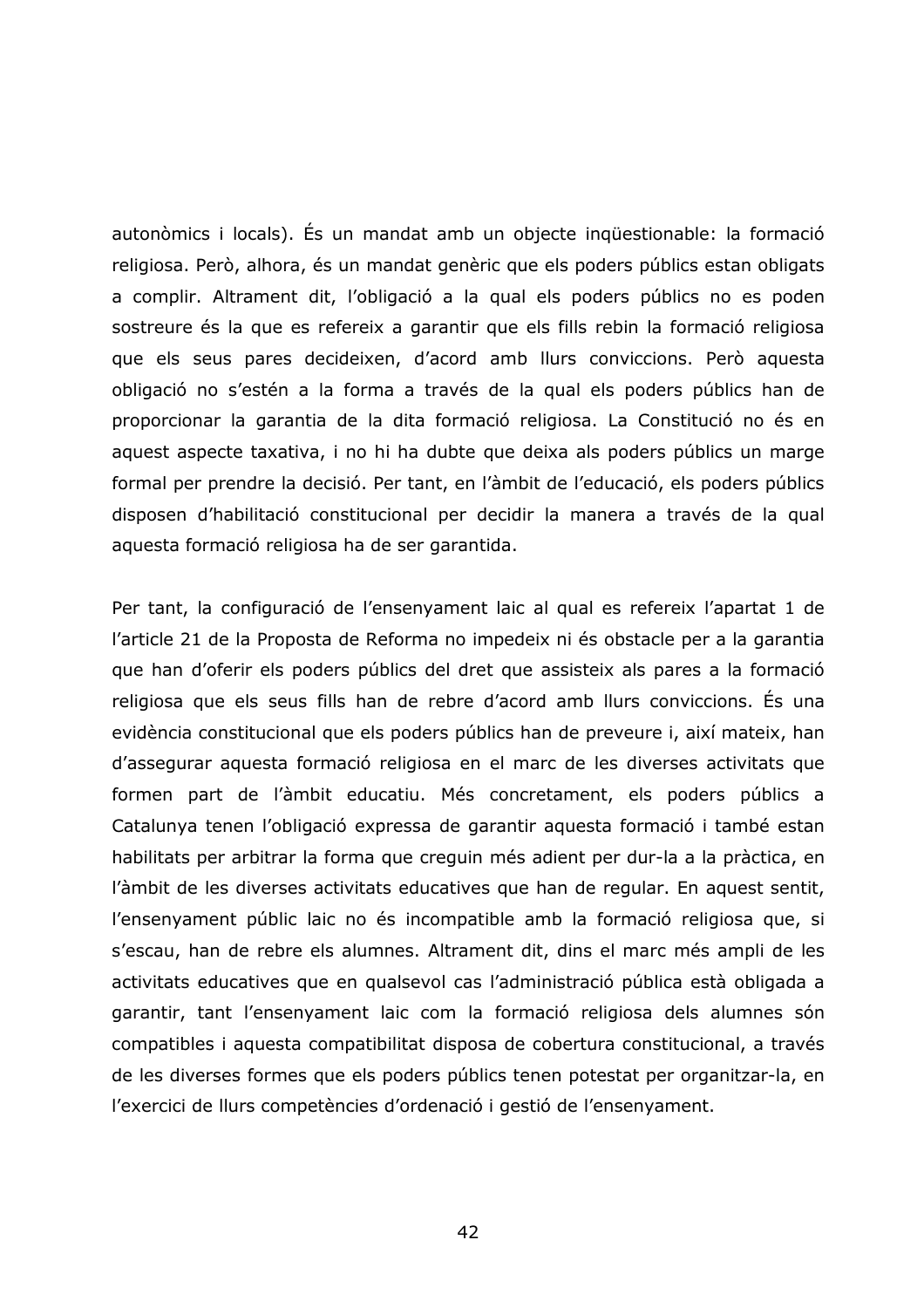En consegüència, i d'acord amb aquesta interpretació dels articles 16.3 i 27.3 de la Constitució, no hi ha impediment constitucional perquè en la previsió establerta per l'article 21.1 de la Proposta de Reforma, el dret a l'ensenyament públic sigui qualificat de laic; i que aquesta condició sigui plenament compatible amb el dret dels pares a que, quan així ho sol·licitin, els seus fills rebin la formació religiosa segons llurs conviccions. Sempre en el marc del mandat constitucional de l'article 27.2, quan prescriu que "l'educació tindrà com objecte el ple desenvolupament de la personalitat humana en el respecte als principis democràtics de convivència i als drets i llibertats fonamentals".

D'acord, doncs, també amb l'argumentació exposada en aquest Fonament, el contingut de l'esmena número 35 és constitucional.

### 3. Article 28.2 (dret de participació).

En aquest apartat 2 de l'article 28 s'estableix que: "Els ciutadans de Catalunya" tenen dret a elegir llurs representants en els òrgans polítics representatius i a presentar-s'hi com a candidats, d'acord amb les condicions i els requisits que estableixen les lleis".

L'exercici del dret de sufragi en el seu doble vessant actiu i passiu que prescriu aquest precepte, segons el que estableixi la llei, cal entendre que, sens dubte, comprèn el dret que a Catalunya tenen els estrangers respecte de llur representació en els òrgans polítics que s'escaiguin. És a dir, el dret dels estrangers ciutadans de la Unió Europea a exercir el dret de sufragi a les eleccions municipals i a les europees (article 19.1 del Tractat Constitutiu de la Comunitat Europea). Així mateix, s'ha d'entendre també que comprèn el dret al sufragi actiu i passiu dels residents estrangers que no són titulars dels drets de la ciutadania europea, però que, segons estableix l'article 13.2 CE, poden exercir-lo d'acord amb criteris de reciprocitat en les eleccions municipals. Per tant, d'acord amb aquesta argumentació, l'article 28.2 és constitucional.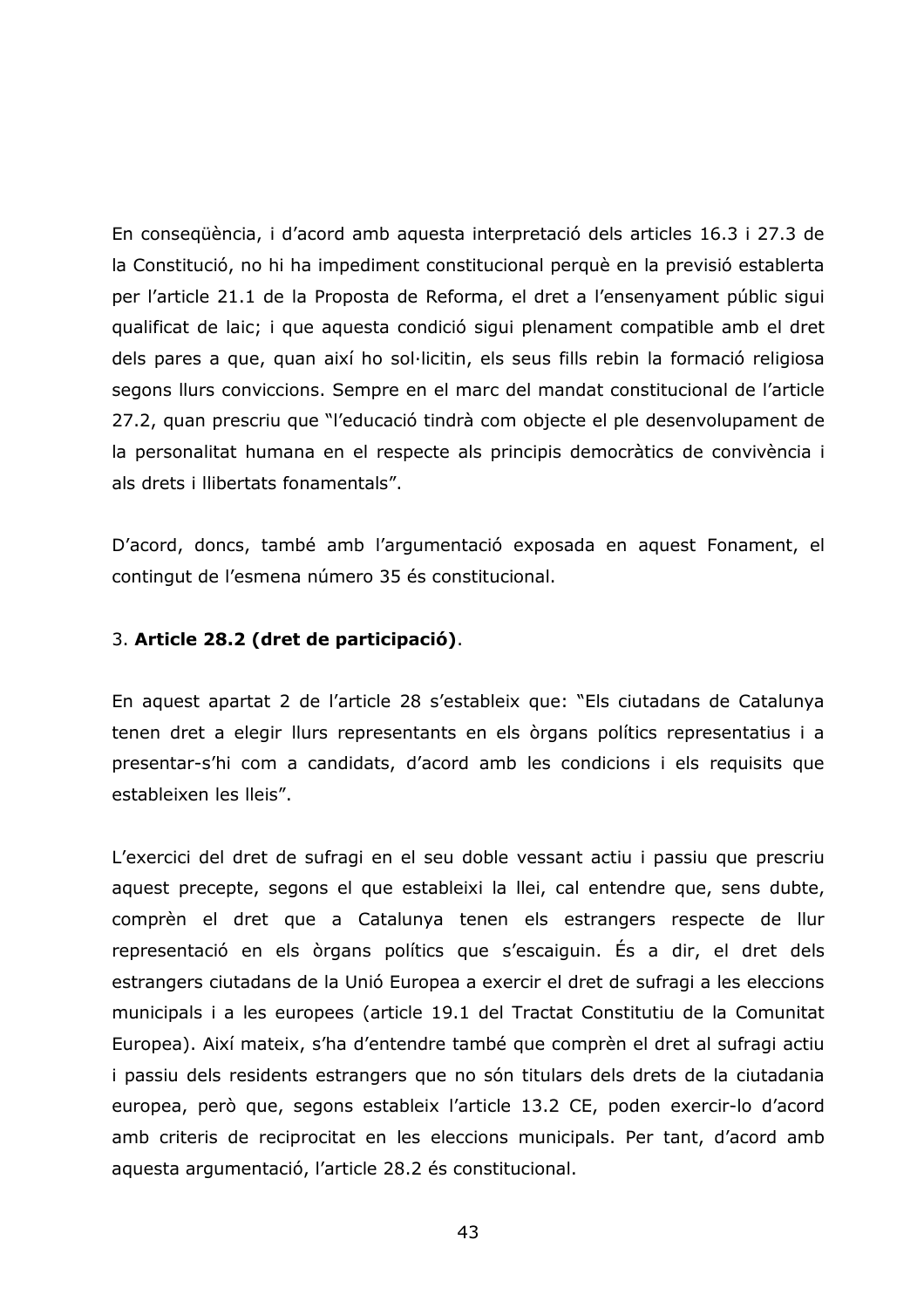# 4. Article 32.5 (drets lingüístics davant les administracions públiques i les institucions estatals).

L'apartat 5 de l'article 32 de la Proposta de Reforma, relatiu a l'exercici dels drets lingüístics davant les administracions públiques i les institucions estatals, prescriu que: "Els ciutadans de Catalunya tenen el dret a relacionar-se per escrit en català amb els òrgans constitucionals i amb els òrgans jurisdiccionals d'àmbit estatal. Aquestes institucions han d'atendre i han de tramitar els escrits presentats en català, i no poden exigir a la persona interessada la traducció al castellà".

Aquest precepte estableix un nou règim jurídic de l'ús de les llengües oficials en les relacions dels ciutadans de Catalunya amb els òrgans de l'Estat, predeterminant una forma específica quant a la llengua a emprar en la tramitació dels escrits adreçats a aquestes institucions, sense cap altra precisió quant a la via jurídica que les ha de regular.

En la mesura que manca aquesta precisió, l'article 32.5 només serà constitucional si incorpora la previsió d'una remissió a les lleis.

# 5. Article 42.3 (foment de la participació) i 50.1 (els mitjans de comunicació social).

Finalment, als articles 42.3 i 50.1 de la Proposta de Reforma s'estableix que la informació tramesa pels poders públics i mitjans de comunicació, entre d'altres requisits, ha de ser neutral. Els termes en els quals s'expressen els dos preceptes són el següents:

L'article 42.3 estableix: "Els poders públics han de procurar que les campanyes institucionals que s'organitzin en ocasió dels processos electorals tinguin com a finalitat la de promoure la participació ciutadana i que els electors rebin dels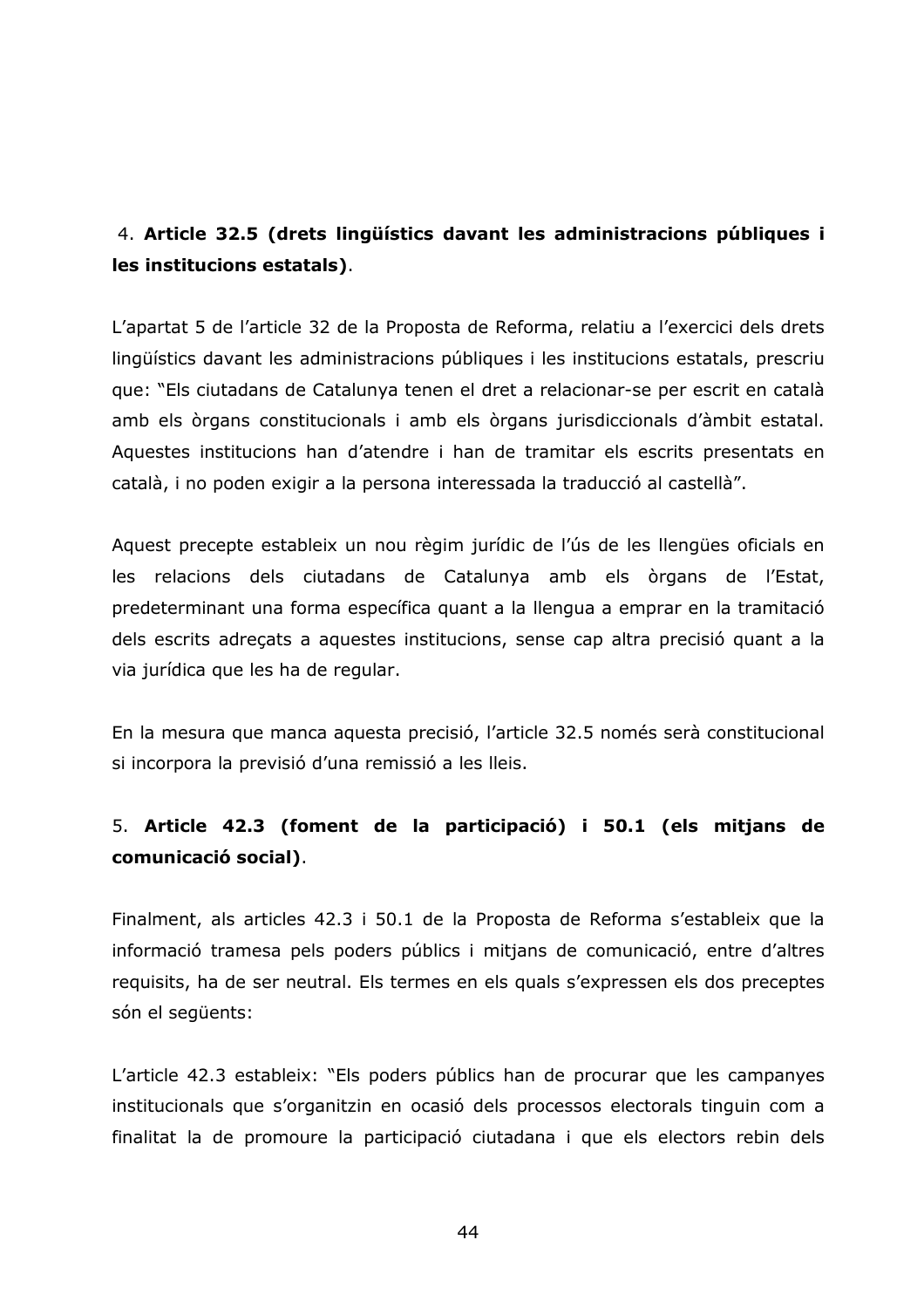mitjans de comunicació una informació verac, objectiva, neutral i respectuosa del pluralisme polític sobre les candidatures que concorren als processos electorals".

I per la seva banda, l'article 50.1 preceptua que: "Correspon als poders públics de promoure les condicions per a garantir el dret a la informació i a rebre dels mitjans de comunicació una informació veraç, neutral, i uns continguts que respectin la dignitat de les persones i el pluralisme polític, social, cultural i religiós".

La qüestió de rellevància constitucional que en els dos articles es planteja és la relativa al significat que pugui tenir l'ús del mot "neutral". Tots dos, en activitats de foment dutes a terme pels poders públics que, tanmateix, tenen un abast ben diferent. En el cas de l'article 42.3, l'objectiu de la neutralitat afecta les campanyes institucionals dels poders públics per a promoure la participació política; mentre que en el supòsit de l'article 50.1 la finalitat de la neutralitat es prescriu del dret a comunicar informació per part dels mitjans de comunicació, públics i privats, i del dret de les persones (els drets del públic destinatari) a rebre informació.

A) En el primer cas, el que es refereix a l'apartat 3 de l'article 42, el mandat segons el qual les campanyes institucionals per promoure la participació política a través dels mitjans de comunicació -que les difonen per prèvia decisió dels poders públics-, han de ser neutrals, és una consequència lògica del principi constitucional del pluralisme polític, que informa l'ordenament jurídic (art. 1.3 CE) i l'actuació dels poders públics.

En la seva activitat de promoció adreçada a la ciutadania, a fi d'incentivar la participació política, els poders públics han d'ajustar el seu missatge a procurar el compromís polític dels ciutadans amb les institucions democràtiques, tot evitant qualsevol temptació que pretengui l'orientació del vot en un sentit determinat i sense influir, directament o indirecta en la voluntat de l'elector. La informació que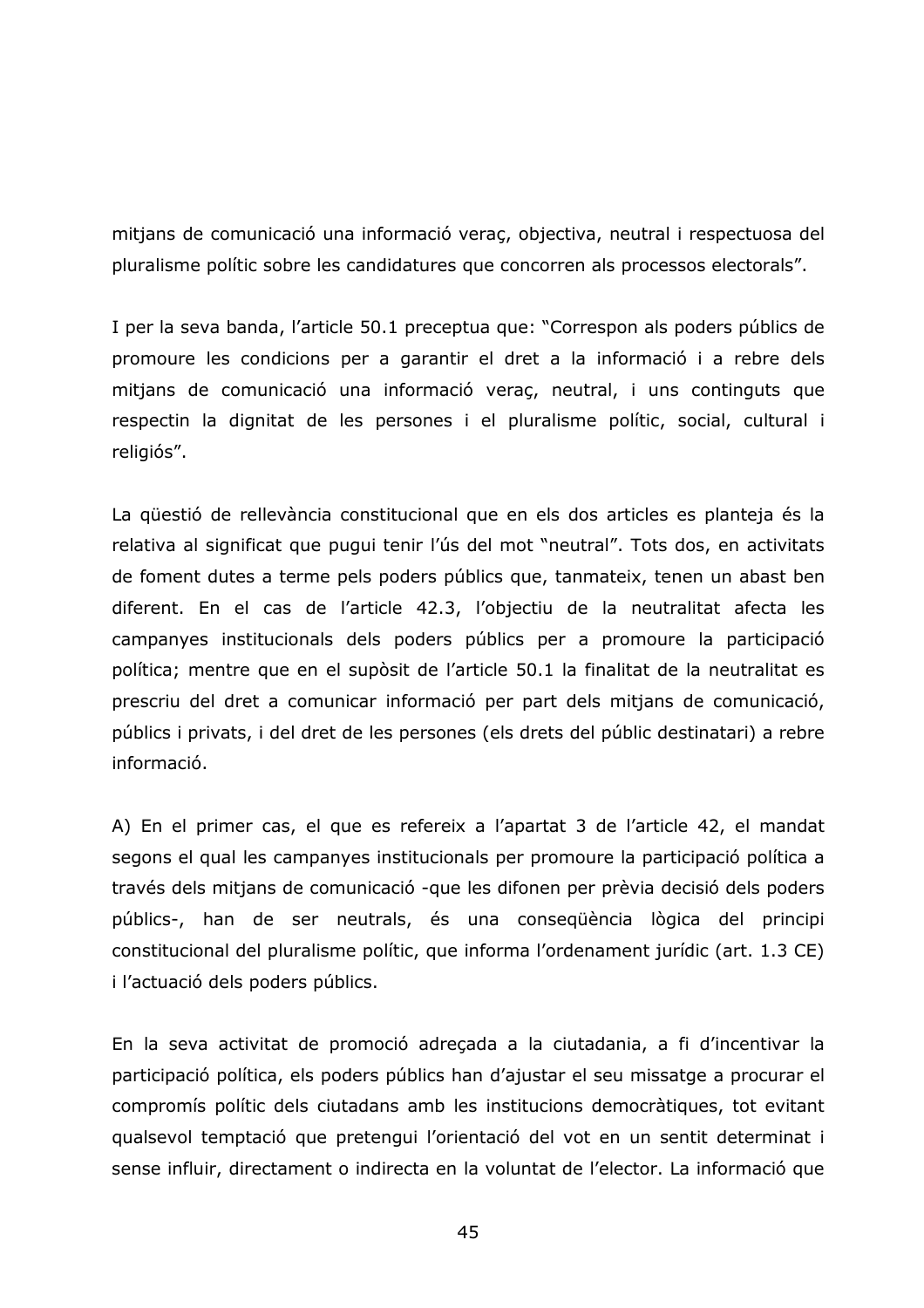els poders públics poden trametre ha de ser, en efecte, neutral i limitada a informar sobre els aspectes tècnics del procés electoral. És un bon exemple, en aquest sentit, el que aporta l'article 50.1 de la Llei orgànica 5/1985, de 19 de juny, del règim electoral general (LOREG), que en la seva redacció després de la reforma operada per la Llei orgànica 3/1994, de 30 de març, preveu el següent: "Los poderes públicos que en virtud de su competencia legal hayan convocado un proceso electoral pueden realizar durante el período electoral una campaña de carácter institucional destinada a informar a los ciudadanos sobre la fecha de la votación, el procedimiento para votar y los requisitos y trámite del voto por correo, sin influir, en ningún caso, en la orientación del voto de los electores [...]". En la mateixa línia cal subratllar la doctrina de la Junta Electoral Central, com a òrgan superior de l'administració electoral que vetlla per la transparència i objectivitat del procés electoral i garanteix el principi d'igualtat (art. 8 LOREG), que en el seu Acord de 15 de març de 1995 establí que: "[...] no puede realizarse por los poderes públicos ninguna campaña durante el período electoral, es decir, el comprendido entre la convocatoria de las elecciones y el día mismo de la votación, pues ello vulnera los principios de objetividad y transparencia del proceso electoral y el principio de igualdad entre los actores electorales, principios por los que debe velar la Administración Electoral [...]".

Per tant, quan els poders públics, a través dels mitjans de comunicació, difonen una campanya institucional de promoció de la participació ciutadana, el caràcter neutral d'aquella s'adiu a les prescripcions constitucionals respecte d'aquesta situació, en especial, al principi d'igualtat que els poders públics ha de preservar en la seva activitat de foment de la participació dels ciutadans en els processos electorals.

En consequència, l'article 42.3 és constitucional.

B) Qüestió diferent és la que es deriva de la prescripció de l'article 50.1 de la Proposta de Reforma, per la qual s'estableix que "correspon als poders públics de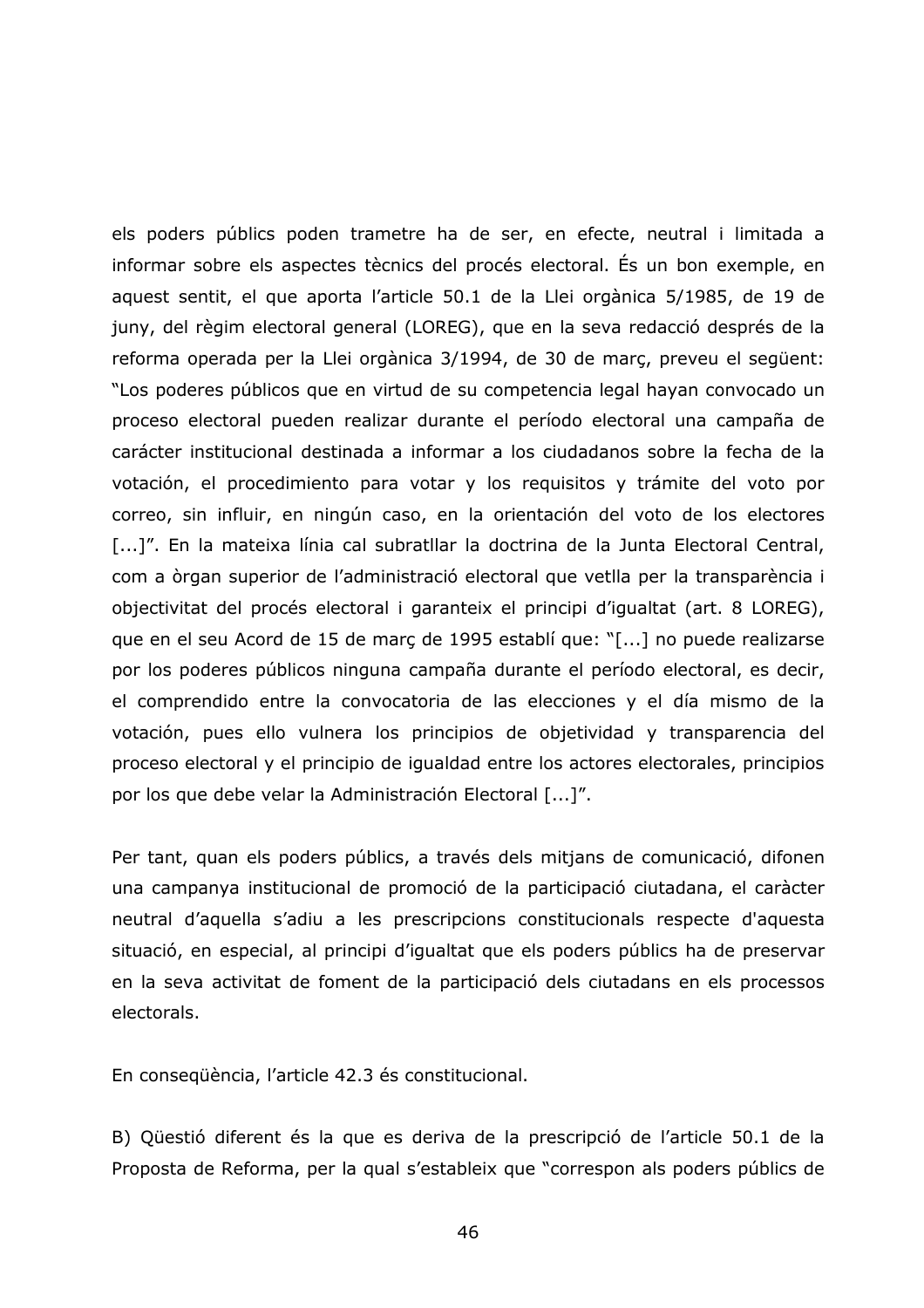promoure les condicions per garantir el dret a la informació i a rebre dels mitians de comunicació una informació verac, neutral, i uns continguts que respectin la dignitat de les persones i el pluralisme polític, social, cultural i religiós".

Respecte d'aquesta formulació, no susciten contradicció amb els paràmetres constitucionals els mandats relatius a la informació veraç ni tampoc que el contingut de la informació hagi de respectar la dignitat de les persones i el pluralisme polític, social, cultural i religiós. Per contra, l'atribució als poders públics, és a dir, als òrgans que integren les institucions d'autogovern, del mandat segons el qual aquests han de garantir que el dret fonamental a rebre informació per part de la ciutadania sigui neutral, planteja problemes de rellevància constitucional que cal abordar.

La neutralitat no és, primer de tot, un mandat constitucional. L'article 20.1.d CE, quan es refereix al dret a la informació, estableix que aquest consisteix en el dret "a comunicar i rebre informació veraç per qualsevol mitjà de difusió [...]". Així mateix, a l'apartat 4 del mateix article, referit als límits que operen sobre la Ilibertat d'expressió i el dret a la informació, s'estableix que "aquests drets tenen el límit en el respecte als drets reconeguts en aquest Títol, en els preceptes de les Ileis que el desenvolupin i, especialment, en el dret a l'honor, a la intimitat, a la imatge pròpia i a la protecció de la joventut i la infància". La neutralitat, doncs, no és un principi que la Constitució proclami com a part integrant del dret a la informació. Per contra, sí proclama, amb el màxim de rellevància jurídica, el principi del pluralisme com a valor superior de l'ordenament jurídic (art. 1.1 CE), que, naturalment, no solament es projecta sobre l'escena política sinó també sobre tots els altres àmbits dels drets i llibertats de les persones. És per això que cal parlar també de pluralisme social, ideològic, religiós, lingüístic i, evidentment, de pluralisme informatiu.

"Neutral" és un mot que serveix per definir allò que no és ni d'un ni d'un altre, de quelcom que no intervé a favor de l'un ni de l'altre, o d'aquell que no participa de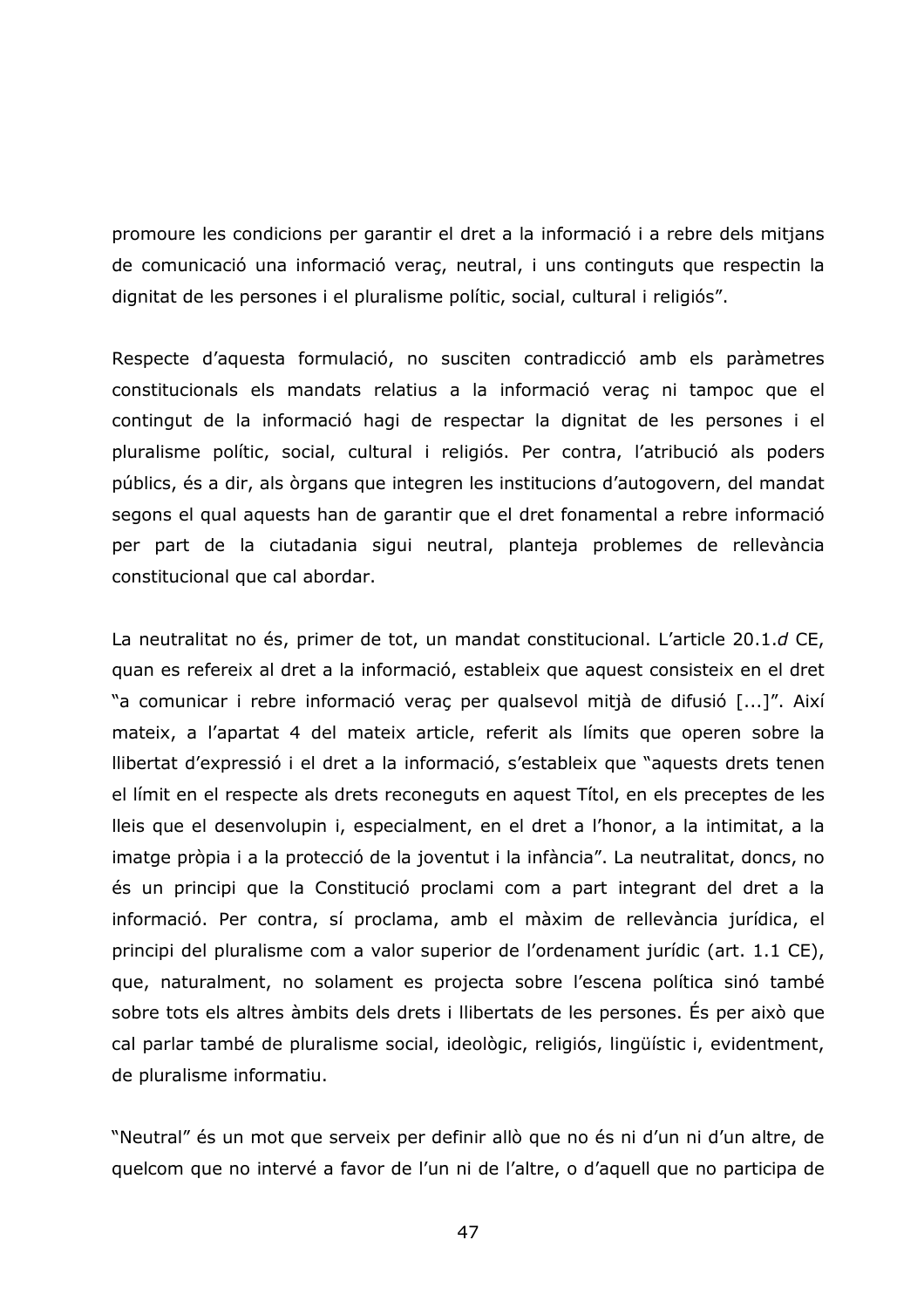cap de les opcions en conflicte. De manera derivada, "neutre" es allò que es diu de quelcom que no participa de cap de les opcions en conflicte. Per la seva banda, el pluralisme és la llibertat d'opció i per tant la seva existència és una garantia de la diversitat de concepcions sobre un mateix objecte. I aquest és el mandat constitucional que es deriva dels articles 1.1 i 20.1.d CE en allò que es refereix al dret a comunicar i rebre informació. En aquest sentit, cal recordar la reiterada jurisprudència constitucional al respecte, quan interpreta que:

"El artículo 20.1 de la Constitución dice, como es sabido, que se reconocen y protegen los derechos de... 'expresar y difundir libremente los pensamientos, ideas y opiniones mediante la palabra, el escrito o cualquier otro medio de reproducción'. Se ha señalado acertadamente que se trata ante todo de un derecho de libertad, por lo que básicamente significa ausencia de interferencias o de intromisiones de las autoridades estatales en el proceso de comunicación. Sin embargo, en otro plano significa el reconocimiento y la garantía de una institución política fundamental, que es la opinión pública libre, indisolublemente ligada con el pluralismo político, que es un valor fundamental y un requisito del funcionamineto del Estado democrático. El artículo 20 defiende la libertad en la formación y en el desarrollo de la opinión pública, pues la libertad en la expresión de las ideas y los pensamientos y en la difusión de las noticias es premisa necesaria de la opinión pública libre" (STC 12/1982, de 31 de març, FJ 3).

En el mateix sentit, entre d'altres, la Sentència del Tribunal Constitucional 127/1994, de 5 de maig (FJ 4).

Doncs bé, cal recordar que el valor constitucional del pluralisme en l'àmbit de la informació avala, com a criteri general, la llibertat de tendència, entesa com la disponibilitat dels mitjans de comunicació per adoptar una línia editorial. Es a dir, l'exercici del dret a la informació comporta la llibertat del mitjà de comunicació, en el marc dels límits de l'article 20.4 CE, de confegir una línia informativa, un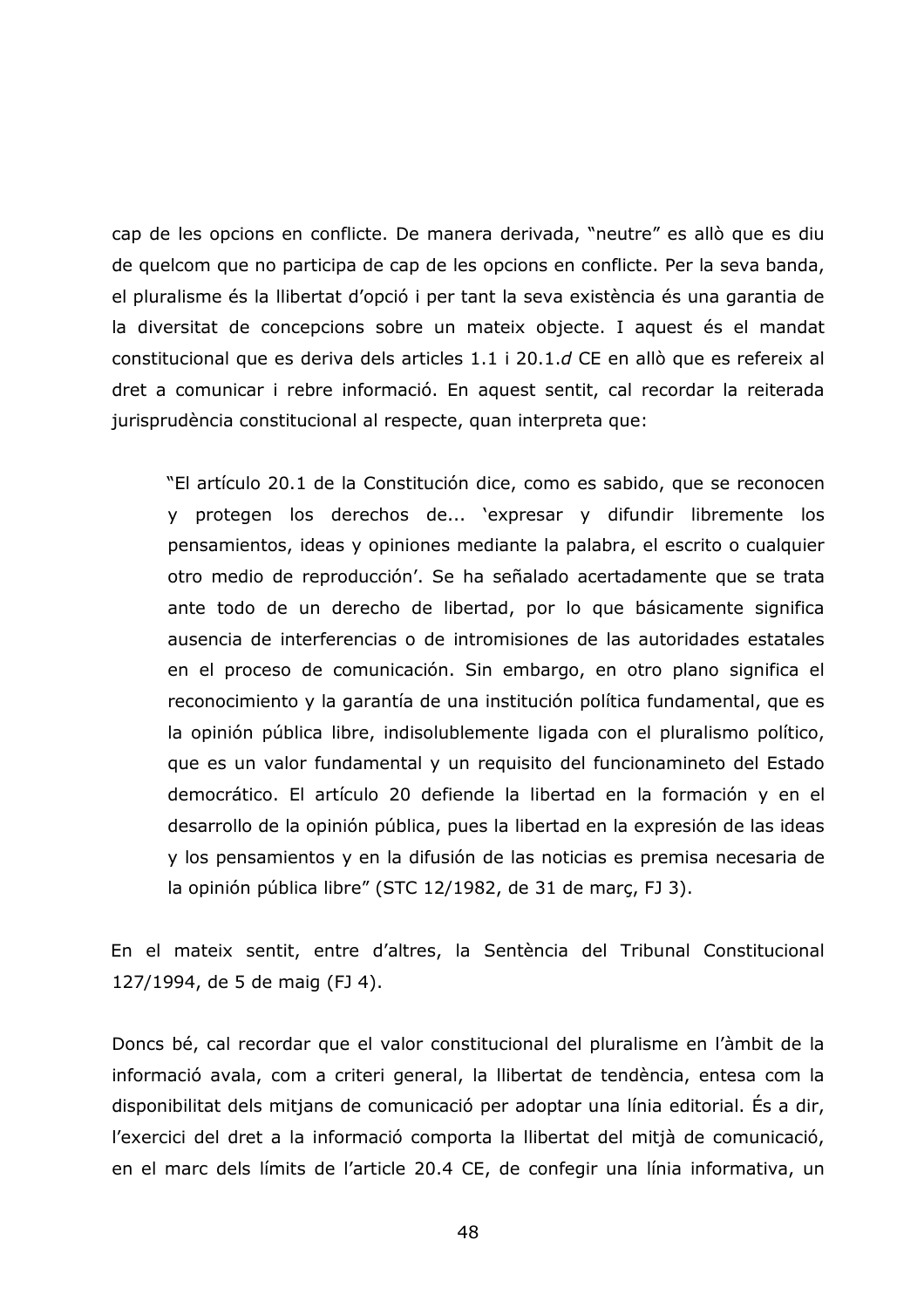caràcter propi en el tractament de la informació que difon i que, sense lesionar el mandat constitucional de la veracitat informativa (article 20.1.d CE) i la garantia dels drets fonamentals de les persones (article 20.4 CE), permeti al públic destinatari de la informació establir diferències i prendre opcions respecte de l'oferta informativa posada al seu abast.

La veracitat informativa és un mandat constitucional que no es pot confondre amb la informació neutral. La veracitat, segons la reiterada jurisprudència del Tribunal Constitucional (per totes, la STC 6/1988, de 21 de gener, en la seva integritat, a més, entre d'altres, de la STC 178/1993, de 31 de maig, FJ 5; STC 41/1994, de 15 de febrer, FJ 3; i la STC 52/1996, de 26 de març, FJ 8), ha de ser entesa com a sinònim d'informació obtinguda i difosa amb diligència, és a dir, amb escrupolós respecte a les normes de deontologia professional. La veracitat concebuda com a diligència informativa segueix estant limitada pels altres mandats constitucionals relatius a la garantia dels altres drets fonamentals i, per tant, no és camp obert a difondre qualsevol tipus d'informació (STC 6/1988, de 21 de gener, en la seva integritat).

Per contra, la neutralitat com a criteri definidor de la informació és l'equidistància, que, com a tal, fa abstracció del pluralisme alhora que el nega. En els termes emprats per la jurisprudència constitucional, i en la mesura que impedeix la Ilibertat de tendència en els mitjans de comunicació privats, la informació entesa com a neutral redueix l'abast de l'opinió pública lliure.

En aquest sentit, quan són els poders públics les instàncies a les quals, segons la Proposta de Reforma (art. 50.1), els correspon "promoure les condicions per a garantir el dret a la informació i a rebre dels mitjans de comunicació una informació [...] neutral [...]", cal concloure que aquests poders públics estan exercint o poden exercir un poder d'intervenció sobre la informació. Una intervenció que, en la mesura que podria mediatitzar el seu contingut, infringeix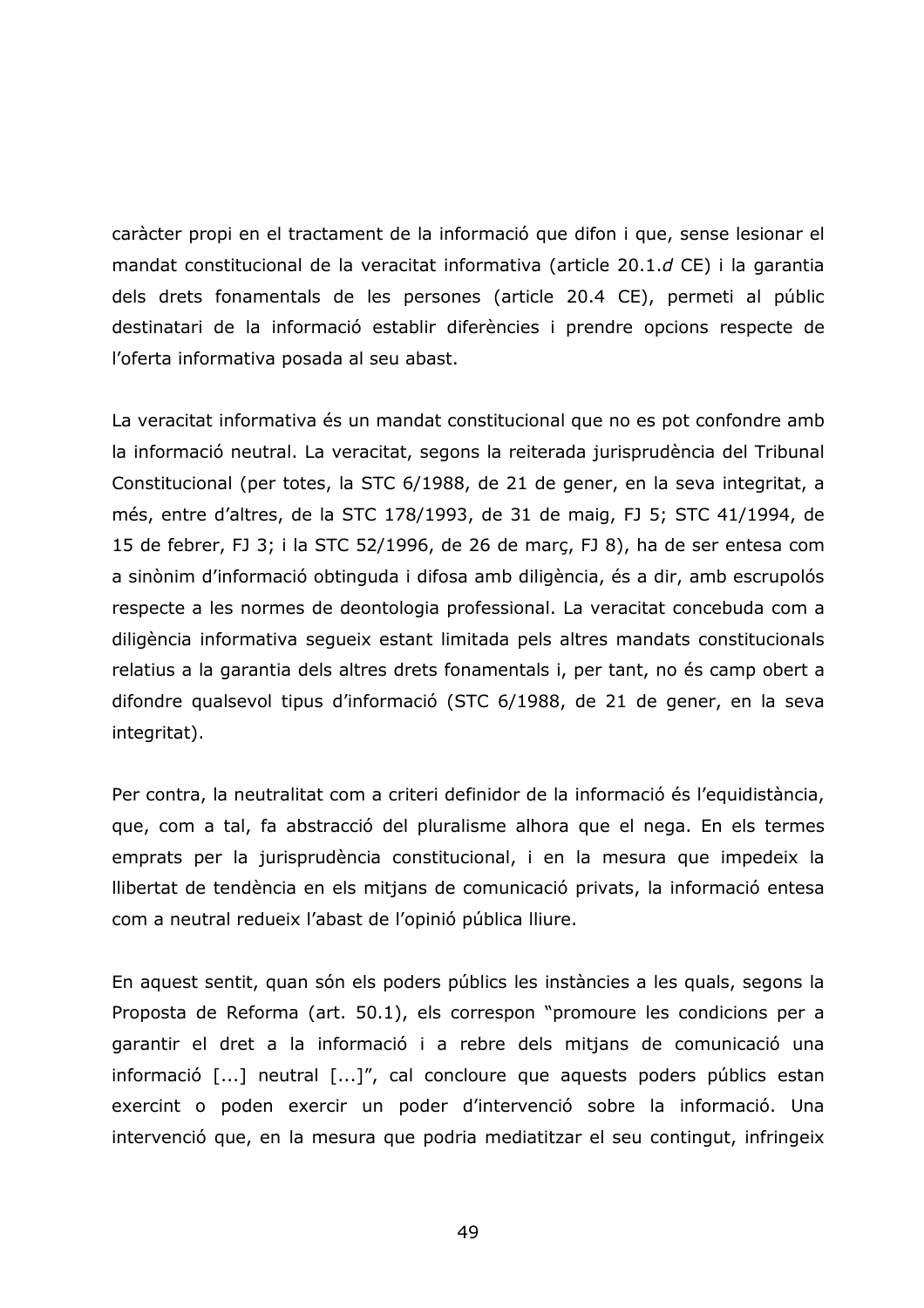el dret fonamental a comunicar informació dels mitians de comunicació de caràcter privat, perquè limita el dret a definir la línia editorial o tendència.

La conclusió, però, ha de ser diferent si es tracta de mitjans de comunicació públics. En efecte, i com a excepció al criteri anterior, el caràcter neutral de la informació sí que s'ha de predicar del dret a comunicar informació dels mitjans de comunicació de caràcter públic, entenent com a compresos en aquest àmbit aquells que ho són en la seva titularitat i també en la gestió. En aquests supòsits d'empreses de titularitat pública i gestionades per ens públics, l'única tendència, l'única línia editorial que ha de defensar el mitjà de comunicació públic, certament, ha de ser la neutralitat.

Per tant, la incorporació de l'adjectiu neutral de la informació amb caràcter general i sense distincions lesiona l'article 20.1.d CE, entès en relació amb l'article 1.1 CE, raó per la qual l'apartat 1 de l'article 50 de la Proposta de Reforma és inconstitucional en allò que es refereix a l'activitat informativa del mitjans de comunicació de naturalesa privada.

#### IV

El títol segon, "De les Institucions", comprèn els articles 53 a 89, i està dividit en set capítols que s'ocupen, respectivament, del Parlament, del president o presidenta de la Generalitat, del Govern i l'Administració de la Generalitat, de les relacions entre el Parlament i el Govern, d'altres institucions de la Generalitat, del Govern local, i de l'organització institucional pròpia de l'Aran. Destaca, com a novetat respecte de l'Estatut de 1979, la incorporació d'una extensa regulació de la matèria relativa al Govern local inclosa al títol de les institucions de la Generalitat de Catalunya.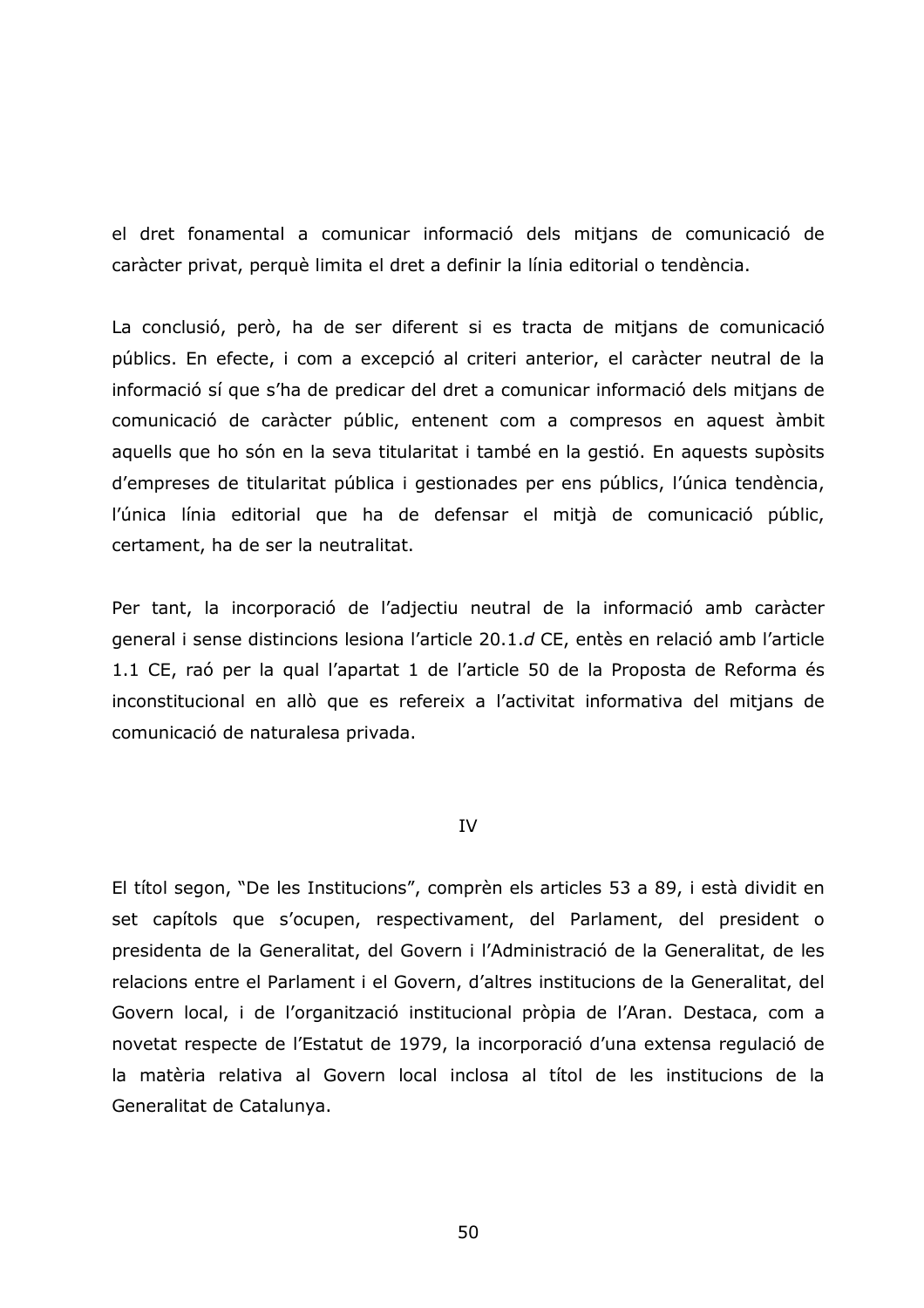preceptes d'aquest titol no plantegen, en principi, problemes de Els constitucionalitat per raó competencial, ja que ens trobem davant d'una matèria que la Constitució defineix precisament com a contingut obligatori de l'Estatut ("Els Estatuts d'Autonomia hauran de fer constar [...] la denominació, l'organització y seu de les institucions autònomes pròpies", art. 147.2.c CE). La regulació de les institucions d'autogovern és, per altra banda, una manifestació directa de la condició d'entitat dotada d'autonomia política.

Si bé per raó del reconeixement d'un amplíssim àmbit de lliure decisió a la norma estatutària en aquesta matèria la majoria dels articles i esmenes d'aquest títol no presenten problemes de constitucionalitat, analitzarem a continuació quatre preceptes, tres esmenes, i farem al final una recomanació de caràcter merament tècnic respecte de l'apartat cinquè de l'article 66.

### 1. Article 65.4 (nomenament del president de la Generalitat).

Aquest precepte entra en contradicció amb el contingut dels articles 56.3 i 64.1 CE, els quals estableixen, respectivament, que "la persona del Rei és inviolable i no està subjecta a responsabilitat. Els seus actes seran sempre subjectes a referendament en la forma establerta en l'article 64, sense la qual no tindran validesa, llevat del que disposa l'article 65.2" (art. 56.3 CE), i que "Els actes del Rei seran refenderats pel President del Govern i, en el seu cas, pels Ministres competents. La proposta i el nomenament del President del Govern i la dissolució prevista en l'article 99 seran refrendats pel President del Congrés" (art. 64 CE).

La contradicció entre els preceptes esmentats de la Proposta de Reforma i de la Constitució es produeix pel fet que l'article 65.4 de la Proposta de Reforma estableix que el nomenament del President de la Generalitat correspon al rei i al mateix temps determina que la contrasignatura d'aquest acte reial correspondrà al president o presidenta del Parlament de Catalunya, atribució competencial que contradiu l'article 64 CF.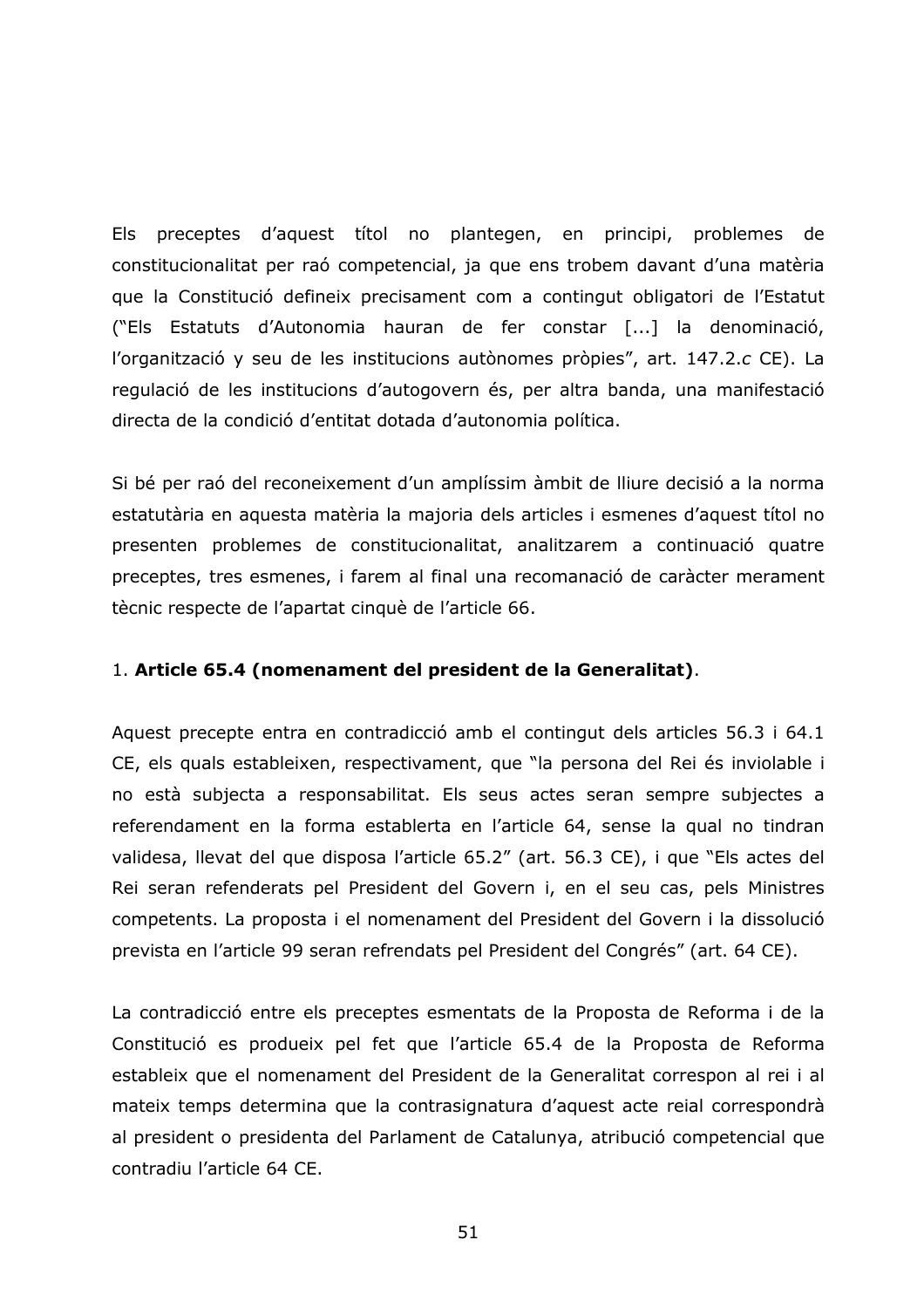El contingut del precepte de la Proposta de Reforma respon a la voluntat d'introduir en l'instrument de la contrasignatura un criteri de racionalitat institucional, evitant al mateix temps que aquesta funció s'atribueixi a una institució que no ha participat en el procediment d'elaboració de l'acte que es contrasigna. D'altra banda, amb la finalitat de justificar la constitucionalitat del precepte de la Proposta de Reforma, es podria establir una relació entre el seu contingut i el primer apartat de l'article 64 CE, en el sentit que correspon als presidents o presidentes dels parlaments contrasignar els nomenaments dels presidents o presidentes dels governs respectius. També es podria entendre que la contrasignatura que s'atribueix en l'article 65.4 de la Proposta de Reforma al president o presidenta del Parlament de Catalunya no impedeix la contrasignatura prevista a l'article 64 de la CE. Finalment, es podria entendre que el precepte constitucional no va tenir en compte les institucions pròpies de les comunitats autònomes quan va regular la contrasignatura, ja que en el moment d'aprovar-se la Constitució, aquestes encara no estaven constituïdes.

Malgrat aquests arguments raonables i favorables a la constitucionalitat del precepte que analitzem, entenem que la literalitat del precepte constitucional i el seu caràcter taxatiu no permeten salvar la contradicció que existeix entre el precepte de la Proposta de Reforma i l'article de la Constitució.

La Constitució estableix que els actes del rei seran contrasignats en tot cas pel president, pels ministres del Govern de l'Estat, o pel president del Congrés. L'Estatut d'autonomia no pot, encara que sigui en exercici de la seva amplíssima potestat d'autoorganització de les seves institucions, oposar-se a una concreta i precisa previsió constitucional. En aquest mateix sentit s'ha pronunciat el Tribunal Constitucional en relació amb el nomenament del president de la Comunitat Autònoma del País Basc, en les Sentències 5/1987, de 27 de gener, FJ 2, i 8/1987, de 29 de gener, FJ 3. En la primera de les Sentències, s'afirma que "cualquier forma de refrendo de los actos del Monarca distinta de la establecida en el artículo 64 de la Constitución o que no encuentra en éste su fundamento debe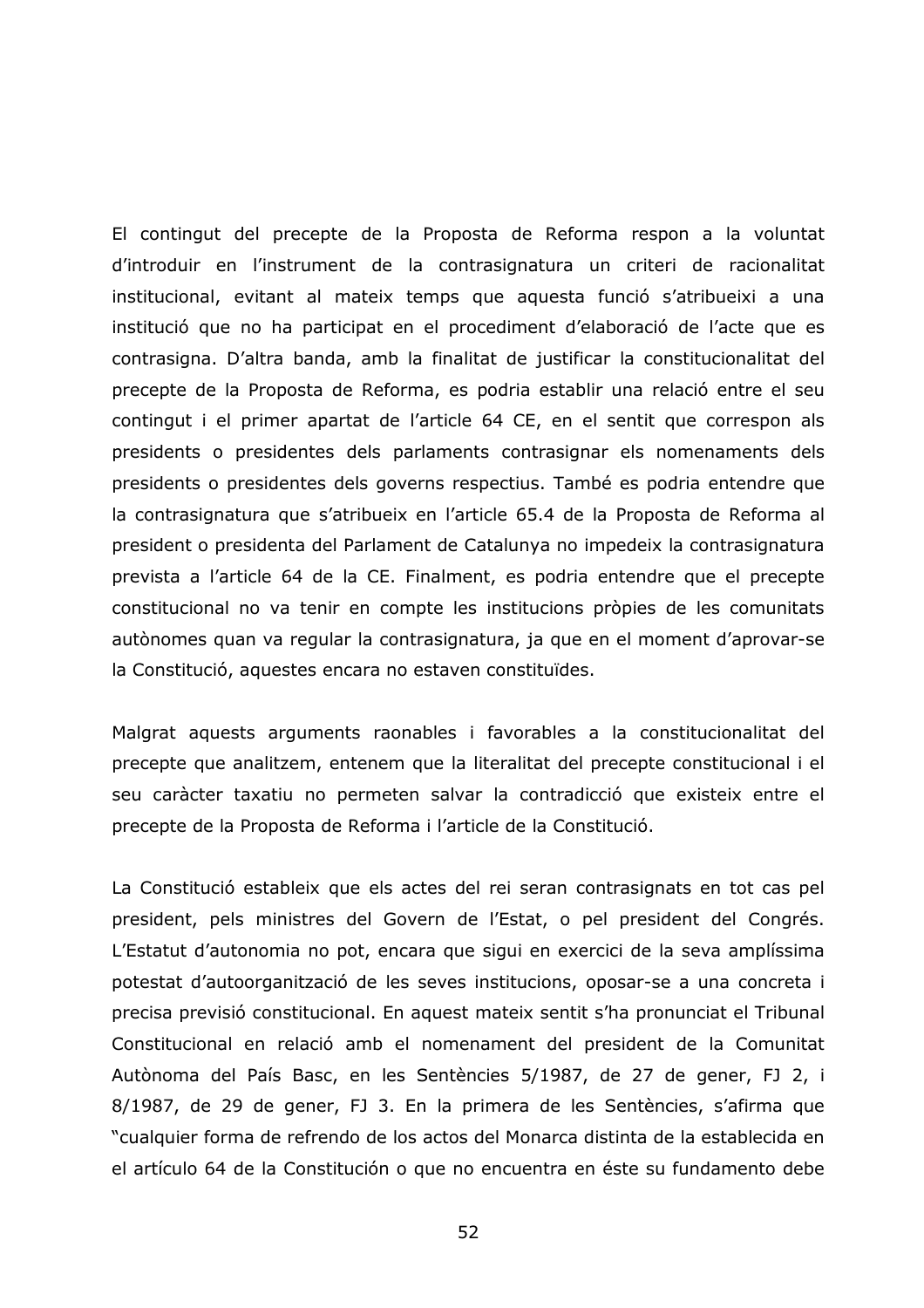ser considerada contraria a lo preceptuado en el artículo 56.3 de la misma y, por consiguiente, inconstitucional". La mateixa Sentència afirma que la Constitució imposa el procediment de la contrasignatura i els subjectes titulars d'aquesta funció i nega que, pel fet de tractar-se d'actes propis d'una comunitat autònoma, l'article 64 de la Constitució s'hagi d'interpretar de forma diversa. En aquest sentit, afirma que, en el cas del nomenament dels presidents de les comunitats autònomes, la contrasignatura prevista a la Constitució es justifica per raó del fet que els presidents o presidentes autonòmics assumeixen també la representació de l'Estat en la seva comunitat autònoma.

Cal concloure que l'article 65.4 de la Proposta de Reforma és inconstitucional.

## 2. Article 69.1 i disposició addicional onzena (administració estatal ordinària).

El contingut d'aquests dos preceptes pot plantejar algun dubte sobre la seva constitucionalitat per la referència que inclouen al caràcter de l'Administració de la Generalitat de Catalunya com a "administració estatal ordinària". En particular, el dubte és més remarcable en el cas de l'article 69.1.

El problema a què fem referència és fruit de la relació que es pot establir entre el concepte d'administració ordinària i el valor que s'ha donat en ocasions al concepte d'administració única, com a sistema de distribució de funcions executives, segons el qual en el territori de Catalunya l'única administració possible és la de la Generalitat de Catalunya. Si aquest últim fos el sentit de l'expressió "administració ordinària", els preceptes esmentats s'haurien de considerar inconstitucionals.

La raó d'aquesta declaració d'inconstitucionalitat es fonamentaria en el fet que el constituent no va establir un model de "federalisme d'execució", segons el qual l'exercici de totes les funcions executives en el territori d'una comunitat autònoma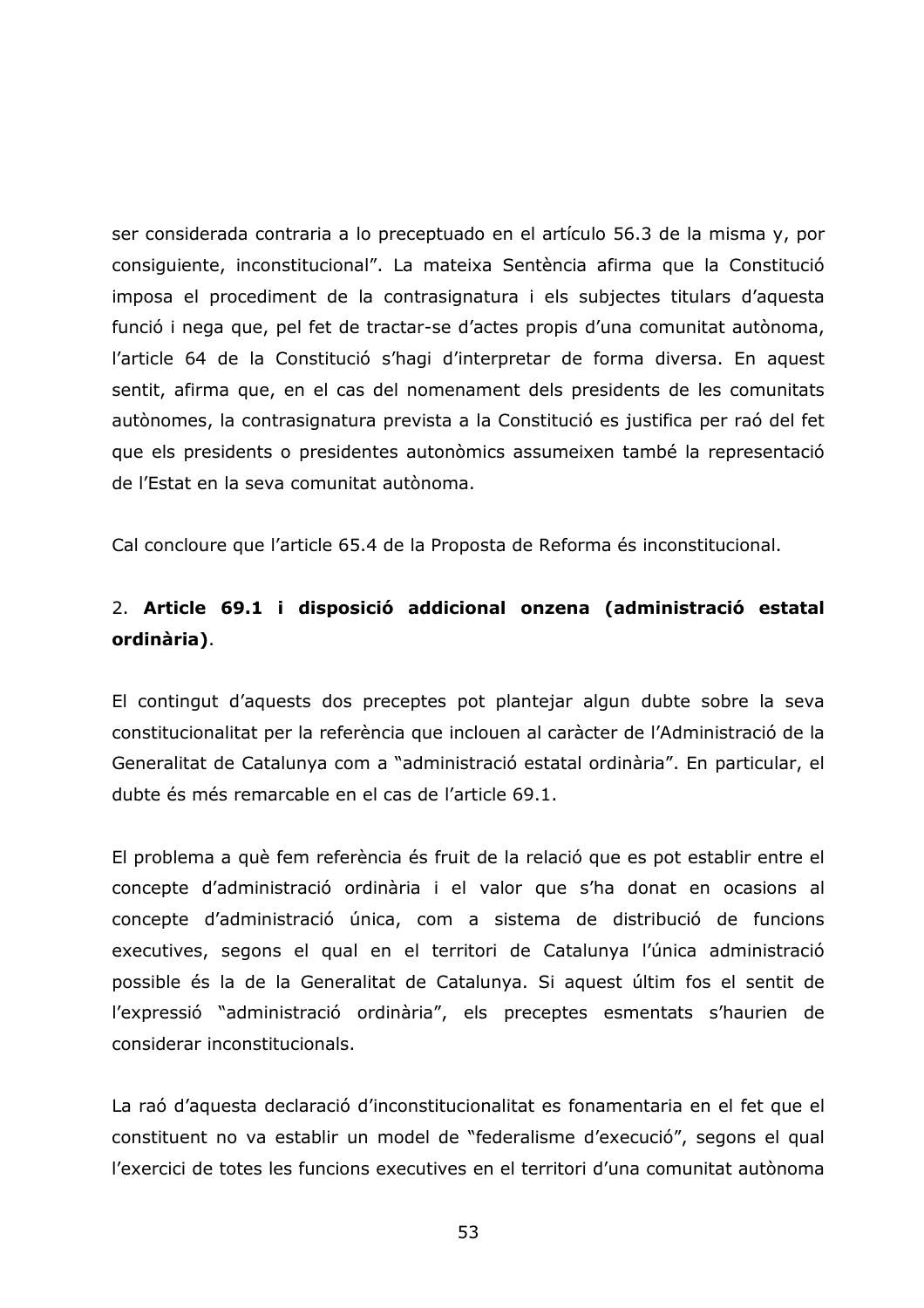correspon a la seva administració, sense que poqués existir una administració perifèrica estatal.

Per contra, la Constitució reconeix a l'Estat competències executives que, en el seu cas, podrà exercir de forma desconcentrada, sense que l'Estatut pugui imposar un model diferent d'exercici territorial d'aquestes competències, ja que la decisió sobre la forma de la seva prestació territorial correspon a l'Estat. Per aquesta mateixa raó, la Constitució crea la figura del delegat del Govern, com a òrgan de l'Administració general de l'Estat, al qual li correspon la direcció i la coordinació de l'Administració de l'Estat en el territori de la comunitat autònoma (art. 154 CE).

Ara bé, el fet cert és que ni l'article 69.1 ni, encara menys, la disposició addicional onzena de la Proposta de Reforma, tracten d'imposar un model d'administració única. Aquests dos preceptes es limiten a afirmar que quan la Generalitat exerceix funcions executives, que en principi corresponen a l'Estat ("d'acord amb el que estableixen aquest Estatut i les lleis", article 69.1 o: "una vegada l'hi siguin transferides mitjançant els instruments que corresponguin", disposició addicional onzena), es considerarà que l'Administració de la Generalitat de Catalunya que exerceix aquestes funciones té la condició d'administració estatal ordinària. L'expressió administració ordinària es limita a identificar els supòsits en què l'administració de la Generalitat actua exercint funcions executives de l'Estat, al mateix temps que reconeix la possibilitat (que en certa mesura es tracta de fomentar) que l'Estat atribueixi a l'Administració de la Generalitat l'exercici de les seves funcions executives. Però aquest procés de transferència o delegació no s'imposa i, a més, es fa expressa reserva de les competències executives que per la seva banda puguin correspondre a l'Administració local.

Cal concloure que l'article 69.1 i la disposició addicional onzena de la Proposta de Reforma, interpretades en el sentit abans exposat, són conformes a la Constitució.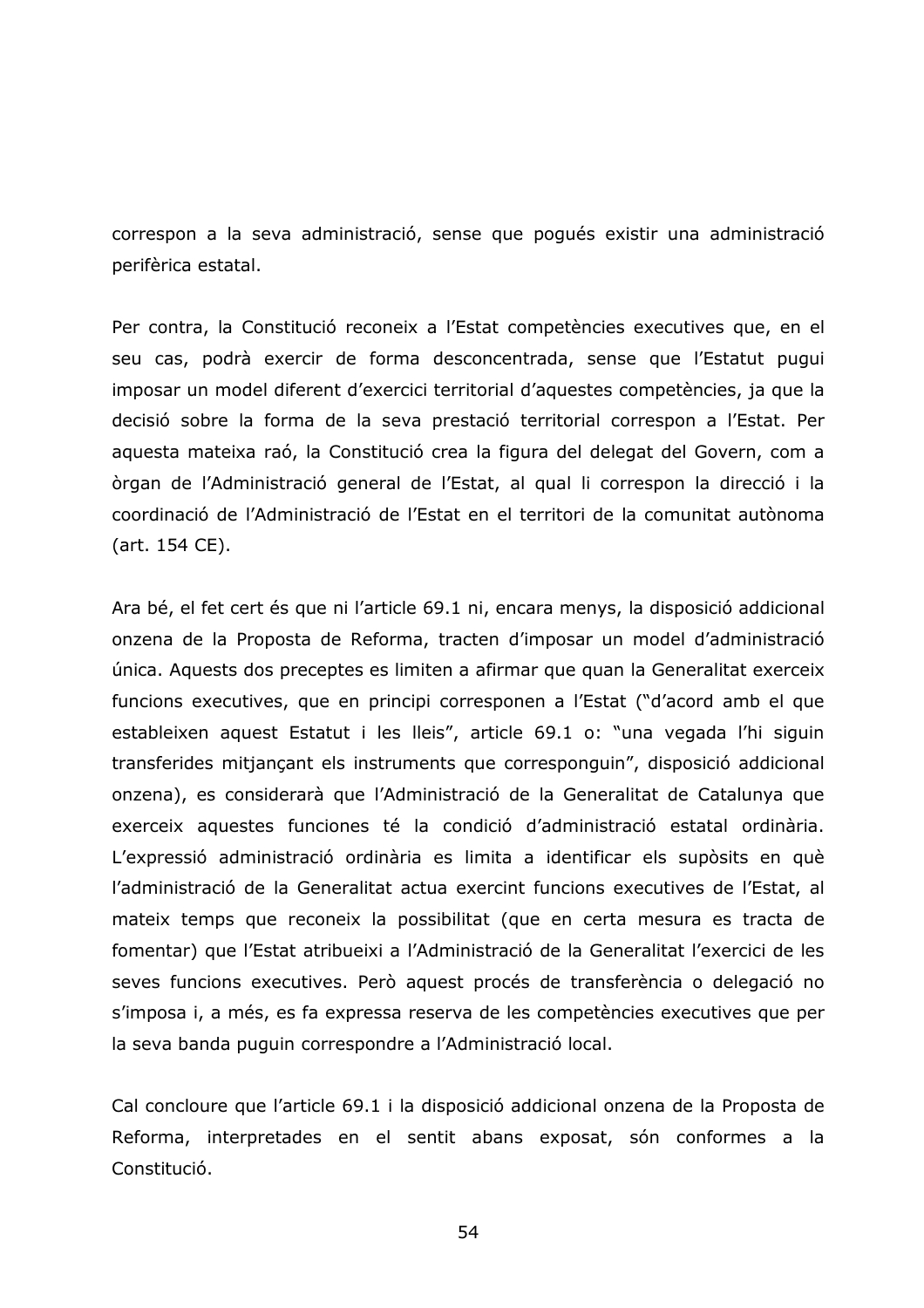### 3. Article 75.3 (exclusivitat Síndic de Greuges).

Aquest apartat s'ha de posar en connexió amb l'apartat primer del mateix article, el qual disposa que "el Síndic de Greuges té la funció de protegir i defensar els drets i les llibertats reconegudes per la Constitució i aquest Estatut...".

L'obligada interpretació conjunta dels apartats 1 i 3 de l'article 75 ens porten a concloure que la inclusió de l'expressió "amb caràcter exclusiu" a l'apartat tercer és inconstitucional.

Aquesta afirmació es basa en el contingut de l'article 54 de la Constitució, que estableix:

"Una llei orgànica regularà la Institució del Defensor del Poble, com a alt comissionat de les Corts Generals, designat per aquestes per a defensar els drets compresos en aquest Títol; a aquest efecte podrà supervisar l'activitat de l'Administració i donar-ne compte a les Corts Generals".

Aquest precepte constitucional atribueix a la Institució del Defensor del Poble la funció general de la defensa dels drets continguts en el títol primer de la Constitució davant de l'actuació de qualsevol administració, i remet a una llei orgànica la regulació de la institució. Consequentment, i sense questionar l'atribució de competències que la Proposta de Reforma fa al Síndic de Greuges, el que no es pot és afirmar que les funcions de protecció i defensa dels drets i Ilibertats reconeguts a la Constitució, en relació amb l'actuació dels subjectes enumerats a l'apartat tercer, corresponen en exclusiva al Síndic de Greuges.

Aquesta afirmació contradiu l'article 54 CE i el contingut de la Llei orgànica 3/1981, de 6 d'abril, a la qual es remet el mateix precepte constitucional. Són normes que atribueixen la mateixa funció al Defensor del Poble.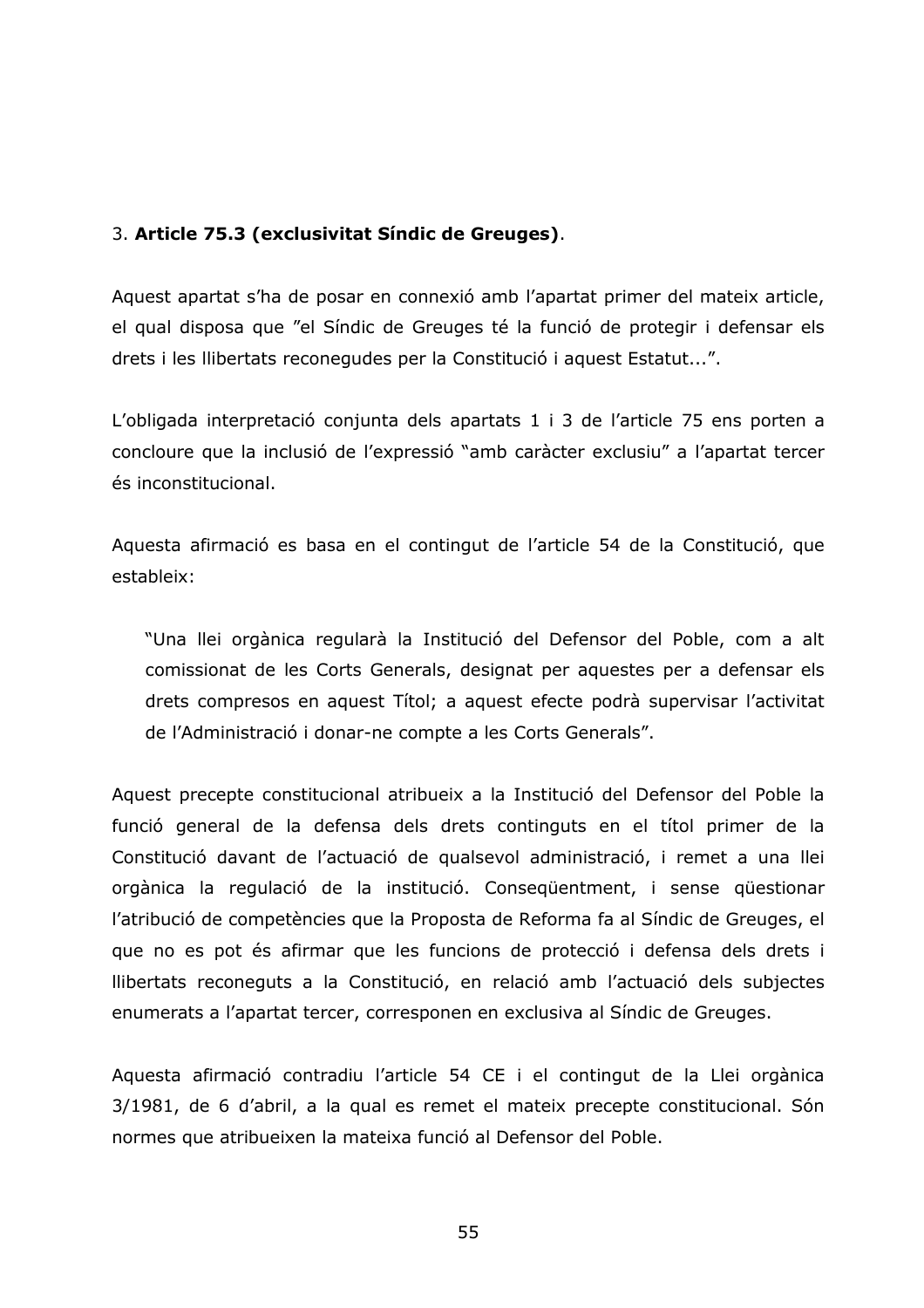Cal concloure, doncs, que l'expressió "amb caràcter exclusiu" continguda a l'article 75.3 és inconstitucional. No ho és la resta del precepte, ja que el Síndic de Greuges sí que pot assumir aquestes funcions en concurrència amb el Defensor del Poble, si bé tenint en compte el que estableix la Llei orgànica que regula aquesta institució i els mecanismes de coordinació entre les dues institucions que legalment es puguin establir (en l'actualitat, Llei 36/1985, de 6 de novembre).

D'acord amb el que s'acaba d'exposar, s'ha d'assenyalar que els vots particulars 130 i 131, en tant que proposen la supressió de l'expressió "amb caràcter exclusiu", coincideixen amb la posició d'aquest Consell i permetrien adequar l'article 75.3 a la Constitució.

# 4. Articles 79.1 i 86.3 i esmena núm. 151 (vegueries) i esmena núm. 160  $(Aran)$ .

a) La Proposta de Reforma estableix un model d'ordenació territorial local de la Generalitat de Catalunya basat en l'existència obligatòria dels dos ens: els municipis i les vegueries; i en la possible creació d'altres ens: les comarques i altres ens supramunicipals que creï la Generalitat (art. 79).

Pel que fa a les vegueries, l'article 85 les defineix com a govern local i com a divisió territorial adoptada per la Generalitat per a l'organització territorial del seus serveis. En tant que ens local, l'article 86 afirma en el seu apartat tercer: "els consells de vequeria substitueixen les diputacions", i el mateix precepte afirma que la creació, la modificació i la supressió i també l'establiment del règim jurídic de les vegueries es regularan per una llei del Parlament.

D'acord amb aquesta regulació es pot afirmar que a Catalunya les vegueries substitueixen les províncies en tant que entitat local. Consequentment, el que cal preguntar-se és si aguesta substitució és conforme amb l'existència obligatòria de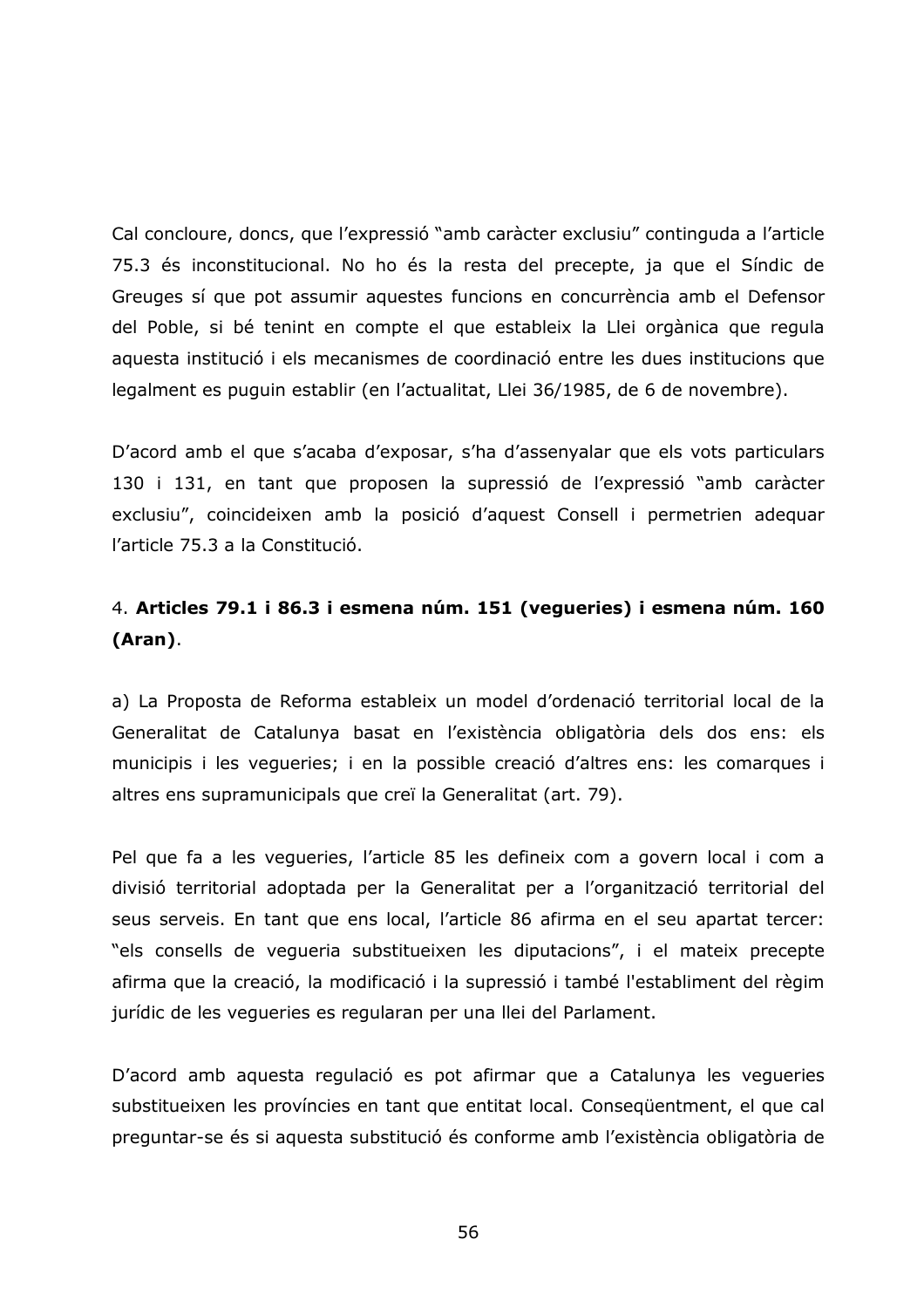l'ens local provincial a la Constitució espanyola (art. 137 CE) i, per tant, si l'article 86.3 i concordants de la Proposta de Reforma són conformes a la Constitució.

Per tal de donar resposta a la pregunta formulada examinarem breument els preceptes constitucionals que fan referència a l'ens provincial, així com la jurisprudència constitucional relativa a aquests preceptes.

b) La Constitució de 1978 fa esment de l'ens provincial en diversos preceptes. Així, l'article 137 CE disposa:

"L'Estat s'organitza territorialment en municipis, en províncies i en les Comunitats Autònomes que es constitueixin. Totes aquestes entitats qaudeixen d'autonomia per a la gestió dels interessos respectius".

Per la seva banda, l'article 141 CE estableix que:

"1. La província és una entitat local amb personalitat jurídica pròpia, determinada per l'agrupació de municipis i la divisió territorial per al compliment de les activitats de l'Estat. Qualsevol alteració dels límits provincials haurà de ser aprovada per les Corts Generals per mitjà d'una llei orgànica.

2. El govern i l'administració autònoma de les províncies seran encomanats a Diputacions o altres Corporacions de caràcter representatiu.

3. Es podran crear agrupacions de municipis diferents de la província.

4. En els arxipèlags, les illes tindran, a més, administració pròpia en forma de cabildos o consells".

Els articles 68 i 69 del text constitucional també es refereixen a la província com a circumscripció electoral. Així, el primer d'aquests articles diu en els seus tres primers apartats, els que ara ens interessen, que: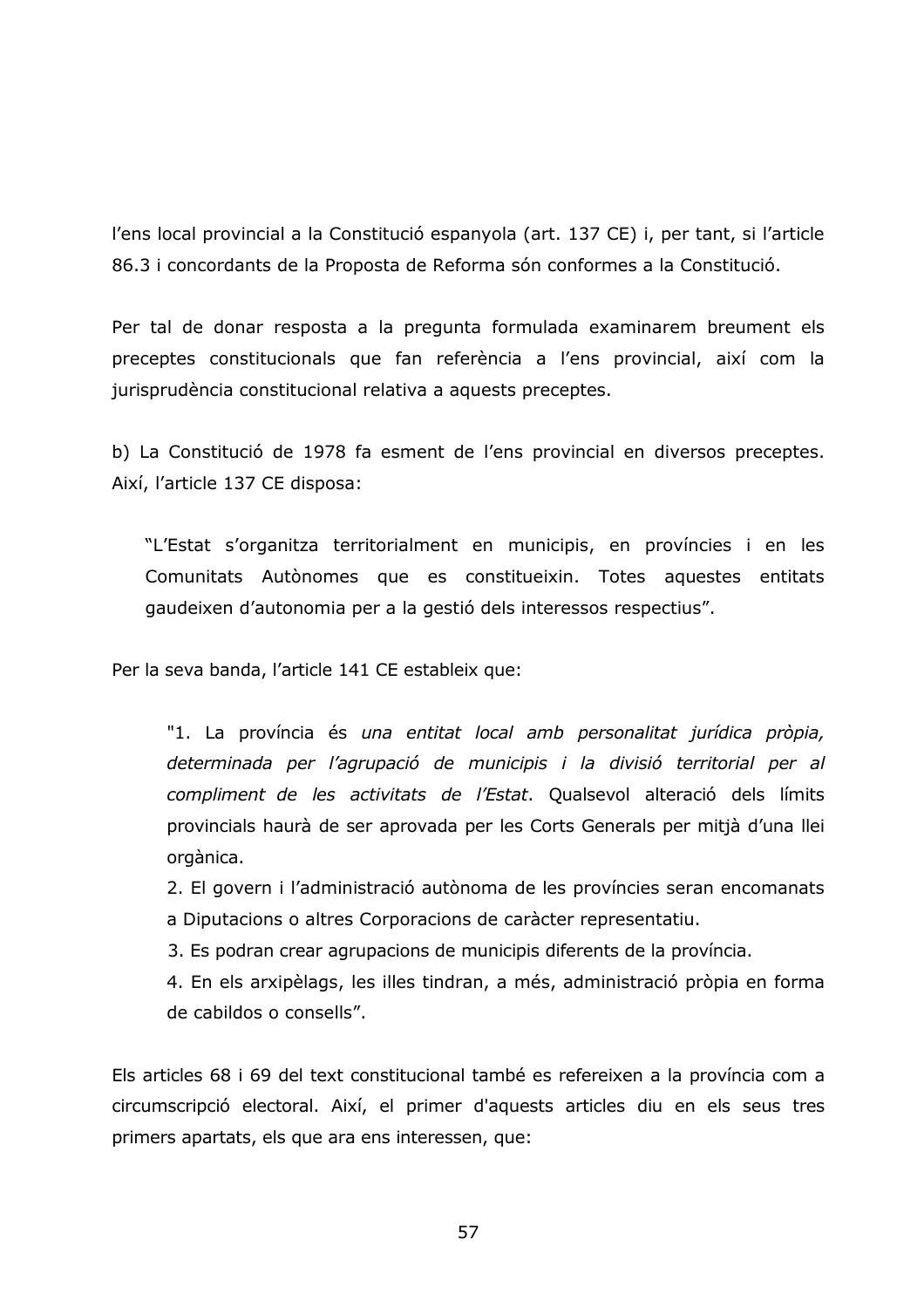"1. El Congrés es compon d'un mínim de 300 i un màxim de 400 Diputats, elegits per sufragi universal, lliure, igual, directe i secret en els termes que estableixi la llei.

2. La circumscripció electoral és la província. Les poblacions de Ceuta i Melilla seran representades cadascuna per un Diputat. La llei distribuirà el nombre total de Diputats, assignarà una representació mínima inicial a cada circumscripció i distribuirà els altres en proporció amb la població.

3. L'elecció es verificarà en cada circumscripció atenint a criteris de representació proporcional".

Per la seva banda, l'article 69 CE assenyala en els seus dos primers apartats el següent:

"1. El Senat és la Cambra de representació territorial.

2. Els votants de cada província elegiran quatre Senadors per sufragi universal, lliure, igual, directe i secret en els termes que assenyali una llei orgànica".

A més, s'ha de tenir present l'article 143.1 de la Constitució, que contempla la província com a protagonista en el procés de constitució de les comunitats autònomes.

Així doncs, la província, a la Constitució, es configura amb una triple funcionalitat: com a ens local, com a divisió territorial de l'Estat i com a circumscripció electoral, tal com va posar en relleu la coneguda Sentència del Tribunal Constitucional 32/1981, de 28 de juliol, FJ 3:

"(...) la provincia no es sólo circunscripción electoral (artículos 68,2 y 69,2), entidad titular de iniciativa para la constitución de comunidades autónomas (artículo 143,1) o división territorial para el cumplimiento de las actividades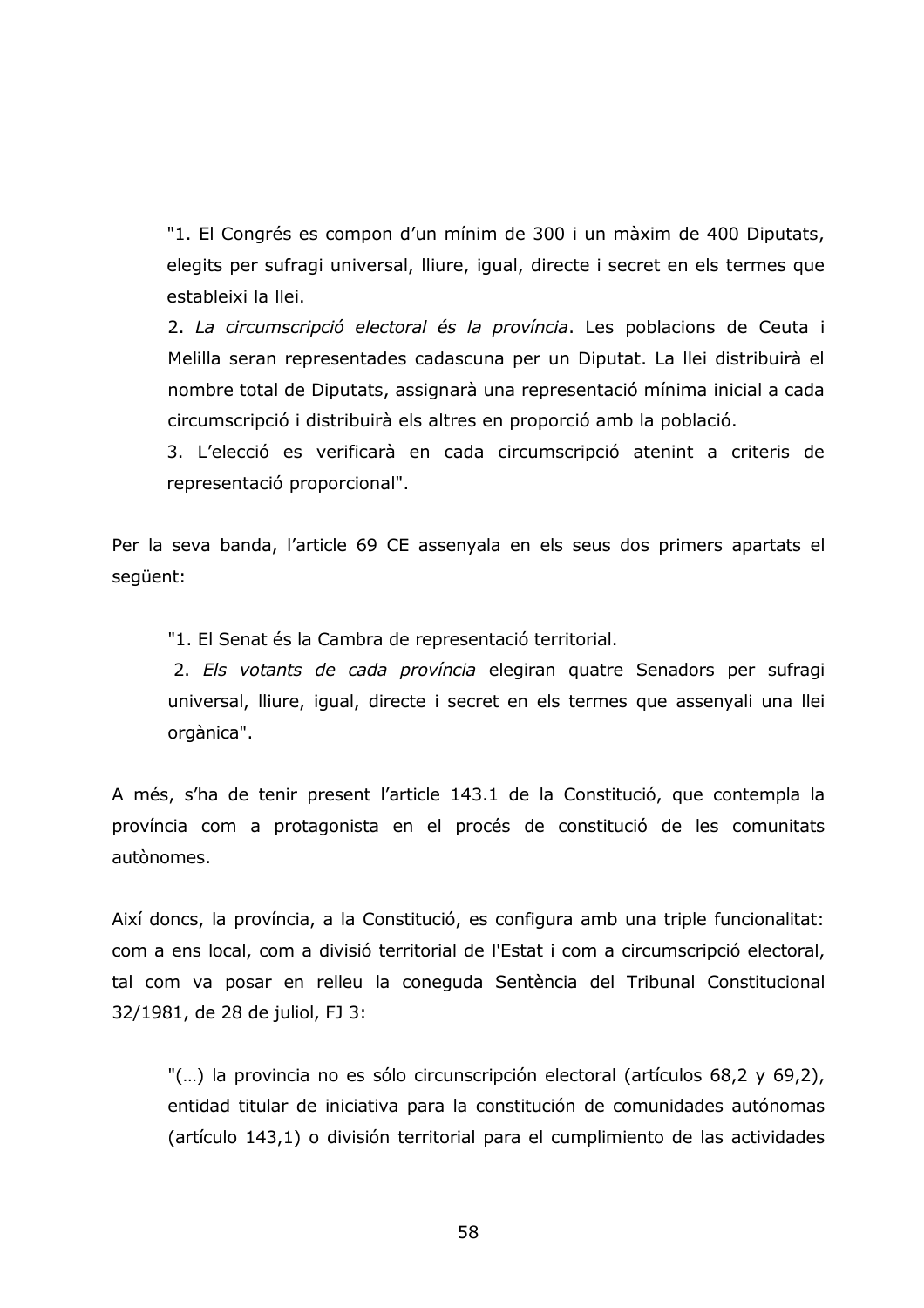del Estado (artículo 141,1), sino también, y muy precisamente, 'entidad local'  $(\text{artículo } 141.1)$ ".

Doncs bé, a nosaltres ens interessa de forma especial la interpretació dels preceptes relatius a la província com a ens local. En aquest sentit, cal recordar la ja citada Sentència del Tribunal Constitucional 32/1981, de 28 de juliol, per la gual s'introdueix la doctrina de la garantia institucional de l'autonomia provincial. Afirma que si bé no s'assegura un contingut concret ni un determinat àmbit competencial, sí que es garanteix la preservació d'una institució en "términos recognoscibles para la imagen que de la misma tiene la conciencia social en cada tiempo y lugar", de tal manera que només es podrà entendre vulnerada aquesta garantia quan "la institución es limitada de tal modo que se la priva prácticamente de sus posibilidades de existencia real como institución para convertirse en un simple nombre".

Tot acceptant aquesta doctrina, creiem que es pot afirmar que els preceptes de la Proposta de Reforma que examinem no vulneren la garantia institucional de l'ens provincial, en tant que es limiten a modificar el nom de l'ens provincial (que a Catalunya passarà a denominar-se vegueria), tot respectant en els altres aspectes, que són els substancials, els elements identificadors de l'ens provincial.

Pel que fa al canvi de nom de l'ens, és cert que existeix una doctrina del Tribunal Constitucional segons la qual el canvi de nom de les províncies forma part de les bases del règim local (STC 385/1993, de 23 de desembre). Doctrina que a més s'ha de reconèixer que no es refereix al canvi del nom de l'entitat en general (vequeria per província), sinó al nom que identifica una província concreta, cosa que sens dubte és un canvi de menor transcendència que el que ara es proposa.

Malgrat això, creiem que aquesta doctrina constitucional és fruit de la interpretació de la normativa vigent en aquell moment (art. 25.2 del Text refós de la Llei de règim local, aprovat pel RDL 781/1986, de 18 d'abril), i que podria variar. Per tal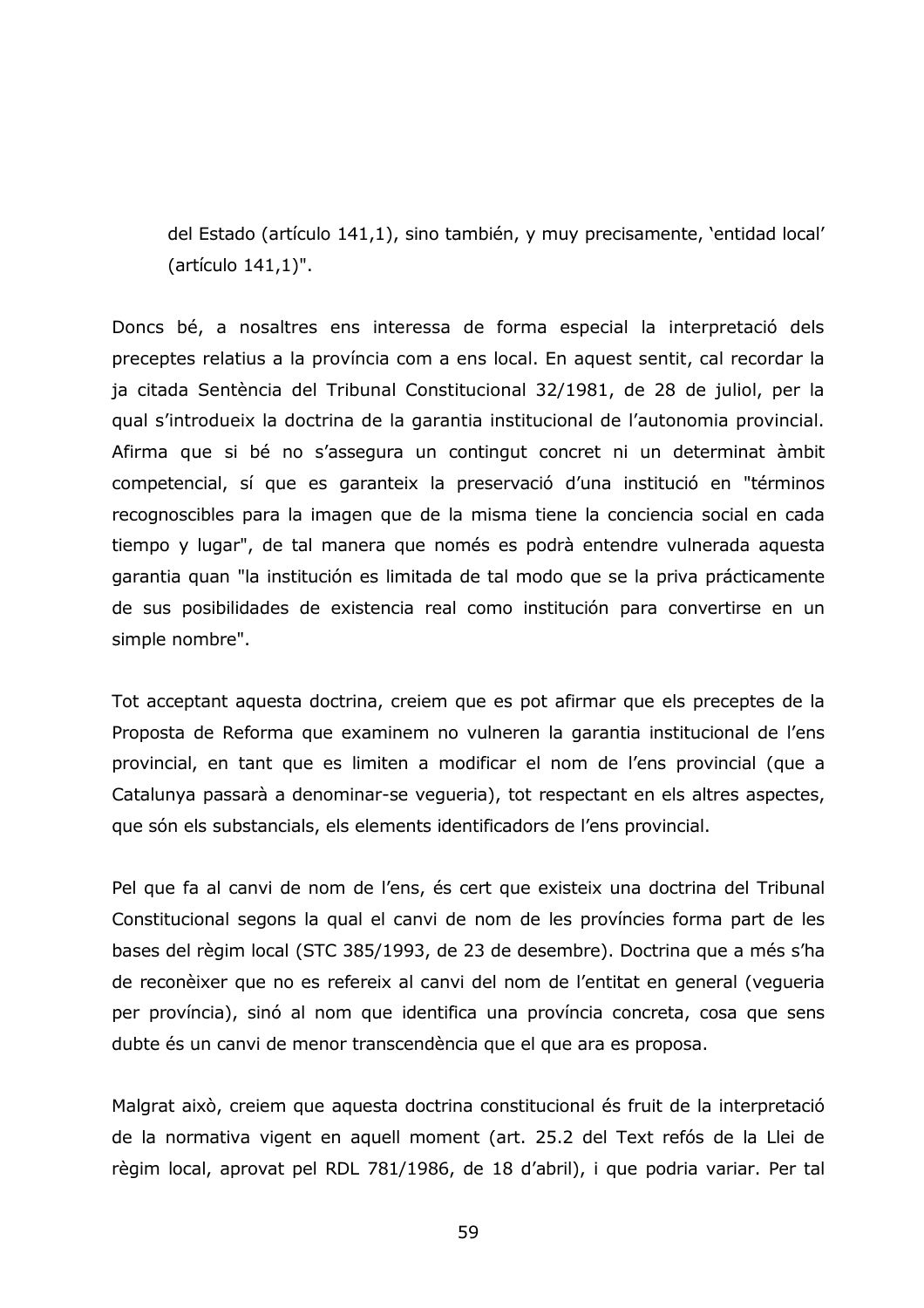d'afavorir aquest canvi jurisprudencial, creiem oportú assenyalar que fóra convenient introduir, en la Proposta de Reforma, en concret en el seu article 155, que correspon a la Generalitat de Catalunya la competència exclusiva per modificar la denominació de l'ens provincial, la denominació de les províncies i la seva capitalitat.

c) Un cop afirmada l'adequació a la Constitució de l'article 86.3 i concordants de la Proposta de Reforma, creiem necessari formular una sèrie d'advertències.

En primer lloc, s'ha de posar de manifest que si es pretenen modificar els límits territorials de les actuals províncies, creant noves vegueries, serà necessari que aquests nous límits s'estableixin en una llei orgànica, tal com estableix l'article 141.1 CE. Atès el contingut precís i general del precepte, no creiem possible entendre que la reserva de llei orgànica es limiti a la província com a circumscripció electoral, com es podria al·legar atenent a la relació d'aquesta delimitació territorial amb la matèria electoral i, per tant, amb la reserva de llei orgànica establerta a l'article 81 CE. L'article 141.1 CE fa referència a les modificacions dels límits territorials de la província en qualsevol de les seves accepcions.

En segon lloc, la denominació vegueria i les noves delimitacions territorials només seran efectives en relació amb la província com a ens local, però no en relació amb la província com a circumscripció electoral i com a demarcació de l'administració perifèrica estatal. A l'efecte de les eleccions al Congrés i al Senat, es mantindran les actuals províncies, d'acord amb els articles 161 a 166 LOREG.

En tercer lloc, la llei a què fa referència l'article 86.3 de la Proposta de Reforma, que crearà i establirà el règim jurídic de les noves vegueries, haurà de respectar les bases del règim local en els termes en què aquesta competència serà definida en aquest dictamen en tractar l'article 155 de la Proposta de Reforma.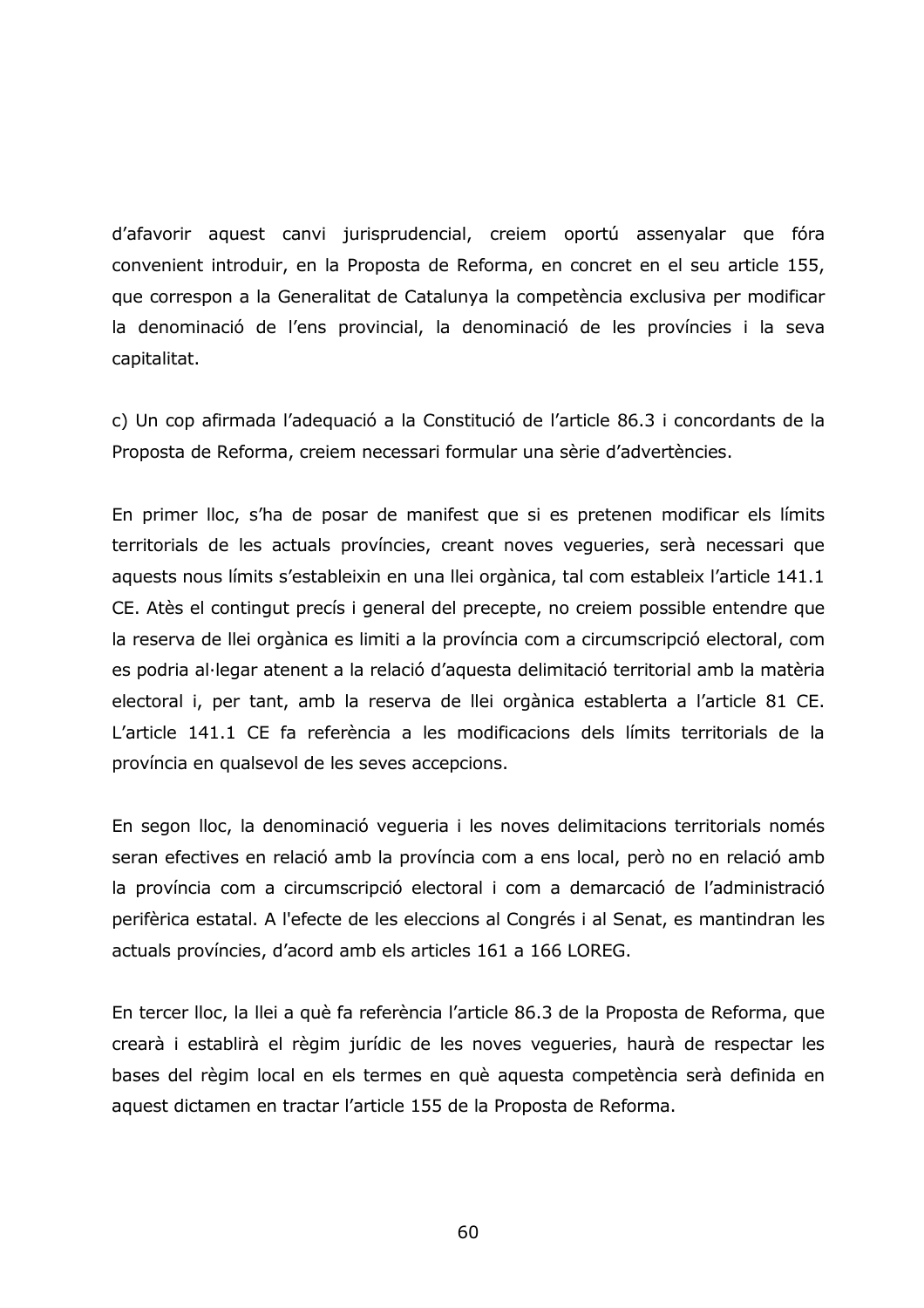d) L'esmena 151 afegeix al final de l'article 85 la frase "així com per al compliment de les activitats de l'Estat".

D'aquesta forma el precepte tracta d'imposar a l'Estat l'obligació d'adequar l'ordenació territorial de la seva administració perifèrica al nou model d'administració local de les vegueries, el qual pot no coincidir territorialment amb l'actual divisió provincial si, com hem dit abans, una llei orgànica així ho estableix.

Com també hem dit, les vegueries només substitueixen les províncies en tant que administració local i, per altra banda, l'Estatut no pot imposar un mandat a l'Estat per tal que aquest exerceixi d'una forma determinada una competència seva exclusiva, com és el cas de l'organització territorial de l'administració perifèrica pròpia.

Consequentment, l'esmena 151 és inconstitucional.

e) Pel que fa a l'esmena 160 (d'addició a l'article 89 d'un número nou amb el seqüent contingut: "L'Aran no pot restar inclosa en cap divisió territorial pròpia de Catalunya que no sigui ella mateixa"), s'ha de dir que per tal que aquesta esmena sigui constitucional l'única solució possible es que l'Aran sigui una nova vegueria, ja que tot el territori espanyol ha d'estar organitzat en províncies. Consequentment, l'Aran serà una nova província que, tal com hem vist, a Catalunya les províncies es denominaran vegueries. Això comporta que la llei orgànica que ha de determinar la reforma dels límits provincials (art. 141.1 CE), haurà de crear aquesta nova vequeria coincidint amb el territori de l'Aran. Aquest fet afectarà també el règim jurídic de l'Aran, ja que si bé es podrà establir per aquest territori un règim especial, haurà de respectar els elements bàsics de l'entitat provincial que integra.

5. Per últim, creiem oportú realitzar una consideració de caràcter exclusivament tècnic en relació amb l'apartat cinquè de l'article 66. Aquest precepte diu: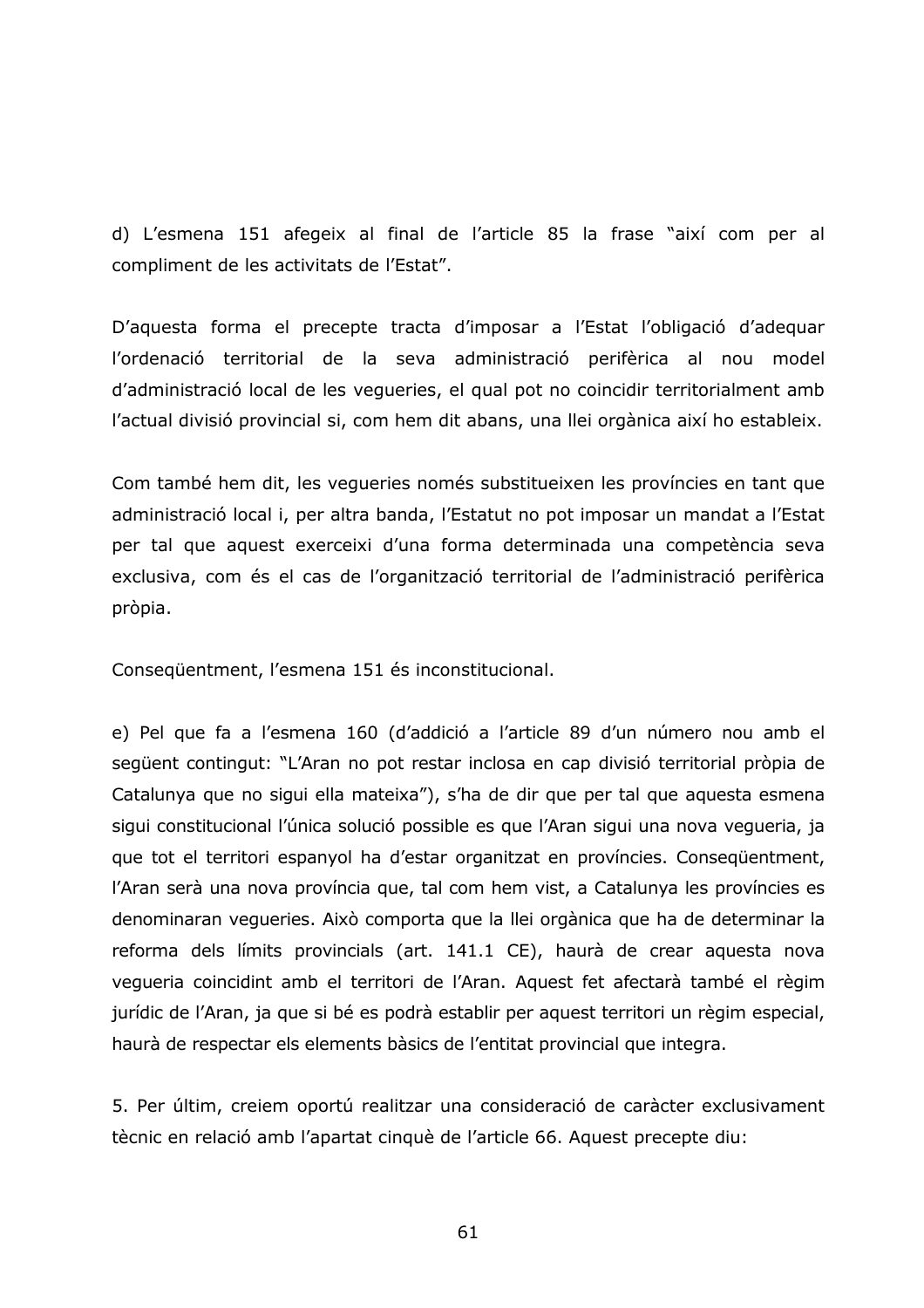"Les disposicions generals i els actes emanats del Govern han d'ésser publicats en el Diari Oficial de la Generalitat de Catalunya. Aquesta publicació és suficient, a tots els efectes, per a la validesa dels actes i l'entrada en vigor de les disposicions i les normes de la Generalitat".

La redacció del precepte transcrit conté defectes estructurals i conceptuals. Pel que fa a l'estructura de l'apartat que examinem, no existeix la necessària coherència conceptual entre les dues frases del mateix. Mentre que la primera fa referència a les disposicions generals i als actes del Govern, la segona, que sembla vinculada a la primera, es refereix als actes, disposicions i normes de la Generalitat.

Pel que fa als defectes conceptuals, no és correcte afirmar que la publicació determina la validesa dels actes, ja que la publicació és una condició per a l'eficàcia dels actes, però no determina la seva validesa. Per altra banda, no és correcte atribuir a la Generalitat la competència per emanar normes, ja que la potestat normativa correspon al Govern, a l'Administració de la Generalitat o a d'altres entitats públiques a les quals es reconegui aquesta potestat.

Consequentment, d'acord en l'essencial amb el contingut de l'esmena 160, i amb la finalitat de garantir millor la seguretat jurídica, aquest Consell proposa donar una nova redacció a l'article 66.5, en els termes següents:

"Els actes, disposicions generals i les normes emanades del Govern o de l'Administració de la Generalitat han d'ésser publicats en el Diari Oficial de la Generalitat de Catalunya. Aquesta publicació és suficient a tots els efectes per a l'eficàcia dels actes i per a l'entrada en vigor de les disposicions generals i normes".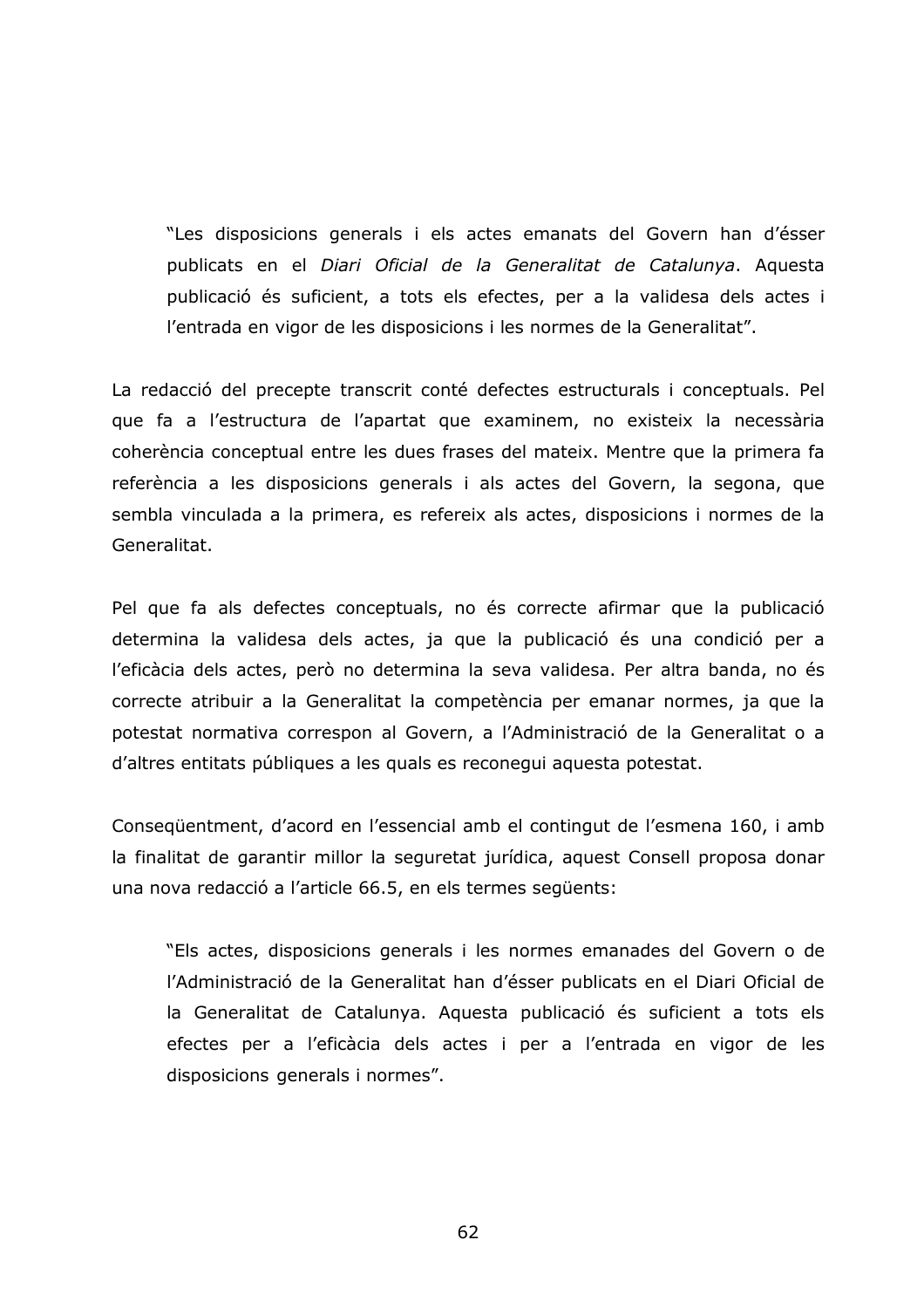A continuació s'examinarà el títol III (art. 90 a 104), així com l'article 37.2 i la disposició addicional novena. Tots fan referència al Poder Judicial a Catalunya.

1. Amb caràcter previ a l'examen de tots aquests preceptes, farem una referència al repartiment competencial en matèria d'"Administració de Justícia".

A) Des del punt de vista de la distribució de competències la matèria "Administració de Justícia" engloba dimensions tan diferents, encara que complementàries, com ara la jurisdiccional i l'administrativa. La primera, referida al Poder Judicial en sentit estricte (estatut de jutges i magistrats, potestat jurisdiccional i govern del Poder Judicial); la segona, relacionada amb el conjunt d'accions i mitjans materials, econòmics i personals que han de proporcionar el suport adequat per al bon funcionament d'aquell. Aquesta delimitació és, com veurem més endavant, l'eix a partir del qual s'articulen jurisprudencialment les competències autonòmiques i estatals en aquest àmbit.

El Poder Judicial el composen un conjunt d'òrgans que funcionen cadascun de forma independent, sotmès únicament a l'imperi de la llei i aliè dins de l'exercici de la potestat jurisdiccional a qualsevol interferència dels altres poders públics, siguin estatals o autonòmics. Aquesta és una important raó per la qual en la delimitació competencial s'ha d'actuar amb la màxima prudència i cautela.

En aquest context, els dos primers apartats de l'article 122 CE estableixen que la Llei orgànica del Poder Judicial determinarà la constitució, el funcionament i el govern dels Jutjats i Tribunals, l'estatut jurídic dels Jutges i Magistrats de carrera, que formaran un cos únic, i el del personal al servei de l'Administració de Justícia, així com l'estatut i el règim d'incompatibilitats dels membres del Consell General

 $\overline{V}$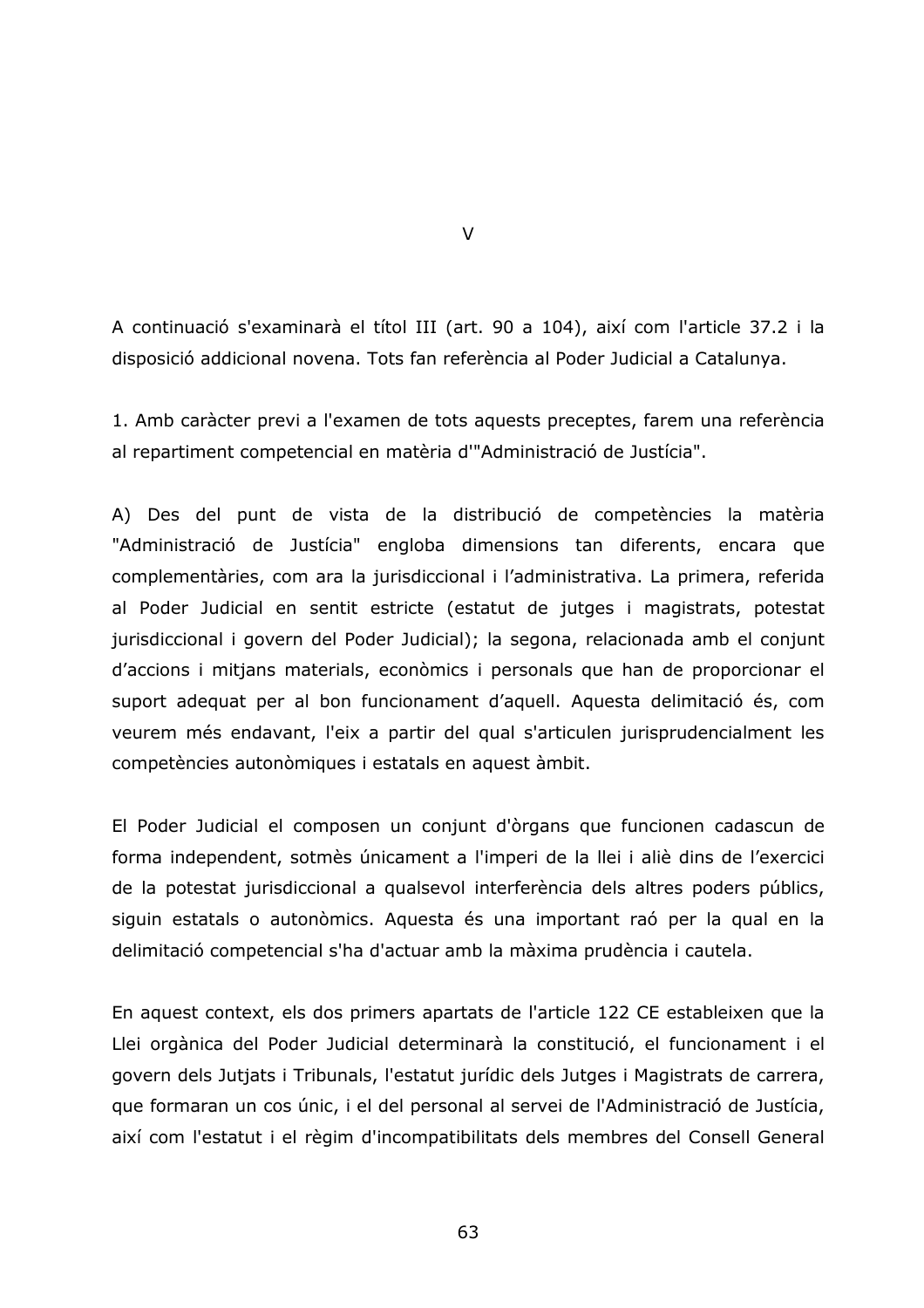del Poder Judicial (en endavant, CGPJ) i les seves funcions, en particular en matèria de nomenaments, ascensos, inspecció i règim disciplinari.

Aquesta reserva a la llei orgànica que conté l'article 122 CE té com a finalitat última garantir la preservació dels principis caracteritzadors de la configuració del Poder Judicial establerts en el títol VI de la Constitució i, molt especialment, la de protegir la plenitud de la imparcialitat i de la independència del Poder Judicial.

Per a una millor comprensió de la intervenció de la jurisprudència del Tribunal Constitucional en la delimitació competencial en matèria d'Administració de Justícia, resulta important recordar que l'elaboració de la LOPJ al 1985, amb posterioritat als estatuts d'autonomia (entre aquests, l'Estatut d'autonomia de Catalunya, de 1979), va provocar un desfasament entre el contingut de la Constitució i el que sobre la matèria de justícia havien previst els estatuts d'autonomia. També s'haurà de tenir en compte que les competències assumides estatutàriament en aquesta matèria ho van ser, quant a la seva concreció i forma d'exercici, de conformitat amb el que disposés la futura LOPJ. A més, a la confusió competencial que va provocar el desfasament temporal referit, s'ha d'afegir la dificultat que va comportar el fet que el legislador estatal, en aprovar la LOPJ al 1985, no aconseguís tampoc una divisió diàfana entre el que en sentit estricte s'ha d'entendre per Administració de Justícia i aquelles altres actuacions accessòries o auxiliars d'aquest que no comprometen la independència i unitat del Poder Judicial i que en principi es podrien encomanar a les comunitats autònomes, en virtut principalment de les clàusules subrogatòries.

B) A l'hora d'exposar l'esquema competencial sobre l'"Administració de Justícia", es fa necessari al·ludir en primer lloc al principi d'unitat jurisdiccional recollit a l'article 117.5 CE. Aquest precepte disposa que: "El principi d'unitat jurisdiccional és la base de l'organització i del funcionament dels Tribunals".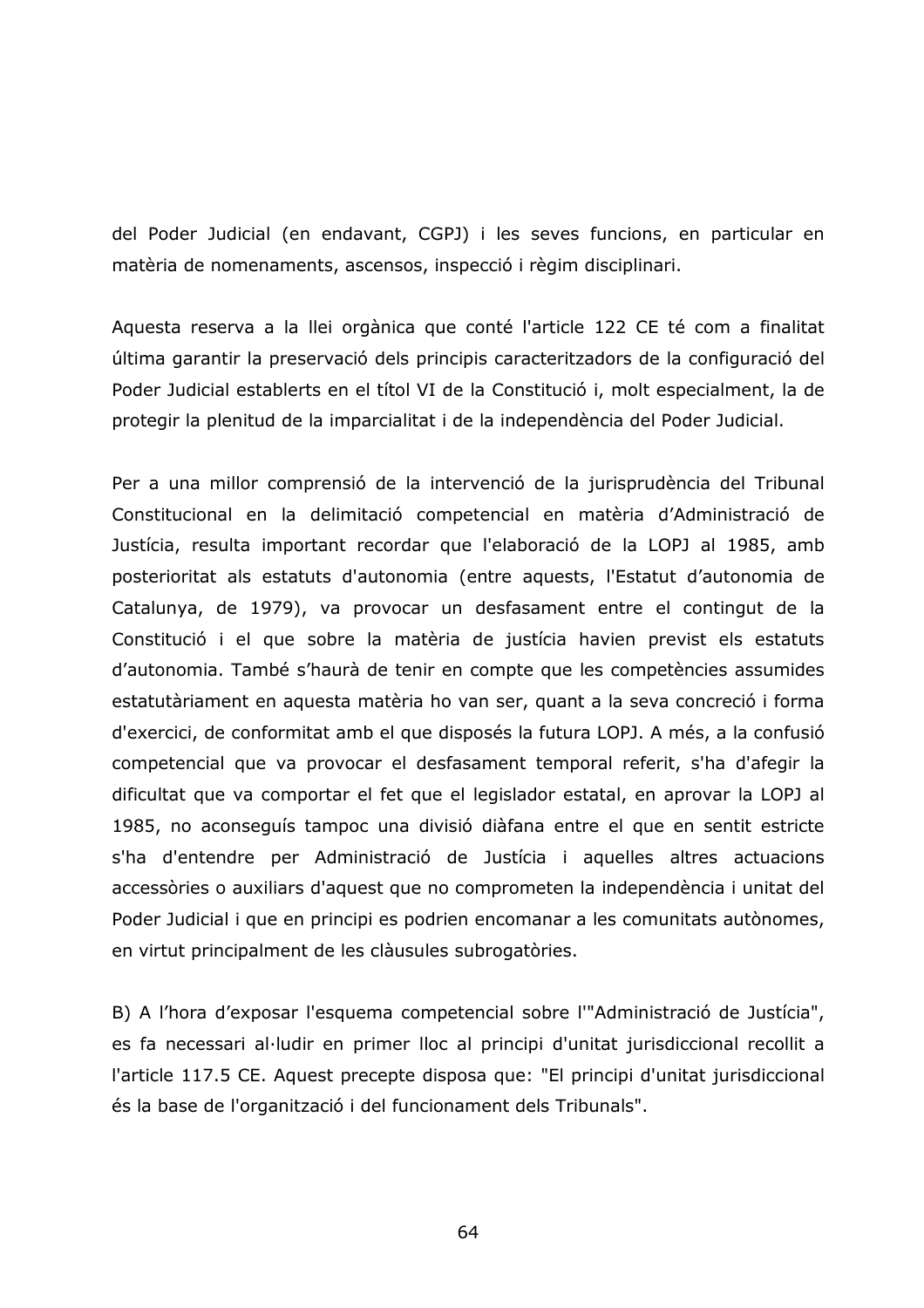Aquest principi, quant a l'"organització" dels Jutjats i Tribunals, requereix, com a mínim, una Planta Judicial i unes circumscripcions judicials homogènies en tot el territori de l'Estat, la unitat de govern del Poder Judicial, que els Jutges i Magistrats de carrera formin un cos únic i que el Tribunal Suprem, culmini, en la funció jurisdiccional, l'esmentada organització. En definitiva, exigeix una organització judicial ordinària d'àmbit general i predeterminada en la llei que integri tots els òrgans que exerceixen el Poder Judicial. Malgrat l'anterior, la mateixa Constitució en aquest mateix precepte excepciona la Jurisdicció Militar.

A l'article 117.3 CE s'encomana als Jutjats i Tribunals integrants del Poder Judicial l'exercici de la potestat jurisdiccional i es disposa que aquests hauran de dur a terme les seves funcions d'acord amb les normes de competència i procediment que les lleis determinin. En aquest sentit, el principi d'unitat jurisdiccional implica també, quant al seu "funcionament" que aquest ha d'estar ben enllaçat des del punt de vista processal, de tal forma que a través de les seves actuacions i especialment mitjançant la via dels recursos i molt particularment del recurs de cassació, s'aconsequeixi i asseguri la desitjada uniformitat de criteri en l'aplicació de la norma. Per assegurar aquesta unitat d'actuació, l'article 149.1.6 CE ha reservat a l'Estat la competència sobre la "legislació processal, sens perjudici de les necessàries especialitats que en aquest ordre es deriven de les particularitats del dret substantiu de les Comunitats Autònomes". En aquest últim cas es tractaria de normes processals l'àmbit d'aplicació de les quals no podria excedir de l'àmbit de la respectiva comunitat autònoma.

En resum, perquè el sistema d'organització i funcionament del Poder Judicial dissenyat pel text constitucional s'adequi al principi d'unitat jurisdiccional necessitarà, en tot cas, no només respectar aquells preceptes constitucionals que es refereixen a manifestacions concretes de la unitat, sinó també que en la globalitat del sistema implantat es reconegui la presència d'aquell principi i la seva virtualitat en ordre a conjuntar-lo, de manera que quedin ben enllaçats tant el model d'organització com el de funcionament del Poder Judicial. En aquest sentit,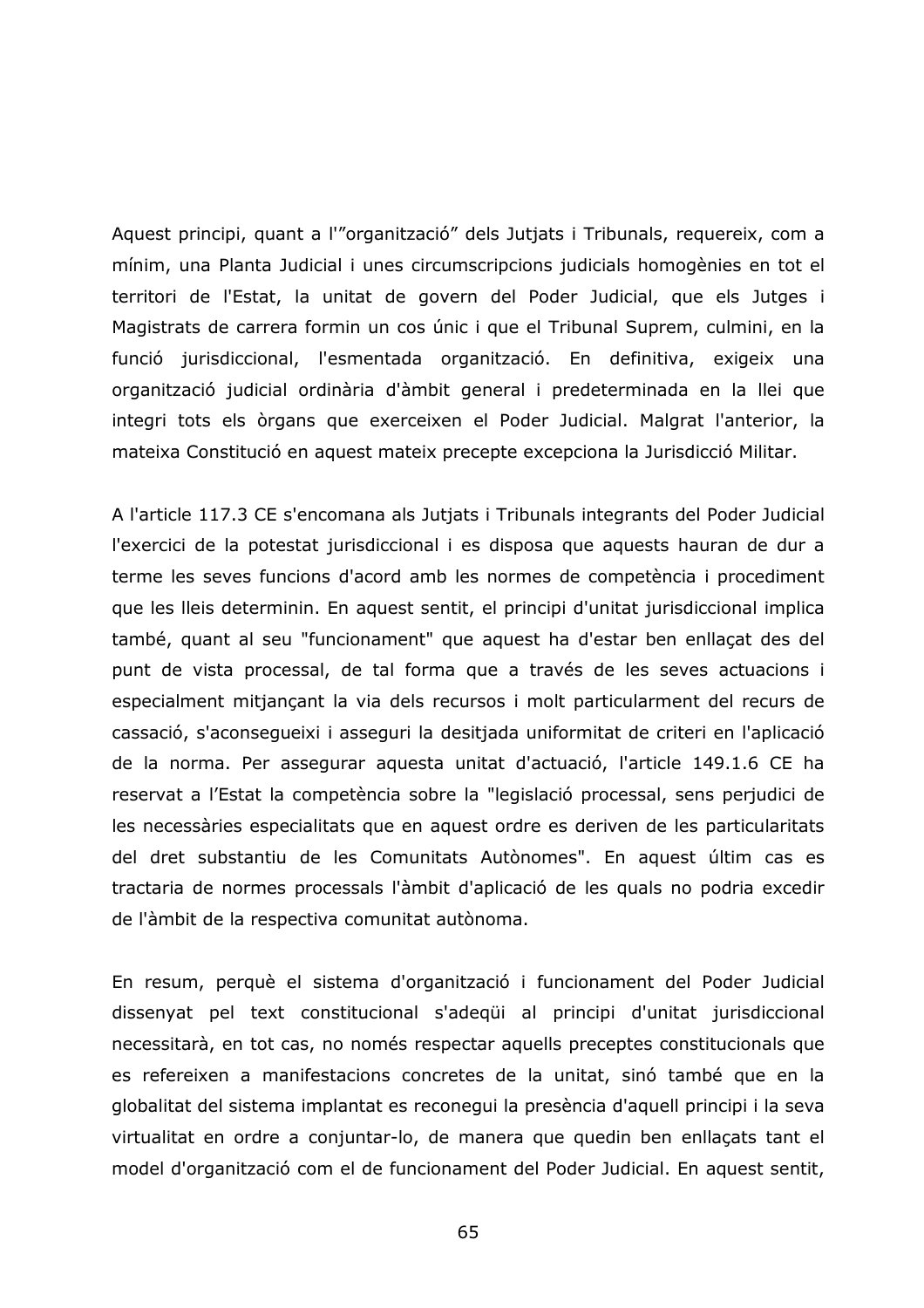el principi d'unitat jurisdiccional constitueix un límit a l'actuació de les comunitats autònomes en aquest àmbit.

C) Els preceptes constitucionals que fan possible compatibilitzar el principi bàsic d'unitat d'organització i funcionament del Poder Judicial (art. 117.5 CE) amb la possible assumpció per les comunitats autònomes de competències en l'àmbit de la Justícia, són els articles 149.1.5 i 152.1, paràgraf segon CE.

L'article 149.1.5 CE atribueix a l'Estat la competència exclusiva sobre l'"Administració de Justícia". Estableix una regla competencial l'abast de la qual, com s'ha apuntat abans, ha hagut de ser posteriorment delimitat pel Tribunal Constitucional, buscant una interpretació que cohonestés i fes coherents els preceptes constitucionals citats amb el que en relació amb la matèria havien recollit els estatuts d'autonomia. L'Alt Tribunal ha matisat l'exclusivitat que predica l'article 149.1.5 CE en el sentit que la competència estatal no assoleix la totalitat de la matèria "Administració de Justícia", atès que acceptar la solució contrària hagués suposat negar virtualitat a les clàusules subrogatòries contemplades als estatuts d'autonomia.

En efecte, el Tribunal Constitucional en la seva Sentència 56/1990, de 29 de març, que va resoldre un recurs d'inconstitucionalitat plantejat contra determinats preceptes de la Llei orgànica 6/1985, d'1 de juliol, del Poder Judicial, en el seu Fonament Jurídic 6 diu:

"El art. 149.1.5 de la Constitución reserva al Estado como competencia exclusiva la 'Administración de Justicia'; ello supone, en primer lugar, extremo este por nadie cuestionado, que el Poder Judicial es único y a él le corresponde juzgar y hacer ejecutar lo juzgado, y así se desprende del art. 117.5 de la Constitución; en segundo lugar, el gobierno de ese Poder Judicial es también único, y corresponde al Consejo General del Poder Judicial (art. 122.2 de la Constitución). La competencia estatal reservada como exclusiva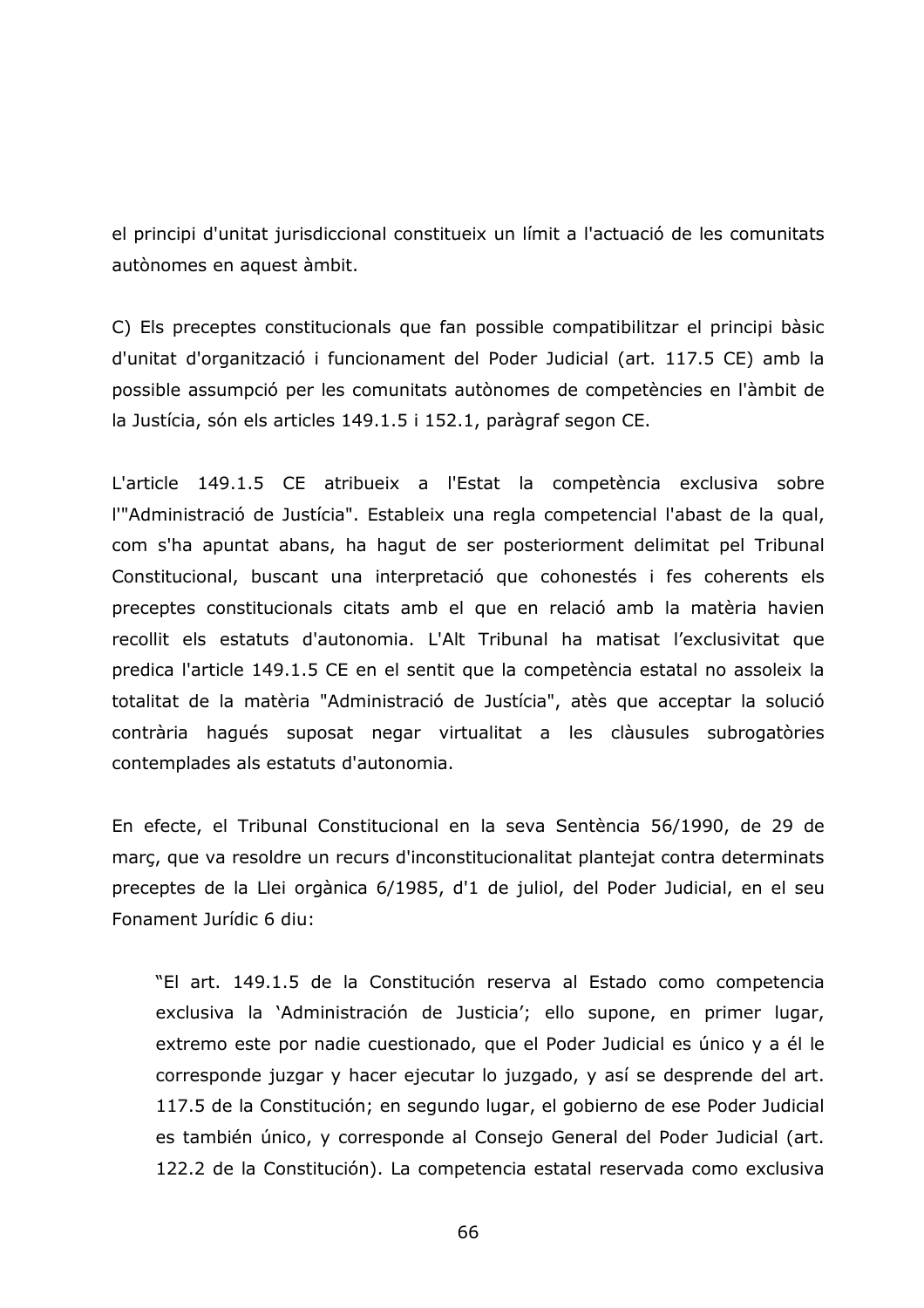por el art. 149.1.5 termina precisamente allí. Pero no puede negarse que, frente a ese núcleo esencial de lo que debe entenderse por Administración de Justicia, existen un conjunto de medios personales y materiales que, ciertamente, no se integran en ese núcleo, sino que se colocan, como dice expresamente el art. 122.1, al referirse al personal, 'al servicio de la Administración de Justicia', esto es, no estrictamente integrados en ella. En cuanto no resultan elemento esencial de la función jurisdiccional y del autogobierno del Poder Judicial; cabe aceptar que las Comunidades Autónomas asuman competencias sobre esos medios personales y materiales".

En el mateix sentit es pronuncia la Sentència del Tribunal Constitucional 62/1990, de 30 de març (FJ 4), que va resoldre un recurs d'inconstitucionalitat contra determinats preceptes de la Llei 38/1988, de 28 de desembre, de demarcació i planta judicial (LDiPJ).

El Tribunal Constitucional, com a intèrpret suprem de la Norma Fonamental, ha elaborat una doctrina sobre el contingut de l'esmentat concepte material, destacant que la distinció entre un sentit ampli i un sentit estricte en el terme "Administració de Justícia" no és una güestió jurídicament irrellevant. És per això que el Tribunal parla de l'"administració de l'Administració de Justícia" per diferenciar-la de l'"Administració de Justícia", sobre la base de distingir entre funció jurisdiccional pròpiament dita, acompanyada de l'ordenació dels elements intrínsecs units a la independència amb què s'ha de desenvolupar la funció jurisdiccional ("Administració de Justícia"); i d'altra banda, el conjunt d'aspectes o elements que serveixen de suport material o personal a l'exercici d'aquella funció ("administració de l'Administració de Justícia"). El Poder Judicial necessita actuar de forma independent, la qual cosa no és obstacle perquè compti amb els mitjans personals i materials adequats per al seu correcte funcionament que puguin proporcionar-li altres poders que disposin d'aquests mitjans o que hi tinguin accés.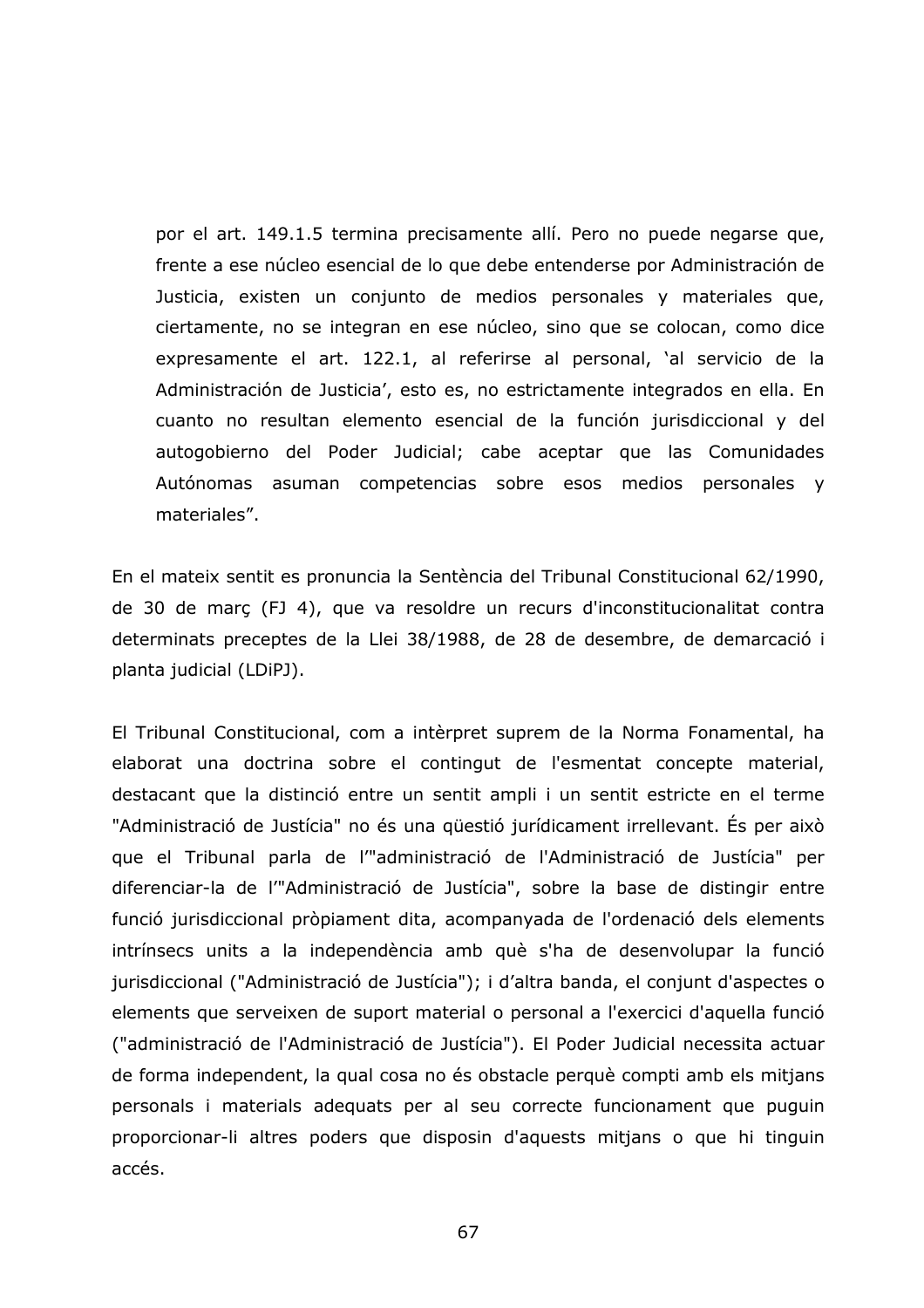2. Començarem l'examen dels preceptes a què hem fet referència al principi per la disposició addicional novena de la Proposta de Reforma ("modificació de lleis per a l'efectivitat plena de l'Estatut"). En la part que aquí estem analitzant, aquest precepte disposa el següent: "Per a donar efectivitat plena al que estableix aquest Estatut s'han de modificar, en els aspectes que calqui perquè els preceptes estatutaris corresponents siguin plenament eficaços, les lleis següents: a) Llei orgànica 6/1985, de l'1 d'abril, del poder judicial [...]; b) Llei de l'Estat 50/1981, de 30 de desembre, de l'Estatut orgànic del Ministeri Fiscal [...]".

Com a principi general, entenem que perquè aquest precepte pugui ser considerat constitucional hauria de recollir que determinats articles que estan inclosos en el text de reforma estatutària referents al Poder Judicial (i als que la disposició addicional novena al·ludeix genèricament, sense concretar-los), no podran tenir vigència fins que l'Estat modifiqui la LOPJ i l'Estatut orgànic del Ministeri Fiscal. I a més, hem de precisar que quan l'Estat exerceix la seva potestat legislativa no pot estar condicionat jurídicament pel que disposen aquests preceptes estatutaris, sobre els quals prevalen, en tot cas, la LOPJ i l'Estatut orgànic del ministeri fiscal, en virtut, respectivament, dels articles 122 i 124.3 CE. Del text de la disposició addicional novena, que utilitza els termes "efectivitat plena", "s'han de modificar" i "siguin plenament eficaços", no és possible assumir aquesta interpretació. A més, aquesta disposició addicional novena hauria de mencionar expressament tots els preceptes estatutaris que quedarien condicionats en la seva vigència, que en l'àmbit judicial són els que mencionarem en la part final d'aquest Fonament. Per tant, el primer paràgraf de la disposició addicional novena és inconstitucional. Per eliminar aquesta inconstitucionalitat, caldria substituir la redacció actual per una que no contingui un mandat als òrgans de l'Estat i que mencioni els preceptes estatutaris afectats, com podria ser la següent: "L'eficàcia dels preceptes d'aquest Estatut que s'especifiquen a continuació es produirà una vegada hagin estat modificades, d'acord amb el contingut previst en aquests, les lleis orgàniques o ordinàries següents:" (lleis que, en el tema que ara ens ocupa, serien la LOPJ i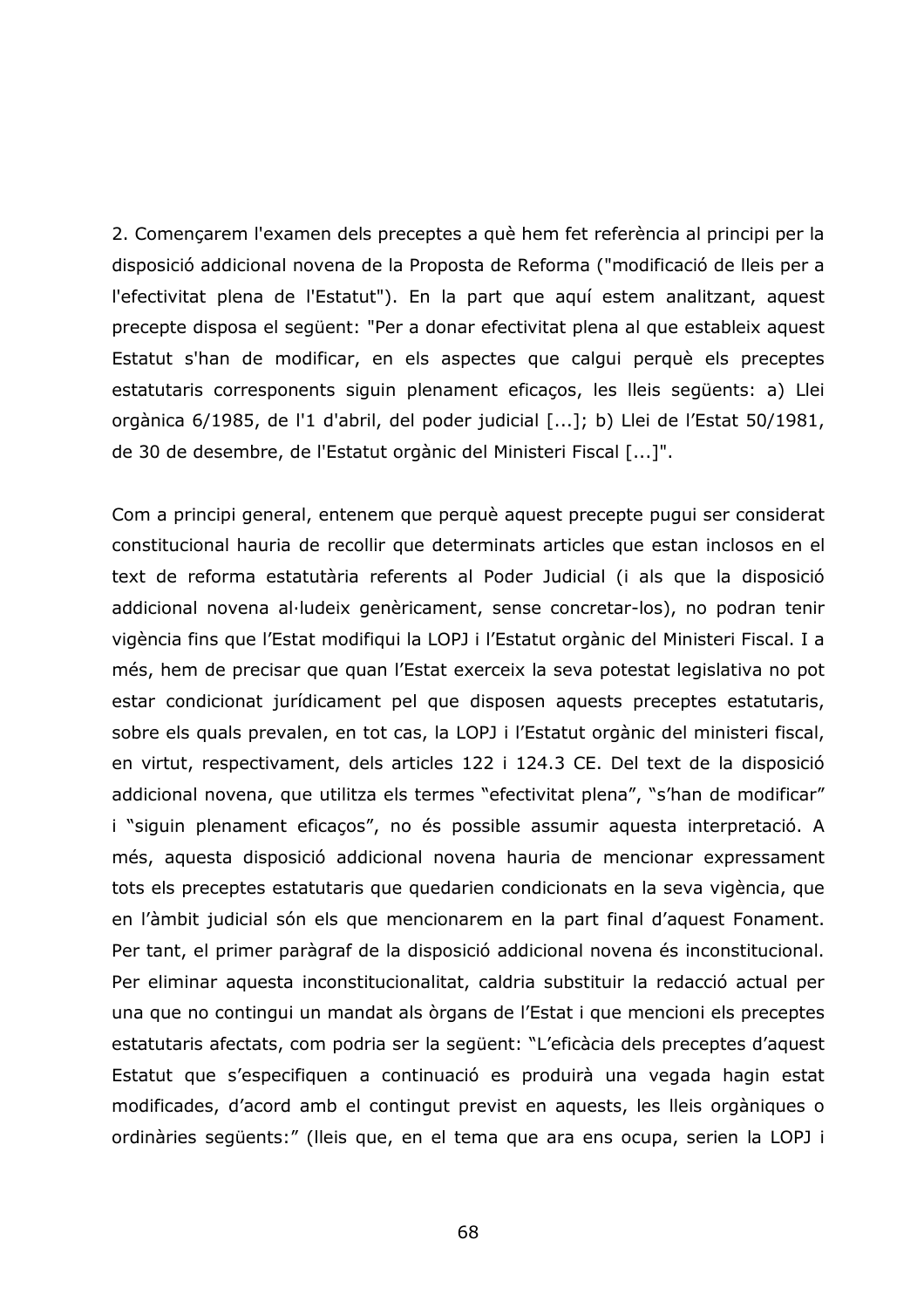l'Estatut orgànic del Ministeri Fiscal, a les quals es refereixen respectivament les Iletres a i c d'aquesta disposició addicional).

3. A continuació examinarem la resta dels preceptes que es contenen en el text de la reforma estatutària i que es refereixen al Poder Judicial.

Convé avançar que en analitzar els dubtes de constitucionalitat que poden presentar-se considerem essencial tenir en compte la cobertura que per solucionar-los els dóna la disposició addicional novena interpretada en el sentit que hem exposat.

En primer lloc farem referència als articles 37.2 ("Els actes que vulneren els drets reconeguts pels capítols I, II i III d'aquest títol i per la Carta dels drets i els deures dels ciutadans de Catalunya són objecte de recurs directament davant una sala de garanties estatutàries del Tribunal Superior de Justícia de Catalunya, en els termes i mitjançant el procediment establerts per la Llei orgànica del poder judicial") i 90, que es refereix al Tribunal Superior de Justícia de Catalunya.

En general es pot afirmar que el Tribunal Superior de Justícia és l'únic òrgan judicial en què la seva jurisdicció es correspon exactament amb el territori de la comunitat autònoma. Constitueix el més important reflex de l'estructura territorial de l'Estat en el Poder Judicial, ja que amb la seva creació s'ha pretès adaptar l'organització d'aquest a l'Estat de les Autonomies. Per això es va incloure la referència a aquest Tribunal en el títol VIII de la Constitució ("de l'organització" territorial de l'Estat"), en comptes de fer-ho en el títol VI, dedicat al Poder Judicial.

Aquest òrgan constitueix el vèrtex de l'organització judicial al territori autonòmic, però no s'integra en l'organització institucional de la comunitat autònoma, ja que està enguadrat en l'estructura única del Poder Judicial de l'Estat. Es tracta doncs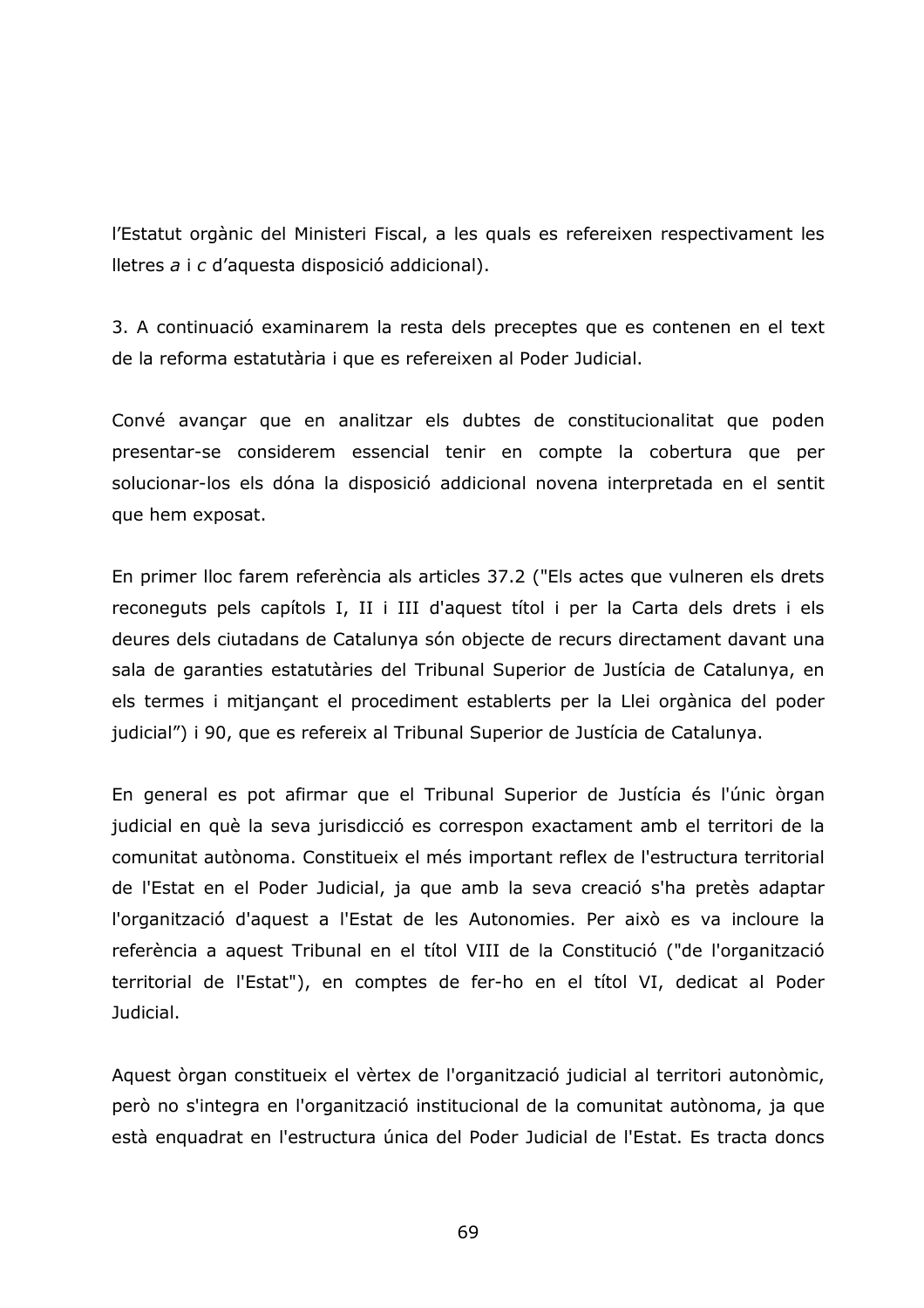d'un òrgan estatal i el seu superior jeràrquic en l'àmbit jurisdiccional és el Tribunal Suprem.

L'article 152.1, paràgraf tercer CE consagra com a regla general el principi d'esgotament d'instàncies processals davant dels òrgans judicials que estiguin al territori de la comunitat autònoma en la qual es trobi l'òrgan competent en primera instància. Això suposa la prohibició que els recursos ordinaris (instàncies en sentit tècnic) siguin coneguts per òrgans judicials situats fora del territori de la comunitat autònoma. No obstant això anterior, aquest precepte constitucional no sembla impedir, segons ha entès el Tribunal Constitucional, que determinats assumptes, per raons constitucionalment justificades, puguin correspondre en primera instància a l'Audiència Nacional (STC 25/1981, de 14 de gener, FJ 6; 199/1987, de 16 de desembre, FJ 6; 153/1988, de 20 de juliol, FJ 3; i 56/1990, de 29 de marc, FJ 36).

En atribuir-se a aquests Tribunals Superiors de Justícia potestats cassacionals sobre el dret autonòmic de la respectiva comunitat autònoma, és possible també l'aplicació del concepte estricte de jurisprudència -a la qual es refereix l'article 1.6 del Codi civil- a la doctrina que aquests elaboren i que es manifesta principalment a través del recurs de cassació. Sobre aquest esmentat article 1.6 convé advertir que la seva redacció actual és anterior a la Constitució per la qual cosa difícilment s'hi hagués pogut esmentar aquests tribunals (òrgans judicials estatals) que sorgeixen precisament d'aquella.

Si bé al principi (al marge de la cassació respecte al Dret civil propi), es va dubtar sobre la possibilitat d'atribuir als Tribunals Superiors de Justícia el coneixement de recursos extraordinaris o especials ("graus"), que no són considerats com a instàncies processals en sentit tècnic, el fet cert és que la Llei de la jurisdicció contenciosa administrativa confirma tal possibilitat. Aquesta solució és raonable per tal com es fa necessari dotar a aquests tribunals superiors dels instruments precisos per a la correcta aplicació i interpretació del dret autonòmic. D'aquesta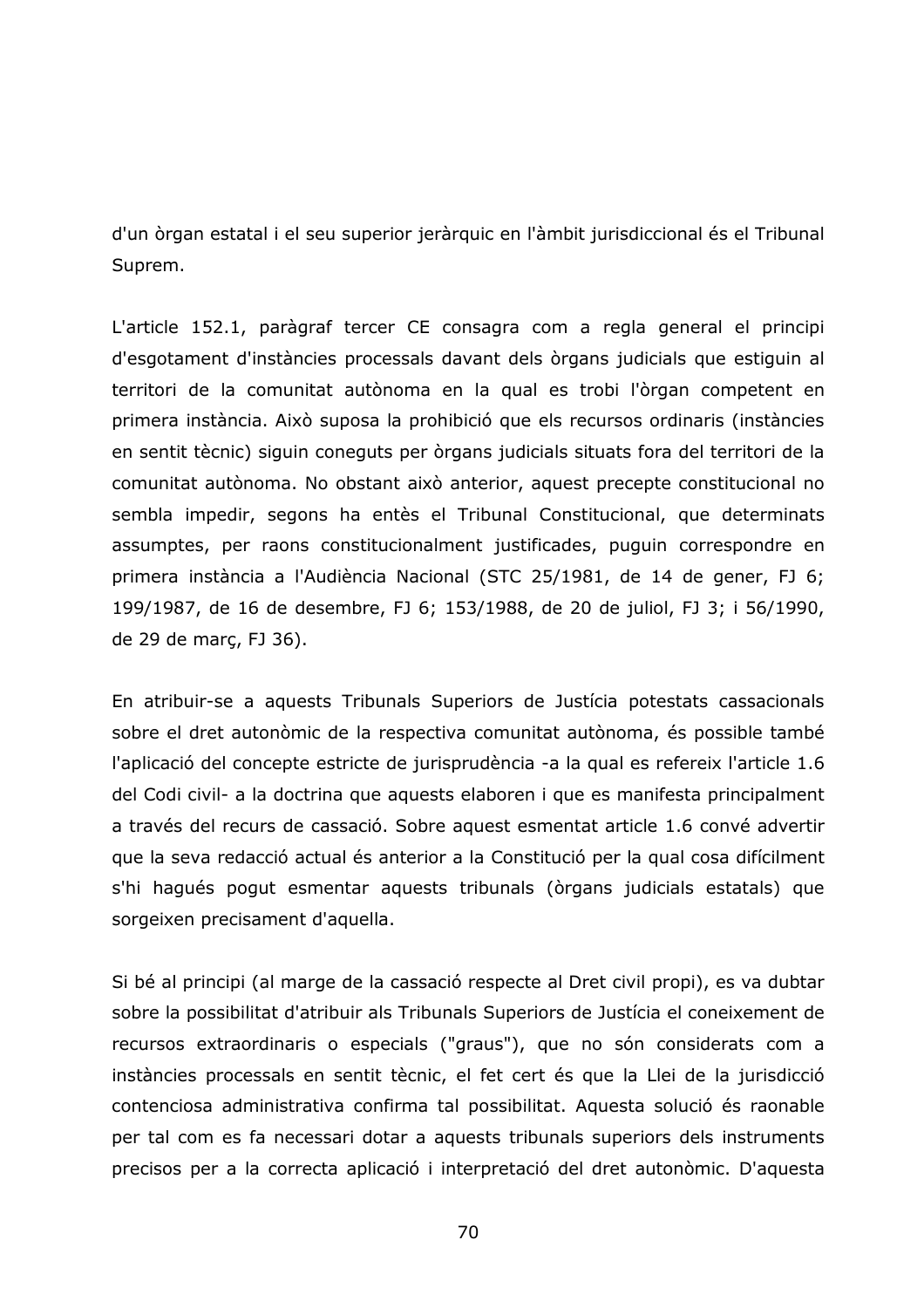manera es consagra una certa autonomia d'aquests tribunals superiors per interpretar i aplicar l'ordenament autonòmic. De fet, l'aplicació per aquests òrgans judicials de les normes autonòmiques suposa una estreta vinculació del Poder Judicial amb l'ens autonòmic, cosa que a més posa en relleu el reconeixement d'un interès per part de la comunitat autònoma en tot allò que pertoca a l'organització i al funcionament del seu corresponent Tribunal Superior de Justícia. Així doncs, pot admetre's que amb suport en allò que disposa l'article 152 CE, l'Estatut d'autonomia de la corresponent comunitat autònoma competent pugui contenir unes determinacions raonables sobre algunes especialitats respecte a l'organització i funcionament del seu corresponent Tribunal Superior.

L'article 37.2 de la Proposta de Reforma crea una nova sala en el Tribunal Superior de Justícia de Catalunya, amb la qual cosa predetermina una nova modalitat d'òrgan judicial. Es tracta d'una previsió que altera la disponibilitat funcional del legislador estatal, perquè en afectar el principi d'unitat jurisdiccional com a base de l'organització dels tribunals, aquesta matèria està reservada per l'article 122.1 CE a la LOPJ. No obstant això, la constitucionalitat del precepte no es qüestiona si es posa aquest en relació amb la disposició addicional novena, redactada segons es proposa en aquest Fonament.

No seria necessària tanmateix aquesta cobertura i s'acceptaria la constitucionalitat del precepte si del seu text se suprimís l'incís "una sala de garanties estatutàries".

L'article 90, en els apartats 2 i 3, introdueix com a competències del Tribunal Superior de Justícia de Catalunya la resolució de recursos extraordinaris, "sens perjudici del recurs per a la unificació de doctrina que estableix la llei de la competència del Tribunal Suprem" (apartat 2) i "la funció de cassació en matèria de dret estatal, llevat, en aquest darrer cas, de la competència reservada al Tribunal Suprem per a la unificació de doctrina" (apartat 3).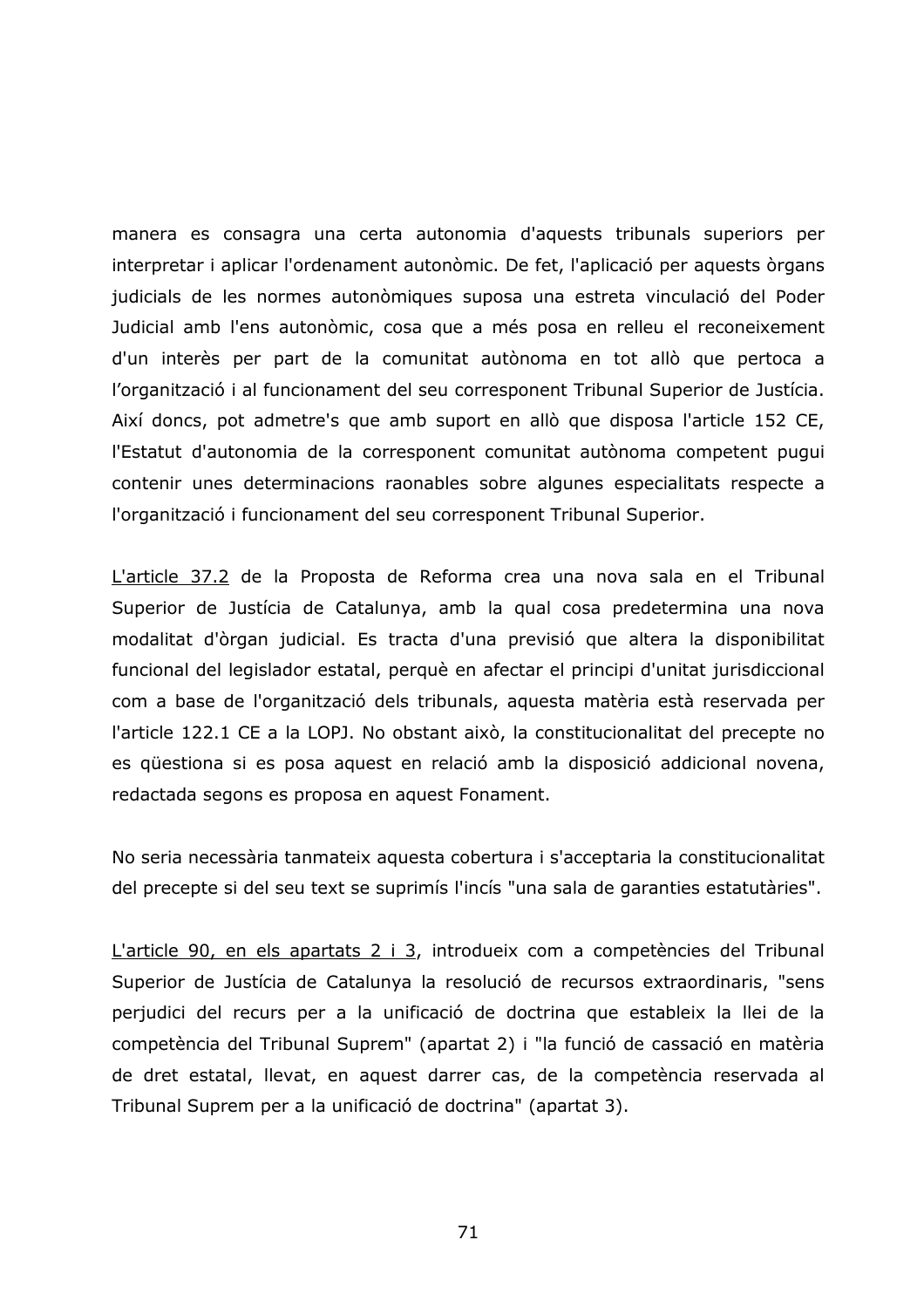Es tracta de güestions que han de ser objecte de regulació per la Llei orgànica del Poder Judicial d'acord amb el que disposa a l'article 122 CE, ja que afecten tant el funcionament homogeni dels Tribunals Superiors de Justícia com la seva relació amb el Tribunal Suprem. En aquest sentit la constitucionalitat d'aquest precepte no es qüestiona si es posa en relació amb el que disposa la disposició addicional novena, redactada tal com s'ha proposat anteriorment.

Per una altra part, hem d'afegir que l'esmena núm. 162, que proposa una nova redacció de l'article 90.2, és constitucional.

Article 90, apartats 5 i 6. El contingut d'aquests preceptes (nomenament del president del Tribunal Superior de Justícia i dels presidents de les seves sales) incideix sobre l'estructura orgànica del Tribunal Superior de Justícia de Catalunya i afecta el principi d'unitat jurisdiccional en el seu vessant de base de l'"organització dels tribunals". En consequència, la seva regulació en virtut de l'article 122.1 CE correspon a la LOPJ. Ara bé, aquests preceptes troben el seu aval de constitucionalitat en el que estableix la disposició addicional novena, redactada en els termes que hem proposat.

L'article 91 del text que se'ns sotmet a dictamen fa referència a "el Fiscal o la Fiscal Superior de Catalunya".

L'article 149.1.5 CE atribueix a l'Estat la competència sobre l'"Administració de Justícia", que comprèn la funció jurisdiccional pròpiament dita, acompanyada de l'ordenació dels elements intrínsecs units a la independència amb què s'ha de desenvolupar la funció jurisdiccional. L'article 124.4 CE estableix que: "El Fiscal General de l'Estat serà nomenat pel Rei, a proposició del Govern, havent escoltat el Consell General del poder judicial". A fi que es pugui complimentar aquest últim tràmit, l'article 127.6 LOPJ atribueix al Ple del CGPJ la competència per emetre el corresponent informe. Finalment, l'article 124.3 CE disposa que la llei regularà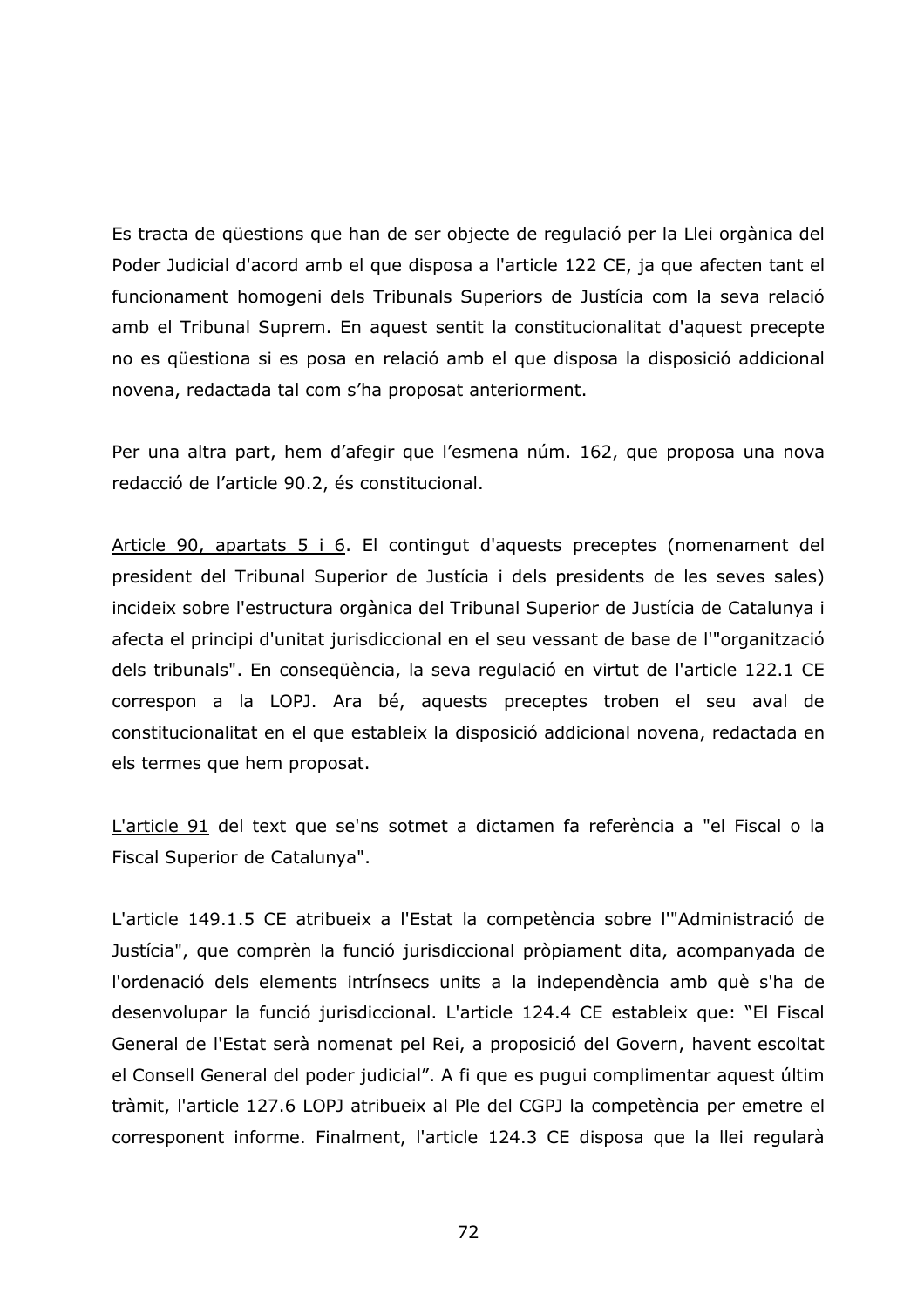l'estatut orgànic del Ministeri Fiscal. D'acord amb aquesta previsió, la Llei de l'Estat 50/1981, de 30 de desembre, regula l'esmentat estatut orgànic.

Sobre les previsions contingudes en els apartats 2, 3 i 4 del precepte que s'examina (nomenament del fiscal superior de Catalunya i memòria anual de la Fiscalia del Tribunal Superior de Justícia de Catalunya), hi ha una reserva de regulació en favor de l'Estat. Malgrat aguesta reserva, en la regulació estatal es podria habilitar una participació de les comunitats autònomes respecte al Ministeri Fiscal. Quant al judici de constitucionalitat, hem de concloure que aquest precepte és constitucional si es posa en relació amb allò establert a la disposició addicional novena, redactada segons es proposa en aquest Fonament. A idèntica conclusió s'ha d'arribar respecte del que disposa l'article 96.3 respecte a les oposicions i concursos referents al Ministeri Fiscal.

Els articles 92 a 95 de la Proposta de Reforma, que regulen el "Consell de Justícia de Catalunya", contemplen una normativa que afecta el govern del Poder Judicial, la regulació del qual, de conformitat amb allò establert a l'article 122.2 CE, es reserva a la LOPJ. A aquests efectes cal ressaltar que la Constitució espanyola ha instaurat, com a òrgan constitucional de govern del Poder Judicial, el Consell General del Poder Judicial. L'ha situat en una posició institucional de paritat respecte dels altres òrgans constitucionals, i l'ha investit amb les garanties de superioritat i independència, característiques d'aquests en el seu ordre respectiu. La seva creació constitueix una manifestació més del principi d'unitat jurisdiccional (article 117.5 CE), ja que a través de la reserva de la seva regulació a la LOPJ (art. 122.2 CE) es proclama la unitat de govern d'aquest poder de l'Estat.

Per la cobertura que els ofereix la disposició addicional novena, redactada en els termes que hem proposat, aquests preceptes són constitucionals.

L'article 96, apartats 1 i 2 es refereixen a les oposicions i concursos del personal judicial.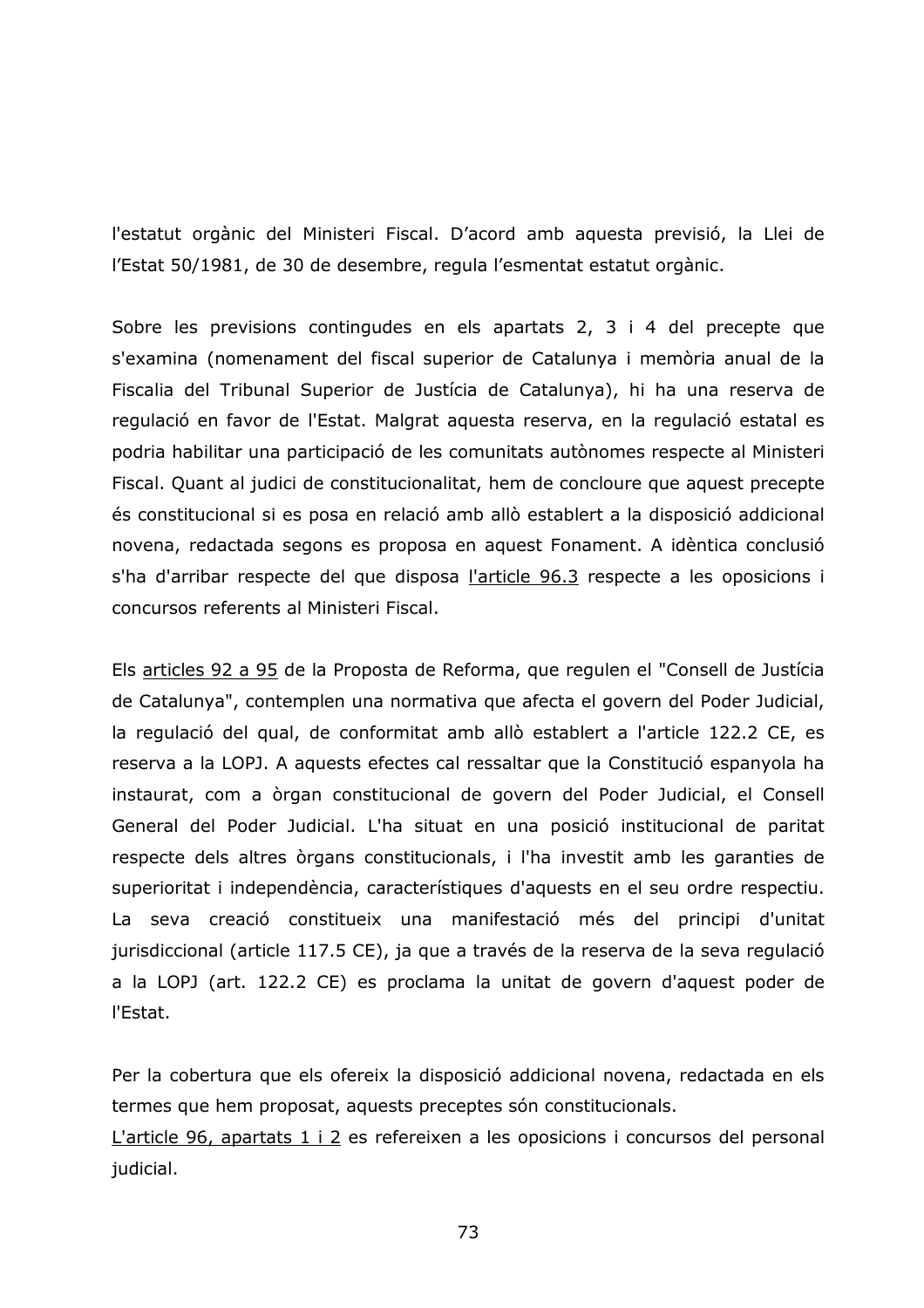Respecte a l'apartat 1 i quant a l'al·lusió que s'hi fa al "Consell de Justícia de Catalunya" es donen aguí per reproduïts els arguments i la conclusió a la qual s'ha arribat en tractar els articles 92 a 95. La seva regulació pel que fa a l'apartat 2 correspon, segons l'article 122.1 CE, a la LOPJ, però resulta constitucional per la cobertura que li atorga la disposició addicional novena, redactada segons s'ha proposat anteriorment.

L'article 98 fa referència als mitjans personals al servei de l'Administració de Justícia.

L'article 122.1 CE estableix que la Llei orgànica del Poder Judicial determinarà l'estatut jurídic "del personal al servei de l'Administració de Justícia". Referent a aquests mitjans personals, els preceptes clau de la LOPJ són els articles 470 i 471. El primer perquè enumera els cossos de funcionaris que s'engloben sota la denominació de personal al servei de l'Administració de Justícia, als quals qualifica com a cossos de caràcter "nacional" i el segon perquè atribueix competències respecte a aquests al Ministeri de Justícia o, en el seu cas, a les comunitats autònomes. Aquest últim precepte, que va ser reformat per la Llei orgànica 16/1994, de 8 de novembre, va permetre una major operativitat en aquest àmbit a les clàusules subrogatòries, ja que va introduir la possibilitat que les comunitats autònomes assumissin competències respecte del personal al servei de l'Administració de Justícia en totes les matèries relatives al seu estatut i règim jurídic compreses la selecció, formació inicial i continuada, promoció de destinacions, ascensos, situacions administratives, jornada laboral, horari de treball i règim disciplinari.

Sobre la clàusula subrogatòria que es conté a l'article 18.1 del vigent Estatut d'autonomia i que també recull la Proposta de Reforma al seu article 104, convé simplement recordar que té com a finalitat l'atribució a la Generalitat, en relació amb l'Administració de Justícia, de l'exercici de totes aquelles facultats que la LOPJ hagi reconegut o atribuït al Govern de l'Estat. Les competències assumides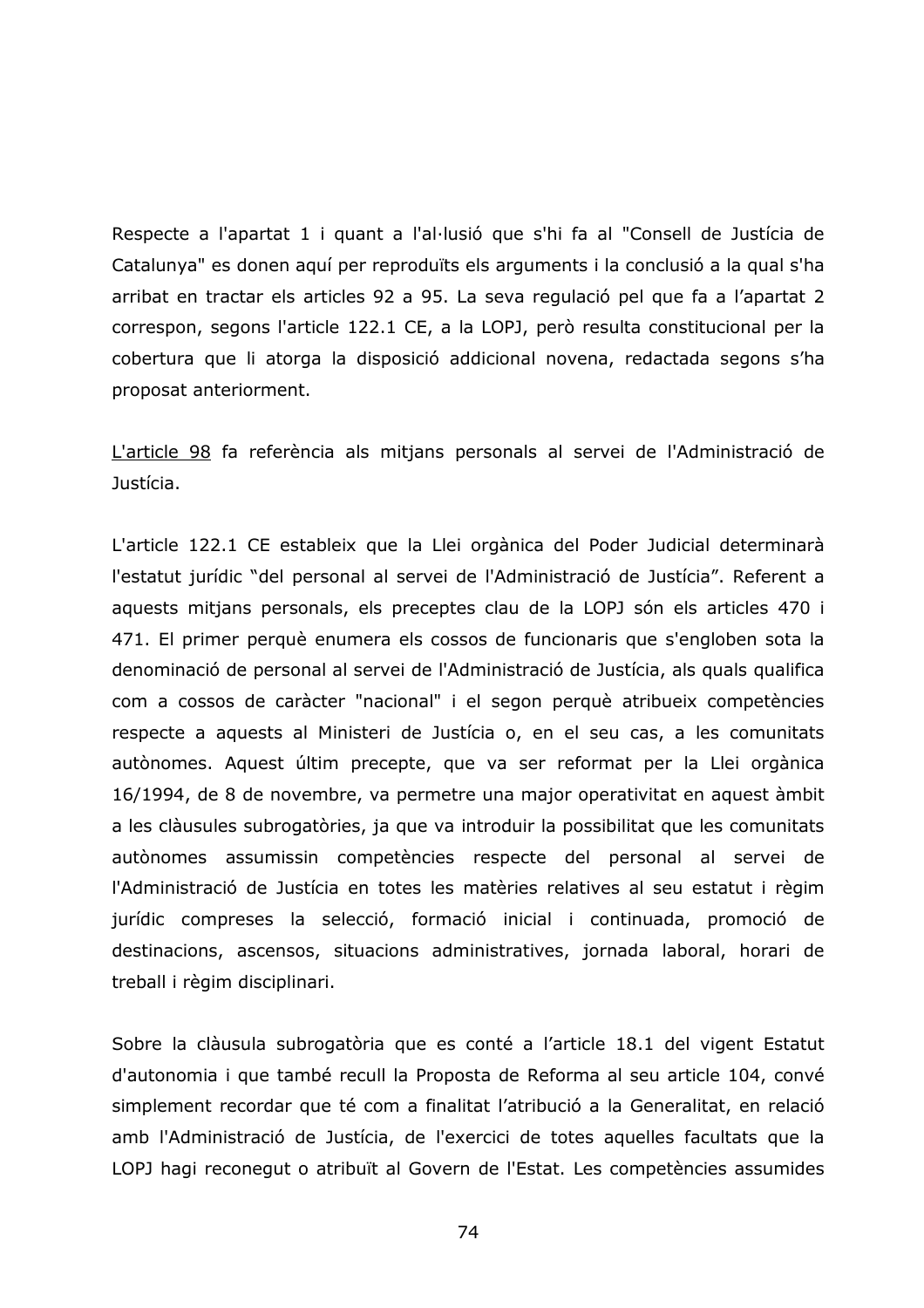en virtut d'aquesta clàusula no poden entrar en matèries referents a les competències estatals d'Administració de Justícia en sentit estricte (ex art. 149.1.5 CE), ni tampoc operar en aquells àmbits de la Justícia que la LOPJ reserva a òrgans diferents del govern o a algun dels seus departaments (per exemple al CGPJ). Finalment, la remissió que en aquestes fa a les facultats del govern identifica les competències assumides com de naturalesa d'execució simple i reglamentària, excloent-se per tant les competències legislatives.

Quant a la qualificació legal dels cossos funcionarials com a "Cossos Nacionals", el Tribunal Constitucional, en les seves Sentències 56/1990, de 29 de març (FJ 10), i 105/2000, de 13 d'abril (FJ 5), s'ha pronunciat favorablement respecte a la constitucionalitat d'aquesta qualificació, encara que sense considerar aquesta opció com l'única constitucionalment acceptable. Entén que, d'entre les altres possibles solucions constitucionals, aquesta és l'alternativa adoptada pel legislador orgànic, que és a qui per expressa determinació de l'article 122.1 CE li correspon regular l'estatut i el règim jurídic d'aquest personal. Malgrat l'anterior, aquest Tribunal no nega l'eventualitat que les comunitats autònomes puguin assumir competències en aquest àmbit. Ara bé, per la pròpia condició de la clàusula subrogatòria, les facultats a assumir han de ser de caràcter executiu, respectant la regulació orgànica i els elements que es consideren definitoris i essencials de l'Estatut d'aquest personal afectat i integrat dins d'una estructura d'abast supracomunitari.

Tenint en compte les prescripcions constitucionals, l'apartat 1, lletres a, b, i k de l'article 98 de la Proposta de Reforma es refereixen a matèries la regulació de les quals correspon en virtut de l'article 122.1 CE a la LOPJ. En conclusió, pot afirmar-se que aquest precepte és constitucional si es posa en relació amb l'establert en la disposició addicional novena, redactada segons es proposa en aquest Fonament. A idèntica conclusió cal arribar respecte a l'apartat 3, referent als secretaris judicials, i respecte a la disposició transitòria tercera.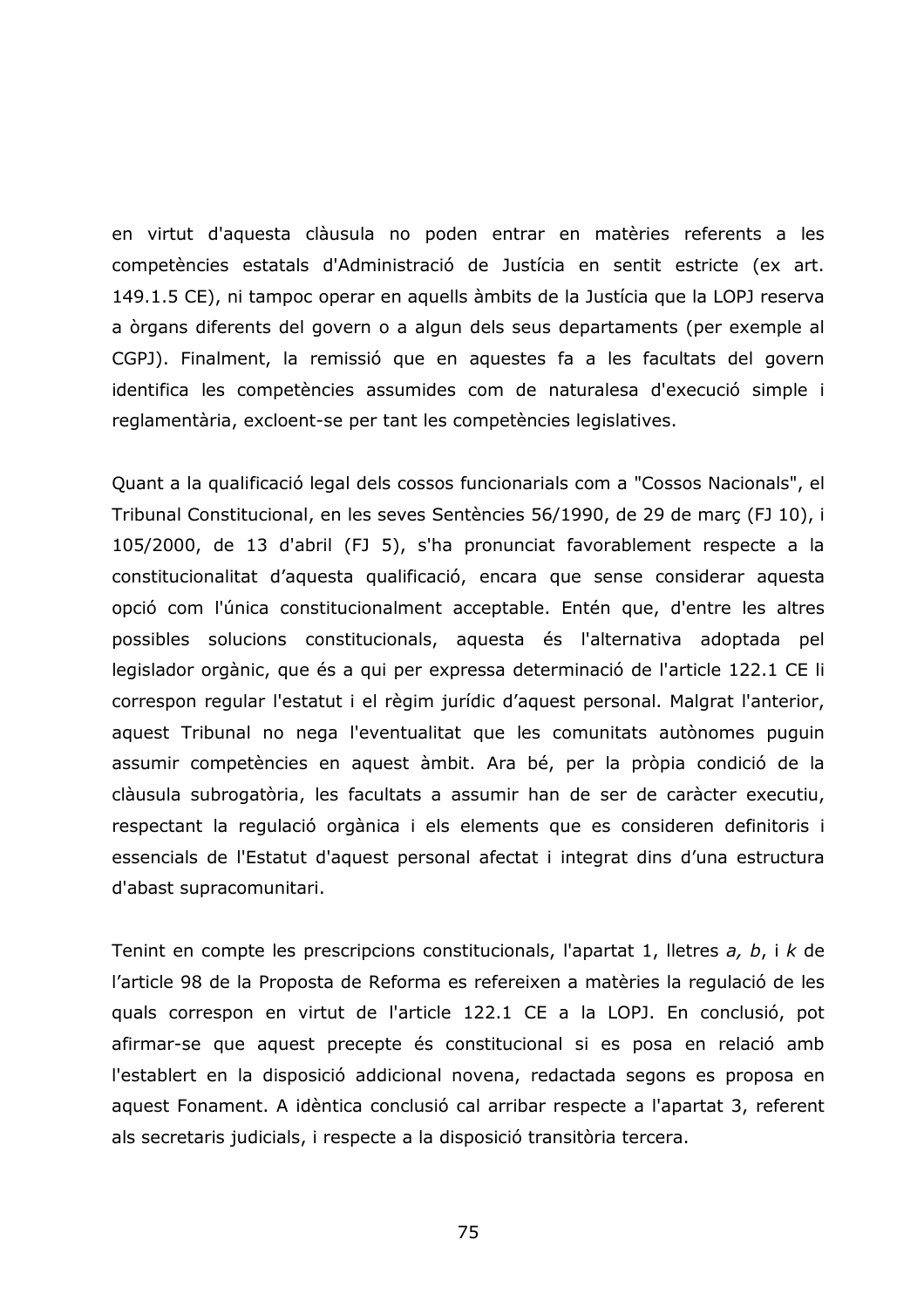L'article 102 es refereix a la demarcació, planta i capitalitat judicials.

La demarcació judicial consisteix a circumscriure territorialment els òrgans jurisdiccionals -que són definits en establir la Planta Judicial- i localitzar la capitalitat de cada una de les circumscripcions judicials. Encara que la demarcació judicial s'integra teòricament en la matèria "Administració de Justícia", tanmateix i per expressa disposició constitucional, el seu títol competencial específic se situa a l'article 152.1 paràgraf segon CE, que disposa que: "En els Estatuts de les Comunitats Autònomes podran establir-se els supòsits i les formes de participació d'aquelles en l'organització de les demarcacions judicials del territori, tot de conformitat amb el que preveu la llei orgànica del poder judicial dins la unitat i la independència pròpies d'aquest darrer". Per la seva part la LOPJ, en el seu article 35.1, en relació amb la disposició addicional primera, efectua una habilitació en favor de la Llei de Demarcació i Planta Judicial (LDiPJ). Aquesta Llei és la 38/1988, de 28 de desembre.

Els apartats 1 i 2 de l'article 102 que examinem contenen una regulació diferent a la que, sobre aquesta matèria, recull l'article 35 de la LOPJ, amb la qual cosa es contradiu amb el que disposa l'article 152.1 CE. Es tracta, doncs, d'una matèria que ha de ser regulada a la LOPJ.

La constitucionalitat del precepte no ofereix dubtes si es posa en relació amb la disposició addicional novena, redactada en els termes que hem proposat.

D'altra banda, hem d'afegir que l'esmena núm. 191, que proposa modificar l'article 102.1, és constitucional.

L'article 103 de la Proposta de Reforma fa referència en el seu apartat 1 a la justícia de pau i en el seu apartat 2 a la de proximitat.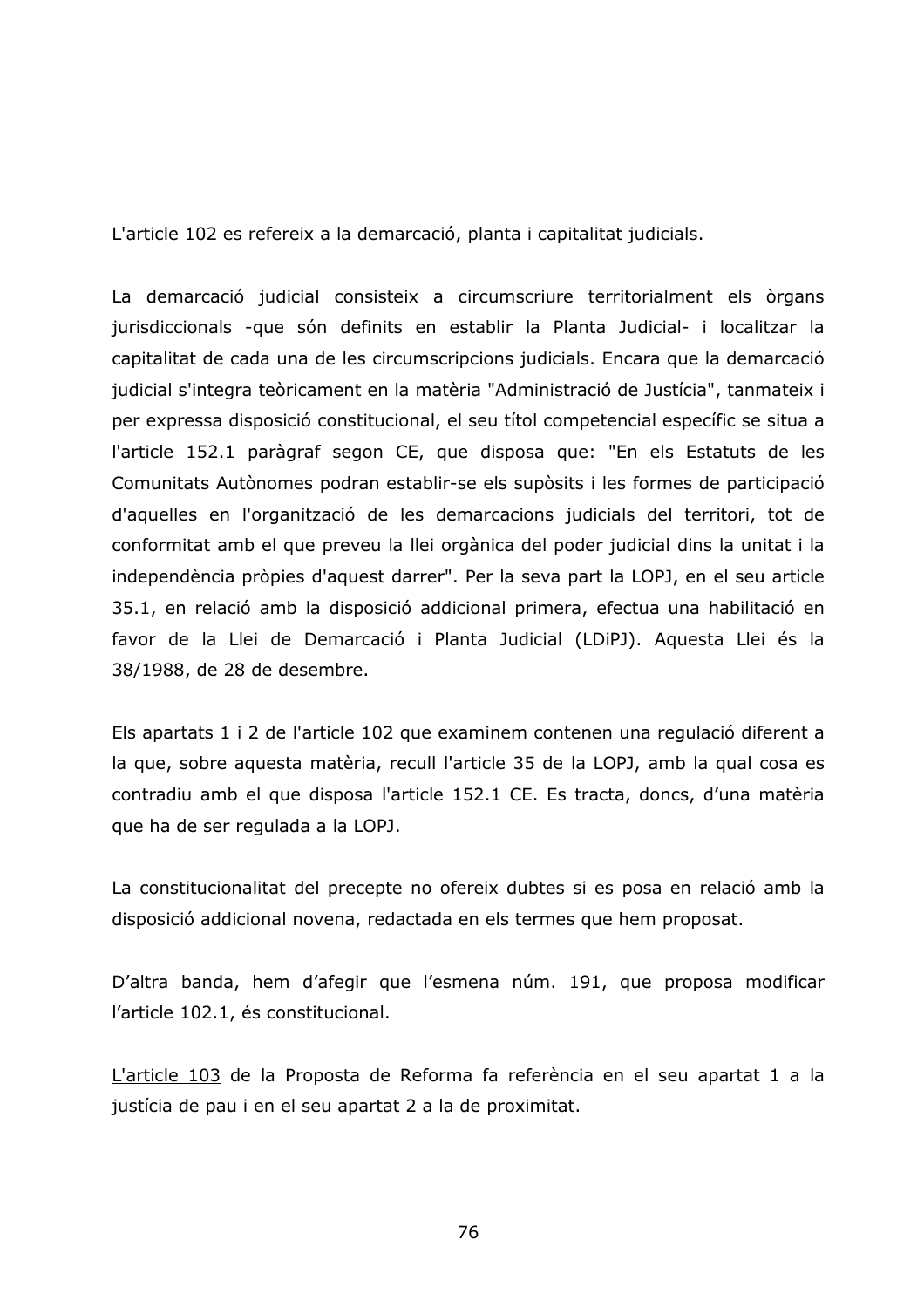En l'actualitat l'article 26 de la LOPJ atribueix als jutiats de pau l'exercici de la potestat jurisdiccional i els seus titulars formen part del Poder Judicial durant el temps que serveixen en aquest òrgan. La regulació que contempla l'apartat 1 de l'article 103 de la Proposta de Reforma (després del primer punt i seguit d'aquest apartat), en la qual s'explicita la competència de la Generalitat en aquest àmbit, és matèria objecte de regulació per la LOPJ.

Això no obstant, si es posa en relació aquest article 103.1 amb la disposició addicional novena, redactada com s'ha proposat anteriorment, el precepte és constitucional.

L'apartat 2 d'aquest article que s'analitza es dedica a la Justícia de Proximitat. Es tracta d'uns òrgans judicials de nova creació i que en l'actualitat no figuren recollits en la LOPJ. La constitució ex novo d'aquest tipus d'òrgans judicials correspon en virtut de l'article 122.1 CE a la LOPJ.

Sobre la constitucionalitat d'aquest apartat arribem a una mateixa conclusió que hem expressat respecte a l'apartat 1.

D'altra banda, hem d'afegir que l'esmena núm. 194, que proposa modificar l'article 103.1, és constitucional.

En conclusió, pot afirmar-se que els articles 37.2; 90.2, 3, 5 i 6; 91.2, 3 i 4; 92 a 95; 96.1, 2 i 3; 98.1.a, b i k; 102.1 i 2 i 103, són constitucionals si es posen en relació amb la disposició addicional novena i si aquesta es redacta en termes similars als que figuren en el punt 2 d'aquest Fonament.

Finalment, i com ja hem dit anteriorment, per aconseguir un major grau de seguretat jurídica, s'haurien de citar expressament els esmentats preceptes a la disposició addicional novena.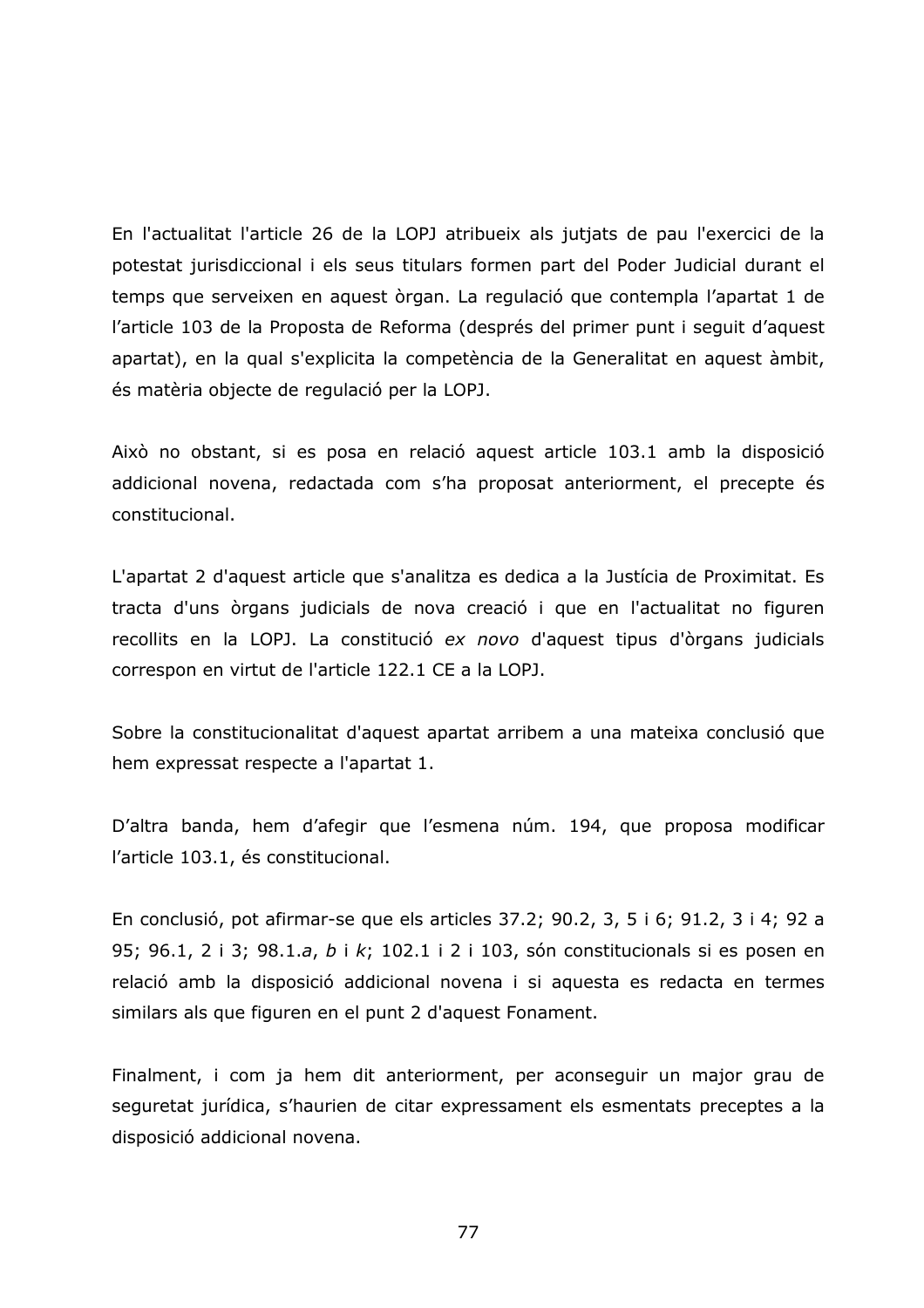1. El capítol I del títol IV de la Proposta de Reforma estableix una tipologia de les competències: competències exclusives (art. 105), competències compartides (art. 106) i competències executives (art. 107). Així mateix, aquest capítol I es completa amb una sèrie de preceptes relatius a les competències de la Generalitat en relació amb la normativa de la Unió Europea (art. 108), en els termes que estableix el títol V, que serà analitzat més endavant; l'activitat de foment referida a l'exercici de les seves competències (art. 110) i, finalment, l'abast territorial i els efectes de les competències (art. 111).

La primera consideració que als efectes de l'objecte d'aquest dictamen correspon fer és la referida a la legitimitat constitucional de l'opció presa per la Proposta de Reforma d'establir, per si mateixa, una tipologia de competències quan, per la seva banda, la Constitució no ho va fer expressament. A la pregunta de si aquesta és una previsió que l'Estatut, com a norma institucional bàsica, pot contenir, la resposta no pot ser una altra que la d'afirmar que es tracta d'una opció que gaudeix de cobertura constitucional. En efecte, quan l'article 147.2.d CE estableix que correspon als estatuts d'autonomia, com a part integrant de l'ordenament jurídic estatal, determinar les competències de les comunitats autònomes, res no obsta perquè, amb aquesta finalitat, el legislador estatuent pugui ordenar les competències que assumeix d'acord amb els criteris que crequi més oportuns, en el marc delimitat per la Constitució.

L'ordre competencial o règim de distribució de competències entre l'Estat i les comunitats autònomes s'organitza a través del binomi integrat per la Constitució i l'Estatut. En aquest marc predeterminat per la Constitució, i d'acord amb el principi dispositiu que presideix el sistema construït a partir del seu títol VIII, és l'Estatut d'autonomia la norma a qui correspon determinar les competències que s'assumeixen i, en aquest sentit, res no impedeix que en la determinació competencial s'inclogui també un criteri d'ordenació o de tipologia competencial.

 $VI$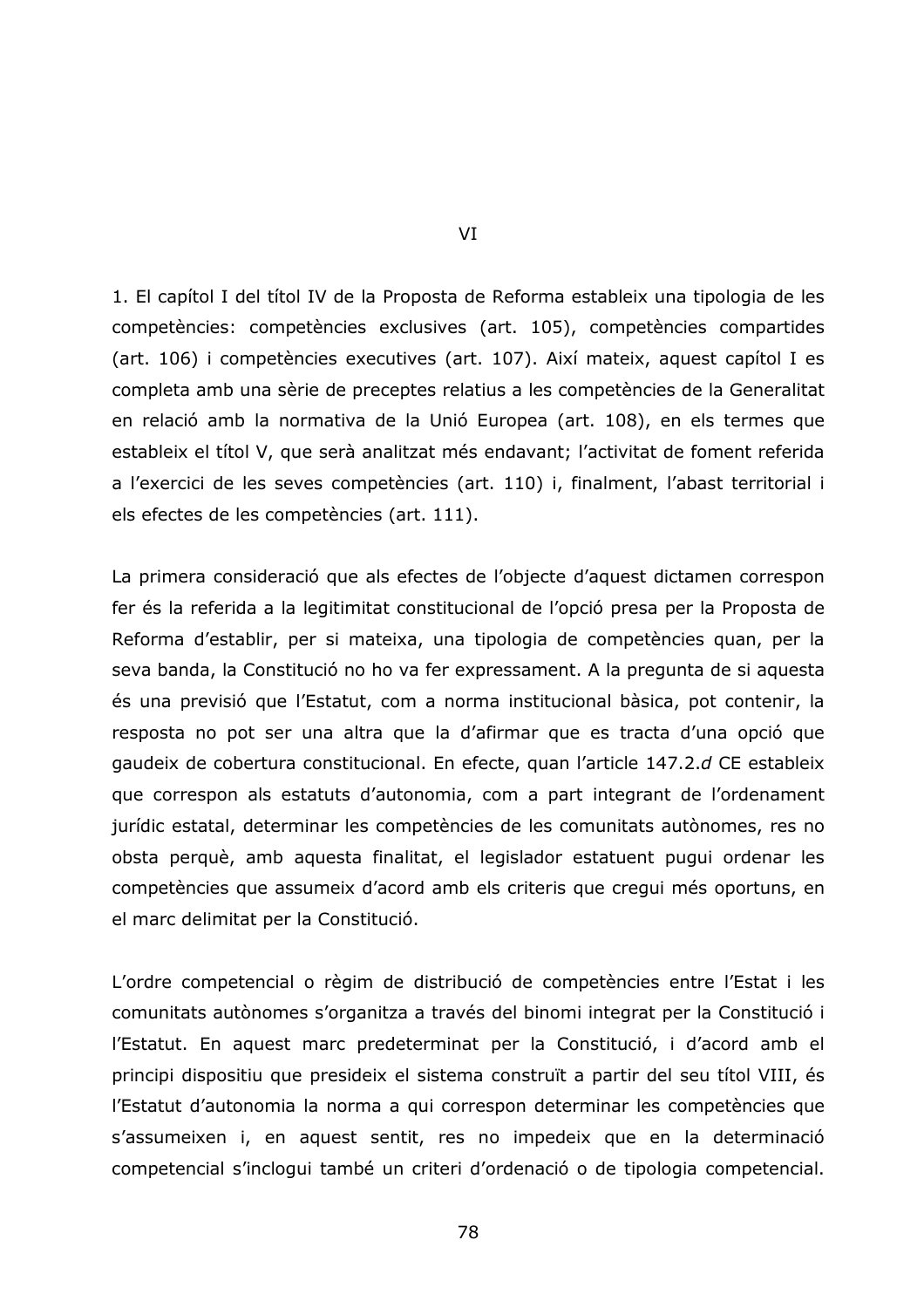Aquesta és una conclusió que es deriva ja de la primera jurisprudència del Tribunal Constitucional, quan afirmà que:

"Por lo que se refiere a la delimitación de competencias entre el Estado y las Comunidades Autónomas, de acuerdo con lo que determina el artículo 147.2.d) de la Constitución, son los Estatutos de Autonomía las normas Ilamadas a fijar las 'competencias asumidas dentro del marco establecido en la Constitución', articulándose así el sistema competencial mediante la Constitución y los Estatutos, en los que éstos ocupan una posición jerárquicamente subordinada a aquella" (STC 76/1983, de 5 d'agost, FJ 4.a).

Per tant, en aquesta funció de determinació competencial que correspon dur a terme als estatuts d'autonomia, no resta exclosa la d'establir també una tipologia de les competències assumides per la norma institucional bàsica. És una opció que, com a tal, s'adiu a la Constitució.

2. En segon lloc, i en el marc de l'anàlisi del contingut d'aquest capítol I, aquest òrgan consultiu centrarà la seva atenció en l'article 106, relatiu a la configuració de les competències compartides, sens perjudici de, si s'escau, incidir circumstancialment en altres articles del capítol I.

L'esmentat article 106 preceptua el següent:

"En les matèries que l'Estatut atribueix a la Generalitat de forma compartida amb l'Estat, corresponen a la Generalitat la potestat legislativa i la integritat de la potestat reglamentària i de la funció executiva, en el marc dels principis, els objectius o els estàndards mínims que fixi l'Estat en normes amb rang de llei, llevat dels casos que estableixen expressament la Constitució i aquest Estatut. En l'exercici d'aquestes competències, la Generalitat pot establir polítiques pròpies.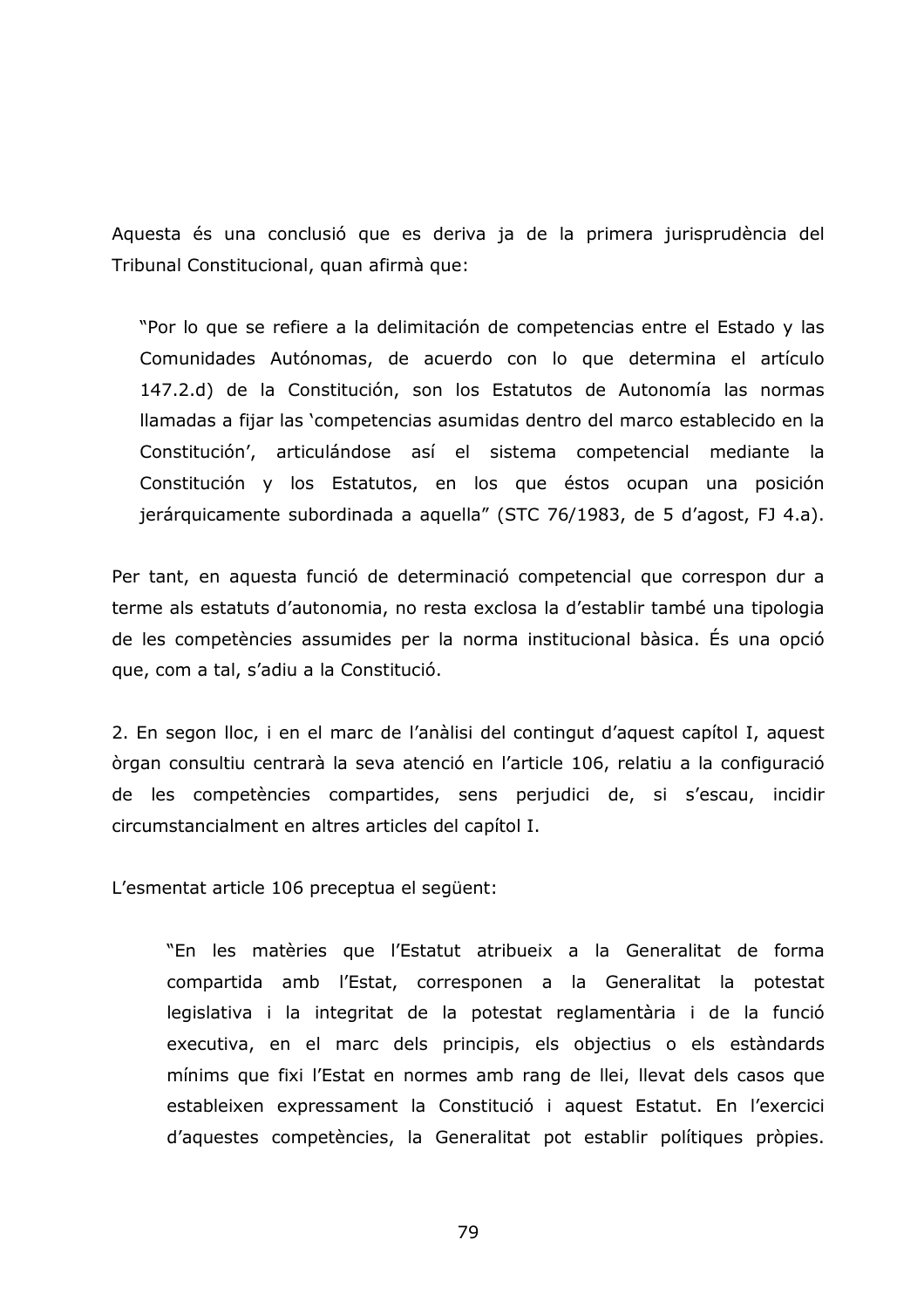El Parlament ha de concretar per mitià d'una llei l'efectivitat normativa i el desplegament d'aquestes disposicions estatals".

A criteri d'aquest òrgan consultiu, el contingut d'aquest precepte de la Proposta de Reforma resulta d'especial rellevància per abordar la constitucionalitat del plantejament que, a partir del capítol II (les matèries de les competències), ha sequit el legislador català per a la concreció material i funcional de les matèries competencials. Sembla fora de dubte que les prescripcions de l'article 106 predeterminen una bona part del contingut del capítol II.

De les previsions de l'article 106 cal destacar tres aspectes que justifiquen la importància de la definició que el precepte fa de les competències compartides i que han de permetre jutjar la seva adequació a la Constitució: A) la concepció de la potestat legislativa de la Generalitat com una funció compartida amb l'Estat i la integritat de la potestat reglamentària i de la funció executiva, en el marc dels principis, els objectius o els estàndards mínims que el mateix Estat hagi fixat; B) la consideració de la llei com a instrument formal de caràcter general per a la fixació per l'Estat dels principis, els objectius o els estàndards mínims, llevat dels casos que estableixen expressament la Constitució i aquest Estatut; i C) l'atribució efectuada al Parlament perquè, mitjançant una llei, concreti l'efectivitat normativa i el desplegament d'aquestes disposicions estatals.

A) Abordem ja la primera qüestió, que -en si mateixa- comprèn dos aspectes que han de rebre un tractament individualitzat: a) el primer es refereix a la concepció de les competències compartides en el marc dels principis, els objectius o els estàndards mínims que fixi l'Estat; b) el segon és el relatiu a les matèries que són objecte de competències compartides i les tècniques que han estat emprades per delimitar-les.

a) La concepció de la potestat legislativa de la Generalitat de forma compartida amb l'Estat, i la integritat de la potestat reglamentària i de la funció executiva, en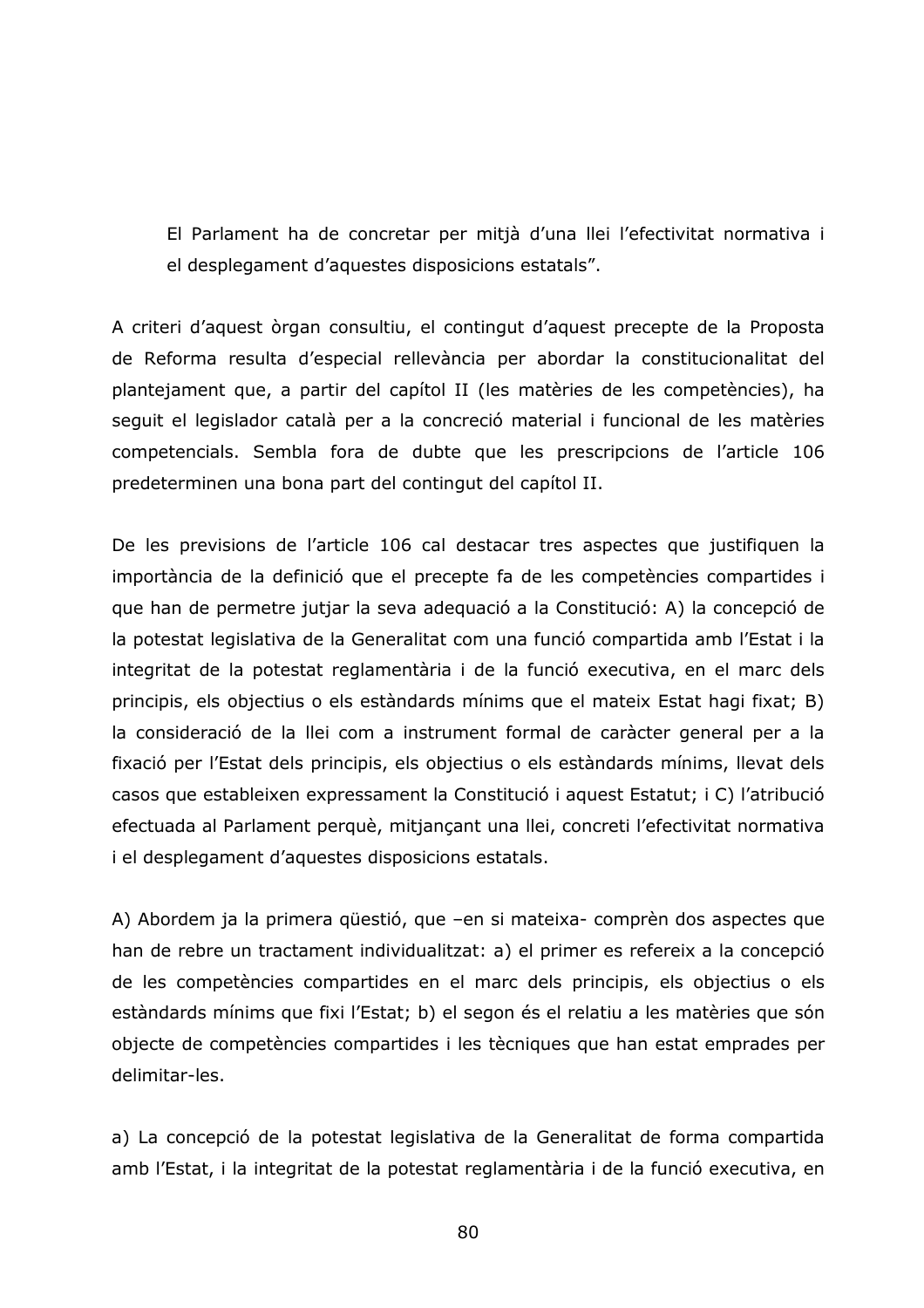el marc dels principis, els objectius o els estàndards mínims que aquest hagi fixat i la seva adeguació a les prescripcions constitucionals, obliga, en primer lloc, a posar en relleu alguns aspectes relacionats amb l'abast que fins ara ha tingut la normativa que l'Estat ha aprovat amb el caràcter de bàsica, segons les prescripcions de l'article 149.1 CE. Amb aquesta finalitat, s'escau concretar els criteris que la jurisprudència del Tribunal Constitucional i la doctrina d'aquest Consell Consultiu han establert sobre l'abast de la legislació bàsica estatal, per ubicar millor l'opció que ha pres la Proposta de Reforma en el seu context jurídic.

En síntesi, el Tribunal Constitucional, des dels inicis de la seva jurisprudència i el seu desenvolupament posterior, ha assenyalat que la qualificació pel legislador estatal d'una norma com a "bàsica" no comporta que per aquesta raó hagi de tenir aquest caràcter, sinó que finalment correspon a la jurisdicció constitucional jutjar si l'atorgament de la condició de bàsica a aquella norma s'ajusta a la Constitució. És a dir, és la justícia constitucional la que determina si el legislador estatal ha fet bon ús de la seva potestat (STC 32/1981, de 28 de juliol, FJ 5; i 197/1996, de 28 de novembre, FJ 5.a).

Aquesta regla interpretativa va cobrar una especial rellevància ja des de llavors, com a consequència de la vis expansiva que el legislador estatal anava atribuint a la seva normativa bàsica, tot reduint alhora el marge d'acció legislativa dels parlaments autonòmics. Per la seva banda, la doctrina d'aquest Consell Consultiu va reiterar també, des dels seus primers dictàmens, que l'Estat ha d'establir les bases de forma flexible, a fi de permetre a les comunitats autònomes l'exercici de Ilurs competències normatives i poder desenvolupar polítiques públiques pròpies (Dictàmens núm.: 1, 10, 182, 211, etc.).

L'eix central de la jurisprudència constitucional sobre les anomenades "bases" estatals s'ha configurat sobre les competències compartides entre l'Estat i les comunitats autònomes, d'acord amb un criteri material i formal de determinació de les bases. Segons el primer, el Tribunal ha assenyalat que la definició d'allò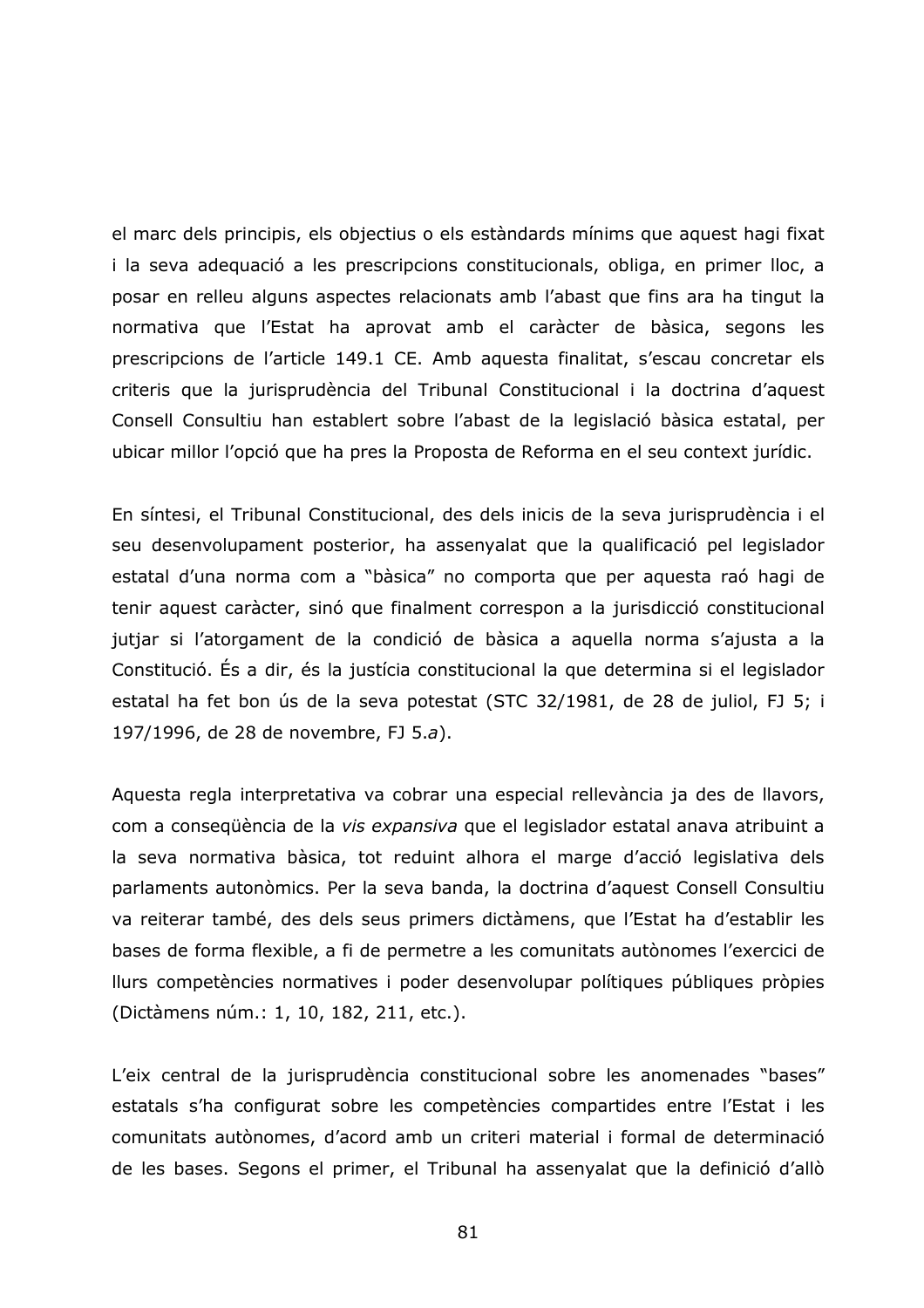que és bàsic no pot quedar a la lliure disposició de l'Estat i, en tot cas, la competència estatal en aquest àmbit funcional haurà sempre d'evitar el buidament o el desapoderament de les competències de les comunitats autònomes (STC 80/1988, de 28 d'abril, FJ 5). Malgrat el caràcter homogeni que és atribuït a les bases estatals, la seva interpretació no es pot fer de manera uniforme i, en aquest sentit, la fixació dels paràmetres que han de servir per delimitar-les cal fer-la -recorda el Tribunal Constitucional- cas per cas (STC 197/1996, de 28 de novembre, FJ 5).

En aquest mateix context material, les bases han estat enteses com un comú denominador normatiu, que ha de permetre assegurar la unitat fonamental de l'ordenament sobre la distribució de competències (STC 1/1982, de 28 de gener, FJ 1.2; 172/1996, de 31 d'octubre, FJ 1; i 103/1997, de 20 de maig, FJ 2). Això comporta que el comú denominador normatiu està dirigit a assegurar els interessos generals i a dotar d'estabilitat la regulació general de les matèries, atès que les bases afecten aspectes estructurals de l'Estat (STC 1/1982, de 28 de gener, FJ 1.2) i, a partir d'aquest marc unitari, cada comunitat autònoma pot introduir les peculiaritats que estimi més convenients (STC 49/1988, de 22 de marc, FJ 16). Tot precisant la seva construcció argumental, el Tribunal ha afirmat que les bases estatals tenen un doble caràcter: d'una banda, positiu, en la mesura que serveixen per establir els criteris fonamentals que han de servir per assegurar la unitat normativa indispensable d'un sector o activitat i, d'una altra, un vessant negatiu, atès que són un límit que el legislador autonòmic no pot ultrapassar (STC 25/1983, de 7 d'abril, FJ 4). No obstant això, l'element d'uniformitat que el Tribunal Constitucional ha atribuït a la definició d'allò que és bàsic també ha admès, en supòsits excepcionals, la possibilitat d'estendre l'abast de les normes bàsiques més enllà del comú denominador (STC 49/1988, de 22 de març, FJ 16; i 133/1997, de 16 de juliol, FJ 4.b).

Des de la perspectiva formal, i un cop la legislació relacionada amb la configuració de l'anomenat Estat de les autonomies s'anava consolidant, el Tribunal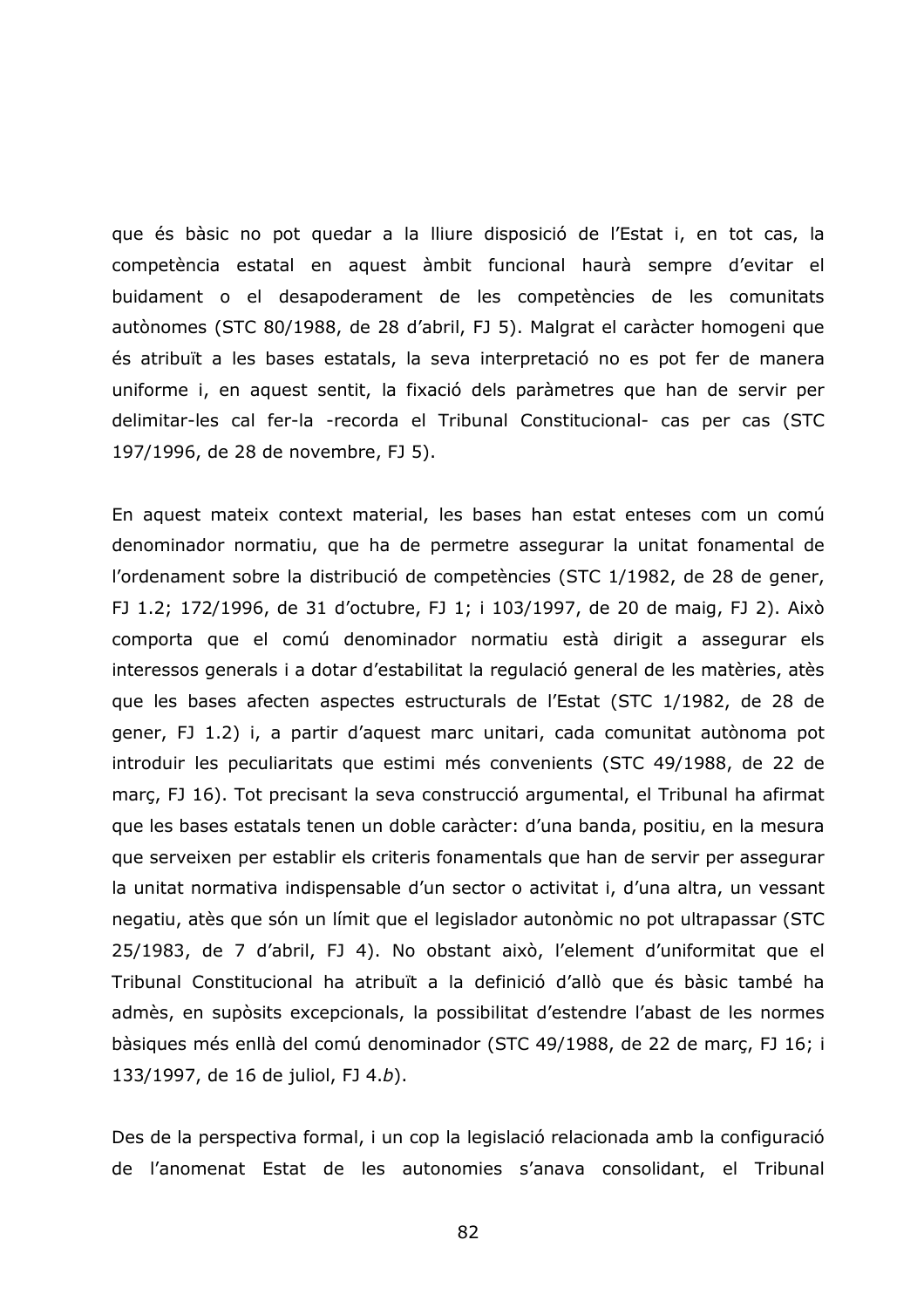Constitucional va fixar la doctrina segons la qual l'instrument normatiu que amb caràcter general resultava més adient per determinar les bases havia de ser la llei de les Corts Generals (STC 69/1988, de 19 d'abril, FJ 5; i 80/1988, de 28 d'abril, FJ 5). Ara bé, també va admetre la determinació de l'abast de les normes bàsiques a través de disposicions infralegals, sempre que fossin regulacions de caràcter marcadament tècnic (STC 76/1983, de 5 d'agost, FJ 24; i 131/1996, d'11 de juliol, FJ 2). I solament en casos excepcionals, el Tribunal ha acceptat actes d'execució amb caràcter bàsic.

Tanmateix, el balanç que ha ofert el grau de seguiment d'aquesta doctrina jurisprudencial per part de les Corts Generals no ha estat massa deferent, la qual cosa ha motivat que la doctrina d'aquest Consell Consultiu, en l'exercici de la funció que li correspon en relació amb casos concrets en què es dilucidaven controvèrsies competencials, hagi posat de manifest que la intensa col·laboració entre la llei i el reglament, en la determinació de les bases estatals, ha suposat de fet- una mena de xec en blanc al Govern, quan no una deslegalització absoluta en la determinació de les bases (Dictamen núm. 231, de 22 de juliol de 2002). Consequència aquesta que, no obstant això, no ha trobat una actitud de major refús en la jurisdicció constitucional. En aquest sentit, el criteri adoptat pel Tribunal Constitucional, malgrat la seva doctrina basada en la concepció formal de les bases, ha obert un camí caracteritzat per una gran inseguretat jurídica (Dictamen núm. 261, de 17 de febrer de 2004).

Doncs bé, després d'aquesta necessària síntesi de la jurisprudència constitucional i de la nostra doctrina, cal determinar ara si, d'acord amb les previsions de la Constitució i la interpretació donada pel seu màxim intèrpret, el contingut de la Proposta de Reforma, establert a l'article 106, relatiu a l'exercici de les competències compartides de la Generalitat "[...] en el marc dels principis, els objectius o els estàndards mínims que fixi l'Estat [...]", disposa de suport constitucional.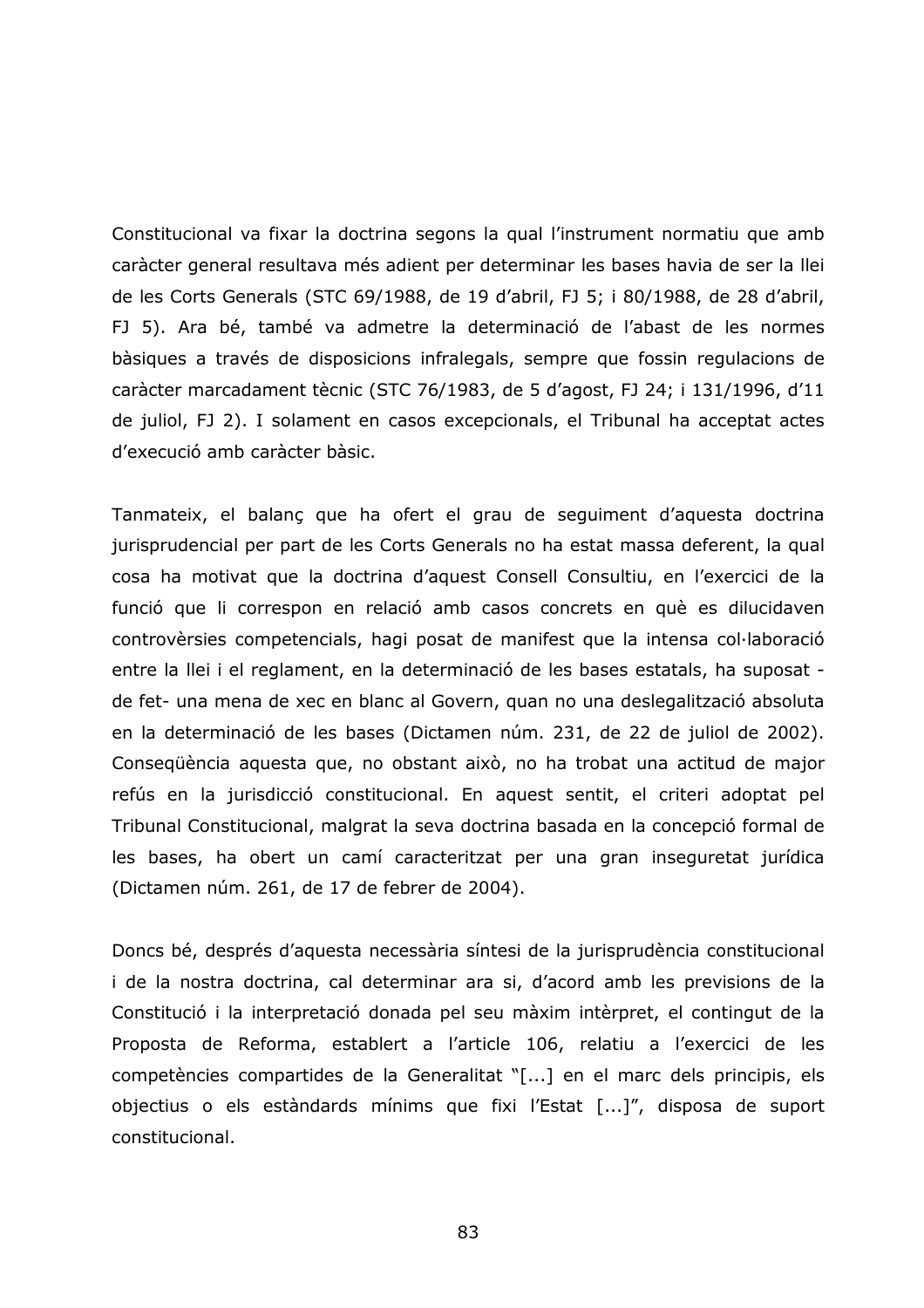Cal començar per afirmar que, quan la Constitució atribueix a l'Estat la competència exclusiva per determinar les bases, les condicions bàsiques o les normes bàsiques en els diversos apartats de l'article 149.1 CE, en cap cas no està definint què entén per bases. És a dir, la Constitució de 1978, tot i que hagués estat desitjable d'acord amb criteris d'una major seguretat jurídica, no va determinar un criteri per delimitar l'abast d'allò que, com a regla general, havia de ser l'objecte de la legislació bàsica estatal. Altrament dit: la Constitució no va definir les "bases" i, per aquest motiu, tot i que no era la solució més adient, el Tribunal Constitucional ha esdevingut l'òrgan constitucional que, de fet, ha assumit la funció de dur a terme aquesta definició. I, en aquest sentit, la seva doctrina es va construir segons les regles interpretatives que acaben de ser exposades, en les quals, en tot cas, prevalia el criteri indeterminat relatiu al fet que l'exercici de la competència estatal per regular les normes, la legislació o les condicions bàsiques, havia de deixar marge per a l'autonomia normativa de les comunitats autònomes. I pel que fa a la doctrina jurídica, les concepcions sobre la determinació de l'abast de la legislació bàsica han estat diverses, variant entre una noció de les bases enteses com a principis generals i una altra en què s'entendrien com a directrius més precises i concretes.

En tot cas, allò que esdevé especialment rellevant per endegar el judici de constitucionalitat que aquest òrgan consultiu ha de dur a terme és que efectivament- la Constitució no va definir les bases ni, encara menys, va especificar el seu abast, amb la qual cosa la seva indeterminació i, per tant, també la manca de concreció sobre les competències assumides en els estatuts d'autonomia i sobre els límits de la potestat legislativa dels parlaments autonòmics, fou una lògica consegüència.

La Proposta de Reforma que ens ha estat sotmesa a dictamen pel Parlament de Catalunya ha pres l'opció de dur a terme una tasca de definició i concreció funcional i material de les competències. I la pregunta immediata, a la qual hem de donar una necessària i imprescindible resposta en aquesta seu consultiva, és si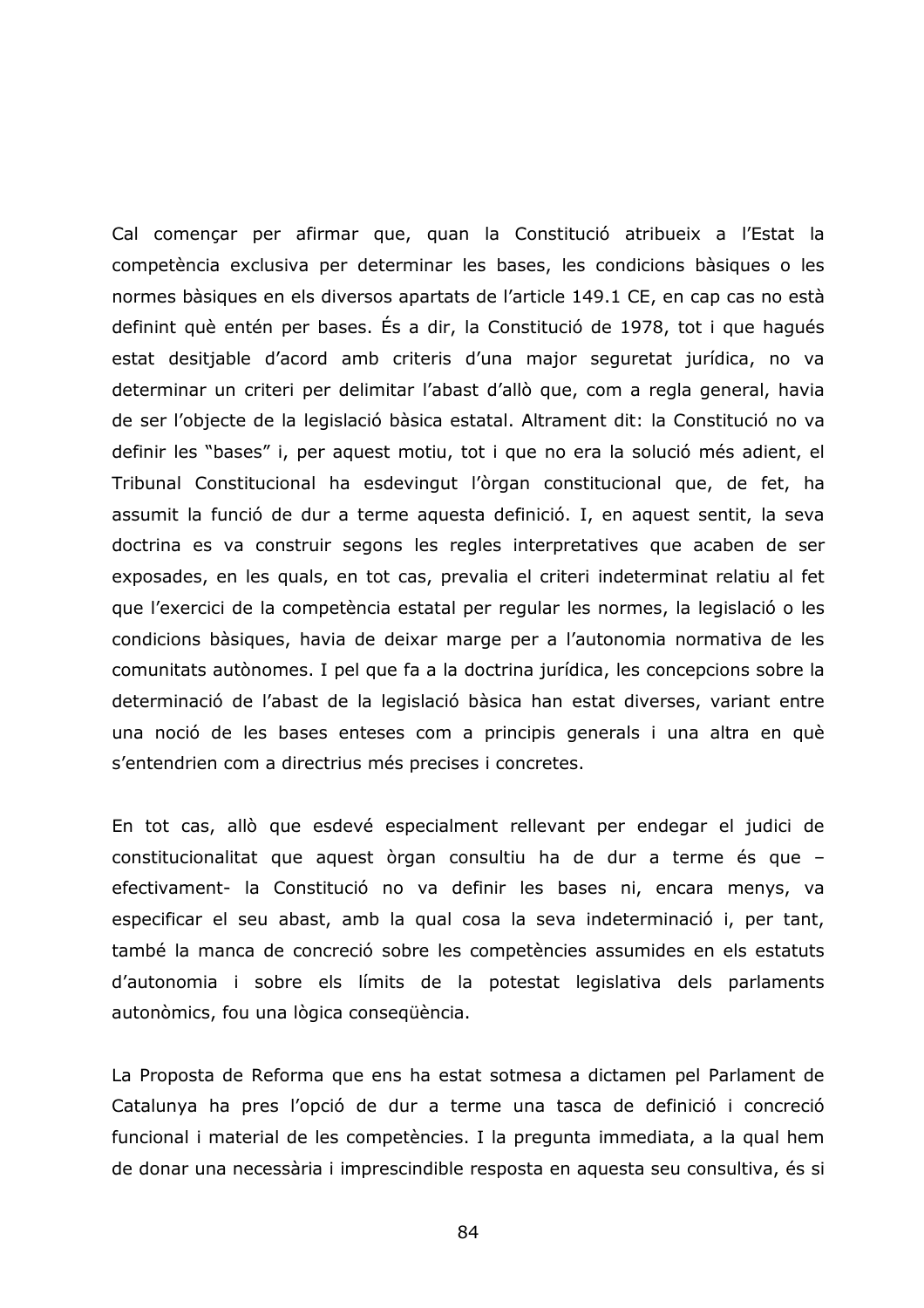l'Estatut d'autonomia, com a norma institucional bàsica, pot realitzar aquesta funció. Doncs bé, d'acord amb les previsions establertes a l'ordenament jurídic, no existeix una reserva de llei estatal -llevat de les excepcions relatives, per exemple, a policia autònoma o radiotelevisió- que obligui a concretar els criteris funcionals i materials establerts a la Constitució per delimitar les competències. Tampoc no existeix una reserva de Constitució segons la qual hagi de ser aquesta l'única norma en la qual calqui definir les competències. És a dir, no existeix un mandat constitucional explícit que obliqui a deixar oberts els preceptes constitucionals que atribueixen competències.

En realitat, aquesta funció de definició o concreció dels aspectes materials i funcionals que caracteritzen a cadascuna de les competències l'han realitzada fins ara les lleis bàsiques estatals, tot desconstitucionalitzant el procés de descentralització política. Per tant, res no impedeix que la tasca de definició competencial la duguin a terme els mateixos estatuts, en la seva condició de norma institucional bàsica, és a dir, de norma estatal a través de la qual es concreten els mandats constitucionals en matèria de competències. Evidentment, és una tasca que consisteix a delimitar les pròpies competències, però no pas a definir l'abast de les "bases" estatals. Així es deriva de l'article 147.2.d CE, quan estableix que "2. Els Estatuts d'Autonomia hauran de fer constar: [...] d) Les competències assumides dins el marc establert per la Constitució i per les bases per al traspàs dels serveis que els correspondran". I sense que, en aquesta tasca de concreció material i funcional de les matèries competencials, càpiga imputar a l'Estatut estar realitzant una funció similar a la que és impedida per la jurisprudència constitucional al legislador estatal, d'aprovar lleis interpretatives de la Constitució (STC 76/1983, de 5 d'agost, FJ 4.c).

Per tant, en defecte d'una definició de les bases estatals continguda a la mateixa Constitució vigent, la qual cosa segurament hagués estat més coherent amb la lògica jurídica d'un Estat políticament descentralitzat; en defecte, també, d'una reforma constitucional en el mateix sentit, cal concloure que no hi ha impediment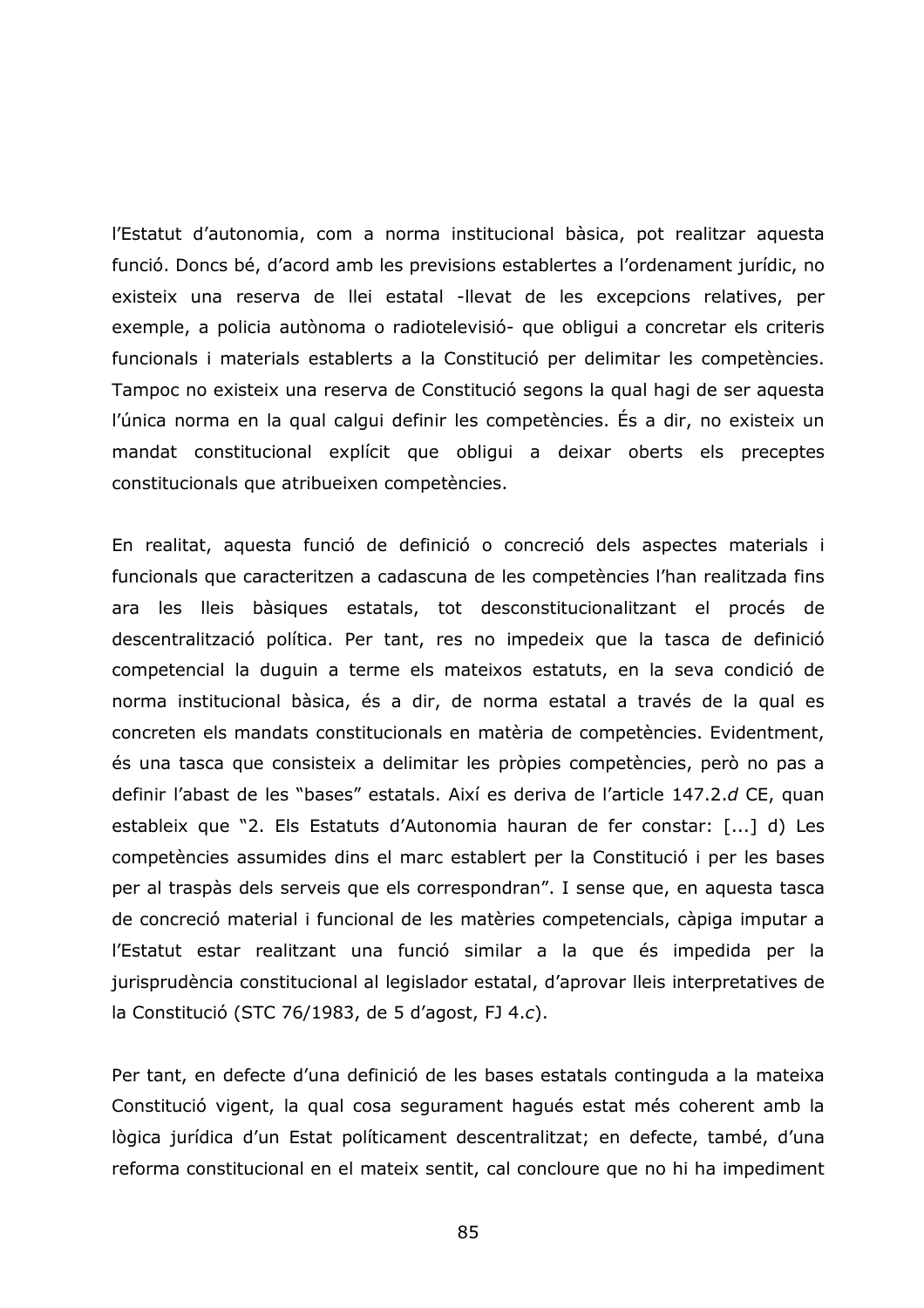constitucional explícit perquè aquesta tasca de concreció l'acompleixi l'Estatut d'autonomia. Obviament, la funció de concreció material i funcional no és lliure perquè, si bé no hi ha dubte que l'Estatut pot tancar les opcions que la Constitució ha deixat obertes, és del tot preceptiu que no pot contradir allò que clarament ha quedat establert per la norma normarum. Quan aquesta dóna marge per a més d'una solució, l'Estatut disposa d'un cert camp d'elecció. Però quan la Constitució no admet cap concreció, és evident que la mateixa funció resta vedada. D'acord, doncs, amb aquest criteri, abordarem més endavant cadascuna de les matèries competencials que componen el capítol II del títol IV de la Proposta de Reforma.

En conclusió, l'opció presa per la Proposta de Reforma de dur a terme una concreció o determinació material i funcional de les competències és constitucional. En consegüència, idèntica ha de ser la conclusió a què cal arribar, en relació amb la previsió del seu article 106, sobre la concepció de la potestat legislativa de la Generalitat de forma compartida amb l'Estat, en el marc dels principis, els objectius o els estàndards mínims que aquest hagi fixat.

b) Un segon apartat d'aquest primer punt de la nostra anàlisi de constitucionalitat de l'article 106 de la Proposta de Reforma és el relatiu a les tècniques que han estat emprades per delimitar les matèries que són objecte de competències compartides.

Aquesta Proposta de Reforma, després de definir les competències exclusives a l'article 105, àmbit sobre el qual el legislador estatal no pot intervenir, determina les competències compartides a l'article 106. D'acord amb la tipologia de competències que incorpora al seu títol IV, en uns casos ha emprat la tècnica de distingir, dintre d'una matèria que la Constitució qualifica com a competència bàsica estatal, una submatèria que passa a tenir una identitat pròpia i que és qualificada com a competència exclusiva de la Generalitat. A mode d'exemple, en l'àmbit de la matèria relativa al règim jurídic i procediment de les administracions públiques, que segons el que estableix la Constitució (art. 149.1.18 CE), és de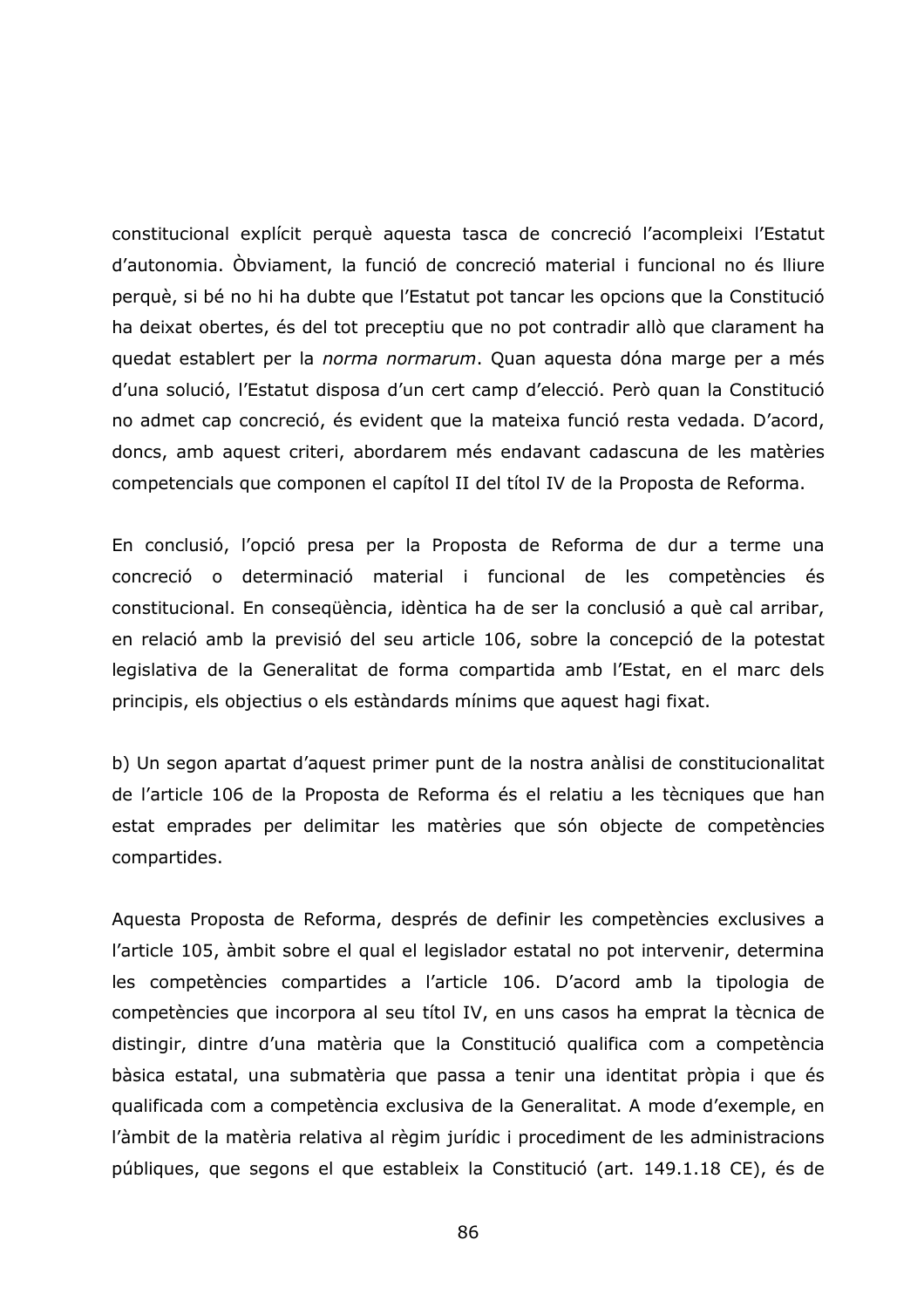caràcter compartit, la Proposta de Reforma, en el seu article 113, introdueix dues submatèries: la que s'inclou a l'apartat 1 és exclusiva mentre que la que apareix a l'apartat 2 és compartida.

De forma abstracta i amb caràcter general, és criteri d'aquest Consell Consultiu que res no es pot objectar a la utilització d'aquesta tècnica per la Proposta de Reforma, la qual cosa comporta que una part de la competència, definida ara de manera més precisa, esdevingui una competència exclusiva de la Generalitat i, per tant, exercida d'acord amb el que estableix l'article 105 de l'esmentada Proposta.

Ara bé, la utilització d'aquesta tècnica s'ha d'analitzar cas per cas per determinar si és conforme amb la Constitució, ja que cal examinar si la part que declara com a competència exclusiva queda o no integrada en el nucli material que la Constitució manté com a competència bàsica estatal. Aquesta tasca la durem a terme en el proper Fonament.

De la mateixa forma s'ha entendre també la tècnica que ha utilitzat la Proposta de Reforma de definir les competències compartides sobre determinades matèries, però tot derivant d'aquestes una sèrie de submatèries respecte de les quals, en tot cas, la competència correspon a la Generalitat (com ara l'art. 139.2, relatiu a universitats, o l'art. 150, referit a mercats de valors i centres de contractació, entre d'altres). Aquesta previsió continguda a la Proposta suposa convertir aquestes submatèries en àmbits de regulació que, en tot cas, corresponen a la Generalitat, a fi d'impedir que les bases estatals puguin ocupar la reglamentació i l'execució sobre una matèria, i la Generalitat pugui exercir les competències previstes a l'article 107 de la Proposta de Reforma. Ara bé, alhora, cal tenir present que, en la seva actuació sobre aquestes submatèries, i en els casos excepcionals que s'escaigui, la Generalitat haurà de respectar les bases estatals.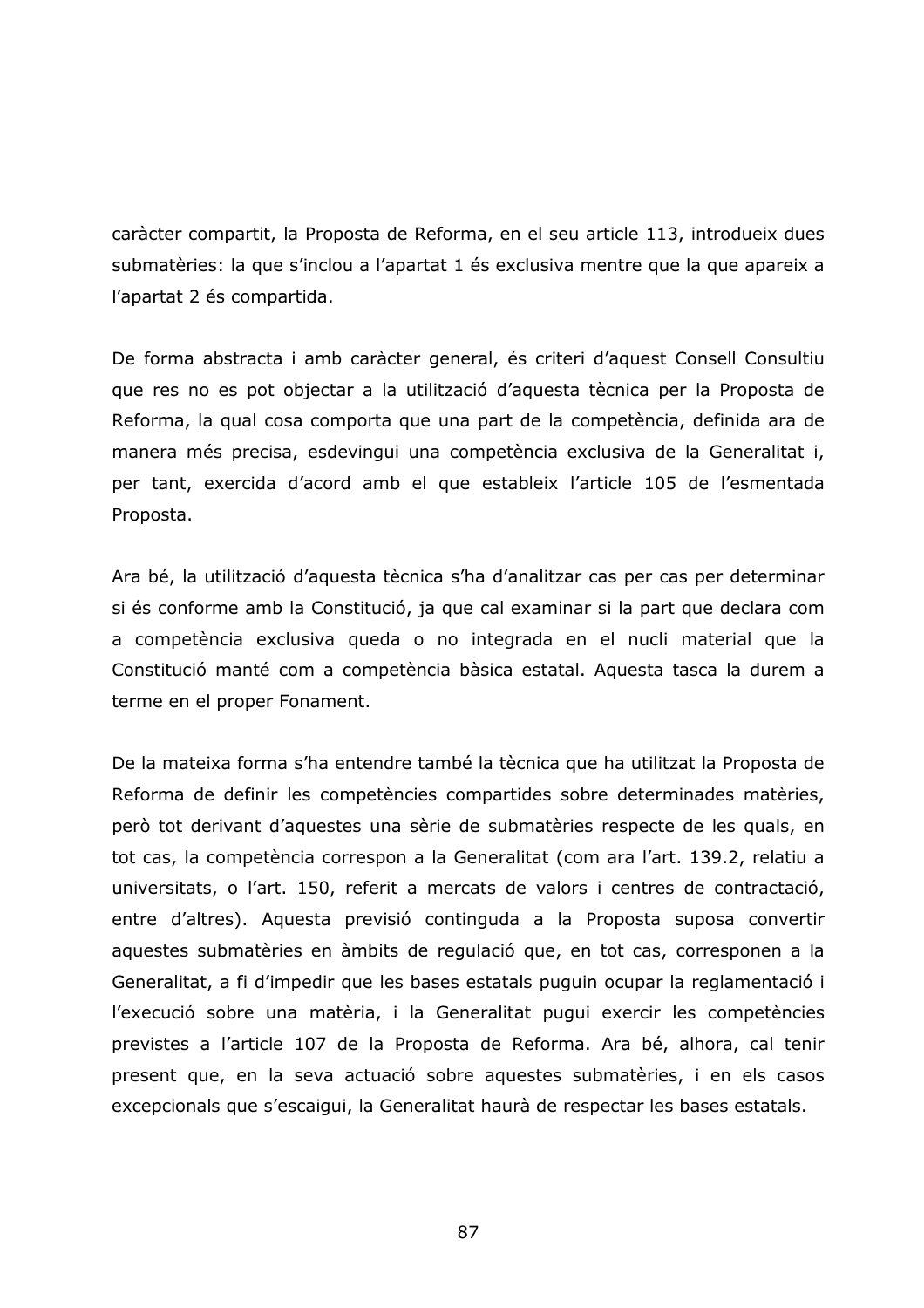Per tant, en aquest sentit, la tècnica emprada per la Proposta de Reforma relativa al contingut de les competències compartides és constitucional.

D'acord, doncs, amb aquests criteris, en el Fonament següent seran analitzats, cas per cas, els preceptes del capítol II del títol IV referits a les matèries competencials en particular.

B) Passem ara a analitzar el segon aspecte del contingut de l'article 106 de la Proposta de Reforma, relatiu a la consideració de la llei com a instrument formal de caràcter general per a la fixació per l'Estat dels principis, els objectius o els estàndards mínims, llevat dels casos que estableixen expressament la Constitució *i* aquest Estatut.

La questió que ara es planteja en aquesta part de les prescripcions de l'article 106 de la Proposta de Reforma és la regla segons la qual, en les matèries que l'Estatut atribueix a la Generalitat la competència de forma compartida amb l'Estat, cal que sigui una norma estatal amb rang de llei la via a partir de la qual la Generalitat exerceixi la seva potestat legislativa compartida i la integritat de la potestat reglamentària i de la funció executiva, en el marc dels principis, els objectius o els estàndards mínims que fixi l'Estat. La llei formal de les Corts Generals ha de ser, doncs, la regla general als efectes de la fixació d'allò que és bàsic.

Atesa la jurisprudència constitucional que hem ressenyat anteriorment, no pot oferir dubte que aquesta previsió de la Proposta de Reforma troba ple suport a la Constitució. En efecte, el que prescriu l'article 106 no és cap altra cosa que el criteri formal de bases establert temps ençà per la jurisprudència del Tribunal Constitucional, segons el qual l'instrument normatiu més adient per establir les normes bàsiques amb posterioritat a la Constitució ha de ser la llei (STC 1/1982, de 28 de gener, FJ 1). No és, doncs, cap imposició de la Proposta de Reforma de l'Estatut adrecada a la Constitució.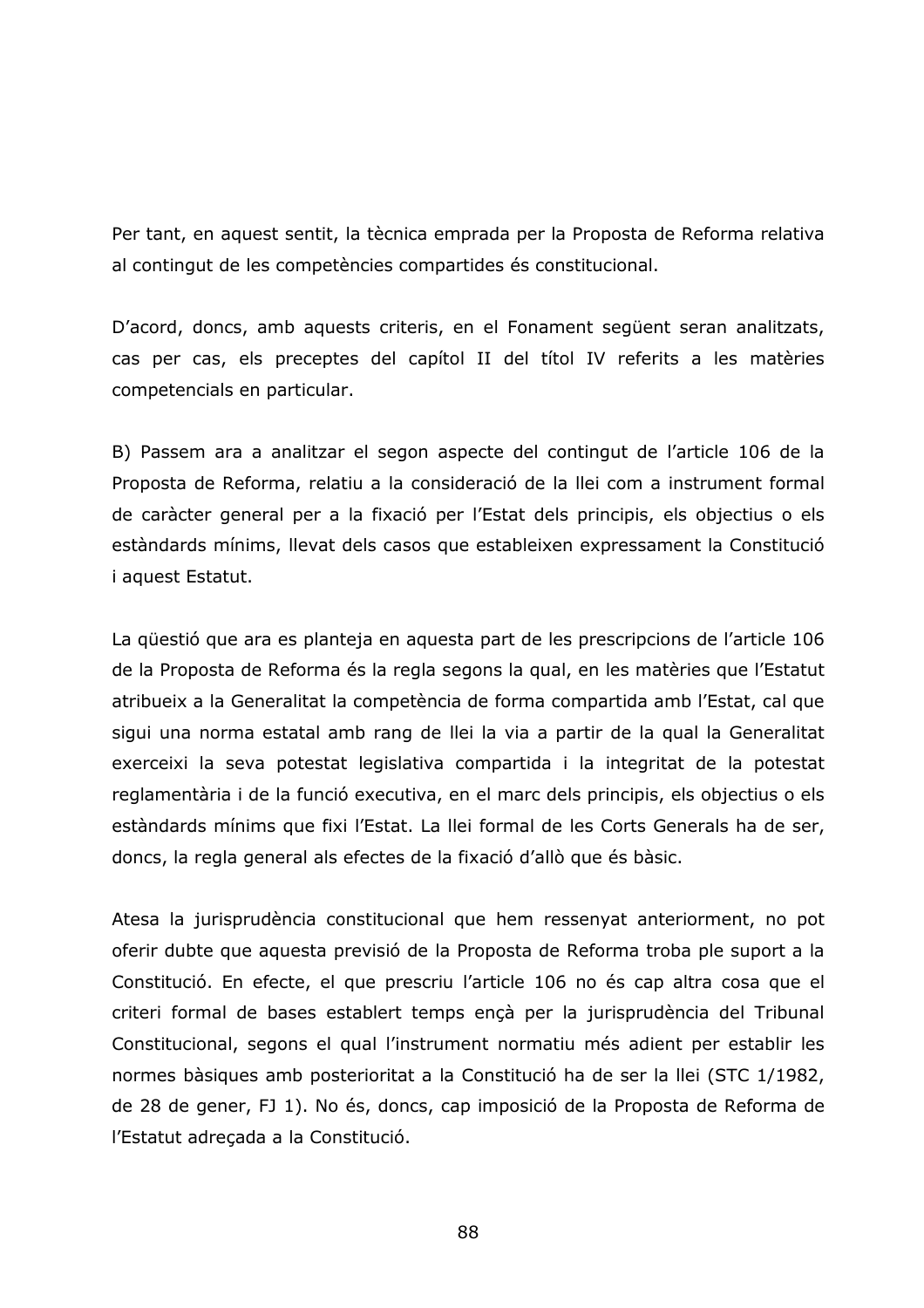En aquesta línia interpretativa, cal recordar que per Fonamentar la seva posició, el Tribunal Constitucional argumentà que la justificació d'aquesta exigència de llei formal es troba en el fet que només mitjançant aquest instrument normatiu s'assolirà, amb les garanties inherents al procediment legislatiu, una determinació certa i estable dels corresponents àmbits d'ordenació de les matèries, en les quals concorren i s'articulen les competències bàsiques estatals, i les legislatives i reglamentàries autonòmiques (STC 69/1988, de 19 d'abril, FJ 5; 80/1988, de 28 d'abril, FJ 5; i 13/1989, de 26 de gener, FJ 3). I així també ho va recollir el nostre Dictamen núm. 215, de 28 de març de 2000.

Aquesta previsió de l'article 106 en favor del criteri general de la llei com a instrument per determinar l'abast d'allò que ha de ser bàsic, a més de ser escrupolosament respectuosa amb la jurisprudència constitucional, respon a un desitjable principi de garantia jurídica per preservar la seva integritat, que ha de trobar en la llei de les Corts Generals la màxima expressió, ja que, en efecte, no és el mateix que la fixació de les bases sigui aprovada per les Corts o que sigui obra del Govern. I no ho és perquè el procediment legislatiu i la pluralitat d'opcions normatives que han de donar-se en el debat parlamentari permeten expressar en la llei la pluralitat política que la institució parlamentària representa. Per tant, el que estableix l'article 106, tot seguint la jurisprudència constitucional, és que han de ser les Corts Generals l'òrgan constitucional més adient, o si es vol, la seu natural destinada a la fixació de les bases que l'Estat estableix com a límit de la legislació autonòmica.

En consegüència, aquesta segona previsió de l'article 106 de la Proposta de Reforma és constitucional.

C) Finalment, abordem el tercer aspecte de l'article 106 de la Proposta de Reforma, que és el relatiu a l'atribució feta al Parlament perquè, per mitjà d'aquesta cambra, es concreti l'efectivitat normativa i el desplegament d'aquestes disposicions estatals. Més concretament, el precepte estableix el següent: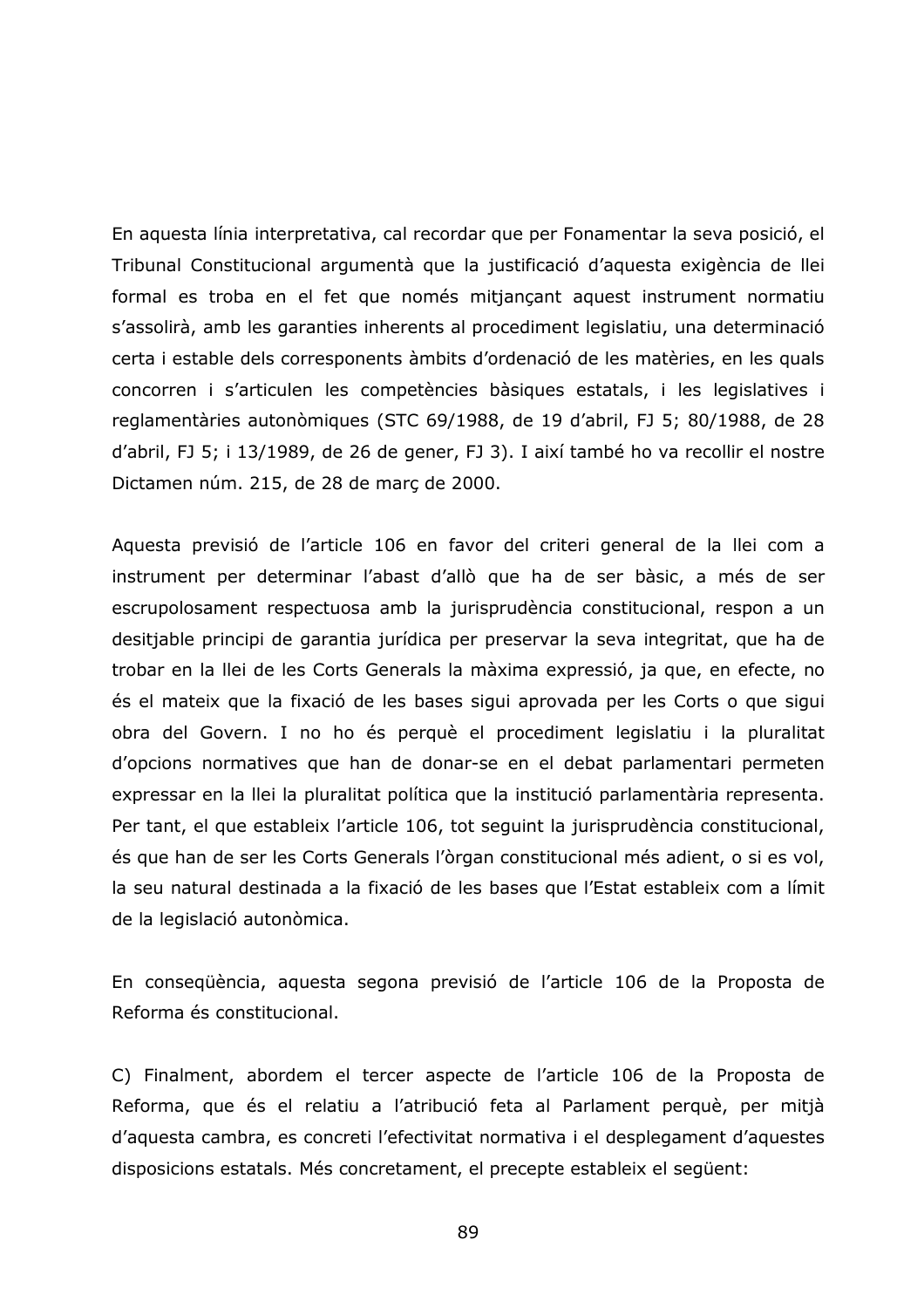"[...] El Parlament ha de concretar per mitjà d'una llei l'efectivitat normativa i el desplegament d'aquestes disposicions estatals".

En aquest incís del precepte, no hi ha dubte que la Proposta de Reforma explicita un principi essencial de l'ordenament jurídic segons el qual la llei autonòmica és l'expressió normativa de l'autonomia política derivada de la Constitució i, en aquest sentit, el desenvolupament de la legislació bàsica de l'Estat ha de traduirse en una llei. En una llei del Parlament autonòmic, en la llei del Parlament de Catalunya diferenciada de l'estatal solament en virtut del principi de competència.

En l'àmbit de les competències compartides entre l'Estat i les comunitats autònomes, el binomi integrat per la llei bàsica estatal i la llei autonòmica de desenvolupament ha de ser una lògica consegüència del sistema normatiu establert per la Constitució de 1978 per regular les competències.

Tanmateix, el balanç que ha ofert l'aplicació d'aquest binomi al llarg dels anys transcorreguts d'autonomia política -i que aquest òrgan consultiu considera adient evocar en la fonamentació d'aquest dictamen- posa de manifest una relació existent entre la llei bàsica i la llei autonòmica en la qual aquesta última ha aparegut com un producte normatiu de caràcter subordinat. De fet, en moltes ocasions, la relació entre ambdues lleis ha estat més pròpia de la relació que es produeix entre la llei i el reglament administratiu, és a dir, una relació merament executiva. La vis expansiva experimentada en la determinació de les bases per l'Estat i la concreció formal d'aquestes a través de reglaments administratius, ha estat sense dubte la causa d'aquesta posició jurídicament disminuïda de la llei autonòmica. I l'efecte d'aquesta situació ha comportat una considerable parcel·lació de les competències de la Generalitat i de la resta de comunitats autònomes, fins al punt d'impedir en bona part la disponibilitat normativa sobre les pròpies competències legislatives.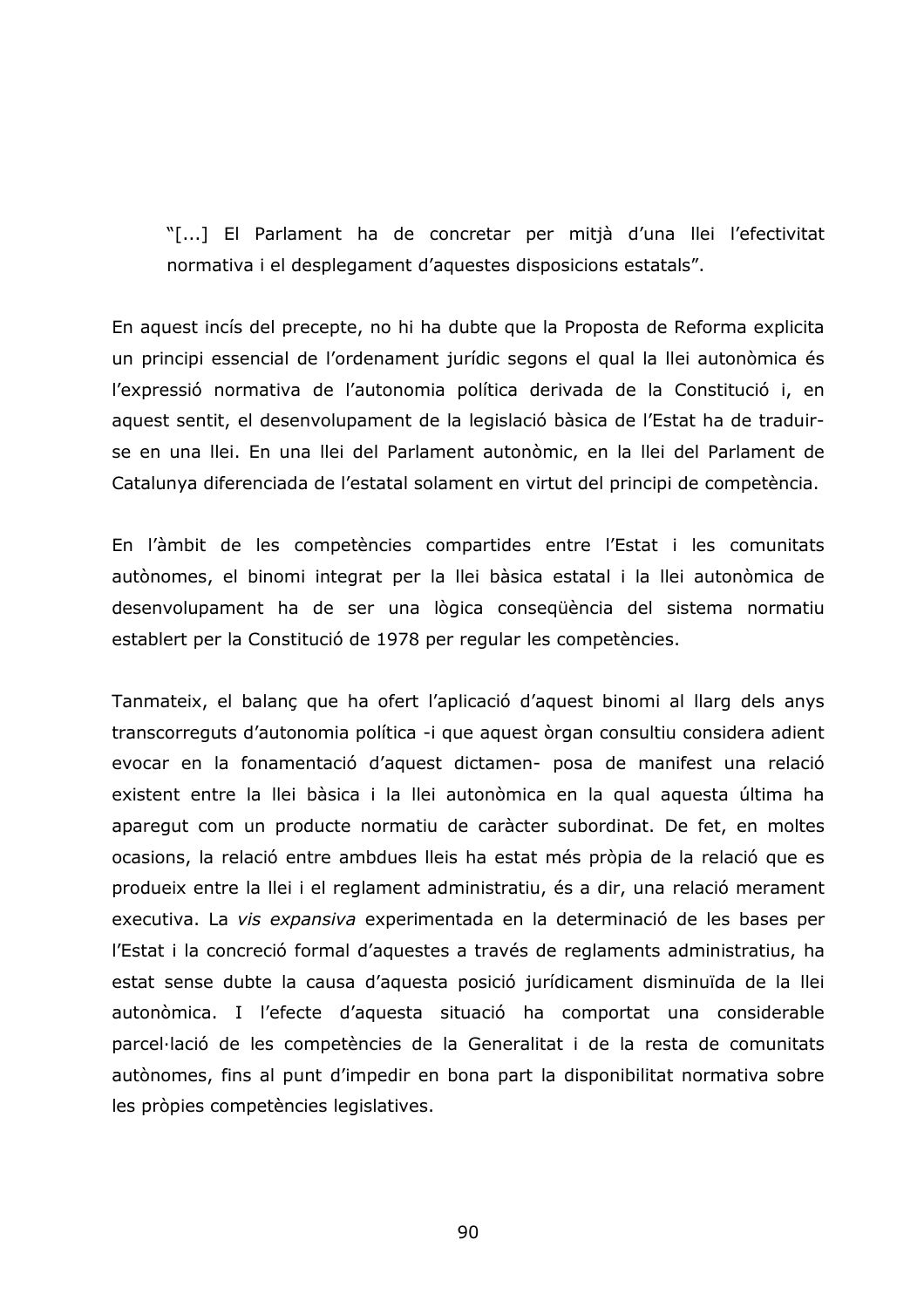En aquest sentit, la previsió de l'últim incís de l'article 106 de la Proposta de Reforma s'ha d'entendre en una lògica diferent a la ressenyada, és a dir, en una lògica constitucional de relació entre la llei autonòmica i la llei bàsica estatal fonamentada en el principi de competència. La qual cosa significa que, en efecte, ha de ser la llei del Parlament la que ha de concretar o desplegar, d'acord amb el principi d'autonomia normativa, els principis, els objectius o els estàndards que l'Estat hagi fixat. Això, tanmateix, no pot impedir que, si s'escau, la llei bàsica estatal pugui ser d'aplicació directa a Catalunya.

En consequència, aquest incís final de l'article 106 segons el qual, "el Parlament ha de concretar per mitjà d'una llei l'efectivitat normativa i el desplegament d'aquestes disposicions estatals", és constitucional.

En el marc d'aquest capítol I del títol IV, pertoca també abordar el judici de constitucionalitat de l'esmena número 200, que estableix el següent:

"1. En l'àmbit de les seves competències exclusives, correspon a la Generalitat de manera íntegra i excloent, amb l'únic límit que el de respectar les condicions bàsiques a que es refereix l'article 149.1.1 de la Constitució, la potestat reglamentària i la funció executiva. L'exercici d'aquestes potestats i funcions correspon únicament a la Generalitat, mitjançant les quals pot establir polítiques pròpies".

D'acord amb els criteris hermenèutics que han estat exposats en aquest Fonament, cal considerar que els mots "íntegre" - és a dir, complert- i "excloent" és a dir, exclusiu- són conceptes complementaris, que permeten definir una competència en un àmbit material determinat, la qual cosa no impedeix la incidència d'altres títols competencials. En aquest sentit, el text de l'esmena 200 és constitucional.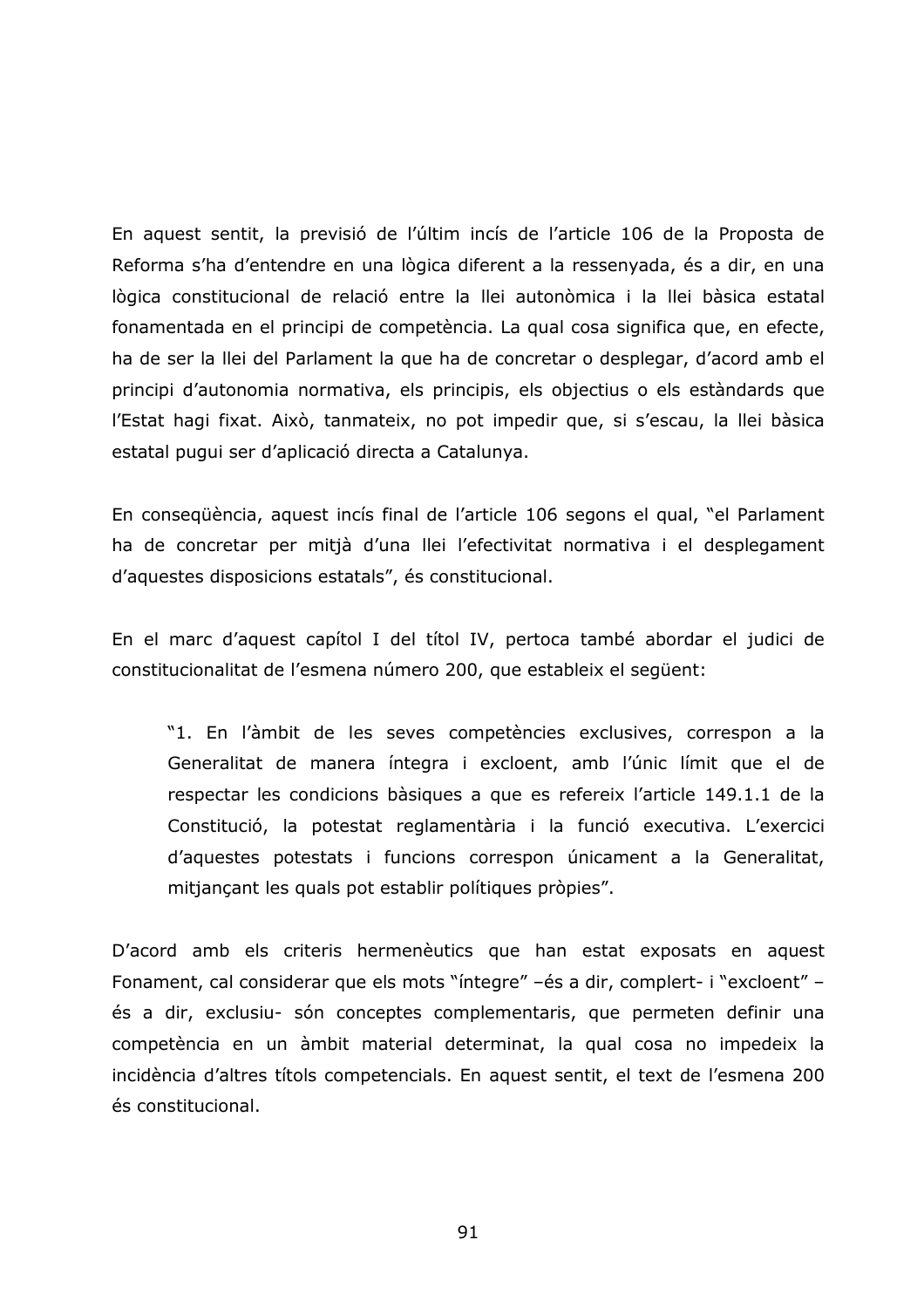3. Ens pertoca ara tractar el contingut de l'article 107 de la Proposta de Reforma, relatiu a les competències executives, que estableix el sequent:

"Correspon a la Generalitat, en les matèries en què aquest Estatut li atribueix la funció executiva, la potestat reglamentària, que comprèn l'aprovació de reglaments de desplegament i l'execució de la normativa de l'Estat dictada per establir l'ordenació general de la matèria i també la integritat de la funció executiva, que en tot cas inclou la potestat d'organització de la seva pròpia administració, les activitats de planificació i programació, les facultats d'intervenció administrativa, l'activitat registral, les potestats inspectores i sancionadores, l'execució de les subvencions i totes les altres funcions i activitats que l'ordenament atribueix a l'Administració pública".

L'article 107 estableix el tercer tipus de competències de la Generalitat, que qualifica d'"executives". En l'exercici d'aquestes competències, correspon a la Generalitat la funció executiva, la potestat reglamentària, que comprèn l'aprovació de reglaments de desplegament i l'execució de la normativa de l'Estat dictada per a establir l'ordenació general de la matèria, i també la integritat de la funció executiva, la qual inclou en tot cas la potestat d'organització de la mateixa Administració i una sèrie de funcions de caràcter instrumental per fer efectiva la potestat executiva.

Dintre del concepte "competència executiva" s'inclouen, de fet, dos tipus d'activitats materials pròpies del govern i de les administracions públiques: l'exercici de la potestat reglamentària i la funció executiva en sentit estricte, és a dir, l'emanació d'actes administratius, sigui amb contingut general o singular. Per tal de garantir la integritat d'aquesta funció executiva s'enumeren tot un seguit de funcions administratives que són complementàries o instrumentals amb relació a l'activitat d'execució. Així, la planificació o programació, les facultats d'intervenció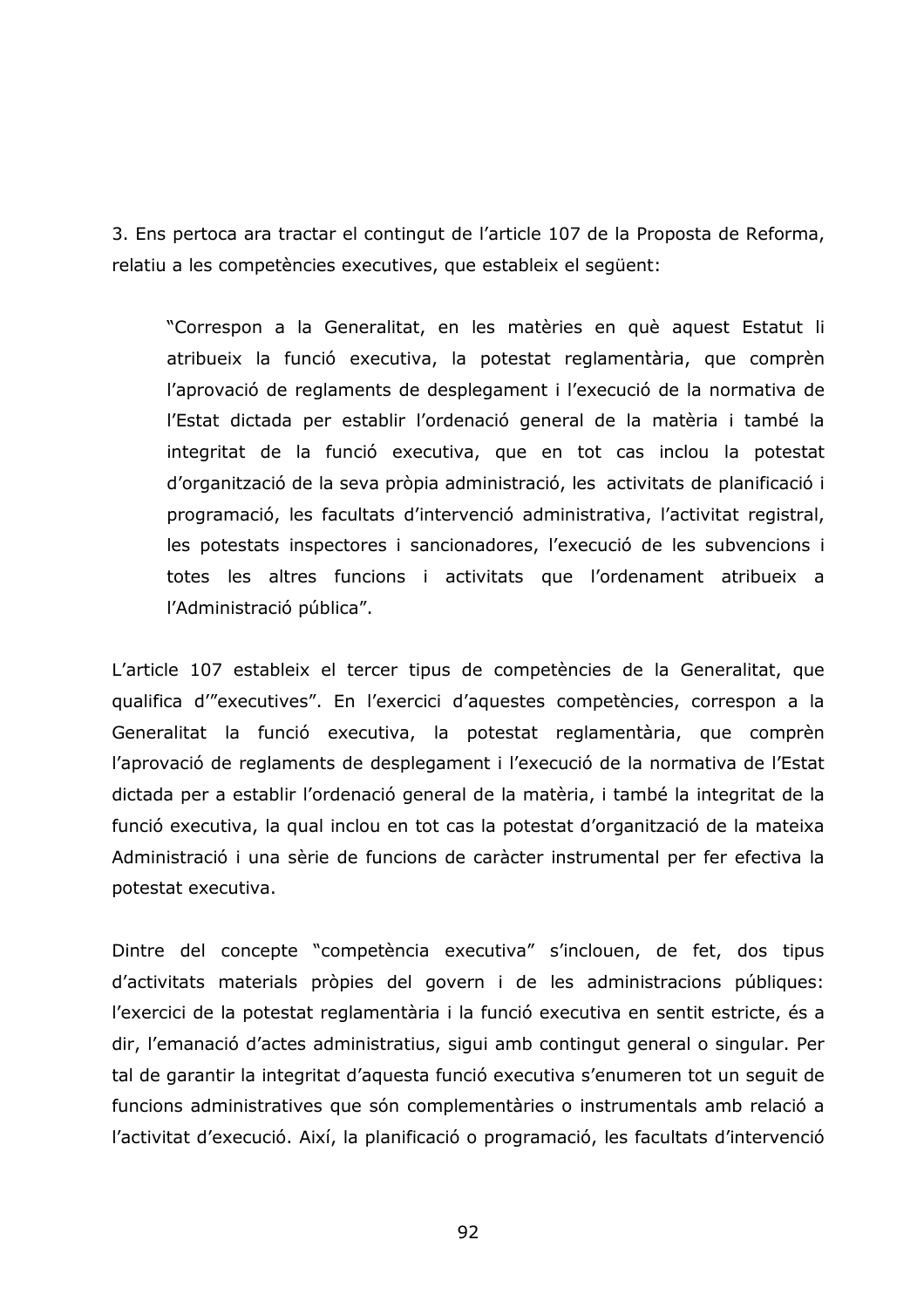administrativa, l'activitat registral, les potestats inspectores i sancionadores i l'execució de les subvencions.

La novetat d'aquest precepte i que, eventualment, podria plantejar dubtes de constitucionalitat, és la introducció de la potestat reglamentària externa, ja sigui per desenvolupar lleis autonòmiques o estatals, dintre del concepte de competència executiva.

Fins ara, el Tribunal Constitucional ha establert, de forma reiterada i uniforme, que les competències executives de les comunitats autònomes inclouen la potestat d'emanar actes administratius i reglaments organitzatius, és a dir, els necessaris per crear i organitzar l'Administració que ha de dur a terme la funció executiva. Aquesta doctrina ha estat elaborada amb motiu de la interpretació sobre l'abast de les competències legislatives estatals i el seu complement mitjançant la competència d'execució de la llei estatal per part de les comunitats autònomes.

En aquest sentit, ja des de la Sentència 18/1982, de 4 de maig, el Tribunal Constitucional ha establert que la potestat reglamentària general o d'execució de la llei correspon a l'Estat com a titular de la potestat legislativa, mentre que a la comunitat autònoma només li correspon la potestat d'executar la normativa estatal (llei més reglament) i, en el seu cas, l'aprovació de reglaments organitzatius.

A aquesta conclusió arriba el Tribunal Constitucional després de recordar la distinció dogmàtica entre reglaments executius i reglaments organitzatius o independents i defensar la necessària col·laboració entre la llei i el reglament executiu, la qual cosa comporta que el titular de la potestat legislativa hagi de ser el mateix que el de la potestat per dictar el reglament executiu.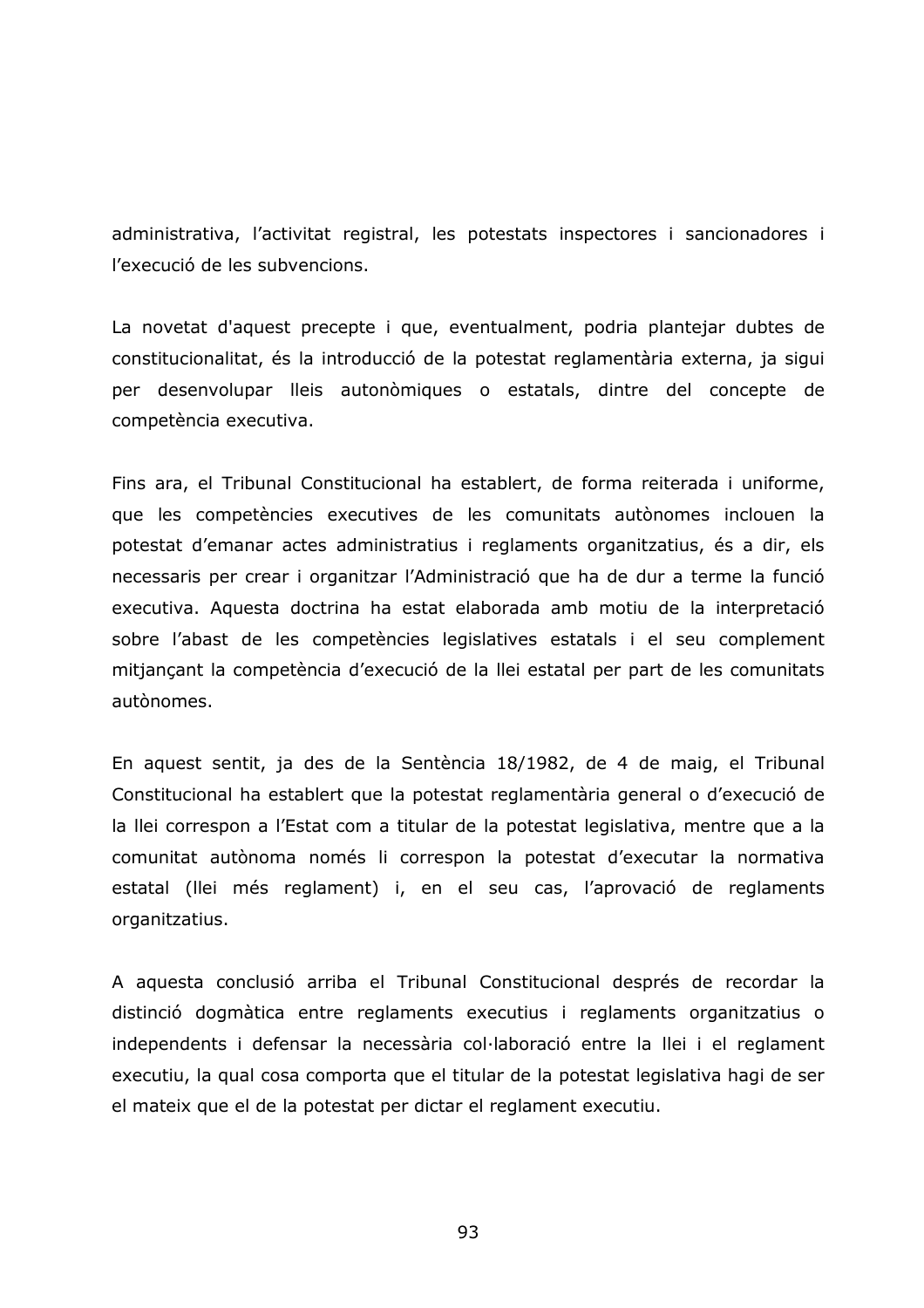Al mateix temps, el Tribunal Constitucional utilitza un altre argument que té un valor molt significatiu. En l'esmentada Sentència 18/1982, FJ 5, afirma que el seu raonament "cuenta hoy con el apoyo de los Estatutos de Autonomía hasta la fecha promulgados" i, en concret, fa referència a l'article 25 EAC, on s'afirma que, en el cas de les competències executives, la Generalitat haurà de sotmetre's a les normes reglamentàries estatals. Cal concloure, doncs, que la doctrina del Tribunal Constitucional no es fonamenta en la interpretació de la Constitució, sinó en la dels estatuts d'autonomia.

Doncs bé, si la doctrina del Tribunal Constitucional es fonamenta en el contingut dels estatuts d'autonomia, que formen part del bloc de constitucionalitat, es pot concloure que, si aquest contingut es modifica sense vulnerar el text de la Constitució (que en cap moment no determina l'abast de la competència estatal de "legislació"), la doctrina del Tribunal Constitucional podria ser modificada.

En consequència, el contingut de l'article 107 no vulnera cap precepte constitucional i, si bé és contrari a la doctrina del Tribunal Constitucional en relació amb les competències executives de les comunitats autònomes, aquesta doctrina va ser elaborada sobre la base d'un contingut estatutari que ara es modifica.

Per tant, l'article 107 de la Proposta de Reforma és constitucional.

4. Un cop abordades les questions relatives a la tipologia de les competències que estableix la Proposta de Reforma, seguidament seran analitzades les que afecten les matèries competencials en particular, les que són previstes al capítol II del títol IV (art. 112 a 167). No obstant això, s'escau fer avinent que en algunes d'aquestes matèries competencials també es plantegen problemes de rellevància constitucional, però específicament referits a les relacions de bilateralitat entre l'Estat i la Generalitat, que seran tractades de forma conjunta en el Fonament IX,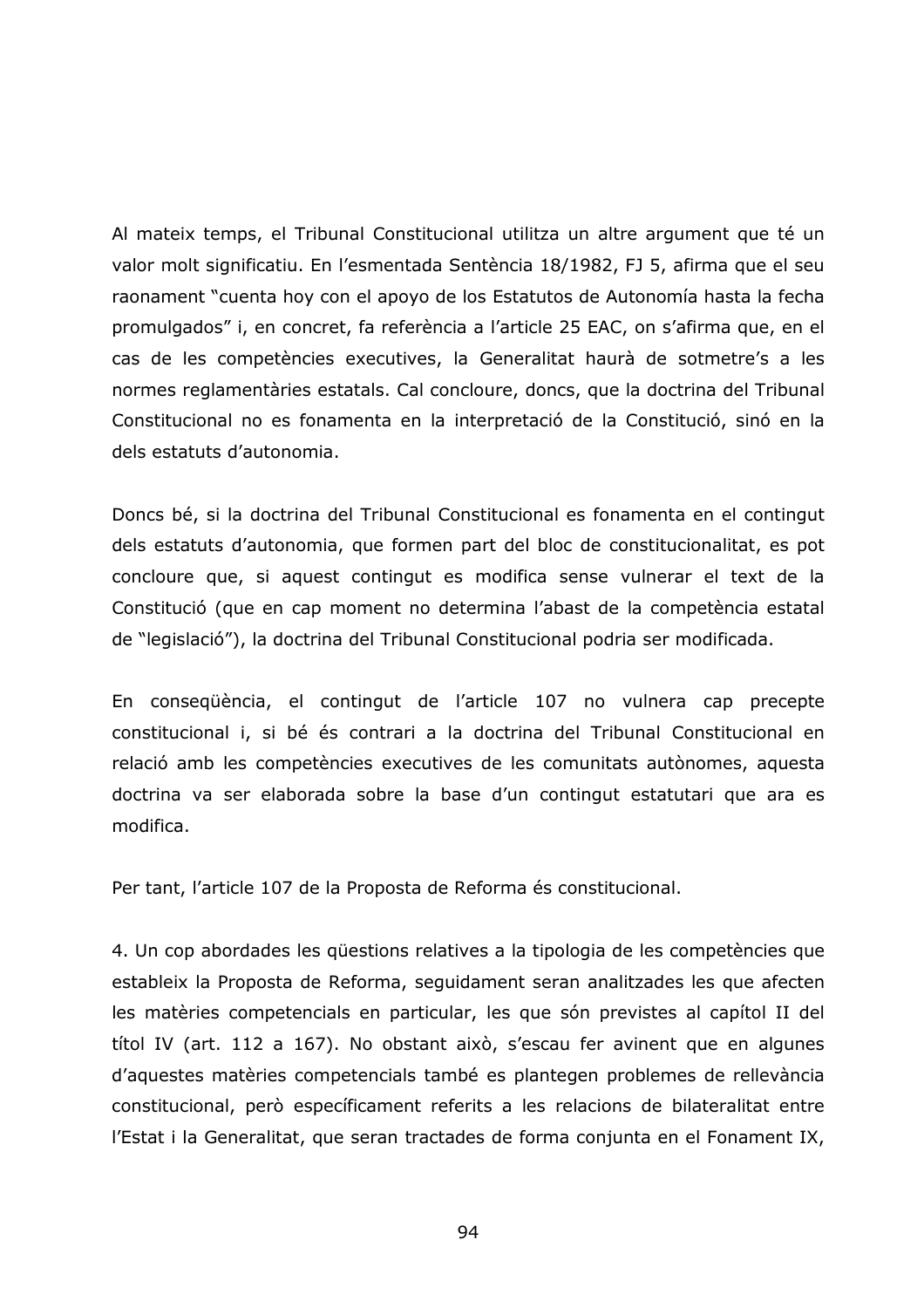que serà dedicat, justament, a les esmentades relacions de bilateralitat regulades al títol V de la Proposta de Reforma.

#### **VII**

#### 1. Articles 112, 113, 114 i 155 (administracions públiques).

Examinarem conjuntament els articles 112, 113, 114 i 155 de la Proposta de Reforma, ja que tots aquests regulen les competències de la Generalitat en matèria d'administracions públiques. Aquests preceptes mereixen dos tipus de consideracions, una de general i una altra de caràcter més específic.

A) De forma general, resulta evident que amb aquesta regulació podria produir-se un salt qualitatiu important envers la situació actualment vigent. En efecte, l'article 10.1 EAC qualifica aquesta competència com a compartida i, el que és més important, la refereix exclusivament, en els seus punts 1 i 2, a l'Administració de la Generalitat i als ens públics que en depenguin; i d'altra banda, l'article 9.8 EAC, referit a les competències de la Generalitat sobre règim local, les qualifica com a exclusives, encara que limitades per la coneguda clàusula de "sens perjudici d'allò que disposa el número 18 de l'apartat 1 de l'article 149 de la Constitució".

En canvi, els articles 112, 113 i 114 de la Proposta de Reforma no només qualifiquen aquesta competència com a exclusiva en bona part del seu contingut (art. 112, 113.1, 113.3.a, 114.a i c), sinó que l'estenen a la generalitat de les "administracions públiques catalanes".

Doncs bé, si s'entengués aquesta regulació en el sentit d'equiparar les competències que disposa la Generalitat sobre l'Administració local (en particular els municipis) amb les que pot exercir sobre la seva pròpia Administració, l'única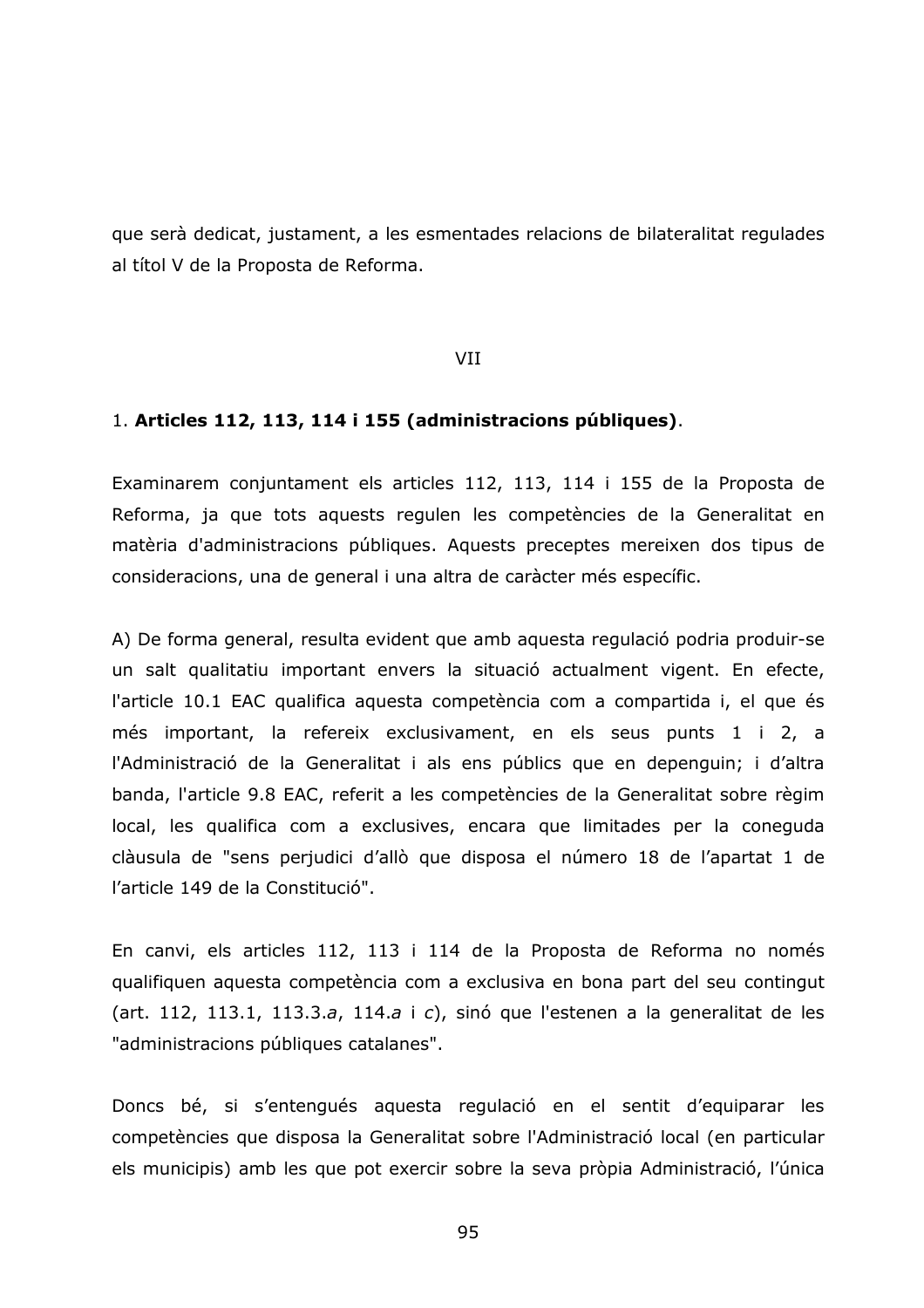consequència possible seria la declaració d'inconstitucionalitat dels preceptes esmentats. Aquestes competències no són exclusives, ja que han de respectar les bases previstes a l'article 149.1.18 CE i, el que encara és més important, les referides a l'Administració local resulten també afectades pel necessari respecte a la garantia institucional de l'autonomia local, que correspon garantir no només a la Generalitat sinó també a l'Estat. Els municipis són entitats dotades de personalitat pròpia, i encara que l'article 2.3 de la Proposta de Reforma consideri encertadament que integren el sistema institucional de la Generalitat, això no significa que aquesta disposi sobre aquests d'una capacitat reguladora assimilable a la que té sobre la seva pròpia Administració.

A més, la combinació dels dos grups de preceptes pot donar lloc a confusió, ja que si l'article 155 és el que regula les competències relatives als ens locals, no és fàcil decidir si aquests també resulten afectats pels articles 112, 113 i 114, i en quina mesura.

Consegüentment, entenem que s'haurien de precisar aquestes qüestions. Nosaltres ens limitem a exposar una interpretació que permet considerar, de la manera següent, la constitucionalitat dels preceptes al·ludits: els articles 112, 113 i 114 afecten, *prima facie*, només a l'Administració de la Generalitat, i el plural "administracions públiques" permet incloure en l'àmbit d'aquests preceptes els ens locals de lliure creació de la Generalitat que no apareixen protegits per la garantia de l'autonomia local (comarques, entitats metropolitanes, vequeries), així com els ens públics de base institucional o fundacional dependents d'una i dels altres. En la mesura que puguin afectar, excepcionalment, també els municipis (situació que aparentment només sembla donar-se en relació amb l'article 114, sobre la funció pública) les actuacions corresponents hauran de respectar l'esmentat principi de l'autonomia local, la protecció de la qual també correspon a l'Estat.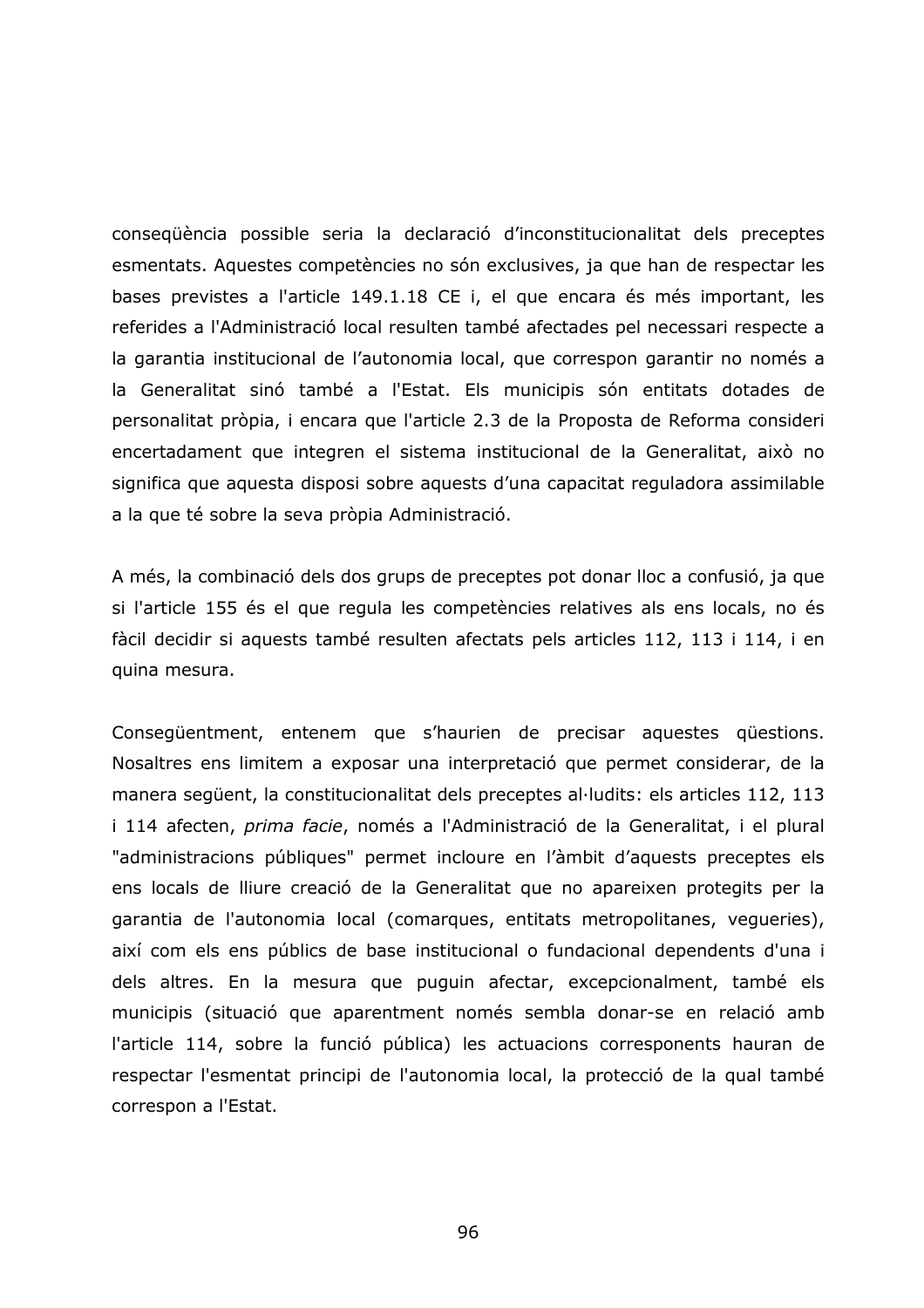Així interpretats de forma global, els articles 112, 113 i 114 són constitucionals, a l'igual que l'esmena 210.

B) De forma més concreta hi ha altres preceptes que mereixen un tractament diferenciat.

a) L'article 113.3.a declara la competència exclusiva de la Generalitat en matèria de contractació pública, en dos aspectes: l'organització i les competències dels òrgans de les administracions públiques catalanes, i les regles d'execució, modificació i extinció dels contractes. Fàcilment s'observa la contradicció entre aquest precepte i l'article 149.1.18 CE, que defineix aquest específic títol competencial ("legislació bàsica sobre contractes i concessions administratives") com a compartit. Així i tot, entenem que el primer aspecte no presenta problemes, ja que es refereix a qüestions d'organització interna de la mateixa Administració de la Generalitat, una vegada hem aclarit que és aquesta la que resulta afectada per aquest article 113.

En canvi, la frase final sobre les "regles d'execució, modificació i extinció dels contractes de l'Administració" mereix una consideració diferent. Les questions afectades per aquesta frase no són de naturalesa accessòria, sinó que incideixen en el nucli dur de la contractació administrativa: aspectes tan importants com les prerrogatives de l'Administració en l'execució dels contractes (poders de direcció, inspecció i control, possibilitat de resolució com a consegüència de la interpretació unilateral, exercici unilateral del *ius variandi*, entre d'altres), així com la regulació de les causes de resolució, resultarien immunes a la normativa bàsica de l'Estat, la qual cosa no és constitucionalment correcta.

Consegüentment, l'expressió esmentada de l'article 113.3.a, in fine, és inconstitucional.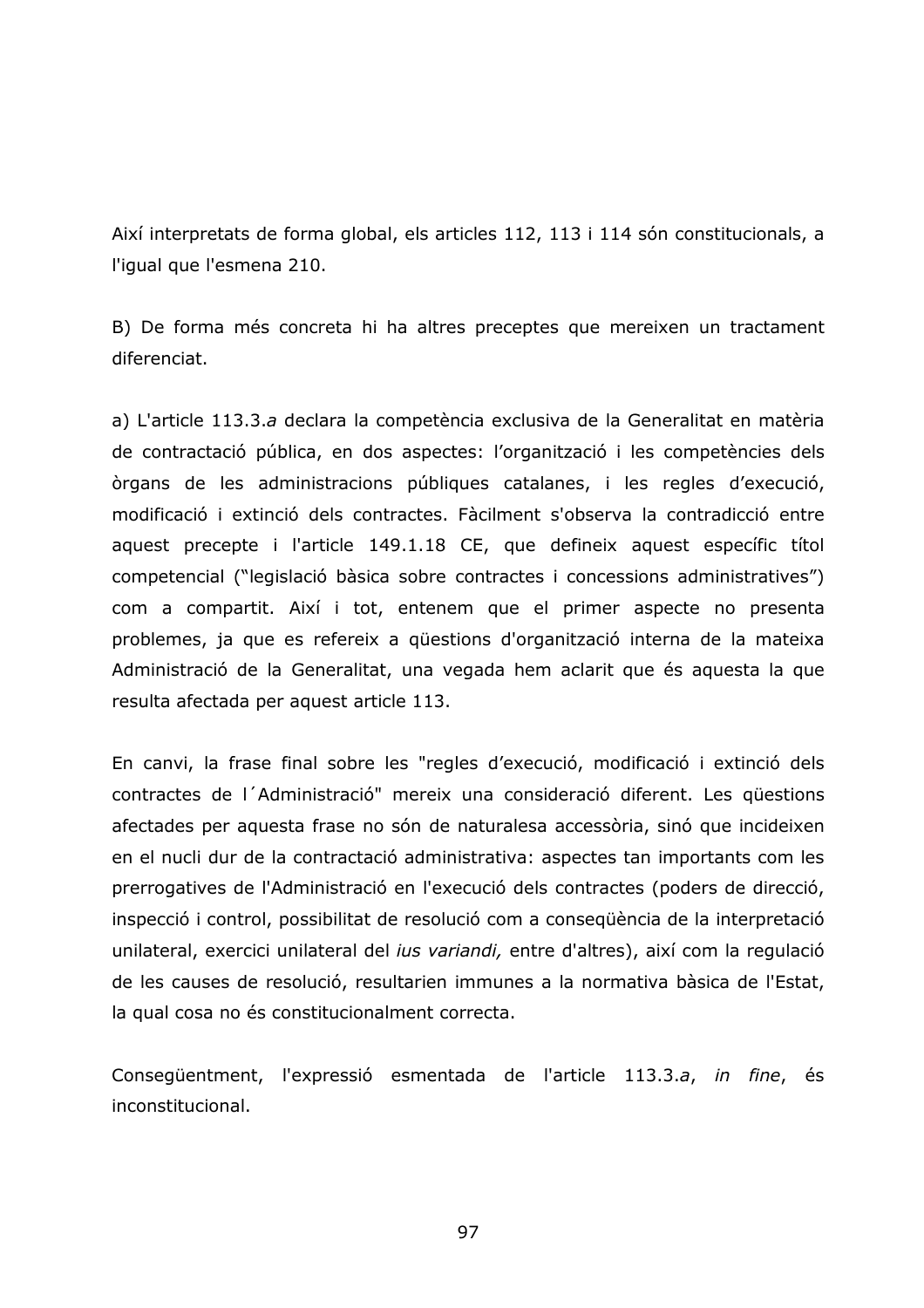b) L'article 114.a declara la competència exclusiva de la Generalitat en matèria de "règim estatutari del personal al servei de les administracions públiques catalanes". També aquí es produeix una contradicció de naturalesa similar amb l'article 149.1.18 CE, que utilitza una expressió idèntica per definir un títol que és compartit, i per això no hauria de ser definit com a exclusiu.

obstant això, un examen més detallat del precepte, interpretat No sistemàticament en relació amb la lletra b, permet assegurar la seva constitucionalitat. En efecte, aquesta lletra b declara que la Generalitat té competència compartida "sobre l'adquisició i la pèrdua de la condició de personal al servei de les administracions públiques i sobre els seus drets i deures".

Doncs bé, sembla que amb aquesta expressió s'exclouen de la competència exclusiva de la Generalitat tots aquells aspectes que, d'acord amb la jurisprudència constitucional, han de considerar-se la part essencial de l'estatut dels funcionaris, sobre el qual necessàriament han d'operar les bases estatals. Així consta, per exemple, en la recent Sentència del Tribunal Constitucional 1/2003, de 16 de gener, que al seu torn confirmava la doctrina establerta per les Sentències 99/1987, d'11 de juny, i 37/2002, de 14 de febrer, entre d'altres, quan es deia, sobre aquesta questió:

"[...] debiendo entenderse comprendida en su ámbito, 'en principio, la normación relativa a la adquisición y pérdida de la condición de funcionario, a las condiciones de promoción de la carrera administrativa y a las situaciones que en ésta puedan darse, a los derechos y deberes y responsabilidad de los funcionarios y a su régimen disciplinario, así como a la creación e integración, en su caso, de cuerpos y escalas funcionariales y al modo de provisión de puestos de trabajo al servicio de las Administraciones Públicas" (FJ 3).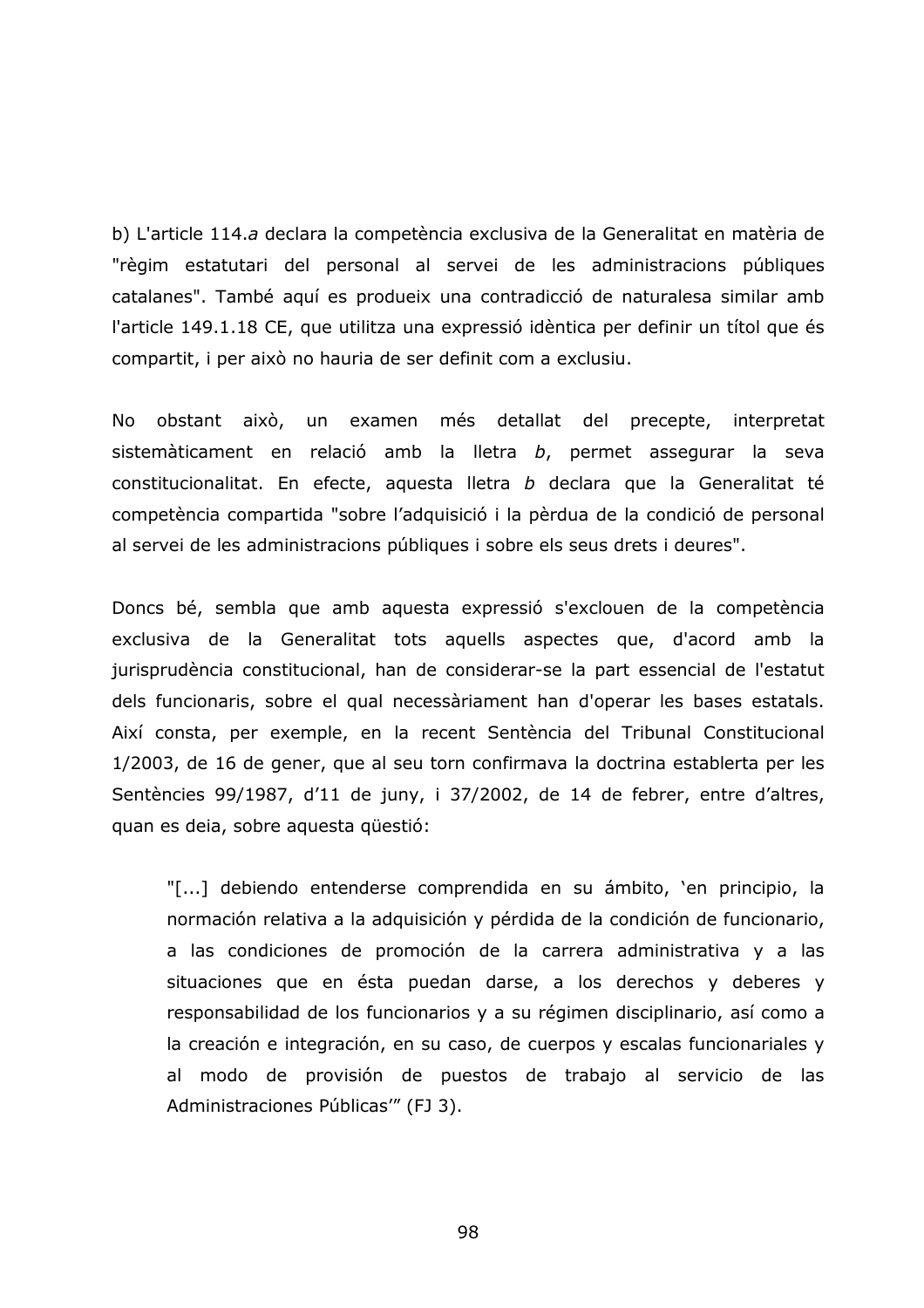Són aquests extrems els esmentats a la lletra b de l'article 114. Certament, es troba a faltar la referència a alguns d'ells, en particular el relatiu al règim disciplinari, encara que no hi hauria d'haver problemes per considerar-ho integrat a l'expressió "deures i drets bàsics".

Així interpretat, i recordant l'excepció que anteriorment fèiem en relació amb el règim estatutari dels funcionaris de l'Administració local, l'article 114 és constitucional.

c) L'article 155 declara la competència exclusiva de la Generalitat en matèria de règim local. Aquesta qualificació ja és present a l'article 9.8 de l'Estatut vigent, encara que el mateix precepte s'encarrega de desactivar-la immediatament mitjançant la clàusula abans citada de "sens perjudici". En canvi, l'article 155 opta per una nova configuració normativa, en la qual la clàusula indicada és substituïda per l'explicitació de sis submatèries de les quals sembla excloure's totalment la competència estatal per dictar bases.

Aquesta operació planteja dubtes importants, almenys pel que fa a les lletres b ("La determinació de les competències i de les potestats pròpies dels municipis i dels altres ens locals...") i d ("La determinació dels òrgans de govern dels municipis i dels altres ens locals...") de l'article 155.1.

En efecte, el Tribunal Constitucional s'ha manifestat en diverses ocasions sobre aquesta güestió, deixant clar que la competència bàsica sobre el règim jurídic dels ens locals, en la mesura que resulta afectada per la protecció de la garantia institucional de la seva autonomia, inclou allò relatiu tant als aspectes organitzatius i institucionals com a les competències necessàries per fer recognoscible aquesta garantia.

Així, en la coneguda Sentència 214/1989, de 21 de desembre, llegim: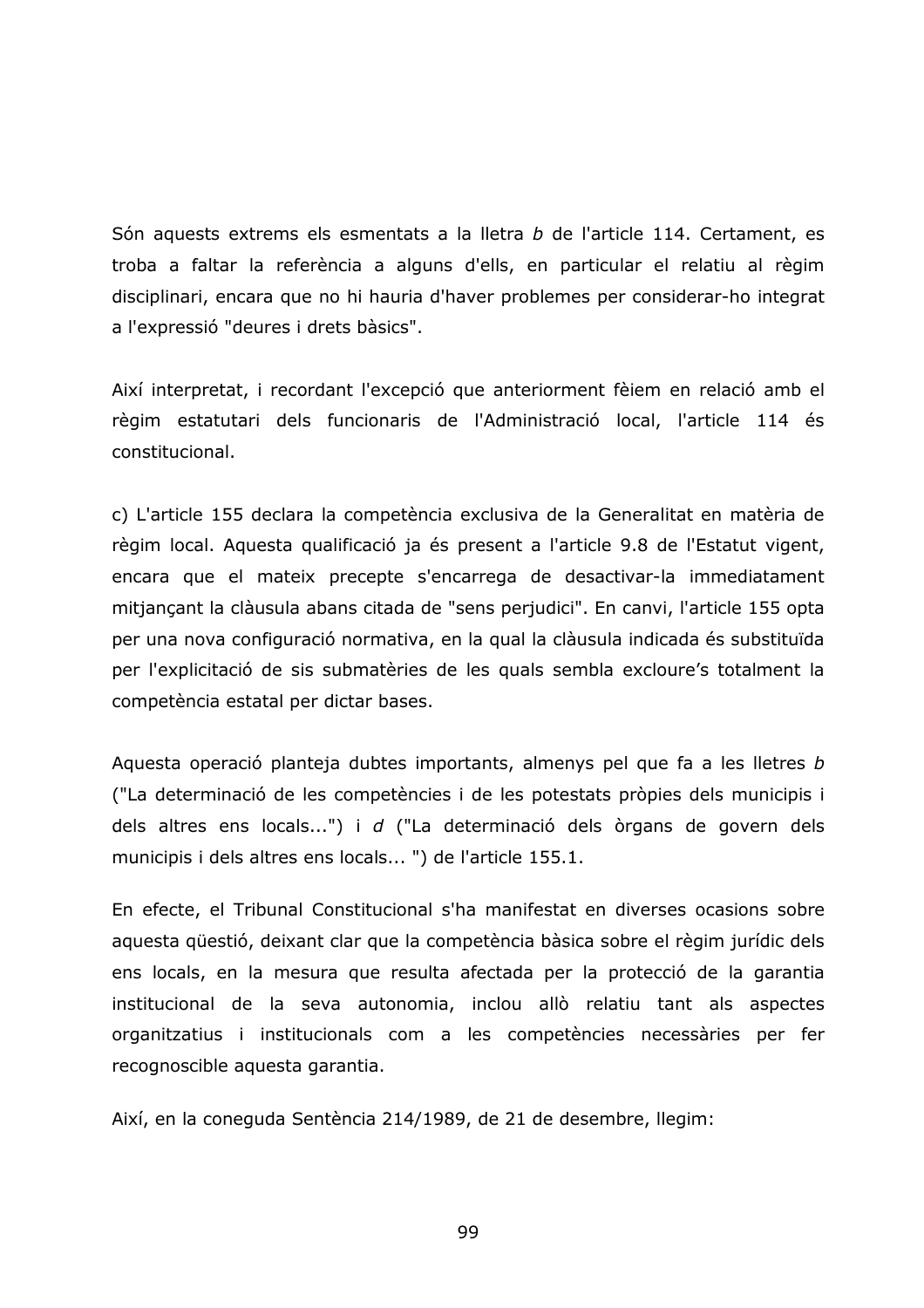"El razonamiento, en concreto, de este Tribunal es el siguiente: 'Como titulares de un derecho de autonomía constitucional garantizada, las comunidades locales no pueden ser dejadas en lo que toca a la definición de sus competencias y la configuración de sus órganos de gobierno a la interpretación que cada Comunidad Autónoma pueda hacer de ese derecho, tanto más cuanto que el mismo no va acompañado, como en otros ordenamientos sucede, de un derecho de carácter reaccional que, eventualmente, les abra una vía ante la jurisdicción constitucional frente a las normas con rango de ley'. Por todo ello, el Tribunal Constitucional deja sentado que la 'garantía constitucional es de carácter general y configuradora de un modelo de Estado, y ello conduce, como consecuencia obligada, a entender que corresponde al mismo la fijación de principios o criterios básicos en materia de organización y competencia" (FJ 1).

Consequentment, els apartats b i d de l'article 155.1 són inconstitucionals. Les esmenes 282 i 283, en canvi, són constitucionals, i aquesta última deixa clar que es tracta d'una competència compartida.

### 2. Article 115 (obres hidràuliques).

Ens pertoca ara analitzar el contingut de l'article 115.5 dins de la competència d'aigües i obres hidràuliques. Aquest precepte prescriu que:

"La Generalitat és competent per a executar i regular la planificació hidrològica dels recursos hídrics i dels aprofitaments hidràulics que passin per Catalunya o que hi fineixin provinents de territoris de fora de l'àmbit estatal espanyol, d'acord amb els mecanismes que estableix el títol V".

Aquesta competència que, a tenor d'aquest precepte, és executiva, permetrà a la Generalitat, d'acord amb l'article 107 de la Proposta de Reforma, desenvolupar una capacitat normativa de caràcter reglamentari i tasques de gestió que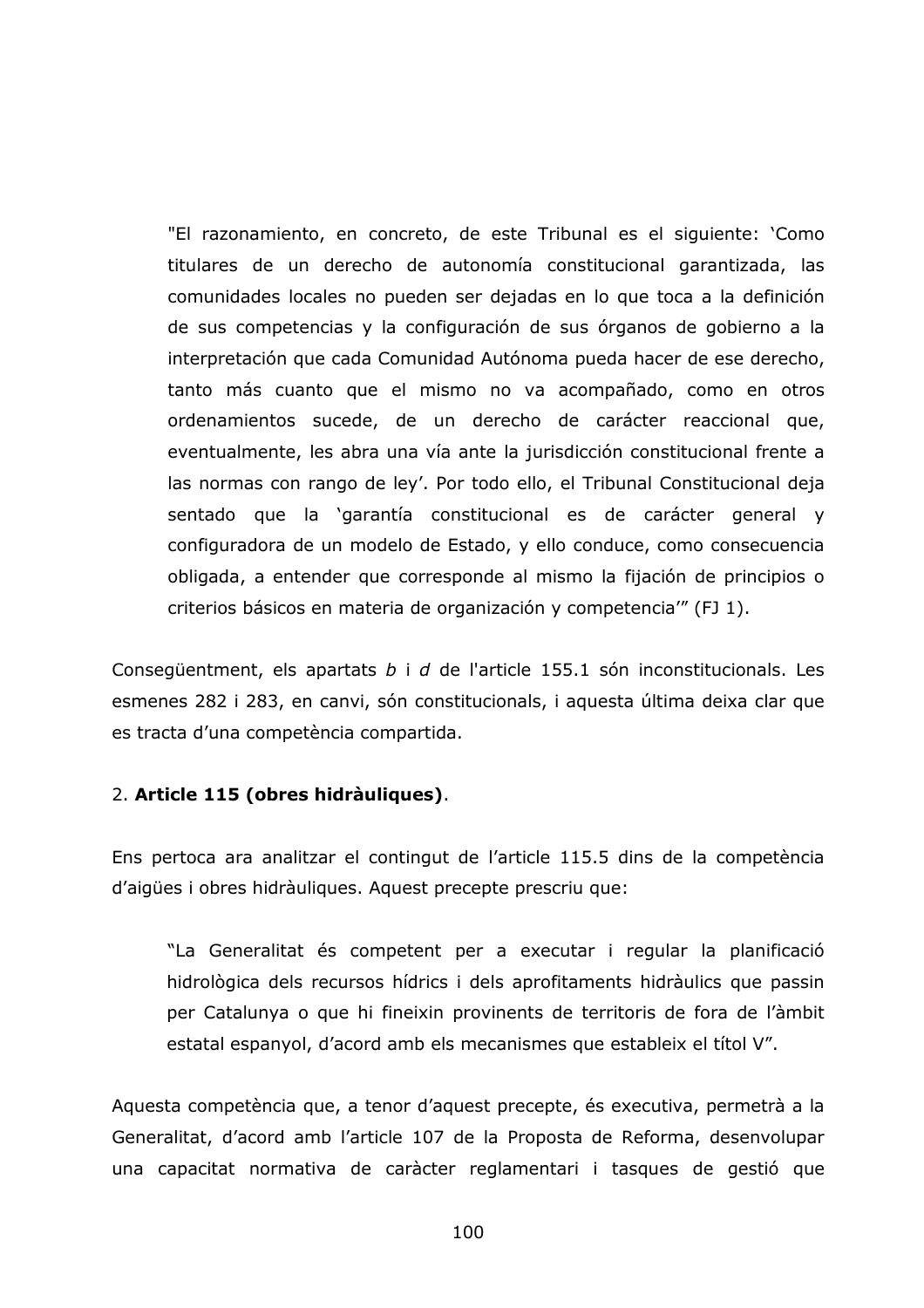s'emmarquen dins de les potestats d'execució sobre una matèria, justament la dels recursos hídrics i aprofitaments hidràulics que tenen la particularitat que passen per Catalunya o que hi fineixen provinents de territoris de fora de l'àmbit estatal espanyol. Aquesta dicció literal podria portar-nos a relacionar l'article 115.5, que ara dictaminem, amb l'article 149.1.22 CE, on es reserva a l'Estat la competència sobre la legislació, ordenació i concessió dels recursos i aprofitaments hidràulics si les aigües passen per més d'una comunitat autònoma. Per tant, s'ha d'entendre que els recursos i aprofitaments als quals es refereix l'article 115.5 no transcorren o afecten una altra comunitat autònoma (o més), tret de la de Catalunya i, en consegüència, és constitucional si no afecta conques hidrogràfiques sobre les quals l'Estat és competent per legislar i realitzar les tasques executives esmentades. Ultra això, convindria aclarir la referència final del precepte als "mecanismes que estableix el títol V".

Per tant, l'article 115.5 de la Proposta de Reforma és constitucional, interpretat de la forma abans exposada.

### 3. Article 117.1.e (caixes d'estalvis).

Sequidament dediquem la nostra atenció a l'article 117.1.e, relatiu a la competència de la Generalitat en matèria de caixes d'estalvis, el qual afirma que:

"1. Correspon a la Generalitat, en matèria de caixes d'estalvis amb domicili a Catalunya, la competència exclusiva sobre la regulació de llur organització, que inclou en tot cas: [...]

e) La regulació d'agrupacions de caixes d'estalvis que impliqui una caixa o més d'una amb domicili a Catalunya".

Aquest precepte, si altres comunitats autònomes assumissin idèntiques competències, podria provocar que una mateixa agrupació de caixes estigués afectada per regulacions diverses de distintes comunitats autònomes. Per aquest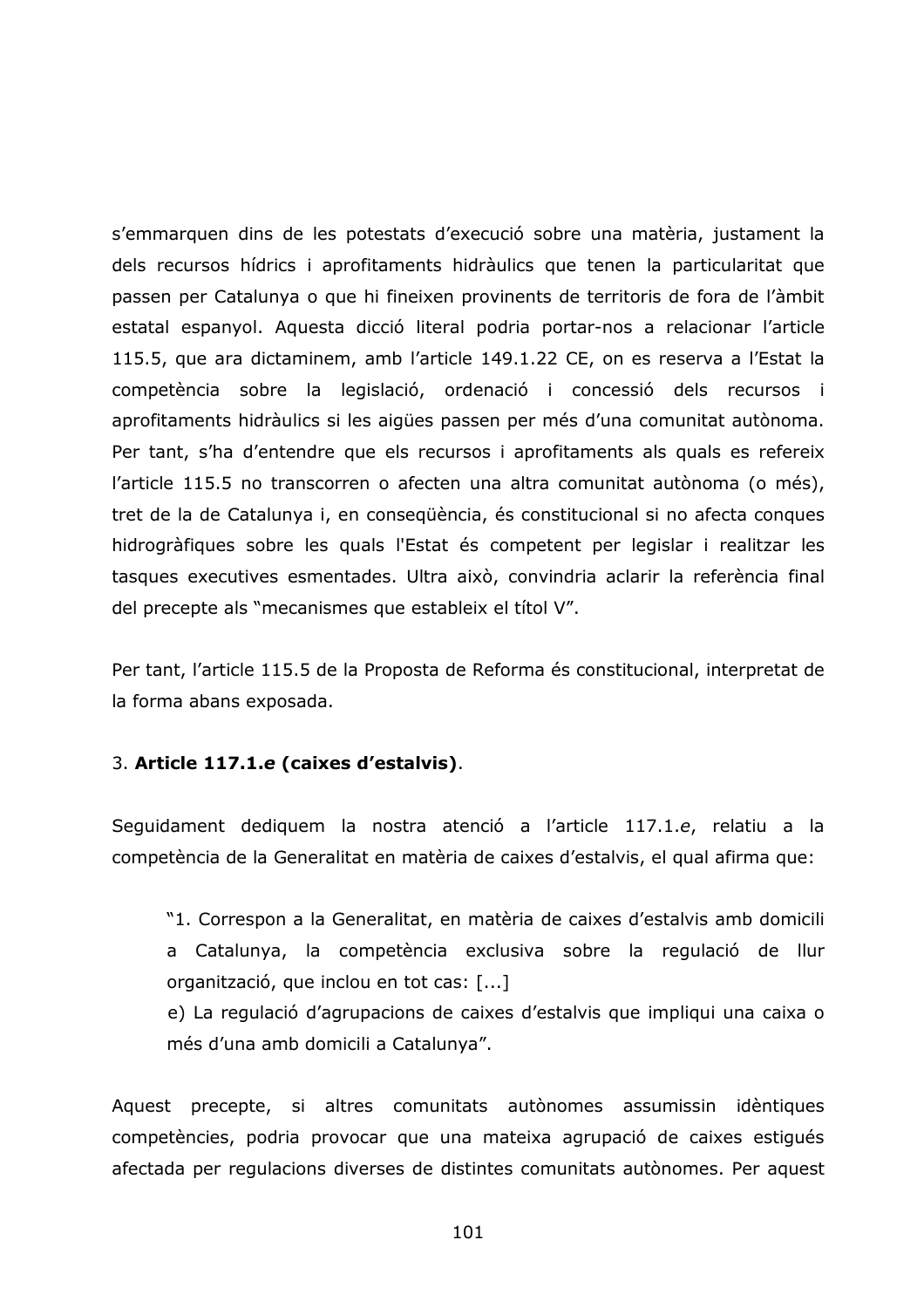motiu, atès que el punt de connexió podria ser insuficient en produir una certa inseguretat jurídica, s'ha d'entendre que la regulació de la Generalitat afecta les caixes d'estalvi amb domicili a Catalunya que es volen agrupar, com diu l'enunciat, i no les agrupacions de caixes que integren caixes domiciliades en més d'una comunitat autònoma. En aquest sentit, la Generalitat pot posar unes determinades condicions a les caixes d'estalvi catalanes que vulguin constituir una agrupació supraautonòmica, però no podrà regular l'agrupació si no és d'acord amb les altres comunitats autònomes afectades, utilitzant l'instrument de col·laboració que es consideri més apropiat. D'aquesta manera, aquesta competència d'àmbit organitzatiu ni regula certs aspectes de caixes amb domicili fora de Catalunya que pretenguin establir una agrupació amb caixes d'aquest àmbit territorial, ni pot afectar les bases de l'ordenació del crèdit, que és una funció reservada a l'Estat en virtut de l'article 149.1.11 CE.

Consegüentment, l'article 117.1.e és constitucional interpretat de la forma suara exposada.

### 4. Article 118.1.f (comerç i fires).

A l'apartat 1.f de l'article 118, referit a la competència per a "l'adopció de les mesures de política administrativa amb relació a la disciplina de mercat", s'observa un error en l'ús de la paraula "política". Cal entendre que a fi que aquest apartat del precepte tingui el significat juridicoadministratiu que es dedueix del seu contingut material, i a l'objecte de definir l'actuació de l'Administració de la Generalitat amb relació a la disciplina de mercat, on es diu "política" hauria de dir "policia".

### 5. Article 125 (educació).

L'article 125 de la Proposta de Reforma tracta de la matèria "ensenyament no universitari". Aquesta matèria es subdivideix en diferents submatèries, en relació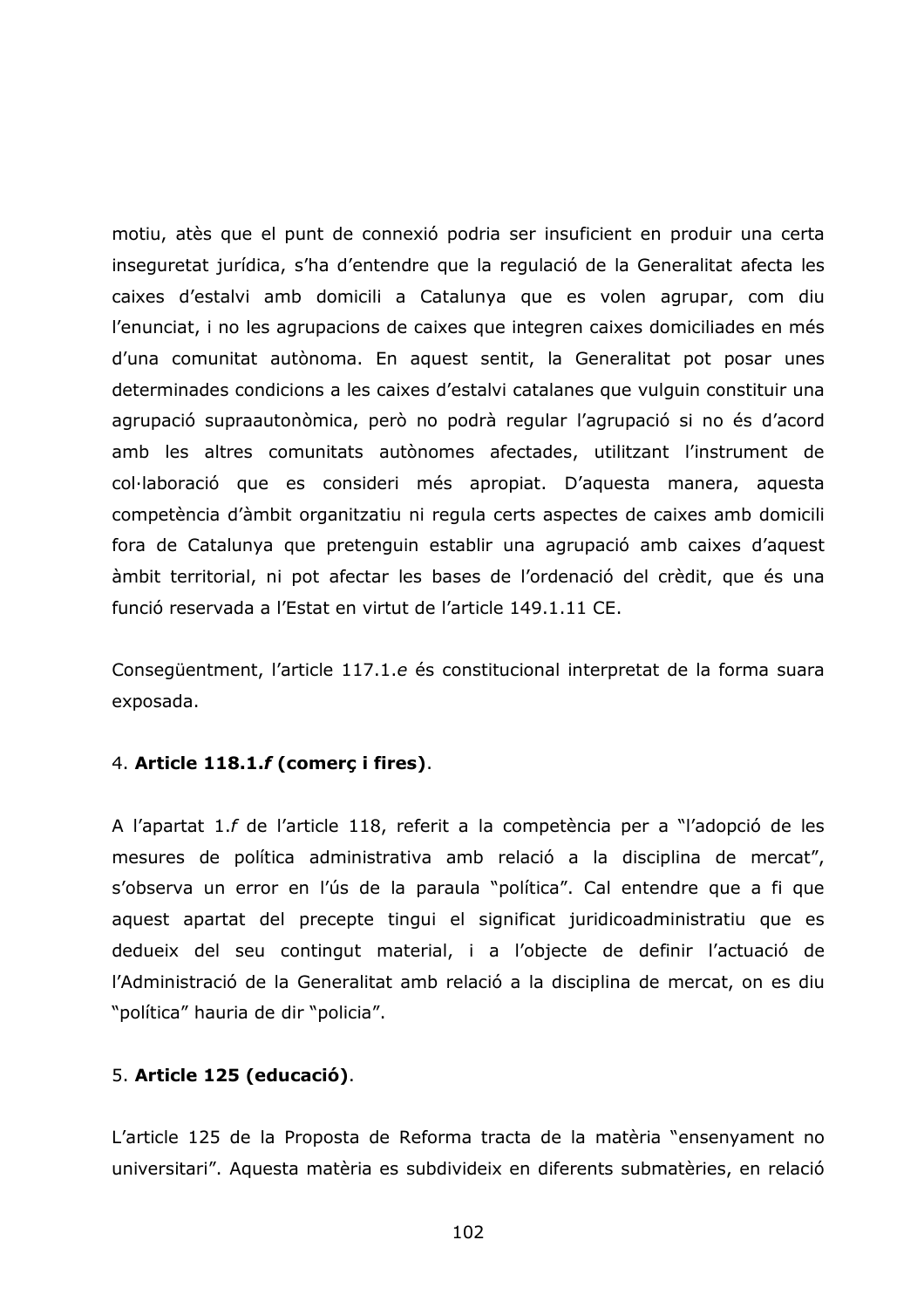amb les quals s'atribueix de forma diferenciada la competència funcional exclusiva (apartat primer), la compartida (apartat segon) o l'executiva (apartat tercer).

No hi ha dubte que l'ensenyament no universitari forma part, a la seva vegada, de la matèria més genèrica "educació", tal i com indica el títol de l'article 125. Consegüentment, per tal de determinar si aquest precepte és constitucional, haurem de fer referència als preceptes constitucionals i la doctrina del Tribunal Constitucional en matèria d'educació.

El tractament competencial de la matèria d'educació en la Constitució és singular. L'article 149.1.30 CE atribueix a l'Estat la competència per tal d'establir les "normes bàsiques" per al desenvolupament de l'article 27 de la Constitució, a fi de garantir el compliment de les obligacions dels poders públics en aquesta matèria. D'aquesta forma la Constitució ha reconegut la relació entre aquesta competència material de l'Estat i el fet de tractar-se del desenvolupament d'un dret fonamental, que comporta que l'Estat posseeixi també un àmbit competencial propi en tant que els principis bàsics del dret a l'educació s'hauran de desenvolupar per llei orgànica. Però, al mateix temps, ha atribuït a l'Estat la competència per establir mitjançant normes bàsiques de caràcter finalista tot allò que siqui necessari per desenvolupar un dret fonamental i fer possible el compliment de les obligacions dels poders públics en aquesta matèria.

El Tribunal Constitucional, en la Sentència 330/1993, de 12 de novembre, Fonament Jurídic 3, ha precisat l'abast de la competència normativa estatal en els termes següents: "al Estado le corresponde, en efecto, además de la alta inspección, las competencias de ordenación general del sistema educativo, fijación de las enseñanzas mínimas, regulación de las condiciones para la obtención, homologación de títulos académicos y profesionales y expedición y establecimiento de normas básicas para el desarrollo del artículo 27 CE, que garanticen el cumplimiento de las obligaciones de los poderes públicos y la igualdad de todos los españoles en el ejercicio de los derechos y en el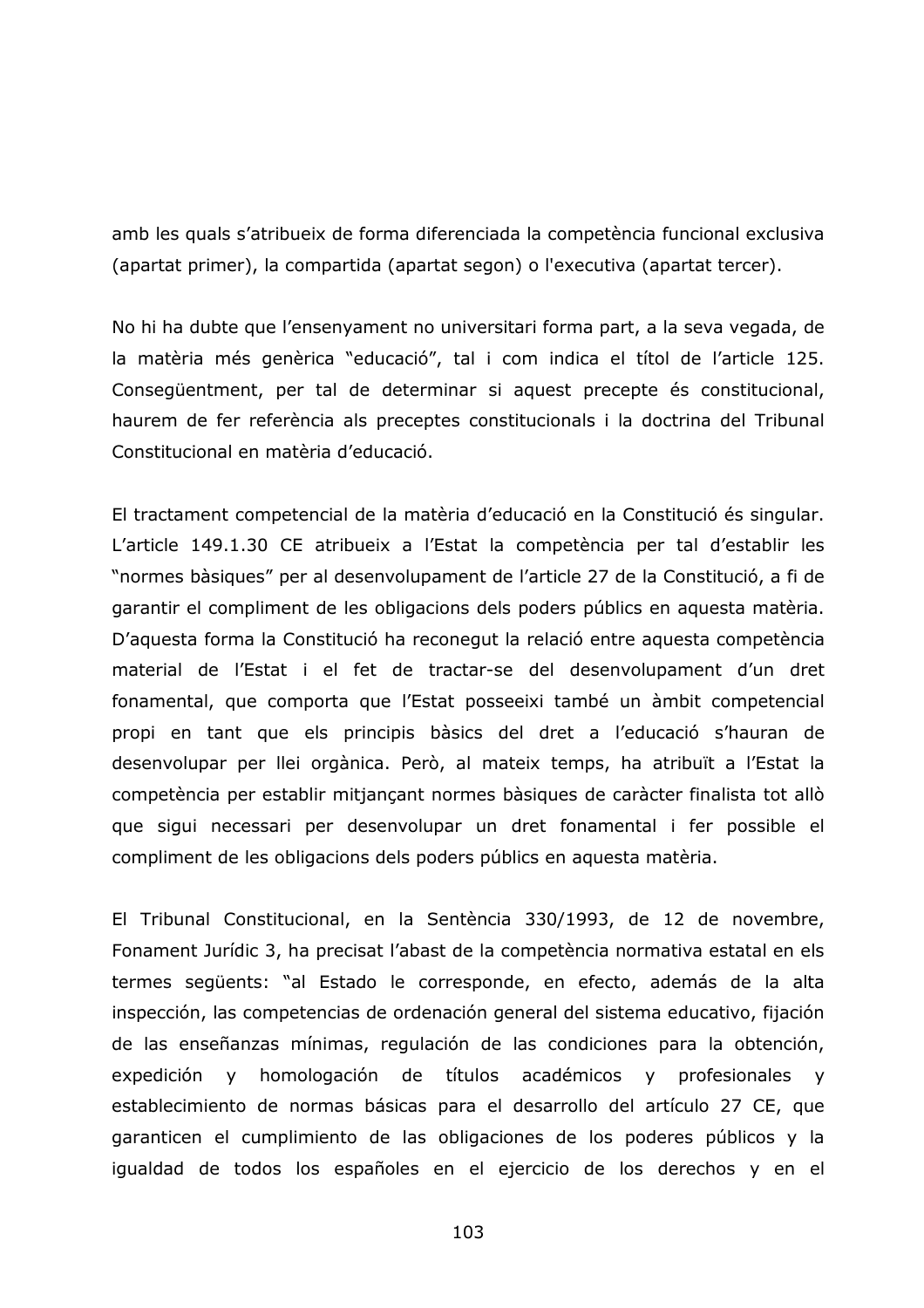cumplimiento de los deberes constitucionales", (ja abans, en el mateix sentit, STC 6/1982, de 22 de febrer, FJ 4).

Tal com es desprèn del text de la Sentència transcrita, en matèria d'educació correspon a l'Estat la potestat de dictar normes bàsiques en relació amb un ampli ventall de submatèries, que són les que constitueixen el nucli essencial d'aquest dret fonamental i, alhora, servei públic.

Doncs bé, dins l'apartat primer de l'article 125 -i com a competència exclusivas'inclouen una sèrie de submatèries que formen part d'aquest contingut essencial que forma part de la competència estatal per establir les bases, en concret les lletres a, b (llevat de "la regulació i l'execució de la programació al seu territori i també la regulació d'òrgans de participació i consulta dels sectors afectats"), c (llevat de "la creació, l'organització i el règim dels centres públics"), d (llevat de "la regulació, l'organització i l'exercici de la inspecció i l'avaluació general del sistema educatiu; la innovació i la recerca i l'experimentació educatives, i la garantia de la qualitat del sistema educatiu"), h i i.

En consequència, en relació amb totes les matèries compreses a les lletres que acabem d'esmentar, no és constitucionalment possible qualificar la competència de la Generalitat com a exclusiva, ja que en relació amb totes aquestes l'Estat pot establir normes de caràcter bàsic o pertanyents a la matèria reservada a llei orgànica.

Cal concloure que l'apartat primer de l'article 125 és inconstitucional llevat de les parts esmentades de les lletres b, c i d i les lletres e i f. Així mateix la lletra q és constitucional interpretada d'acord amb el que s'ha dit en relació amb l'article 114.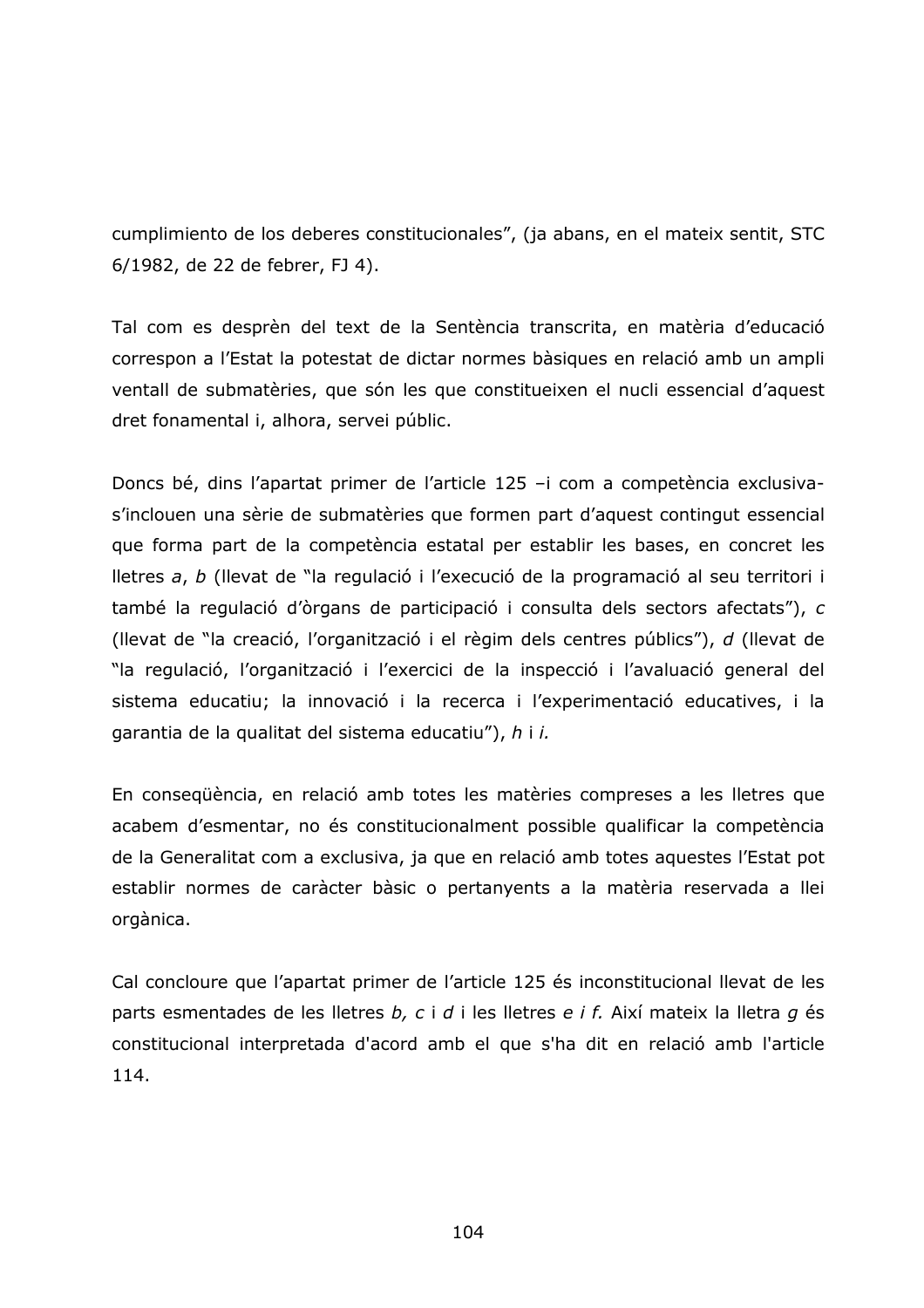# 6. Esmena núm. 228 (educació).

L'esmena 228 segueix la mateixa tècnica que l'article 125, si bé en el seu apartat primer, dins de les diverses submatèries, identifica alhora més submatèries que qualifica de competència de la Generalitat "en tot cas".

D'acord amb el mateix criteri abans exposat, en tractar de l'article 125 entenem que no poden ser qualificades de competència exclusiva les lletres a, b, i c.

L'apartat segon de l'esmena inclou dins les competències compartides la regulació per la Generalitat de les condicions d'expedició i homologació dels títols estatals, matèries que segons l'article 149.1.30 CE corresponen a la potestat normativa estatal, de tal forma que la Generalitat només pot assumir la competència executiva.

Cal concloure que les lletres a, b i c de l'apartat primer, així com l'apartat segon, de l'esmena 228 són inconstitucionals.

## 7. Article 129.1.a (comunicació audiovisual).

L'article 129.1.a de la Proposta de Reforma assumeix la competència exclusiva sobre la regulació de la prestació del servei públic de comunicació audiovisual de la Generalitat, i també sobre l'establiment dels principis bàsics relatius a la creació i la prestació del servei públic de comunicació audiovisual d'àmbit local, sens perjudici del principi d'autonomia local.

Les competències de la Generalitat sobre aquesta matèria (règim jurídic de premsa, ràdio i televisió i, en general, de tots els mitjans de comunicació social) són definides per l'article 149.1.27 CE com a compartides. Els apartats 1.b, 2 i 3 d'aquest article 129 respecten aquesta qualificació, per la qual cosa ens limitarem a examinar la constitucionalitat del transcrit apartat 1.a, que se'n separa.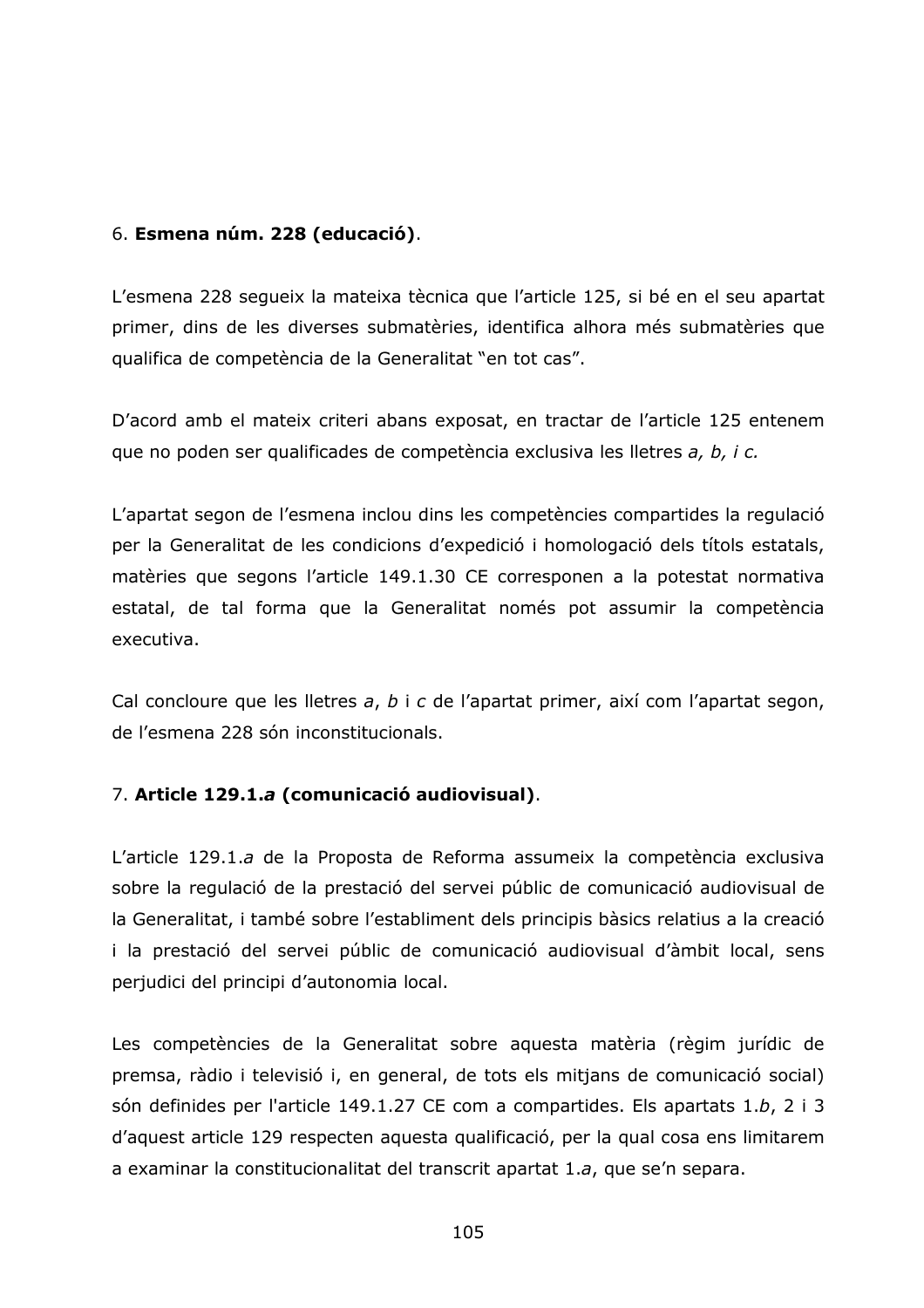A) L'exercici d'aquestes competències apareix, prima facie, condicionat per dos factors substancials.

a) En primer lloc, per l'afectació d'un altre títol competencial, aquesta vegada d'exclusiva titularitat estatal, que és el de les telecomunicacions. Es tracta de dues matèries diferents, ja que les activitats de radiodifusió i televisió, almenys guan es realitzen a través d'ones hertzianes, estan limitades per la necessària gestió unitària i per l'ordenació de l'espai radioelèctric, amb la consegüent demanialització d'aquest espai. El Tribunal Constitucional, en la seva Sentència 168/1993, de 27 de maig, va establir amb precisió el criteri diferenciador entre ambdues competències:

"En definitiva, todos estos aspectos y otros de la radiodifusión conectados con las libertades y derechos fundamentales recogidos en el art. 20 CE, en los que prevalece la consideración de la radio y la televisión como medio de comunicación social mediante un fenómeno que no es sustancialmente distinto al de la prensa, encuentran un natural acomodo en el art. 149.1.27 CE a efectos de la distribución de competencias.

En cambio, aquellos aspectos claramente atinentes a la regulación de los extremos técnicos del soporte o instrumento del cual la radio y la televisión se sirven -las ondas radioeléctricas o electromagnéticas- quedan dentro de la materia radiocomunicación y, por tanto, de la competencia estatal ex art. 149.1.21 CE para ordenar el dominio público radioeléctrico" (FJ 4).

b) En segon lloc, no hem d'oblidar que la radiodifusió i la televisió són, en el nostre ordenament, serveis públics essencials. Més encara, de forma inicial la Llei 4/1980, de 10 de gener, de l'Ens Públic de la Ràdio i la Televisió, va declarar la titularitat estatal d'aquests serveis essencials, declaració que en l'àmbit de la televisió configurava de facto un autèntic monopoli. Tant és així que l'assumpció de competències per la Generalitat en aquesta matèria es va haver de configurar,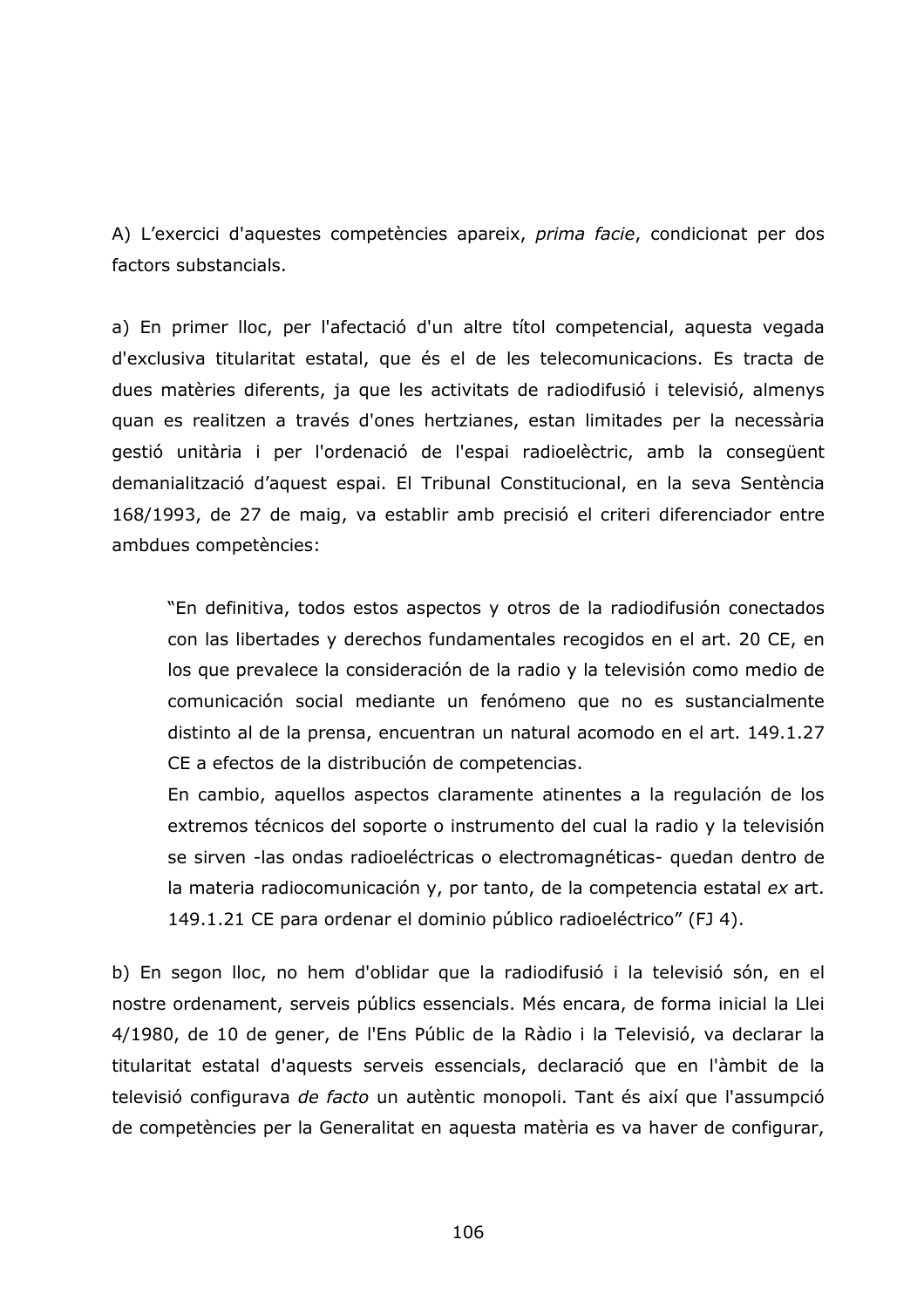d'acord amb la disposició transitòria vuitena EAC, a través de l'atorgament per l'Estat, en règim de concessió, d'un tercer canal de "titularitat estatal".

Aquesta situació, com és sabut, ha conegut canvis importants a partir de la promulgació de la Llei 10/1988, de 3 de maig, de la televisió privada i, probablement, en coneixerà molts més en el futur, a la vista de les transformacions tecnològiques que s'estan produint. Així, la titularitat estatal del servei públic pot considerar-se superada per a totes aquelles activitats de televisió que no siguin d'àmbit general, sobretot si l'emmarquem en l'inevitable procés de migració a la tecnologia digital. Així, la Llei 41/1995, de 22 de desembre, de règim jurídic del servei de televisió local per ones terrestres, ja va reconèixer a les comunitats autònomes la competència per atorgar les concessions de televisió local, competència que s'ha ampliat posteriorment, pel que fa a la televisió digital, també per a les concessions de televisió d'àmbit autonòmic, d'acord amb la disposició addicional 44.4 de la Llei 66/1997, de 20 de desembre, de mesures fiscals, administratives i de l'ordre social.

B) És a la llum d'aguestes consideracions generals com hem d'interpretar el contingut del precepte examinat, amb l'abast sequent:

a) La Generalitat disposa de plena capacitat per regular i organitzar la prestació directa del servei públic de televisió i radiodifusió a Catalunya (a això es refereix, sens dubte, l'expressió "regulació de la prestació del servei públic de comunicació audiovisual de la Generalitat"), i a aquest efecte gestiona aquest servei i l'organitza de la forma que consideri més convenient utilitzant els criteris de personificació en una o diverses corporacions que siguin adequats encara que, naturalment i tractant-se d'un mitjà públic de comunicació, amb plena subjecció al control parlamentari derivat de l'article 20.3 CE.

b) Així mateix, la Generalitat és competent per legislar, reglamentar i executar tot allò referent a la prestació d'aquest servei públic en règim indirecte, i molt particularment per atorgar les corresponents concessions d'àmbit autonòmic o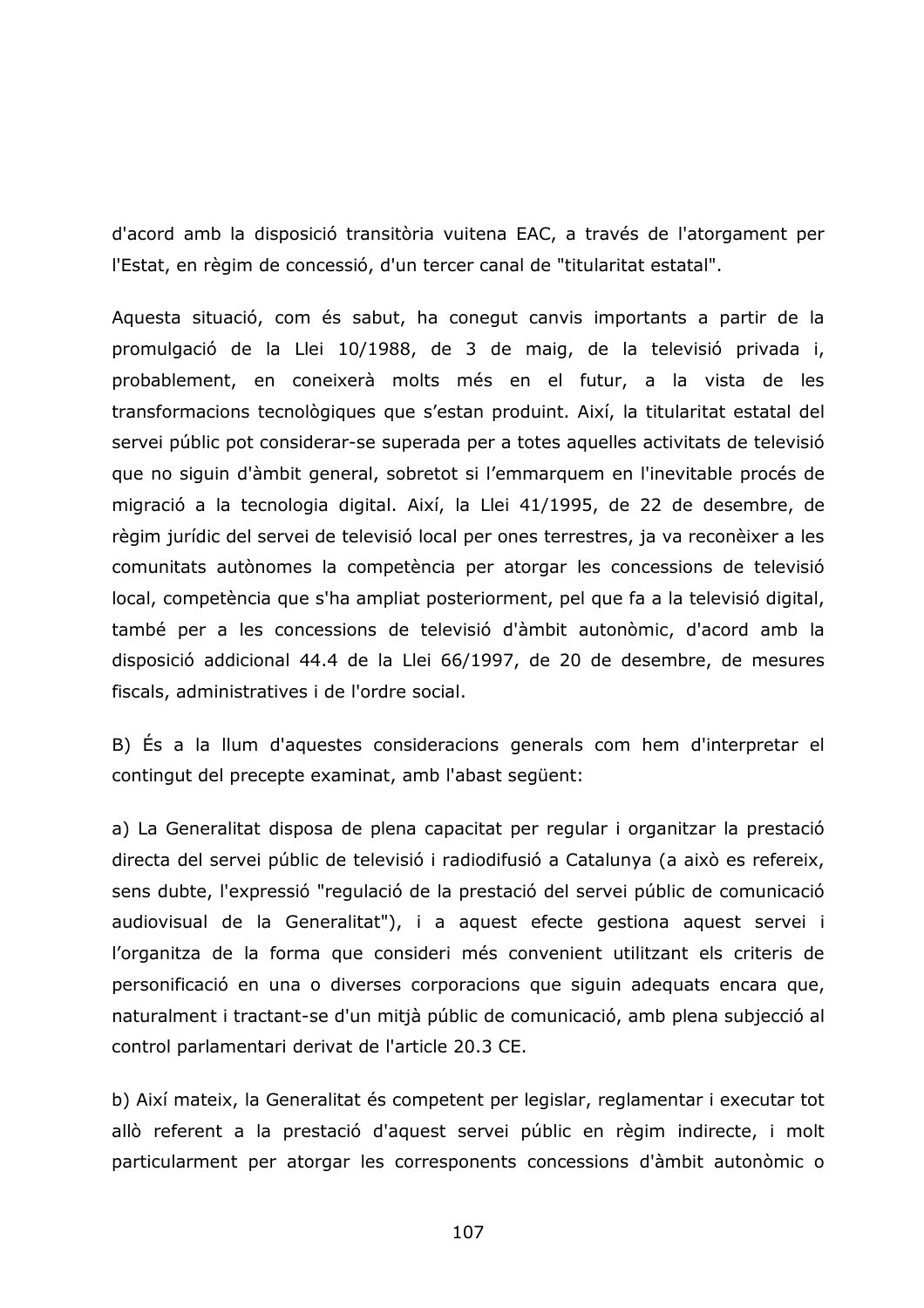local encara que, això sí, amb subjecció a les normes bàsiques dictades per l'Estat i als condicionaments tècnics derivats de la competència estatal sobre telecomunicacions (en particular el Pla Tècnic i la reserva de freqüències).

Així interpretat, l'article 129.1.a és constitucional.

## 8. Article 140.3 (ordenació i promoció de l'activitat econòmica).

L'apartat tercer de l'article 140 de nou crea una nova matèria que fins ara s'entenia que formava part de la matèria "ordenació de l'activitat econòmica general", a la qual es refereix l'article 12.1 EAC, i que per connexió amb la matèria establerta a l'article 149.1.13 CE ("bases i coordinació de la planificació general de l'activitat econòmica") es va considerar, per una reiterada jurisprudència del Tribunal Constitucional, que era una competència no exclusiva de l'Estat.

D'acord amb la normativa anterior, i la jurisprudència constitucional elaborada a partir d'aquesta normativa, el precepte seria inconstitucional. Ara bé, l'apartat tercer identifica una nova matèria diferent de la continguda en l'article 149.1.13 CE, i a la qual fa referència l'apartat primer del mateix article 140. Aquesta matèria no es refereix a la planificació general de l'economia i, d'acord amb els apartats 1 i 2, s'entén que l'ordenació i la promoció de l'activitat econòmica haurà de respectar la planificació econòmica estatal.

Interpretat d'aquesta forma, l'apartat tercer de l'article 140 és constitucional.

## 9. Article 144.1 (corporacions de dret públic).

Segons l'article 144.1 de la Proposta de Reforma, la Generalitat disposa de competència exclusiva en matèria de "col·legis professionals, acadèmies, cambres agràries, cambres de comerç, d'indústria i de navegació i altres corporacions de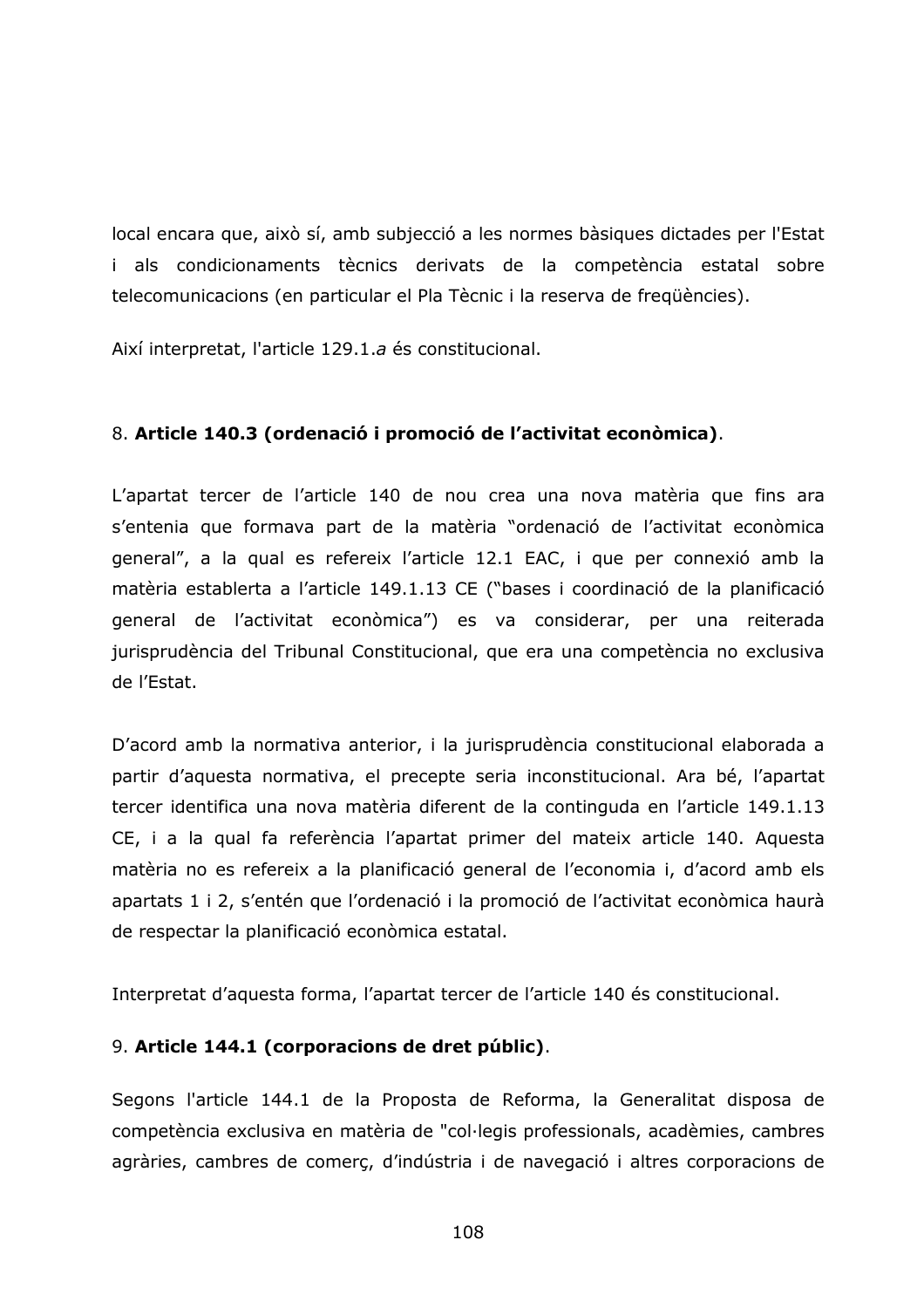dret públic representatives d'interessos econòmics i professionals". A continuació defineix cinc submatèries o perfils competencials sobre els quals es projecta aquesta competència. De tots aquests mereix especial atenció la lletra a sobre "regulació del model organitzatiu, de l'organització interna, del funcionament i del règim econòmic, pressupostari i comptable, i també del règim de col·legiació i adscripció, dels drets i deures de llurs membres i del règim disciplinari".

La qualificació d'exclusiva respon, certament, a consideracions similars a les que observàvem en la regulació del règim local, i també li és aplicable la coneguda frase sobre "el sentido marcadamente equívoco con el que el adjetivo 'exclusivo' se utiliza tanto en el texto de la Constitución como en el de los Estatutos de Autonomía..." (STC 37/1981, de 16 de novembre, FJ 1). En ambdós casos s'ha fet una translació d'idèntica menció continguda a l'Estatut vigent (article 9.22 pel que fa a corporacions econòmiques i article 9.23 respecte a col·legis professionals). No obstant això, és sabut que el fet que l'específica matèria "corporacions de dret públic" no aparegui expressament ressenyada a l'article 149.1 CE no significa que sobre aquesta no puguin projectar-se les competències que té l'Estat sobre el conjunt de les administracions públiques. En efecte, aquestes corporacions, igual que l'Administració local, són també administracions públiques, encara que en un sentit i amb un abast molt menor. Així va quedar clar a la Sentència del Tribunal Constitucional 20/1988, de 18 de febrer:

"Cierto es que el carácter de Corporaciones públicas de los Colegios Profesionales no logra oscurecer la naturaleza privada de sus fines y de sus cometidos principales, por lo que, como ya se dijo en la STC 123/1987, de 15 de julio, estos entes públicos 'realizan una actividad que en gran parte es privada, aunque tengan atribuidas por la Ley o delegadas algunas funciones públicas'. Pero no es menos verdad que la dimensión pública de los entes colegiales, en cuya virtud, como antes se dijo, están configurados por la Ley bajo formas de personificación jurídico-pública que la propia representación actora no discute, les equipara sin duda a las Administraciones públicas de carácter territorial, si bien tal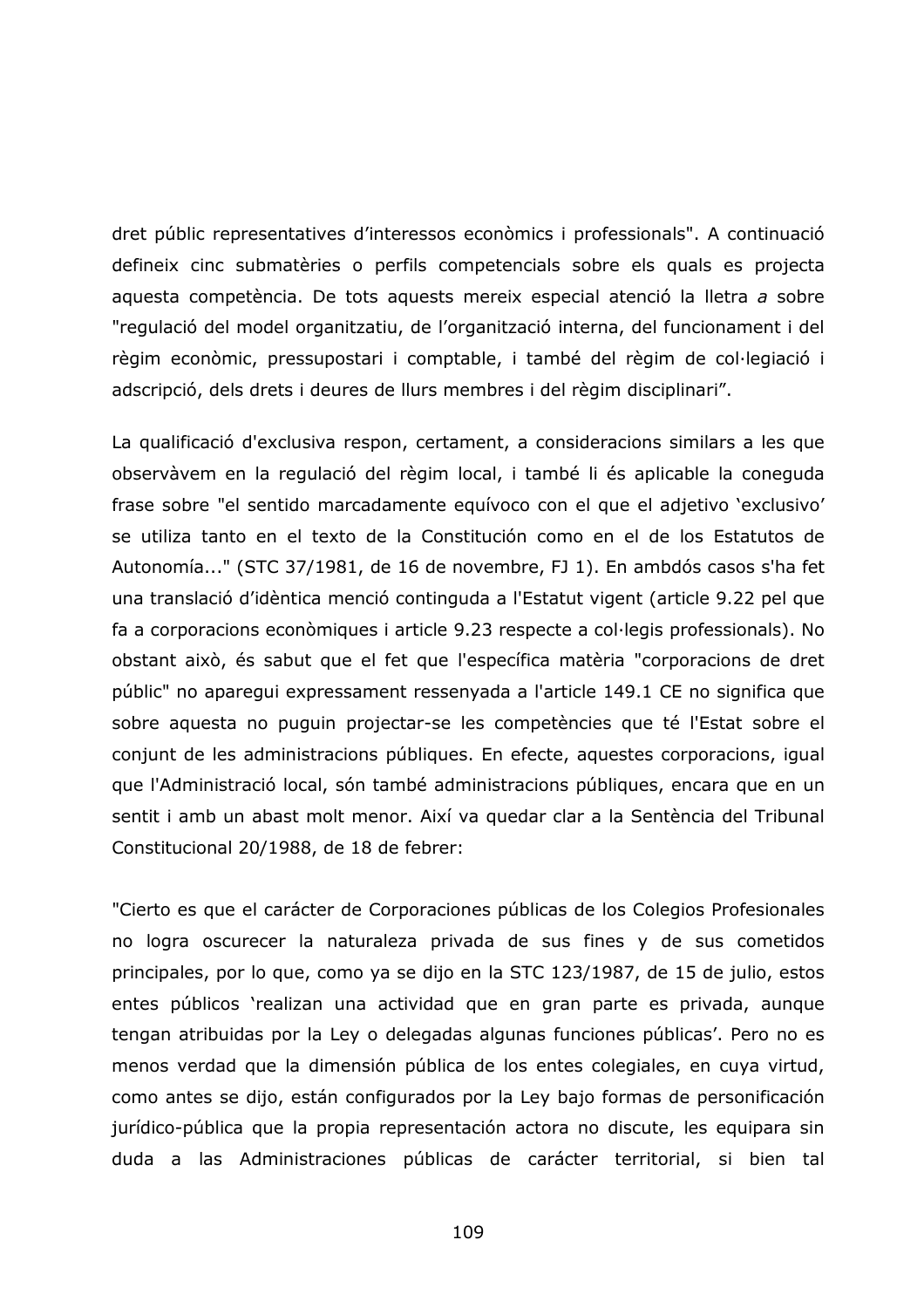equiparación quede limitada a los solos aspectos organizativos y competenciales en los que se concreta y singulariza la dimensión pública de aquéllos. (...) es del todo claro que el fundamento constitucional de esta legislación básica estatal no puede encontrarse sino en el mencionado art. 149.1, 18.º, de la Constitución" (FJ  $4).$ 

Naturalment, en la mesura que ens trobem davant d'administracions públiques "impròpies", que només són equiparables a les administracions territorials en la mesura que exerceixen algunes funcions públiques, l'afectació a les bases de l'Estat només serà constitucionalment lícita en les matèries relatives a aquestes funcions, com poden ser el règim disciplinari, les facultats d'autorització i control de les activitats col·legials, la imposició o prohibició de la col·legiació obligatòria i la regulació de consells d'àmbit estatal.

Consegüentment, hem d'entendre que la qualificació d'"exclusiva" que efectua l'article 144.1 ha de ser interpretada, sobretot en relació amb la lletra a (règim de col·legiació i adscripció, drets i deures i règim disciplinari) en el mateix sentit que té a l'Estatut vigent, és a dir, que aquesta exclusivitat no impedeix, amb les cauteles inherents a l'específica naturalesa d'aquestes entitats, que puguin resultar afectades per la legislació bàsica de l'Estat ex article 149.1.18 CE.

Així interpretat, l'article 144.1 és constitucional.

# 10. Article 145 (cultura).

A) L'article 145 de la Proposta de Reforma, sobre la competència en l'àmbit de la cultura, estableix, en l'enunciat del seu primer apartat, que correspon a la Generalitat la competència exclusiva en aquesta matèria, llevat del que disposen els apartats 2 i 3. Aquesta competència, en tot cas, comprèn les submatèries que es relacionen detalladament des de la lletra a fins a la lletra e, ambdues incloses.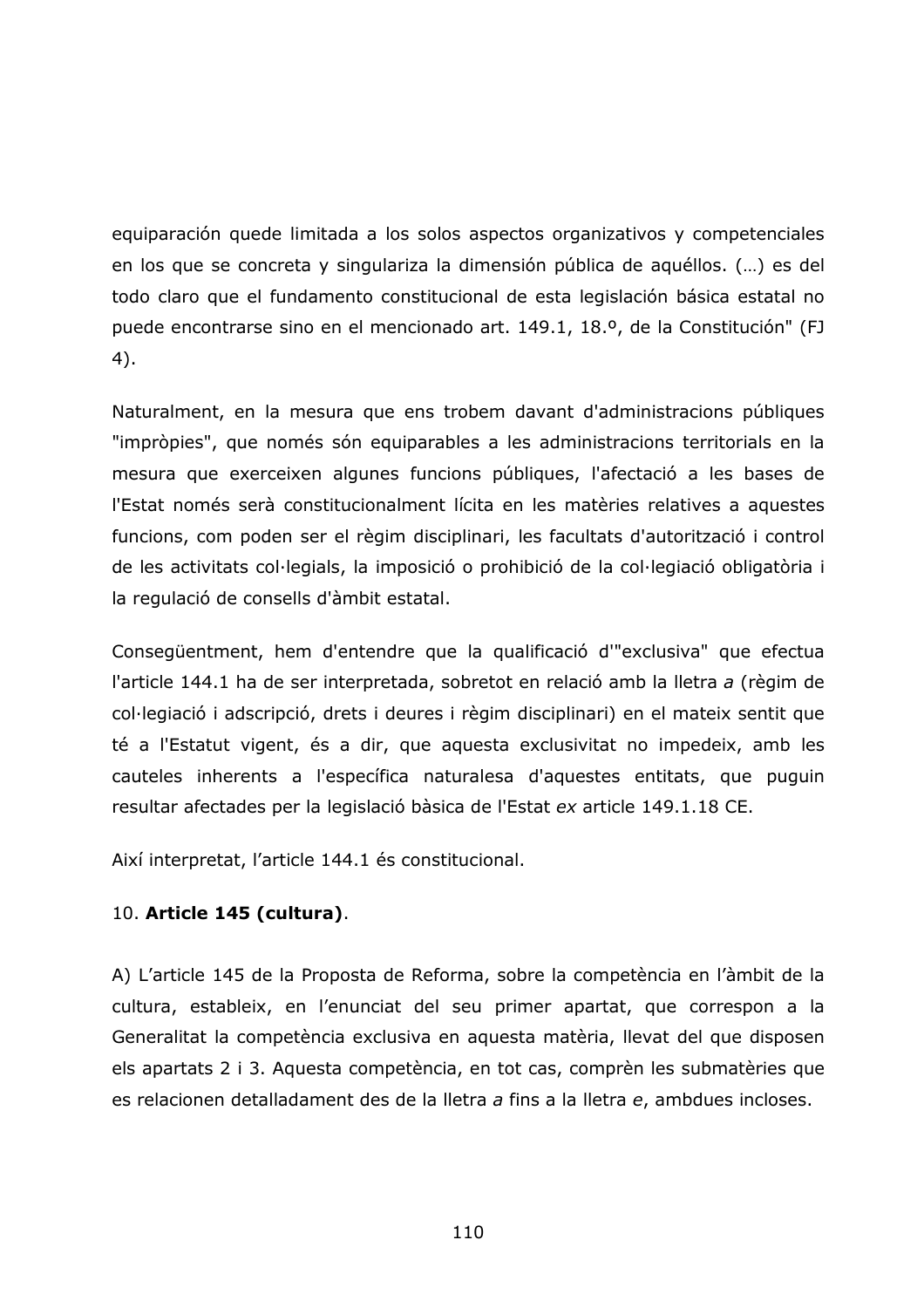Examinarem seguidament la qualificació com a exclusiva de la competència ressenyada i després la seva aplicació amb referència concretament a les lletres a i e, de l'expressat primer apartat, úniques que a criteri d'aquest Consell poden oferir dubtes de constitucionalitat.

Seguint aquest ordre expositiu, hem d'al·ludir en primer lloc a l'article 105 de la Proposta de Reforma, segons el qual solament la Generalitat, en l'àmbit de les seves competències exclusives, pot exercir integrament la potestat legislativa, la potestat reglamentària i la funció executiva, en els termes previstos en relació amb la constitucionalitat de l'esmentat article.

Respecte de la pretesa exclusivitat de la competència que comentem, podria constituir un obstacle l'article 149.2 CE, que disposa:

"Sens perjudici de les competències que podran assumir les Comunitats Autònomes, l'Estat considerarà el servei de la cultura com un deure i una atribució essencial i facilitarà la comunicació cultural entre les Comunitats Autònomes d'acord amb elles".

Ara bé, tal com va sostenir aquest Consell en el seu Dictamen núm. 100, de 29 de juliol de 1985 (F III.3), fent referència al debat constituent sobre aquest precepte:

"[...] en la mesura que l'article 149.2 CE contraposa el mot 'Estat' al terme 'Comunitats Autònomes', queda clar que el deure i l'atribució a l'Estat de serveis a la cultura s'enuncia molt significativament. Aquest servei, pel que fa a les Comunitats Autònomes, haurà de produir-se sempre sense perjudici de les competències que podran assumir i tindrà com a finalitat, obligada constitucionalment i específica, la de facilitar la comunicació cultural entre les comunitats, d'acord amb elles".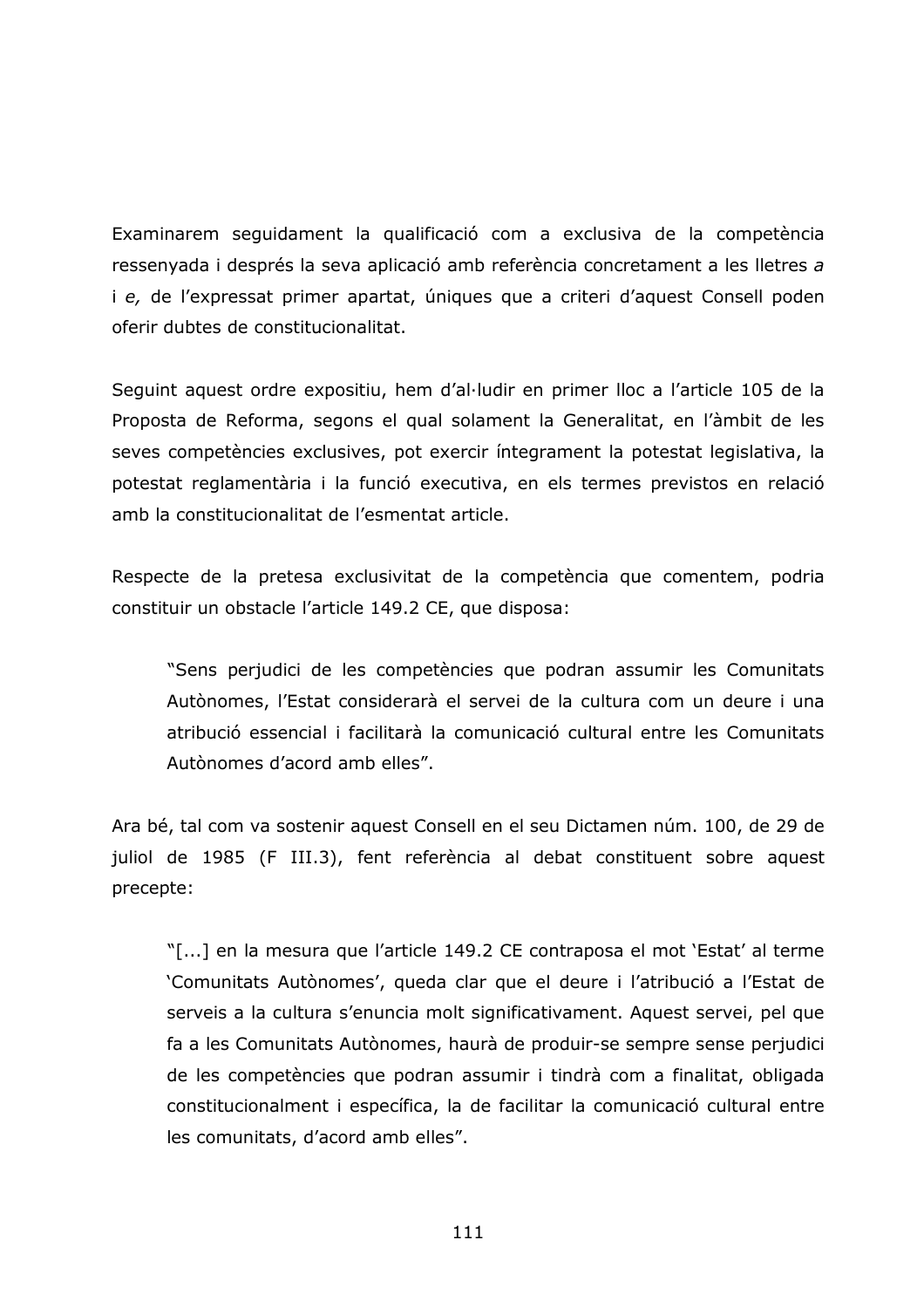La jurisprudència del Tribunal Constitucional ha estat sempre sensible a la tesi de la "concurrència" competencial. Així, per exemple, la Sentència del Tribunal Constitucional 11/1986, de 28 de gener, com també les Sentències 157/1985, de 15 de novembre, i 106/1987, de 25 de juny, puntualitzen que la concurrència que es pot donar basant-se en l'article 149.2 CE no ha de comportar una invasió o afectació de la competència autonòmica ni s'ha d'entendre en aquest sentit excloent.

En consequència, potser seria més adequat parlar en aquest cas de competències "paral·leles" o "indistintes", que es projecten sobre una mateixa matèria, però que per la seva naturalesa no han de portar cap a una situació d'incompatibilitat o recíproca contradicció.

D'aquesta manera, segons una opinió doctrinal molt generalitzada, tant la Generalitat com l'Estat poden exercir indistintament tota classe de funcions en la matèria de cultura sense que es tingui un criteri preferencial a favor de cap de les intervencions. Es tractaria, doncs, d'una matèria singular en la qual Estat i comunitats autònomes poden intervenir sobre un mateix objecte, com si fossin dues competències exclusives, que per la seva particularitat no s'exclouen sinó que es complementen, cosa que no pot succeir en altres casos.

Es podria sostenir, fins i tot, que l'actuació de l'Estat quant al servei de la cultura, que es planteja a la Constitució com un deure i una atribució essencial, ha de situar-se en una posició subordinada o complementària de la que correspondria a les comunitats autònomes en àmbits materials directament relacionats amb la cultura. El precepte constitucional en qüestió conté una competència genèrica tendent a la defensa complementària d'uns interessos culturals, però sense afectar negativament les competències autonòmiques. A l'empara d'aquesta norma, segons la Sentència del Tribunal Constitucional 49/1984, de 5 d'abril, l'Estat pot dur a terme una activitat de foment, dirigida essencialment a la formació d'uns valors culturals comuns al conjunt del mateix Estat. Això, a part,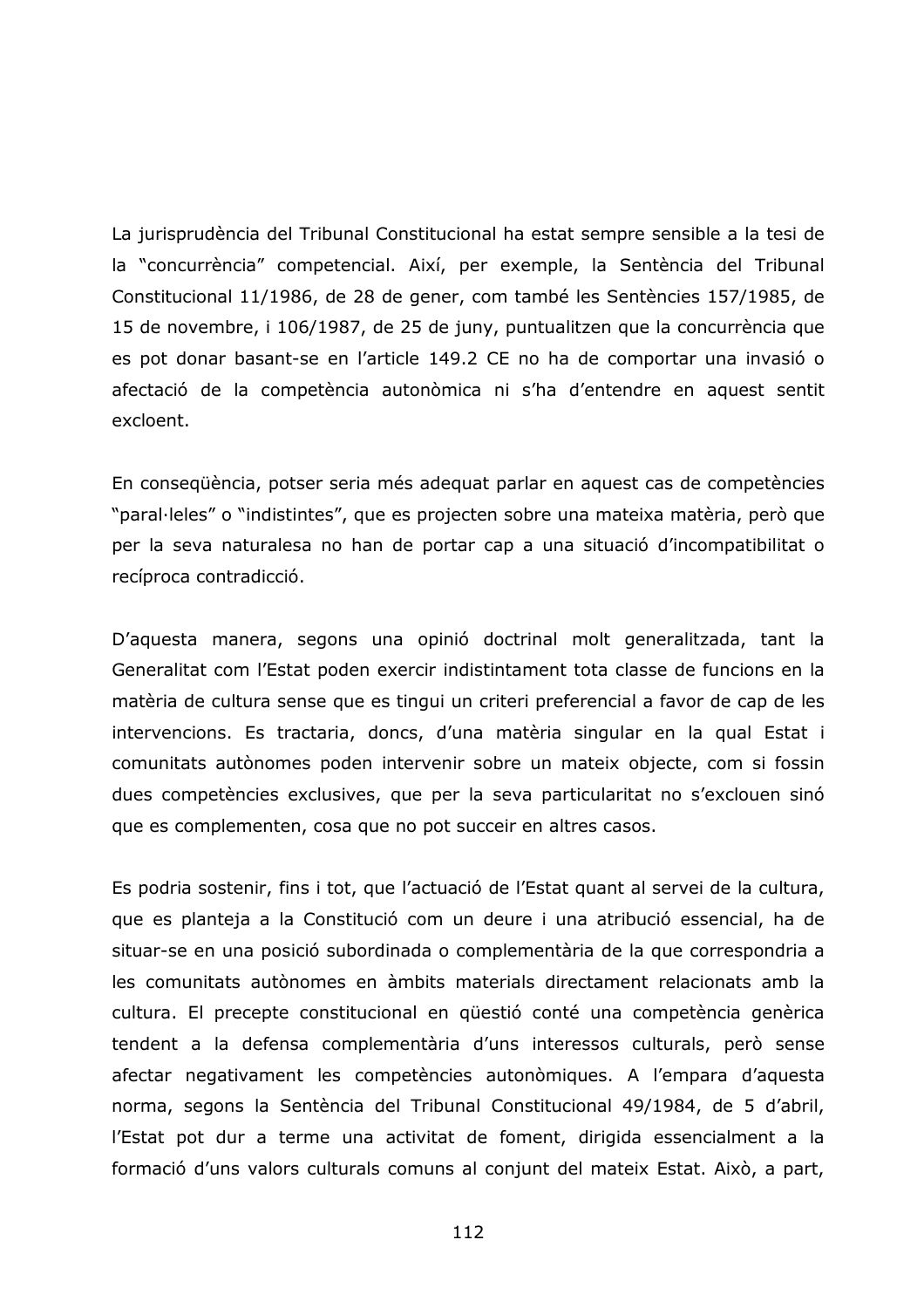naturalment, de les competències que la Constitució li atribueix separadament de defensa del patrimoni cultural contra l'exportació i l'espoliació, i respecte els dipòsits de cultura de titularitat estatal (art. 149.1.28 CE).

B) Passem ara a examinar aquest mateix problema competencial, referint-nos concretament a les lletres a i e de l'expressat primer apartat de l'article que ens ocupa, que tracten, respectivament, de les activitats artístiques i culturals i del foment de la cultura.

Limitem el nostre comentari a aquestes dues lletres perquè les altres, com ja hem dit més amunt, no resulten afectades per la doble exclusivitat o caràcter indistint a què suara hem fet referència, atès que la competència respecte d'aquestes correspon, únicament i de manera exclusiva, a la Generalitat, tota vegada que es fonamenten en altres preceptes constitucionals.

En relació amb el que venim dient, l'existència de competències específiques limita la projecció de l'article 149.2 CE, com vam sostenir en el nostre Dictamen núm. 188, de 13 de juliol de 1993 (F III.3), on dèiem:

"Aquesta línia argumental és, a més, la que respon millor a la sistemàtica global de l'article 149.2 CE i dels preceptes estatutaris que hi tenen una relació directa. L'existència en l'apartat 1 de l'article 149 CE de competències concretes en diferents àmbits culturals (museus, biblioteques, arxius i conservatoris, patrimoni cultural o propietat intel·lectual), amb els seus propis criteris de distribució que sovint es basen en la compartició vertical o horitzontal, sembla difícil de compatibilitzar amb un altre títol com seria el de l'article 149.2 CE que, al mateix temps, les subsumís totes. Si, en virtut d'una competència normativa genèrica ex articulo 149.2 CE, s'entén que l'Estat resta ja habilitat per a intervenir en qualsevol subsector cultural, cal preguntar-se quin sentit tenen aquelles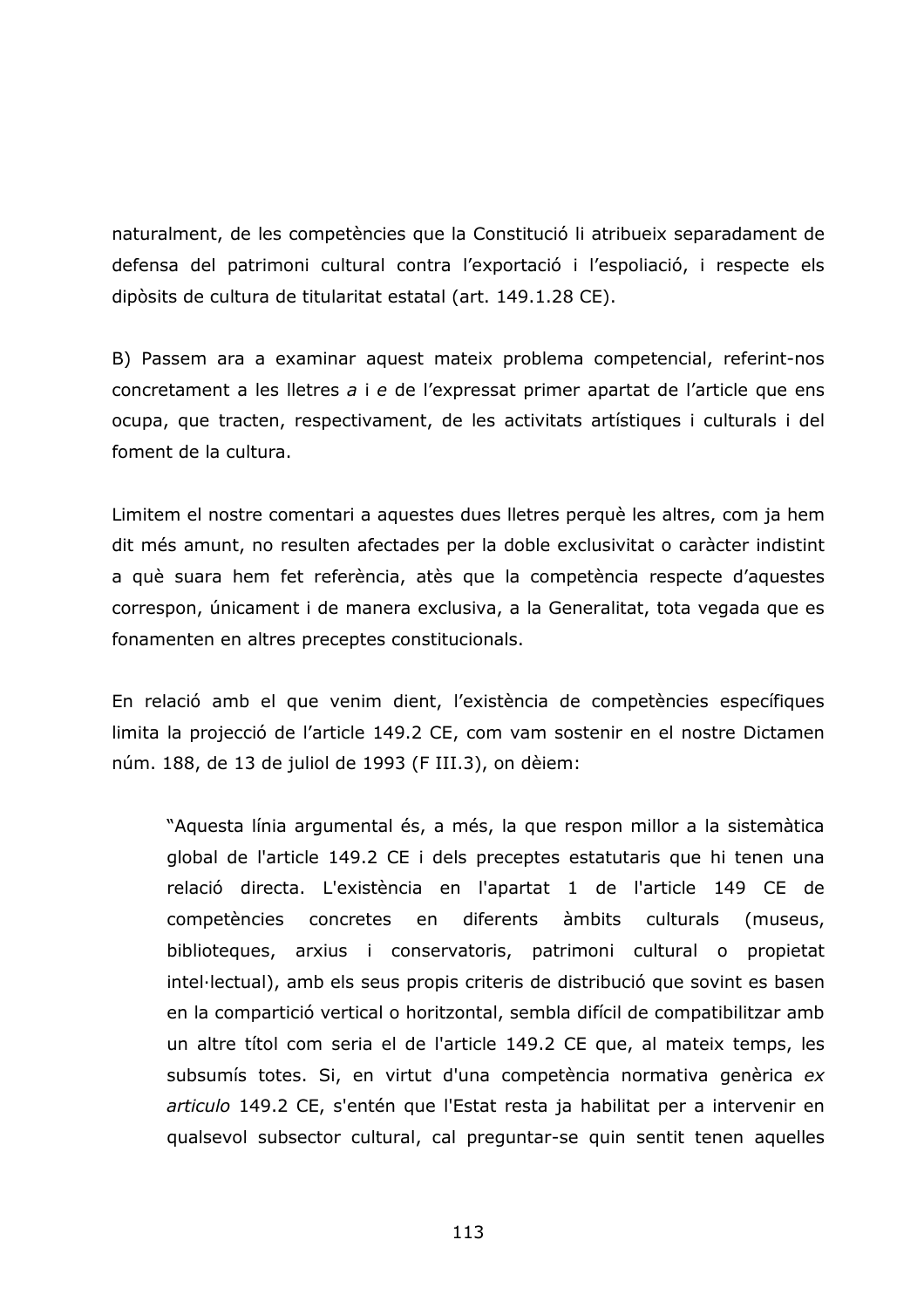competències específiques que, a més, s'ordenen amb uns criteris diferents de la noció de concurrència".

Feta aquesta argumentació, que legitima la nostra limitació a l'examen de la constitucionalitat de les lletres a i e del primer apartat de l'article 145 de la Proposta de Reforma, comencem el comentari de la primera.

C) L'article 145.1.a, sobre activitats artístiques i culturals, constitueix el típic sector de projecció de la competència sobre cultura, en relació amb la qual es concreten una sèrie de submatèries precises.

Pel que fa al subsector del llibre i les publicacions periòdiques, no trobem cap argument que s'oposi a l'assumpció per la Generalitat de les competències normatives i executives recollides en la disposició que examinem.

Respecte a la regulació i la inspecció de les sales de cinema, tampoc es troba cap límit constitucional que s'oposi a l'atribució d'aquesta competència a la Generalitat. Quant a les mesures de protecció i concessió de llicències de doblatge, l'assumpció de la competència per la Generalitat no exclou una actuació de foment de l'Estat en allò que es consideri supraautonòmic i l'activitat de control és purament executiva.

També és clarament executiva i assumible de forma completa per la Generalitat la qualificació de pel·lícules i materials audiovisuals, ja sigui en funció de l'edat o d'altres valors culturals.

La remissió a l'apartat 3 del mateix article 145 preserva l'atribució a la Generalitat de la competència sobre les infrastructures culturals situades a Catalunya, alhora que es remet al procediment allà previst per tal d'assegurar la col·laboració i l'acord entre la Generalitat i l'Estat.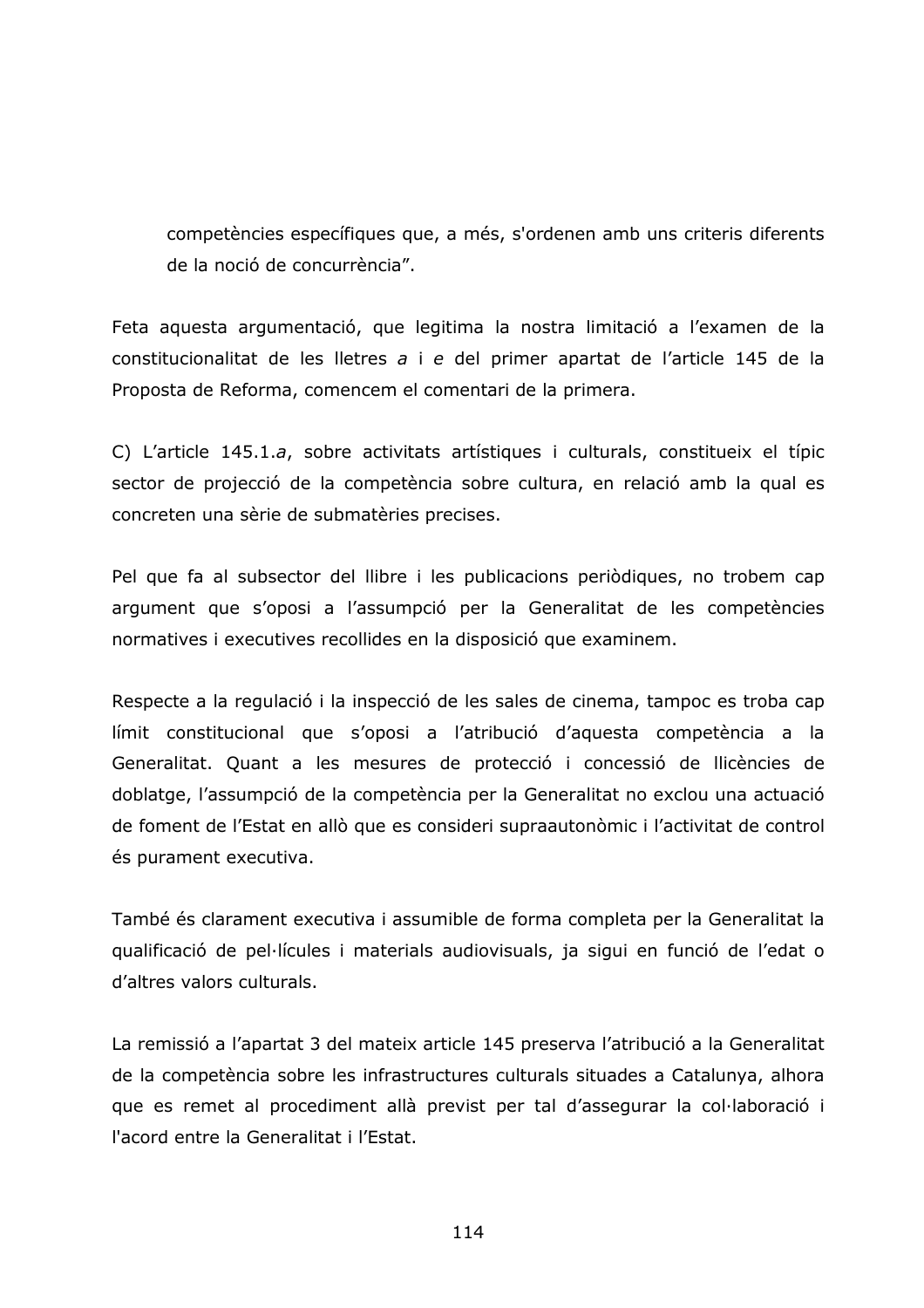El darrer i cinquè punt, relatiu a l'establiment de mesures fiscals d'incentivació de les activitats culturals en els tributs sobre els quals la Generalitat tingui competències normatives, s'enquadra sense dificultat en el marge d'autonomia financera que correspon a la Generalitat.

D) A l'últim, passem a examinar la lletra e del primer apartat de l'article 145 que estem comentant, relativa al foment de la cultura.

El detall d'aquesta activitat de foment a les produccions i creacions teatrals, musicals i audiovisuals, literàries, de dansa, circ i arts combinades no altera lògicament la competència de la Generalitat respecte de cada una d'elles, sempre que siguin dutes a terme a Catalunya, com diu el precepte.

El mateix hem de dir respecte de la promoció i la difusió del patrimoni cultural, artístic i monumental català i dels centres de dipòsit cultural radicats a Catalunya.

Comentari a part, i també final, mereix la competència sobre la projecció internacional de la cultura catalana que s'inscriu dins de l'acció genèrica de rellevància exterior que, d'acord amb l'article 188 de la Proposta de Reforma, ha de dur a terme la Generalitat per impulsar la projecció de Catalunya en l'expressat àmbit, que no exclou l'acompliment per l'Estat d'activitats relacionades amb aquesta mateixa projecció, dintre dels límits que estableix el tercer apartat d'aquest mateix article 145.

Per concloure aquesta anàlisi de l'article 145, hem d'afirmar que l'apartat primer de l'article 145 de la Proposta de Reforma és constitucional si s'interpreta en el sentit exposat, que no exclou les competències exclusives de l'Estat en matèria de cultura.

# 11. Article 146 (esport i lleure).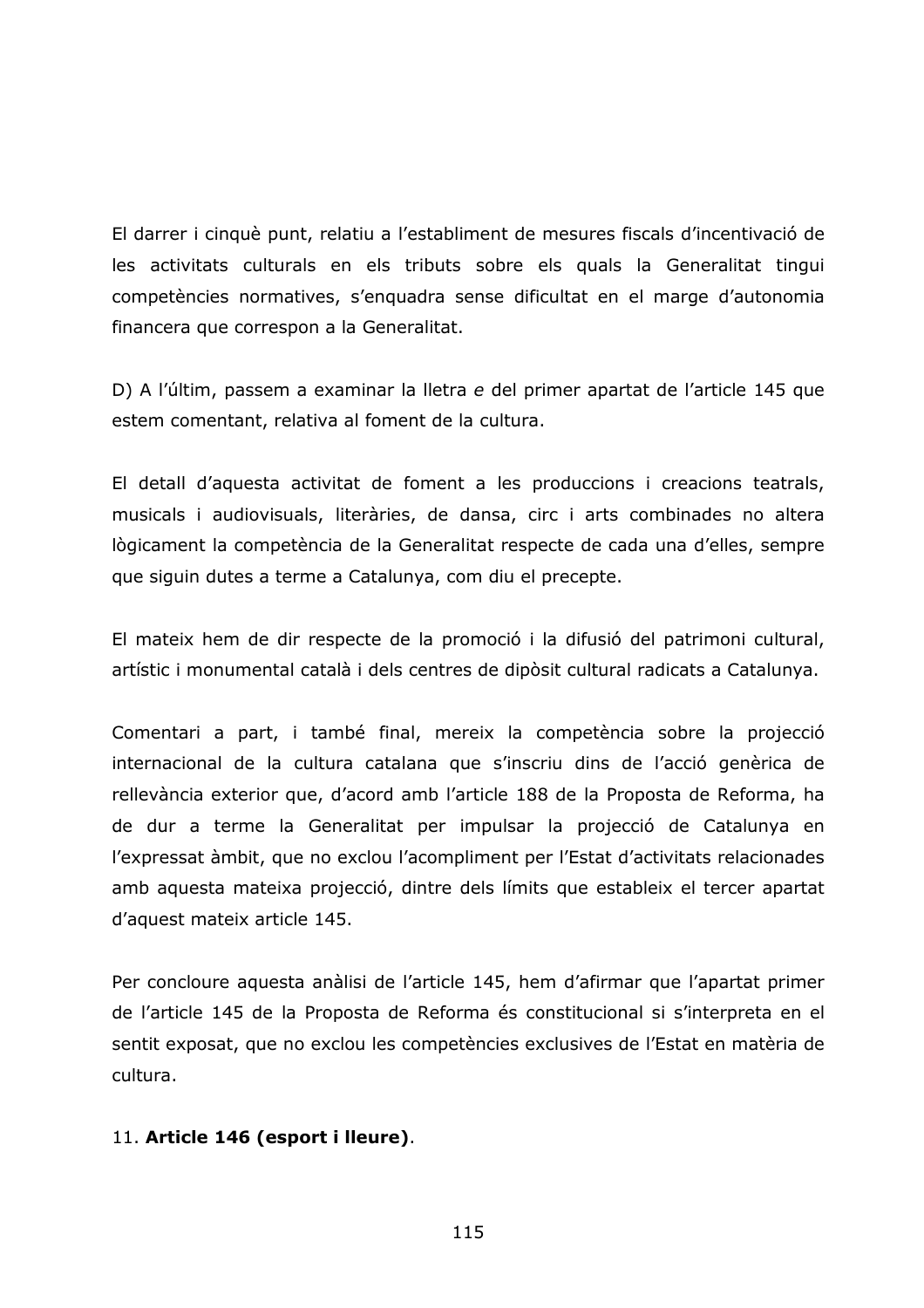L'estudi de la constitucionalitat del precepte es limita a dos punts que, segons el parer del Consell, podrien oferir algun dubte respecte del seu encaix constitucional. Es tracta, en concret, de l'apartat 1, lletra j, i l'apartat 4, ambdós de l'article 146.

A) L'article 9.29 EAC regula la competència exclusiva de la Generalitat sobre esport i lleure. La Generalitat de Catalunya recull, per tant, el mandat constitucional de l'article 43.3 CE, segons el qual els poders públics fomentaran l'educació sanitària, l'educació física i l'esport i, a la vegada, facilitaran la utilització adequada del lleure.

Certament, el Tribunal Constitucional, a la Sentència 16/1996, d'1 de febrer, va incidir en la delimitació competencial del tema que ens ocupa, arran del recurs d'inconstitucionalitat instat pel Consell Executiu de la Generalitat de Catalunya contra alguns preceptes de la Llei 4/1990, de 29 de juny, de pressupostos generals de l'Estat per al 1990. En aquesta Sentència, el Tribunal va conferir a l'Estat un cert àmbit competencial sobre l'esport, per connexió amb les matèries d'educació i cultura. En el Fonament Jurídic II de l'esmentada Sentència es posen en relleu les competències específiques que la Llei 10/1990, de 15 d'octubre, de l'esport, atribueix a l'Estat pel que fa a la coordinació de les comunitats autònomes en relació amb l'activitat esportiva en general i, específicament, pel que fa al recolzament de l'esport d'alt nivell.

Per això, una part de la doctrina parla en aquest àmbit competencial d'una "exclusivitat relativa" o, fins i tot, d'una "competència compartida" o bé "concurrent", per part de les comunitats autònomes, sobre la qual poden incidir títols competencials de l'Estat relatius a l'educació, la investigació, la sanitat, la legislació mercantil o, fins i tot, la seguretat pública. Cal recordar que l'Estat regula les federacions espanyoles, les seleccions estatals, l'esport professional, les retransmissions esportives i altres àmbits en relació, per exemple, amb el dopatge i la violència en l'esport. Tanmateix, cal concloure que els aspectes indicats no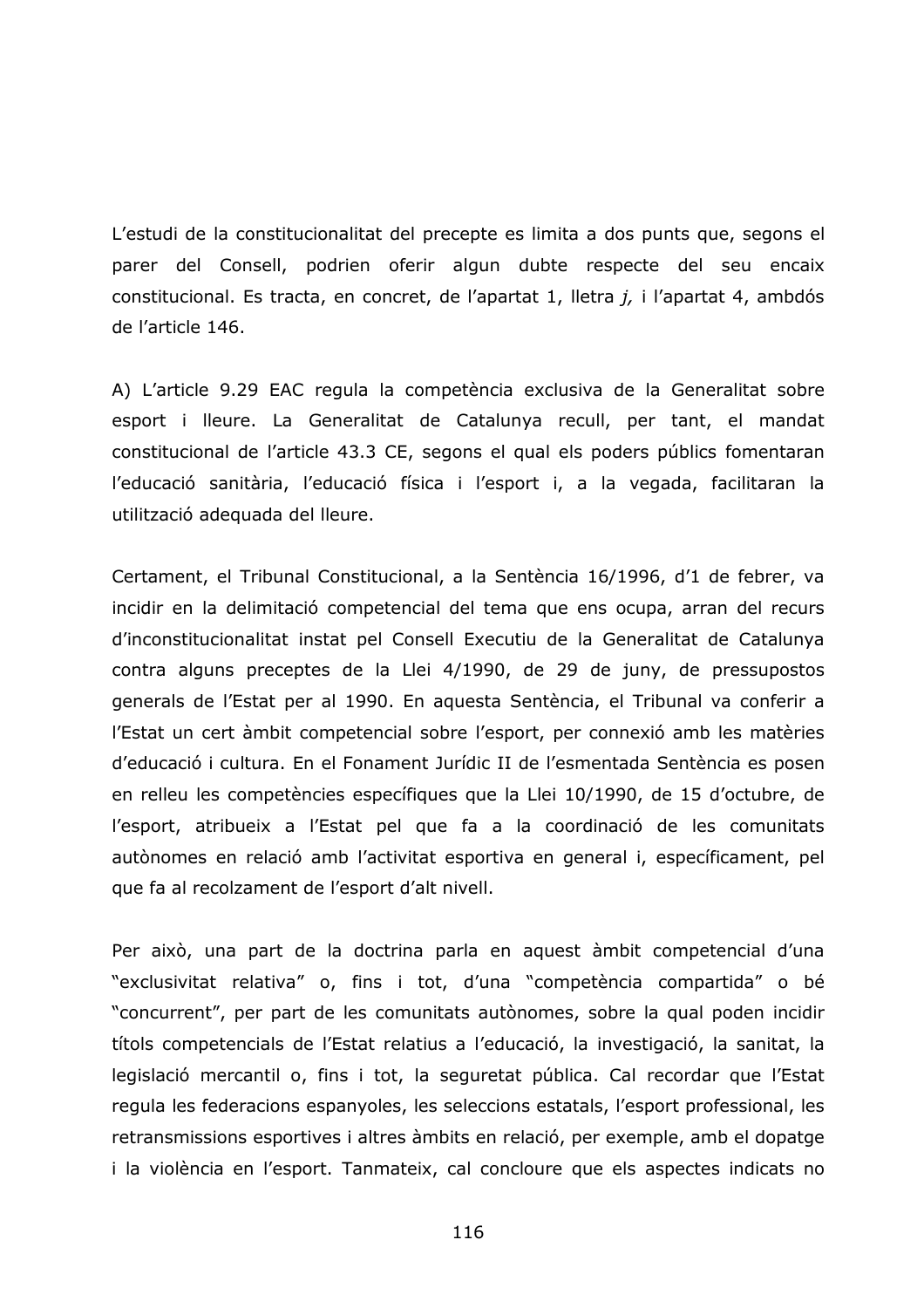constitueixen el gruix de l'activitat esportiva considerada globalment i, per tant, no obsten al caràcter exclusiu competencial conferit a les comunitats autònomes. L'atribució competencial autonòmica no seria, doncs, incompatible amb les funcions estatals adreçades a l'ordenació general de l'esport en els àmbits estatal *i* internacional.

Fetes aquestes consideracions prèvies, analitzarem els dos incisos de l'article 146 que hem anunciat.

B) Article 146.1, lletra j.

L'article 146.1 confereix a la Generalitat la competència exclusiva en matèria d'esport, indicant que inclou en tot cas:

"j) El control i el seguiment medicoesportiu i de salut dels practicants de l'activitat física i esportiva, i també la regulació del dopatge en l'àmbit de l'esport i de l'activitat física".

L'al·lusió al terme "dopatge", connectat de forma evident amb la salut pública, podria col·lidir amb l'article 149.1.16 CE, que atribueix a l'Estat la competència exclusiva sobre la sanitat exterior, bases i coordinació general de la sanitat i legislació sobre productes farmacèutics.

De fet, la jurisprudència constitucional configura les "bases" al·ludides com a "competències normatives" que persequeixen una regulació uniforme i de vigència en tot el territori de l'Estat (STC 1/1982, de 28 de gener). Ara bé, a la Sentència del Tribunal Constitucional 32/1983, de 28 d'abril, s'especifica que la inspecció i el control de la distribució d'estupefaents constitueix una actuació ordinària que de cap de les maneres incideix en el sistema normatiu, i que es concreta en una sèrie de mesures d'execució estrictament reglamentades i dirigides a fer efectiva l'aplicació de la legislació estatal en matèria de productes farmacèutics.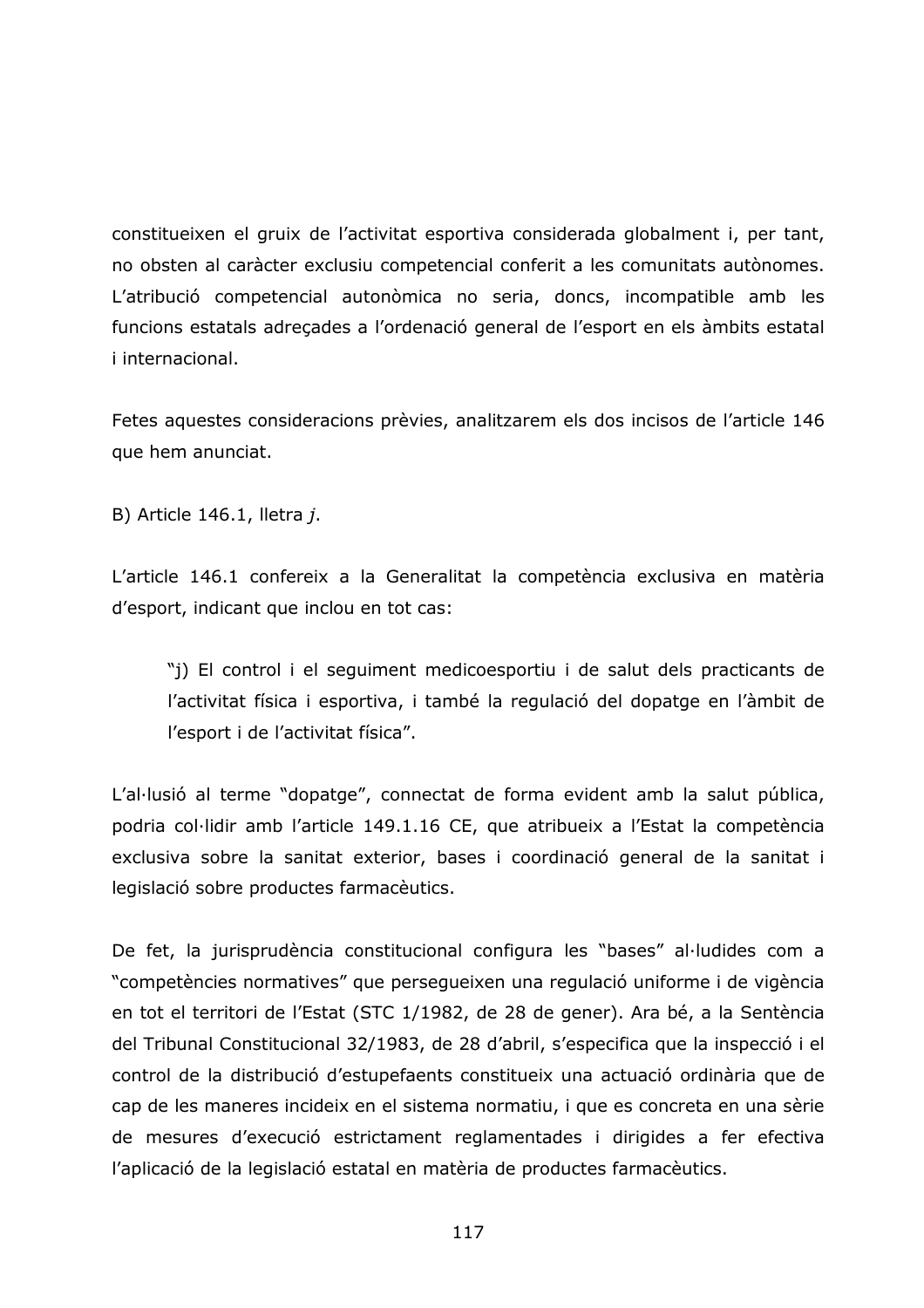Es fa necessari recordar aquí que el marc legal estatal en la lluita contra el dopatge es regula a la Llei 10/1990, de 15 d'octubre, de l'esport, als seus articles 56, 57, 58 i concordants pel que fa al control de les substàncies i mètodes prohibits a l'esport, tot assignant al Consell Superior de l'Esport les facultats per establir el llistat de les substàncies i fàrmacs prohibits. L'àmbit estatal d'aplicació de l'esmentada Llei coincideix amb el mateix abast territorial que es disposa a la Llei 14/1986, de 25 d'abril, general de sanitat.

Cal recordar, així mateix, l'atribució de la lluita contra el dopatge a l'anomenada "Comissió Nacional Antidopatge" (Reial decret 1313/1997, d'1 d'agost, modificat pel Reial decret 255/2004, de 13 de febrer, que regulen la seva composició i funcions). Així, tota la normativa estatal es projecta sobre els esportistes amb Ilicència per tal de participar en competicions oficials d'àmbit estatal, i es confereix a les comunitats autònomes la funció de col·laborar amb les mesures de prevenció, control i repressió d'aquestes pràctiques prohibides (art. 56.2 de la Llei de l'esport), integrant-les a la Comissió Nacional Antidopatge (art. 57.1 de la Llei de l'esport).

Sens perjudici del que s'ha exposat, les comunitats autònomes -que han creat les seves pròpies comissions antidopatge- en el marc de la prevenció global contra aquestes pràctiques prohibides, tenen habilitació competencial per regular la matèria en les competicions que se celebrin en el seu àmbit territorial.

Per tant, no ofereix dubtes d'encaix constitucional la Proposta de Reforma quan atribueix la competència de la lluita contra el dopatge a la Generalitat de Catalunya, atès el context de l'article 146, del qual es desprèn que l'esmentada competència es projecta en el marc de les competicions d'alt nivell o professional o de qualsevol altra pràctica esportiva, en l'àmbit de l'esport i l'activitat física que s'organitzi a Catalunya. En funció d'aquesta habilitació competencial, la Generalitat de Catalunya pot establir la reglamentació específica en la prevenció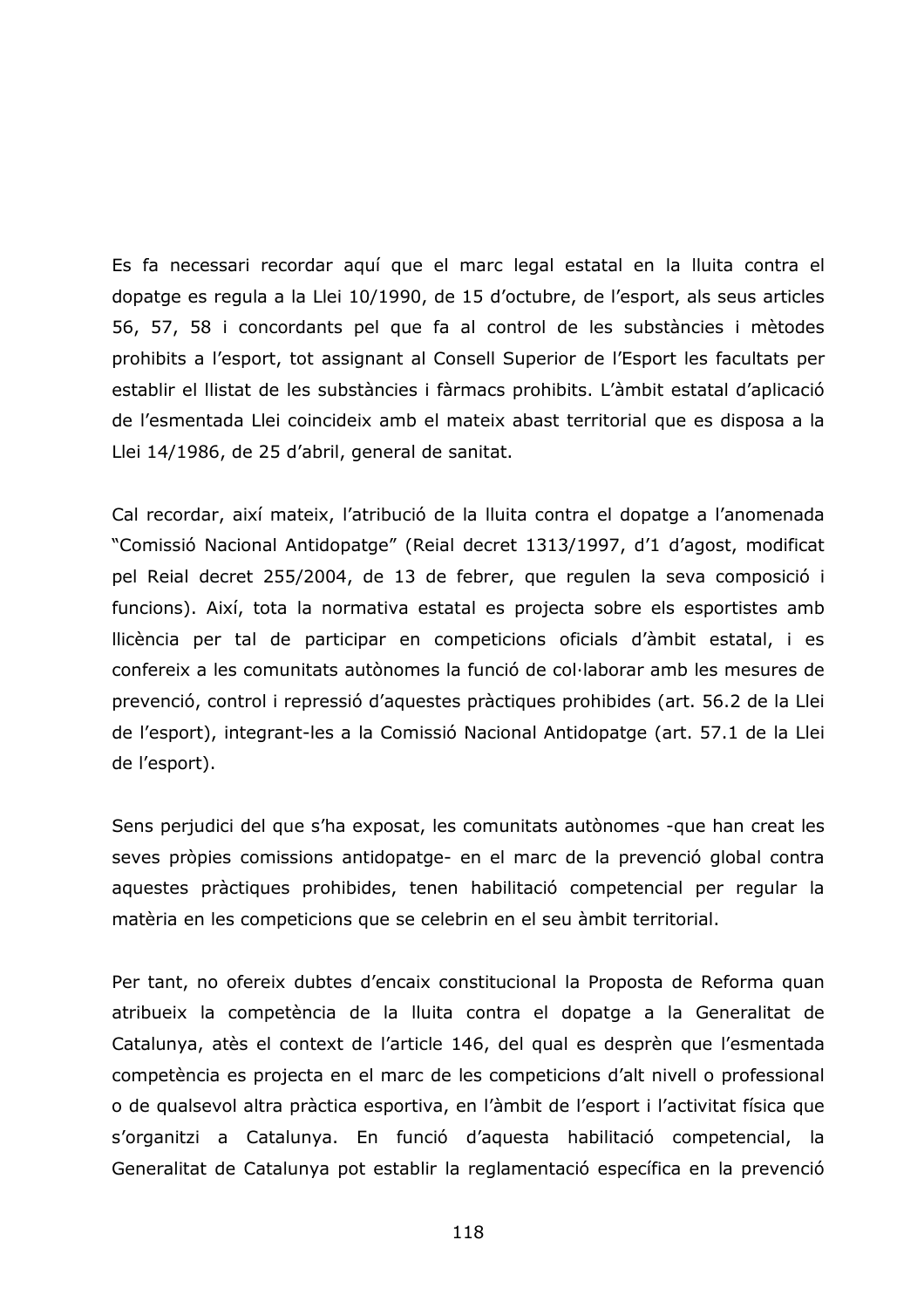contra el dopatge, regulant, a títol d'exemple, un règim sancionador singular o els requisits específics que han de complir els laboratoris de control, o els mateixos mecanismes per portar a terme els controls ad hoc.

En funció de tot el que s'ha exposat, la lletra j de l'apartat 1 de l'article 146 és constitucional.

C) Article 146, apartat 4.

Aquest precepte de la Proposta de Reforma indica que:

"Correspon a la Generalitat la competència exclusiva en matèria de lleure, que inclou, en tot cas, el foment i la regulació de les activitats que s'acompleixin a Catalunya i el règim jurídic de les entitats, públiques o privades, que tinguin per finalitat l'acompliment de finalitats de lleure".

Una interpretació radicalment literal de l'últim incís d'aquest precepte -en la mesura que es fa referència al règim jurídic de les entitats privades- podria oferir dubtes respecte a una eventual col·lisió amb l'article 149.1.6 CE, que atribueix a l'Estat la competència exclusiva sobre legislació mercantil.

Ara bé, el primer incís de l'article 149.1.6 CE requereix delimitar l'àmbit de la "competència sobre legislació mercantil". Sens dubte, la menció inclou la regulació de les relacions jurídiques privades d'empresaris i comerciants. Regula, per tant, la forma com neixen i s'extingeixen els drets i les obligacions que comporta l'exercici de l'esmentada activitat mercantil (per totes, les STC 37/1981, de 16 de novembre; 88/1986, d'1 de juliol, i 133/1997, de 16 de juliol). L'expressada jurisprudència reafirma la reserva a l'Estat de la legislació mercantil, però la projecta només a la fixació de les relacions inter privatos, és a dir, essencialment l'establiment de les condicions generals de contractació, les modalitats de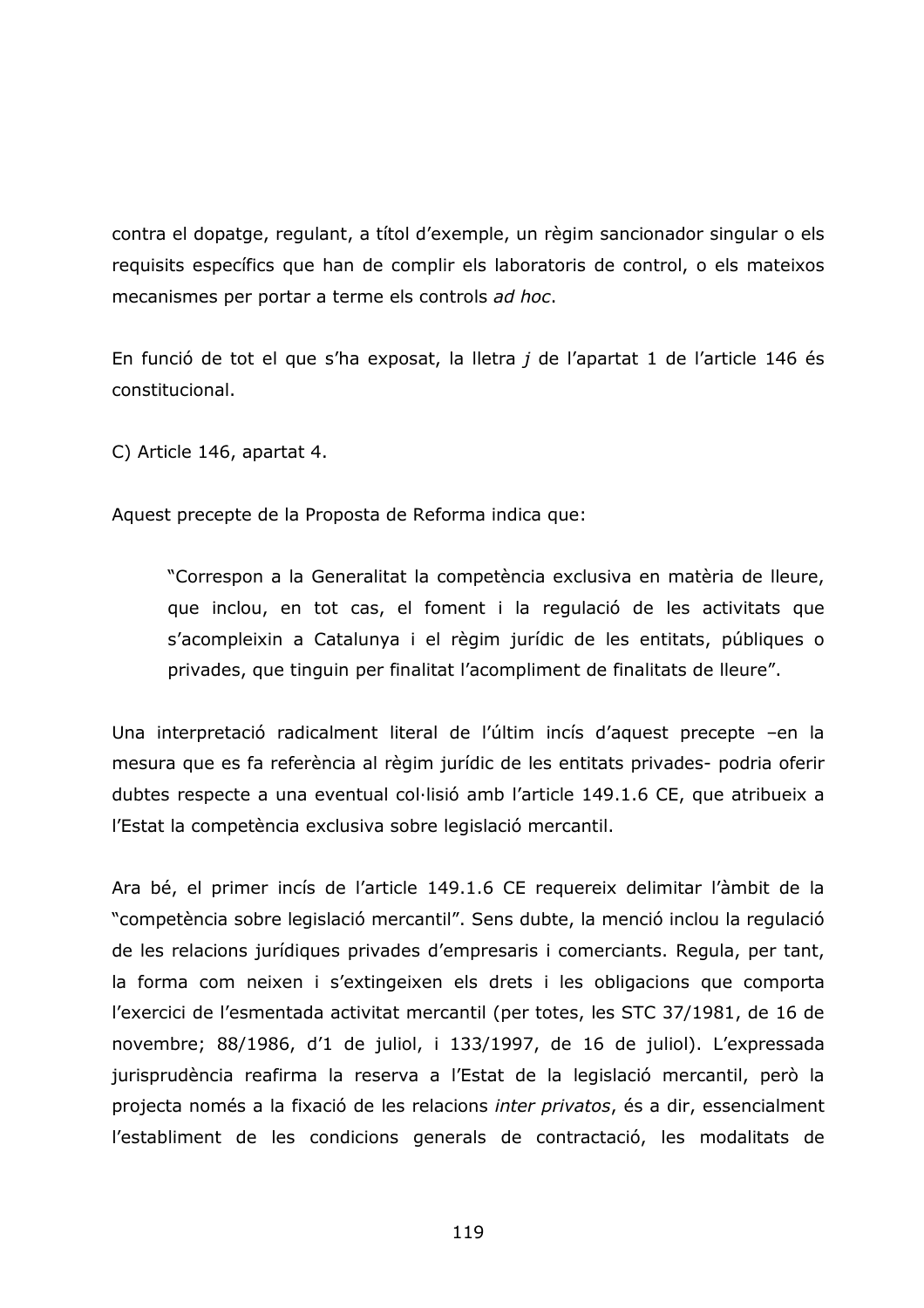contractes, la delimitació del seu contingut típic i, en definitiva, els drets i les obligacions en el marc de les relacions contractuals privades.

En canvi, la intervenció dels poders públics en aquestes activitats -mitjançant serveis de vigilància, inspecció i altres- es projecten en l'àmbit de les matèries de comerç, defensa dels consumidors, assegurances o cooperatives.

El Tribunal Constitucional (STC 88/1986, d'1 de juliol) distingeix, així mateix, entre la competència sobre la legislació mercantil i la relativa a l'ordenació dels mercats i llocs de contractació. Per tant, l'activitat dels ens públics i privats no s'inclou dins dels paràmetres del concepte de la "legislació mercantil" reservada a la competència estatal.

En funció de les consideracions fins aquí exposades, la menció "règim jurídic de les entitats" inclosa en l'apartat 4 de l'article 146 que estem analitzant no col·lideix amb la competència estatal de l'article 149.1.6 CE i, per tant, el precepte és constitucional.

# 12. Article 147 (immigració).

L'article 147 de la Proposta de Reforma regula les competències de la Generalitat sobre immigració, la qual cosa a primera vista pot semblar insòlita, tractant-se d'una matèria que, sense cap mena de dubte ni de limitacions, ha estat atribuïda de forma exclusiva a l'Estat per l'article 149.1.2 CE. En efecte, les expressions allà utilitzades (nacionalitat, immigració, estrangeria i dret d'asil) s'incardinen en el que podríem qualificar com a nucli dur i indisponible de les funcions de l'Estat com a subjecte del dret internacional, de tal forma que fins i tot en els estats federals apareixen reservades al poder central, com s'observa clarament a les Constitucions alemanya (article 73.3), austríaca (article 10.3) i suïssa (article 121.1), per citar només exemples europeus. Hem d'examinar, doncs, amb atenció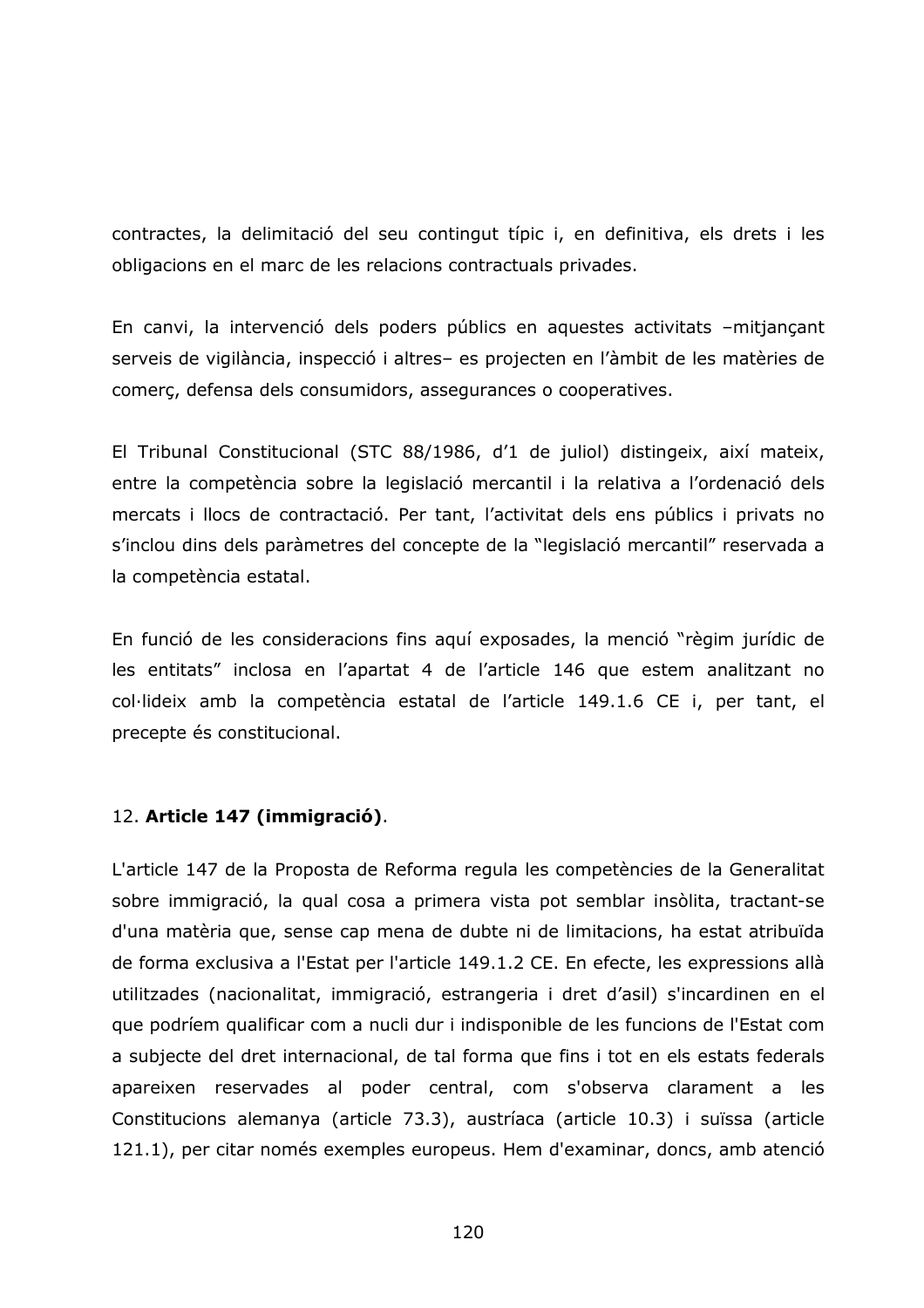aquestes qüestions, recordant que, per la novetat que presenta la seva incorporació a l'Estatut, no s'observen precedents de conflictivitat competencial sobre aquestes, per la qual cosa la doctrina jurisprudencial directament aplicable és escassa.

D'entrada hem de diferenciar, dins de l'esmentat article 149.1.2 CE, els diferents títols competencials que integra, i el seu abast respectiu. En aquest sentit sembla clar que el títol immigració no s'ha de confondre amb el d'estrangeria. Aquest últim es refereix a l'estatut jurídic de què gaudeixen els estrangers a Espanya, als seus drets, llibertats i obligacions i a les diverses situacions que poden derivar-se de la seva presència a Espanya, mentre que amb l'expressió immigració el constituent sembla referir-se a les actuacions dels poders públics destinades a regular l'entrada de persones que desitgen romandre en el territori de l'Estat de forma temporal o permanent.

A) Fàcilment s'observa que les matèries a què es refereix l'apartat 1 de l'article 147 de la Proposta de Reforma no s'incardinen dins de la conceptualització que acabem de realitzar. Totes les competències esmentades en les quatre lletres que integra s'han d'entendre en el context de la frase "acolliment i integració de les persones immigrades", inclosa l'única que podria presentar alguns dubtes, que és la relativa als drets i deures de les persones immigrades de la lletra a. Es tracta, doncs, de funcions que s'integren sense cap mena de dubte en la competència autonòmica sobre assistència social, per la qual cosa no plantegen el més mínim problema de constitucionalitat.

B) L'apartat 2 de l'article 147 atribueix a la Generalitat la competència per executar la legislació estatal i europea en matèria de treball dels estrangers, precisant a continuació que amb aquesta expressió es refereix a la tramitació i la concessió dels permisos de treball per compte propi i aliè que puguin exigir-se a aquestes persones, així com a d'altres funcions connexes. Sembla clar que si es reclama aquesta nova competència és perquè es considera integrable dins del títol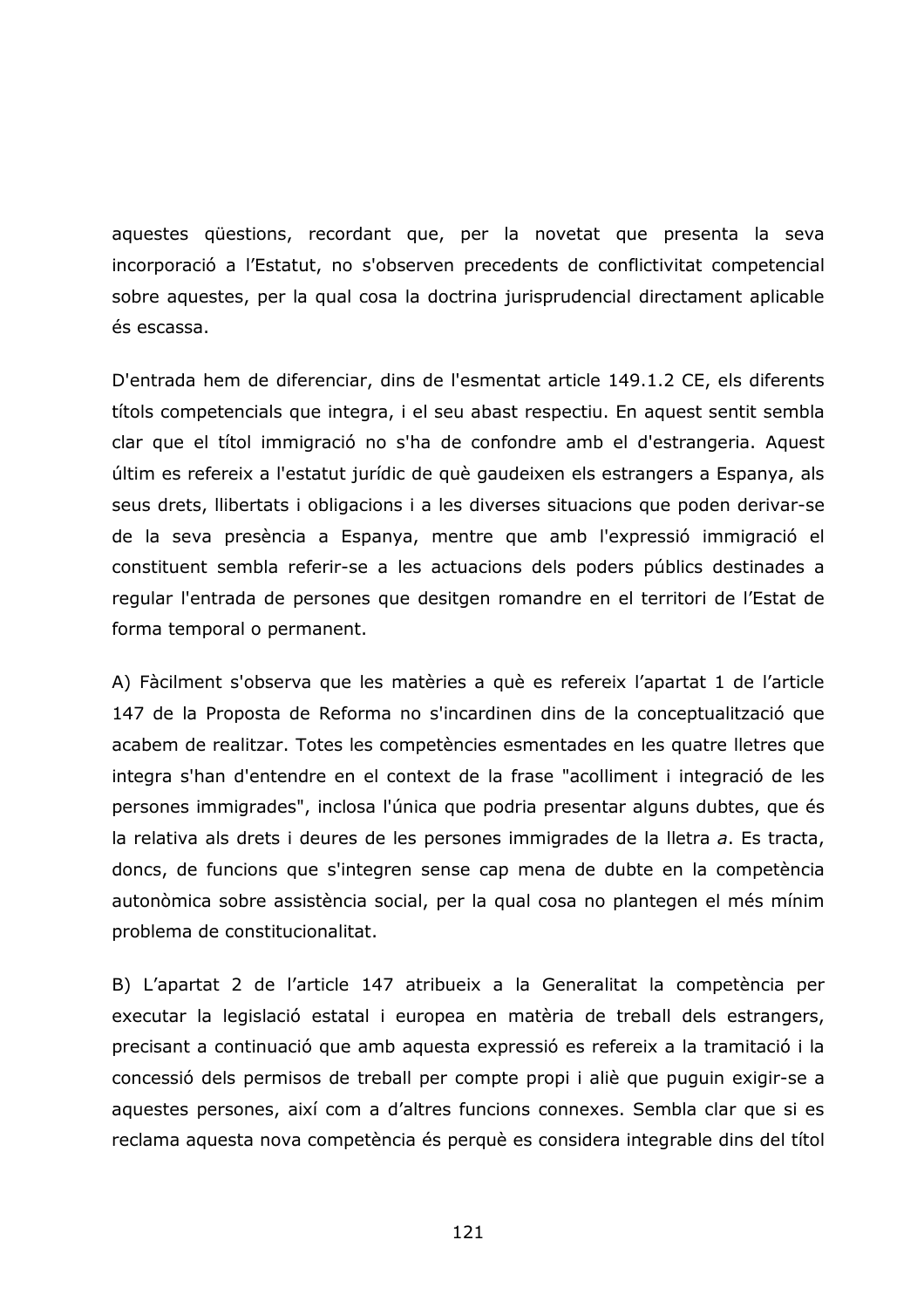"treball i relacions laborals", deduïble a contrario del contingut de l'article 149.1.7 CE.

Hem de reconèixer que es tracta d'una operació de dubtosa constitucionalitat. Certament apareixen dos títols en conflicte, però essent el d'immigració més específic i concret que el de treball caldria atorgar-li prevalença; a més, el permís de treball només s'exigeix per als estrangers immigrants, sovint és una condició per a la concessió del permís de residència i, consegüentment, és regulat a la legislació sobre estrangeria i no a la legislació laboral.

Malgrat això, també es poden aportar arguments que justifiquen l'opció contrària. Sobretot si ens basem en la finalitat buscada pels poders públics amb les actuacions referides, que fonamentalment van destinades a garantir que la incorporació al mercat de treball de persones vingudes de l'exterior no solament no provoqui efectes perjudicials sinó que pugui actuar com un instrument per a la realització de polítiques de plena ocupació i de promoció del progrés social i econòmic, com demana l'article 40 CE. El que es pretén amb aquests permisos és fonamentalment regular el mercat de treball i no el règim d'estrangeria. Així es deriva, entenem, d'algunes de les previsions contingudes a la Llei orgànica 4/2000, sobre drets i llibertats dels estrangers a Espanya, l'última modificació de la qual es va produir per la Llei orgànica 14/2003, de 20 de novembre, i que ara passem a examinar:

a) L'autorització per treballar per compte propi o aliè només és necessària quan l'estranger es proposa realitzar una activitat lucrativa laboral o professional (art. 36), és a dir, quan la seva estada incideix sobre el mercat laboral; en canvi, si disposa de mitjans de vida suficients per atendre les seves despeses de manutenció o estada, o si aquesta estada es produeix com a consegüència d'un procés de reagrupament familiar, pot obtenir directament l'autorització de residència permanent sense més requisits. No està, doncs, lligada de forma prevalent al fet migratori.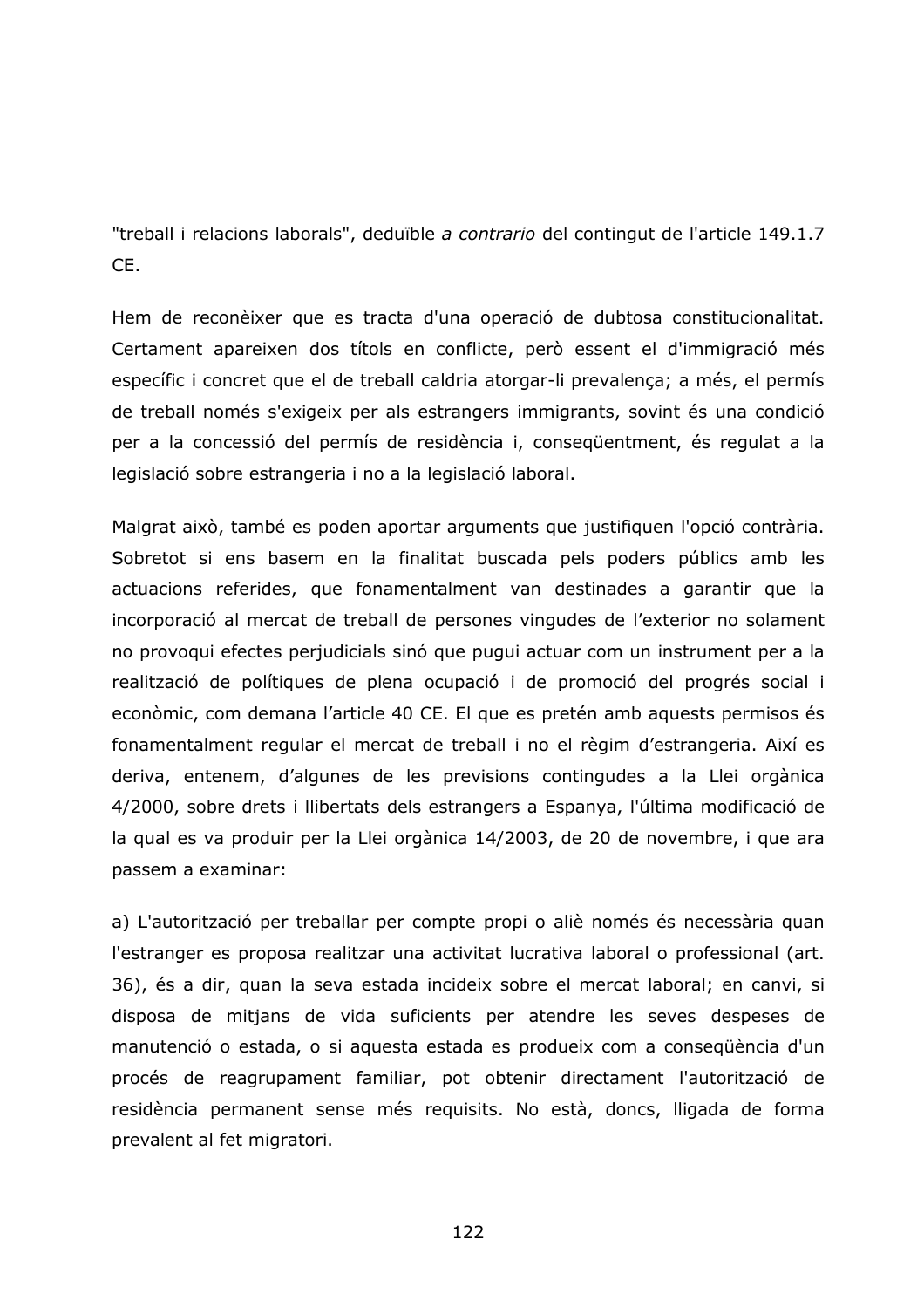b) Per a la concessió inicial de l'autorització de treball s'ha de tenir en compte "la situació nacional d'ocupació" (art. 38.1). A aquests efectes el Servei públic d'ocupació estatal ha d'elaborar amb periodicitat trimestral un catàleg d'"ocupacions de difícil cobertura" per províncies (art. 50 del Reial decret 2393/2004, de 30 de desembre, que va aprovar el Reglament general de l'esmentada Llei orgànica).

c) Les autoritzacions de treball poden atorgar-se "per a un determinat territori, sector o activitat" (art. 38.2), la qual cosa reforça la seva naturalesa d'instrument propi de les polítiques d'ocupació.

d) Finalment, la Llei mateixa incorpora un catàleg d'activitats que poden ser exercides pels estrangers sense necessitat d'autorització de treball. Totes es caracteritzen, precisament, pel limitat impacte que poden produir sobre el mercat laboral: tècnics i investigadors contractats per les Administracions públiques, activitats de docència i investigació a les universitats, personal d'institucions culturals i docents dependents d'Estats estrangers, etc.

En vista de tot això, entenem que la integració d'aquestes funcions dins del títol "treball i relacions laborals" no és a priori descartable, sobretot tenint en compte que es tracta d'una competència purament administrativa, en la qual la Generalitat es limita a la tramitació dels expedients corresponents en aplicació no només de la Llei orgànica sinó també de la normativa reglamentària estatal, que podrà definir el seu abast i limitar-la, per exemple, a autoritzacions atorgades exclusivament per al territori de Catalunya.

Així interpretat, l'apartat 2 de l'article 147 és constitucional.

C) Distinta conclusió hem d'assolir pel que fa referència a l'apartat 3, que presenta dubtes de molta menor entitat.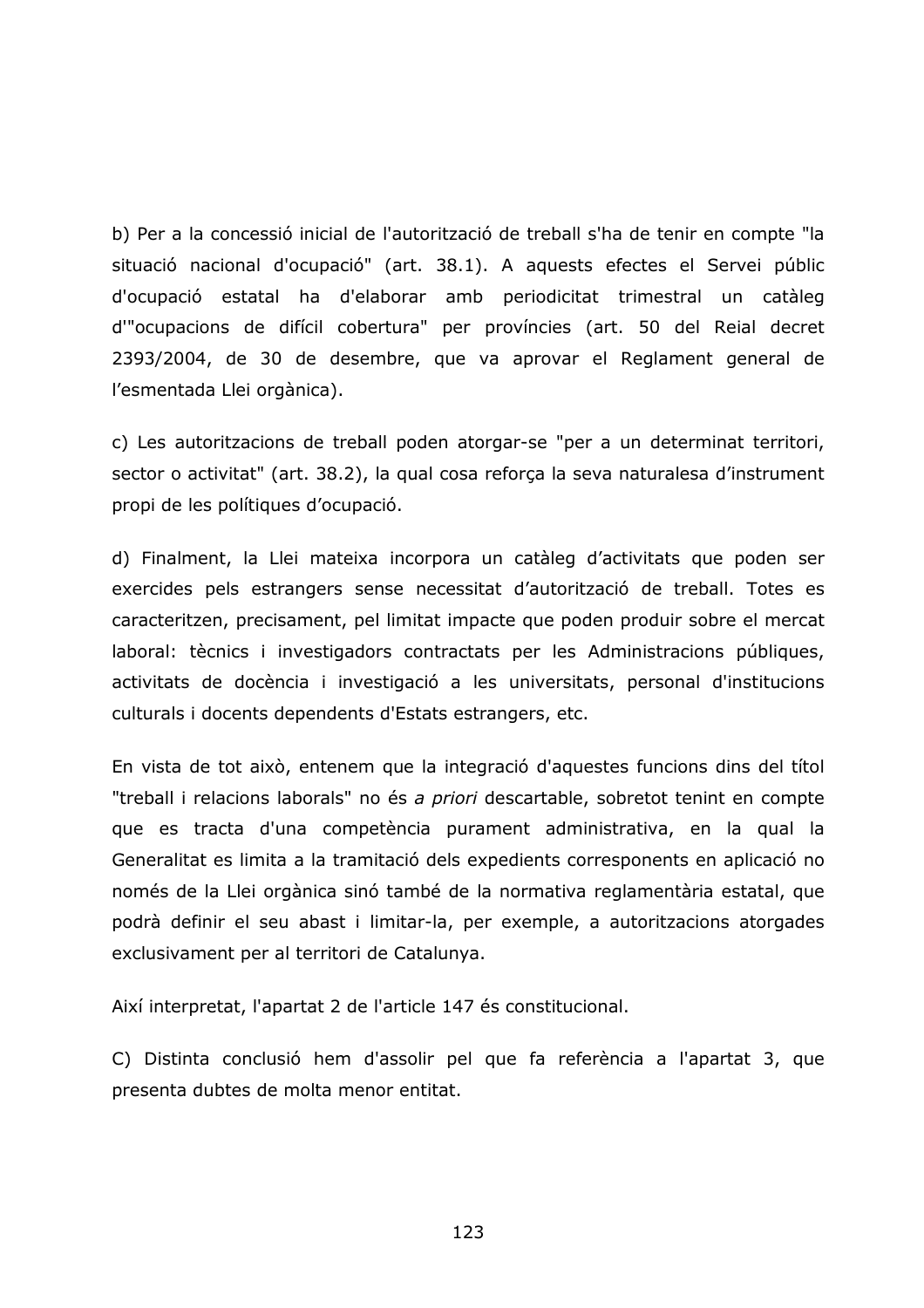L'encapcalament del precepte sembla referir-lo a les decisions que s'han d'adoptar en el marc de les relacions bilaterals ("en el marc de la Comissió Bilateral Generalitat-Estat"), la qual cosa ja indica que ens trobem davant de funcions que no corresponen a la competència pròpia de la Generalitat, sinó davant de competències estatals que, per afectar l'autonomia de Catalunya, requereixen la participació i la col·laboració de la Generalitat en el seu exercici.

a) En efecte, la determinació dels contingents de persones immigrants que s'hagin de traslladar al territori de l'Estat, amb especificació el seu país d'origen (lletra a), encara que també resulti pels seus objectius una activitat relacionada amb el mercat de treball, presenta unes característiques que, sense cap dubte, la ubiquen en el títol "immigració". Es tracta de funcions que exigeixen la negociació internacional amb els estats afectats, així com la intervenció del servei exterior per a l'expedició dels corresponents visats de recerca d'ocupació, uns visats específics que només autoritzen els seus titulars a entrar a Espanya per un període de temps limitat a fi d'obtenir un treball.

b) El mateix cal dir respecte la lletra  $b$  d'aquest apartat 3, que explícitament es refereix a immigració, estrangeria i acords internacionals, encara que el problema que ens presenta és d'una altra naturalesa, per tal com se'ns escapa el sentit que s'hagi de donar a l'expressió "fixació de les decisions estatals sobre immigració".

Doncs bé, cap problema ens plantejaria aquest precepte si les funcions esmentades s'articulessin realment en el marc de la relació bilateral. La  $l$ a Generalitat en  $l$ a participació de presa d'aguestes decisions és constitucionalment necessària si es volen respectar plenament les seves competències en matèria de treball i relacions laborals i, de fet, l'article 39 de la Llei orgànica ja preveu aquesta intervenció en el Consell superior de política d'immigració, en el qual s'integren les propostes prèvies a la determinació del contingent, encara que tot sembla indicar que aquest procediment no és operatiu i s'hauria de reforcar.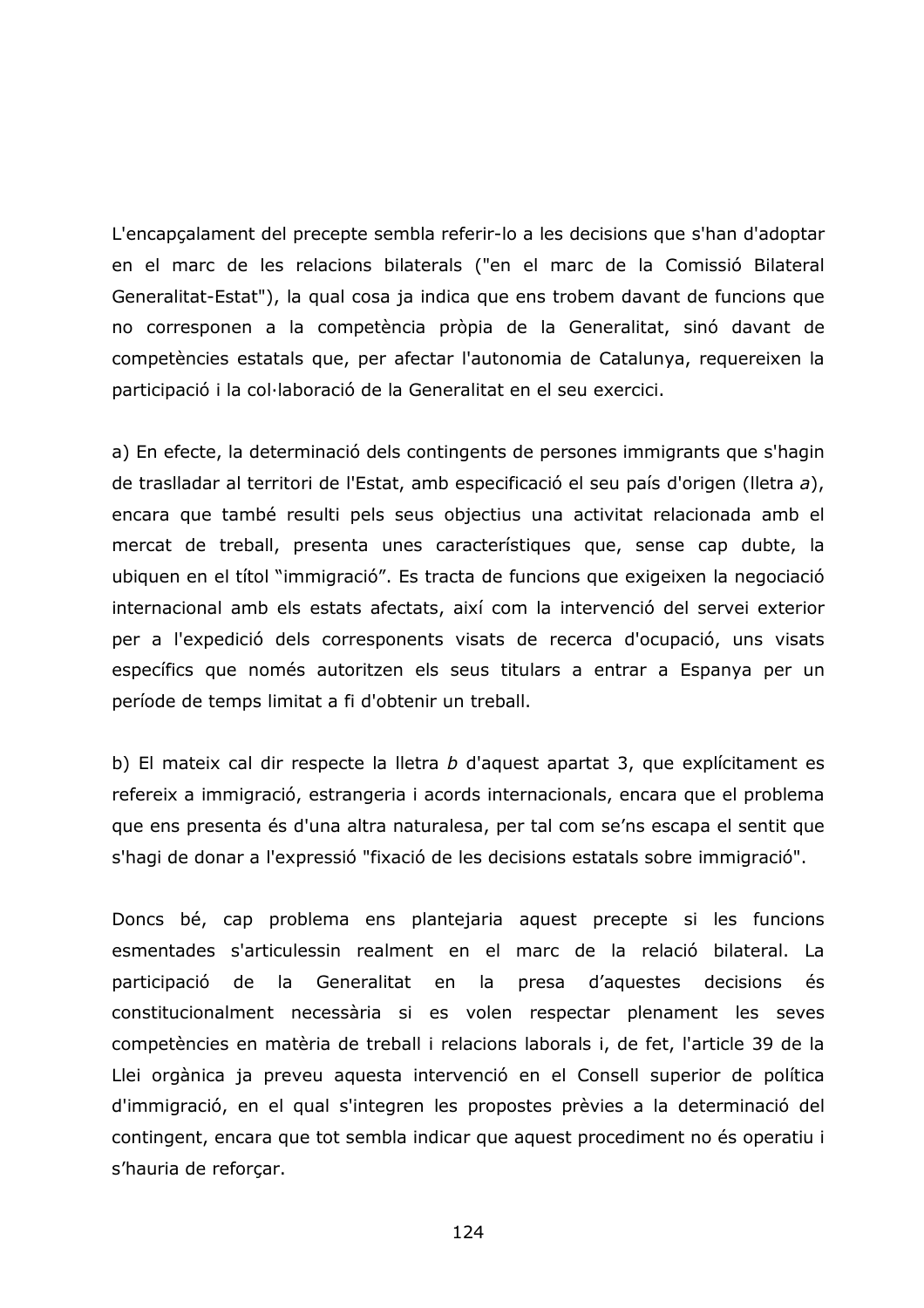Doncs bé, el que succeeix és que aquest apartat 3, malgrat la redacció de l'encapcalament ("en el marc de la Comissió Bilateral Generalitat-Estat") no estableix un sistema de cooperació bilateral, sinó, en canvi, una decisió unilateral de la Generalitat. I això és així perquè la frase indicada no va acompanyada de cap criteri que aclareixi com juga aquest marc (per exemple, "previ acord de" o "previ informe i deliberació"); en canvi el que sí que queda clar és que la competència "correspon a la Generalitat", raó per la qual l'expressió abans al·ludida de l'encapçalament s'ha d'entendre com purament retòrica i sense contingut determinat.

Consegüentment, l'apartat 3 de l'article 147 és inconstitucional.

### 13. Article 152 (promoció i defensa de la competència).

L'article 152 regula les competències de la Generalitat sobre la defensa de la competència distingint dues submatèries: "promoció de la competència" (qualificada com a exclusiva) i "defensa de la competència" pròpiament dita, que declara de caràcter compartit.

Aquesta és una matèria no expressament citada a l'article 149.1 CE, encara que la majoria dels estatuts, seguint la línia inaugurada pel nostre, van assumir la competència d'execució de la legislació de l'Estat per considerar-la integrada dins del títol "comerç interior". No obstant això, el Tribunal Constitucional va afirmar gue "la competencia del Estado en este campo 'no dimana exclusivamente de la atribución estatutaria', sino que [...] con base en el título competencial del art. 149.1.13 CE al Estado le corresponde no sólo la normación, sino todas las actividades ejecutivas que determinen la configuración real del mercado único de ámbito nacional" (STC 124/2003, de 19 de juny, FJ 4).

Així mateix, el Tribunal Constitucional, mitjançant la Sentència 208/1999, d'11 de novembre, va anul·lar alguns preceptes de la Llei de l'Estat 16/1989, de 17 de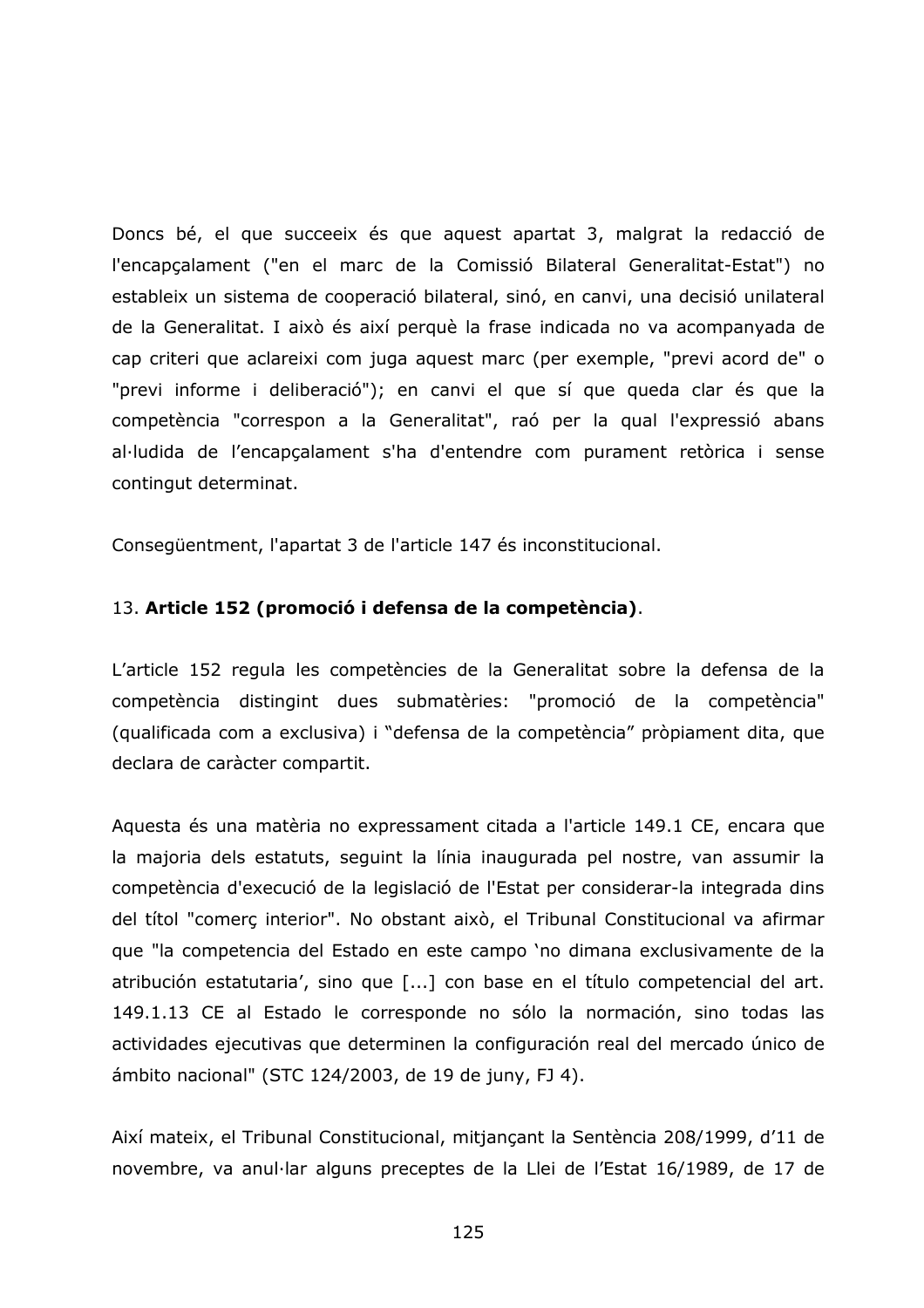juliol, de defensa de la competència, que atribuïen a l'Estat totes les funcions d'inspecció i sanció de les pràctiques que alteressin o falsegessin la lliure competència "en tot o en part del mercat nacional", bé mitjançant acords o pràctiques col·lusòries de les empreses, bé mitjançant l'abús de la posició de domini que una empresa disposava sobre un determinat mercat. Aquesta exclusivitat impedia l'exercici de les competències executives atribuïdes a les comunitats autònomes, per la qual cosa l'expressió "en part del mercat nacional" es va reputar inconstitucional.

A) L'apartat 1 atribueix a la Generalitat la competència exclusiva per a la promoció de la competència en les activitats econòmiques que s'exerceixin principalment a Catalunya.

No és fàcil determinar l'abast exacte d'aquest nou perfil competencial però, probablement, es refereix a qüestions diferents de les funcions que habitualment han estat considerades com a part integrant de la matèria "defensa de la competència". Segons la nostra opinió, l'expressió "promoció" s'ha d'interpretar com a referida a activitats no estrictament normatives, ja que no contenen els mandats, les prohibicions o les permissions pròpies de tota norma jurídica, sinó que formen part d'aquest conjunt de tasques, cada vegada més habituals en l'Estat modern, que no impliquen l'exercici de potestats. Des d'aquest punt de vista, no hi ha cap mena de dubte sobre la capacitat de la Generalitat per realitzar activitats de promoció, com poden ser impulsar campanyes, publicar recomanacions, elaborar estudis, plans i programes, promoure acords entre els operadors econòmics o, en fi, qualsevol altre tipus d'actuacions similars. El que sí ha de quedar clar és que l'exercici d'aquesta competència no pot entendre's de tal manera que impedeixi a l'Estat la realització de les que li són pròpies: la lliure competència és una condició imprescindible per a l'adequat funcionament de l'economia de mercat, i la seva promoció no solament correspon a tots els poders públics, sinó també als diferents operadors econòmics, així com als sindicats de treballadors i a les associacions empresarials.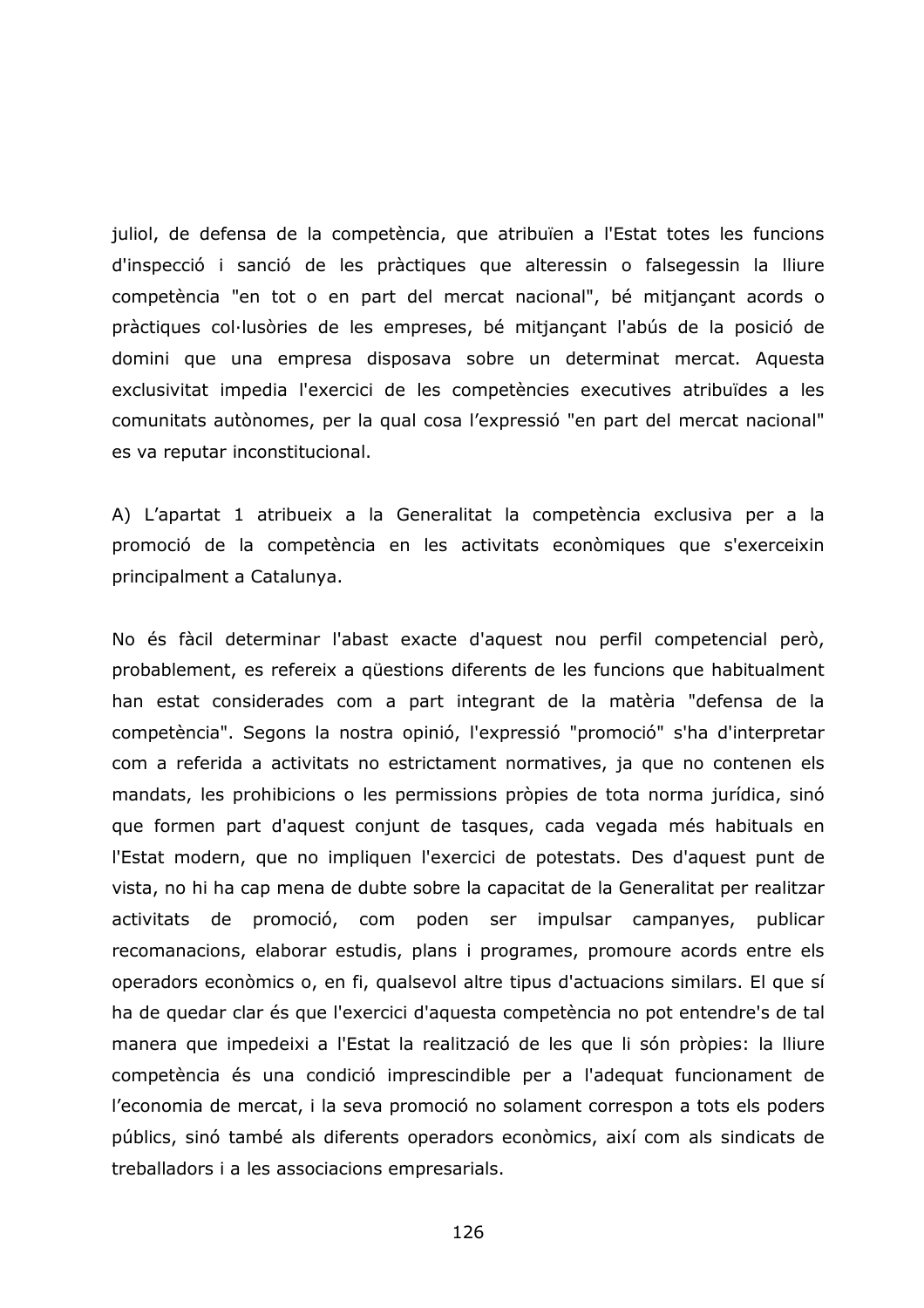En canvi, la concessió de subvencions i ajuts públics, independentment del fet que sovint aquests més aviat falsegen la competència que no pas la promouen, no encaixa dins del concepte de promoció a què ens referíem anteriorment, per la qual cosa no formen part de la competència al·ludida.

Així interpretat, l'apartat 1 de l'article 152 és constitucional.

B) L'apartat 2 sí que afecta plenament a la matèria "defensa de la competència", i mereix algunes consideracions.

a) El punt de connexió utilitzat per determinar els casos en els quals serà competent la Generalitat ("activitats) econòmiques que s'acompleixin majoritàriament a Catalunya") no és constitucionalment adequat. El criteri que ha d'utilitzar-se per determinar la intervenció de l'Estat o de la Generalitat en aquesta matèria ha de ser, necessàriament, el del mercat que pateix els efectes nocius d'alteració o falsejament de la lliure competència, i no el del lloc on les empreses que en són responsables exerceixen "majoritàriament" les seves activitats. Consequentment, la Generalitat haurà d'actuar quan les pràctiques col·lusòries o l'abús de la posició dominant alterin o puguin alterar la lliure competència del mercat en el territori de Catalunya i, això, independentment del lloc on aquestes empreses tinguin el seu domicili social o realitzin majoritàriament les seves activitats. Hipotèticament cabria la possibilitat, doncs, de pràctiques col·lusòries acordades per empreses que no realitzen majoritàriament les seves activitats a Catalunya i que, tanmateix, hauran de ser inspeccionades i, en el seu cas, sancionades per la Generalitat per afectar de forma principal el mercat a Catalunya. En canvi, l'Estat serà competent quan les pràctiques anticoncurrencials alterin o falsegin la lliure competència en el conjunt del mercat espanyol o produeixin aquests efectes en un àmbit clarament supraautonòmic.

Aquesta és, segons el nostre parer, la formulació correcta que s'ha de donar a aquests punts de connexió, i així es desprèn tant de la doctrina establerta per la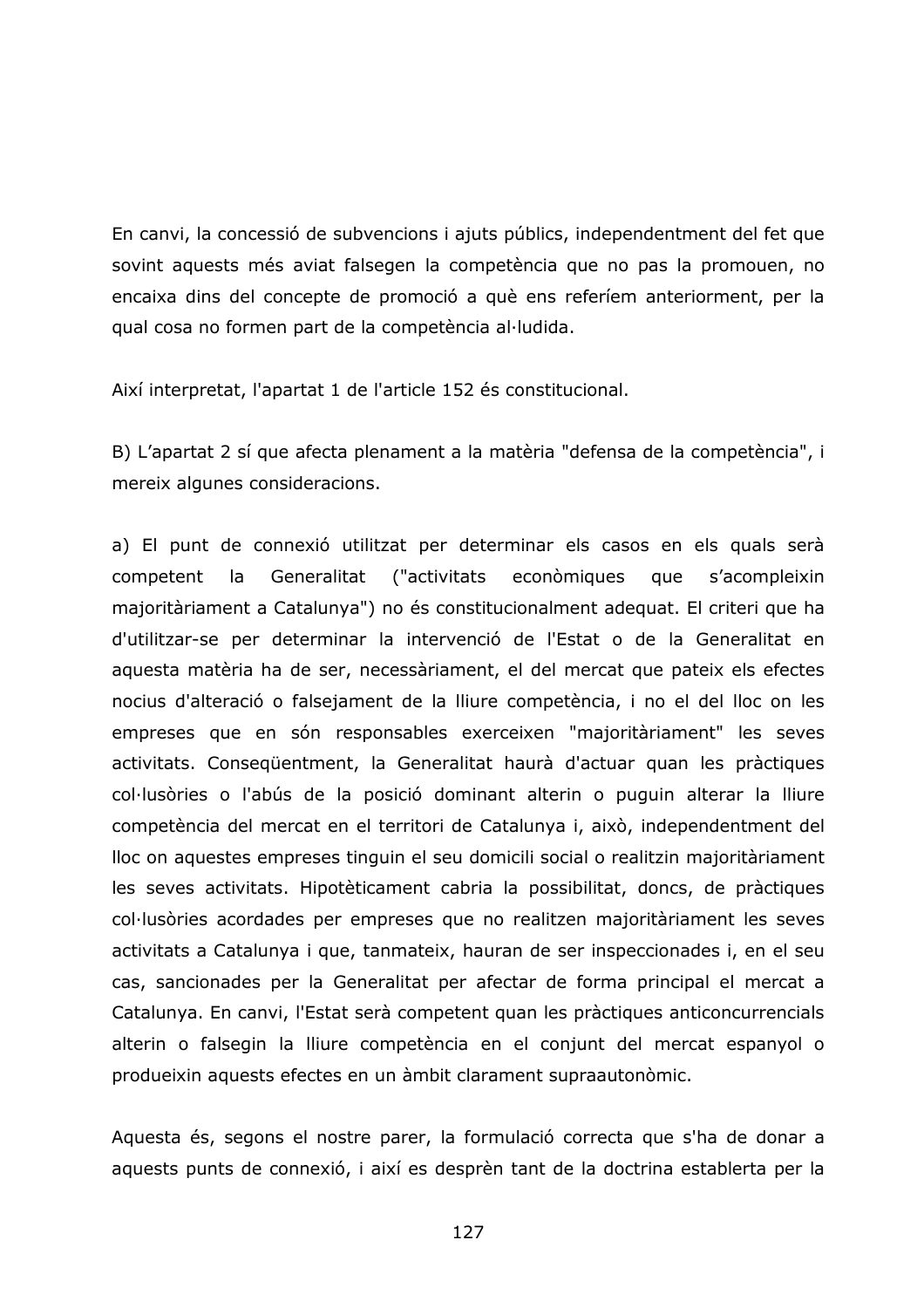Sentència 208/1999, abans citada, com dels criteris utilitzats en el dret comunitari per delimitar les competències de la Comissió i de les autoritats nacionals a l'hora de protegir la lliure competència.

Conseqüentment, l'expressió "activitats econòmiques que s'acompleixin majoritàriament", de l'apartat 2 de l'article 152, és inconstitucional, i també ho és la mateixa locució a les esmenes 276 i 278.

Això no obstant, aquest problema es pot resoldre mitjançant la determinació d'un punt de connexió que tingui en compte els criteris abans expressats. En canvi, l'expressió similar ("principalment") que s'utilitza a l'apartat 4 no requereix especial declaració d'inconstitucionalitat, ja que és evident que l'actuació del Tribunal Català de Defensa de la Competència està limitada a l'àmbit definit per l'apartat 2, i així s'ha d'interpretar.

b) Pel que fa al fons de la regulació, el canvi més important consisteix en la qualificació com a compartida d'una competència que actualment només és executiva. És, aquesta, una opció discutible que podria contradir la doctrina elaborada pel Tribunal Constitucional i que, a més, presentarà problemes d'aplicació en un àmbit en el qual el principi de la unitat de mercat potser requereixi una política comuna, com ho demostra el detallisme i precisió dels diversos reglaments aprovats per la Unió Europea per regular l'exercici de les seves competències en aquesta matèria.

No obstant això, en la mesura que l'únic títol competencial de què disposa l'Estat per intervenir-hi és el previst a l'article 149.1.13 CE, la qualificació de competència compartida, que també utilitzen les esmenes 276 i 278, així com el vot particular 277, és constitucional.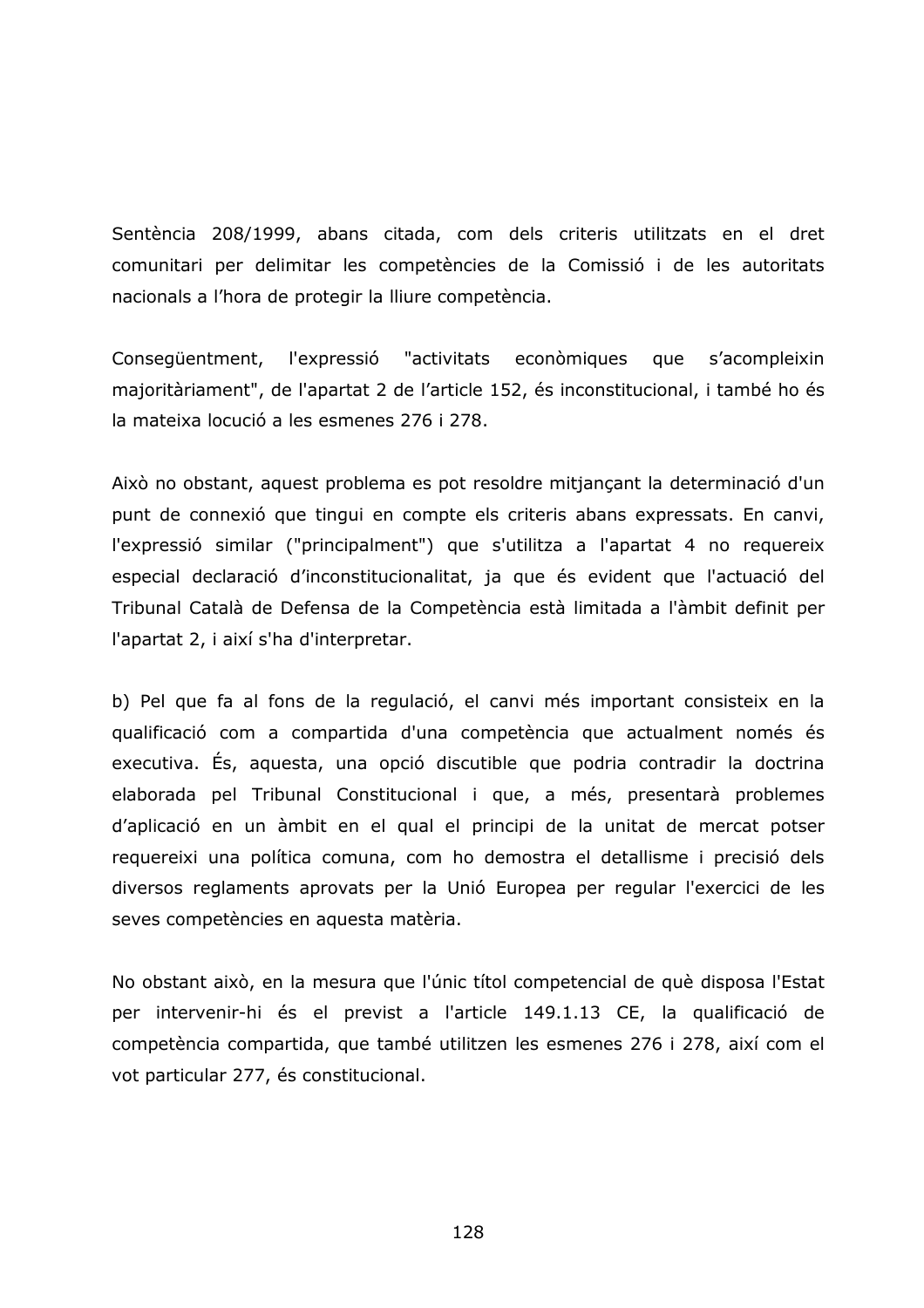# 14. Article 156 (relacions amb les entitats religioses).

A l'apartat 2.a d'aquest article s'estableix:

"2. Correspon a la Generalitat la competència compartida en matèria de Ilibertat religiosa. La Generalitat exerceix aquesta competència respectant el desenvolupament directe dels elements essencials del dret. Aquesta competència inclou en tot cas:

a) La gestió del registre d'entitats religioses amb relació a les esglésies, les confessions i les comunitats religioses que acompleixen llur activitat a Catalunya. La Generalitat ha de comunicar a l'Estat les inscripcions efectuades en el registre situat a Catalunya perquè siguin incorporades al registre estatal, hi ha de col·laborar i ha de facilitar el bescanvi d'informació."

A l'apartat 1 del mateix article s'estableix que és competència exclusiva de la Generalitat en aquesta matèria la regulació de l'establiment de mecanismes de col·laboració i cooperació per a l'acompliment de les activitats de les entitats religioses. Del contingut d'aquest precepte no hi ha dubte que la Generalitat, en l'exercici de les seves competències, pot crear un registre. Ara bé, aquest registre ha de tenir un caràcter censal, en el marc de les relacions de col·laboració amb l'Estat en aquesta matèria. L'únic registre amb caràcter constitutiu ha de ser el registre estatal, que d'aquesta manera ha de permetre atribuir la condició d'entitat religiosa a les confessions amb què l'Estat pot establir relacions de cooperació, en els termes que al respecte estableix l'article 16.3 CE.

Per tant, l'article 156.2.a és constitucional sempre que s'interpreti que el registre estatal d'entitats religioses és l'únic que té caràcter constitutiu, als efectes previstos a l'article 16.3 CE.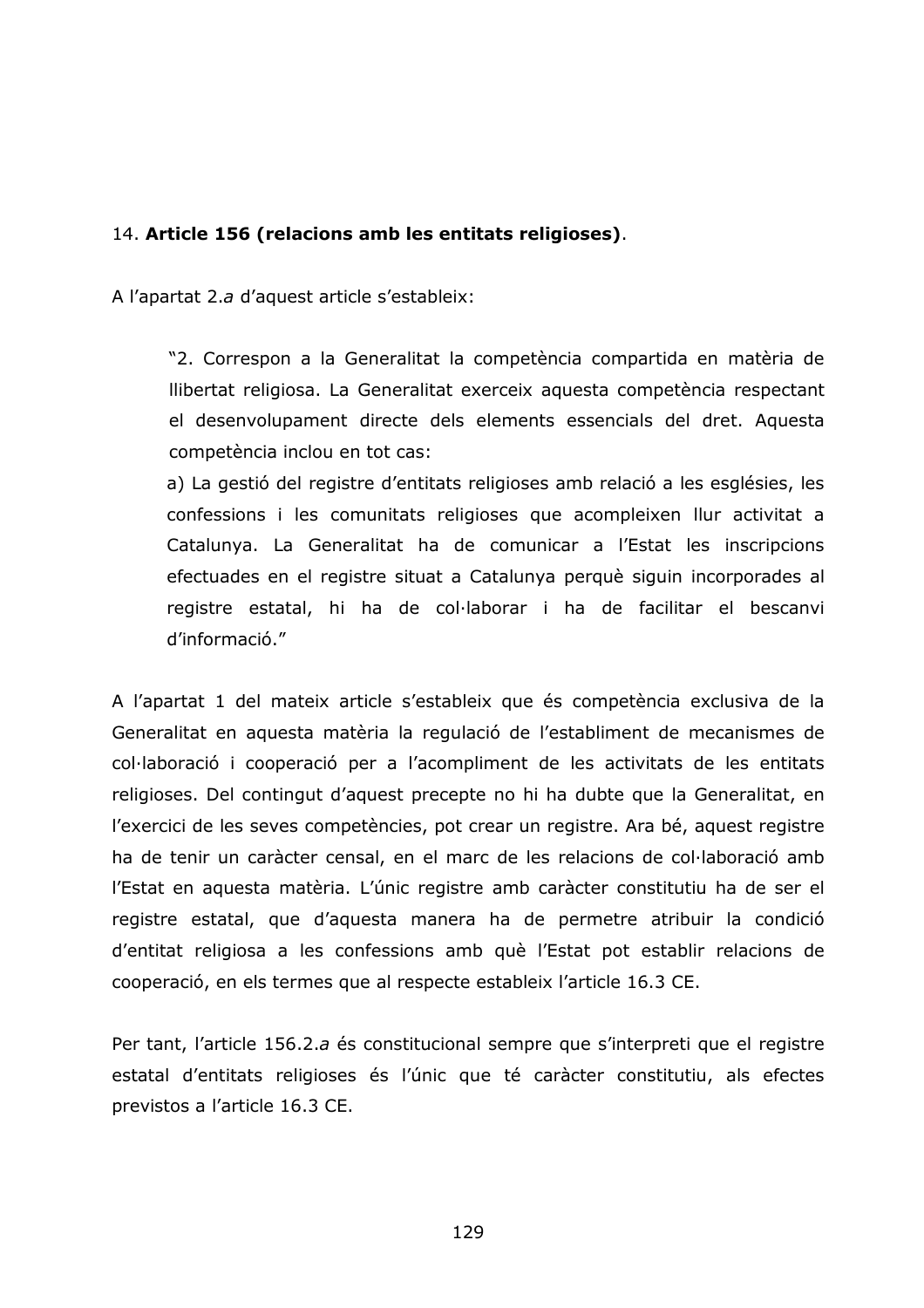# 15. Art. 157 (sanitat, salut pública, ordenació farmacèutica i productes farmacèutics).

Ens pertoca ara analitzar el contingut de l'article 157 de la Proposta de Reforma, dedicat a la competència de la Generalitat sobre sanitat, salut pública, ordenació farmacèutica i productes farmacèutics, concretament els apartats primer, lletra b, segon i tercer (que figura al text lliurat de la Proposta com si fos novament un segon per error de transcripció). L'apartat quart (numerat també equivocadament com a tercer), per la seva part, serà examinat en el Fonament IX d'aquest dictamen, dedicat a les relacions bilaterals.

La Constitució, en l'article 149.1.16, relatiu a temes relacionats amb la sanitat i els productes farmacèutics, reserva a l'Estat, amb caràcter exclusiu, la sanitat exterior; igualment restringeix a l'àmbit estatal les bases i la coordinació general de la sanitat; mentre que pel que fa als productes farmacèutics es reserva únicament la legislació. D'aquesta manera, als efectes del nostre estudi, exclosa la sanitat exterior, estem davant de dues competències compartides: una de bases-desenvolupament legislatiu (sanitat) i l'altra de legislació-execució (productes farmacèutics), una reconduïble a l'article 106 i l'altra, al 107 de la Proposta de Reforma.

A) L'article 157.1 de la Proposta de Reforma es refereix a la competència exclusiva de la Generalitat en matèria de sanitat i salut pública i, concretament, la lletra b es refereix a l'ordenació farmacèutica. Aquest àmbit competencial és un títol diferent dels citats, ja que no fa referència als "productes famacèutics", sinó a "ordenació farmacèutica", ni tampoc es pot inscriure en "sanitat", que fa referència al conjunt de serveis i d'establiments per preservar la salut pública. En consequència, estem davant d'un títol nou, emparable sota l'article 149.3 CE i que l'Estatut d'autonomia pot assumir com a competència pròpia i, fins i tot, com a competència exclusiva de la Generalitat, com és el cas. En aquest sentit, l'article 9.19 EAC ja va assumir aquesta competència, tot relacionant-la amb l'article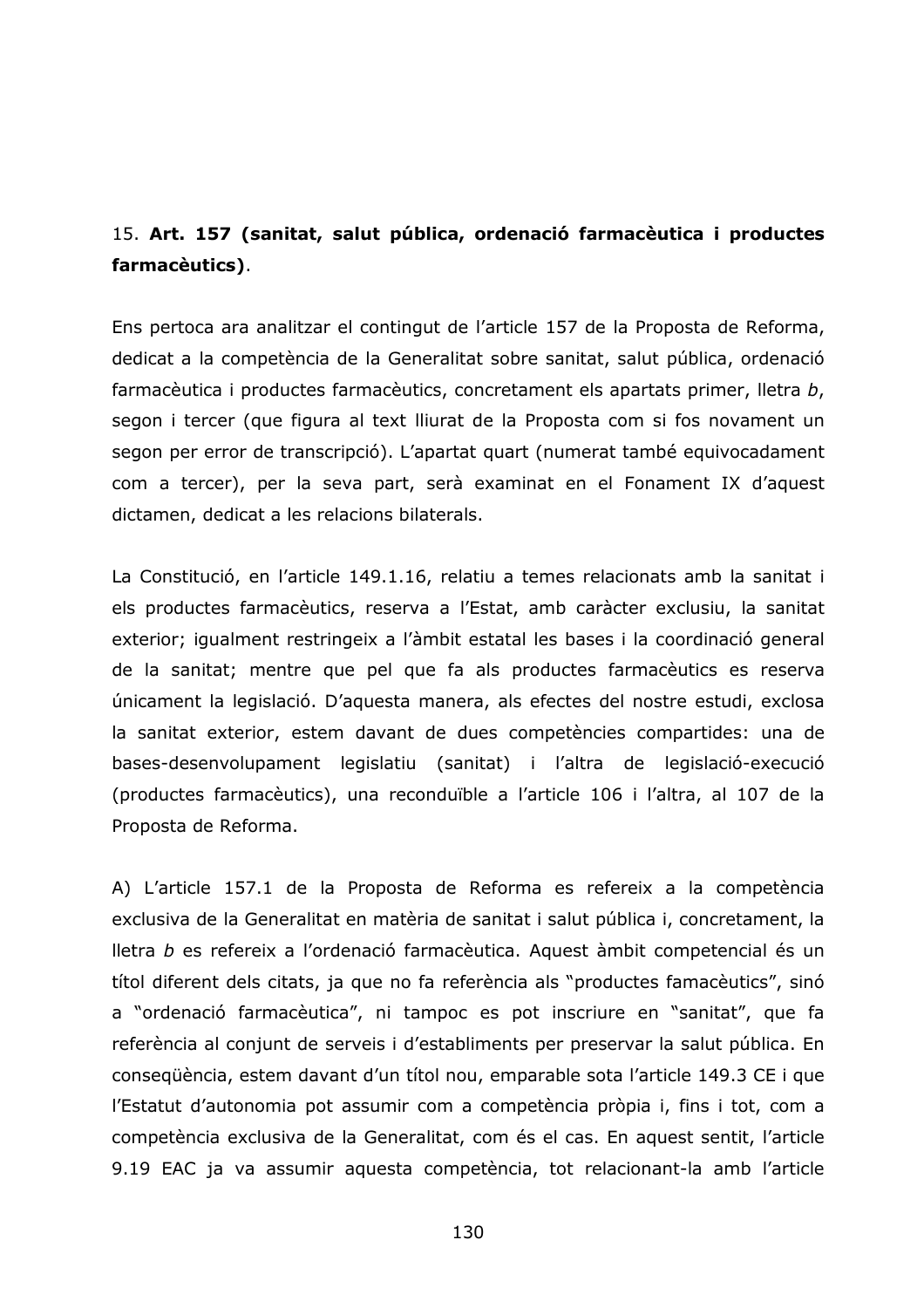149.1.16 CE, sense que fos preceptiu. La competència prevista a la Proposta de Reforma fa referència, doncs, a l'ordenació dels establiments farmacèutics i no als articles que aquests dispensen. En paraules del Tribunal Constitucional, l'ordenació farmacèutica s'entén referida a l'ordenació dels establiments de venda al públic de productes farmacèutics (STC 32/1983, de 28 d'abril), de manera que la competència de la Generalitat es podrà relacionar, entre d'altres, amb la planificació i l'autorització de les oficines de farmàcia, però no amb els productes que s'hi comercialitzen. De fet, la competència sobre medicaments i altres productes farmacèutics es preveu congruentment com a competència executiva a l'apartat 5 de l'article 157 de la Proposta de Reforma (numerat erròniament com a quart). No obstant això, el Tribunal Constitucional, en la Sentència 152/2003, de 17 de juliol, configurava les oficines de farmàcia com a establiments sanitaris sobre la base del que estableix la Llei general de sanitat, la qual no pot contradir els preceptes estatutaris que, amb la nova formulació de la Proposta, sostreuen l'ordenació farmacèutica de les bases estatals en modificar l'article 9.19 EAC esmentat.

En consequència, l'article 157.1.b de la Proposta de Reforma és constitucional.

B) L'article 157.2 de la Proposta de Reforma afirma que:

"Correspon a la Generalitat, en tot allò relatiu a la sanitat i la salut pública a què no fa referència l'apartat 1, la competència compartida, d'acord amb els principis de la legislació bàsica estatal sobre sanitat, en els àmbits seqüents: [...]".

En aquest precepte es preveu, com hem avançat, una competència compartida que, de forma general, està prevista a l'article 106 de la Proposta de Reforma, el qual diu que, en les matèries que l'Estatut atribueix a la Generalitat de forma compartida amb l'Estat, correspon a la Generalitat la potestat legislativa i la integritat de la potestat reglamentària i de la funció executiva, "en el marc dels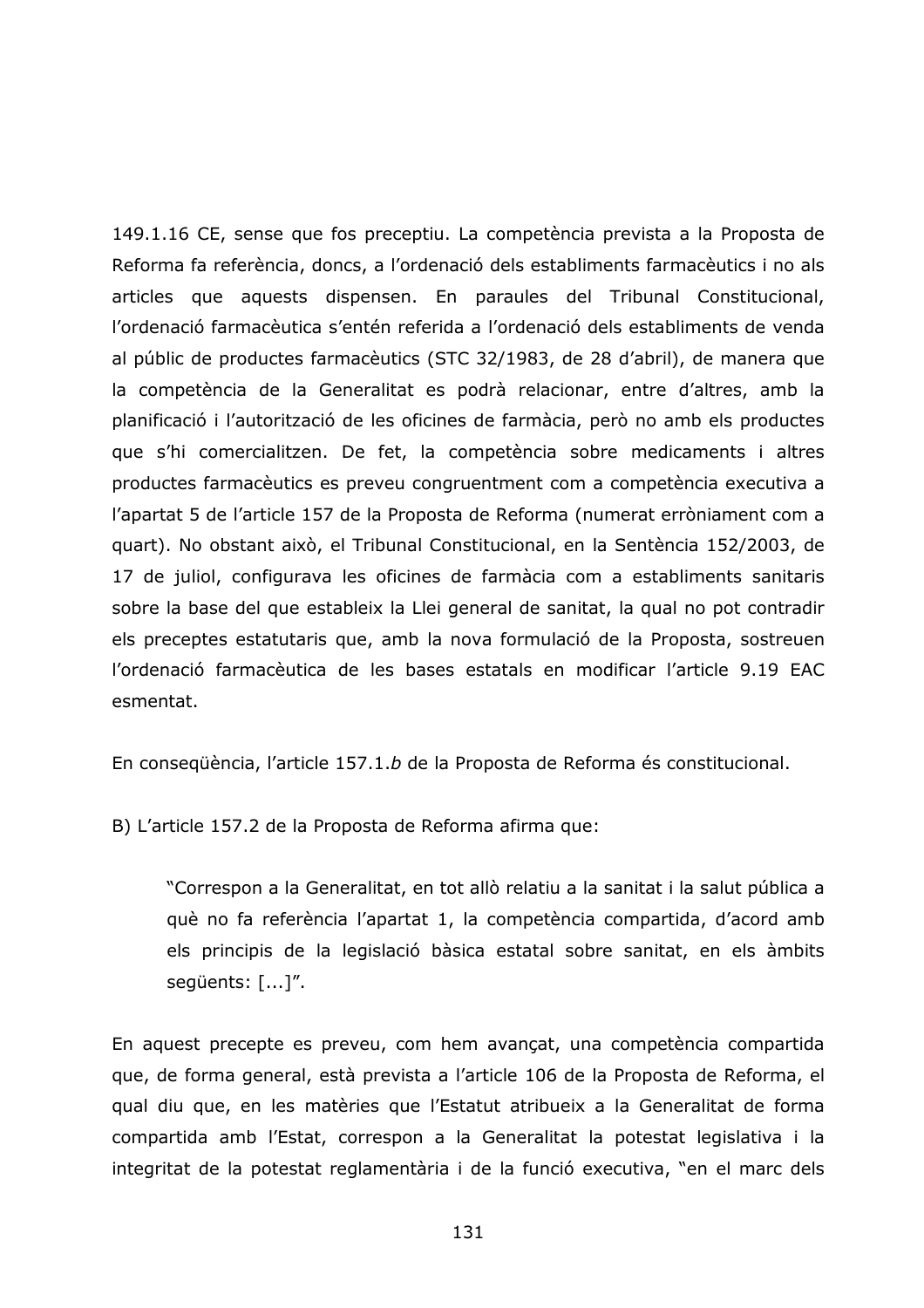principis, els objectius o els estàndards mínims que fixi l'Estat en normes amb rang de llei", llevat dels casos que estableixen expressament la Constitució i aquest Estatut. En aquest cas, però, l'Estat, d'acord amb l'esmentat article 149.1.16 CE, disposa de la competència sobre "les bases i la coordinació general de la sanitat", que sembla més ampli que "d'acord amb els principis de la legislació bàsica estatal sobre sanitat", que és la fórmula que utilitza l'article 157.2 de la Proposta de Reforma, per la qual cosa entenem que aquest precepte és inconstitucional si no diu "d'acord amb les bases i la coordinació general de la sanitat", ja que els principis es refereixen exclusivament a les bases, sense abastar la competència estatal de coordinació, que podria efectuar-se a través dels "objectius i d'estàndards mínims", com diu l'article 106 precitat de la Proposta de Reforma. En aquest sentit, la jurisprudència constitucional ha entès que la coordinació, encara que constitueix un "reforçament o complement" de la noció de bases, és una competència diferent de la fixació de les bases, de manera que l'Estat ha de poder fixar uns objectius comuns que assegurin "la integració d'actes parcials en la globalitat del sistema sanitari" (STC 32/1983, de 28 d'abril, FJ 2), per la qual cosa la doctrina proposa l'arbitri de mecanismes de participació, com podria ser la previsió de l'article 157.4 (numerat com a 3) de la Proposta de Reforma, que s'analitzarà més endavant amb d'altres previsions relatives a la bilateralitat aplicades a les competències.

En consegüència, l'article 157.2 de la Proposta de Reforma és inconstitucional, si no inclou el que s'ha esmentat en aquest dictamen.

C) L'article 157.3 de la Proposta de Reforma prescriu que:

"3. 2. Correspon a la Generalitat la competència exclusiva sobre el règim estatutari i la formació del personal que presta serveis en el sistema sanitari públic, llevat de la determinació dels seus drets i deures, en els termes del que estableix l'article 114. Amb relació als drets i deures,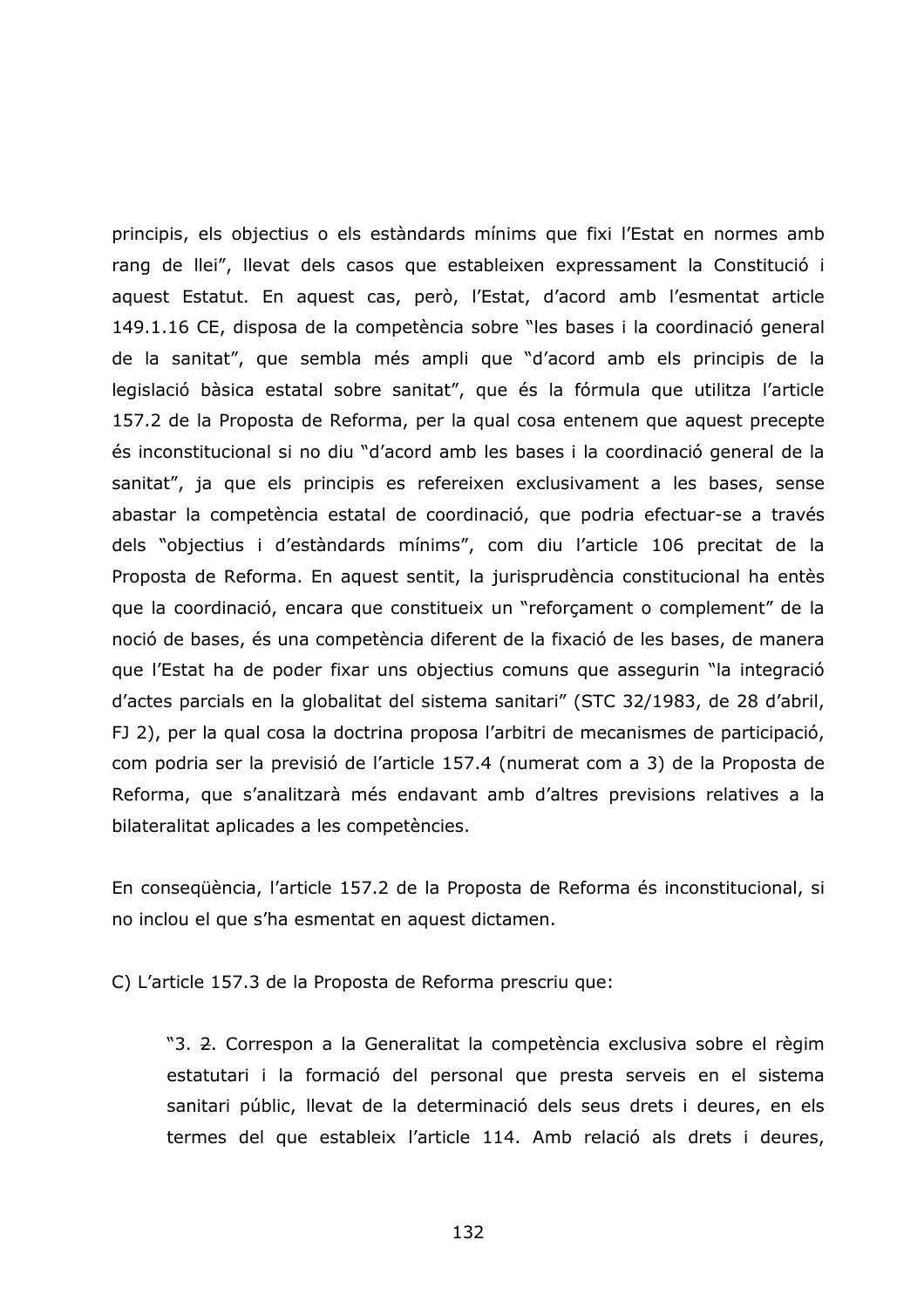correspon a la Generalitat la competència compartida d'acord amb els principis de la legislació bàsica estatal sobre funció pública."

Aquest article de caràcter competencial fa referència a l'estatut del personal sanitari i s'ha d'interpretar en consonància amb l'article 114 de la Proposta de Reforma, que també permet assumir competències en l'àmbit general del règim estatutari del personal al servei de les administracions públiques catalanes i sobre la seva formació. Aquest article esmentat ha estat objecte de comentari anteriorment i cal precisar que la remissió de l'article 157.3 de la Proposta de Reforma, tot i que fa referència a l'article 114, no és del tot correcta, ja que estableix la competència exclusiva només amb l'excepció "de la determinació dels seus drets i deures", mentre que l'article 114 de la Proposta de Reforma inclou com a competència compartida, a més dels drets i deures bàsics, "l'adquisició i la pèrdua de la condició de personal al servei de les administracions públiques" (art. 114.b), per la qual cosa, la referència a l'article 114 ha d'interpretar-se tot ampliant la limitació que preveu explícitament l'article 157.3 de la Proposta de Reforma, ja que si la referència genèrica al 114 no inclogués l'adquisició i la pèrdua de la condició de personal, podria ser entesa com a inconstitucional per entrar en contradicció amb l'article 149.1.18 de la Constitució. A més, la competència compartida a la qual es refereix in fine l'article 157.3, si no s'entengués en el sentit més ampli exposat, no incorporaria cap mena de competència legislativa de la Generalitat en matèria d'adquisició i pèrdua de la condició de personal sanitari, ja que no hi està esmentada. Per tant, si aquesta és la intenció del legislador, fóra millor incorporar la referència completa de l'article 114 de la Proposta.

En consequència, l'article 157.3 de la Proposta de Reforma és constitucional, interpretat tal com s'ha exposat precedentment.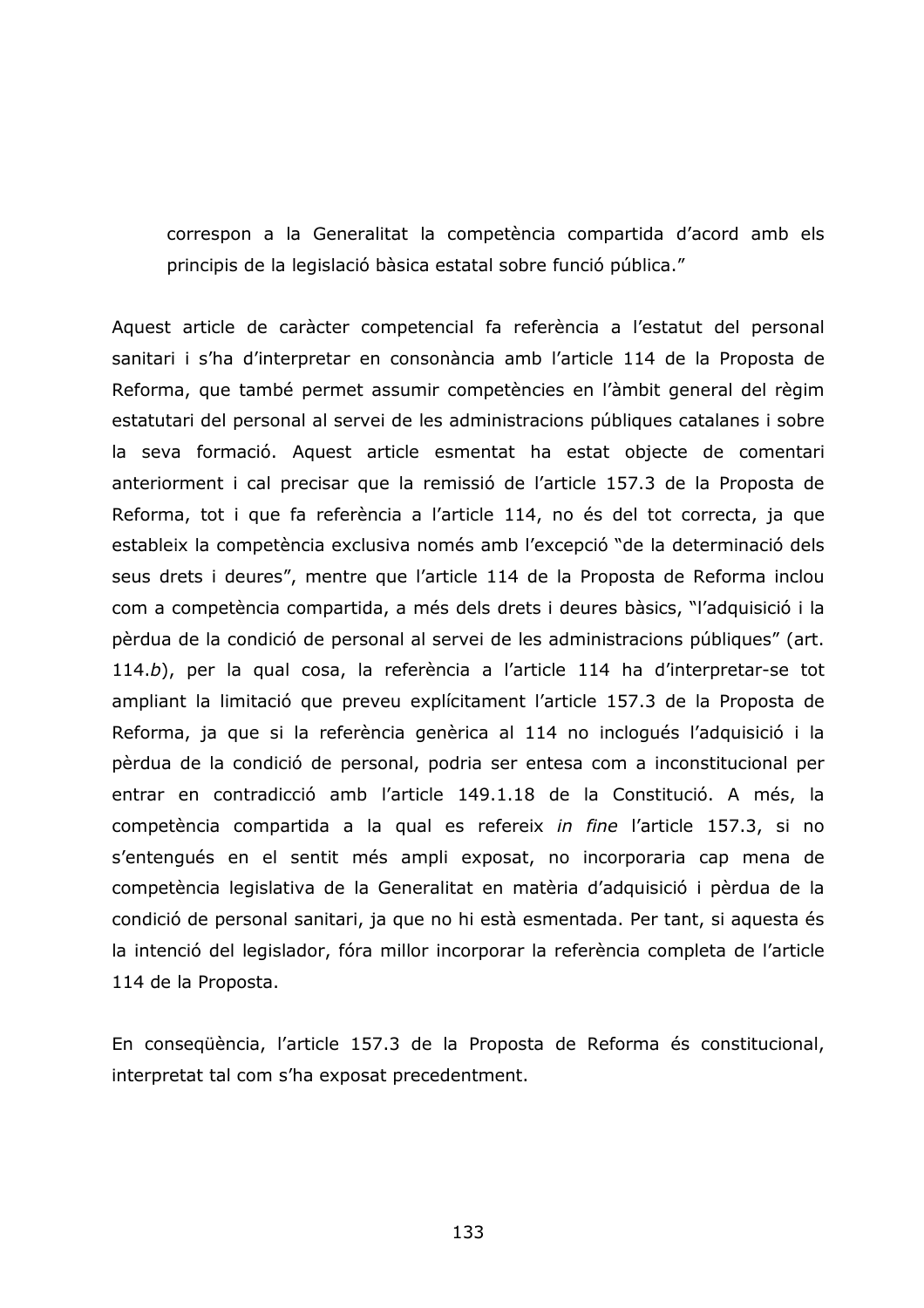#### 16. Art. 159.2.e (energia i mines).

L'article 149.1.22 CE reserva a l'Estat la competència sobre "l'autorització de les instal·lacions elèctriques si l'aprofitament afecta una altra Comunitat o si l'energia és transportada fora del seu àmbit territorial". La conjunció d'ambdós preceptes esmentats porta a considerar que estem davant d'un supòsit de participació de la comunitat autònoma en un àmbit reservat a l'Estat, tan aviat com la instal·lació sigui susceptible de connexió amb una xarxa supraautonòmica (STC 12/1984, de 2 de febrer, on es va debatre una línia que transcorria íntegrament per Catalunya, però, que, en ser d'alta tensió de primera categoria, es va connectar a la xarxa general peninsular; i també les STC 119/1986, de 20 d'octubre; 67/1992, de 30 d'abril, i 74/1992, de 14 de maig). Segons hem palesat en relació amb altres articles de la Proposta de Reforma, la participació és constitucionalment admissible, ja que la Constitució no la prohibeix i és un instrument generalment utilitzat en els estats compostos com a forma d'integració. Per tant, davant de l'absència de regulació constitucional, l'Estatut, en tant que norma també estatal, pot modular la competència exclusiva de l'Estat sempre que no imposi una única alternativa, això és, mentre no sigui vinculant la posició de la Generalitat, ja que en aquest cas manllevaria totalment la competència que constitucionalment està reservada a l'Estat.

En el cas que estem analitzant es tracta d'una participació a través d'un informe que és preceptiu en tant que la seva obligatorietat afecta la Generalitat, que l'ha d'elaborar, i no imposa cap limitació a l'Estat, ja que aquest pot considerar una altra alternativa si entén que hi ha altres raons per les quals convé actuar d'una manera diferent de la que proposa, a través de l'informe, la Generalitat. La preceptivitat, doncs, només afecta la Generalitat i l'instrument emprat és un mecanisme participatiu dels de menor intensitat dins dels possibles en la relació entre dos ens.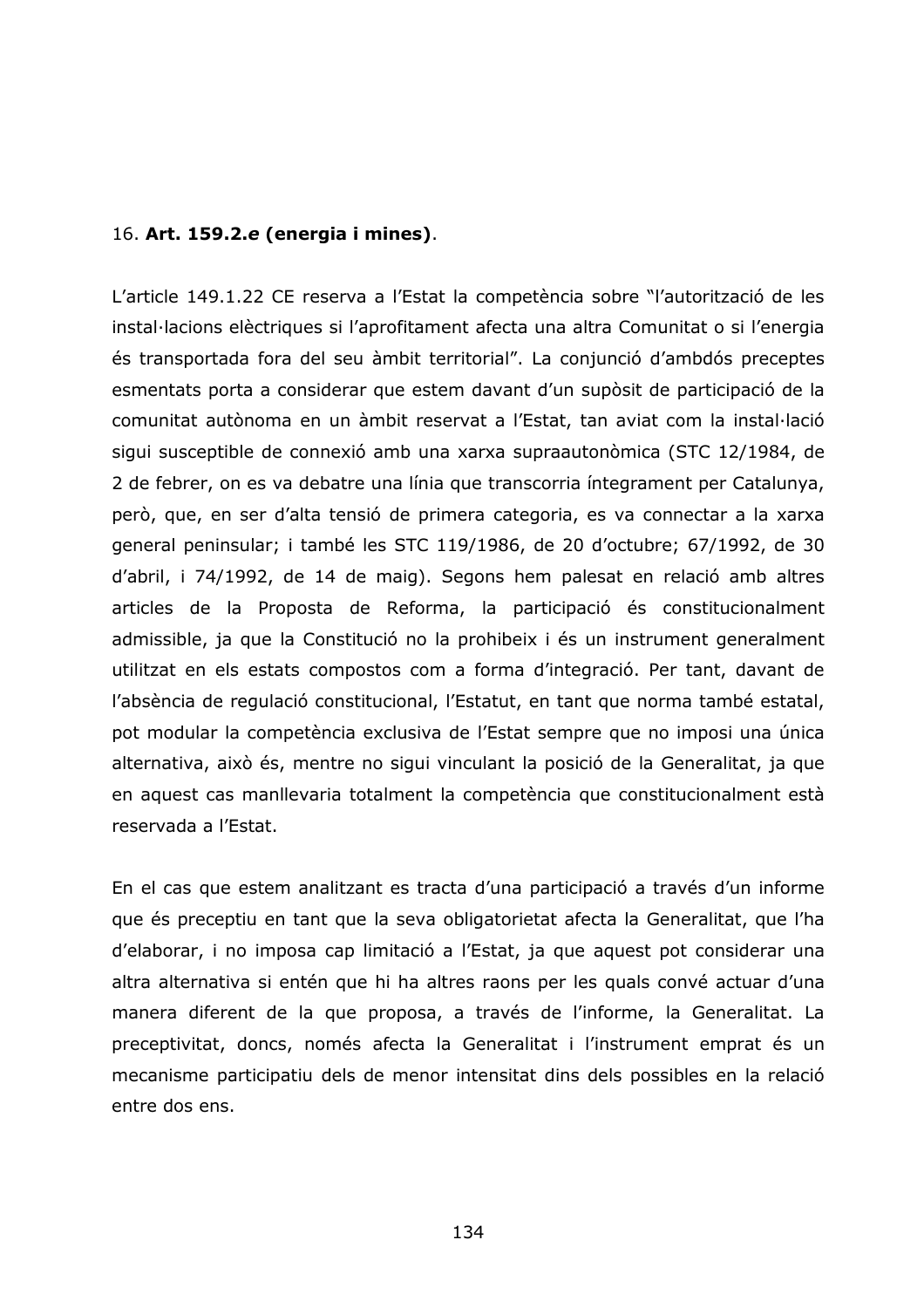D'aquesta manera, es tracta d'una intervenció autonòmica dins del procediment, en tant que les instal·lacions estan situades totalment o parcial a Catalunya i la Generalitat hi pot tenir un interès directe, encara que no tingui atribuïda constitucionalment cap competència sobre l'autorització esmentada, un cop aquella nova instal·lació sigui connectada a la xarxa. Això no obstant, cal recordar que, d'acord amb l'article 149.1.25 CE, la Generalitat pot desenvolupar les bases del règim energètic, com es preveu en l'apartat primer de l'article 159 de la Proposta de Reforma, on s'afirma la competència compartida de la Generalitat en les activitats de producció i transport de l'energia, com es fa també a l'actual Estatut (art. 10.1.5 EAC), segons el qual la Generalitat desenvolupa legislativament i executa la legislació bàsica de l'Estat sobre el règim energètic.

En definitiva, segons el nostre parer, l'article 159.2 de la Proposta de Reforma és constitucional.

#### 17. Article  $160.1.a$  (joc i apostes).

La matèria principal d'aquest precepte (apostes i casinos), no està atribuïda a l'Estat com a competència pròpia en el llistat de l'article 149.1 CE. Per tant, aquesta matèria pot ser assumida com a competència exclusiva per la Generalitat, sense cap mena de reserva. Si bé és cert que el Tribunal Constitucional ha reconegut a l'Estat la competència per regular les apostes mútues esportivobenèfiques (en funció de l'autolimitació estatutària, art. 9.32 EAC), i la loteria general, sobre la base d'una aplicació extensiva de l'article 149.1.14 CE ("Hisenda general i Deute de l'Estat"), entenem que la redacció de la lletra a de l'apartat primer de l'article 160 és plenament constitucional en assumir la Generalitat la competència exclusiva sobre una matèria que la Constitució no reserva en cap de les seves formes a l'Estat.

Ara bé, la redacció de l'esmentat precepte, redacció que pot generar inseguretat jurídica, en no establir cap punt de connexió que permeti conèixer l'abast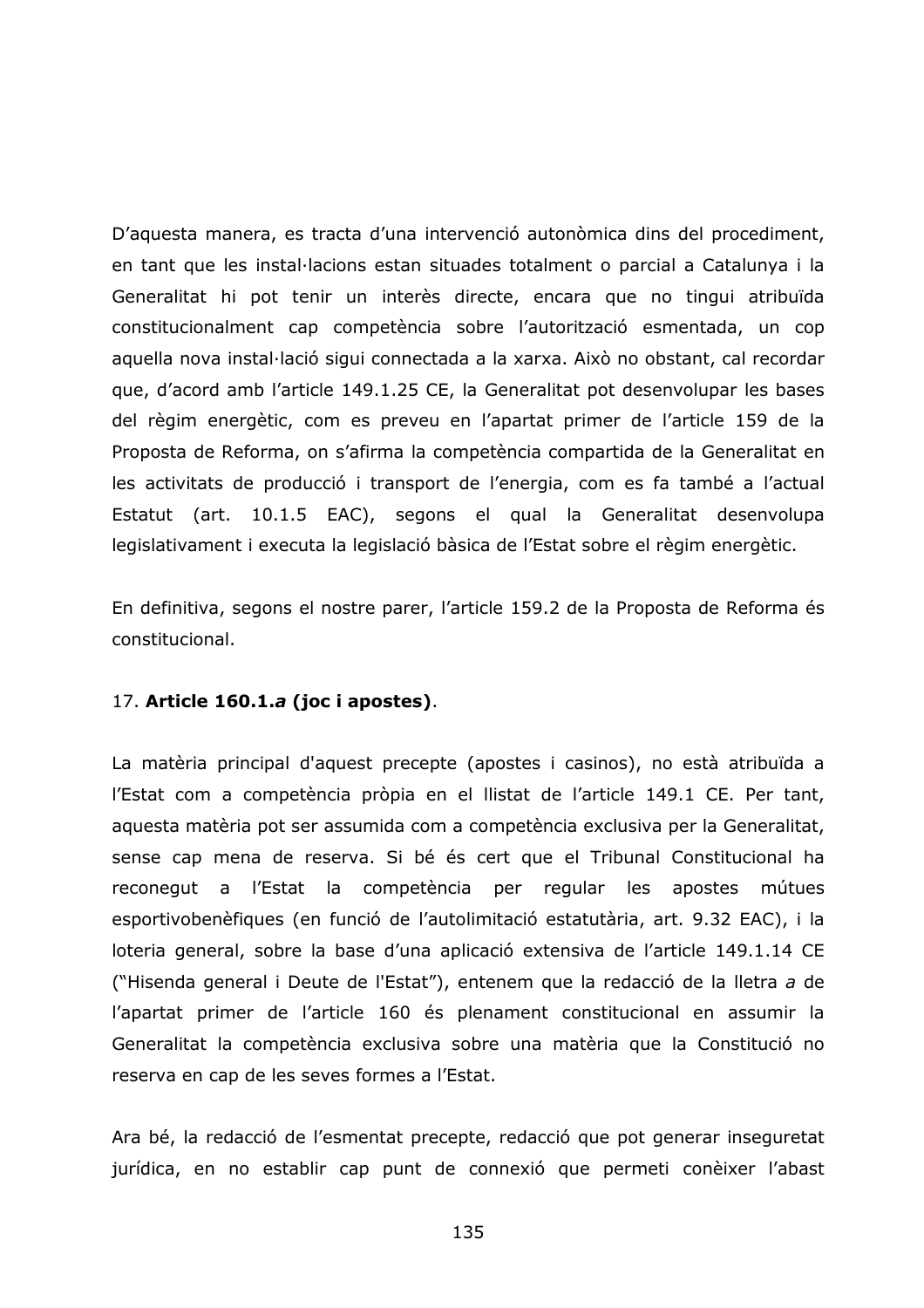territorial de l'exercici de la competència estatal, obliga a fixar un punt de connexió, sense que ens pertoqui determinar el seu contingut concret.

En referir-se el precepte a "la regulació de les empreses dedicades a la gestió, l'explotació i la pràctica d'aquestes activitats", i tenint en compte que aquestes empreses poden tenir la seva seu o el seu volum majoritari de facturació fora de Catalunya, s'haurà de determinar en quins supòsits la normativa catalana els serà aplicable.

Amb la consideració que s'acaba de fer, el precepte és constitucional.

### 18. Article 160.3 (joc i apostes).

L'apartat tercer de l'article 160 imposa a l'Estat l'obligació d'obtenir l'acord previ de la Generalitat en els supòsits en què pretengui autoritzar noves modalitats de joc i apostes d'àmbit estatal, o bé la modificació de les existents.

Aquest contingut pot semblar inconstitucional en la mesura que imposa a l'Estat l'obligació de comptar amb l'aprovació de la Generalitat en el moment d'emanar un acte autoritzatori d'àmbit estatal. Ara bé, en aquest cas ens trobem amb una matèria en la qual l'Estat no té reservada constitucionalment cap mena de competència. Per altra banda, l'autorització d'una nova modalitat de joc o aposta d'àmbit estatal o la modificació d'una existent, pot afectar de forma substancial als jocs i apostes regulats per la Generalitat. Consequentment, és admissible que l'actuació de l'Estat quedi condicionada per la decisió prèvia d'una comunitat autònoma que té competència exclusiva, sens perjudici del que respecte d'aquesta qüestió puguin establir altres comunitats autònomes.

L'abast supraterritorial del joc o l'aposta no atribueix un títol competencial material a l'Estat, i, consequentment, només si la norma estatutària ho preveu, l'Estat podrà intervenir en aquesta matèria.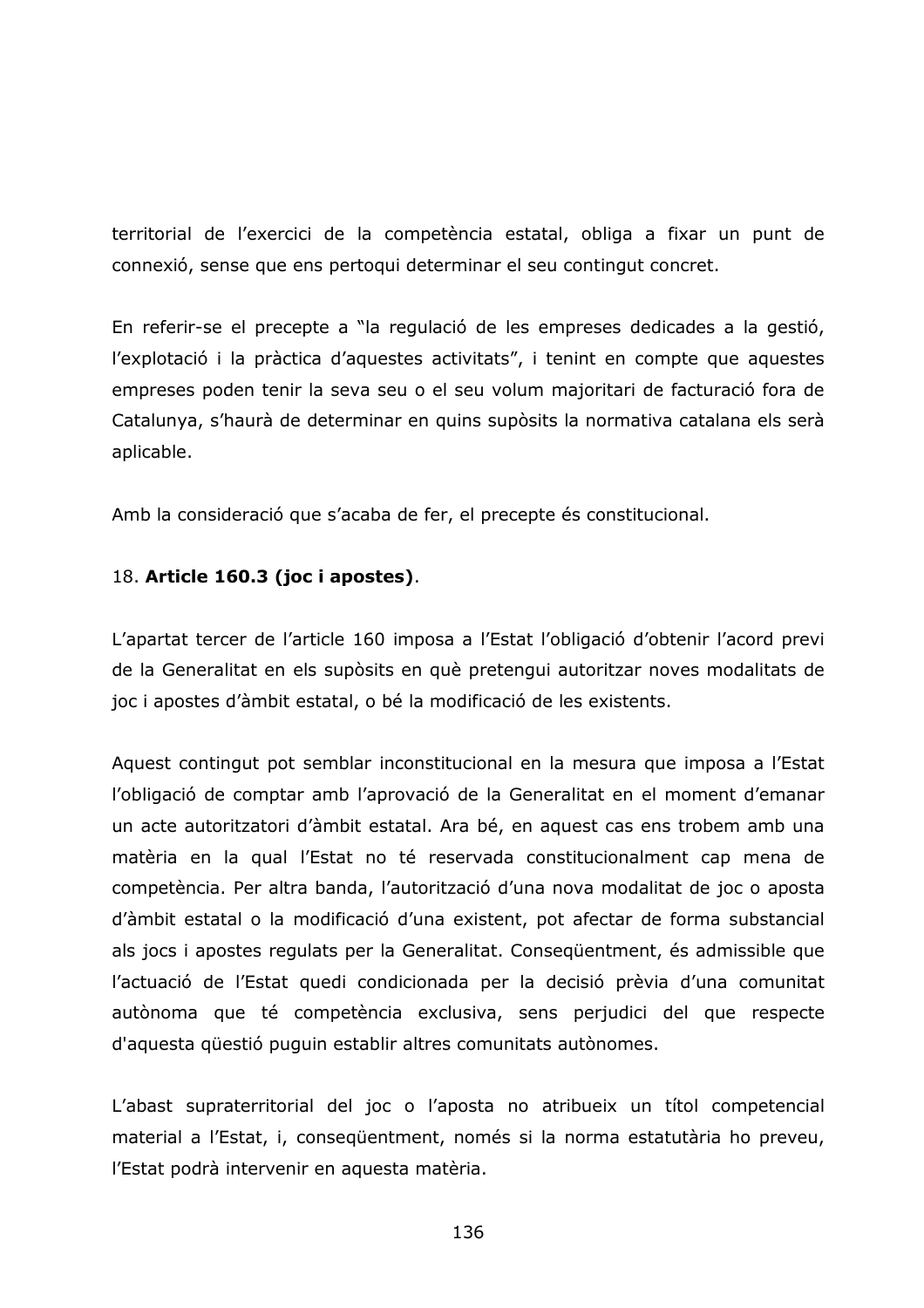L'article 160.3 és constitucional.

### 19. Article 160.4 (espectacles i activitats recreatives).

L'únic dubte de constitucionalitat que ofereix aquest precepte és la inclusió de la "seguretat" dintre d'una competència que es qualifica d'exclusiva, cosa que podria entendre's que vulnera la competència exclusiva estatal en matèria de seguretat pública (art. 149.1.29 CE).

La lectura del precepte fa palès que la referència a la seguretat està limitada als espectacles en espais i locals públics, la qual cosa permet entendre que el concepte de seguretat es limita a les funcions de caire administratiu, que tenen com a objectiu garantir el correcte desenvolupament de les activitats que es desenvolupen en locals de pública concurrència, així com el correcte estat de les instal·lacions on es duen a terme els espectacles. No inclou aquest concepte les actuacions de seguretat pública que corresponen als cossos i forces de seguretat.

Interpretat en els termes que s'han expressat, l'article 160.4 és constitucional.

# 20. Article 161.1 (medi ambient).

La distribució de competències entre l'Estat i les comunitats autònomes en matèria de medi ambient és particularment complexa, per raó del caràcter intersectorial o transversal d'aquesta matèria, com ha assenyalat en diverses Sentències el Tribunal Constitucional (entre d'altres, STC 101/2005, de 20 d'abril, FJ 3), i pel fet que l'article 149.1.23 CE atribueix a l'Estat la competència sobre "legislació bàsica sobre protecció del medi ambient, sens perjudici de les facultats de les Comunitats Autònomes per a l'establiment de normes addicionals de protecció". Aquesta redacció de la norma constitucional s'ha interpretat en el sentit que si bé no impedeix el desenvolupament legislatiu de les bases estatals pel legislador autonòmic, sí que condiciona de forma més intensa la capacitat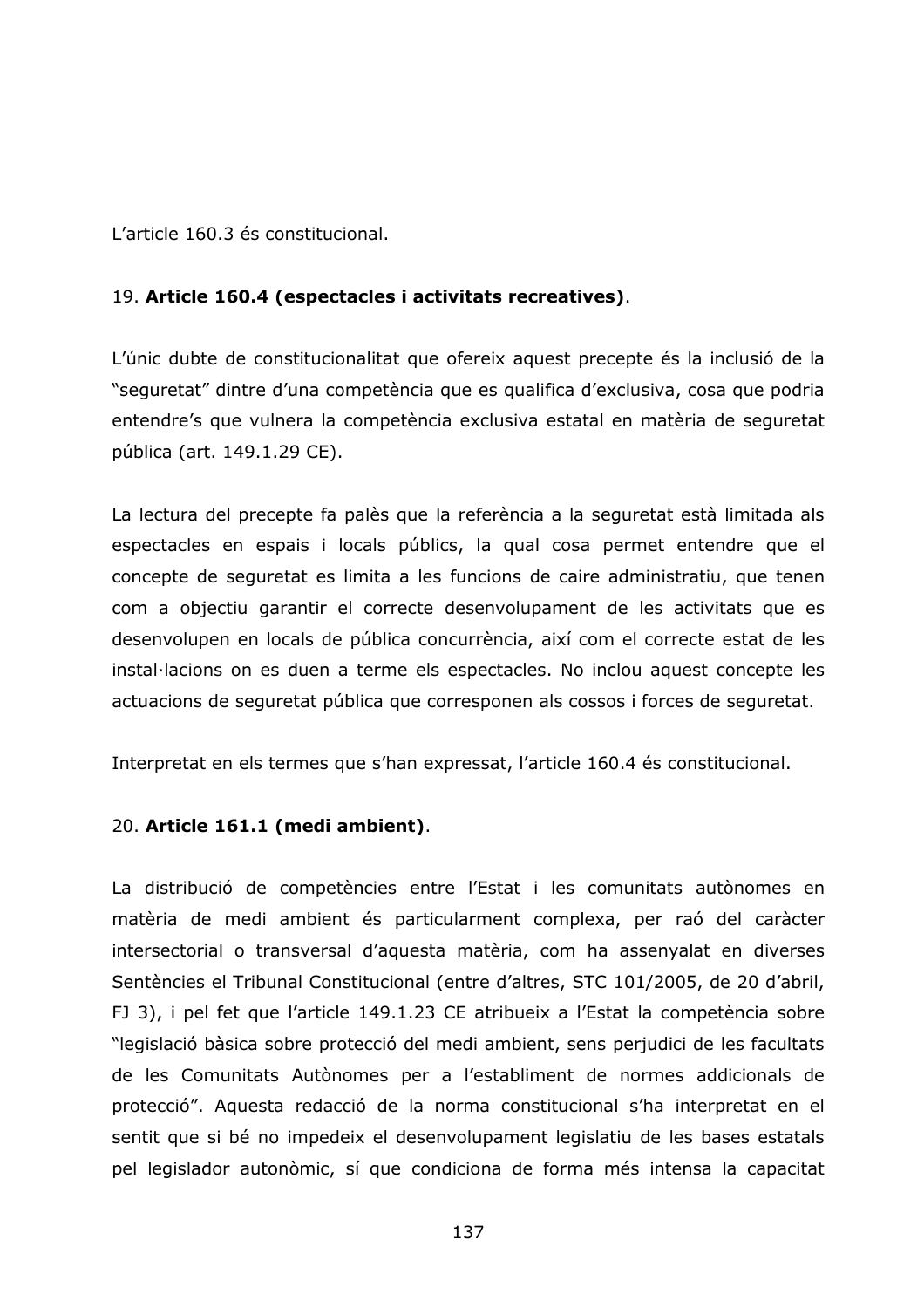normativa autonòmica (STC 102/1995, de 26 de juny, FJ 8). Per altra banda, el Tribunal Constitucional també ha dit que "la legislación básica del Estado no cumple en este caso una función de uniformidad relativa, sino más bien de ordenación mediante mínimos que han de respetarse en todo caso, pero que pueden permitir que cada una de las Comunidades Autónomas con competencias en la materia establezca niveles de protección más altos" (STC 166/2002, de 18 de setembre, FJ 9 i, també, 102/1995, de 26 de juny; 156/1995, de 26 d'octubre; 196/1996, de 19 de desembre; i 16/1997, de 30 de gener). En relació amb aquest mateix criteri, s'ha reconegut que de forma excepcional és possible que siguin necessàries actuacions reglamentàries i executives per part de l'Administració estatal, com és el cas de les declaracions de zona atmosfèrica contaminada (STC 329/1983, de 12 de novembre).

D'acord amb la singularitat de les matèries, i la doctrina del Tribunal Constitucional, l'apartat primer de l'article 161, quan es refereix als "principis de legislació bàsica estatal", s'ha d'interpretar de conformitat amb el que estableix l'article 106 de la Proposta de Reforma i el que hem dit en tractar aquest precepte. És a dir, en tractar-se d'una competència compartida, l'Estat pot fixar principis, objectius i estàndards mínims, cosa que haurà de permetre que, de forma excepcional i sense negar la capacitat de desenvolupament legislatiu que correspon a la Generalitat, l'Estat pugui concretar les bases mitjançant reglaments i actes executius.

Per tant, cal concloure que l'article 161.1 és constitucional.

### 21. Article 161.2 (espais naturals).

La redacció d'aquest precepte, en connexió amb el que es diu a l'apartat següent, introdueix un element de confusió i possible inconstitucionalitat. En concret fem referència a les paraules que consten al final de l'apartat segon, "totalment o parcialment".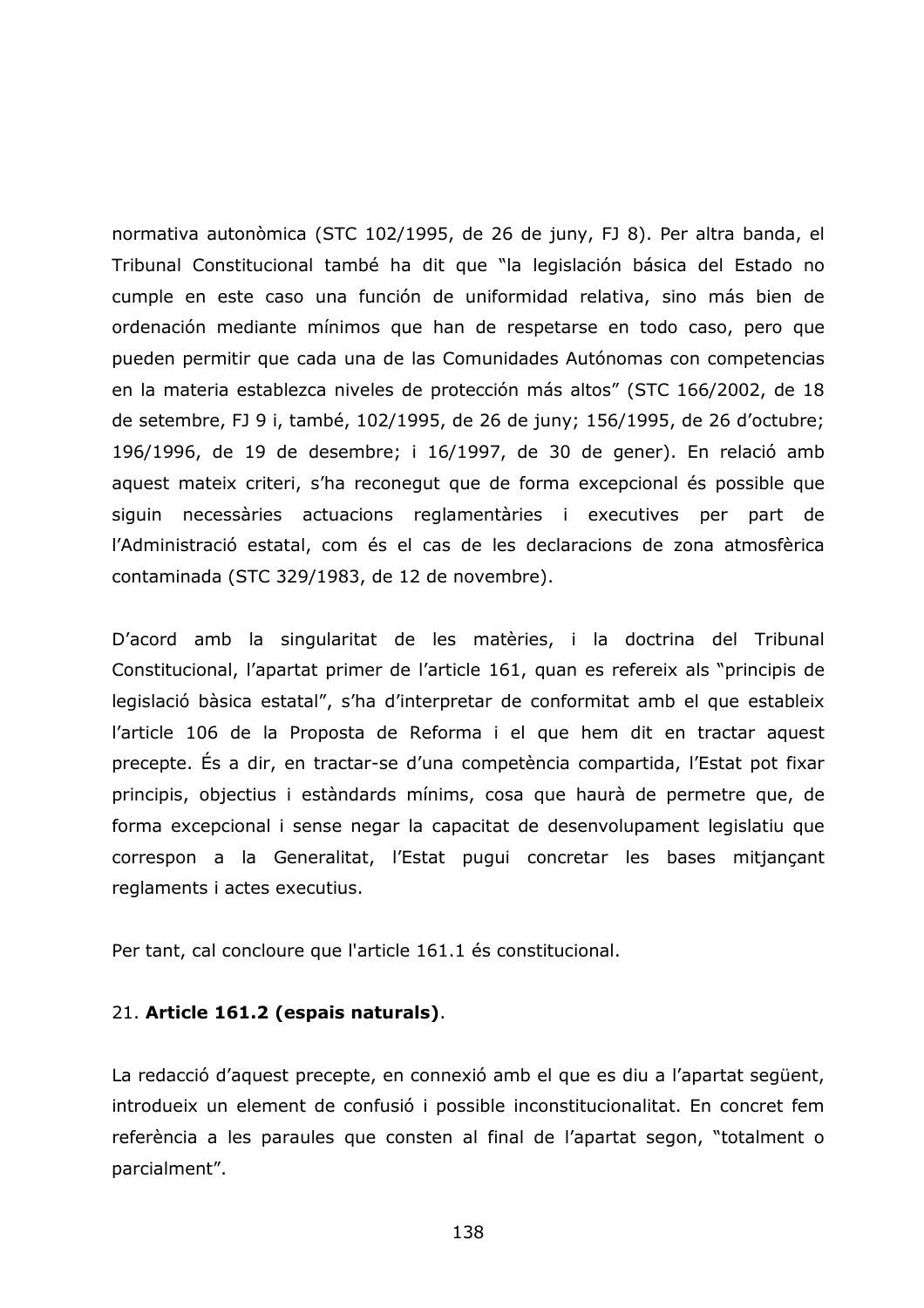Si aquestes paraules no hi constessin, el contingut dels dos preceptes seria coherent i no existiria cap dubte de constitucionalitat.

La incoherència rau en el fet que l'expressió "totalment o parcialment" del segon apartat pot incloure espais naturals que ultrapassin el territori de Catalunya, supòsit regulat correctament a l'apartat tercer i que, per tant, no pot estar també inclòs en l'apartat segon.

L'article 161.2 només serà constitucional si es suprimeix l'expressió "totalment o parcialment"

# 22. Article 161.5 (meteorologia i climatologia).

En l'apartat cinquè de l'article 161 s'assumeix la competència exclusiva sobre el servei meteorològic de Catalunya i sobre climatologia, precisant a continuació l'abast material d'aquesta competència.

Aquesta atribució competencial s'ha de relacionar amb la competència exclusiva de l'Estat sobre el servei meteorològic (art. 149.1.20 CE). Una primera lectura dels dos preceptes sembla que obligui a concloure que l'apartat cinquè de l'article 161 és inconstitucional, pel fet d'assumir com a competència exclusiva una matèria que la Constitució reserva com a exclusiva a l'Estat.

Ara bé, el precepte de la Proposta de Reforma especifica que la Generalitat assumeix com a competència exclusiva el servei meteorològic de Catalunya, precisant-ne les funcions materials que corresponen a aquest servei.

Per tant, allò que la Generalitat assumeix com a competència exclusiva és la creació d'un servei meteorològic, en exercici de les seves competències generals en matèria d'organització. Si allò que la Constitució reserva a l'Estat és la competència exclusiva per a la creació del seu servei meteorològic, entenem que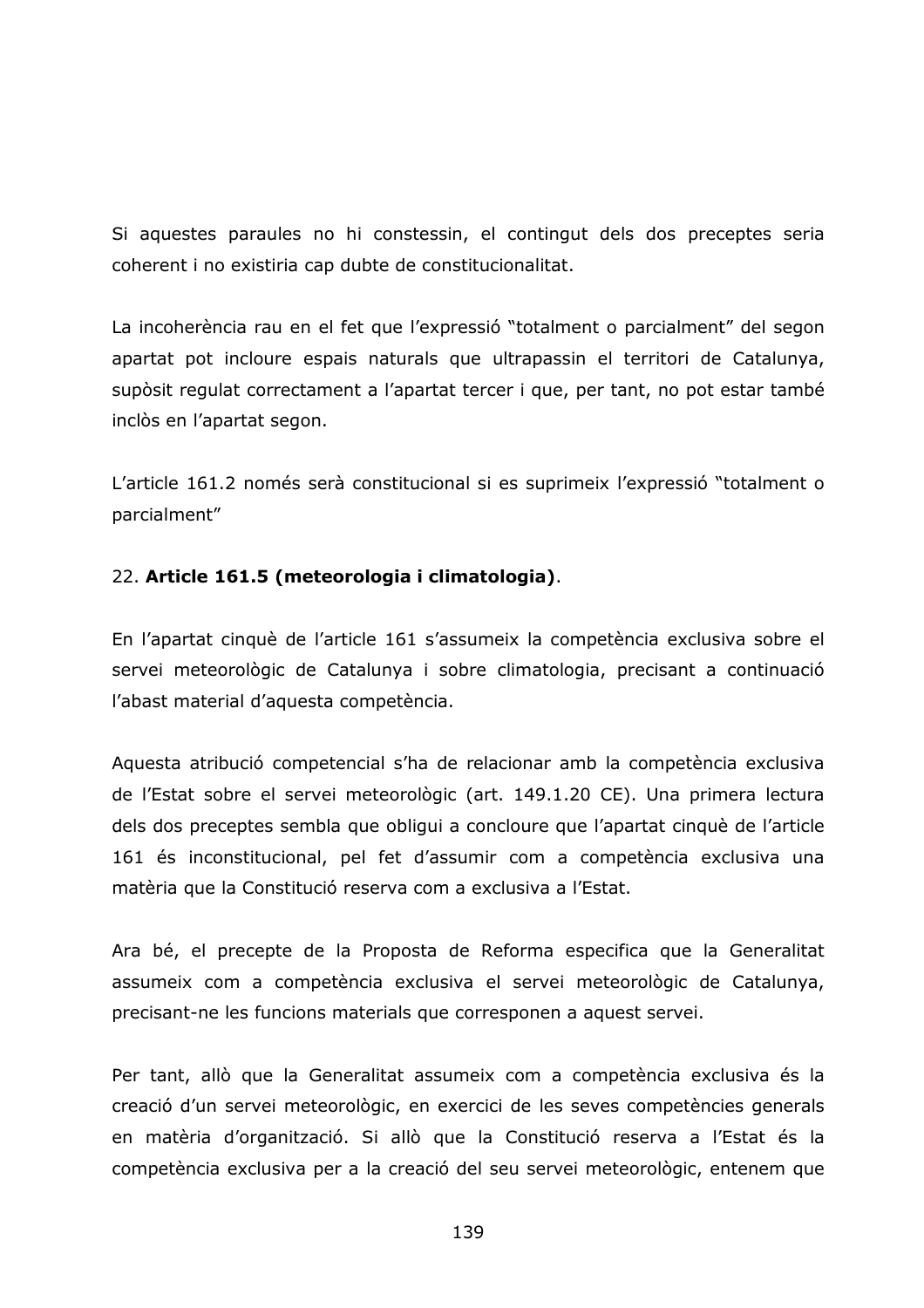la competència exclusiva de la Generalitat és compatible amb allò que diu l'article 149.1.20 CE.

Interpretat d'aquesta manera, l'article 161.5 és constitucional.

# 23. Article 163 (seguretat pública).

L'article 163 regula les competències de la Generalitat en matèria de seguretat pública. És, aquesta, una matèria que hem d'abordar de forma similar a com ho hem fet en tractar del Poder Judicial, en la mesura que, en ambdós casos, la Constitució utilitza criteris similars per efectuar la distribució de competències: en primer lloc, l'article 149.1.29 CE declara la competència exclusiva de l'Estat; alhora, introdueix una excepció a aquesta regla, derivada de la possibilitat de creació de cossos de policia autonòmics, d'acord amb les respectives previsions estatutàries; finalment, s'afegeix una clàusula de tancament ("en el marc del que disposi") representada per la regulació continguda a la llei orgànica a què es refereix l'article 104.2 CE.

Encara que aquesta llei orgànica ja fou promulgada i continua vigent (Llei orgànica 2/1986, de 13 de març, de forces i cossos de seguretat de l'Estat, en endavant LO 2/1996) sembla acceptable, d'acord amb l'argumentació que havíem expressat en tractar el títol III relatiu al Poder Judicial, que el nou Estatut pugui innovar en aquesta matèria i, fins i tot, introduir una regulació que en certs aspectes contradigui l'establerta per aquesta Llei orgànica, sempre que es respectin els requisits que havíem indicat llavors i que explicitarem novament en examinar la disposició addicional novena. Conseqüentment, hem d'identificar ara els preceptes que efectuen aquesta modificació o innovació, i integrar-los en el règim general previst per la disposició addicional novena.

No és aquesta una operació difícil, ja que la disposició final segona de la Llei orgànica 2/1986 només va declarar de directa aplicació al règim de la Policia de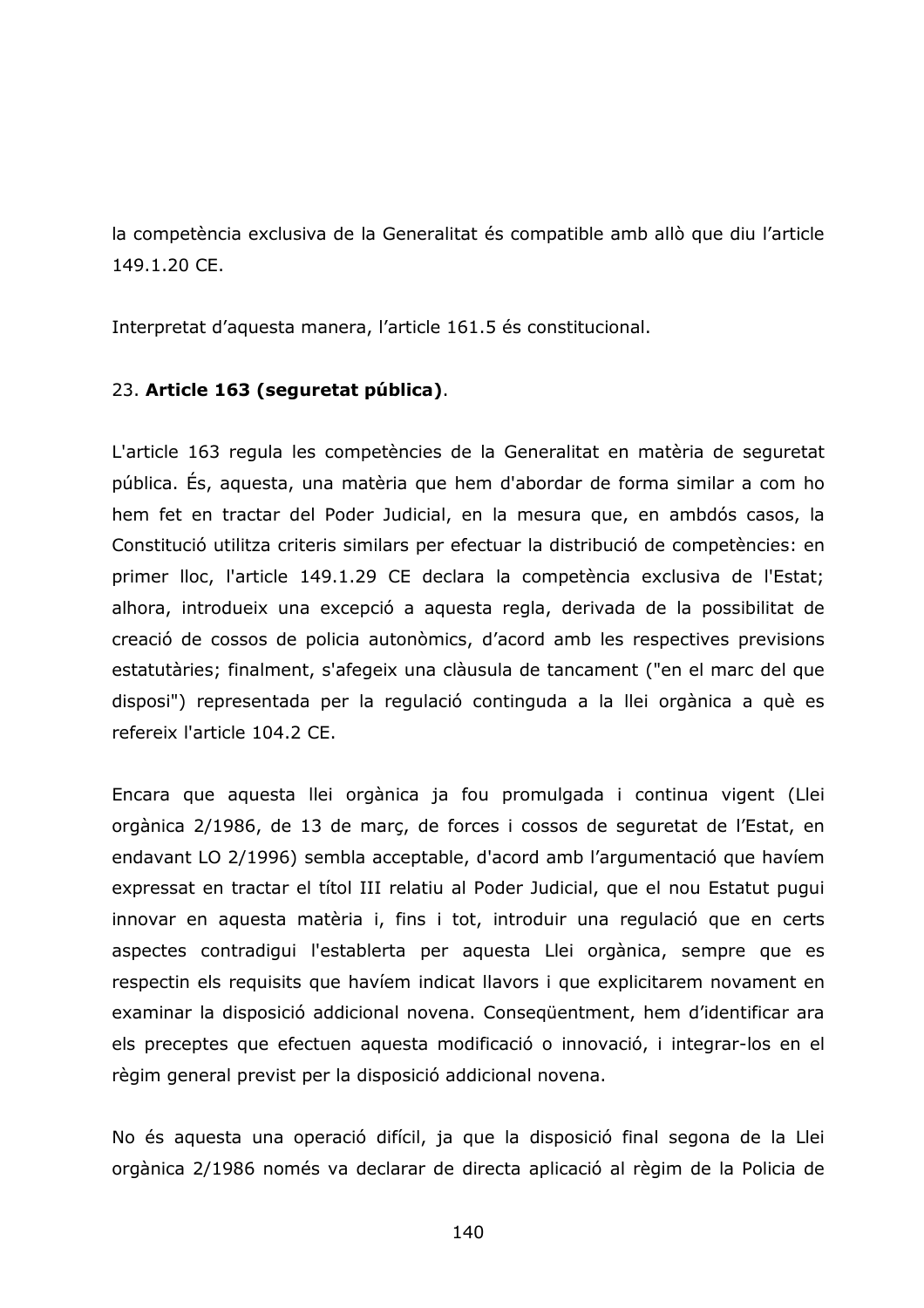Catalunya els seus articles 5, 6, 7 i 8 (que es refereixen a principis generals d'actuació) i, en relació amb les seves competències i funcions, que és la matèria que ens interessa més directament, els articles 38, 43 i 46. Ara bé, l'aplicació d'aquests articles s'ha de fer, tal com especifica la disposició final segona esmentada, en el marc del que disposa l'article 13 EAC, en particular el seu apartat 4, que és el que defineix les funcions de seguretat que, pel seu caràcter extracomunitari i supracomunitari, han de quedar reservades a les forces i cossos de seguretat de l'Estat.

Tenint en compte aquestes consideracions, només alguns aspectes concrets mereixen la nostra consideració.

A) L'article 163.2.b atribueix a la Generalitat la competència per a l'expedició de la documentació oficial, inclòs el passaport i els documents d'identitat. Es tracta, òbviament, d'una competència executiva stricto sensu, que s'haurà d'atenir no solament a la legislació estatal sinó també a la normativa reglamentària aprovada per desenvolupar-la. No obstant això, contradiu el previst en la disposició final segona de la LO 2/1986, en la remissió que efectua a l'article 13.4 EAC. En aquest precepte, l'expedició dels "passaports i del document nacional d'identitat" queda reservada a les forces i cossos de seguretat de l'Estat. Consegüentment, l'assumpció d'aquesta competència només serà possible en la mesura que les Corts Generals realitzin la corresponent reforma de la Llei orgànica.

Així interpretat, aquesta lletra b és constitucional.

B) La lletra c d'aquest mateix article 163.2 ("la protecció i lluita contra el frau fiscal") mereixeria una conclusió idèntica si s'entengués com una atribució general, dirigida a la repressió de tot tipus de defraudacions fiscals. No obstant això, l'article 13.4 EAC, al qual es remet de forma expressa la LO 2/1986, només reserva a les forces i cossos de seguretat de l'Estat la "protecció fiscal de l'Estat". No hi ha, doncs, cap problema per admetre que el precepte examinat es refereix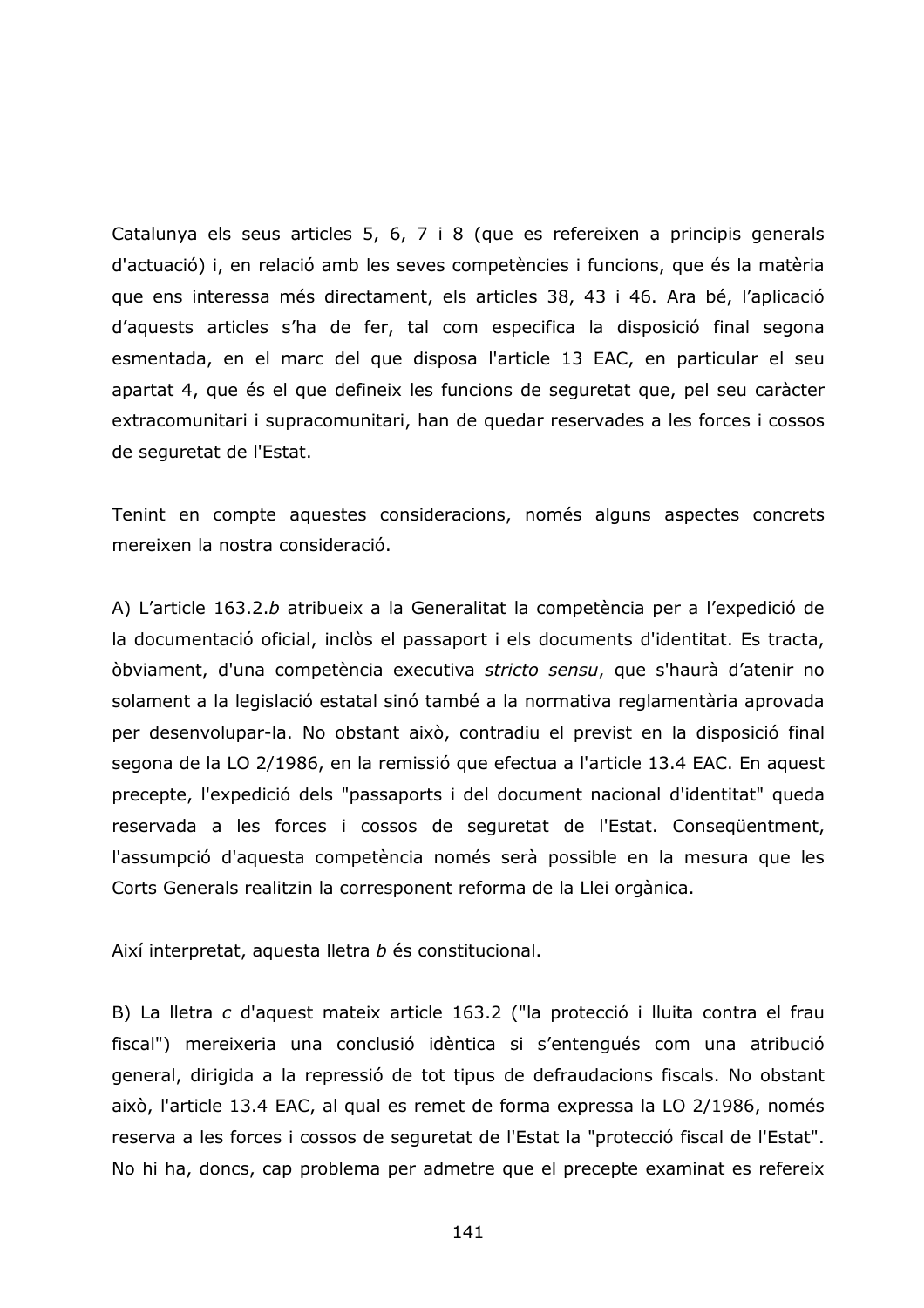al frau fiscal comès en relació amb les competències fiscals i tributàries de la Generalitat, tant en impostos propis com cedits, quedant reservada a la competència estatal la repressió del frau respecte als impostos la gestió i recaptació dels quals conservi.

Així interpretada, aquesta disposició no vulnera la Constitució ni modifica la LO 2/1986, motiu pel qual no requereix la seva inclusió en la disposició addicional novena.

C) En la lletra d s'han de distingir dos aspectes. La primera frase, per la qual la Generalitat assumeix competència sobre el règim de tinença i ús d'armes, municions i explosius, incideix plenament en la competència exclusiva de l'Estat sobre règim de producció, comerç, tinença i ús d'armes i explosius, segons l'article 149.1.26 CE. És, aquest, un títol que la Constitució ha diferenciat del corresponent a la seguretat pública, per la qual cosa és impossible aplicar al precepte examinat l'argumentació que fèiem al començament. La contradicció amb el precepte constitucional és clara.

En canvi, la resta de la lletra d, en la mesura que afecta exclusivament l'adquisició d'armes destinades als cossos policials de Catalunya, mereix un tractament diferent. En efecte, el reconeixement per la Constitució de la capacitat per crear la seva pròpia policia, que és un institut armat, ha de comportar també la consequent decisió sobre els mitjans tècnics i operatius necessaris, no podent-seli aplicar el mateix règim d'autorització i control que als particulars. És cert que la LO 2/1986, en referir-se al règim de les policies autonòmiques, imposa la competència estatal per atorgar les llicències d'armes corresponents (art. 41.4). No obstant això, la tantes vegades esmentada disposició final segona d'aquesta Llei orgànica, en el seu apartat 2, no inclou l'article 41 entre els que són d'aplicació a la policia de Catalunya.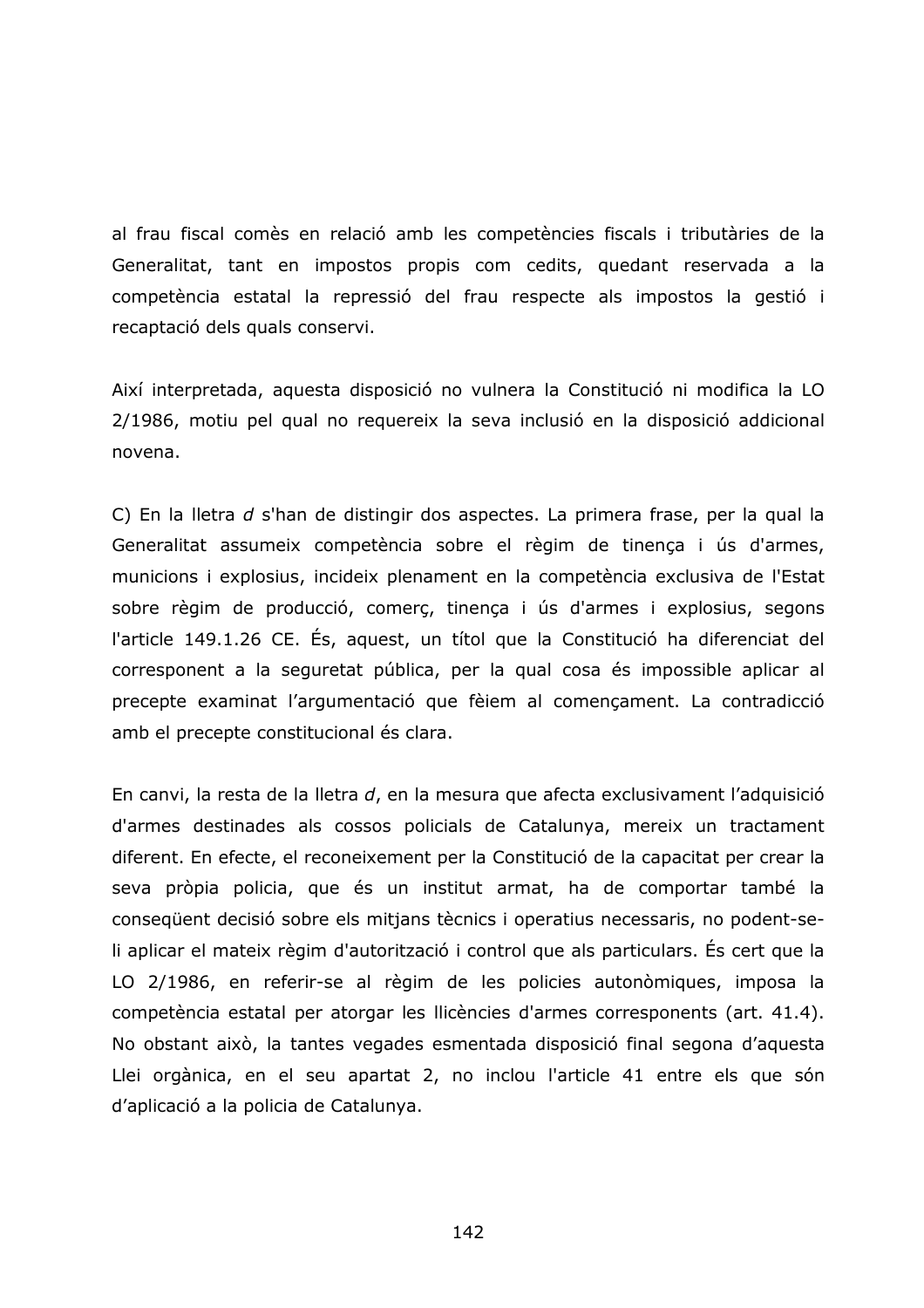Consequentment, la primera frase de la lletra d és inconstitucional; en canvi, la resta de la lletra d és constitucional i no requereix la seva inclusió a la disposició addicional novena.

D) Finalment, l'article 163.4 també pot ser objecte d'una interpretació similar, en el sentit d'excloure de l'àmbit d'actuació de la policia de la Generalitat-Mossos d'Esquadra les funcions que, d'acord amb el que s'ha dit anteriorment, superen la defensa de l'interès propi de la Generalitat pel seu caràcter marcadament extracomunitari o supracomunitari. Entre les esmentades expressament per l'article 13.4 EAC vigent, al qual es remet la LO 2/1986, hi són les relatives al règim d'estrangeria, la immigració, el control d'entrada i sortida del territori de l'Estat, la vigilància de les fronteres terrestres i marítimes (incloses les dels ports i aeroports), la repressió del contraban, etc. És així com ha d'entendre's l'expressió "exerceix totes les funcions pròpies d'un cos de policia general i integral"; que en res no queda afectada per la reserva d'aquestes tasques a les forces i cossos de seguretat de l'Estat, tasques que, en tot cas, estaran subjectes al règim general de cooperació previst en el número 3 d'aquest mateix article.

Així interpretat, l'apartat 4 de l'article 163 és constitucional i no requereix la seva inclusió a la disposició addicional novena.

# 24. Article 164 (seguretat privada).

L'article 164 atribueix a la Generalitat la competència exclusiva pel que fa a una matèria que no va ser inclosa en l'actual Estatut d'autonomia. Aquesta matèria no està reservada a l'Estat en l'article 149.1 CE, si bé aquest precepte sí reserva a l'Estat la competència exclusiva en matèria de seguretat pública (art. 149.1.29  $CE$ ).

En consegüència, s'ha de reconèixer la constitucionalitat de l'article 164 de la Proposta de Reforma, en assumir estatutàriament una matèria no reservada a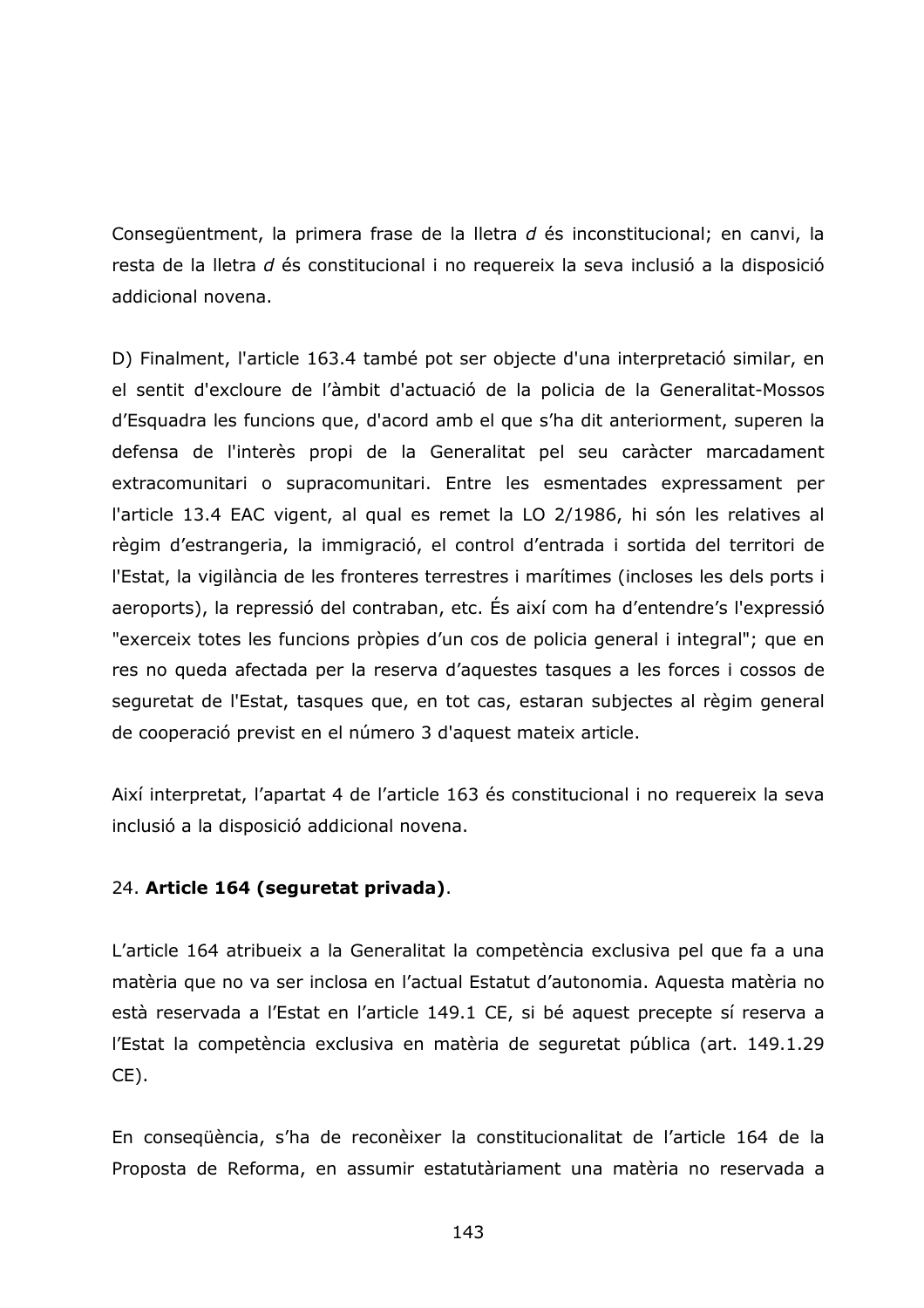l'Estat.

Aquesta afirmació requereix precisar l'abast de les dues matèries, seguretat pública i seguretat privada.

En aquest sentit s'ha d'admetre que el criteri de distribució no es troba en la naturalesa de la institució o entitat que presta el servei, sinó en el contingut de la funció. Així, si una entitat privada exerceix funcions pròpies de la seguretat pública estarem dintre d'aquest àmbit material. En aquest sentit, i a tall d'exemple, si es vol que el personal d'una entitat privada exerceixi funcions pròpies de la seguretat pública, els requisits d'habilitació, de formació i d'acreditació s'hauran d'establir en la norma estatal. Altrament, si una entitat privada només pretén exercir funcions pròpies de seguretat privada estarà regulada per la legislació catalana.

Cal concloure, doncs, que en la determinació de l'abast respectiu de les competències estatal i autonòmica l'element essencial és la distinció del contingut funcional de les matèries seguretat pública i seguretat privada. En l'actualitat, un criteri de distinció es pot trobar en l'article 1 de la Llei 23/1992, de 30 de juliol, de seguretat privada, la qual el defineix com: "la prestación por personas, físicas o jurídicas, privadas de servicios de vigilancia y seguridad de personas o de bienes, que tendrán la consideración de actividades complementarias y subordinadas respecto a las de seguridad pública".

Cal concloure que l'article 164 és constitucional.

# 25. Article 167.1.c (entitats col·laboradores amb la Seguretat Social i mútues).

El contingut d'aquest precepte és constitucional, en formar part de les competències compartides de la Generalitat de Catalunya en matèries de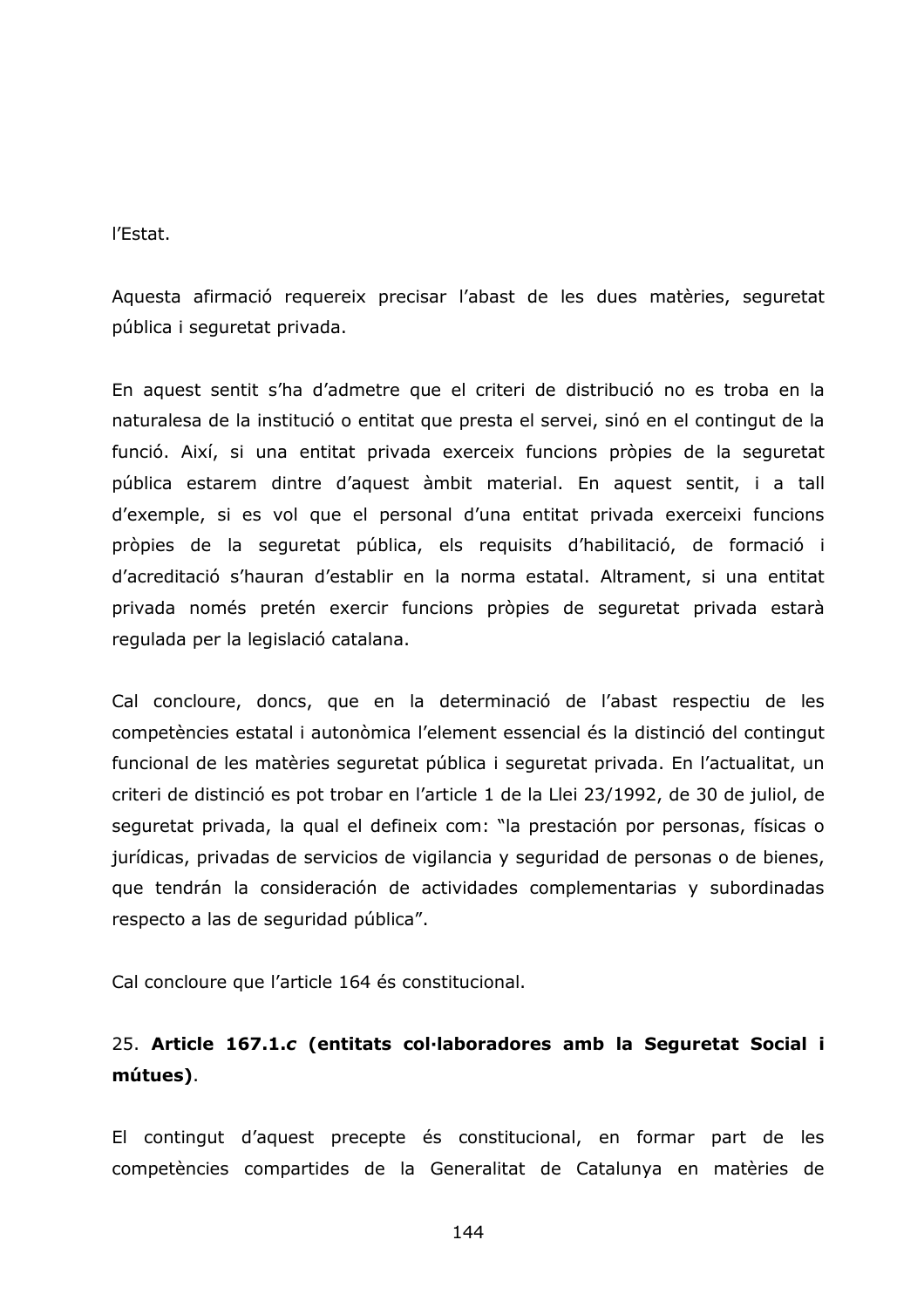Seguretat Social, si bé manca la fixació d'un punt de connexió que delimiti l'abast territorial de l'exercici d'aguesta competència. Aquesta indeterminació del precepte pot afectar la seguretat jurídica en el moment de la seva aplicació.

Cal concloure que el precepte és constitucional, però requereix la inclusió d'un punt de connexió.

#### **VIII**

A continuació s'examinarà el títol V de la Proposta de Reforma que es refereix a les relacions de la Generalitat amb l'Estat, amb les altres comunitats i amb la Unió Europea, així com a l'acció exterior de la Generalitat.

## 1. Article 176.1, 2 i 6 (designació de representants en els organismes econòmics i socials).

L'article 176 preveu un sistema de designació de representants de la Generalitat en els organismes econòmics i socials de l'Estat que, perquè es pugui portar a efecte, depèn d'allò que estableixi la legislació aplicable. Així ho estableix expressament a l'apartat 3 respecte d'un grup d'organismes determinats, com el Tribunal de Comptes, el Consell Econòmic i Social, i d'altres. També ho fa, a través de la tècnica de la remissió continguda a l'apartat 4, respecte dels organismes previstos als apartats 1, 2 i 3, però, en aquest cas, cal entendre que el precepte s'està referint a la legislació catalana que reguli el procediment en l'àmbit del Parlament de Catalunya. És evident, però, que la legislació aplicable en aquests supòsits no solament és la catalana, sinó que, en aquests casos dels organismes estatals previstos als apartats 1, 2 i 6, també és aplicable la legislació estatal.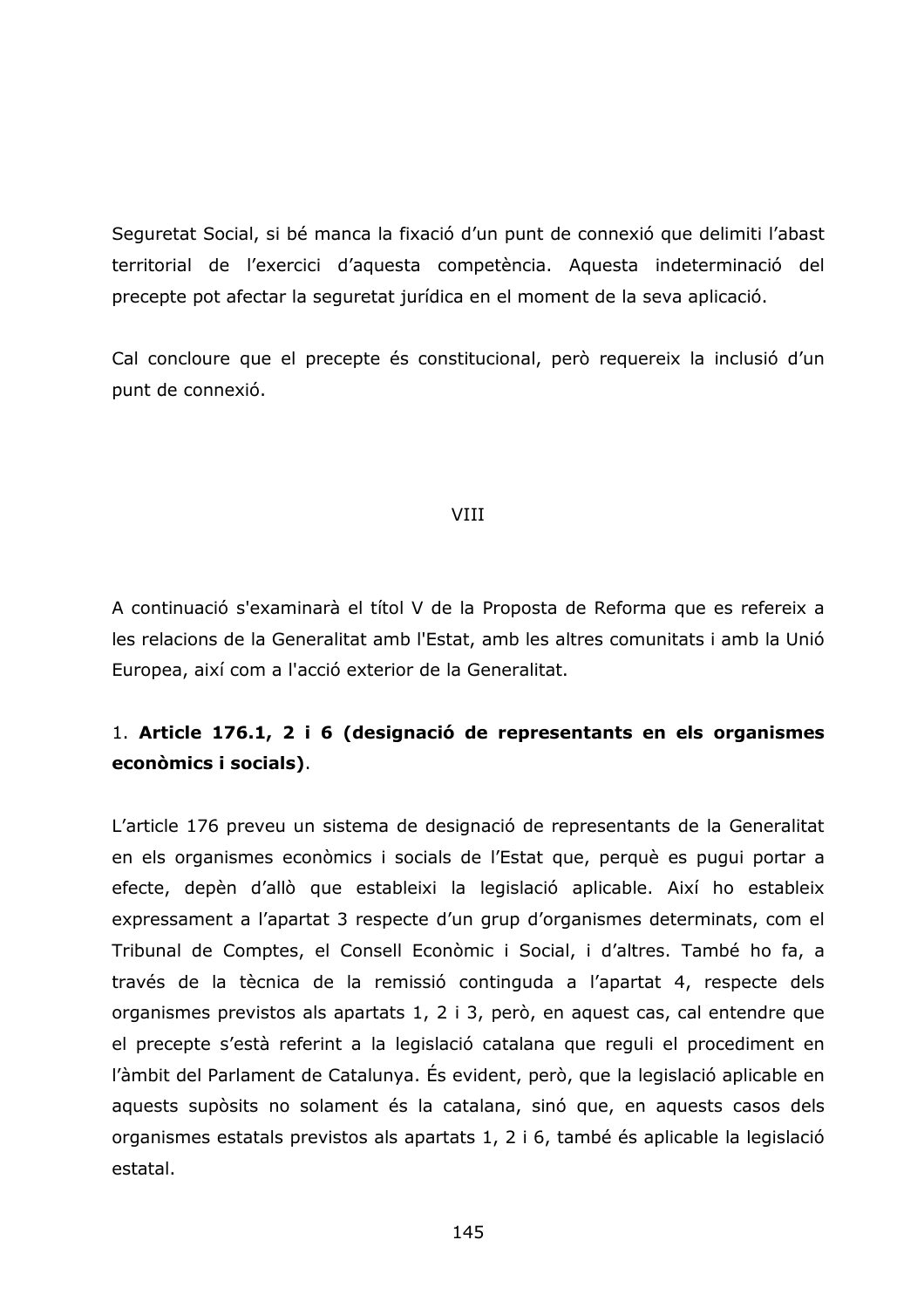Per tant, els apartats 1, 2 i 6 de l'article 176 de la Proposta de Reforma són constitucionals, sempre que s'afegeixi a cadascun d'ells, la frase "[...] en els termes que estableix la legislació aplicable".

## 2. Article 179 i esmena núm. 329 (participació en els tractats originaris de la Unió Europea).

A) A continuació analitzarem el primer apartat de l'article 179 de la Proposta de Reforma i l'esmena núm. 329, que l'afecta, tenint en compte que la solució a què arribem té relació amb la que haurem de prendre respecte d'altres articles i esmenes que es tracten més endavant, tots relatius a les relacions de la Generalitat amb la Unió Europea (capítol II del títol V de la Proposta de Reforma). L'objectiu general que es persequeix amb aquestes relacions és que la Generalitat participi en els afers relacionats amb la Unió Europea quan s'afectin les competències o els interessos de Catalunya, en els termes que estableix l'Estatut, segons adverteix l'article 178.

L'article 179.1, sobre la participació quan s'iniciï la modificació dels tractats originaris de la Unió Europea, afirma:

"1. La Generalitat ha d'ésser informada pel Govern de l'Estat de les iniciatives de revisió dels tractats de la Unió Europea i dels processos de subscripció i ratificació subsegüents. El Govern de la Generalitat i el Parlament han de dirigir al Govern de l'Estat i a les Corts Generals les observacions que estimin pertinents a aquest efecte, que són determinants en el cas de les competències exclusives."

I l'esmena núm. 329, que el modifica, proposa una redacció del següent tenor:

«1. La Generalitat ha d'ésser informada pel Govern de l'Estat de les iniciatives de revisió dels tractats originaris i fundacionals de la Unió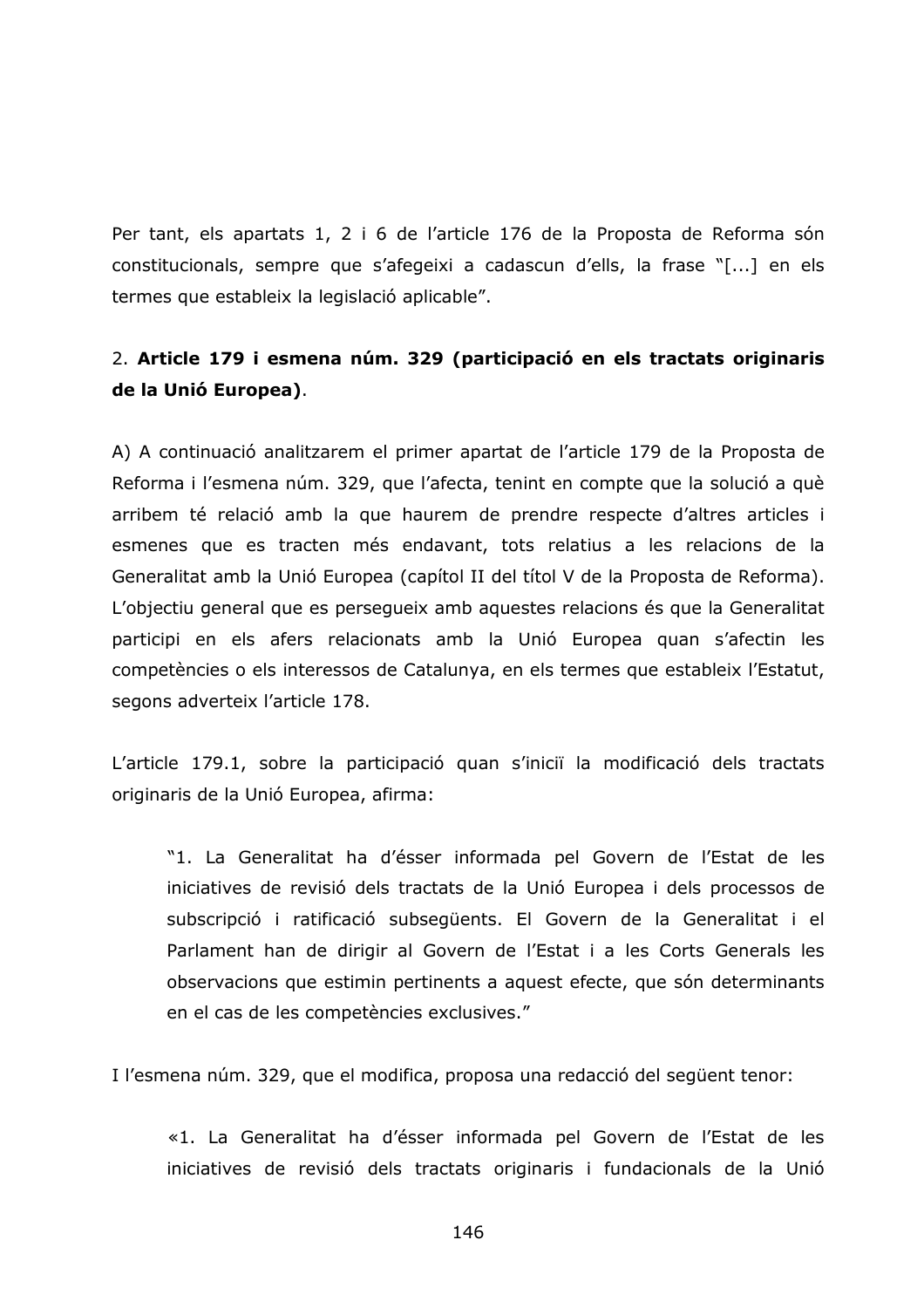Europea i dels processos de negociació i aprovació subsegüents. El Govern de la Generalitat i el Parlament de Catalunya han de dirigir al Govern de l'Estat i a les Corts Generals les observacions que estimin pertinents a aquest efecte, que són vinculants en el cas de les competències exclusives.»

La diferència fonamental entre els dos textos és el caràcter determinant o vinculant de les observacions que es facin.

Segons el precepte i l'esmena objecte de la nostra anàlisi, es preveuen dos mandats: un al poder central i un altre a l'autonòmic. El primer consisteix en l'obligació que té el Govern de l'Estat d'informar de les iniciatives de revisió dels tractats de la Unió Europea (art. 179.1, primer incís de la Proposta de Reforma), sigui quin sigui el grau d'afectació de les competències autonòmiques o dels interessos de la Generalitat. El segon mandat imposa un deure al Govern de la Generalitat i al Parlament de dirigir les observacions que estimin pertinents sobre el que han estat informats (segon i darrer incís de l'apartat 1 de l'article 179 de la Proposta), sempre que afecti les competències exclusives de la Generalitat. Els destinataris d'aquesta acció són el Govern de l'Estat i les Corts Generals, els quals han d'operar d'acord amb un instrument de participació que qualifica la posició del Govern de la Generalitat com a "determinant". Aquesta forma de participació implica, d'acord amb el que preveu la disposició addicional cinquena de la Proposta de Reforma, que:

"Si l'Estatut estableix que la posició del Govern de la Generalitat és determinant per a conformar un acord amb el Govern de l'Estat i aquest no l'acull, el Govern de l'Estat ho ha de motivar i automàticament s'ha de reunir la Comissió Bilateral Generalitat-Estat."

Aquest procediment limita la decisió estatal de comprometre's internacionalment en el marc de la Unió Europea, perquè es tracta de matèries sobre les quals el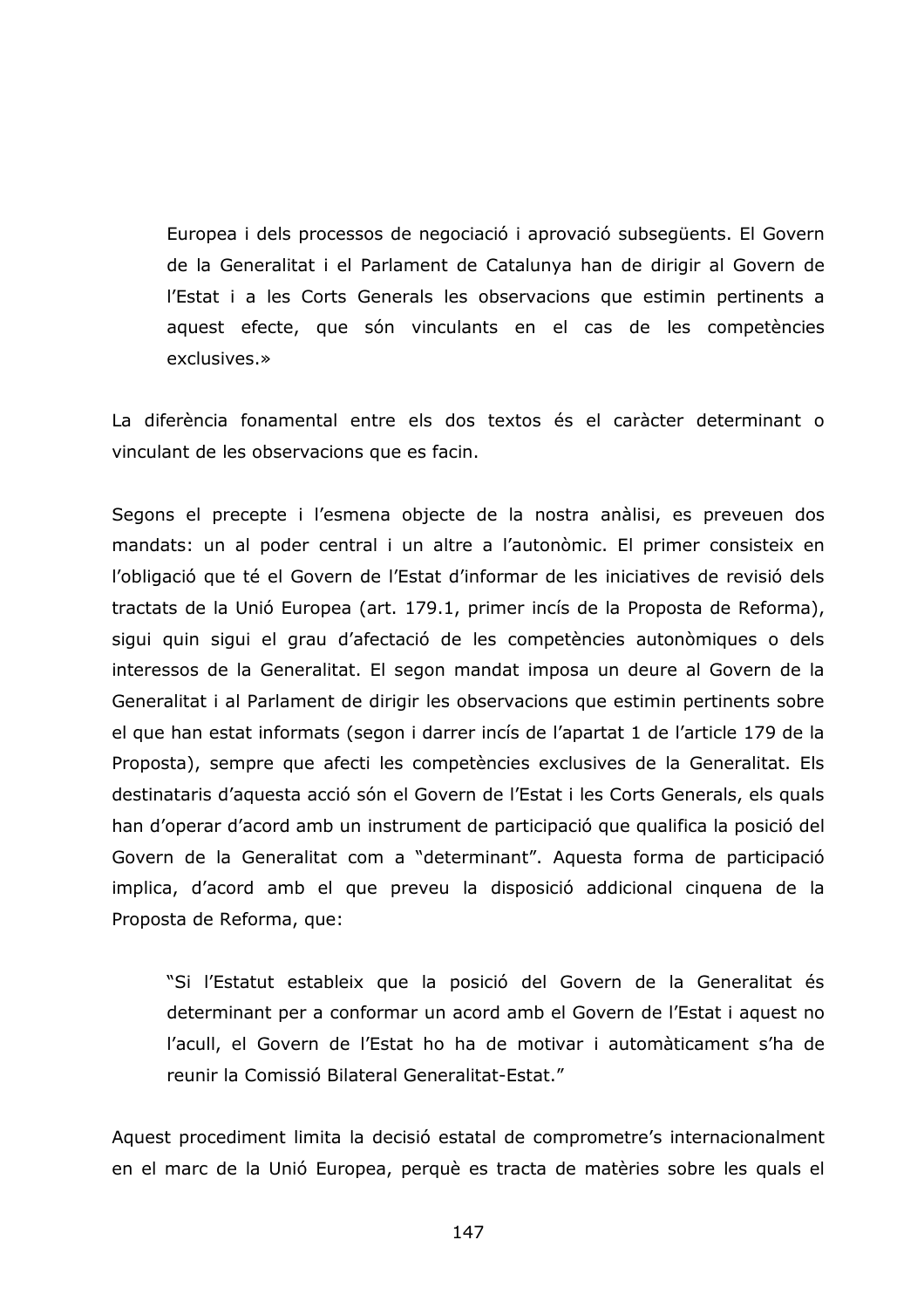títol de la Generalitat és exclusiu, però no impedeix que l'Estat decideixi altrament, ja que la participació no altera la titularitat de les competències (art. 170.1 de la Proposta de Reforma) de què l'Estat també disposa en l'àmbit internacional, com és la de contraure obligacions d'aquesta índole (art. 149.1.3  $CE$ ).

Per tant, l'efecte que la posició de la Generalitat sigui determinant està clarament fixat en la mateixa Proposta de Reforma. En canvi, no prefigura ni la Proposta ni cap esmena quines serien les consequències d'una posició vinculant, per la qual cosa hauríem d'entendre que l'Estat es trobaria lligat per la posició subcentral, ja que "vinculant" té un significat més intens que "determinant" en el registre general de la llengua. Així, mentre que el segon només modula (segons, com suara hem esmentat, un procediment específic amb participació del mateix Estat), el primer obliga de forma taxativa a seguir les observacions de la Generalitat sense que l'Estat se'n pugui allunyar o desvincular. En aquest sentit, s'imposaria un deure incompatible amb el ius contrahendi que correspon a l'Estat i que s'inscriu dins de les competències de què aquest disposa en l'àmbit de les relacions internacionals (art. 149.1.3 CE) i que, per tant, considerem inconstitucional.

En consequència, considerem que l'article 179.1 de la Proposta de Reforma és plenament constitucional, mentre que l'esmena núm. 329, en tant que substitueix "determinant" per "vinculant", és inconstitucional.

#### B) El segon apartat de l'article 179 diu:

"El Govern de l'Estat ha d'incorporar representants de la Generalitat a les delegacions espanyoles que participin en els processos de revisió i negociació dels tractats originaris i en els d'adopció de nous tractats".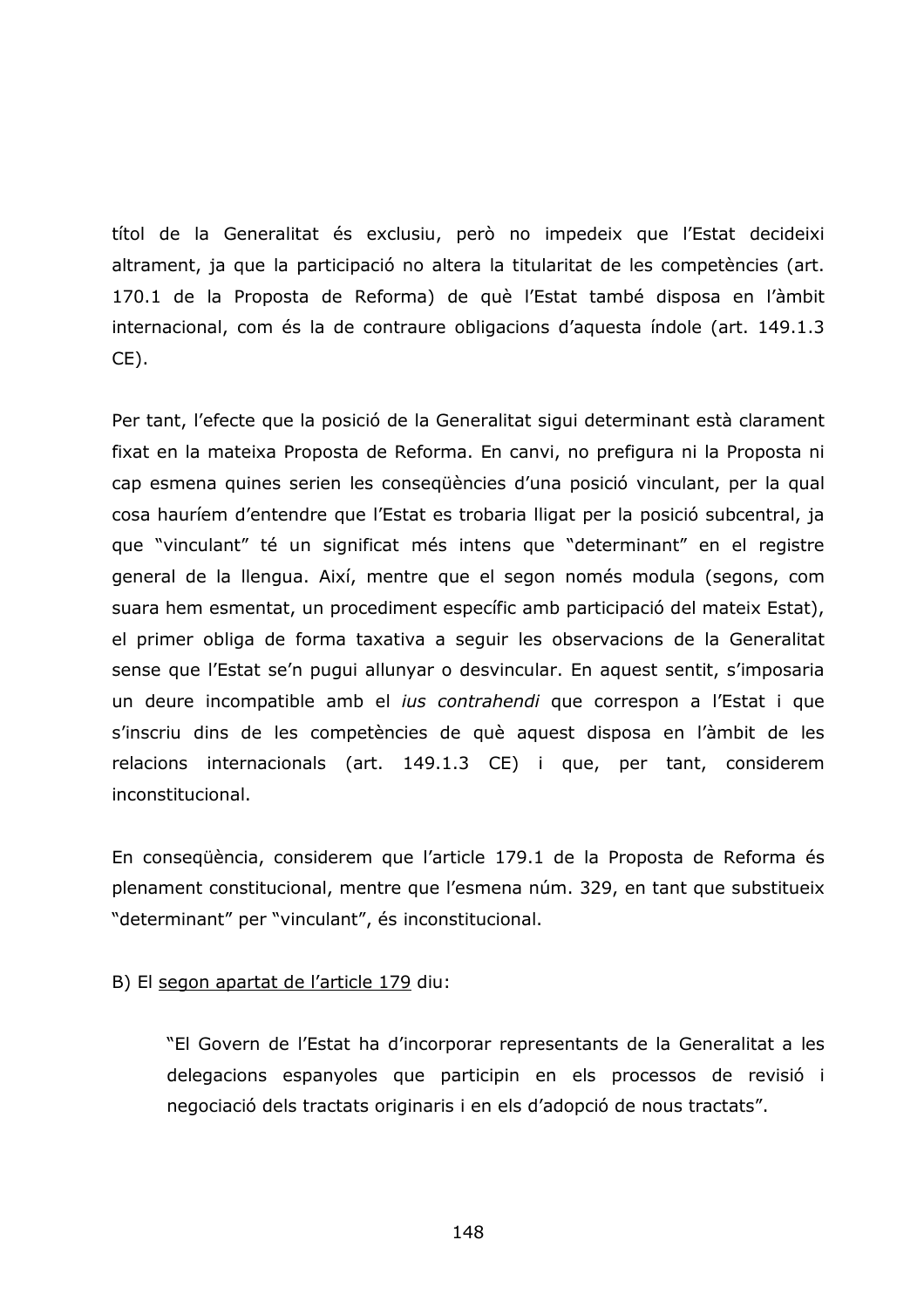Es tracta d'un tipus de participació diferent de la de l'apartat 1, en tant que es tracta d'una representació (de la Generalitat) en una delegació d'una altra entitat (l'Estat), en comptes d'un procediment que integra decisions successives de diferents òrgans en els quals participen els ens implicats en distinta proporció. En el cas que ens ocupa, el redactat no permet la seva aplicació fins que una regulació estatal no ho faci possible. A més, la participació de "representants" (més d'un) podria fer inviable el funcionament de les delegacions, si totes les comunitats autònomes hi enviessin un grup nombrós de mandataris. Tanmateix, el redactat permet interpretar que la Generalitat pot fer confiança, donar la representació, en definitiva, a un membre de la delegació que no sigui de la Generalitat i això ho poden fer també les altres comunitats, de manera semblant al que succeeix, per exemple, a Alemanya. D'aquesta manera, el mandat estatutari es compliria i no minvaria l'eficàcia de la delegació. En consegüència, cal advertir que la redacció permet diverses alternatives de regulació a l'Estat i que, quan aquest la faci efectiva, es complirà l'article 179.2 de la Proposta, per la qual cosa, sense negar la seva constitucionalitat, seria convenient que l'Estatut incorporés en aquest precepte una remissió a la llei.

En conclusió, l'article 179.2 de la Proposta de Reforma és constitucional.

## 3. Article 180.3 i esmena núm. 332 (participació en la formació de les posicions de l'Estat).

Seguidament, analitzarem l'article 180.3 i l'esmena núm. 332, que tenen relació amb el que s'ha acabat de dir en el punt 2.A d'aquest Fonament sobre el caràcter "determinant" o "vinculant" de la posició de la Generalitat davant de l'Estat.

Concretament, en relació amb la participació de la Generalitat en la formació de les posicions de l'Estat davant la Unió Europea, especialment davant el Consell de Ministres, en els assumptes relatius a les competències o als interessos de Catalunya (art. 180.1 de la Proposta de Reforma), es proposen un seguit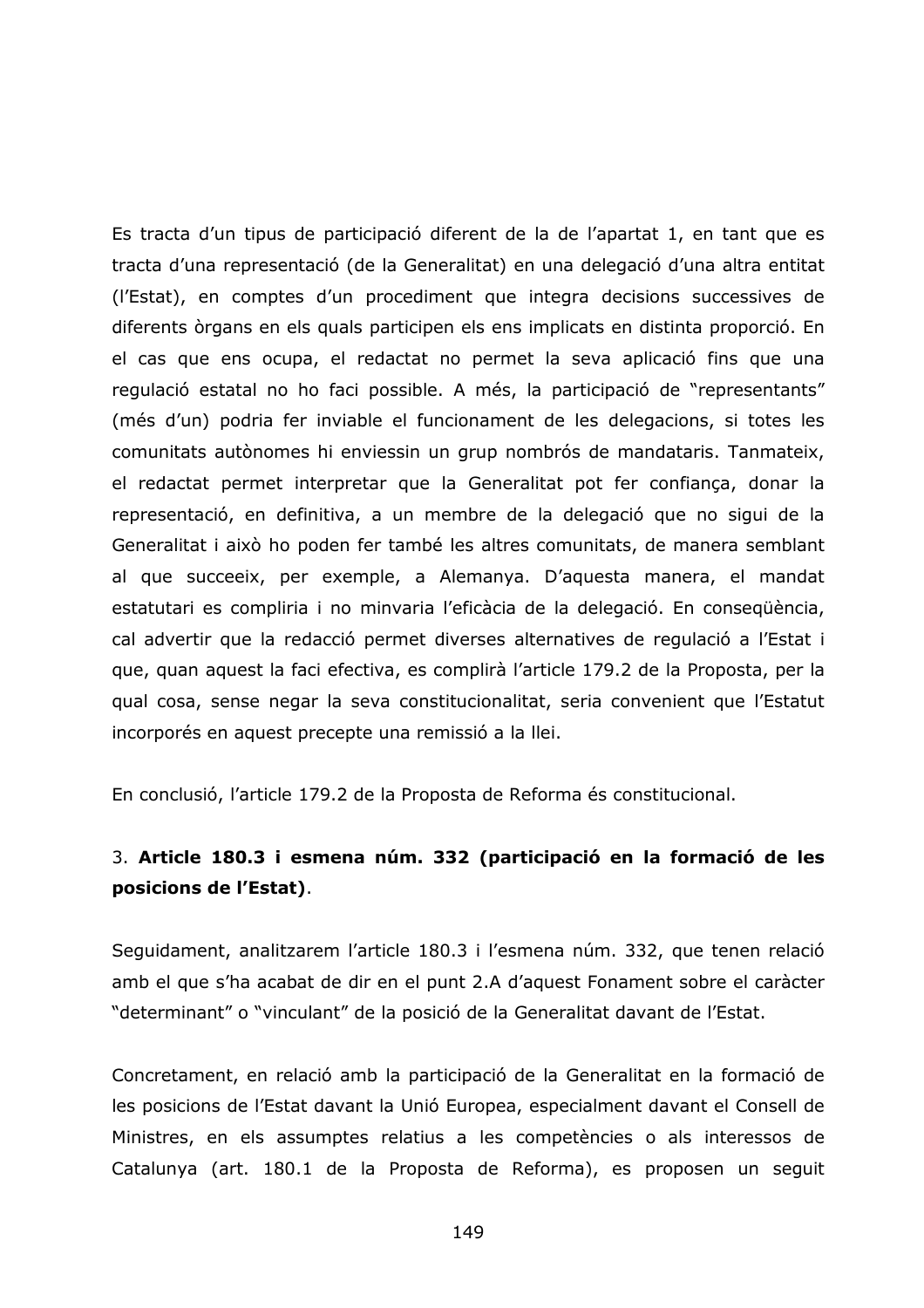d'alternatives entre les quals es prima la participació de caràcter bilateral (art. 180.2 de la Proposta). En aquest sentit, a l'apartat 3 del mateix article 180 s'afirma:

"3. La posició expressada per la Generalitat és determinant per a la formació de la posició estatal si afecta les seves competències exclusives i compartides. En els altres casos, aquesta posició ha d'ésser escoltada per l'Estat. La posició expressada per la Generalitat ha d'ésser especialment rellevant per a l'Estat si de la proposta o la iniciativa europees poden derivar per a Catalunya consequències financeres o administratives".

Aquest precepte és semblant a l'article 179 estudiat anteriorment, tot i que, en comptes de referir-se a la formació de la voluntat estatal davant de la revisió del dret primari de la Unió, fa referència a un moment també previ de la coneguda com a fase ascendent en la presa de decisions comunitàries europees.

En la configuració de la posició estatal, la posició que expressi la Generalitat té efectes diferents segons l'afectació de les competències o interessos de Catalunya. Serà determinant si afecta les competències exclusives i compartides, només s'escoltarà el parer de la Generalitat en altres supòsits i, finalment, serà especialment rellevant quan es puguin derivar consequències de caràcter financer o administratiu per a Catalunya.

L'esmena núm. 332, per la seva banda, fa una gradació de la participació de la Generalitat més intensa i prescriu que:

"3. La posició expressada per la Generalitat és vinculant per a la formació de la posició estatal quan afecta les seves competències exclusives i determinant en el cas de les compartides. En els altres casos la seva posició ha de ser escoltada per l'Estat.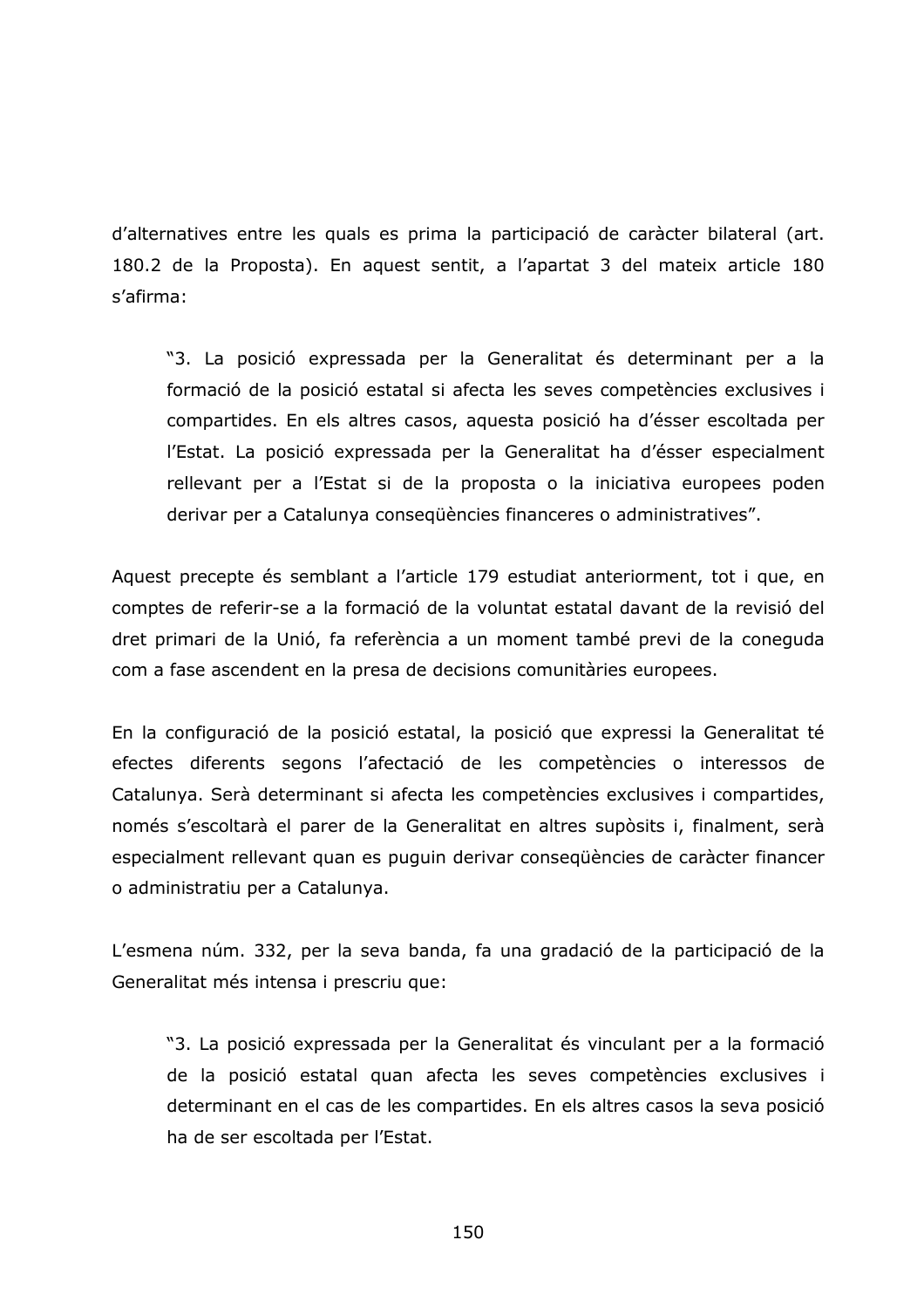La posició expressada per la Generalitat ha d'ésser especialment rellevant per a l'Estat quan de la proposta o de la iniciativa europea puguin derivar per a Catalunya consequències financeres o administratives."

En consequència, es torna a substituir "determinant" per "vinculant" en el cas de les competències exclusives amb els efectes, des de la perspectiva de la conformitat del text amb la Constitució, ja exposats, atès que s'envaeixen les competències atribuïdes a l'Estat en l'àmbit comunitari europeu.

A més, en ambdós casos, en el precepte i en l'esmena corresponent, quan es "puguin derivar per a Catalunya consequències financeres o administratives" se suggereix una nova fórmula participativa a través de l'afirmació que la posició ha d'ésser "especialment rellevant", cosa que introdueix un cert nivell de confusió que caldria aclarir per evitar caure en inconstitucionalitat, ja que no es tracta d'un procediment pautat com el que implica el mot "determinant" i que no imposa una única solució a l'activitat decisòria estatal.

Per tant, l'article 180.3 de la Proposta de Reforma és constitucional i l'esmena núm. 332 és inconstitucional en tant que substitueix "determinant" per "vinculant".

#### 4. Article 181.1 (participació en institucions i organismes europeus).

Seguidament farem esment de l'article 181.1 de la Proposta, relatiu a la participació en institucions i organismes europeus a través de representants en la forma de participació a què fèiem referència abans en el punt 2.B d'aquest Fonament. En concret, l'article 181.1 prescriu:

"1. Els representants de la Generalitat participen directament en totes les delegacions espanyoles davant la Unió Europea que tractin assumptes de la competència de la mateixa Generalitat o que afecten l'interès de Catalunya,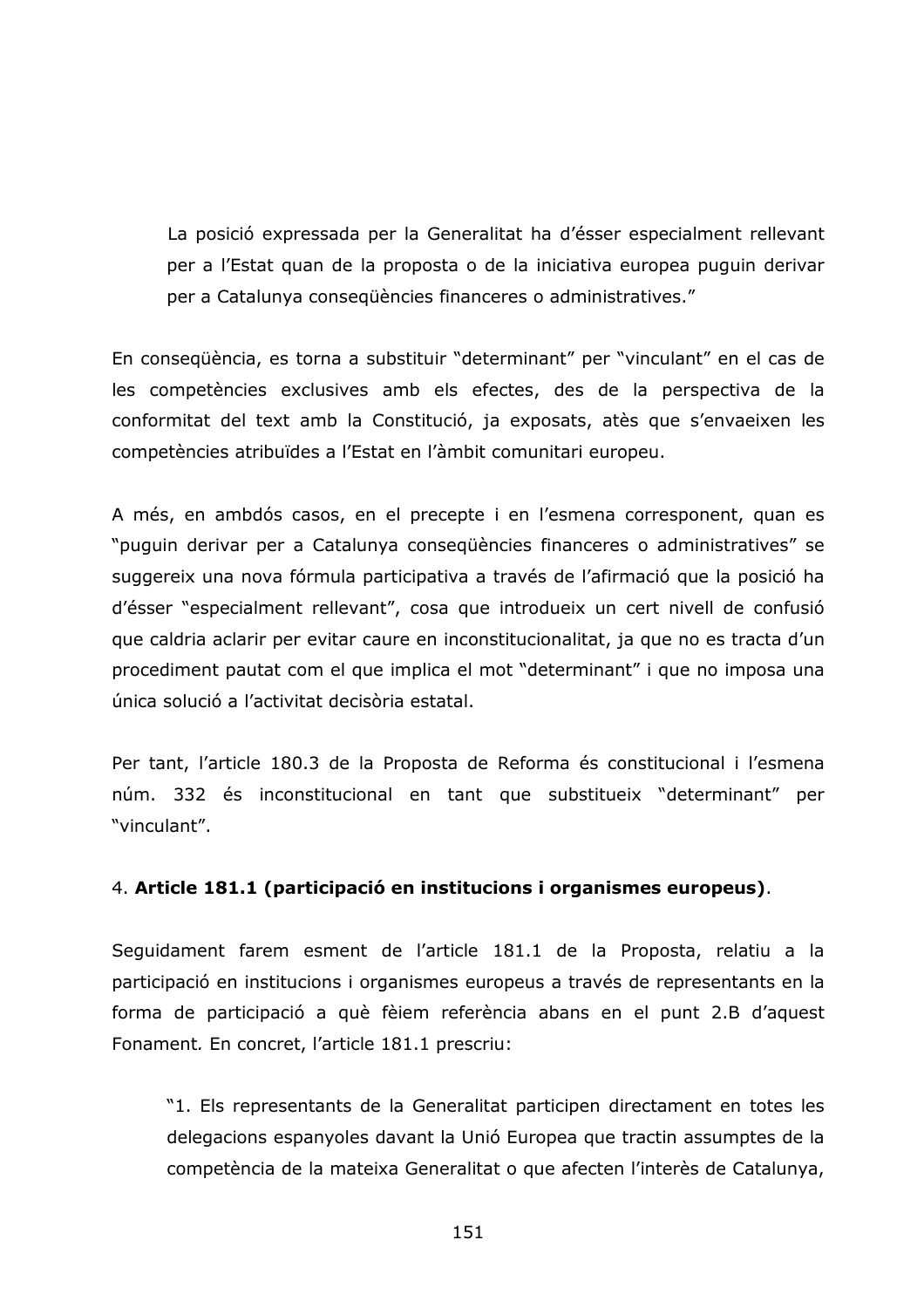i especialment davant el Consell de Ministres i els òrgans consultius i preparatoris del Consell i de la Comissió".

La diferència amb l'article 179.2 és que en aquest cas els representants de la Generalitat participen "directament" en les delegacions espanyoles, per la qual cosa no es pot interpretar de forma tan oberta com fèiem abans, però, igualment, per raons d'eficàcia i d'aplicabilitat del precepte i no pas de constitucionalitat, considerem que convindria fer una referència "a la normativa aplicable", remissió que inclouria tant la legislació estatal com les normes comunitàries europees que regulen o poden regular la qüestió.

En conclusió, l'article 181.1 és constitucional, si s'interpreta tal com s'ha exposat.

## 5. Article 183.3 (desenvolupament i aplicació del dret de la Unió Europea).

L'article 183 de la Proposta de Reforma regula el desenvolupament i l'aplicació del dret de la Unió Europea. En el seu primer apartat estableix un principi general segons el qual la Generalitat ha d'aplicar directament el dret de la Unió Europea a Catalunya, transposar-lo i desenvolupar-lo, en l'àmbit de les seves competències.

Però a més a l'apartat 3 preceptua el següent:

"En el cas que la Unió Europea estableixi una legislació sobre matèries respecte de les quals l'Estat disposi a Catalunya de competència per dictarne les bases, la Generalitat pot adoptar directament la legislació de desenvolupament a partir de les normes europees".

Del tenor literal d'aquest precepte resulta evident que la formulació que estableix, relativa a l'aplicació del dret europeu, deixa oberta la possibilitat perquè la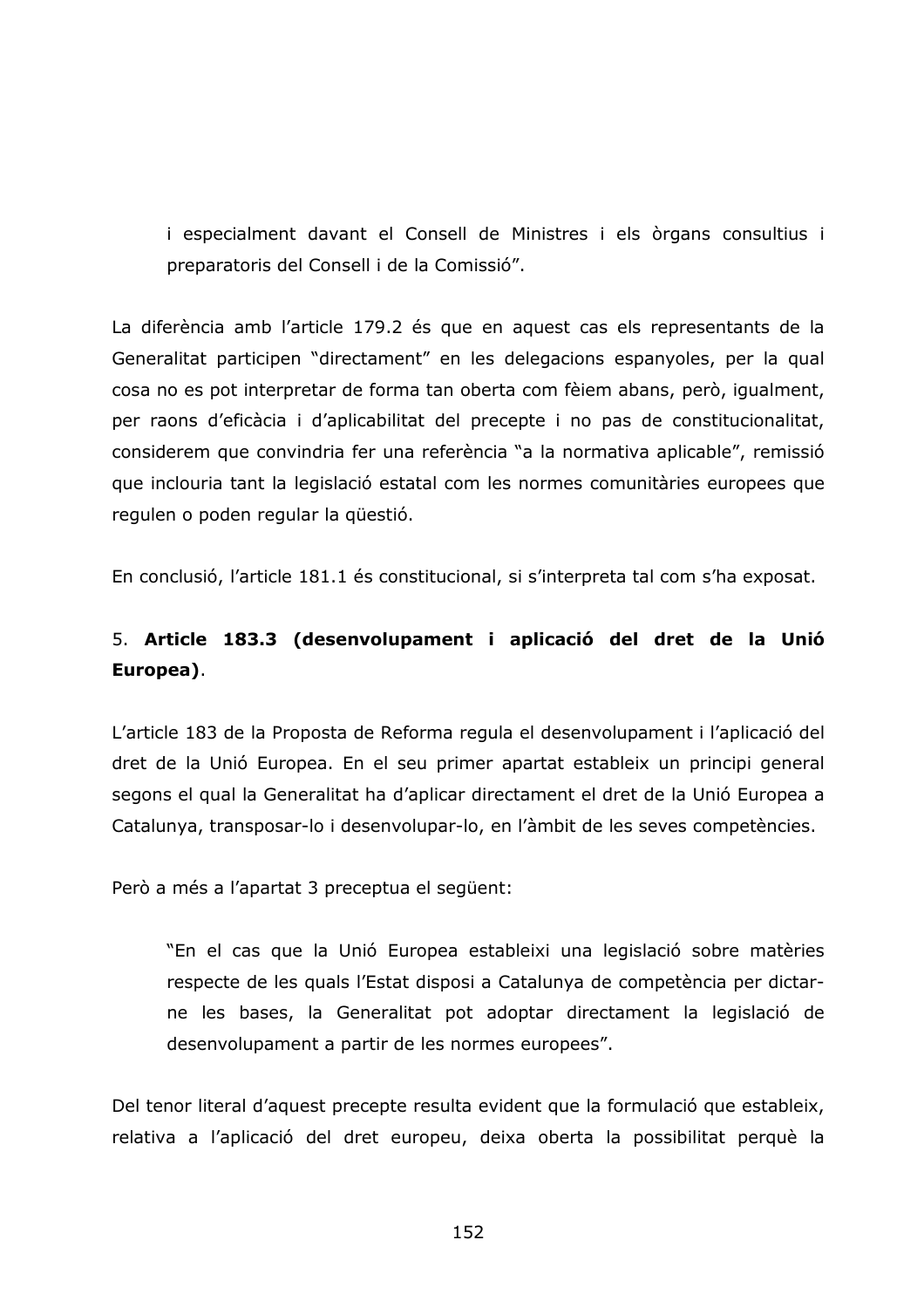Generalitat pugui desenvolupar directament la legislació europea en matèries que són objecte de competència compartida amb l'Estat.

En aquests termes no exclusius, la previsió normativa de la Proposta de Reforma, en principi, no planteja una contradicció amb la Constitució. Tanmateix, i d'acord amb la fonamentació que hem expressat anteriorment en relació amb l'útima frase de l'article 106, s'ha d'entendre que l'adopció directament per la Generalitat de la legislació de desenvolupament a partir de les normes europees no exclou que la legislació estatal de transposició del dret europeu que tingui caràcter bàsic també s'apliqui a Catalunya.

Per tant, interpretat en aquest sentit, l'apartat 3 de l'article 183 de la Proposta de Reforma és constitucional.

### 6. Article 184.3 i esmena núm. 341 (gestió de fons europeus).

Pel que fa referència a l'article 184.3 de la Proposta i l'esmena núm. 341, cal tornar a esmentar el que s'ha dit en els punts 2 i 3 d'aquest Fonament, ja que tornem a confrontar les expressions "determinant" i "vinculant" que apareixen en els textos precitats en un altre àmbit, el de la gestió dels fons europeus no territorialitzables en matèria de competència de la Generalitat.

Concretament l'article 184.3 afirma:

"En el cas que els fons europeus no es puguin territorialitzar, l'Estat ha de motivar i fonamentar en dret aquesta circumstància, i la Generalitat ha de participar en els òrgans o en el procediment de distribució. La participació de la Generalitat té caràcter determinant per a l'Estat en el cas que els fons afectin l'exercici de competències exclusives. Corresponen, en tots els casos, a la Generalitat les facultats de tramitació, pagament, control i inspecció".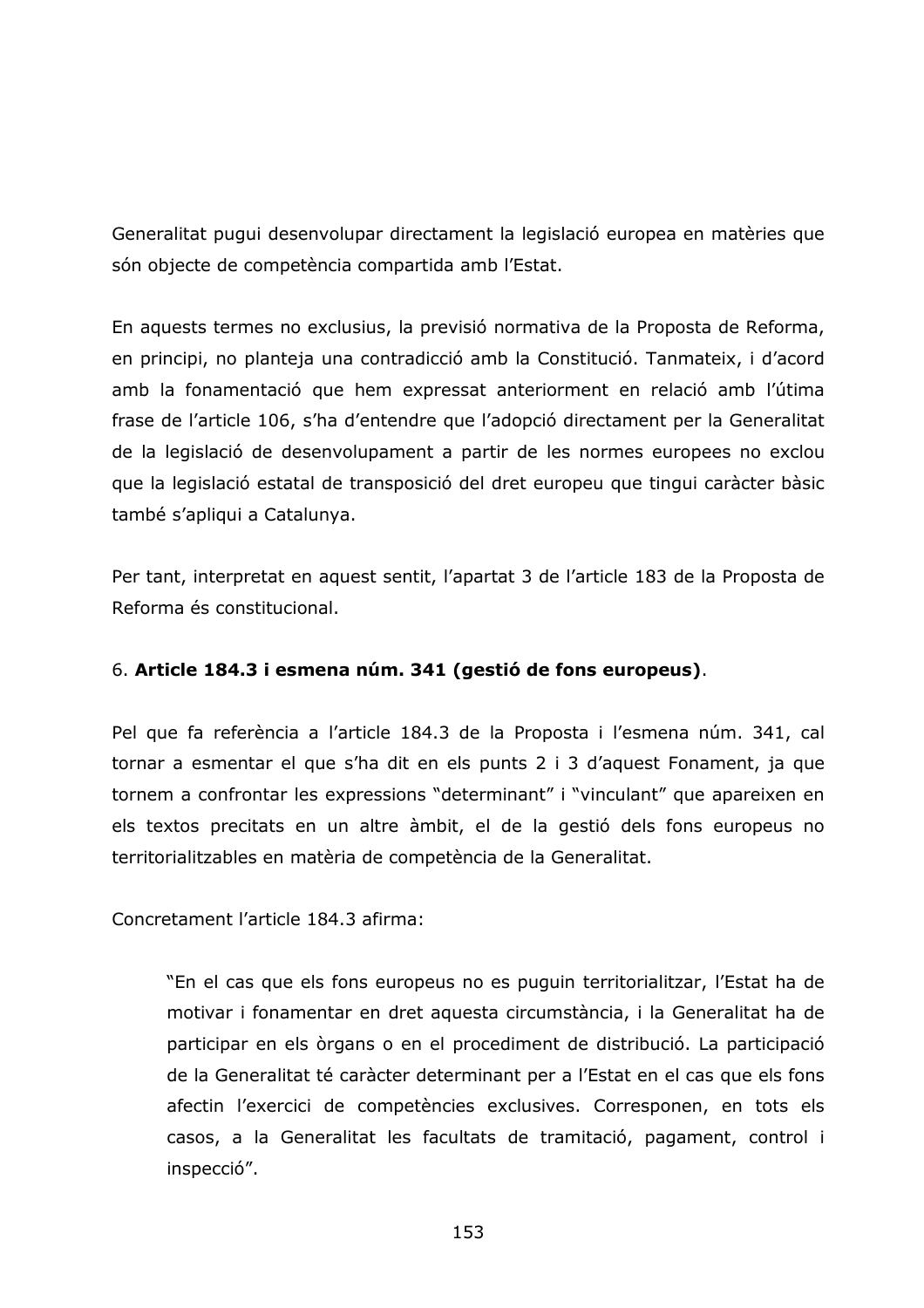Mentre que l'esmena núm. 341 diu:

"3. En cas que els fons europeus no es puguin territorialitzar, l'Estat ha de motivar i fonamentar en dret aquesta circumstància, i la Generalitat ha de participar en els òrgans o en el procediment de distribució. La seva participació té caràcter vinculant per a l'Estat en cas que els fons afectin l'exercici de competències exclusives. Corresponen, en tots els casos, a la Generalitat les facultats de tramitació, pagament, control i inspecció".

Pels motius ja enunciats abans, sobretot en el punt 3 d'aquest Fonament, l'article 184.3 de la Proposta de Reforma és constitucional i l'esmena núm. 341 és inconstitucional.

# 7. Article 186.2 (estatut del personal de la delegació de la Generalitat davant la Unió Europea).

A continuació ens referirem a l'article 186.2 de la Proposta de Reforma. L'article 186, en el seu apartat primer, diu que la Generalitat ha d'establir una delegació davant les institucions de la Unió Europea i, en el segon apartat, afirma:

"El personal de la delegació de la Generalitat davant la Unió Europea té un estatut assimilat al del personal de les representacions de l'Estat davant la Unió Europea".

El que prescriu l'article i que pot suscitar algun dubte o qüestió és l'adjectiu "assimilat" que qualifica l'estatut del personal de la delegació de la Generalitat, ja que l'estatut del personal de les representacions estatals disposa actualment d'un règim especial de privilegis, d'immunitats i de facilitats (protocol sobre els privilegis i les immunitats de les Comunitats Europees, de 8 d'abril de 1965, amb modificacions posteriors), així com de requisits professionals, cosa que fa que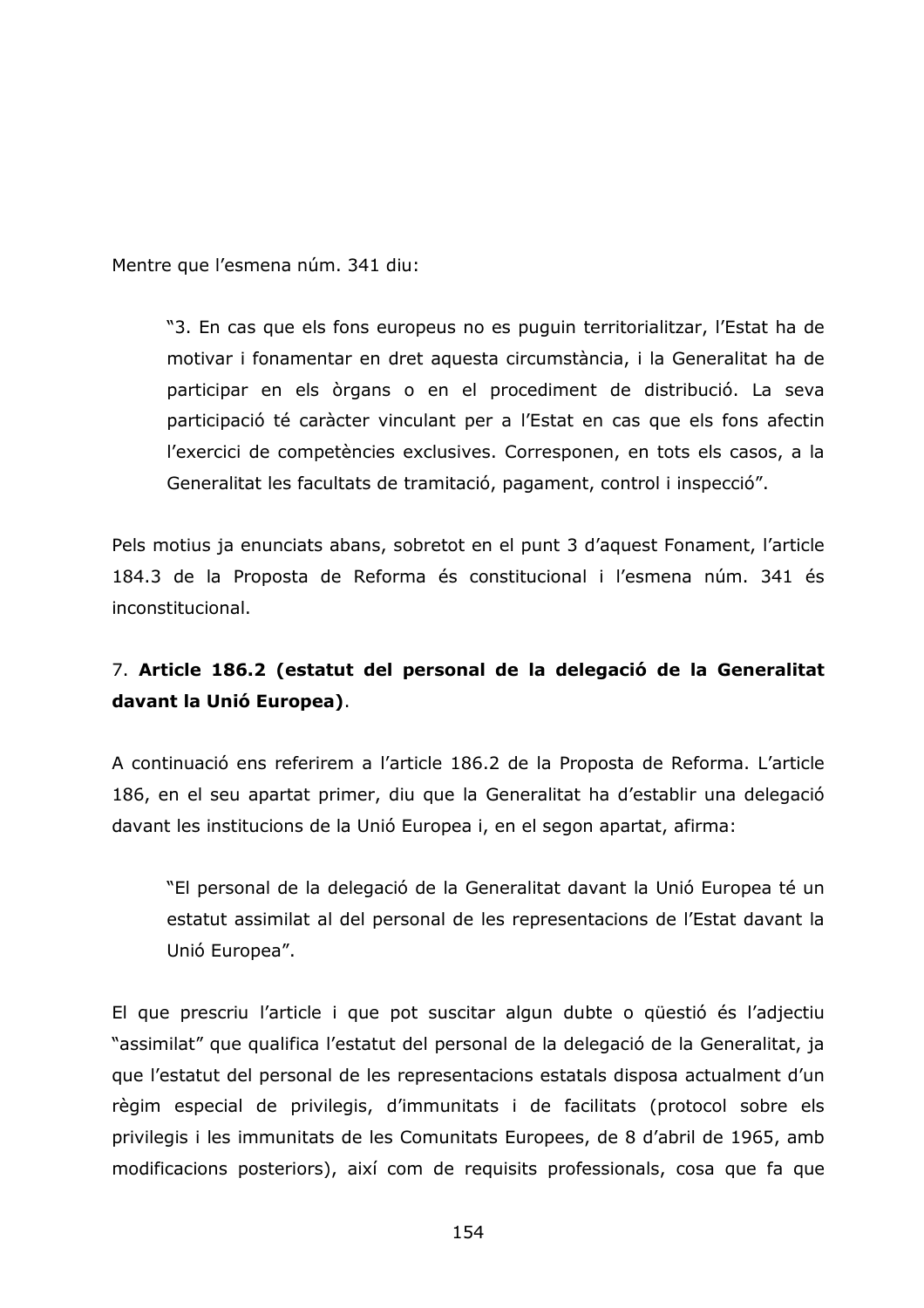l'estatut d'ambdues delegacions sigui fàcticament i difícilment idèntic, però pot ser assimilat.

En consequència, si per "assimilar" s'entén el que diuen els diccionaris -això és, "fer idèntic ni exacte- no se'n pot fer cap judici semblant", no d'inconstitucionalitat, ja que la Constitució no es pronuncia sobre si hi ha d'haver alguna diferència entre el personal adscrit a la Generalitat i el personal adscrit a l'Estat que realitza funcions representatives de les delegacions presents davant la Unió Europea. La Constitució tampoc no fa cap esment sobre l'estatut que hagi de tenir el personal de les representacions de l'Estat. En consegüència, caldrà esperar els canvis normatius que es produeixin en la normativa comunitària europea i estatal a fi de considerar aquesta questió, amb el benentès que l'Estat haurà de procurar, en la mesura que hagi d'intervenir, que es modifiqui la normativa europea que no permeti fer una assimilació, de forma que l'estatut resultant sigui el més semblant possible, o bé haurà de col·laborar per assimilar el personal autonòmic a l'estatal. En canvi, pel que fa a la normativa que pugui derivar de la mateixa Generalitat, és obvi que, en virtut de la seva potestat d'autoorganització, pot ampliar els drets i els requisits que hagin d'acomplir el personal que actuï com a representant de la Generalitat davant la Unió Europea.

En consequència, l'article 186.2 és constitucional.

### 8. Article 187 (circumscripció electoral per al Parlament Europeu).

La regulació de les eleccions al Parlament Europeu és una matèria reservada al legislador estatal, com ja va afirmar el Tribunal Constitucional en la seva Sentència 28/1991, de 14 de febrer. Certament, l'opció per una circumscripció estatal no és l'única constitucionalment possible i, probablement, n'hi hauria d'altres més adequades a la naturalesa del nostre Estat compost. Això no obstant, no hi pot haver cap dubte sobre la necessitat que aquesta decisió sigui continguda en una regulació comuna, ja que només així es podria determinar l'àmbit de les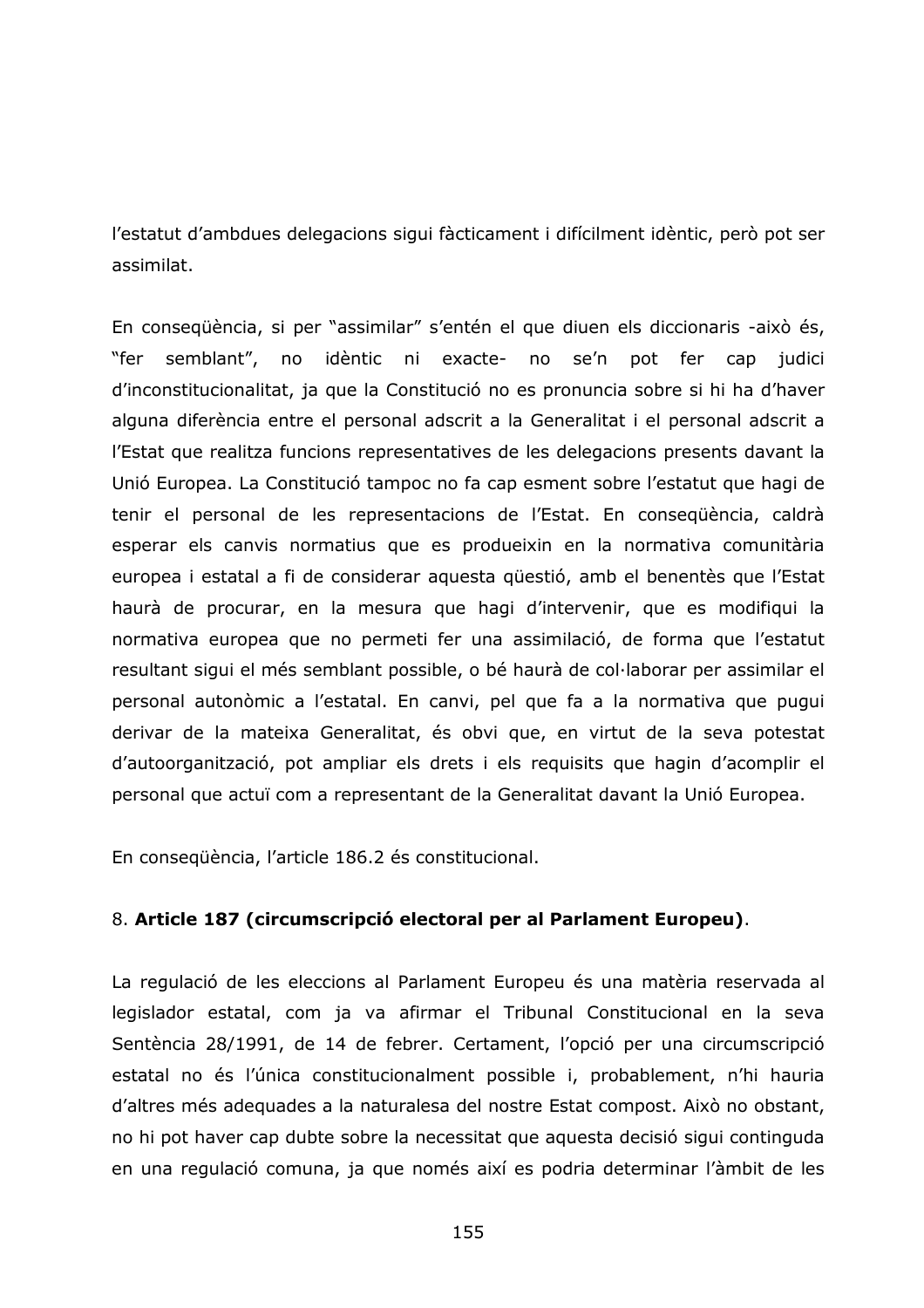diferents circumscripcions i els escons que s'atribueixen a cadascuna d'aquestes, tenint en compte a més que el nombre total de representants al Parlament Europeu no és una qüestió que pugui ser decidida per l'Estat espanyol. En aquest sentit, la Sentència abans indicada deia:

"Por ello, aunque nada impediría, en principio, que el legislador estatal, en uso de su libertad de apreciación, pudiera disponer en el futuro la organización territorial del cuerpo electoral en los comicios europeos mientras subsista la autonomía institucional de que ahora disfrutan los Estados miembros de la Comunidad Europea (art. 7 del Acta Electoral Europea)- atendiendo al diseño autonómico, debemos reiterar que tal medida no sería algo constitucionalmente obligado, sino el fruto de una decisión política cuya oportunidad y acierto no corresponde enjuiciar a este Tribunal" (FJ 8).

Hem d'afegir que és una opinió comunament acceptada en dret electoral que la determinació de la circumscripció, juntament amb la fórmula electoral i la forma de vot, constitueixen elements substancials de qualsevol regulació del règim electoral, pels efectes que produeixen sobre la major o menor proporcionalitat dels resultats i sobre la manera en què els ciutadans exerceixen el seu dret de sufragi.

Doncs bé, aquest article 187 modifica la regulació continguda en el títol VI de la Llei orgànica 5/1985, de 19 de juny, del règim electoral general, i de forma específica en els seus articles 214, 220.3 i 224.1. Aparentment ens trobem davant d'una situació similar a la que havíem tractat anteriorment, quan observàvem la incidència de diversos articles d'aquesta Proposta de Reforma sobre la Llei orgànica del Poder Judicial i sobre la Llei orgànica de forces i cossos de seguretat, entre d'altres, incidència que havíem resolt mitjançant l'oportuna remissió a la interpretació feta de la disposició addicional novena.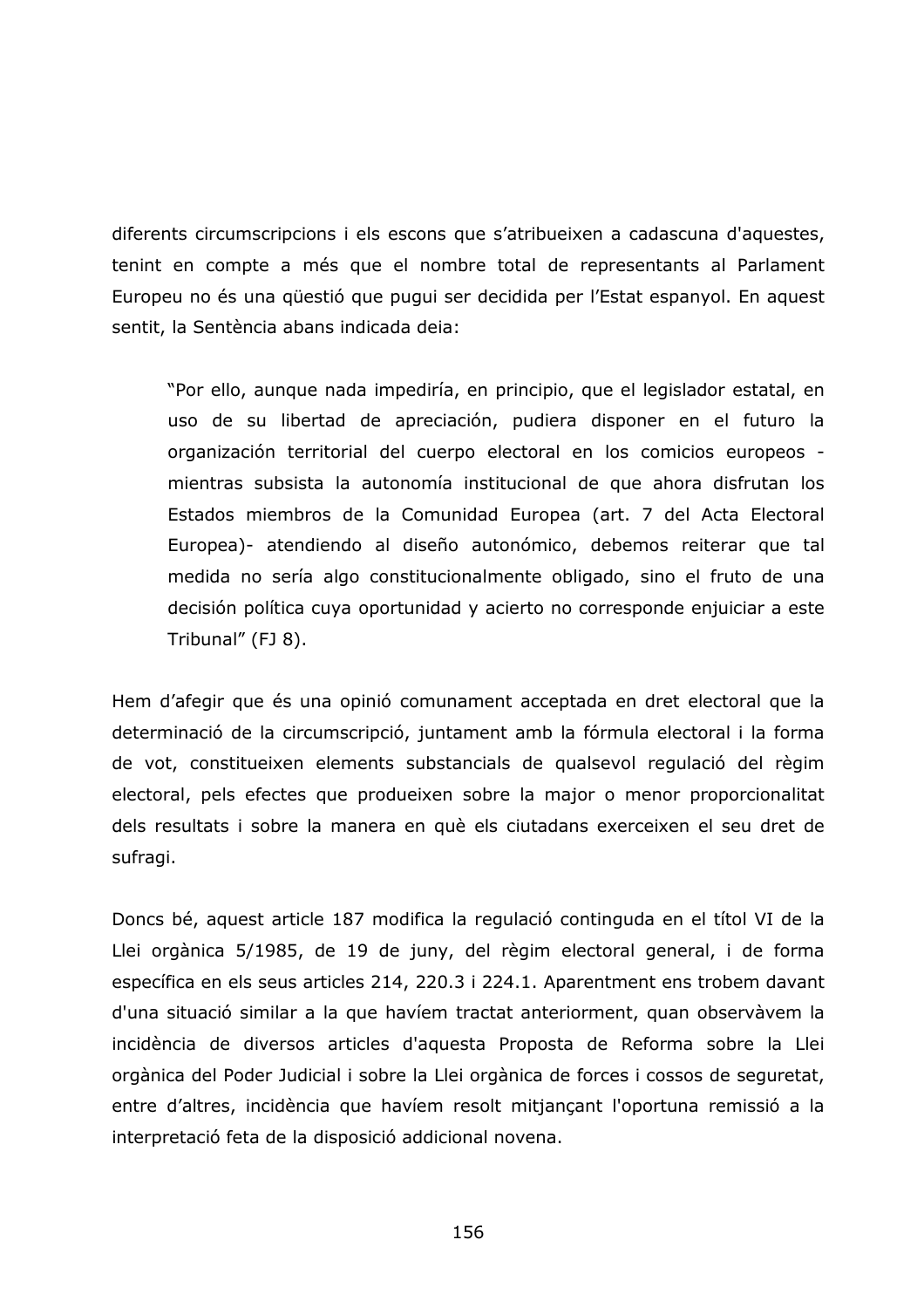Tanmateix, aquest article 187 té una estructura diferent, ja que és ell mateix el que fa la regulació ("és una circumscripció") i, el que és més important, imposa un mandat taxatiu i tancat amb l'expressió "la llei orgànica electoral ha de concretar aquesta determinació". En resum, es tracta d'una redacció de contingut idèntic al de la disposició addicional novena ("s'han de modificar"), la inconstitucionalitat del qual ja havíem declarat en el Fonament V en connexió amb la Llei orgànica del Poder Judicial.

Consequentment, i per les mateixes raons, l'article 187 és inconstitucional.

No obstant això, res no impedeix que l'Estatut incorpori aquesta regulació com un mandat dirigit als poders públics autonòmics, amb una redacció igual o similar a la que proposem: "La Generalitat instarà, mitjançant els instruments previstos a l'article 87.2 CE, la reforma de la Llei orgànica 5/1985, de règim electoral general, a fi que el territori de Catalunya, tot sol o juntament amb els territoris d'altres comunitats autònomes veïnes, sigui una circumscripció per a les eleccions al Parlament Europeu."

## 9. Article 191.2 i esmena núm. 352 (participació en la negociació de tractats i convenis internacionals).

El número 2 de l'article 191 es refereix a la participació de la Generalitat en el procés de negociació dels convenis i tractats internacionals que afectin les seves competències, i imposa la incorporació d'un representant de la Generalitat en la delegació negociadora, així com l'emissió d'un informe pel Parlament respecte a l'objecte de l'esmentat conveni, que haurà de ser determinant. Cap objecció no hem de realitzar a aquest precepte, que no interfereix la competència exclusiva de l'Estat sobre l'anomenat treaty making power, i de forma general, en matèria de relacions internacionals.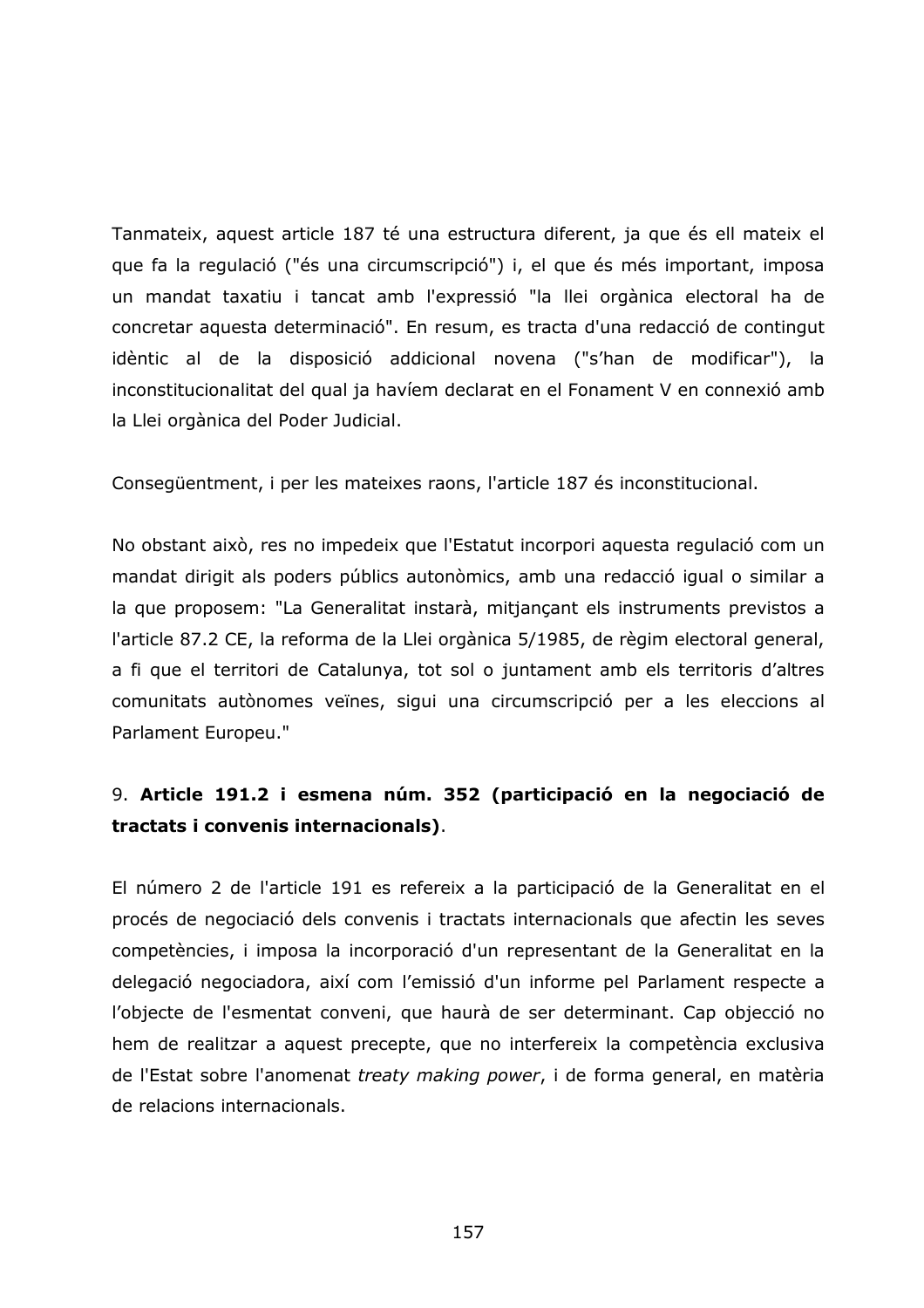En canvi, l'esmena 352 sí que afecta de ple aquesta competència exclusiva, en la mesura que l'emissió d'un informe que ha de ser vinculant, quan estiquin en joc les competències exclusives de la Generalitat, condiciona de forma absoluta l'actuació de l'Estat i, de facto, opera una translació a la Generalitat de la competència prevista a l'article 149.1.3 CE, per la qual cosa no és viable constitucionalment.

Consequentment, l'article 191.2 és constitucional i, en canvi, l'esmena 352 és inconstitucional.

#### IX

1. El títol V de la Proposta de Reforma tracta de forma particular les relacions entre l'Estat i la Generalitat de Catalunya, i en la seva secció tercera crea i regula la Comissió Bilateral Generalitat-Estat. Pel que fa a aquestes relacions, el principi de bilateralitat està clarament destacat a la Proposta de Reforma (art. 3.1) i es fa efectiu de forma concreta en diversos preceptes del títol IV dedicat a les competències de la Generalitat.

La importància d'aquest principi, i el fet que el seu contingut estigui present en preceptes de la Proposta de Reforma que formen part de títols diferents, ens ha portat a donar-hi un tractament diferenciat en el present dictamen.

L'article 3.1 de la Proposta de Reforma estableix que "les relacions de la Generalitat amb l'Estat es fonamenten en el principi de la lleialtat institucional mútua i es regeixen pel principi general segons el qual la Generalitat és Estat, pel principi d'autonomia, pel principi de plurinacionalitat de l'Estat i pel principi de bilateralitat, sense excloure l'ús de mecanismes de participació multilateral".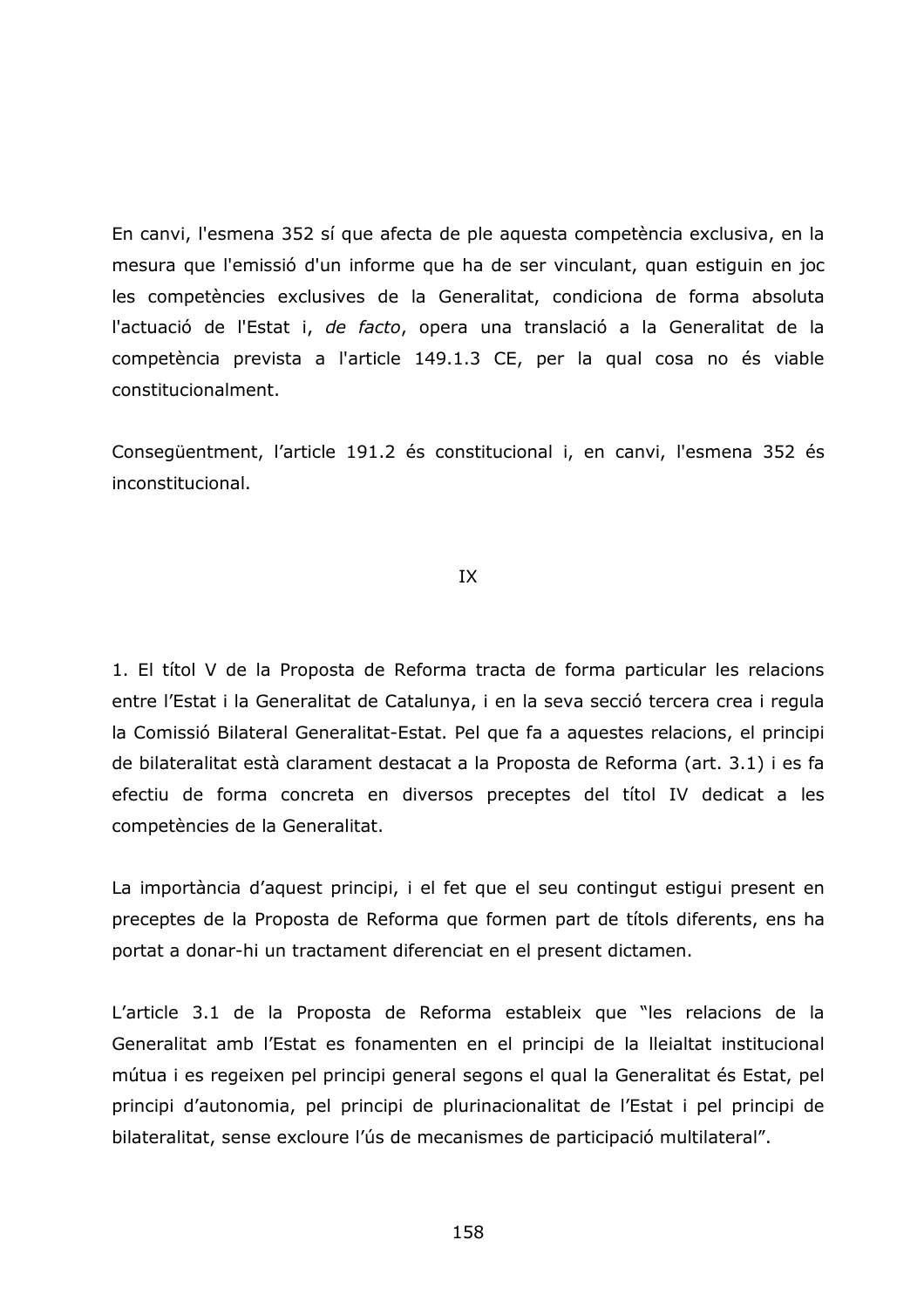Si bé la Proposta de Reforma destaca la importància del principi de bilateralitat en les relacions Estat-Generalitat, el qual és coherent amb el fet que el precepte forma part de la reforma de l'Estatut d'autonomia i, per tant, d'una norma paccionada, el mateix article 3.1 fa també esment de la necessitat de tenir en compte els mecanismes de participació multilateral. En aquest sentit, s'ha d'assenyalar que el desenvolupament dels mecanismes bilaterals no ha de fer oblidar la importància dels mecanismes de relació multilateral, essencials per al bon funcionament d'un Estat compost i fortament descentralitzat. Aquests últims mecanismes són necessaris per tal de definir conjuntament l'interès general en els àmbits de competència estatal i per tal de fixar les formes d'execució de les respectives competències per aconseguir un funcionament eficaç de les diverses administracions.

La Proposta de Reforma reconeix aquesta importància en preveure formes de relació multilateral de caràcter orgànic o procedimental en els seus articles 168.3, 169.2, 170 i 173 a 176.

Pel que fa a la bilateralitat, l'article 168.1 estableix el contingut essencial d'aquest principi: "La Generalitat i l'Estat s'han de prestar ajuda mútua i han de col·laborar quan sigui necessari per a l'exercici eficaç de les competències respectives i per a la defensa dels interessos respectius". Per la seva banda, l'article 177 crea i regula l'instrument fonamental per articular les relacions bilaterals, la Comissió Bilateral Generalitat-Estat, a la qual l'articulat de la Proposta de Reforma atribueix un nombre molt destacable de funcions. L'article 177 afirma que la Comissió "constitueix el marc general i permanent de relació entre la Generalitat i l'Estat", enumera les seves funcions i estableix que la seva actuació es produirà mitjançant la deliberació, l'emissió de propostes i l'adopció d'acords en els casos establerts a l'Estatut. Finalment, de forma genèrica es determinen els àmbits en els quals s'haurà de produir la seva intervenció (art. 177.2). Tots els preceptes fins ara examinats no plantegen cap problema de constitucionalitat.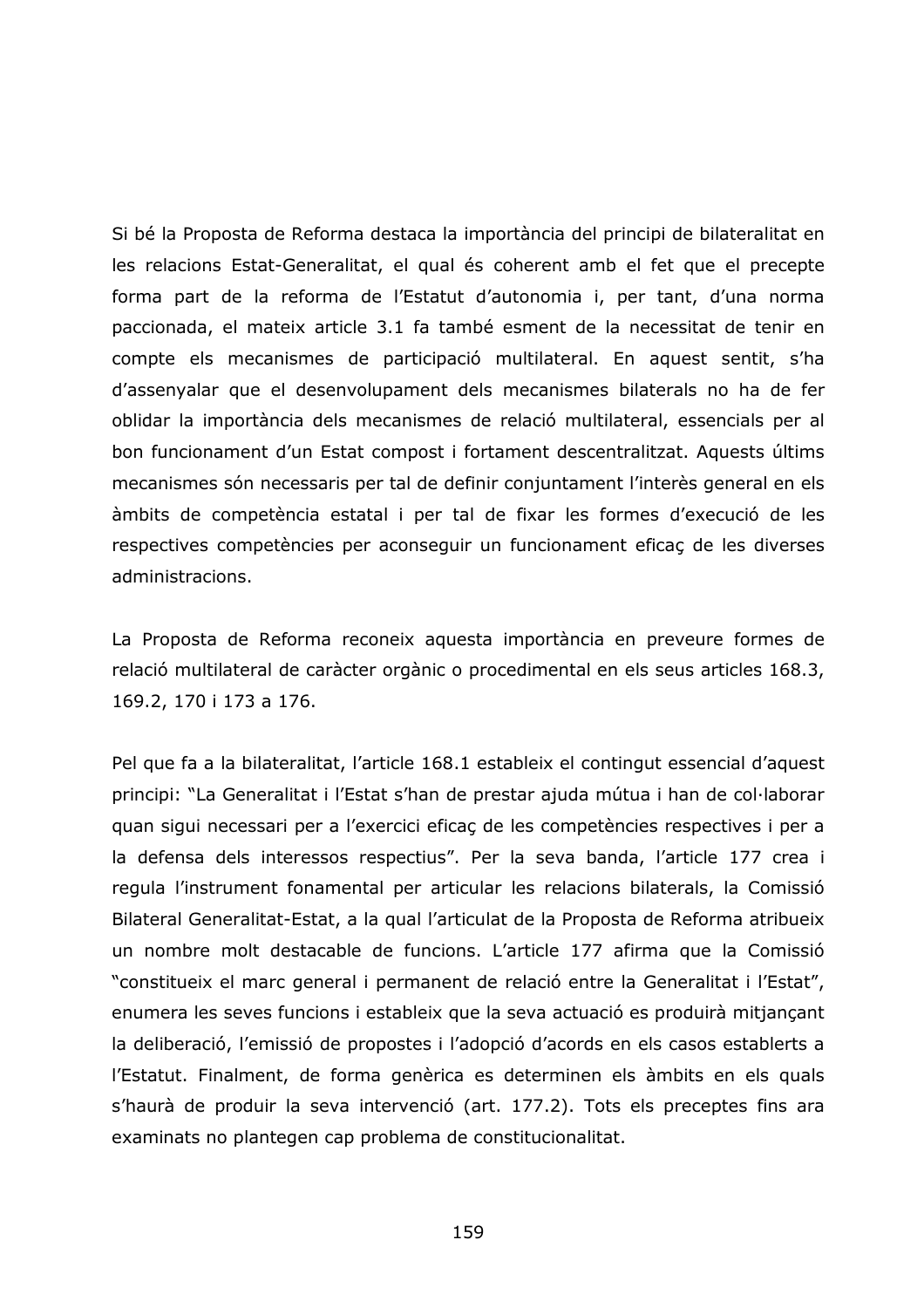Els dubtes de constitucionalitat els plantegen alguns preceptes que concreten la introducció de mecanismes de bilateralitat en l'exercici de determinades competències. Com a criteri general, per tal de reconèixer la constitucionalitat d'aquests preceptes, entenem que l'actuació de la Comissió Bilateral mitjançant deliberacions, propostes o acords haurà de ser compatible, en el seu cas, amb tècniques de relació multilaterals, i no podrà condicionar de forma imperativa l'exercici de competències estatals.

D'acord amb aquest criteris, entenem també que la utilització de mecanismes bilaterals estarà més justificada si es tracta d'incidir en decisions que afecten de forma especialment intensa i singularitzada l'autonomia de la Generalitat de Catalunya, mentre que plantejarà més problemes de constitucionalitat si es tracta d'incidir en la definició d'interessos generals o en competències executives de l'Estat mitjançant la imposició de criteris de caràcter bilateral.

Aplicant aquests principis, passem a analitzar els preceptes que preveuen la utilització de mecanismes de relació bilateral i que plantegen problemes de constitucionalitat.

#### 2. Article 132.3 (ports i aeroports d'interès general).

La qualificació d'un port o aeroport com d'interès general és competència exclusiva de l'Estat (art. 149.1.20 CE). Ara bé, en la mesura que aquesta decisió comporta atribuir a l'Estat la competència sobre unes infraestructures que condicionen de forma particular el desenvolupament econòmic de Catalunya, és raonable que la decisió estatal requereixi la deliberació i l'informe previ de la Comissió Bilateral.

Atès que en aquest cas l'instrument bilateral està justificat per l'afectació singular de la matèria a l'interès de Catalunya, i que la tècnica d'intervenció és un informe previ no vinculant, en aquest punt el precepte és constitucional.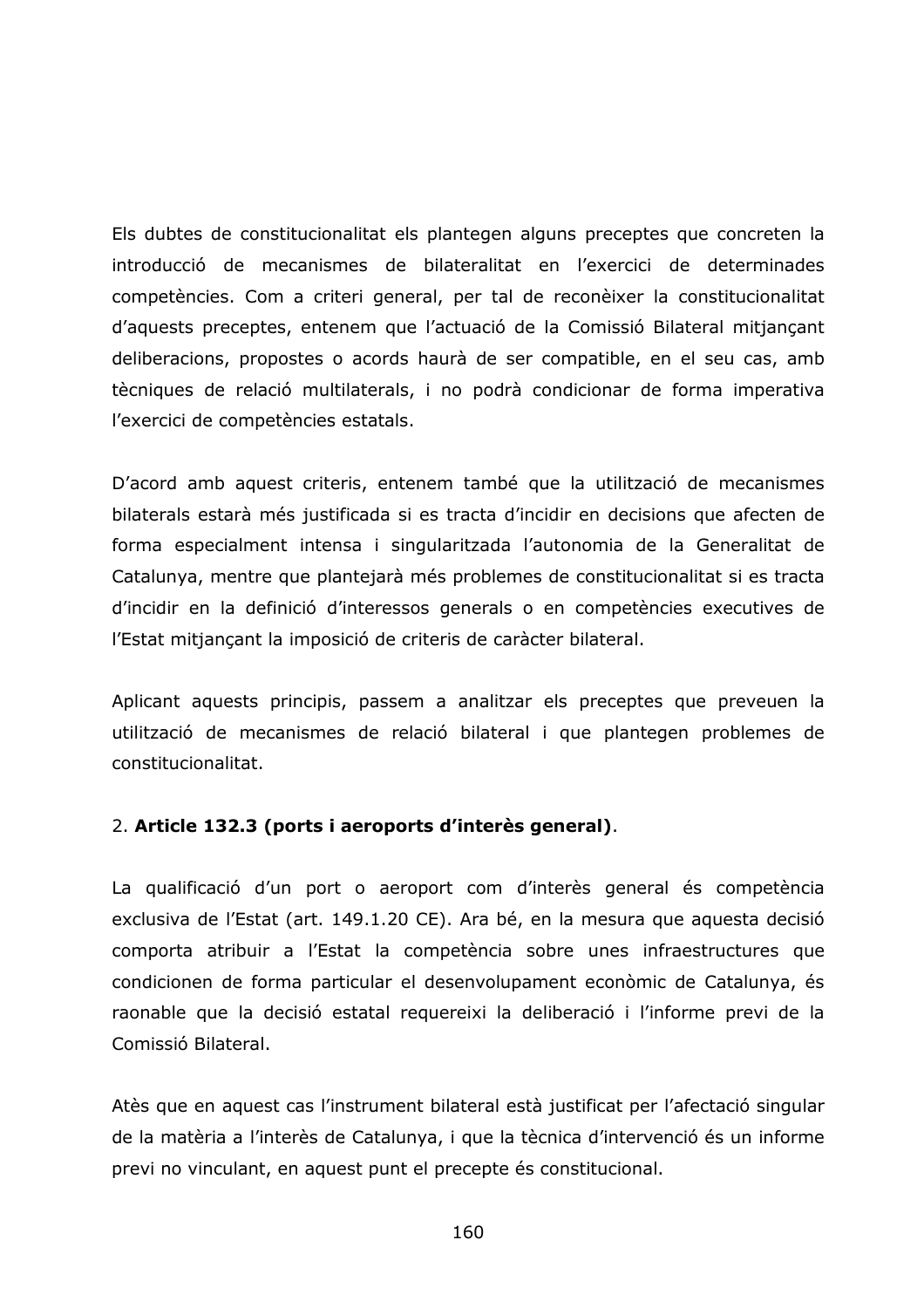No podem dir el mateix pel que fa a la frase final del precepte: "i la seva gestió correspon a la Generalitat".

Amb aquesta frase no es determina la intervenció de la Generalitat en el procediment per determinar quins ports o aeroports poden ser qualificats d'interès general, sinó que es pretén imposar la transferència de la seva gestió a la Generalitat.

Com ja hem dit, en matèria d'obres públiques d'interès general, correspon a l'Estat la competència exclusiva i, per tant, li correspon també la gestió. Només l'Estat pot decidir atribuir la gestió d'un port o aeroport d'interès general a la Generalitat de Catalunya, però aquesta decisió no li correspon a la norma estatutària.

Aquest fet queda confirmat per allò que estableix la disposició addicional tercera, apartat primer, lletra b, de la Proposta de Reforma, que reconeix que aquesta competència només podrà ser exercitada per la Generalitat mitjançant una llei orgànica de l'article 150.2 CE.

Cal concloure, doncs, que la frase final de l'article 132.3, "i la seva gestió correspon a la Generalitat", és inconstitucional.

### 3. Article 132.5 (règim especial dels ports de Barcelona i de Tarragona).

El règim jurídic del Port de Barcelona i del Port de Tarragona està condicionat per l'exercici que faci l'Estat de la seva competència en matèria de ports d'interès general (art. 149.1.20 CE). És a dir, si en exercici d'aquesta competència, l'Estat qualifica aquests ports com d'interès general (en l'actualitat és així), correspon a l'Estat determinar el seu règim jurídic.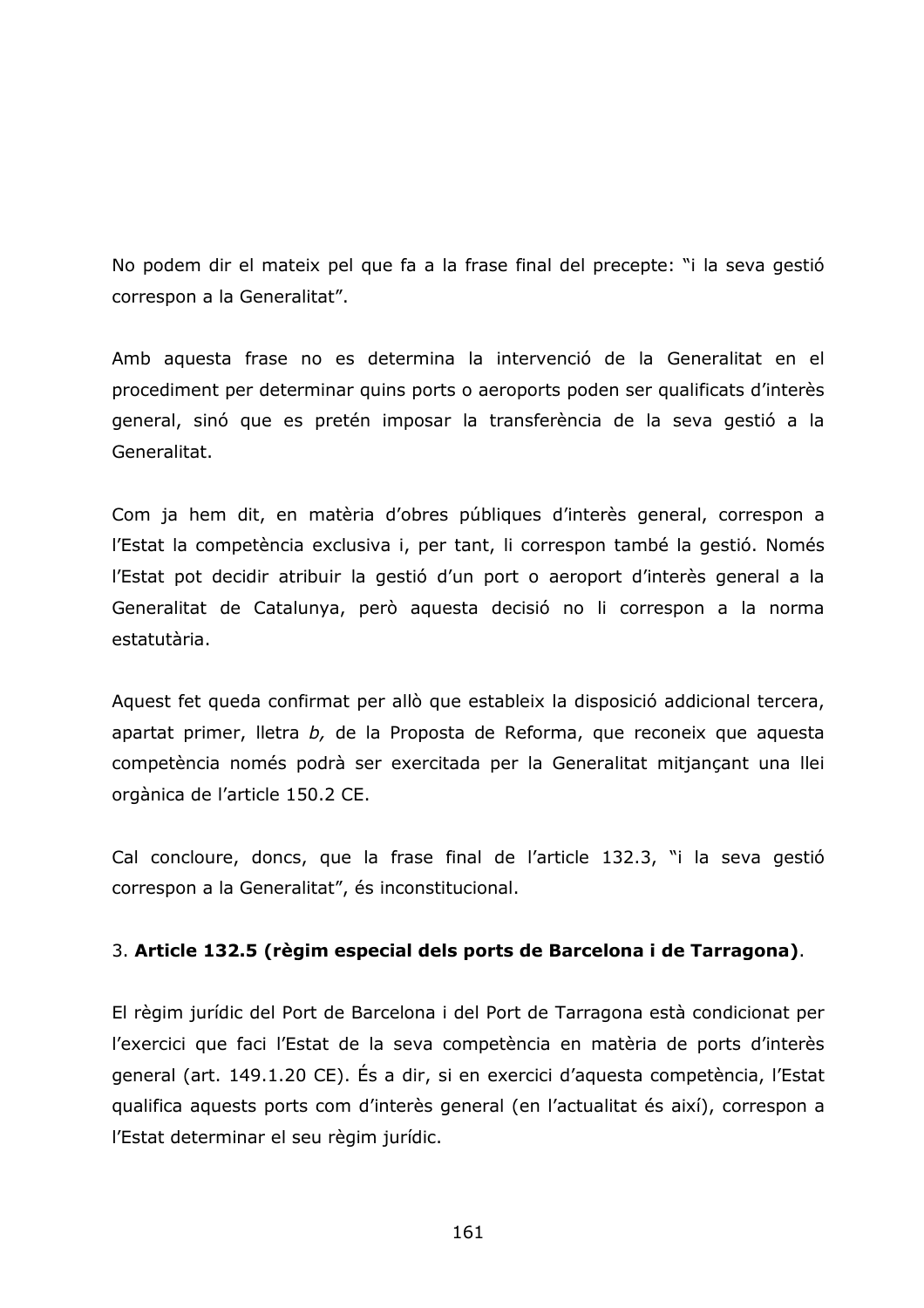L'apartat cinquè de l'article 132 condiciona l'exercici de la competència estatal, ja que preveu que aquests ports tindran un règim especial. Ara bé, es pot admetre la constitucionalitat d'aquest precepte en la mesura que es tracta d'una regulació que afecta de forma singular i amb especial intensitat l'autonomia de la Generalitat de Catalunya; en segon lloc, la Comissió Bilateral es limita a fer una proposta; i en tercer lloc, i aquest és un argument molt significatiu, el precepte estableix que aquest règim especial s'ha d'acordar per la Generalitat i l'Estat, el que implica que només amb l'acord de l'entitat competent en relació amb els ports d'interès general es podrà establir aquest règim especial de funcionament.

La redacció en present del precepte ("el Port de Barcelona i el Port de Tarragona tenen un règim especial de funcionament"), fa que es pugui questionar la seva constitucionalitat, atès que si bé aquest règim especial està condicionat a un acord previ Estat-Generalitat, sembla que el precepte imposi ja un règim especial al marge de la decisió de l'Estat.

Per aquesta raó, ens permetem suggerir una redacció alternativa: "el Port de Barcelona i el Port de Tarragona tindran un règim especial de funcionament un cop ho acordin l'Estat i la Generalitat a proposta de la Comissió Bilateral Generalitat-Estat".

### 4. Article 132.7 (règim especial de l'Aeroport de Barcelona).

Ens remetem en la seva totalitat a allò que hem dit en examinar l'article 132.5.

### 5. Article 132.10 (xarxa viària de Catalunya).

En virtut del que estableixen els números 21 i 24 de l'article 149.1 CE, l'Estat té competència exclusiva en matèria de carreteres que no es trobin íntegrament en el territori d'una sola comunitat autònoma. En aquests supòsits l'Estat és el titular de la xarxa viària i n'exerceix totes les competències.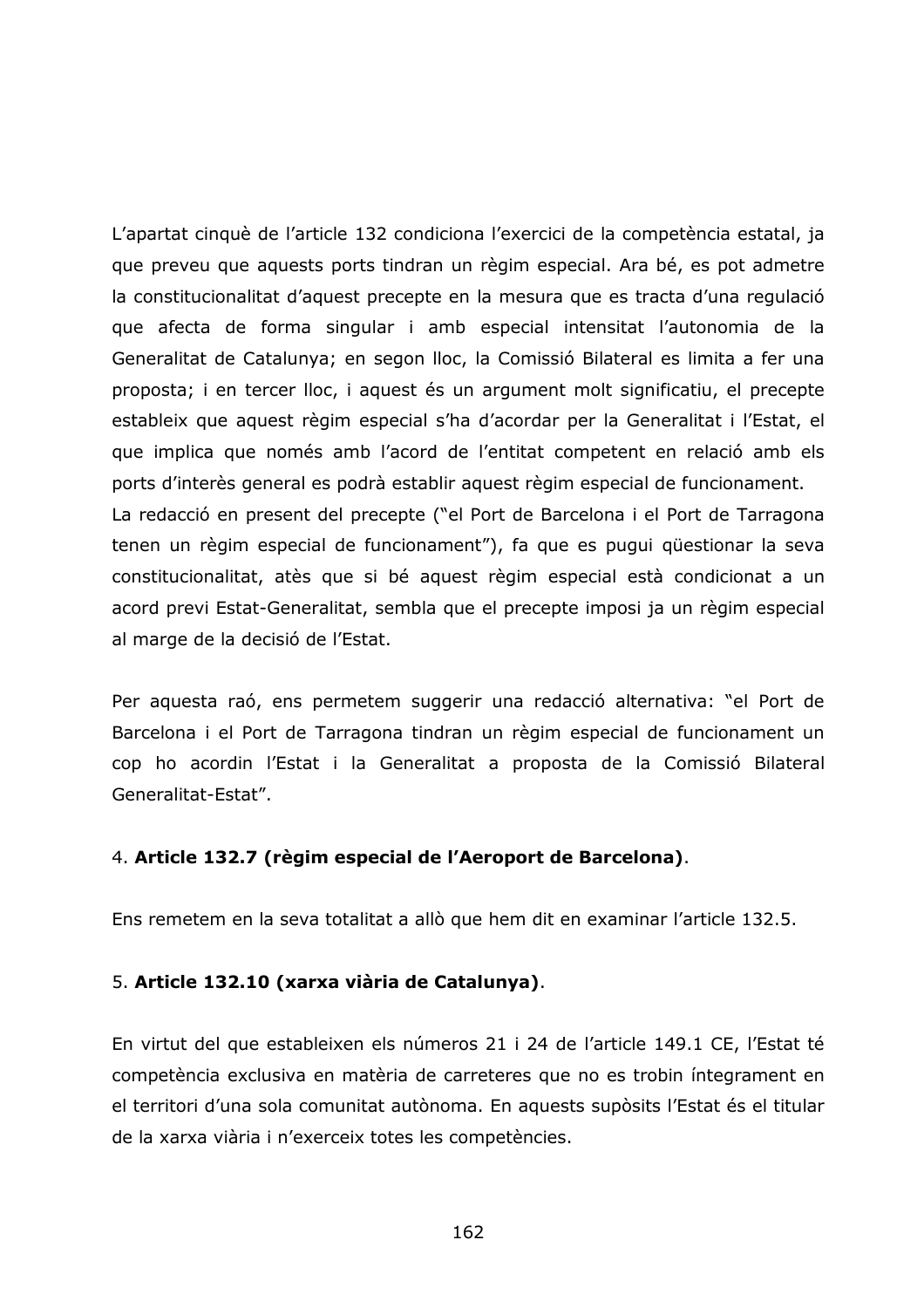En l'actualitat, les carreteres estatals són les integrades en un itinerari d'interès general o la funció de les quals en el sistema de transport afecti més d'una comunitat autònoma. Aquestes carreteres formen part de la Red de Carreteras del Estado (art. 4 de la Llei de l'Estat 25/1988, de 29 de juliol, de carreteres i camins). La competència de la Generalitat en matèria de carreteres es va assumir en el vigent article 9.14 EAC, de forma coherent amb el que acabem d'assenyalar, en els termes següents "carreteres i camins l'itinerari dels quals passi integrament per territori de Catalunya".

Per aquesta raó, l'apartat 10 de l'article 132 és inconstitucional en la mesura que exigeix l'acord previ de la Generalitat per qualsevol modificació funcional, ampliació o modificació del règim econòmic i financer dels elements que integren la xarxa viària de Catalunya "amb independència de llur titularitat".

De fet, en aquest precepte no s'imposa un mecanisme de bilateralitat mitjançant la intervenció de la Comissió Bilateral, ja que simplement es condiciona de forma determinant l'exercici d'una competència estatal (el règim de la xarxa viària de la seva titularitat) en exigir que l'exercici d'aquesta competència compti, en tot cas, amb l'acord previ de la Generalitat.

Malgrat la incorrecta redacció del precepte, que comporta la seva inconstitucionalitat, es pot admetre que la voluntat que va inspirar la seva redacció mereix ser defensada, si bé amb una altra redacció i fent ús dels mecanismes propis de la bilateralitat.

Pel fet d'existir una relació directa entre la xarxa viària estatal i la xarxa viària catalana (com reconeix la vigent i ja esmentada llei estatal de carreteres, en el seu art. 5), i tractar-se d'un cas en què l'exercici de la competència estatal afecta de forma singularitzada la competència de la Generalitat, és raonable introduir un mecanisme de relació bilateral mitjançant, per exemple, l'exigència d'un informe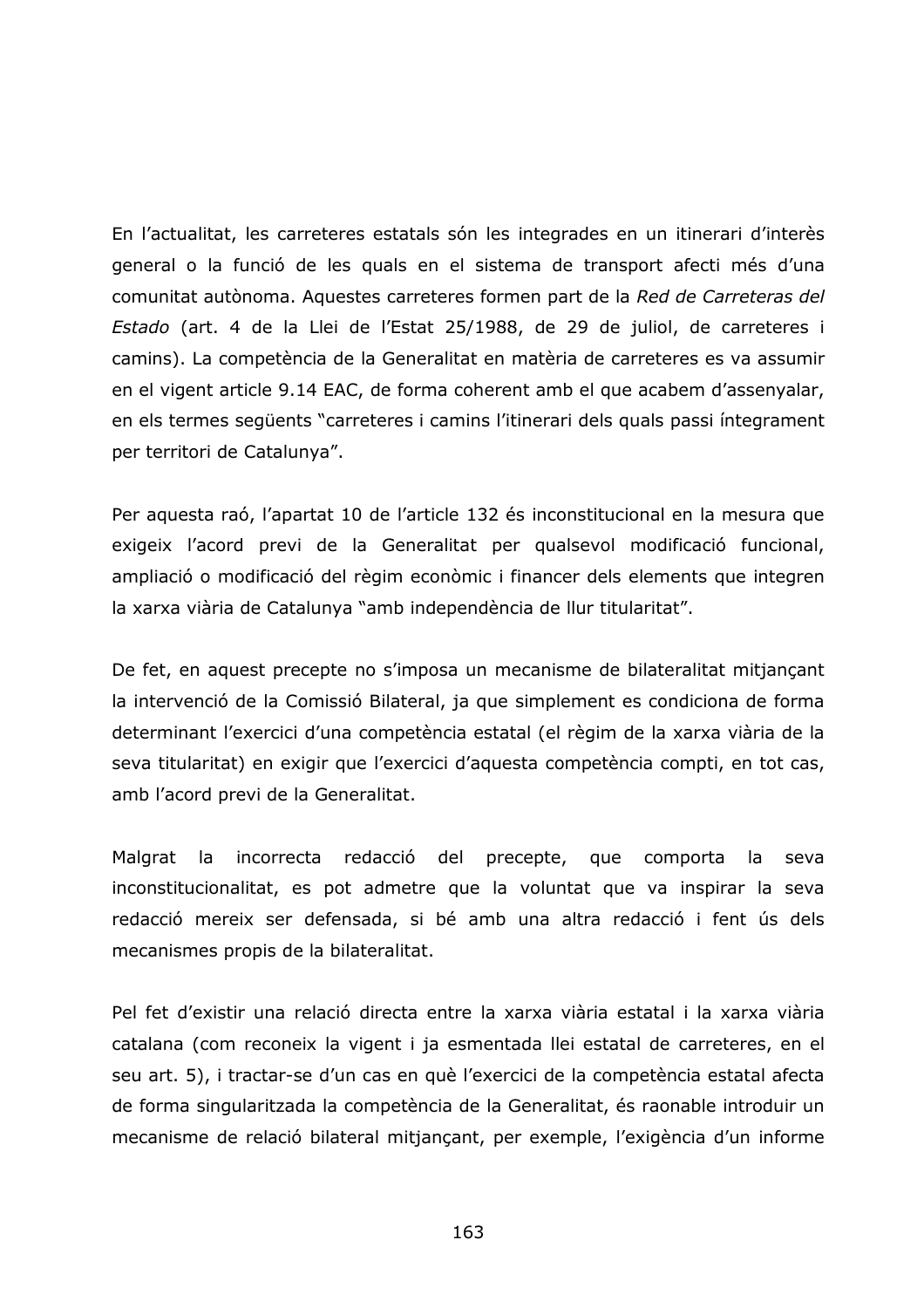previ de la Comissió Bilateral en els supòsits a què fa referència l'article 132.10 de la Proposta de Reforma.

En qualsevol cas, cal concloure que l'apartat 10 de l'article 132 és inconstitucional pel que fa a la frase "amb independència de llur titularitat". La supressió d'aquesta frase deixaria el precepte sense sentit.

### 6. Article 145.3 (cultura).

En analitzar el contingut de l'apartat primer de l'article 145 de la Proposta de Reforma, hem afirmat que en matèria de cultura existeix un sistema singular de distribució competencial que hem qualificat de doble exclusivitat.

D'acord amb aquest criteri, la primera frase de l'apartat que examinem s'ha de considerar inconstitucional, en la mesura que, de nou, es condiciona de forma determinant l'exercici d'una competència estatal, atès que s'exigeix l'acord previ de la Comissió Bilateral per tal que l'Estat pugui exercir una competència seva de caràcter exclusiu en matèria de cultura.

Qüestió diversa, com hem assenyalat en tractar l'article 132.10, és que la intervenció de la Comissió Bilateral es limités a l'emissió d'un informe, ja que aquest condicionament no vinculant de l'exercici de la competència estatal es justificaria pel fet de tractar-se d'una actuació estatal amb una incidència singular i significativa sobre l'autonomia de Catalunya.

La frase final d'aquest apartat tercer de l'article 145 es pot entendre que és constitucional en la mesura que l'exigència d'un acord previ es limita als supòsits de la projecció internacional de la cultura catalana. Atesa l'especial afectació d'aquesta activitat estatal a l'interès de Catalunya, estaria justificat que la decisió estatal estigués condicionada a un acord que, per altra banda, es pren dintre d'una comissió bilateral.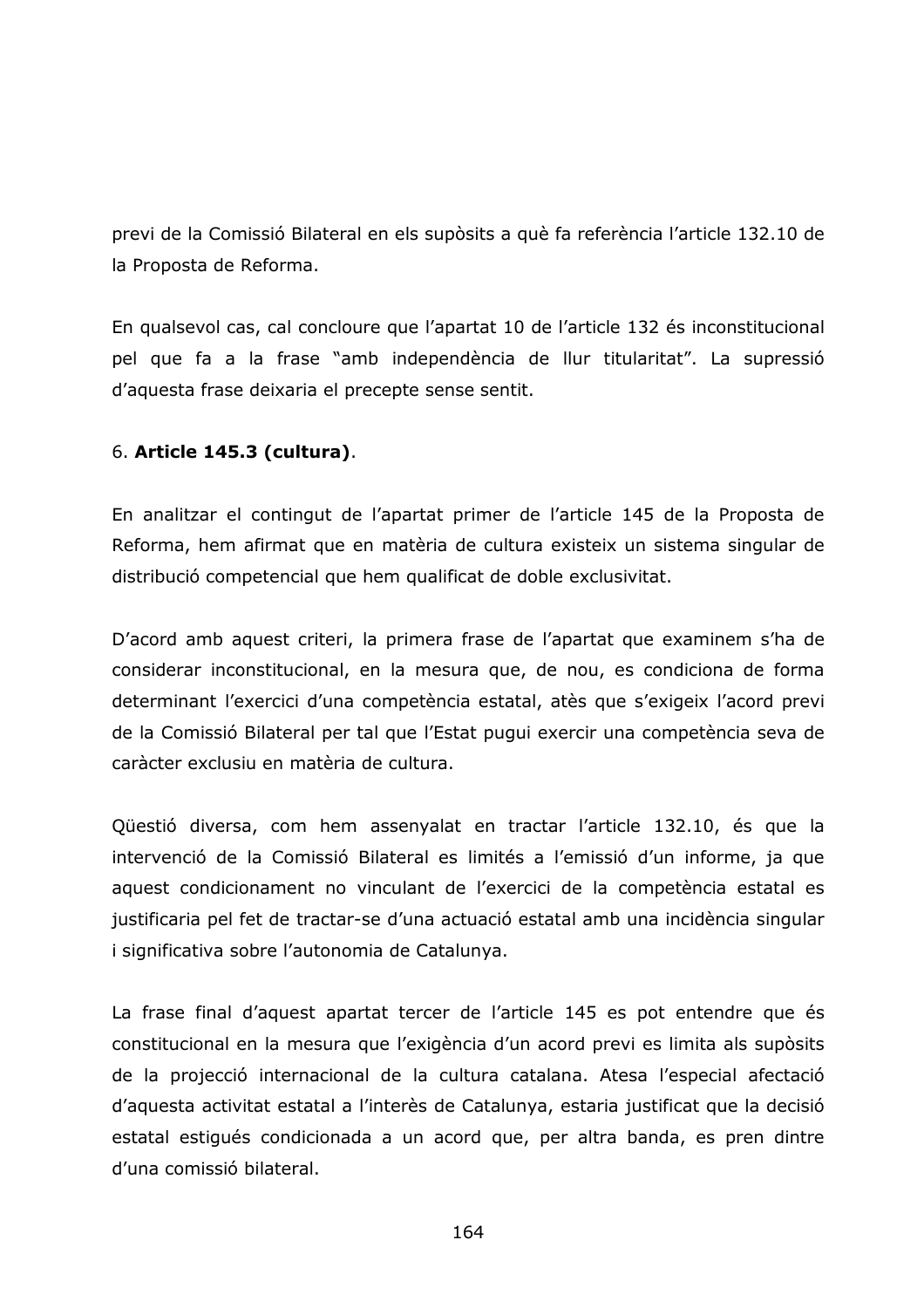Cal concloure que la primera frase de l'apartat tercer de l'article 145 és inconstitucional.

### 7. Article 157.4 (participació en sanitat i salut pública).

L'article 157.4 de la Proposta diu:

"4 3. La Generalitat participa de manera efectiva, per mitjà de la Comissió Bilateral Generalitat-Estat, en la fixació de les bases i en la planificació i la coordinació estatal en matèria de sanitat i salut pública."

Aquest precepte que, com hem dit en el Fonament VII, està mal numerat en la Proposta de Reforma, cal entendre'l com una concreció de l'article 177.2.a que, a la seva vegada, afirma, entre les funcions de la Comissió Bilateral Generalitat-Estat:

"2. Les funcions de la Comissió són deliberar, fer propostes i, si s'escau, adoptar acords en els casos establerts per aquest Estatut i, en general, amb relació als àmbits següents:

a) L'elaboració de projectes normatius de l'Estat que afectin les competències i els interessos de Catalunya, especialment quan es tracti de normes bàsiques o orgàniques i de les que tenen com a funció delimitar les competències, d'acord amb la Constitució i aquest Estatut."

Aquest article 177, de redacció certament imprecisa, a més, s'inicia tot dient que la Comissió Bilateral Generalitat-Estat, d'acord amb els principis establerts, constitueix el marc general i permanent de relació entre la Generalitat i l'Estat segons els articles 3.1 i 168 que, al seu torn, indiquen que "les relacions de la Generalitat amb l'Estat [...] es regeixen [...] pel principi de bilateralitat, sense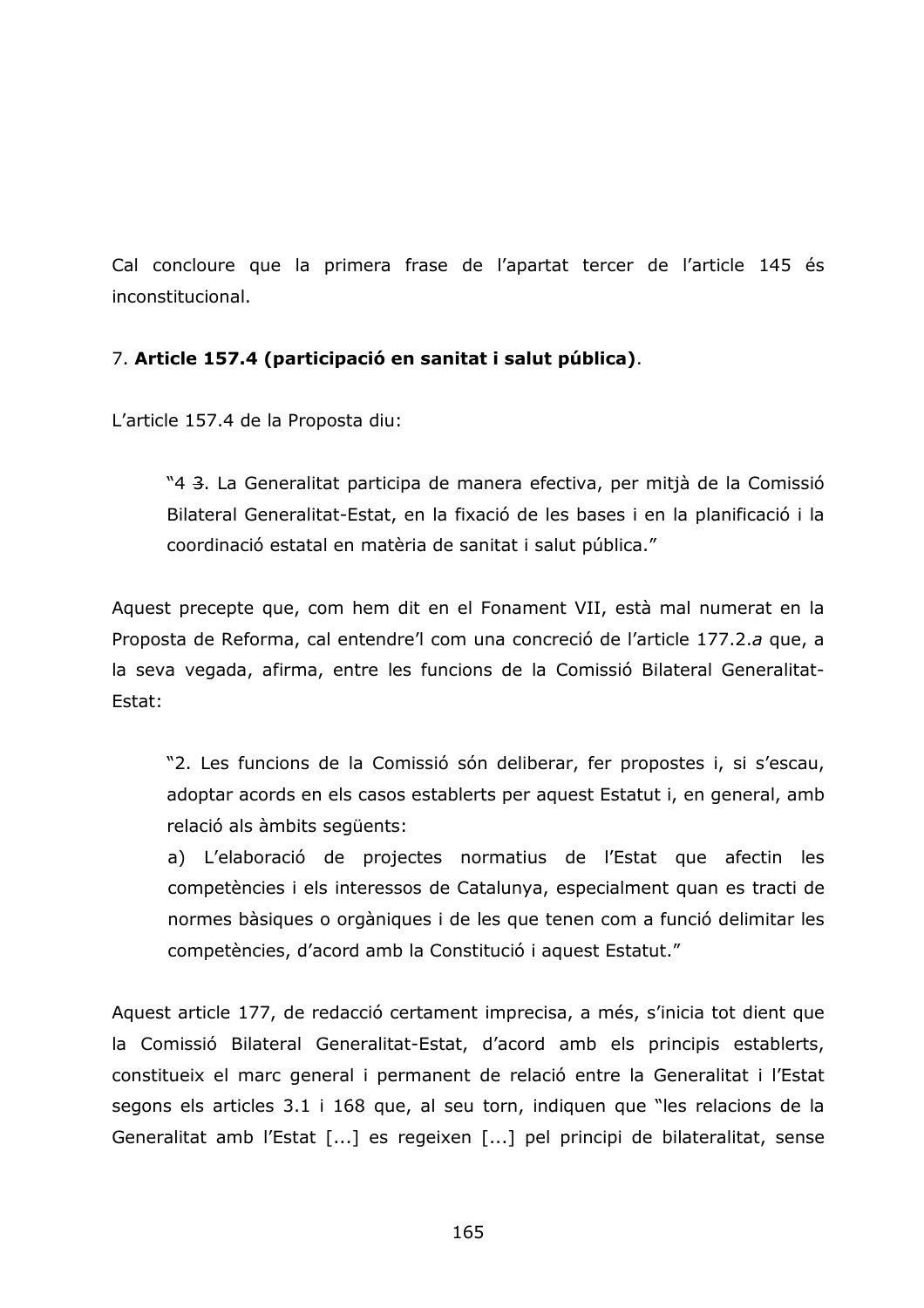excloure l'ús de mecanismes de participació multilateral" (art. 3.1) i expressen uns criteris generals d'ajuda mútua i col·laboració (art. 168.1).

D'aquesta manera, l'article 157.4, interpretat de forma sistemàtica, significa que la Generalitat participa en la fixació de les bases i en la planificació i la coordinació estatal en matèria de sanitat i salut pública, quan aquestes afectin les competències i els interessos de Catalunya i que, si no els afectessin, caldria acudir als mecanismes de participació multilateral, essent l'expressió retòrica "de manera efectiva" del tot sobrera.

En consequència, l'article 157.4 de la Proposta de Reforma és constitucional, interpretat tal com s'ha exposat precedentment.

 $\mathsf{X}$ 

1. El títol VI de la Proposta de Reforma ("Del finançament") estableix un nou model de finançament per a la Generalitat de Catalunya -tant pel que fa als ingressos com pel que fa a les despeses- i fixa també el marc general de les hisendes locals.

Per tal de pronunciar-nos sobre la constitucionalitat del model de financament autonòmic, cal determinar, en primer lloc, quin és el marc constitucional en aquesta concreta matèria.

2. El sistema de finançament dels estats compostos pot articular-se segons un sistema d'unió, un sistema de separació, o un sistema mixt que combini aspectes de tots dos. En el sistema d'unió, el poder central es reserva la titularitat exclusiva per establir i recaptar els tributs, atribuint després als ens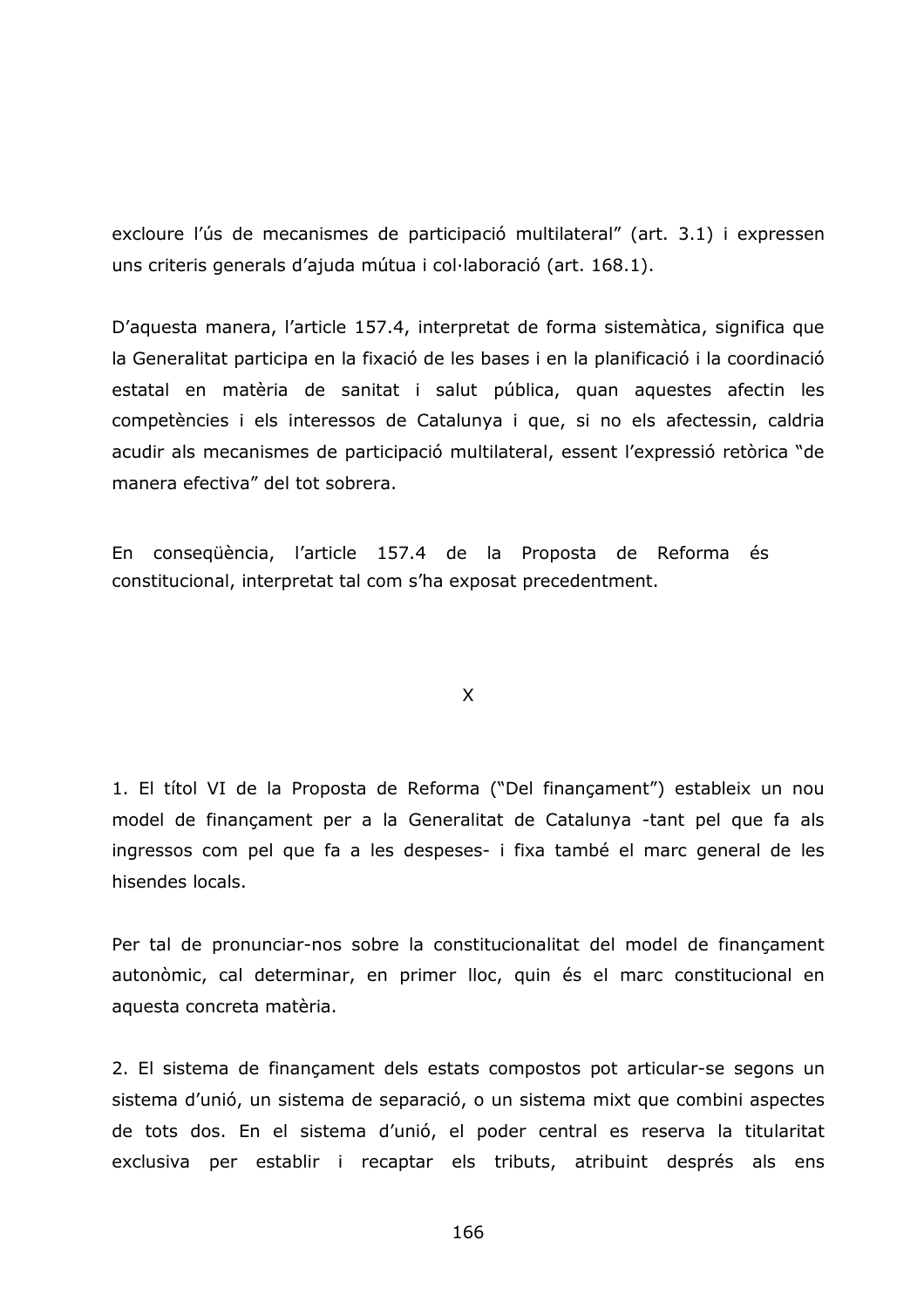descentralitzats una determinada quantitat de recursos via transferència, en funció de les responsabilitats d'aquestes entitats. En el sistema de separació, es distribueixen els tributs entre els diferents nivells de govern, i cadascun d'aquests exerceix de forma exclusiva la potestat normativa i de gestió sobre els tributs de la seva titularitat.

En el cas de la Constitució espanyola es va optar, pel que fa al règim general, pel sistema mixt, en la mesura que es contempla la figura dels impostos cedits, es preveu la participació de les comunitats autònomes en ingressos estatals, i s'habilita la possibilitat de la delegació o la col·laboració de les comunitats autònomes en la recaptació, la gestió i la liquidació de recursos tributaris de l'Estat.

La concreció d'aquest model va restar, no obstant, molt oberta. Per aquesta raó, tant els estatuts d'autonomia com la Llei orgànica esmentada a l'article 157.3 CE han de desenvolupar un paper important en la fixació del sistema de finançament autonòmic

3. La Constitució reconeix a les comunitats autònomes autonomia financera per al desenvolupament i l'execució de les seves competències, d'acord amb els principis de coordinació amb la hisenda estatal i de solidaritat entre tots els espanyols.

Com ha dit el Tribunal Constitucional en la Sentència 14/1986, de 31 de gener (FJ 2), la hisenda privativa de les comunitats autònomes "es no tanto una competencia que se reconoce a las Comunidades Autónomas, cuanto una exigencia previa o paralela a la propia organización autónoma" (en el mateix sentit, STC 63/1986, de 21 de maig, FJ 4, i 183/1988, de 13 d'octubre, FJ 1).

Ara bé, reconegut el dret a l'autonomia financera, el qual es vincula al contingut de les competències i, en última instància, al mateix reconeixement de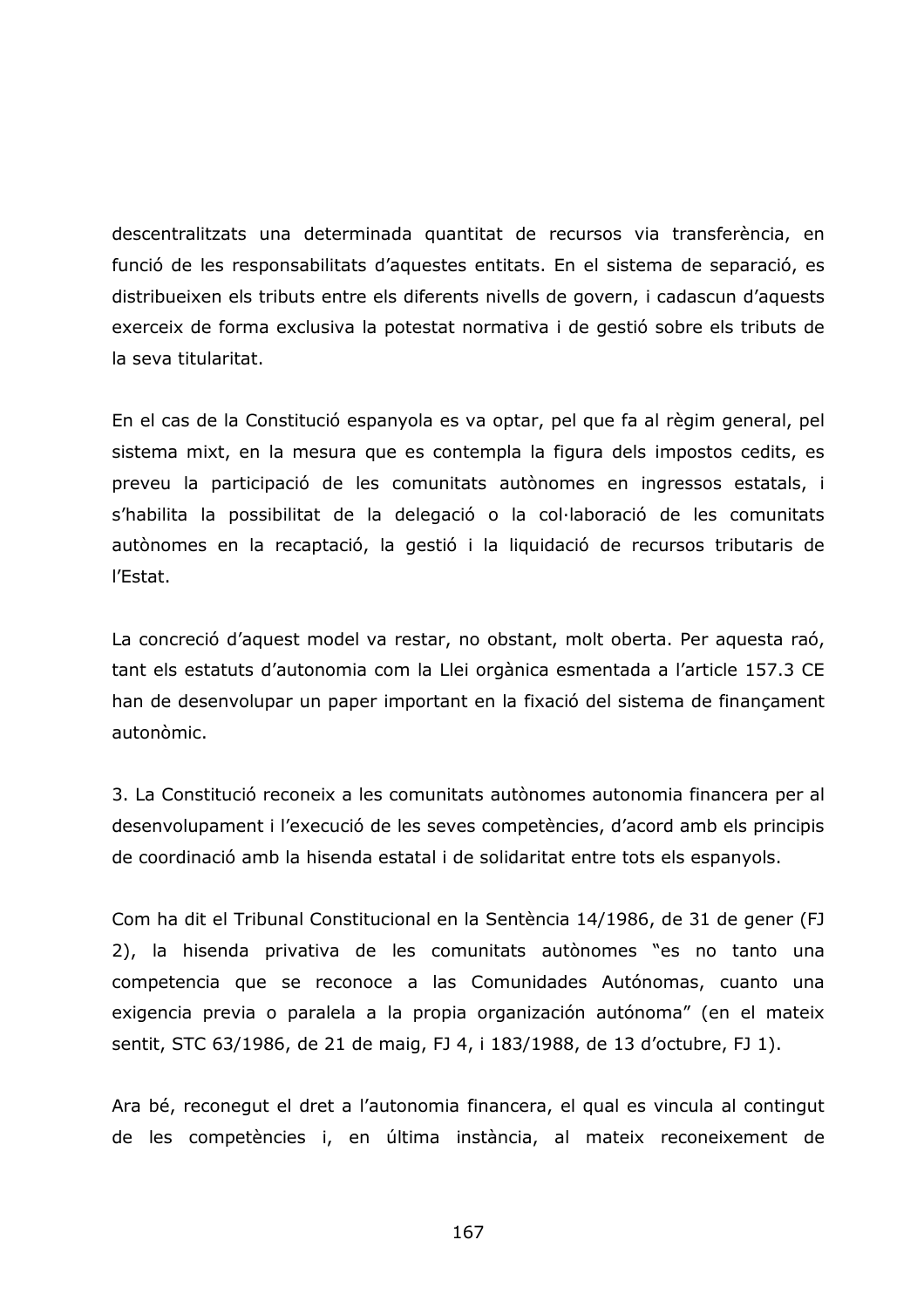l'autonomia política, cal precisar l'abast d'aquest dret i conèixer a quina entitat li correspon en primera instància la funció de fixar-lo.

Pel que fa a aquesta última questió, si bé, com hem dit, la Constitució estableix un model obert i amb una àmplia remissió als estatuts, no es pot afirmar que estiguem davant d'un sistema desconstitucionalitzat en el qual no s'hagi atribuït a l'Estat cap mena d'intervenció prevalent.

La Constitució atribueix a l'Estat la potestat de "planificar l'activitat econòmica general per a atendre les necessitats col·lectives, equilibrar i harmonitzar el desenvolupament regional i sectorial i estimular el creixement de la renda i de la riquesa i la distribució més justa d'aquesta darrera" (art. 131.1), i "la potestat originària per a establir els tributs" (art. 133.1). Al mateix temps, li imposa les obligacions de garantir "la realització efectiva del principi de solidaritat consagrat en l'article 2 de la Constitució", de vetllar "per l'establiment d'un equilibri econòmic adequat i just entre les diverses parts del territori espanyol", i d'atendre "assenyaladament les circumstàncies del fet insular" (art. 138.1 CE).

De forma consegüent, la mateixa Constitució atribueix a l'Estat la competència exclusiva en matèria d'hisenda general (art. 149.1.14 CE), així com la potestat per dictar una llei orgànica per regular "l'exercici de les competències financeres enumerades en l'anterior apartat 1, les normes per a resoldre els conflictes que poguessin sorgir i les possibles formes de col·laboració financera entre les Comunitats Autònomes i l'Estat" (art. 157.3 CE).

4. En termes generals, es pot afirmar que la competència estatal en matèria d'hisenda general abasta el conjunt de normes i decisions que es refereixen subjectivament a l'essencial estructura funcional i orgànica de totes les hisendes públiques, i objectivament als principis i elements determinants de la coherència del sistema tributari.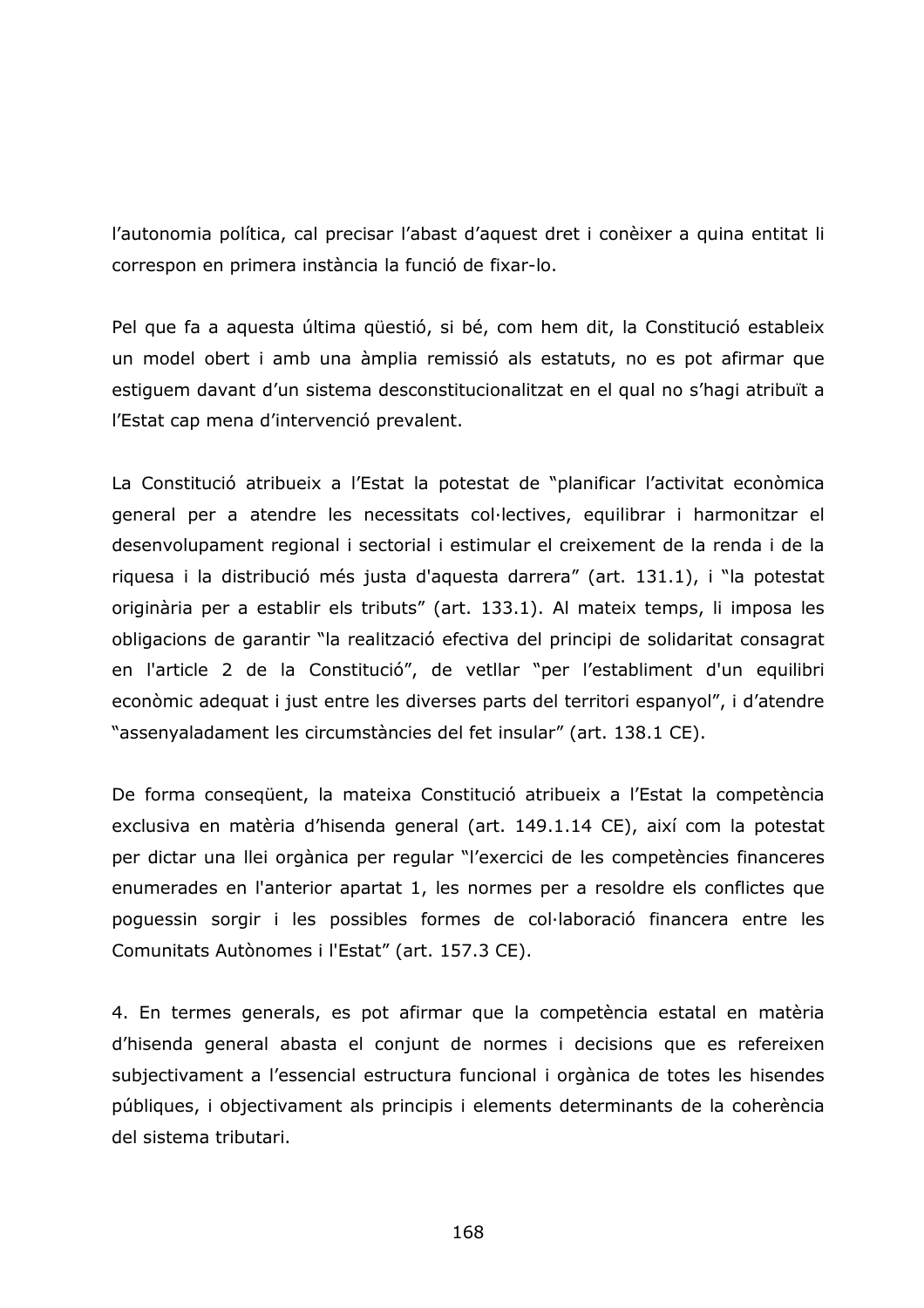Aquesta afirmació ve avalada per la doctrina del Tribunal Constitucional, la posició del qual va quedar perfectament resumida en la seva Sentència 192/2000, de 13 de juliol (FJ 6), en la qual afirmà que: "la indudable conexión existente entre los artículos 133.1, 149.1.14 y 157.3 CE determina que el Estado sea competente para regular no sólo sus propios tributos, sino también el marco general de todo el sistema tributario y la delimitación de las competencias financieras de las Comunidades Autónomas respecto de las del propio Estado".

D'acord amb el Tribunal Constitucional, en virtut de la competència de l'article 149.1.14 CE, l'Estat té la potestat per establir les característiques generals i fonamentals del sistema fiscal i la supremacia en la determinació i adscripció de les figures bàsiques tributàries del sistema.

5. L'altre instrument que la Constitució atribueix a l'Estat és la llei orgànica prevista a l'article 157.3, que s'ha convertit en la Llei orgànica 8/1980, de 22 de setembre, de finançament de les comunitats autònomes (en endavant, LOFCA). La mateixa indeterminació del model de finançament en el text de la Constitució, atesa la també indeterminació del sistema d'organització territorial de l'Estat, va portar a remetre la concreció final a una llei orgànica posterior. Com ha dit el Tribunal Constitucional, "la Constitución no predetermina cuál haya de ser el sistema de financiación autonómica, sino que atribuye esa función a una Ley Orgánica, que cumple de este modo una función delimitadora de las competencias financieras estatales y autonómicas previstas en el artículo 157 CE" (STC 192/2000, de 13 de juliol, FJ 4).

Per tal que la llei orgànica a què fa referència l'article 157 pugui complir aquesta funció, la LOFCA té caràcter competencial. Així ho ha reconegut també el Tribunal Constitucional en una reiterada jurisprudència (STC 179/1987, de 12 de novembre, FJ 2; 181/1988, de 13 d'octubre, FJ 7; 183/1988, de 13 d'octubre, FJ 3; 250/1988, de 20 de desembre, FJ 1; 150/1990, de 4 d'octubre, FJ 3 i 9; 68/1996, de 18 d'abril, FJ 9, i 192/2000, de 13 de juliol, FJ 4). En la Sentència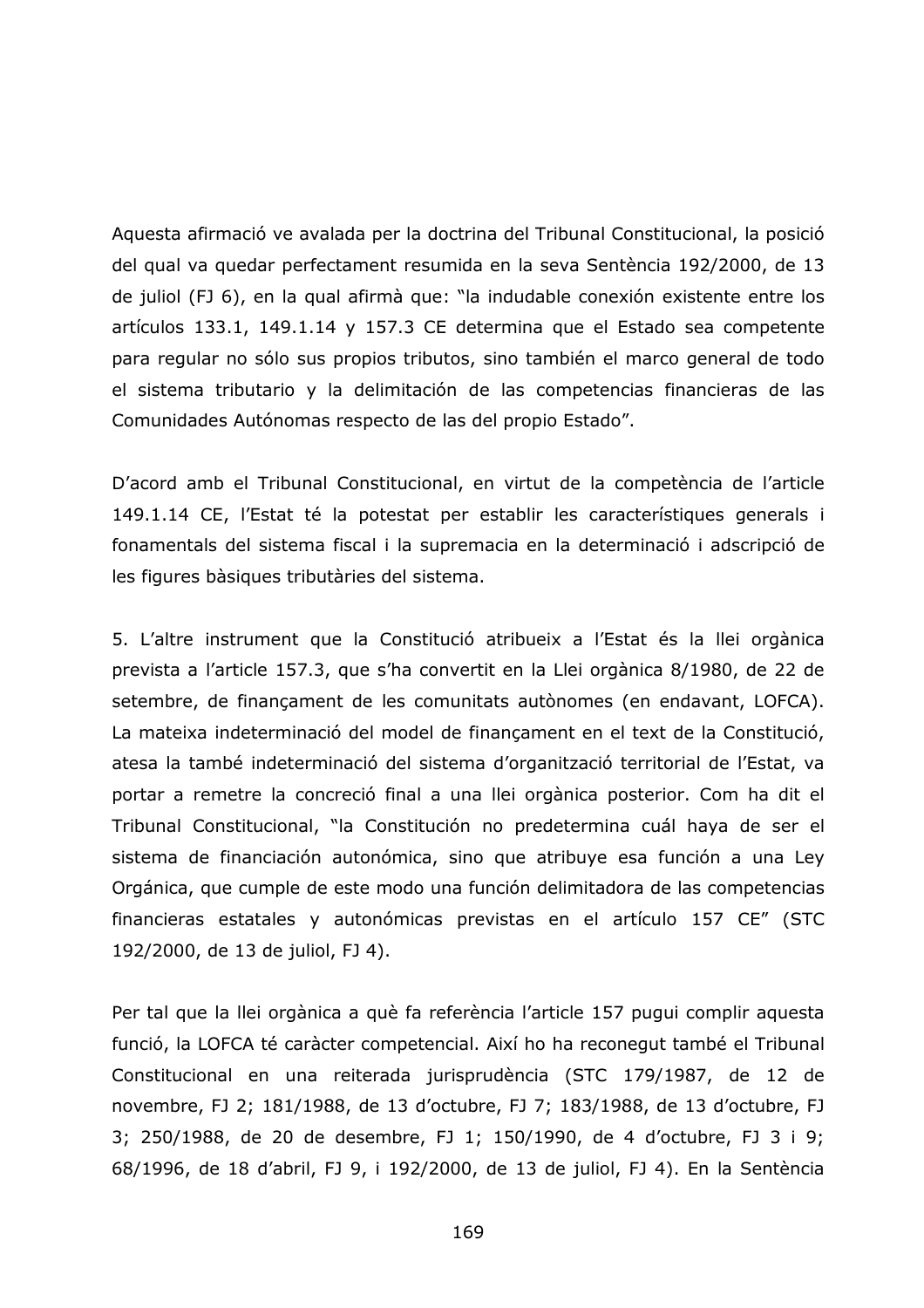68/1996 (FJ 9), el Tribunal afirmà que l'article 157.3 pretén "habilitar la intervención unilateral del Estado en este ámbito competencial a fin de alcanzar un mínimo grado de homogeneidad en el sistema de financiación autonómico, orillando así la dificultad que habría supuesto que dicho sistema quedase exclusivamente al albur de lo que se decidiese en el procedimiento de elaboración de cada uno de los Estatutos de Autonomía. Su función no es, por tanto, como es obvio, la de establecer una reserva de Ley Orgánica en cuya virtud cualquier aspecto atinente al nutrido grupo de recursos autonómicos enumerados en el art. 157.1 CE requiriese ineludiblemente una norma de tal rango, sino sencillamente permitir que una Ley Orgánica -la actual LOFCA- pudiese insertarse en el bloque de la constitucionalidad delimitador del concreto alcance de las competencias autonómicas en materia financiera".

La posició rellevant de la LOFCA en el moment de concretar el model de finançament autonòmic no pot oblidar el paper igualment destacat dels estatuts d'autonomia en aquesta matèria, i el fet que la remissió que l'article 157.3 de la Constitució fa a una llei orgànica conté l'expressió "podrà".

D'aquesta forma, s'estableix una singular relació entre la LOFCA i els estatuts d'autonomia, ja que a l'Estatut d'autonomia li correspon atribuir el poder tributari a la mateixa comunitat autònoma.

D'acord amb aquestes premisses, entenem que no es pot identificar la previsió de l'article 157.3 CE amb els altres supòsits en els quals la Constitució condiciona la competència autonòmica a l'existència d'una prèvia llei orgànica estatal (art. 149.1.29 i 152.1 CE), en la mesura que la Constitució estableix en aquests dos preceptes que la Llei orgànica delimitarà l'abast de la competència autonòmica. I això justifica que la Llei orgànica de finançament de les comunitats autònomes no estigui inclosa en la disposició addicional novena de la Proposta de Reforma.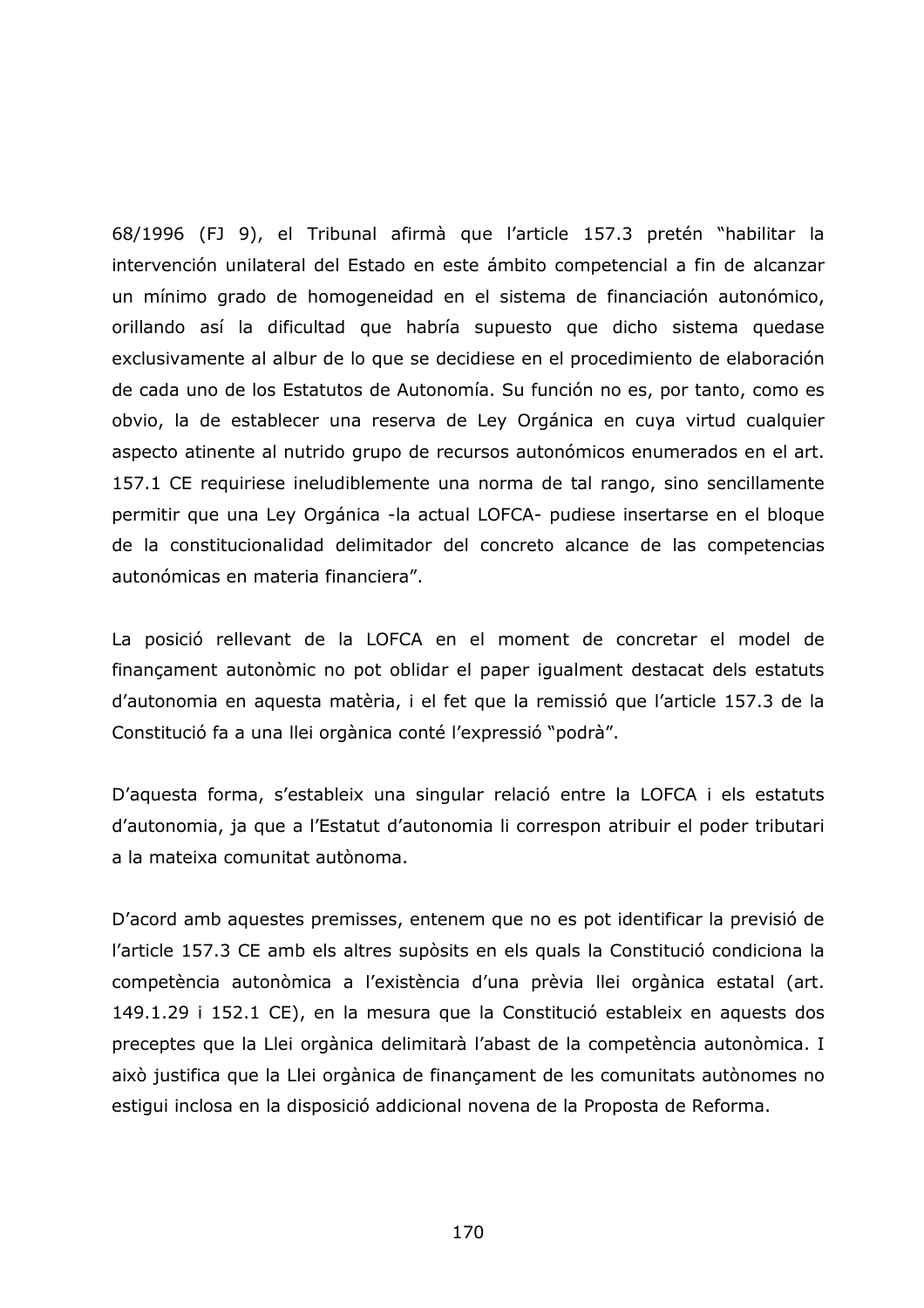En el cas de l'article 157.3 CE, com s'ha dit, s'estableix una situació facultativa de forma que, per a la configuració de les competències financeres autonòmiques, s'habilita el legislador estatal per poder actuar si ho creu convenient.

Per aquesta raó, les normes estatutàries relatives al sistema financer autonòmic podran aplicar-se encara que no existeixi la Llei orgànica de l'article 157.3 CE, si bé, com ara estipula la disposició addicional setena EAC, l'exercici de les competències així assumides s'haurà d'ajustar al que, en el seu cas, estableixi la llei orgànica de l'article 157.3 CE.

Igualment, la posició de referència de la LOFCA haurà d'aplicar-se tenint en compte la importància dels estatuts com a normes atributives de competència en aquesta matèria, de forma que, com diu la vigent LOFCA en la seva disposició final única, les normes d'aquesta Llei s'hauran d'interpretar harmònicament amb les normes contingudes als estatuts d'autonomia.

En definitiva, el sistema constitucional de distribució de competències en matèria de finances públiques s'articula sobre la base de la relació entre la potestat estatal que deriva de l'article 149.1.14 CE, l'àmplia competència de les comunitats autònomes per definir el contingut de la pròpia autonomia financera, i la potestat estatal per reconduir el sistema a un model coherent mitjançant la Llei orgànica de l'article 157.3. Per aquesta última raó, el model que defineix un Estatut d'autonomia ha de poder ser generalitzable, és a dir, susceptible de ser integrat en el model que estableixi finalment la LOFCA.

6. El principi d'autonomia financera reconegut a l'article 157.1 CE comporta, com ha dit el Tribunal Constitucional, "la plena disposición de medios financieros para poder ejercer, sin condicionamientos indebidos y en toda su extensión, las competencias propias, en especial las que se configuran como exclusivas" (STC 201/1988, de 27 d'octubre, FJ 4). En el mateix sentit es va establir que aquesta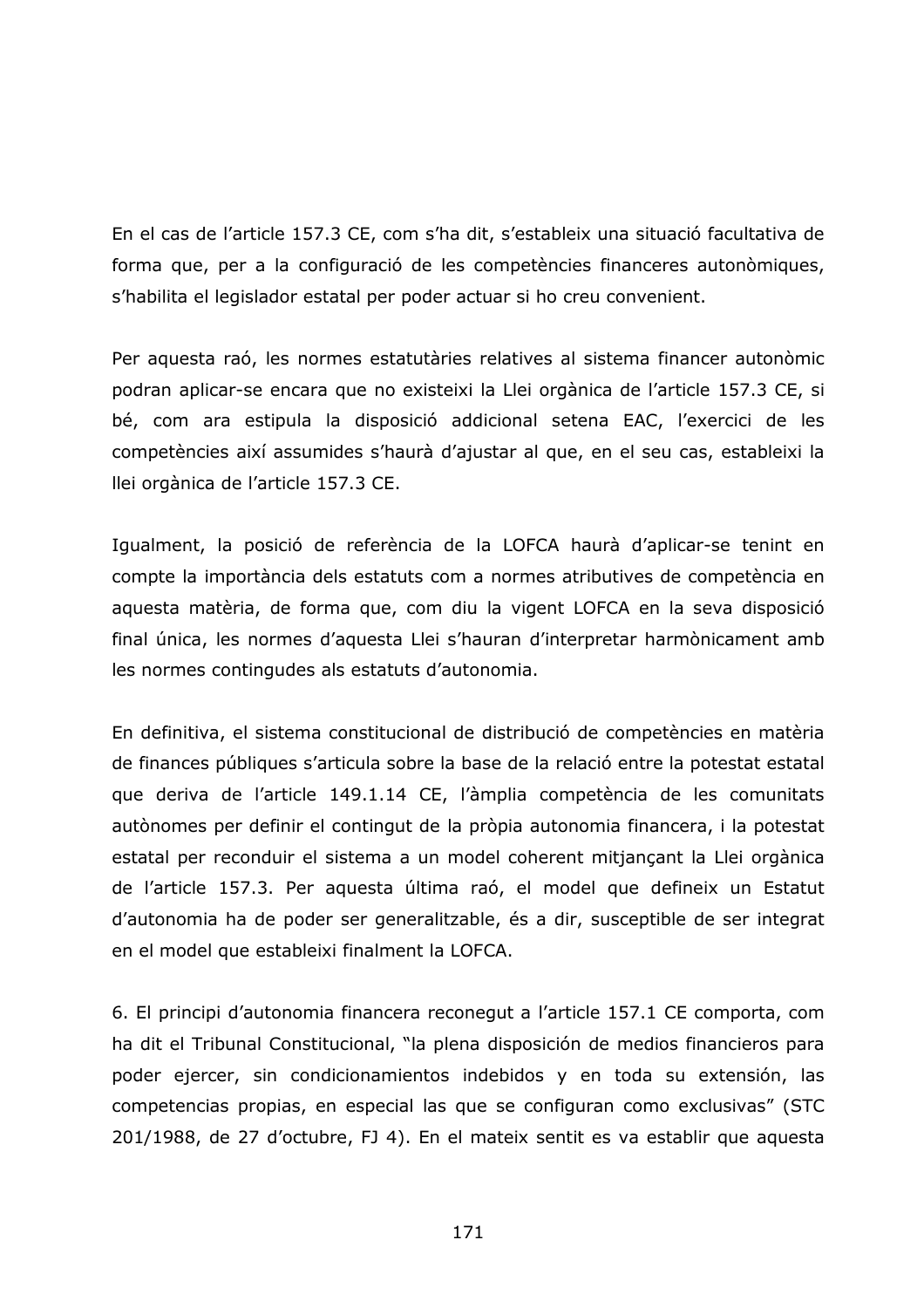autonomia "supone la propia determinación y ordenación de los ingresos y gastos necesarios para el ejercicio de sus funciones" (STC 179/1987, FJ 2).

Consegüentment, el sistema de finançament que dissenyi l'Estat i concreti la LOFCA haurà de tenir en compte que s'ha de garantir l'autonomia financera de les comunitats autònomes. Al mateix temps, seran les comunitats autònomes mateixes les que podran establir en el seu Estatut els principis que facin efectiva la seva autonomia financera, dintre de l'ampli marge de llibertat que ha de permetre la normativa estatal.

7. El funcionament d'aquest model mixt de finançament autonòmic requereix que Estat i comunitats autònomes actuïn de forma coordinada. Com ja hem vist, la Constitució atribueix a l'Estat la competència per establir "les possibles formes de col·laboració financera entre les Comunitats Autònomes i l'Estat" (art. 157.3). Però la coordinació també es pot aconseguir mitjançant mecanismes bilaterals, tal i com posen en relleu l'article 45.2, la disposició addicional 6.3, i la disposició transitòria 3 EAC. Com ha dit el Tribunal Constitucional, "la consolidación y el correcto funcionamiento del Estado de las Autonomías dependen en buena medida de la estricta sujeción de uno y otras a las fórmulas racionales de cooperación, consulta, participación, coordinación, concertación o acuerdo previstas en la Constitución y en los Estatutos de Autonomía. Y en el caso de la cesión de tributos, la cuestión afecta muy directamente al derecho a la autonomía de las nacionalidades y regiones (art. 2 de la Constitución), y en particular a su autonomía financiera (art. 156.1 de la Constitución), debiendo considerarse el sistema establecido en la disposición adicional sexta, 3, del Estatuto de Autonomía de Cataluña también un instrumento que permite hacer compatible esa autonomía financiera con la exigencia de asegurar la necesaria coordinación con la Hacienda estatal y la solidaridad entre todos los españoles que el art. 156.1 de la Constitución impone" (STC 181/1988, de 13 d'octubre, FJ 7).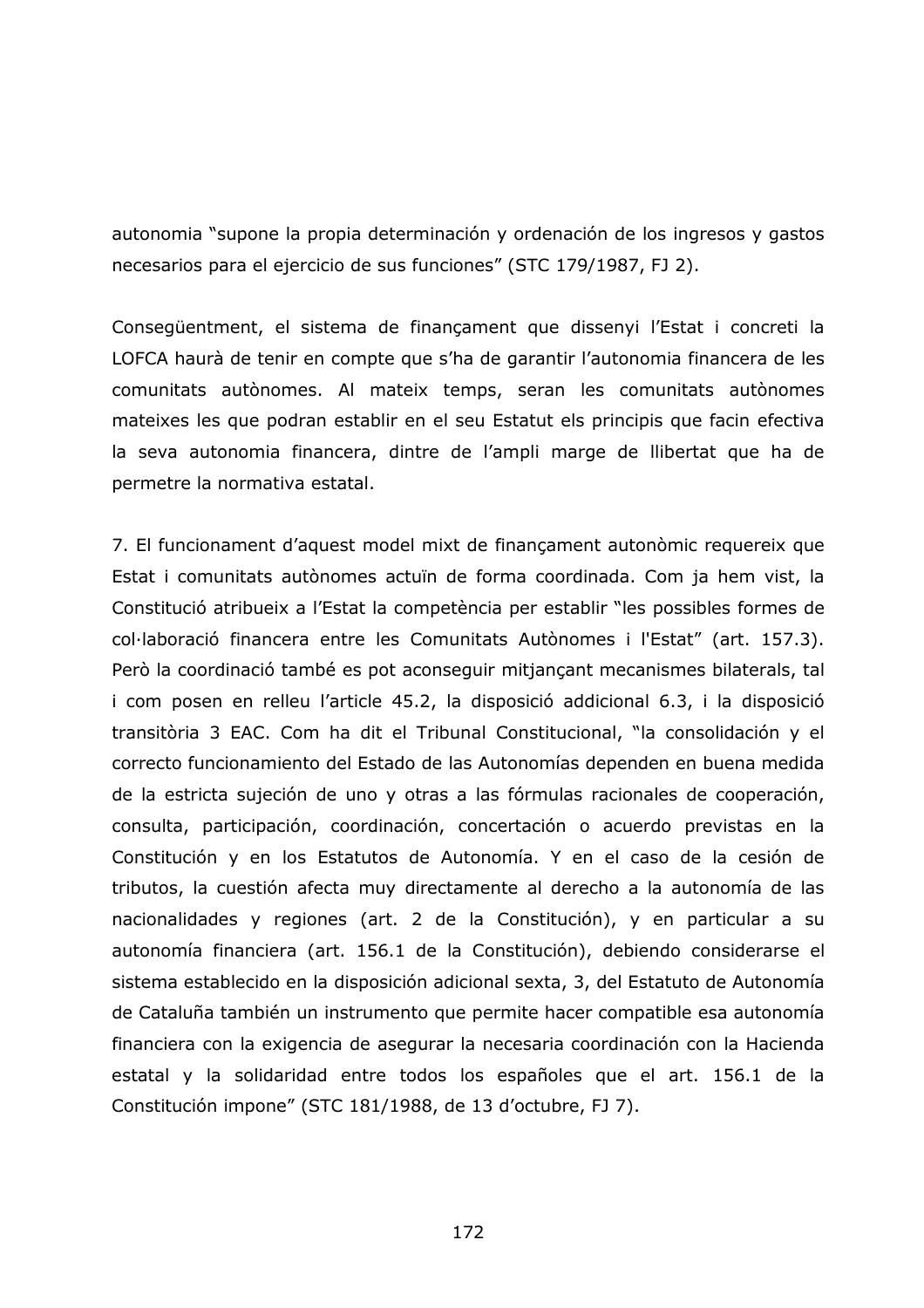Consequentment, la introducció de mecanismes de cooperació bilateral i de participació de la Generalitat de Catalunya en la presa de decisions estatals forma part també del model de finançament.

8. Finalment, cal assenyalar que l'autonomia financera ha de ser compatible amb dos principis: la suficiència dels recursos i la solidaritat entre tots els espanyols (art. 156.1 i 158 CE). Aquest últim principi té, de fet, un doble vessant: negatiu per una banda, en tant que condiciona l'exercici de l'autonomia financera (art. 156.1), i positiu per l'altra, en la mesura que imposa a l'Estat una conducta activa per fer-lo efectiu (art. 131.1, 138.1 i 158.2 CE).

Com a límit, el principi de solidaritat obliga també les comunitats autònomes (STC 64/1990, de 5 d'abril, FJ 7, i 150/1990, de 4 d'octubre, FJ 11), però de forma destacada el principi de solidaritat obliga l'Estat a dur a terme les actuacions necessàries per tal que el sistema en el seu conjunt sigui solidari. Per tal que pugui dur a terme aquesta funció, la Constitució estableix dos mecanismes: el fons estatal d'anivellament i el fons de compensació interterritorial (art. 158 CE).

9. Del que hem exposat fins ara en relació amb el model de finançament, cal concloure que la Constitució de 1978 dissenya un sistema general de finançament de les comunitats autònomes fonamentat en els següents principis:

a) La Constitució no imposa un model concret. Admet diverses solucions finals i reconeix un ampli protagonisme als estatuts en la configuració d'aquest model final.

b) La Constitució atribueix a l'Estat la competència per establir els elements estructurals del sistema de finançament, la qual cosa suposa que la columna vertebral del sistema tributari (Impost sobre la Renda de les Persones Físiques, Impost sobre Societats i Impost sobre el Valor Afegit) ha de quedar, pel que fa als seus elements essencials, en mans de l'Estat (art. 149.1.14 CE).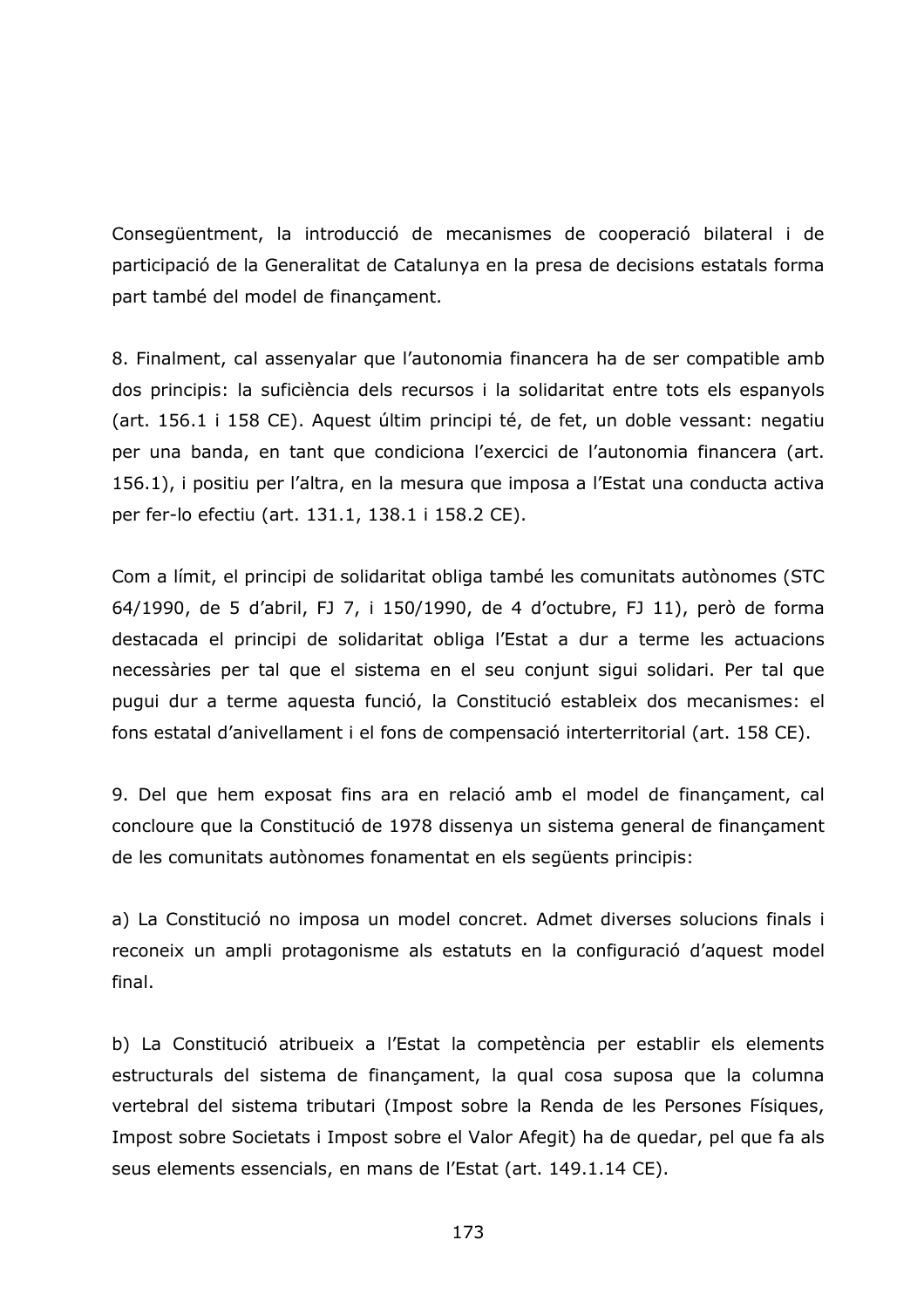c) La Constitució situa en un lloc rellevant una llei orgànica (la LOFCA) per tal de coordinar el sistema (art. 157.3 CE).

d) La Constitució reconeix el principi d'autonomia financera, vinculat a l'exercici de les competències autonòmiques i condicionat pels principis de coordinació amb la hisenda estatal i de solidaritat de tots els espanyols (art. 156.1 CE).

e) La Constitució permet una àmplia participació de les comunitats autònomes en la determinació del seu sistema de finançament mitjançant mecanismes bilaterals *i* multilaterals.

f) La Constitució garanteix a les comunitats autònomes uns recursos sense fixar ni la seva atribució concreta ni la seva quantia.

10. Un cop hem exposat els elements essencials del model constitucional del sistema general de finançament de les comunitats autònomes, procedeix ara examinar si el model establert en el títol VI de la Proposta de Reforma és conforme o no amb el text constitucional. Per tal de donar resposta a aquesta pregunta, analitzarem en primer lloc el contingut general del nou model que s'estableix en el capítol I d'aquest títol de la Proposta de Reforma ("les finances de la Generalitat", art. 196 a 205), i a continuació farem referència als preceptes concrets del títol VI que han plantejat dubtes de constitucionalitat.

A) El model que s'estableix al Projecte de Reforma es caracteritza pels següents elements essencials:

- La Generalitat és competent per recaptar tots els impostos suportats a Catalunya.

- La Generalitat té competència normativa i responsabilitat fiscal sobre tots els impostos suportats a Catalunya, i també participa en els seus rendiments.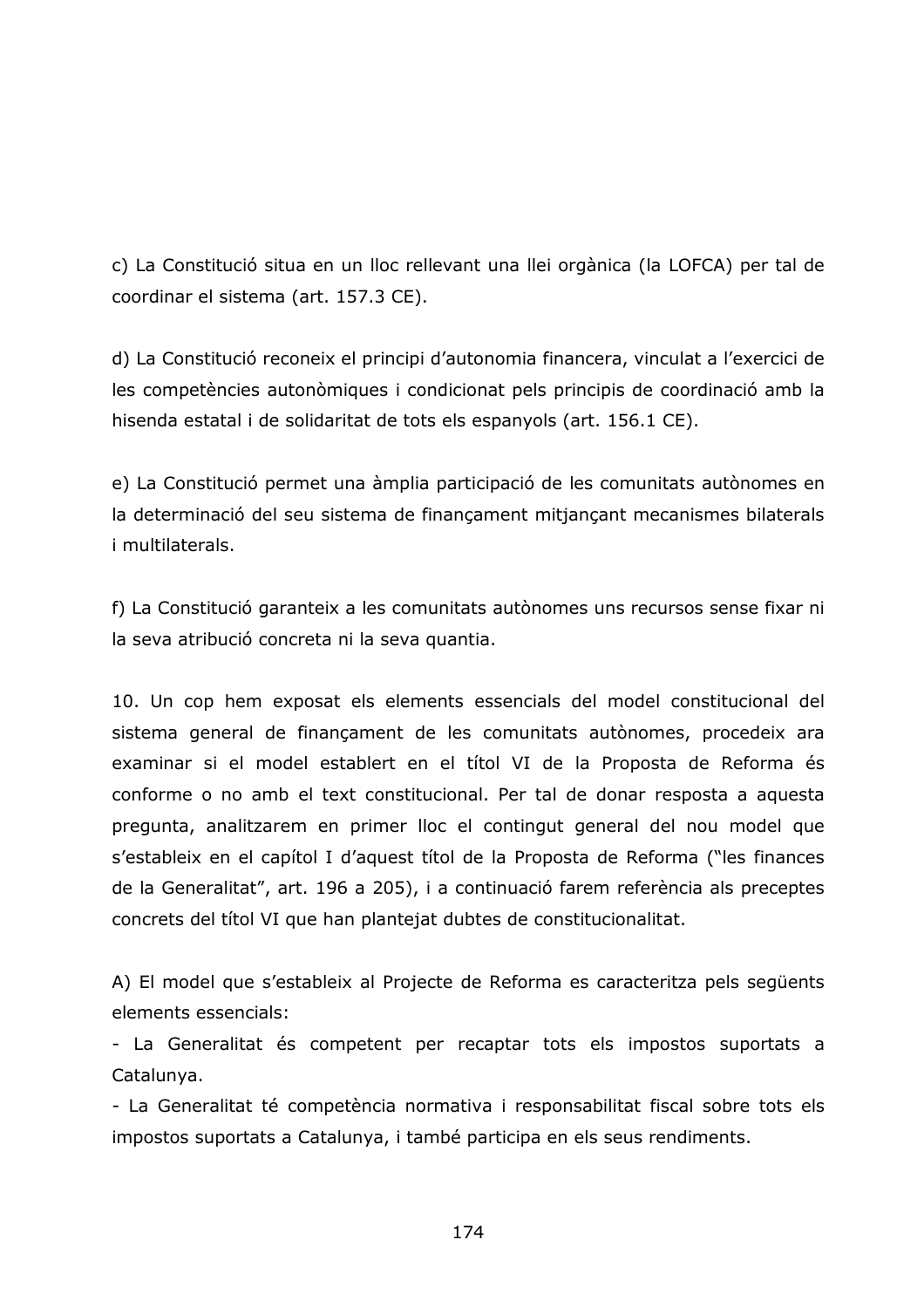- L'Estat participa en la recaptació pels impostos cedits totalment o parcial a Catalunya.

- La Generalitat participa en aportacions de solidaritat a les altres comunitats autònomes, en funció de la recaptació a Catalunya i la mitjana estatal, a través dels mecanismes de solidaritat que estableix la Constitució.

Aquest model respecta el marc constitucional en la mesura que es respecten els seus principis bàsics. Així es reconeix la capacitat normativa estatal, la necessària coordinació amb l'Estat en l'exercici de la gestió tributària, la funció constitucional de la LOFCA i el respecte al principi de solidaritat.

B) Feta aquesta primera valoració general, analitzarem alguns preceptes que han plantejat dubtes de constitucionalitat.

a) L'article 198 estableix el sistema general de distribució de competències entre la Generalitat i l'Estat en matèria financera. En el seu apartat segon s'afirma que "la Generalitat té la capacitat normativa i la responsabilitat fiscal sobre tots i cadascun dels impostos estatals suportats a Catalunya, i també la participació en els seus rendiments, sens perjudici de les competències que corresponguin a les Corts Generals i a les institucions europees."

Aquesta àmplia atribució de potestat normativa i de responsabilitat fiscal serà constitucional en la mesura que es respectin les competències normatives que, com hem vist, la Constitució reconeix a l'Estat (art. 149.1.14 CE). Certament, el precepte transcrit sembla respectar aquestes competències en virtut del recurs a la coneguda clàusula "sens perjudici de les competències que corresponen a les Corts Generals". L'apartat tercer també sembla posar de manifest que la competència normativa de la Generalitat, prevista a l'apartat segon no és exclusiva, atès que, en garantir un contingut mínim a la llei catalana, admet que existirà una altra normativa en la mateixa matèria.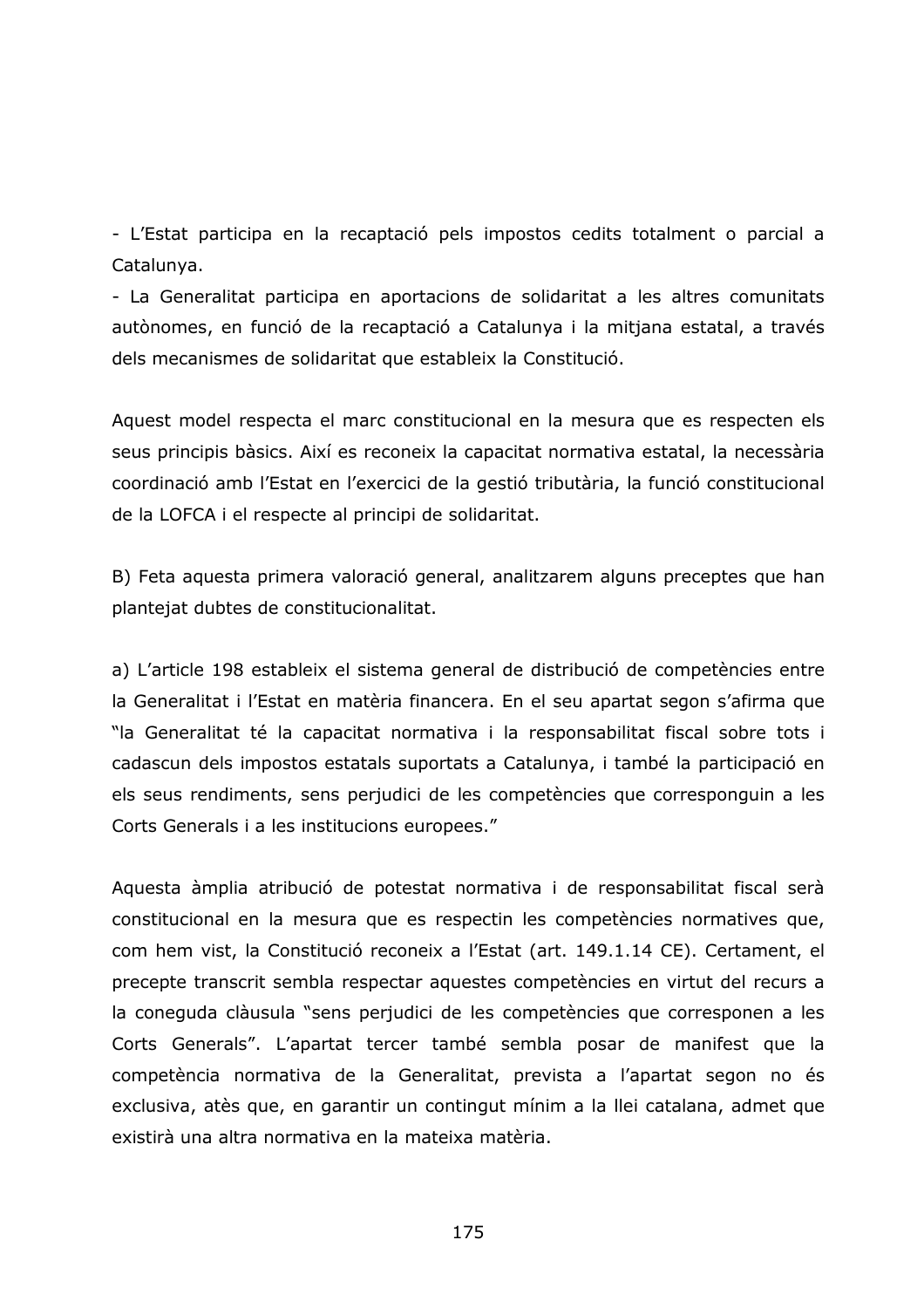Malgrat això, el fet cert és que la redacció de l'apartat segon, en afirmar que la Generalitat té "la" capacitat normativa i "la" responsabilitat fiscal sobre tots i cadascun dels impostos, estableix una reserva de tota la potestat normativa i tota la responsabilitat fiscal a la Generalitat. Aquesta lectura fa inconstitucional el precepte.

Atesa la importància d'aquesta matèria, el rigor normatiu ha de ser total. No es pot admetre una redacció que, si bé permet altres interpretacions, també comporta una lectura de contingut inconstitucional.

Consegüentment, cal concloure que l'article 198.2 de la Proposta de Reforma és inconstitucional pel que fa a les expressions "... la capacitat normativa i la responsabilitat fiscal...". El precepte seria constitucional si diqués: "La Generalitat té capacitat normativa i responsabilitat fiscal...".

Pel que fa a l'apartat tercer d'aquest mateix article, el seu contingut garanteix a la Generalitat la potestat d'intervenir en la fixació dels elements essencials dels tributs i, especialment, en la determinació del tipus efectiu corresponent. D'aquesta forma, certament es condiciona l'exercici de la potestat estatal en el moment de regular la cessió d'impostos, però entenem que l'amplitud de la forma emprada, que es limita a dir que la Generalitat haurà "d'intervenir", no suposa una limitació inconstitucional de la potestat estatal de regular els elements bàsics dels tributs de la seva titularitat que cedeix a les comunitats autònomes.

b) L'article 199 atribueix a l'Agència Tributària de Catalunya la responsabilitat de la gestió, la recaptació, la liguidació i la inspecció de tots els tributs propis i cedits.

Aquesta àmplia competència de gestió, atribuïda directament per la Proposta de Reforma a una entitat de la Generalitat de Catalunya, és una consequència lògica de la també àmplia potestat normativa i responsabilitat tributària de la mateixa Generalitat.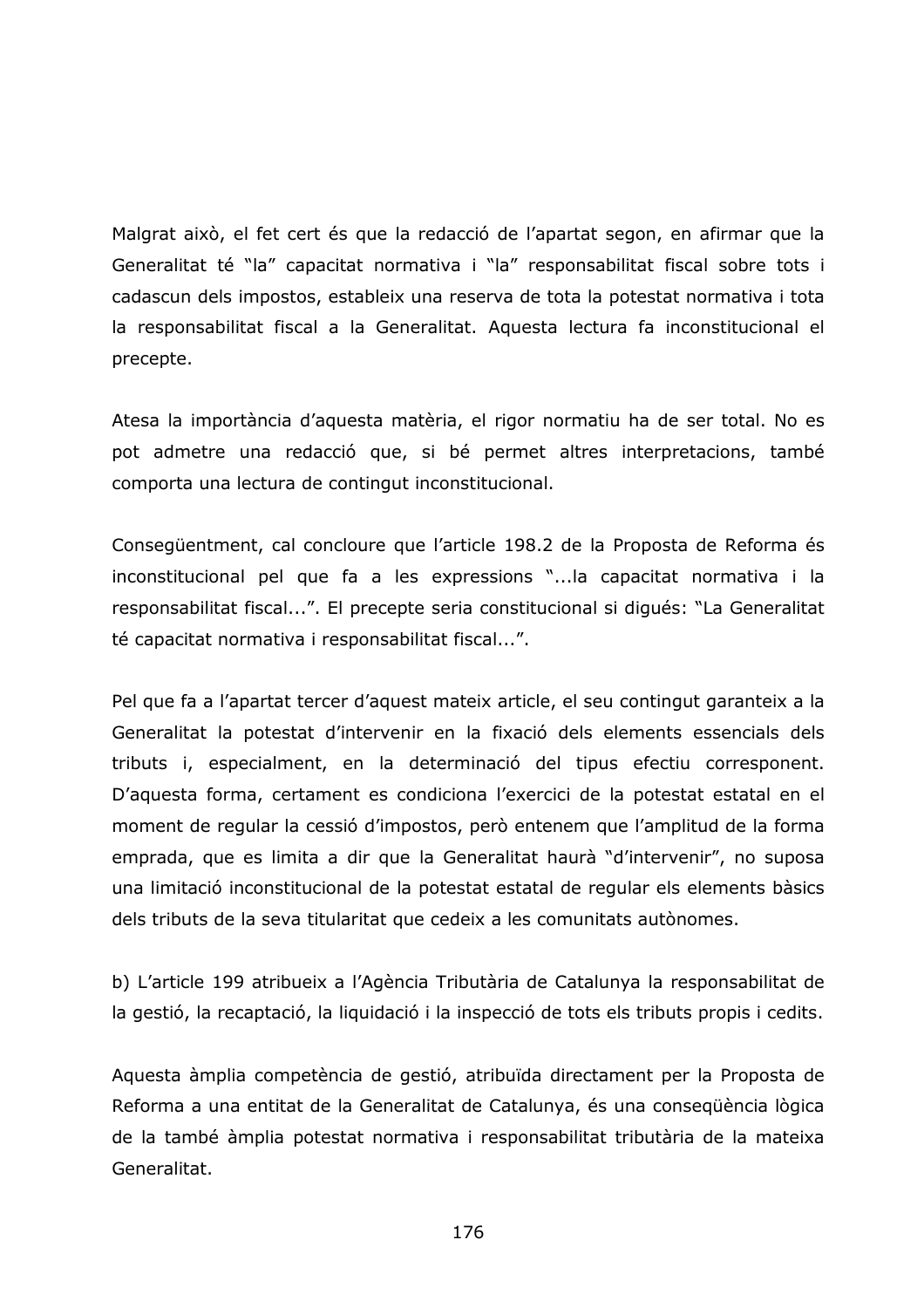L'actuació de l'Agència Tributària de Catalunya haurà de ser, en tot cas, en coordinació o en règim de consorci amb l'Administració Tributària de l'Estat. D'aquesta forma, l'article 199 respecta el principi de coordinació i precisa la referència genèrica de l'article 156.2 CE al fet que les comunitats autònomes puguin actuar en col·laboració amb l'Estat per a la recaptació, la liquidació i la gestió dels recursos tributaris del mateix Estat.

El fet que l'article 199 deixi oberta la possibilitat d'utilitzar instruments de coordinació o, de forma molt especial, de consorciació, no planteja problemes de constitucionalitat i hauran de ser les dues entitats implicades les que valorin quina de les dues tècniques permet fer efectius, de la millor manera possible, el respecte a l'autonomia de gestió i l'eficàcia general del sistema de finançament públic. En aquest sentit, entenem que la utilització d'elements propis d'una relació consorciada evitaria de forma més segura els dubtes que es poquessin presentar sobre l'actuació de l'Agència Tributària de Catalunya.

Cal concloure que l'article 199 és constitucional.

c) L'article 200 fa referència al mecanisme de participació en la recaptació dels impostos cedits totalment o parcial.

El precepte estableix de fet un procediment, un criteri general per calcular la participació, i un percentatge concret que, en tot cas, s'haurà de respectar.

La referència al procediment bilateral de la Comissió Mixta, establert a l'article 205 no planteja problemes, sobretot si es té en compte que l'apartat primer del mateix article 205 diu que "la Comissió Mixta de Relacions Fiscals i Financeres Estat-Generalitat exerceix les seves funcions sens perjudici dels acords subscrits pel Govern de Catalunya en el Consell de Política Fiscal i Financera".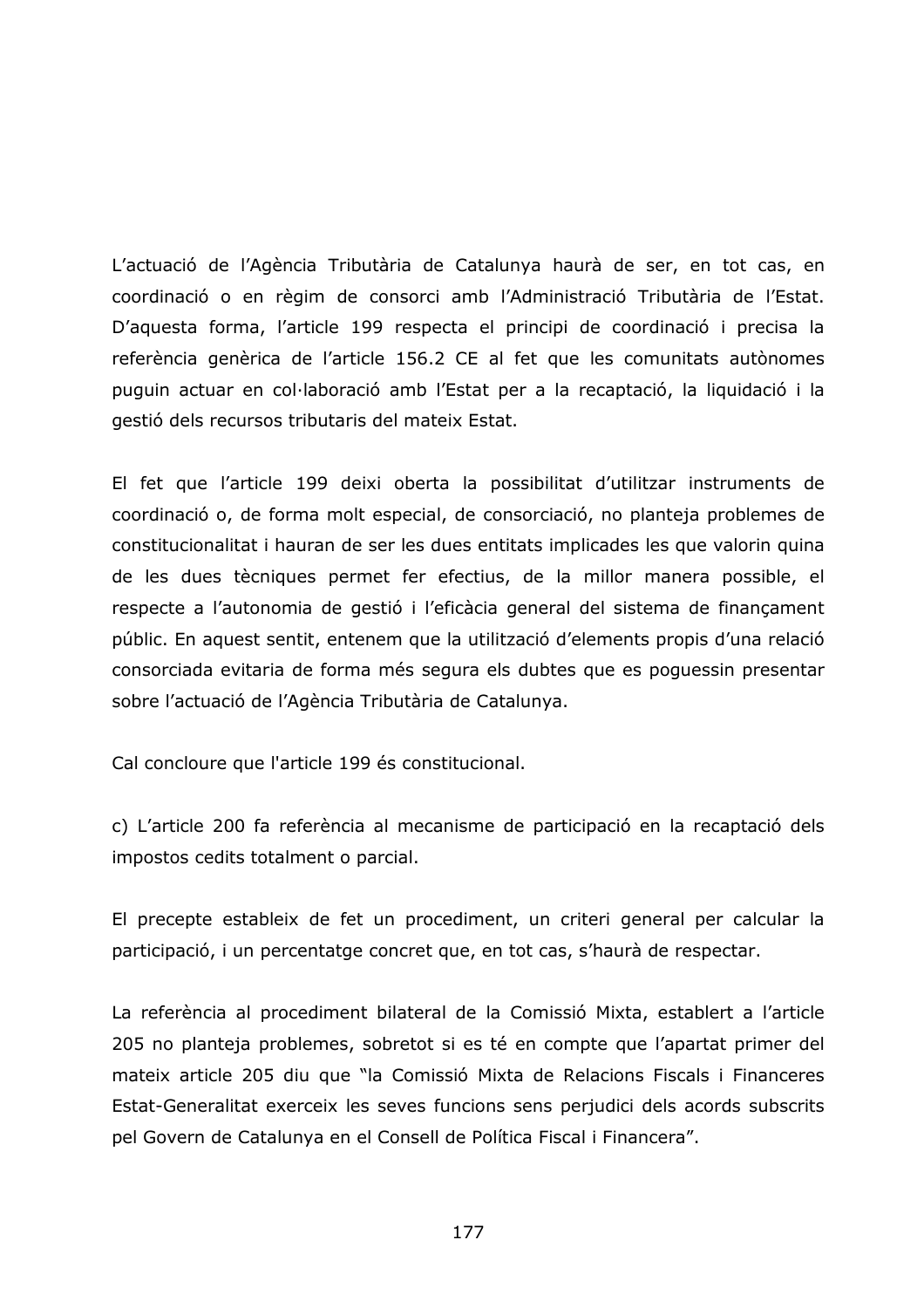Tampoc no ofereix problemes el fet que es diqui que s'haurà de fixar el percentatge de participació que correspongui a l'Estat en els diferents impostos cedits parcialment. Qüestió diferent és que l'Estatut determini ja una quantia concreta que, si no és una quantia fixa, sí que és un topall. En dir que el percentatge no ha d'ésser en cap cas superior al 50%, es pren una decisió que, si bé pot ser raonable, no correspon establir-la a l'Estatut. La determinació de la participació en els impostos cedits afecta el conjunt del sistema de financament i haurà de ser fixada d'acord amb els criteris generals establerts a la LOFCA.

Cal concloure que la frase final "aquest percentatge no ha d'ésser en cap cas superior al 50%" és inconstitucional.

d) L'article 202 estableix uns principis generals per a la concreció del principi de solidaritat. Com ja hem dit, aquest principi obliga les comunitats autònomes i l'Estat i l'article 158 CE atribueix a l'Estat els mecanismes per tal de fer-lo efectiu.

Consequentment, correspon a l'Estat la concreció del principi de solidaritat mitjançant els mecanismes financers d'anivellament i el Fons de Cooperació. No pot, doncs, l'Estatut, imposar el contingut d'aquestes decisions estatals. Ara bé, l'article 202 no estableix cap contingut concret i es limita a introduir uns principis generals per tal de concretar aquests mecanismes de solidaritat i la regla de la seva avaluació quinquennal. Per tant, el precepte és constitucional.

e) L'article 213 atribueix a la Generalitat la competència legislativa per establir i regular els tributs propis dels governs locals. Aquesta competència legislativa autonòmica haurà de respectar la competència estatal en matèria d'Hisenda general (art. 149.1.14 CE), en els termes abans expressats, així com la competència estatal en matèria de règim local, segons hem exposat en tractar els articles 112, 113 i 199 d'aquest dictamen.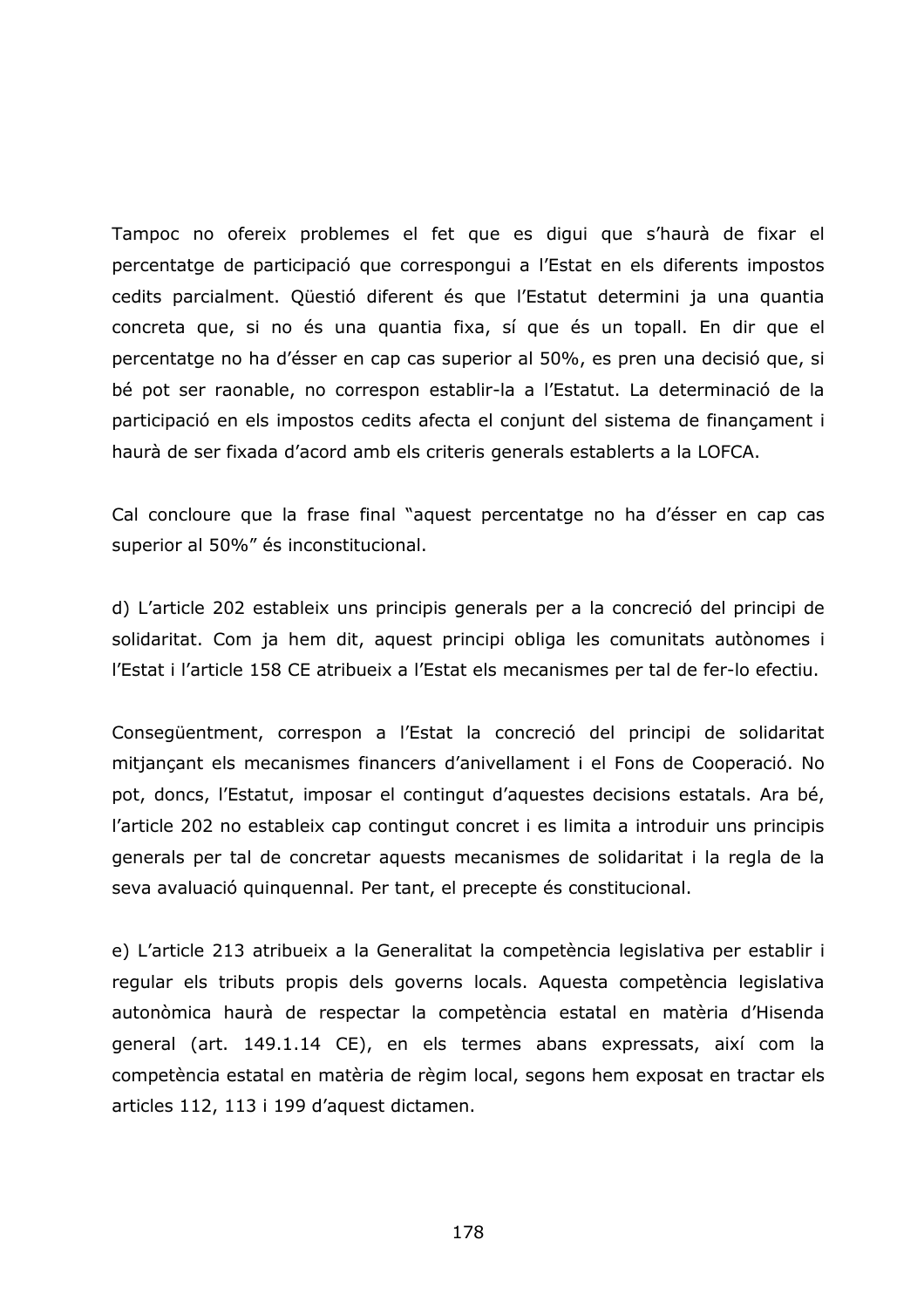Atès que l'article 213 fa expressa referència al marc normatiu general dins del gual s'haurà d'exercir aquesta competència legislativa ("en el marc establert per la Constitució Espanyola"), el precepte és constitucional.

f) La funció del cadastre és essencial per a la gestió del sistema tributari. L'article 216 atribueix a la Generalitat l'ordenació i la gestió del cadastre, però atesa la importància d'aquest instrument, reconeix la funció coordinadora de l'Estat, la qual cosa evita qualsevol dubte sobre la constitucionalitat del precepte.

La posició dels ens locals és també reconeguda en preveure's la possibilitat de subscriure convenis amb aquests per a la gestió dels respectius cadastres.

Cal concloure que l'article 216 és constitucional.

11. Les esmenes 357 a 372 contenen un model alternatiu al títol VI del finançament.

Per tal de valorar la constitucionalitat del model en el seu conjunt i dels preceptes que es proposen, ens remetem a allò que hem exposat en els apartats anteriors d'aquest Fonament.

D'acord amb aquells criteris, el model que s'estableix en les esmenes 357 a 372 és inconstitucional en la mesura que nega la competència normativa estatal per fixar els principis de la Hisenda general (art. 149.1.14 CE), juntament amb la intervenció de la LOFCA (art. 157.3 CE) i la potestat de coordinació estatal, imposa una Agència Tributària pròpia no coordinada, imposa un model de relació exclusivament bilateral mitjançant la figura del concert i crea figures normatives no previstes a la Constitució, com ara la llei paccionada.

D'acord amb aquests criteris, són inconstitucionals les següents esmenes: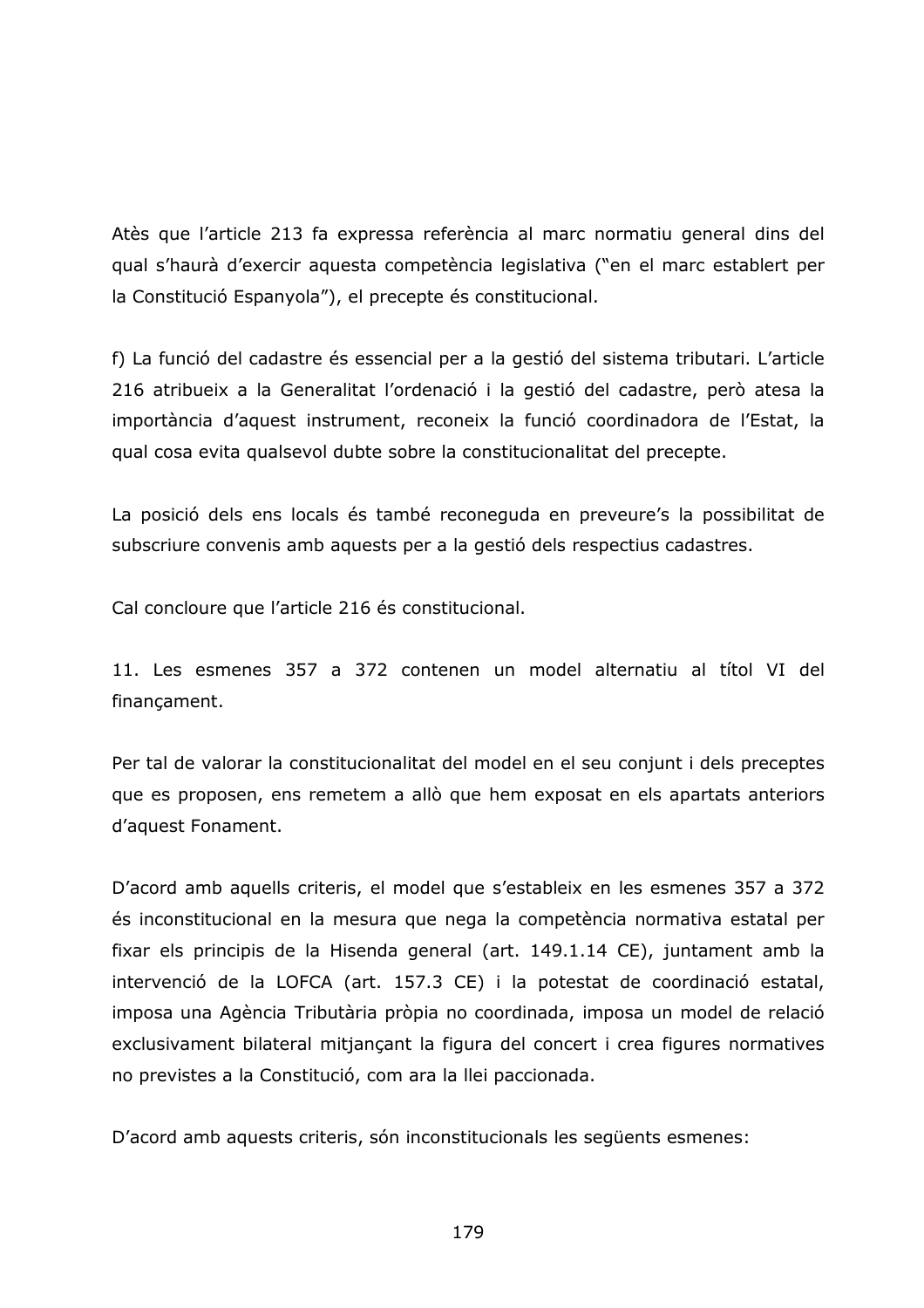a) Esmena 358, Preveu la creació d'una hisenda autònoma sense referència a les potestats normatives estatals.

b) Esmena 359. Imposa un únic mecanisme de relació bilateral, preveu l'aprovació d'una llei paccionada i prefigura un règim de concert econòmic no previst a la Constitució per a la Generalitat de Catalunya.

c) Esmena 360. Si bé en la seva lletra a fa esment al respecte de l'estructura general impositiva de l'Estat, després no es fa referència a la potestat normativa estatal i es limita la fixació dels criteris de coordinació, harmonització fiscal i col·laboració a allò que determini l'Estatut, negant la intervenció de la llei prevista a l'article 157.3 CE.

d) Esmena 361. La determinació de l'aportació de la Generalitat a l'Estat es fixa de forma exclusiva mitjançant un mecanisme bilateral, al marge de la recaptació dels tributs generals i s'haurà de fixar mitjançant una llei paccionada.

e) Esmena 362. La creació d'una Agència Tributària de Catalunya no preveu cap mecanisme de coordinació o consorciació amb l'Administració de l'Estat, limitantse a dir que podrà lliurement establir formes de col·laboració amb l'Administració tributària de l'Estat.

f) Esmena 364. Per connexió amb el que hem dit en tractar l'esmena 360, aquesta també és inconstitucional.

g) Esmena 369. Aquesta esmena relativa al cadastre és inconstitucional en no preveure cap mecanisme de coordinació amb l'Administració estatal, ni convenis amb els ens locals.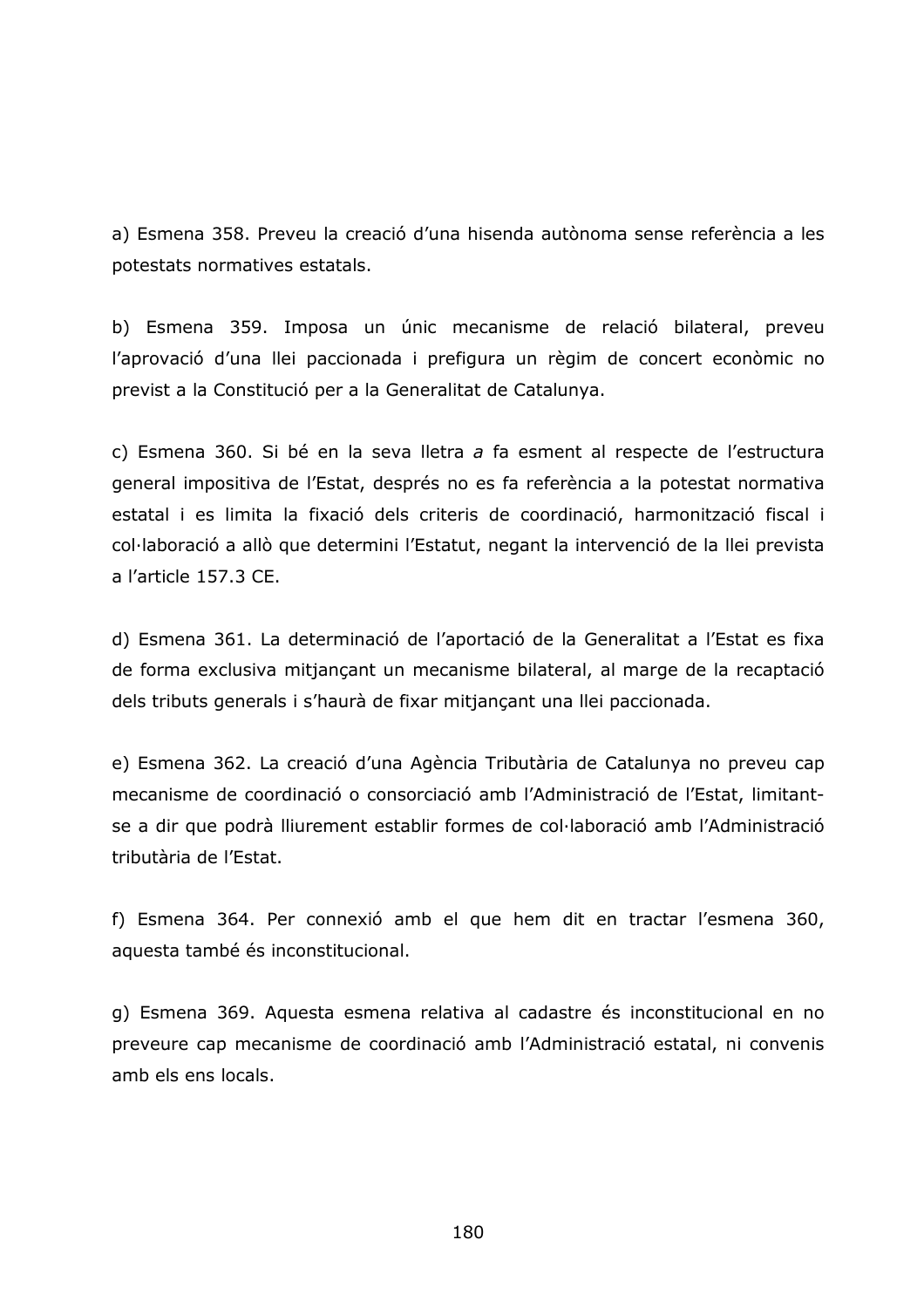h) Esmena 371. En atribuir-se a la Generalitat la competència exclusiva en matèria de financament local, sense cap remissió a la competència estatal en matèria d'Hisenda general i de bases del règim local, l'esmena és inconstitucional.

Finalment, hem de posar en connexió les consideracions fetes en relació amb les esmenes 357 a 372 amb la disposició addicional primera de la Proposta de Reforma. Com ja hem examinat, en aquesta disposició es pretén recollir a l'Estatut d'autonomia de Catalunya el contingut de la disposició addicional primera de la Constitució i, en virtut d'aquesta, fixar el règim competencial de la Generalitat a partir del respecte d'uns previs drets històrics, dintre dels quals s'inclouria un règim de finançament propi i diferenciat per a Catalunya.

Doncs bé, com ja hem dit en tractar d'aquesta disposició addicional de la Proposta de Reforma, aquesta reconeix els drets històrics només als territoris forals d'Àlava, Guipúscoa i Biscaia, i a Navarra, i pel que fa al seu contingut, reconeix els drets històrics que s'havien mantingut en el temps fins al moment de l'aprovació de la Constitució. Consegüentment, ni Catalunya és titular de drets històrics que permetin establir un règim diferenciat de competències, ni gaudia d'un règim singular de finançament mantingut al llarg del temps en el moment d'aprovar-se la Constitució. Per tant, la inconstitucionalitat de la disposició addicional primera no permet declarar la constitucionalitat de les esmenes abans examinades.

Cal concloure que les esmenes 358, 359, 360, 361, 362, 364, 369 i 371 són inconstitucionals.

## XI

1. Els articles 217 i 218 regulen el procediment de reforma de l'Estatut. Abans d'entrar en l'examen concret d'ambdós preceptes, hem de veure de quina manera la naturalesa de l'Estatut com a norma bilateral i paccionada condiciona aquest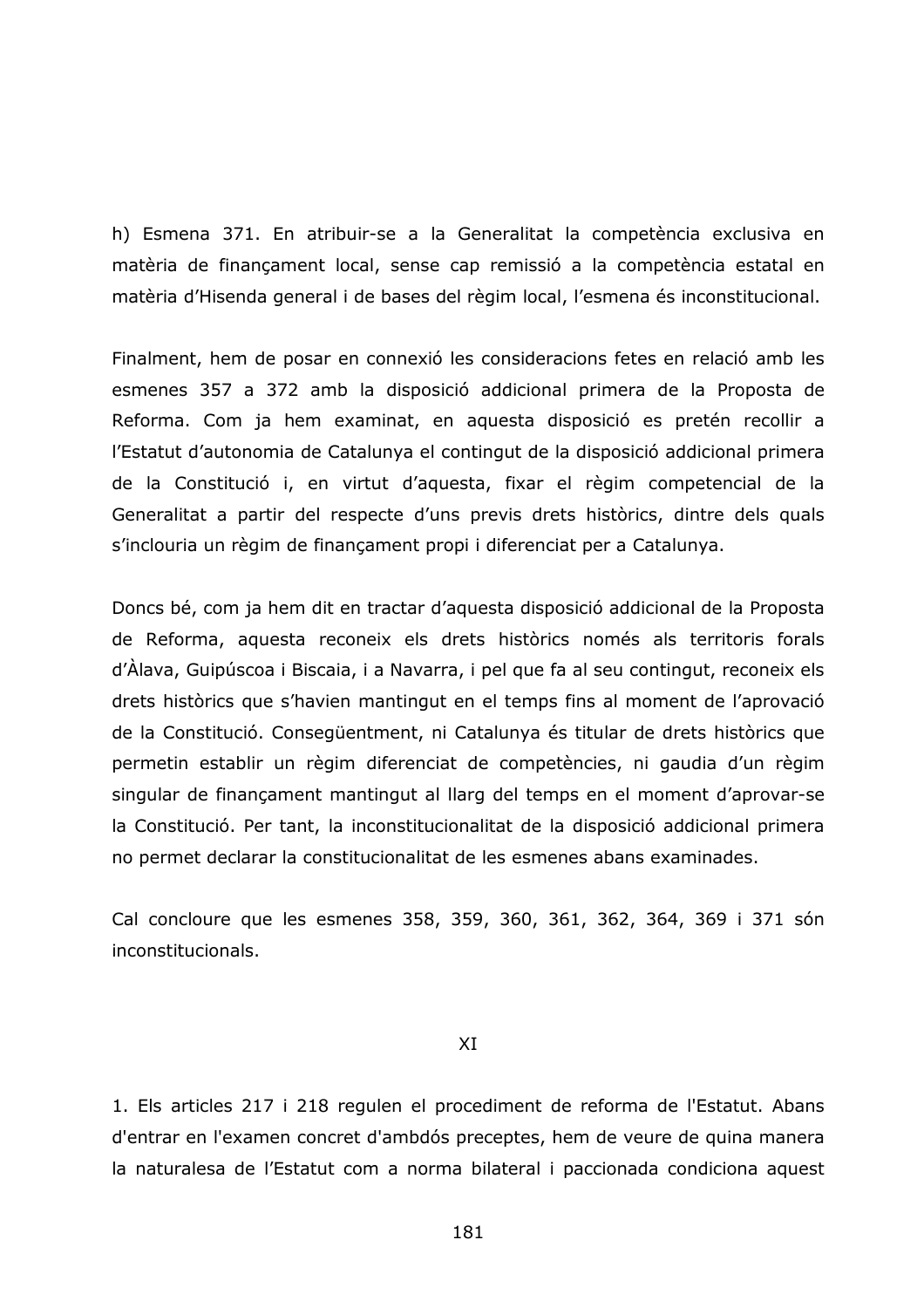procediment, tant pel que es refereix a l'abast que s'hagi de donar al contingut de l'article 147.3 CE, que requereix l'aprovació de la reforma per les Corts Generals "mitjançant llei orgànica", com pel marge de llibertat de què disposa el legislador estatuent en fer aquesta regulació.

Amb relació al primer aspecte, entenem que l'expressió citada no significa "mitjancant el procediment de llei orgànica". En efecte, aquest procediment, en realitat, no és cap altre que el procediment legislatiu ordinari, amb les seves diferents etapes de ponència, comissió i ple, amb tres excepcions: l'exclusió de la iniciativa legislativa popular, la impossibilitat que els projectes o proposicions de llei orgànica es tramitin com a lleis de comissió i, finalment, l'exigència, una vegada aprovat l'articulat, d'una votació sobre la totalitat del text en què és necessari el vot favorable de la majoria absoluta dels membres del Congrés dels Diputats. Si s'utilitzés aquest procediment per a la tramitació dels estatuts d'autonomia, s'afectaria greument el seu caràcter paccionat. És per això que l'article 151 CE va imposar una fórmula procedimental diferent que sí que garanteix l'esmentat caràcter paccionat. Consegüentment, el que significa l'expressió al·ludida de l'article 147.3 CE és que el procediment serà el determinat pels mateixos estatuts, requerint-se, a més, la votació pròpia de les lleis orgàniques, amb majoria absoluta en el Congrés dels Diputats.

Amb relació a la segona qüestió, entenem que la potestat estatutària per determinar el procediment de reforma és limitada, ja que el que en cap cas no es podrà fer és regular-lo de tal manera que el privi, precisament, d'aquest caràcter de bilateralitat que li és imprescindible. I això significa que la intervenció de les Corts Generals només de forma excepcionalíssima podrà limitar-se a un vot de ratificació. Per contra, entenem que pacte significa negociació i, consegüentment, reconeixement als diferents grups parlamentaris de la possibilitat de presentar esmenes, d'acord amb les previsions contingudes als respectius reglaments de les cambres.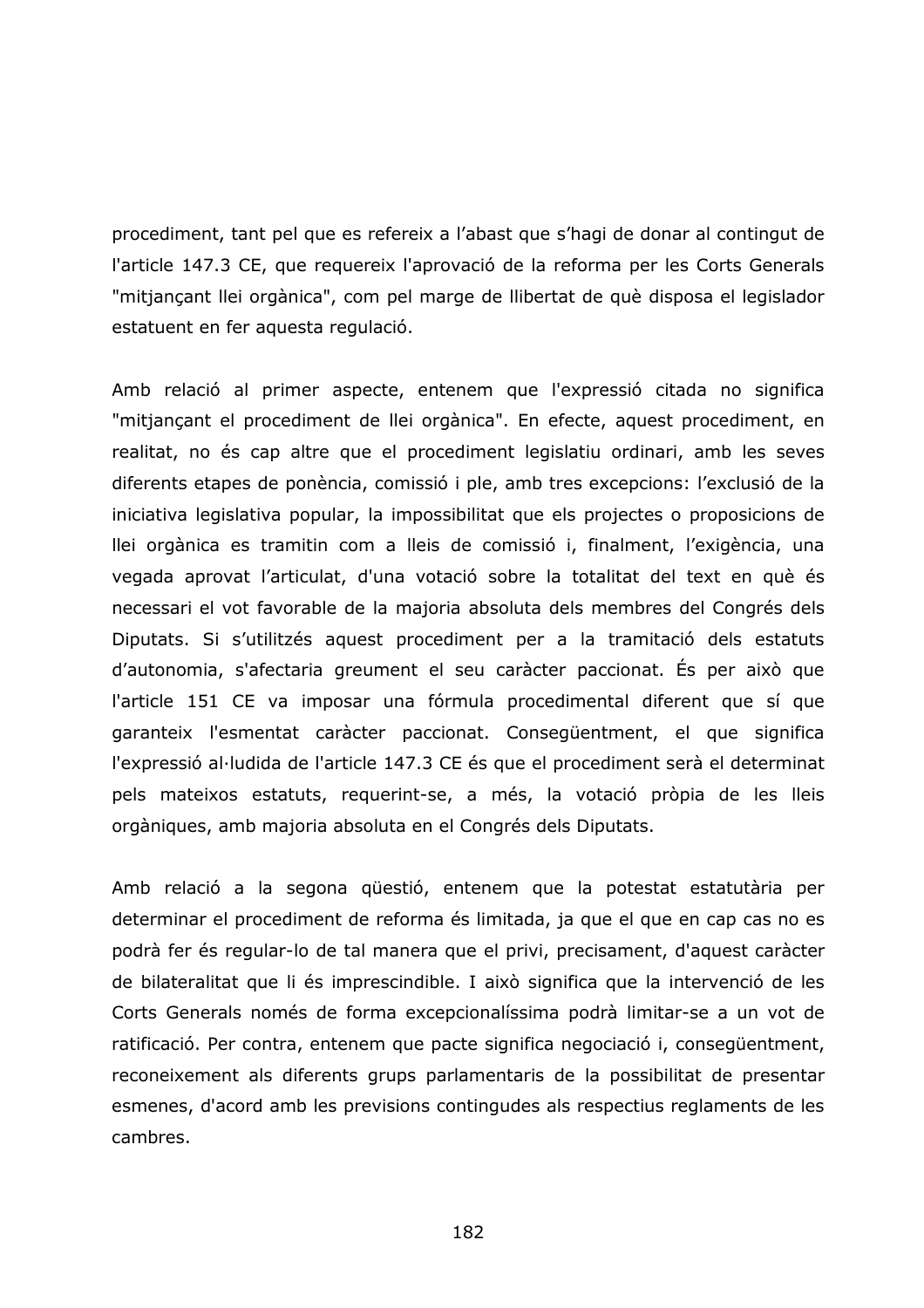2. En vista de tot això, només farem dues consideracions específiques.

A) L'article 217 ha previst un procediment simplificat de reforma per als casos en què només els títols I i II de l'Estatut resultin afectats, procediment simplificat en el qual la intervenció de les Corts Generals queda reduïda a un vot de ratificació. Aquesta opció respon a la consideració que la reforma d'aquests títols no incideix en les relacions de la Generalitat amb l'Estat, sinó en güestions de naturalesa interna. No obstant això, hem de recordar que aquesta afirmació pot no ser certa, com es demostra clarament, per exemple, de la lectura de l'article 37.2 (que es troba en el títol I i, tanmateix, regula matèria pròpia del Poder Judicial). En qualsevol cas, sembla imprescindible que es reconegui a les Corts Generals la potestat per decidir per si mateixes si es declaren afectades per la reforma o no, amb una expressió similar a la continguda en les lletres b i c de l'article 57 del vigent Estatut.

En la mesura que aquesta previsió no s'ha incorporat, l'article 217.1.b és inconstitucional.

B) L'article 218, referit al procediment abreujat, sembla donar a les Corts Generals la possibilitat d'optar per un tràmit de pura i simple ratificació, o bé per un tràmit de negociació al si d'una comissió mixta paritària en el Congrés dels Diputats i, en el seu cas, en el Senat, una vegada rebuda la proposta de reforma. És aquesta una solució arriscada, ja que el vot de ratificació impedeix la negociació i, consequentment, impedeix a les Corts Generals l'examen detallat de la proposta, la presentació d'esmenes i la consegüent negociació.

No obstant això, entenem que la seva constitucionalitat pot acceptar-se per dues raons: en primer lloc, són les dues cambres les que decideixen, d'acord amb els seus reglaments, l'opció que considerin més adequada; i, a més, no s'ha d'excloure la possibilitat de propostes de reforma de petita importància, per a les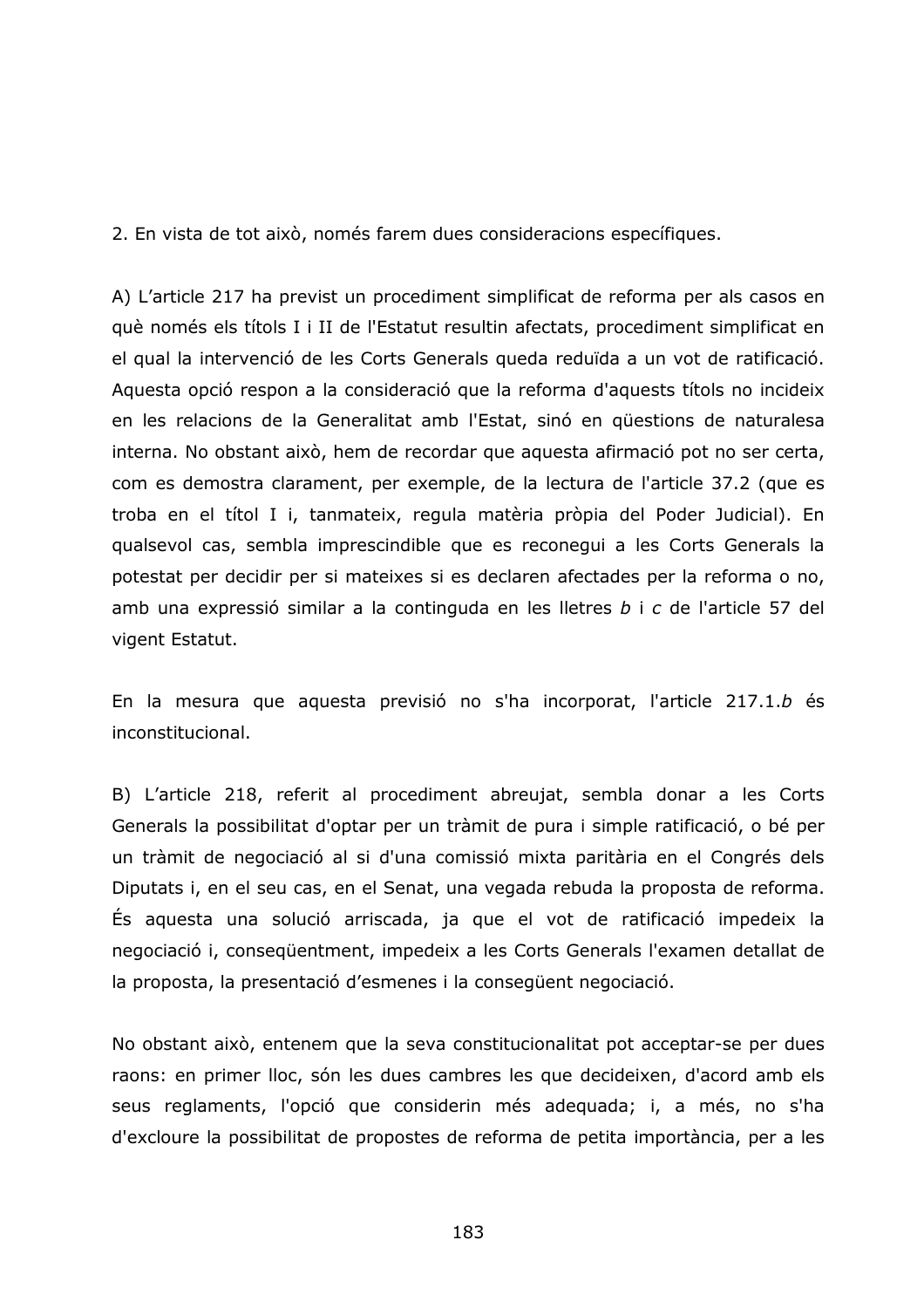quals no seria necessària la implementació d'un tràmit tan complex com el regulat per les lletres d i f d'aquest article 218.1.

Així interpretat, l'article 218.1, en la seva lletra d, és constitucional.

**XII** 

Finalment examinarem les disposicions addicionals tercera i novena.

## 1. Disposició addicional tercera (transferència de competències).

A l'apartat 1 d'aquesta disposició s'estableix una fórmula per dur a terme la transferència de competències de l'Estat a la Generalitat, segons les previsions de l'article 150.2 CE, en diversos àmbits competencials que actualment corresponen de forma exclusiva a l'Estat. La previsió de la Proposta de Reforma és, a aquests efectes, la següent:

"1. La Generalitat, en els termes que estableix l'apartat 2, exerceix les competències en les matèries sequents: [...]".

Després d'aquest incís, s'inclou una llista de matèries a transferir que es divideix en deu lletres.

Per la seva banda, l'apartat 2 concreta la forma de la transferència en els termes següents:

"L'assumpció efectiva de les competències que estableix l'apartat 1 s'ha de portar a terme mitjançant una llei orgànica de transferència de les que estableix l'article 150.2 de la Constitució".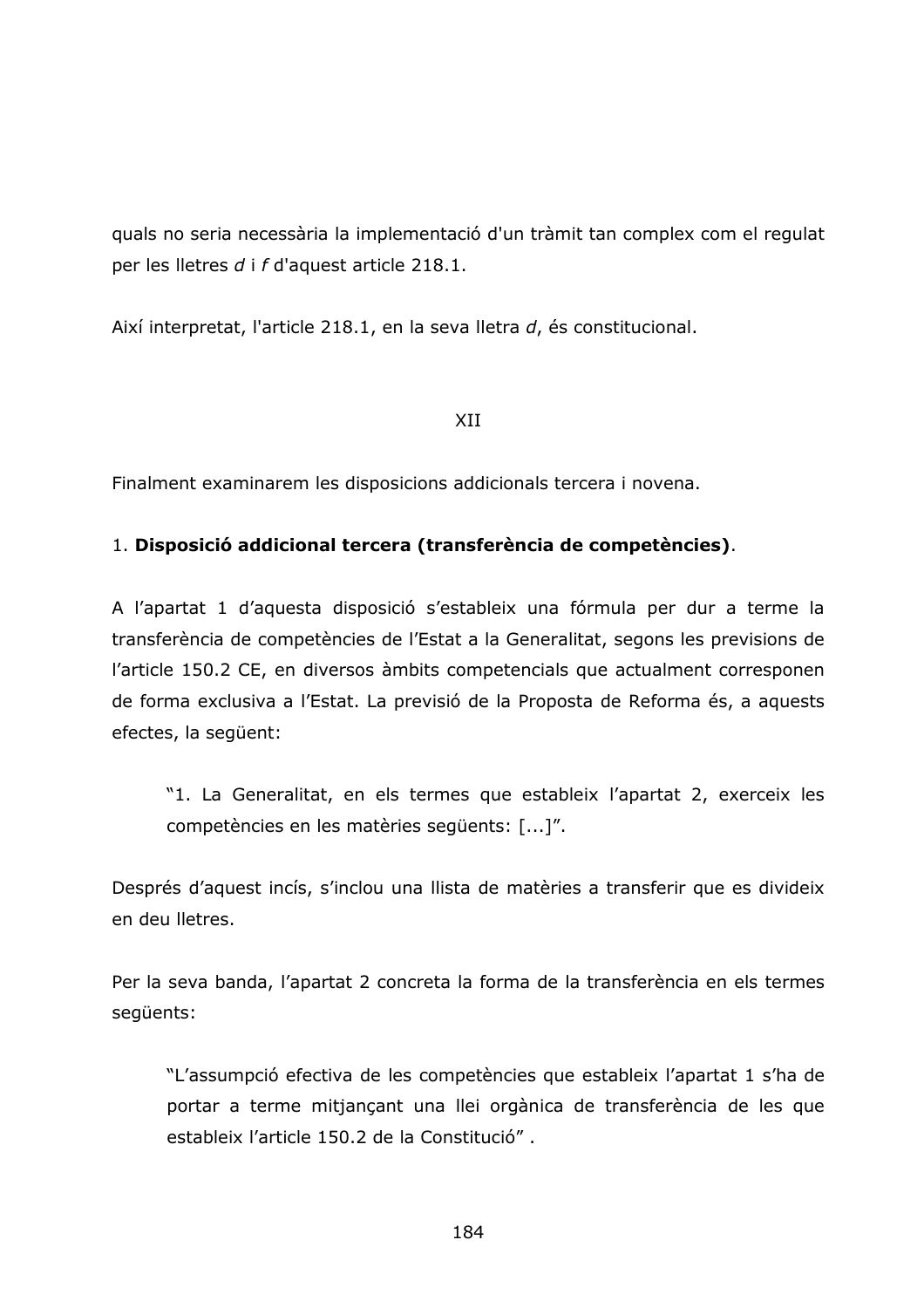Aquesta previsió de la Proposta de Reforma ens obliga a fer les observacions que sequeixen.

La Constitució preveu, en efecte, en el seu article 150.2, que "l'Estat podrà transferir o delegar a les Comunitats Autònomes, mitjançant una llei orgànica, facultats corresponents a una matèria de titularitat estatal que per la seva naturalesa siguin susceptibles de transferència o delegació. La llei preveurà en cada cas la transferència corresponent de mitjans financers i també les formes de control que l'Estat es reservi".

En primer lloc, cal afirmar que aquesta previsió de la disposició addicional tercera referida a competències que en l'actualitat pertanyen a l'Estat és concebuda com una facultat d'assumpció futura de competències que depèn de la prèvia decisió de les Corts Generals. En aquest sentit, i formulada en els termes exposats, no es pot entendre que la Proposta de Reforma estigui adreçant un mandat explícit a l'Estat per tal que les previsions contingudes a la disposició addicional tercera s'acompleixin de forma imperativa. Més concretament, la potestat genèrica de les Corts Generals per decidir, en l'exercici de la potestat legislativa que li correspon, sobre la procedència d'aquesta modificació extraestatutària de competències, resta garantida. En cap cas és güestionada.

No obstant això, en relació amb la formulació més específica que es preveu a la dita disposició addicional tercera, no es pot arribar a la mateixa conclusió perquè és evident que el seu contingut predetermina la forma jurídica a través de la qual les Corts Generals han de procedir per fer efectiva l'assumpció d'unes futures competències per part de la Generalitat de Catalunya, en la mesura que determina que haurà de ser -específicament- a través d'una llei orgànica de transferència, de les que estableix l'article 150.2 CE. És a dir, la Proposta de Reforma està prenent una decisió, quant a la forma que ha d'adoptar el legislador estatal per fer efectiva l'assumpció de competències, quan estableix que aquesta s'ha de fer a través d'una llei orgànica de transferència. Per contra, l'article 150.2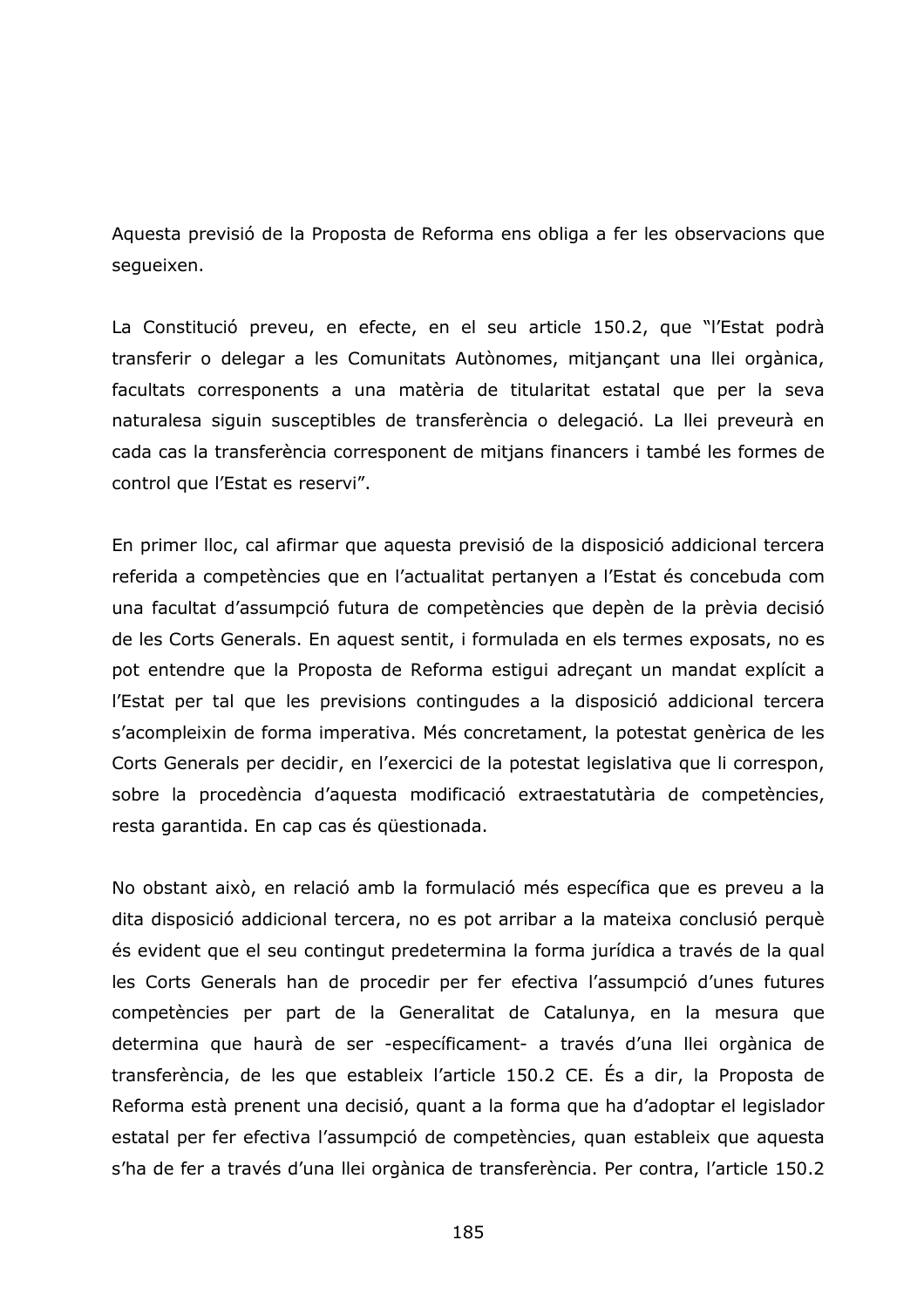CE atribueix a l'Estat la potestat de decidir respecte d'aquesta questió, de manera que aquest pot triar entre una llei orgànica de transferència o una llei orgànica de delegació de competències.

En relació amb aquesta questió, hem de tenir presents les diferències que en l'ordre jurídic existeixen entre la transferència o la simple delegació, que són dues tècniques en les quals, si bé l'Estat sempre pot recuperar allò que ha transferit o delegat mitjançant una nova llei orgànica, en el cas de la delegació s'entén que els seus poders de supervisió sobre l'activitat de la comunitat autònoma poden ser superiors. En consequència, és únicament a l'Estat, a través de les Corts Generals, a qui correspon decidir el tipus de llei (i, per tant, les condicions) que l'habiliten perquè una competència seva passi a l'òrbita de l'autogovern de la comunitat autònoma. L'Estatut no pot predeterminar o condicionar la seva decisió.

En consequència, la disposició addicional tercera és constitucional, sempre que en el seu contingut no s'especifiqui el caràcter de la llei orgànica mitjançant la qual s'haurà de fer efectiva en el futur l'assumpció de les competències que són enunciades a l'apartat 1. També, i de forma alternativa, la constitucionalitat es pot preservar si l'esmentada disposició addicional tercera, en referir-se a la llei orgànica, afegeix "[...] de les previstes a l'article 150 CE".

## 2. Disposició addicional novena (modificació de lleis per a l'efectivitat plena de l'Estatut).

Ja ens hem referit extensament a aquesta disposició addicional en el Fonament V, dedicat al Poder Judicial, així com en el Fonament I. L'Estatut d'autonomia, dèiem, no és l'instrument constitucionalment adequat per modificar lleis orgàniques o ordinàries de competència estatal, en la mesura que aquesta regulació les converteix en indisponibles per a les Corts Generals i limita de forma clara l'exercici de la seva potestat legislativa. No obstant això, hem acceptat la possibilitat que l'Estatut realitzi aquesta intervenció, sempre que l'eficàcia dels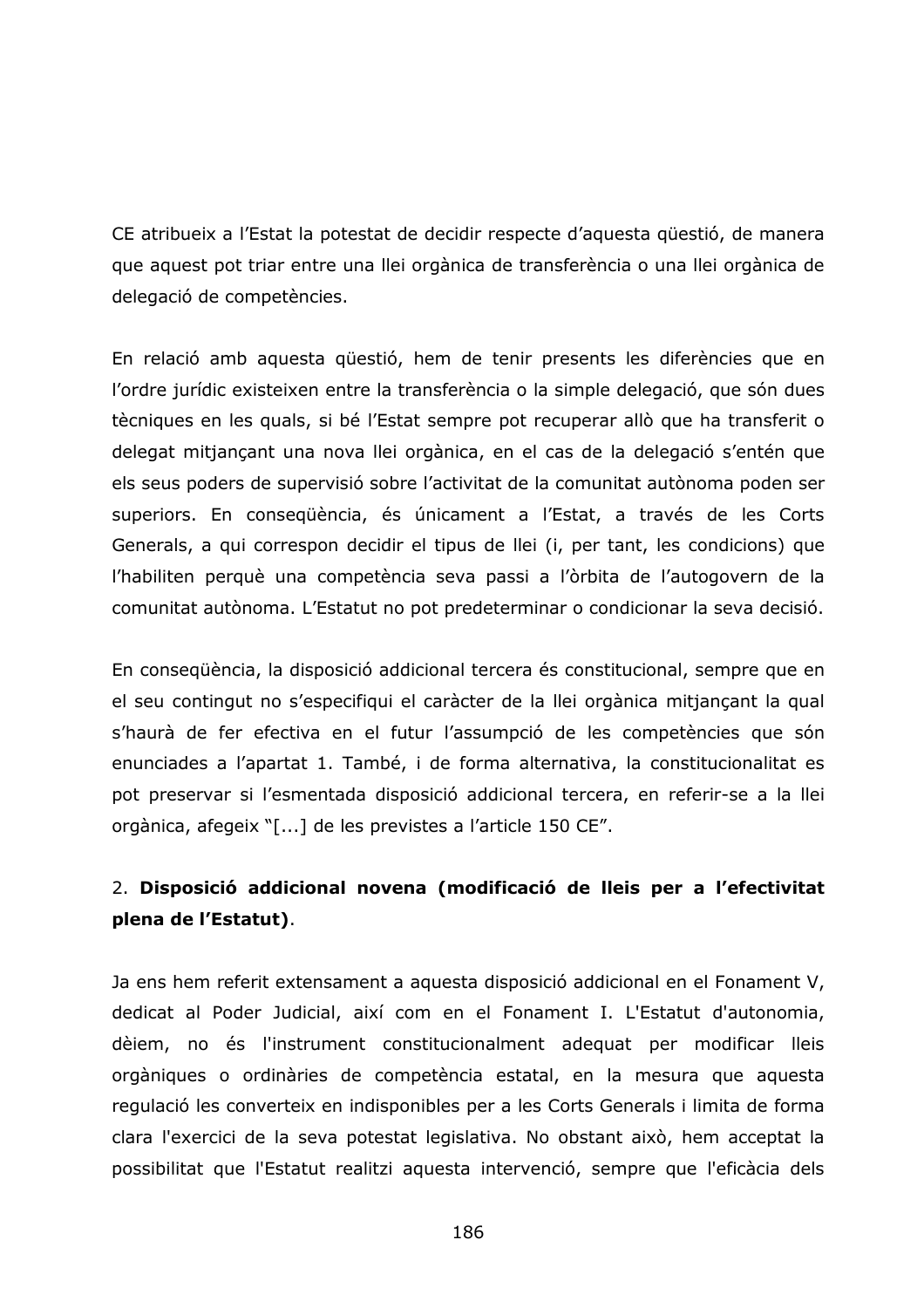preceptes estatutaris afectats, que estrictament no són tals, quedi diferida a la decisió del legislador estatal modificant les lleis orgàniques o ordinàries corresponents, i d'acord amb dos requisits que ens semblen imprescindibles: els preceptes estatutaris la vigència dels quals queda diferida, han de ser especificats de forma precisa, a fi d'evitar problemes de seguretat jurídica; i, a més, la norma que realitza aquesta operació no s'ha d'articular com un mandat al legislador estatal, perquè no seria vàlid un condicionament d'aquest tipus en matèries que són de la seva exclusiva competència.

Doncs bé, com dèiem en el Fonament V, la disposició addicional novena no compleix cap d'aquestes exigències. No solament conté una notable dosi d'ambigüitat en utilitzar expressions com "plena efectivitat" i "en els aspectes que calqui perquè els preceptes estatutaris corresponents...", sinó que el mandat és explícit i contundent ("s'han de modificar"). És per això que hem declarat la inconstitucionalitat d'aquest primer incís en relació amb la modificació de la Llei orgànica del Poder Judicial; inconstitucionalitat que ara hem de confirmar de forma general.

No obstant això, aquest problema pot resoldre's mitjançant una redacció diferent de l'esmentat incís, del tipus de la que havíem proposat en el Fonament V:

"L'eficàcia dels preceptes d'aquest Estatut que s'especifiquen a continuació es produirà una vegada hagin estat modificades, d'acord amb el contingut previst en aquests, les lleis orgàniques o ordinàries següents:"

Pel que fa a l'especificació dels preceptes l'eficàcia dels quals queda diferida a la modificació de les lleis orgàniques o ordinàries corresponents, que també havíem dit que és necessari, entenem que són els següents: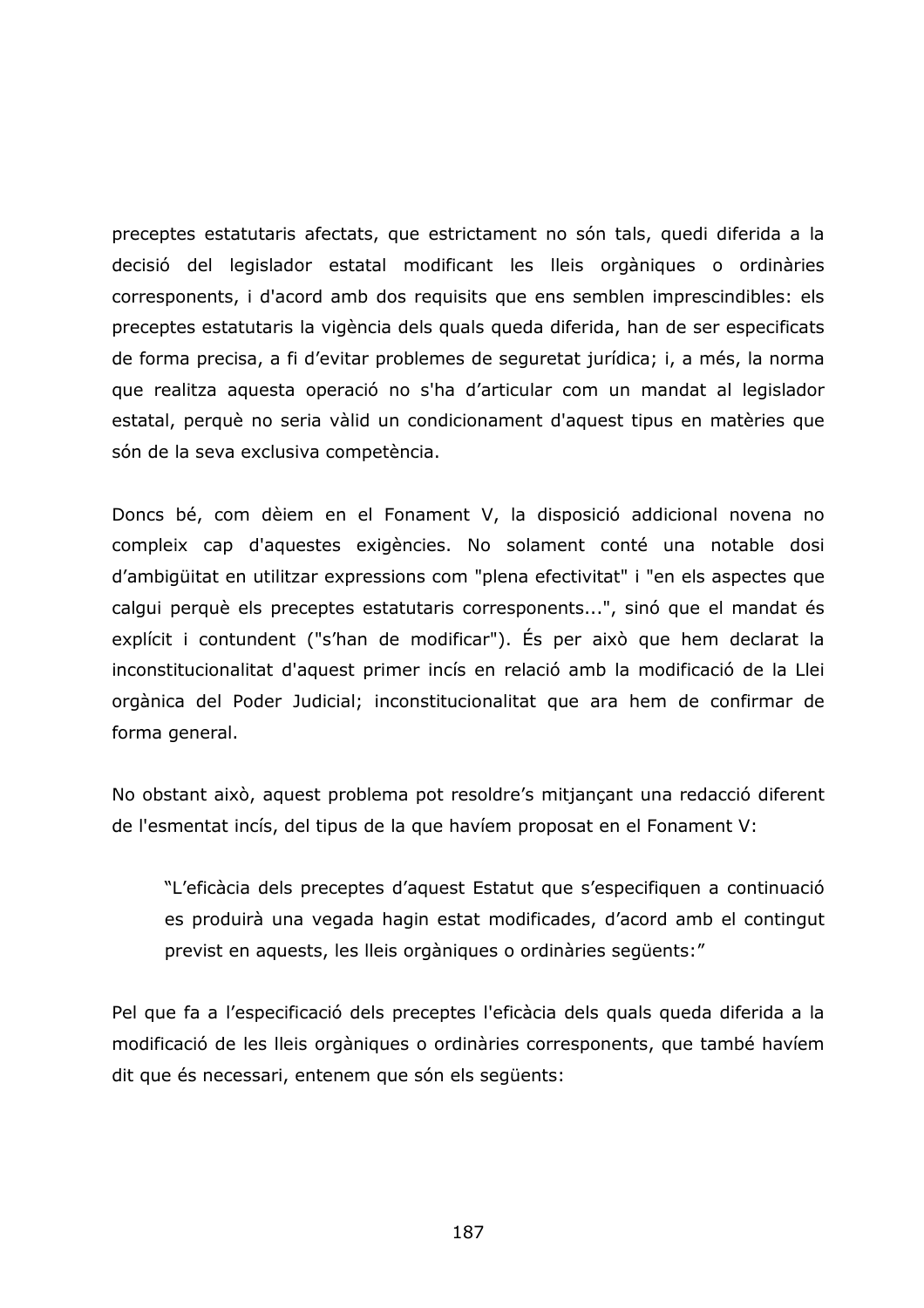A) Articles 37.2; 90.2,3,5 i 6; 92 a 95; 96.1,2 i 3; 98.1.a, b i k; 102.1 i 2, i 103, en relació amb la Llei orgànica 5/1985, d'1 d'abril, del Poder Judicial, per les raons aportades en el Fonament V.

B) Articles 91.2, 3 i 4, en relació amb la Llei de l'Estat 50/1981, de l'Estatut orgànic del ministeri fiscal, per les raons aportades en el Fonament V.

C) La disposició addicional quarta es refereix a la competència del Tribunal Constitucional per resoldre els desacords que es produeixin en la Comissió Mixta de Transferències. Encara que aparentment aquests desacords podrien considerar-se com a conflictes constitucionals, el cert és que el Tribunal Constitucional ha opinat d'una altra forma, per considerar que en realitat l'omissió del traspàs és una situació de fet que no pot resoldre's declarant la titularitat de la competència en litigi (STC 209/1990, de 20 de desembre, FJ 4). La previsió continguda en la disposició examinada resoldria, doncs, una llacuna important, però és clar que requereix la reforma de la Llei orgànica 2/1979, de 3 d'octubre, del Tribunal Constitucional.

En canvi, aquesta reforma potser no sigui estrictament necessària per implementar l'eficàcia de l'article 174, sobre participació de la Generalitat en la designació de magistrats del Tribunal Constitucional. En efecte, el precepte considerat estableix un sistema obert de participació a través del Senat que podria implementar-se mitjançant acords i convencions constitucionals. No obstant això, si es volen evitar possibles dubtes i atorgar a aquesta participació ple valor legal i no solament consuetudinari, sí serà necessària la reforma de l'esmentada Llei orgànica.

D) La Llei orgànica 5/1985, de 19 de juny, del règim electoral general, resulta afectada pels articles 54.4 i 72, que fixen un termini d'entre quaranta i seixanta dies entre la publicació del decret de convocatòria d'eleccions al Parlament i el dia de la votació.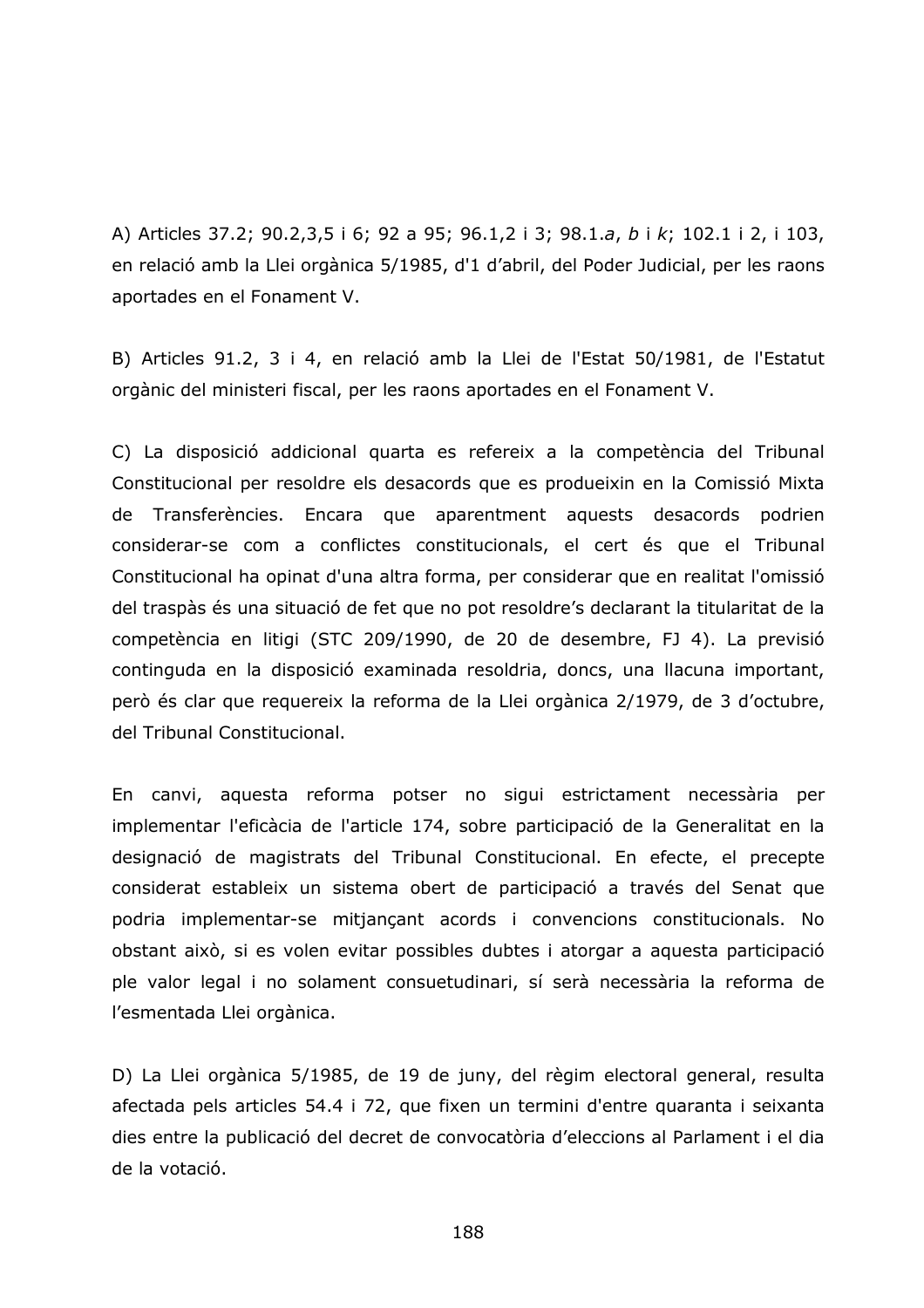Ambdós preceptes contradiuen de forma clara el previst a l'article 42 de la Llei orgànica esmentada, que imposa un termini taxat de 54 dies tant per a les eleccions generals com per a les autonòmiques. Aquest termini és el que resulta de la necessitat de respectar els diferents terminis intermitjos que integren tot el procediment electoral, i que responen a la necessitat de garantir la puresa del procés: així, el termini perquè els electors puguin comprovar la seva inscripció en el cens electoral i instar la corresponent rectificació, el termini per a la presentació de les candidatures (entre el quinzè i el vintè dia posteriors a la convocatòria, que ja de si mateix és un temps molt limitat per a les agrupacions d'electors que estan obligades a obtenir un nombre important de signatures), el termini per a la proclamació i impugnació de les esmentades candidatures (inclòs el recurs contenciós administratiu i, en el seu cas, el d'empara constitucional) i, finalment, el termini per a la realització de la campanya electoral pròpiament dita, entre d'altres.

Així doncs, aquests preceptes també depenen per a la seva eficàcia de la corresponent reforma de la Llei electoral general.

E) Com havíem indicat en el Fonament VII.23.A, entenem que l'article 163.2.b, sobre competència de la Generalitat per a l'expedició de la documentació oficial i del passaport, requereix per a la seva eficàcia la modificació de la Llei orgànica 2/1986, de 13 de març, de forces i cossos de seguretat. S'ha d'incloure, doncs, en la disposició addicional novena.

F) No creiem, en canvi, que l'article 143 (sobre la competència de la Generalitat en relació amb els diferents instruments de consulta popular) requereixi per a la seva eficàcia la reforma prèvia de la Llei orgànica 2/1980, de 18 de gener, reguladora de les diferents modalitats de referèndum. En efecte, d'acord amb l'article 92.3 CE, el que ha de regular aquesta llei orgànica són les "diferents modalitats de referèndum previstes en aquesta Constitució", i això és el que realment fa, fins al punt que la seva disposició addicional declara exclosa del seu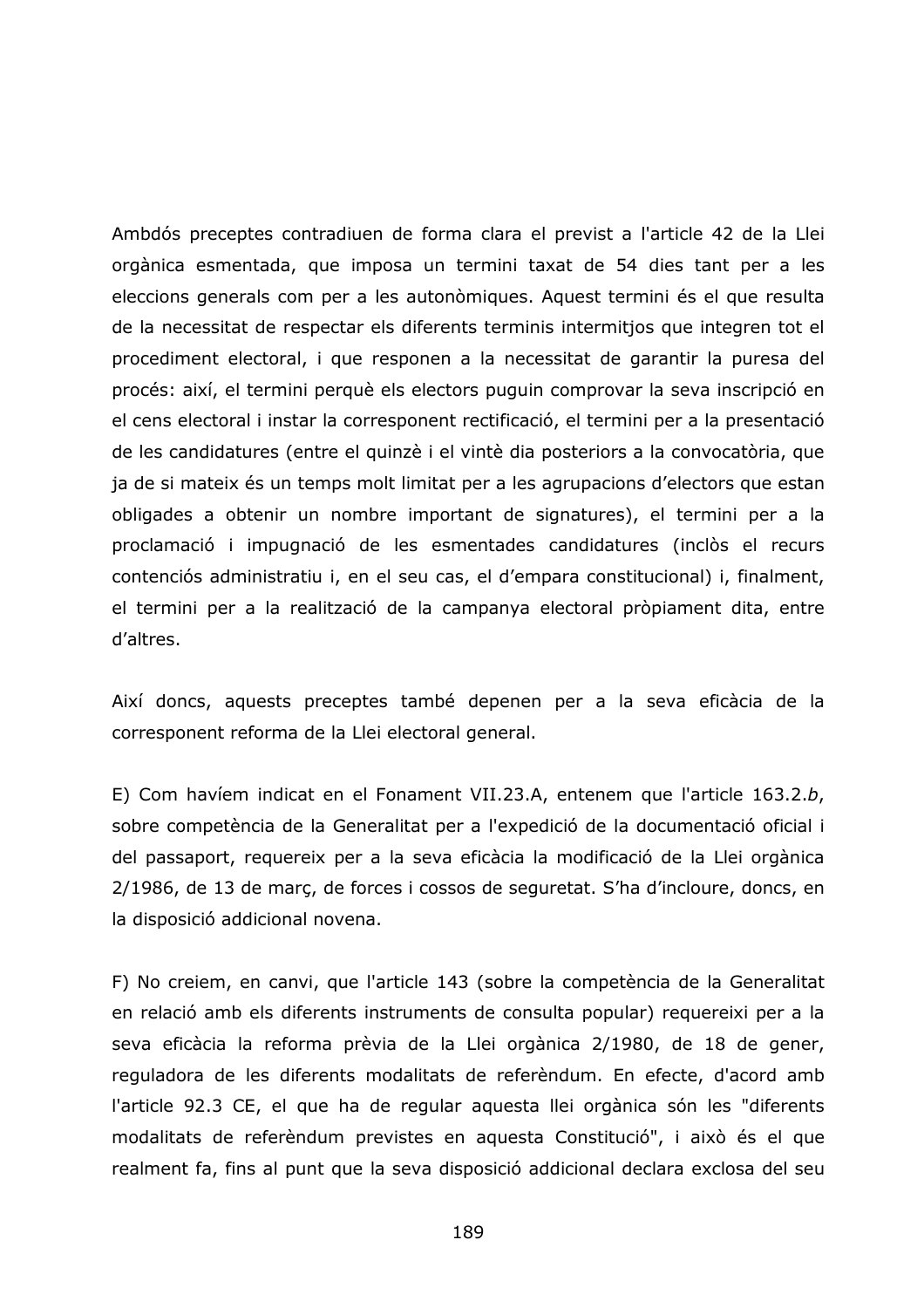àmbit les consultes populars que puguin celebrar-se a nivell municipal, que estan tractades en un altre cos legal.

Consegüentment, si entenem que l'article 143 examinat no es refereix al referèndum de ratificació de la reforma estatutària, res no impedeix que la Generalitat elabori la seva pròpia normativa sobre consultes populars, de la mateixa manera que l'existència d'una llei orgànica estatal sobre la iniciativa legislativa popular, prevista a l'article 87.3 CE, no ha impedit la intervenció del legislador autonòmic en aquesta mateixa matèria. Amb el benentès que la convocatòria de cada referèndum concret requerirà l'autorització estatal, per exigir-ho així l'article 149.1.32 CE.

És per això que no considerem necessària la cita de la Llei orgànica 2/1980, reguladora de les diferents modalitats de referèndum, en aquesta disposició addicional novena.

G) Tampoc no és necessària la modificació de la Llei 6/1997, de 14 d'abril, sobre organització i procediment de l'Administració general de l'Estat, per tal que l'article 69.1, sobre la condició de la Generalitat com a Administració estatal ordinària, adquireixi eficàcia immediata, almenys si s'interpreta en la forma en què l'hem declarat constitucional.

H) Els apartats 1 i 3 de l'article 176, sobre designació per la Generalitat de representants als òrgans de direcció del Banc d'Espanya, Comissió Nacional del Mercat de Valors, Comissió del Mercat de les Telecomunicacions, Tribunal de Comptes, Consell Econòmic i Social, Agència Tributària, Comissió del Sistema Elèctric, Agència de Protecció de Dades, i Consell de la Ràdio i la Televisió espanyola, no requereixen, per a la seva eficàcia, la reforma de les corresponents Ileis orgàniques o ordinàries, ja que quan hem abordat l'examen d'aquest article 176, hem proposat afegir l'expressió "[...] en els termes que estableix la legislació aplicable".